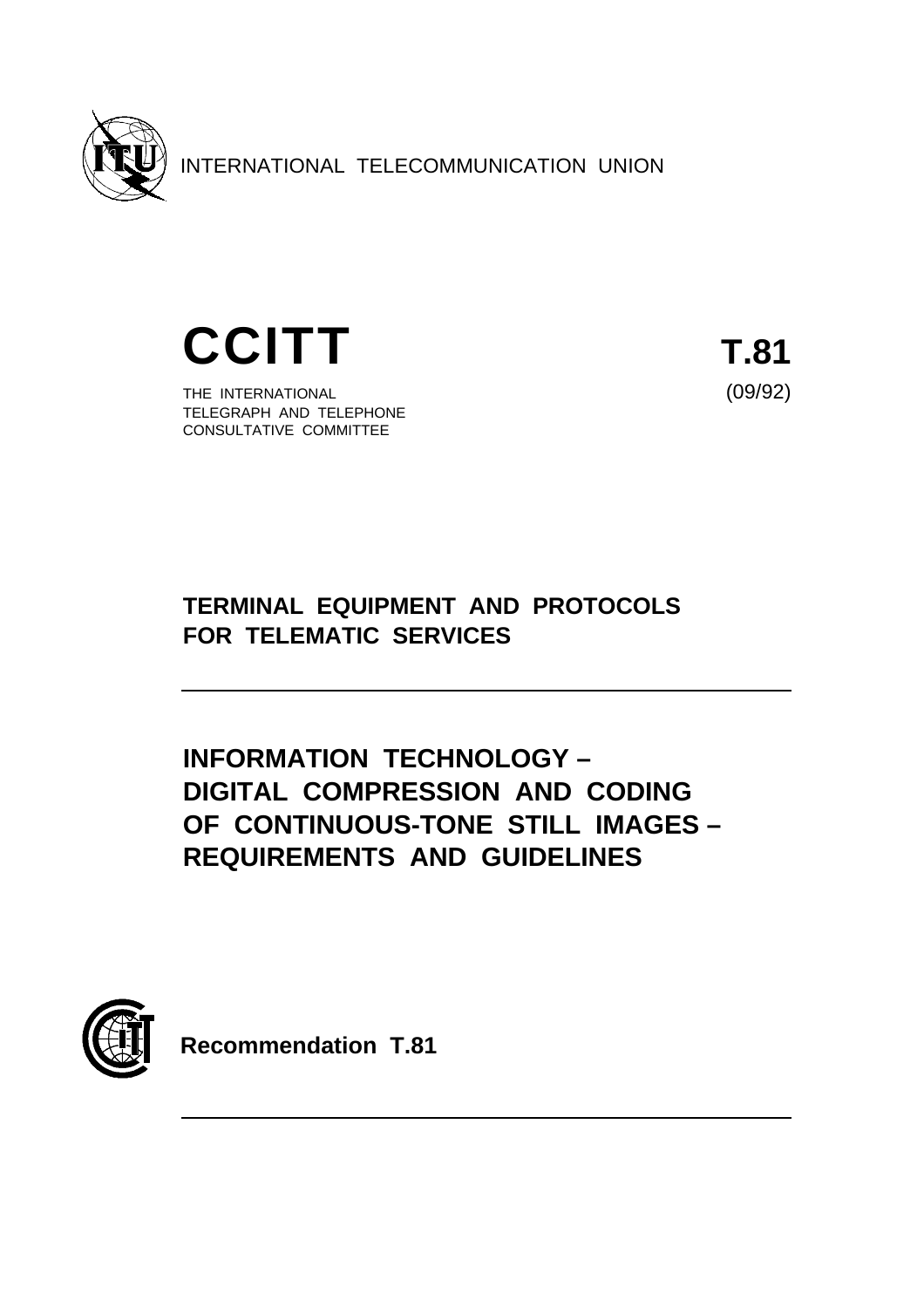# **Foreword**

ITU (International Telecommunication Union) is the United Nations Specialized Agency in the field of telecommunications. The CCITT (the International Telegraph and Telephone Consultative Committee) is a permanent organ of the ITU. Some 166 member countries, 68 telecom operating entities, 163 scientific and industrial organizations and 39 international organizations participate in CCITT which is the body which sets world telecommunications standards (Recommendations).

The approval of Recommendations by the members of CCITT is covered by the procedure laid down in CCITT Resolution No. 2 (Melbourne, 1988). In addition, the Plenary Assembly of CCITT, which meets every four years, approves Recommendations submitted to it and establishes the study programme for the following period.

In some areas of information technology, which fall within CCITT's purview, the necessary standards are prepared on a collaborative basis with ISO and IEC. The text of CCITT Recommendation T.81 was approved on 18th September 1992. The identical text is also published as ISO/IEC International Standard 10918-1.

\_\_\_\_\_\_\_\_\_\_\_\_\_\_\_\_\_\_\_

## CCITT NOTE

In this Recommendation, the expression "Administration" is used for conciseness to indicate both a telecommunication administration and a recognized private operating agency.

#### © ITU 1993

All rights reserved. No part of this publication may be reproduced or utilized in any form or by any means, electronic or mechanical, including photocopying and microfilm, without permission in writing from the ITU.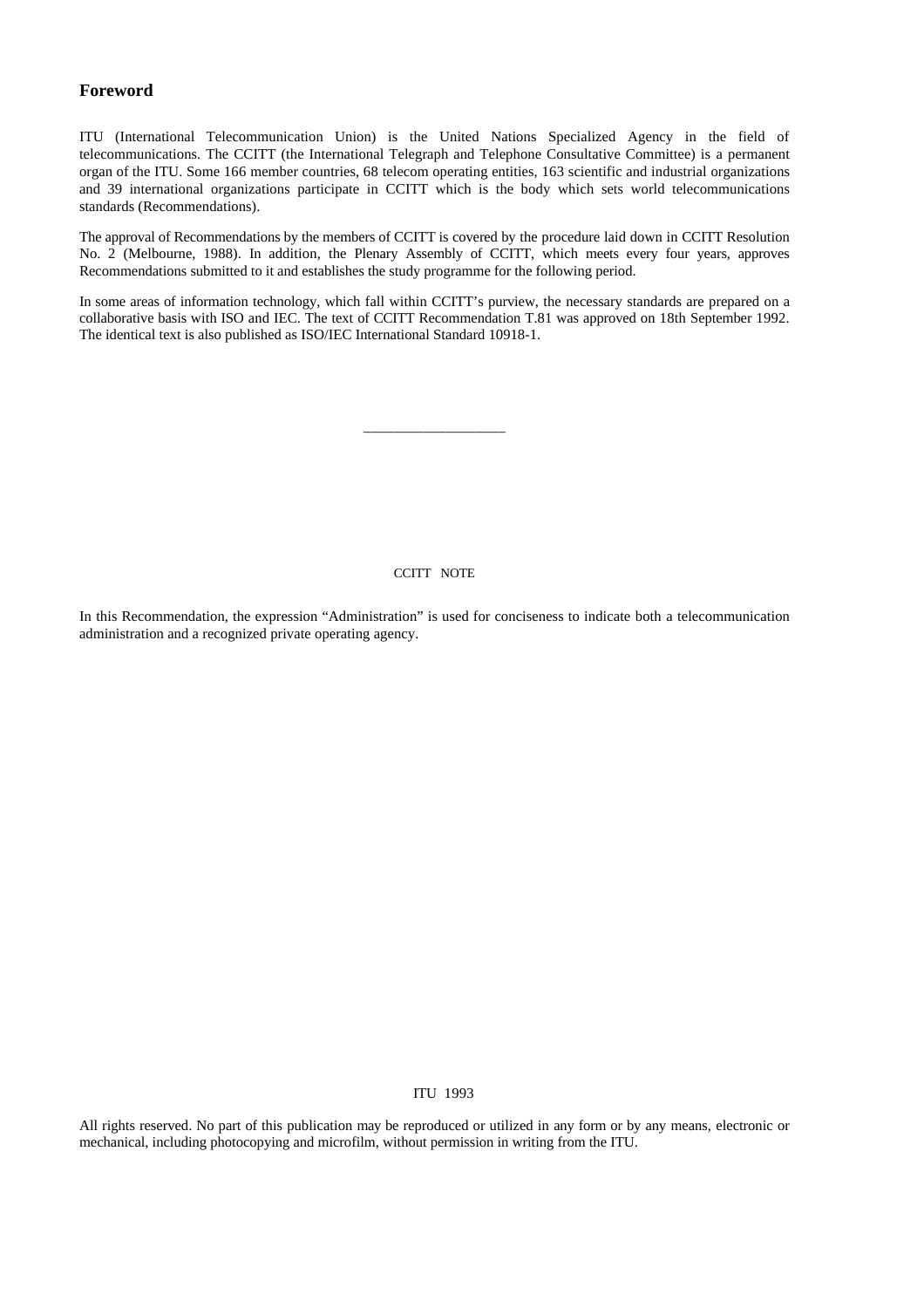# **Contents**

|                |  | Page |  |
|----------------|--|------|--|
|                |  | iii  |  |
| 1              |  | 1    |  |
| 2              |  | 1    |  |
| 3              |  | 1    |  |
| $\overline{4}$ |  | 12   |  |
| 5              |  | 23   |  |
| 6              |  | 23   |  |
| 7              |  | 23   |  |
|                |  | 24   |  |
| 31             |  |      |  |
| 50             |  |      |  |
| 54             |  |      |  |
| 77             |  |      |  |
| 87             |  |      |  |
| 119            |  |      |  |
| 132            |  |      |  |
| 137            |  |      |  |
| 143            |  |      |  |
| 179            |  |      |  |
| 181            |  |      |  |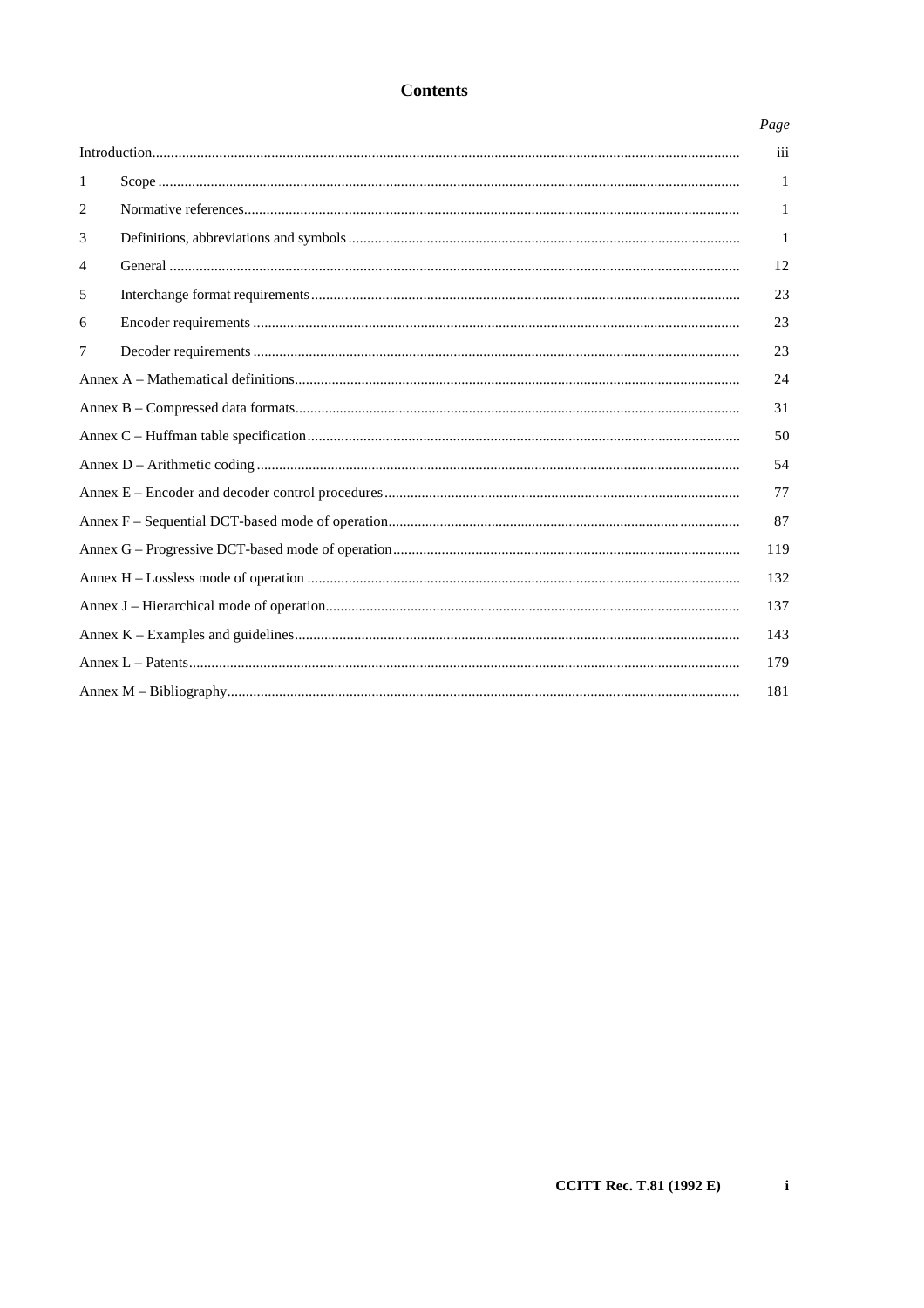# **Introduction**

This CCITT Recommendation | ISO/IEC International Standard was prepared by CCITT Study Group VIII and the Joint Photographic Experts Group (JPEG) of ISO/IEC JTC 1/SC 29/WG 10. This Experts Group was formed in 1986 to establish a standard for the sequential progressive encoding of continuous tone grayscale and colour images.

*Digital Compression and Coding of Continuous-tone Still images*, is published in two parts:

- Requirements and guidelines;
- Compliance testing.

This part, Part 1, sets out requirements and implementation guidelines for continuous-tone still image encoding and decoding processes, and for the coded representation of compressed image data for interchange between applications. These processes and representations are intended to be generic, that is, to be applicable to a broad range of applications for colour and grayscale still images within communications and computer systems. Part 2, sets out tests for determining whether implementations comply with the requirments for the various encoding and decoding processes specified in Part 1.

The user's attention is called to the possibility that – for some of the coding processes specified herein – compliance with this Recommendation | International Standard may require use of an invention covered by patent rights. See Annex L for further information.

The requirements which these processes must satisfy to be useful for specific image communications applications such as facsimile, Videotex and audiographic conferencing are defined in CCITT Recommendation T.80. The intent is that the generic processes of Recommendation T.80 will be incorporated into the various CCITT Recommendations for terminal equipment for these applications.

In addition to the applications addressed by the CCITT and ISO/IEC, the JPEG committee has developped a compression standard to meet the needs of other applications as well, including desktop publishing, graphic arts, medical imaging and scientific imaging.

Annexes A, B, C, D, E, F, G, H and J are normative, and thus form an integral part of this Specification. Annexes K, L and M are informative and thus do not form an integral part of this Specification.

This Specification aims to follow the guidelines of CCITT and ISO/IEC JTC 1 on *Rules for presentation of CCITT* | *ISO/IEC common text*.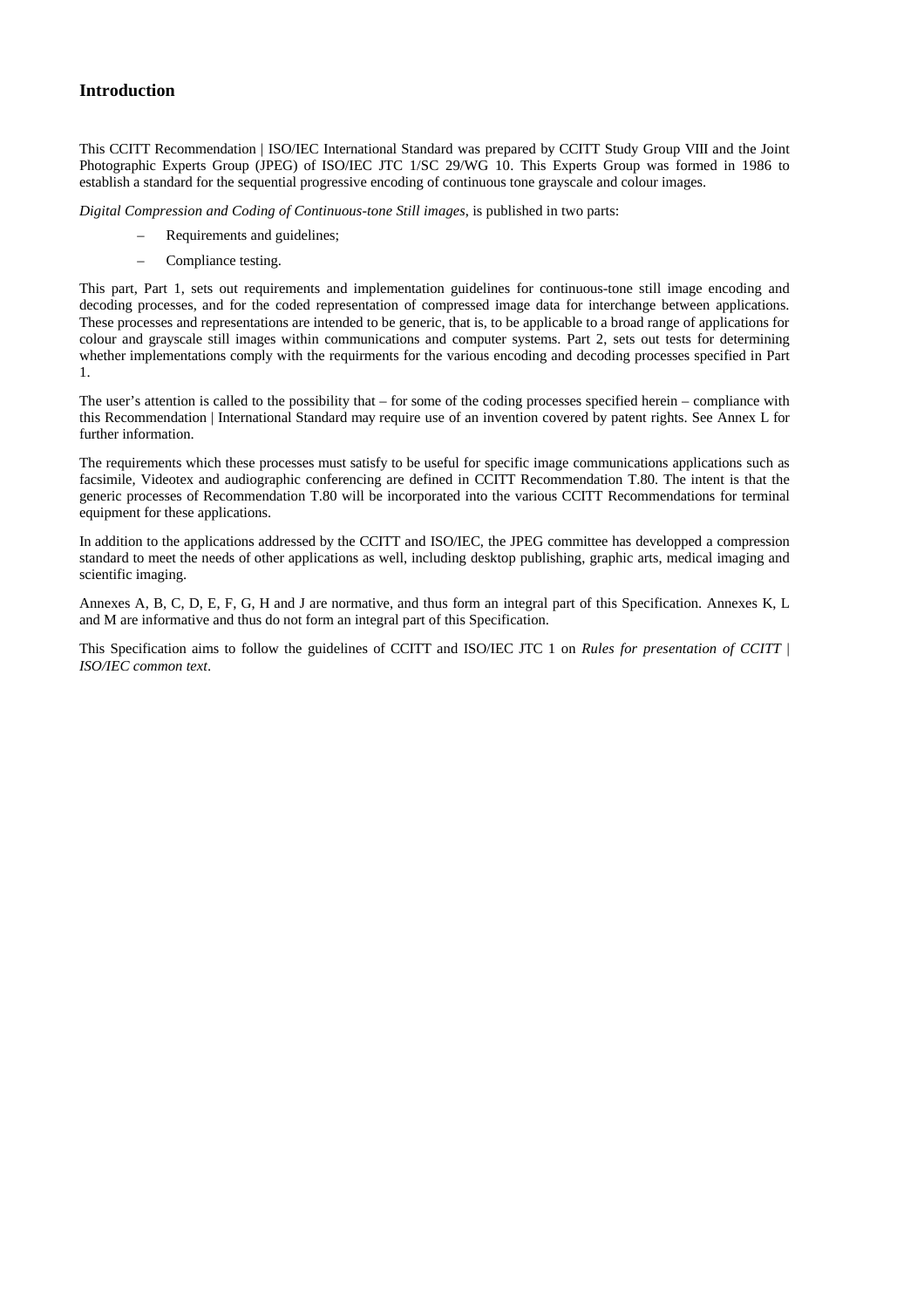#### **INTERNATIONAL STANDARD**

## **CCITT RECOMMENDATION**

# **INFORMATION TECHNOLOGY – DIGITAL COMPRESSION AND CODING OF CONTINUOUS-TONE STILL IMAGES – REQUIREMENTS AND GUIDELINES**

# **1 Scope**

This CCITT Recommendation | International Standard is applicable to continuous-tone – grayscale or colour – digital still image data. It is applicable to a wide range of applications which require use of compressed images. It is not applicable to bi-level image data.

This Specification

- specifies processes for converting source image data to compressed image data;
- specifies processes for converting compressed image data to reconstructed image data;
- gives guidance on how to implement these processes in practice;
- specifies coded representations for compressed image data.

NOTE – This Specification does not specify a complete coded image representation. Such representations may include certain parameters, such as aspect ratio, component sample registration, and colour space designation, which are applicationdependent.

## **2 Normative references**

The following CCITT Recommendations and International Standards contain provisions which, through reference in this text, constitute provisions of this CCITT Recommendation | International Standard. At the time of publication, the editions indicated were valid. All Recommendations and Standards are subject to revision, and parties to agreements based on this CCITT Recommendation | International Standard are encouraged to investigate the possibility of applying the most recent edition of the Recommendations and Standards listed below. Members of IEC and ISO maintain registers of currently valid International Standards. The CCITT Secretariat maintains a list of currently valid CCITT Recommendations.

– *CCITT Recommendation T.80 (1992), Common components for image compression and communication – Basic principles*.

## **3 Definitions, abbreviations and symbols**

## **3.1 Definitions and abbreviations**

For the purposes of this Specification, the following definitions apply.

**3.1.1 abbreviated format:** A representation of compressed image data which is missing some or all of the table specifications required for decoding, or a representation of table-specification data without frame headers, scan headers, and entropy-coded segments.

**3.1.2** AC coefficient: Any DCT coefficient for which the frequency is not zero in at least one dimension.

**3.1.3 (adaptive) (binary) arithmetic decoding:** An entropy decoding procedure which recovers the sequence of symbols from the sequence of bits produced by the arithmetic encoder.

**3.1.4 (adaptive) (binary) arithmetic encoding:** An entropy encoding procedure which codes by means of a recursive subdivision of the probability of the sequence of symbols coded up to that point.

**3.1.5 application environment:** The standards for data representation, communication, or storage which have been established for a particular application.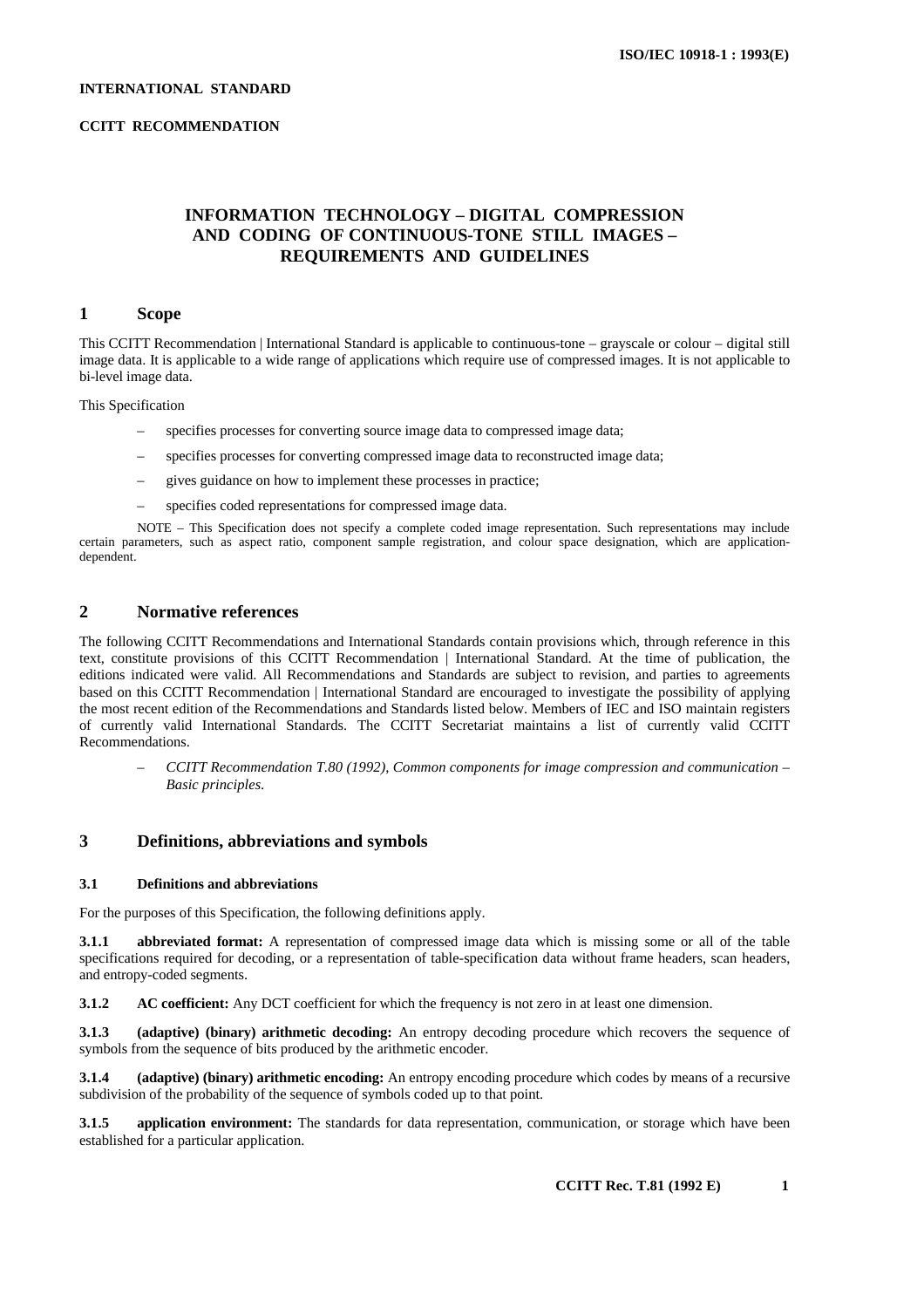**3.1.6 arithmetic decoder:** An embodiment of arithmetic decoding procedure.

**3.1.7 arithmetic encoder:** An embodiment of arithmetic encoding procedure.

**3.1.8 baseline (sequential):** A particular sequential DCT-based encoding and decoding process specified in this Specification, and which is required for all DCT-based decoding processes.

**3.1.9 binary decision:** Choice between two alternatives.

**3.1.10 bit stream:** Partially encoded or decoded sequence of bits comprising an entropy-coded segment.

**3.1.11 block:** An  $8 \times 8$  array of samples or an  $8 \times 8$  array of DCT coefficient values of one component.

**3.1.12 block-row:** A sequence of eight contiguous component lines which are partitioned into 8  $\times$  8 blocks.

**3.1.13 byte:** A group of 8 bits.

**3.1.14 byte stuffing:** A procedure in which either the Huffman coder or the arithmetic coder inserts a zero byte into the entropy-coded segment following the generation of an encoded hexadecimal X'FF' byte.

**3.1.15 carry bit:** A bit in the arithmetic encoder code register which is set if a carry-over in the code register overflows the eight bits reserved for the output byte.

**3.1.16** ceiling function: The mathematical procedure in which the greatest integer value of a real number is obtained by selecting the smallest integer value which is greater than or equal to the real number.

**3.1.17 class (of coding process):** Lossy or lossless coding processes.

**3.1.18 code register:** The arithmetic encoder register containing the least significant bits of the partially completed entropy-coded segment. Alternatively, the arithmetic decoder register containing the most significant bits of a partially decoded entropy-coded segment.

**3.1.19 coder:** An embodiment of a coding process.

- **3.1.20 coding:** Encoding or decoding.
- **3.1.21 coding model:** A procedure used to convert input data into symbols to be coded.
- **3.1.22 (coding) process:** A general term for referring to an encoding process, a decoding process, or both.
- **3.1.23 colour image:** A continuous-tone image that has more than one component.
- **3.1.24 columns:** Samples per line in a component.
- **3.1.25 component:** One of the two-dimensional arrays which comprise an image.
- **3.1.26 compressed data:** Either compressed image data or table specification data or both.
- **3.1.27 compressed image data:** A coded representation of an image, as specified in this Specification.

**3.1.28 compression:** Reduction in the number of bits used to represent source image data.

**3.1.29 conditional exchange:** The interchange of MPS and LPS probability intervals whenever the size of the LPS interval is greater than the size of the MPS interval (in arithmetic coding).

**3.1.30 (conditional) probability estimate:** The probability value assigned to the LPS by the probability estimation state machine (in arithmetic coding).

**3.1.31 conditioning table:** The set of parameters which select one of the defined relationships between prior coding decisions and the conditional probability estimates used in arithmetic coding.

**3.1.32 context:** The set of previously coded binary decisions which is used to create the index to the probability estimation state machine (in arithmetic coding).

**3.1.33 continuous-tone image:** An image whose components have more than one bit per sample.

**3.1.34 data unit:** An 8 × 8 block of samples of one component in DCT-based processes; a sample in lossless processes.

## **2 CCITT Rec. T.81 (1992 E)**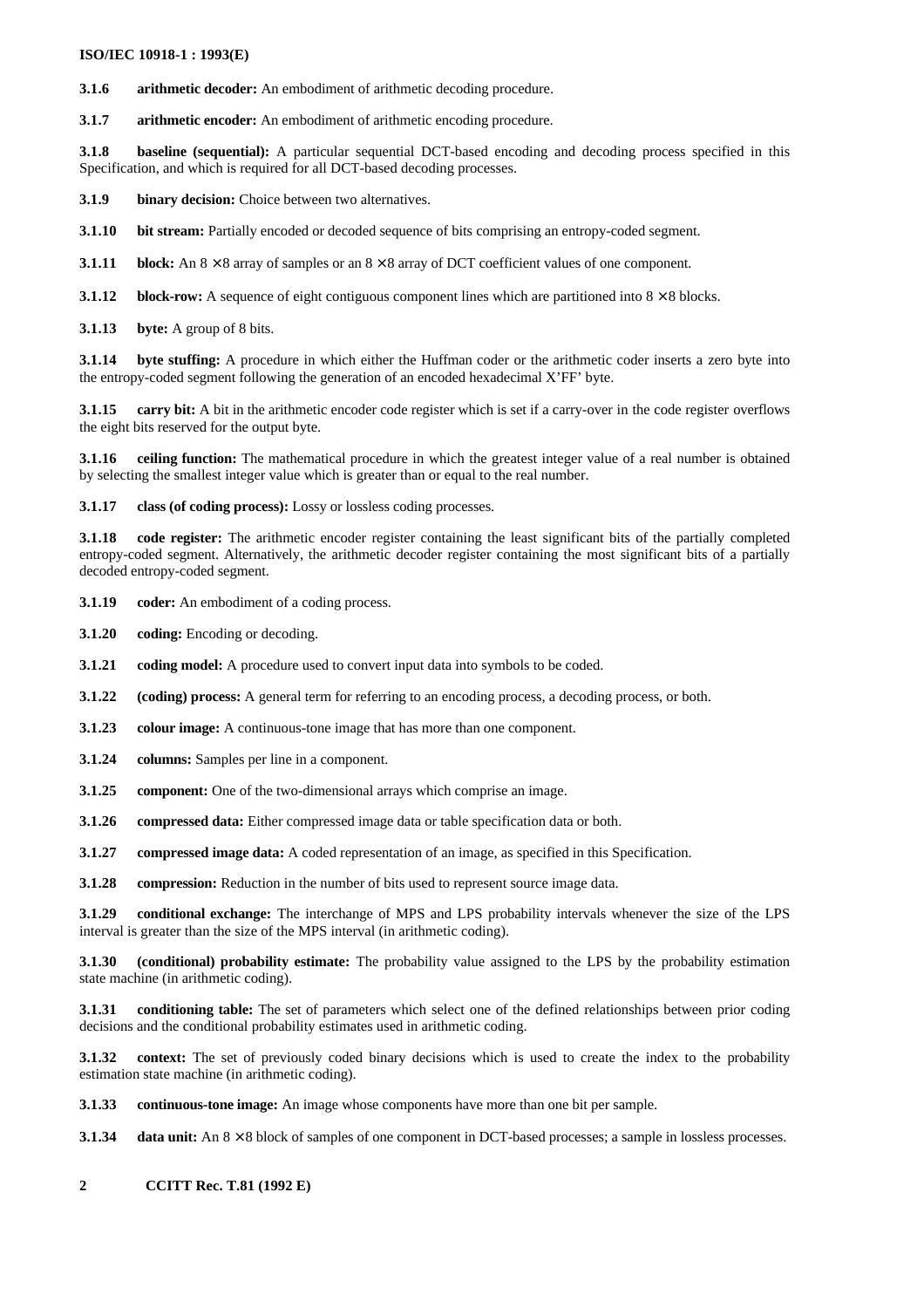**3.1.35 DC coefficient:** The DCT coefficient for which the frequency is zero in both dimensions.

**3.1.36 DC prediction:** The procedure used by DCT-based encoders whereby the quantized DC coefficient from the previously encoded  $8 \times 8$  block of the same component is subtracted from the current quantized DC coefficient.

**3.1.37 (DCT) coefficient:** The amplitude of a specific cosine basis function – may refer to an original DCT coefficient, to a quantized DCT coefficient, or to a dequantized DCT coefficient.

**3.1.38 decoder:** An embodiment of a decoding process.

**3.1.39 decoding process:** A process which takes as its input compressed image data and outputs a continuous-tone image.

**3.1.40 default conditioning:** The values defined for the arithmetic coding conditioning tables at the beginning of coding of an image.

**3.1.41 dequantization:** The inverse procedure to quantization by which the decoder recovers a representation of the DCT coefficients.

**3.1.42 differential component:** The difference between an input component derived from the source image and the corresponding reference component derived from the preceding frame for that component (in hierarchical mode coding).

**3.1.43 differential frame:** A frame in a hierarchical process in which differential components are either encoded or decoded.

**3.1.44 (digital) reconstructed image (data):** A continuous-tone image which is the output of any decoder defined in this Specification.

**3.1.45 (digital) source image (data):** A continuous-tone image used as input to any encoder defined in this Specification.

**3.1.46 (digital) (still) image:** A set of two-dimensional arrays of integer data.

**3.1.47 discrete cosine transform; DCT:** Either the forward discrete cosine transform or the inverse discrete cosine transform.

**3.1.48 downsampling (filter):** A procedure by which the spatial resolution of an image is reduced (in hierarchical mode coding).

**3.1.49 encoder:** An embodiment of an encoding process.

**3.1.50 encoding process:** A process which takes as its input a continuous-tone image and outputs compressed image data.

**3.1.51 entropy-coded (data) segment:** An independently decodable sequence of entropy encoded bytes of compressed image data.

**3.1.52 (entropy-coded segment) pointer:** The variable which points to the most recently placed (or fetched) byte in the entropy encoded segment.

**3.1.53 entropy decoder:** An embodiment of an entropy decoding procedure.

**3.1.54 entropy decoding:** A lossless procedure which recovers the sequence of symbols from the sequence of bits produced by the entropy encoder.

**3.1.55 entropy encoder:** An embodiment of an entropy encoding procedure.

**3.1.56 entropy encoding:** A lossless procedure which converts a sequence of input symbols into a sequence of bits such that the average number of bits per symbol approaches the entropy of the input symbols.

**3.1.57 extended (DCT-based) process:** A descriptive term for DCT-based encoding and decoding processes in which additional capabilities are added to the baseline sequential process.

**3.1.58 forward discrete cosine transform; FDCT:** A mathematical transformation using cosine basis functions which converts a block of samples into a corresponding block of original DCT coefficients.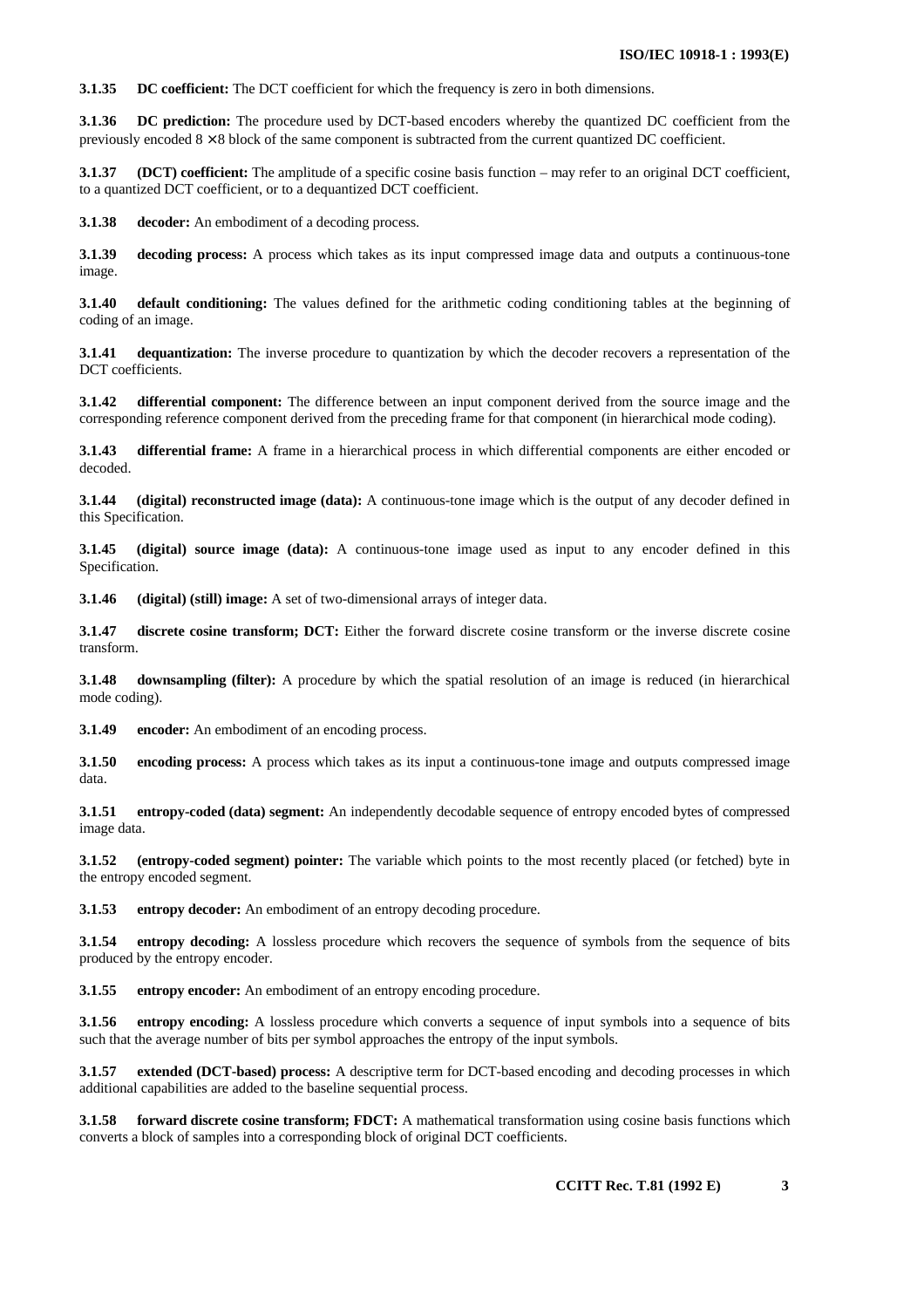**3.1.59 frame:** A group of one or more scans (all using the same DCT-based or lossless process) through the data of one or more of the components in an image.

**3.1.60 frame header:** A marker segment that contains a start-of-frame marker and associated frame parameters that are coded at the beginning of a frame.

**3.1.61 frequency:** A two-dimensional index into the two-dimensional array of DCT coefficients.

**3.1.62 (frequency) band:** A contiguous group of coefficients from the zig-zag sequence (in progressive mode coding).

**3.1.63 full progression:** A process which uses both spectral selection and successive approximation (in progressive mode coding).

**3.1.64 grayscale image:** A continuous-tone image that has only one component.

**3.1.65 hierarchical:** A mode of operation for coding an image in which the first frame for a given component is followed by frames which code the differences between the source data and the reconstructed data from the previous frame for that component. Resolution changes are allowed between frames.

**3.1.66 hierarchical decoder:** A sequence of decoder processes in which the first frame for each component is followed by frames which decode an array of differences for each component and adds it to the reconstructed data from the preceding frame for that component.

**3.1.67 hierarchical encoder:** The mode of operation in which the first frame for each component is followed by frames which encode the array of differences between the source data and the reconstructed data from the preceding frame for that component.

**3.1.68 horizontal sampling factor:** The relative number of horizontal data units of a particular component with respect to the number of horizontal data units in the other components.

**3.1.69 Huffman decoder:** An embodiment of a Huffman decoding procedure.

**3.1.70 Huffman decoding:** An entropy decoding procedure which recovers the symbol from each variable length code produced by the Huffman encoder.

**3.1.71 Huffman encoder:** An embodiment of a Huffman encoding procedure.

**3.1.72 Huffman encoding:** An entropy encoding procedure which assigns a variable length code to each input symbol.

**3.1.73 Huffman table:** The set of variable length codes required in a Huffman encoder and Huffman decoder.

**3.1.74 image data:** Either source image data or reconstructed image data.

**3.1.75 interchange format:** The representation of compressed image data for exchange between application environments.

**3.1.76 interleaved:** The descriptive term applied to the repetitive multiplexing of small groups of data units from each component in a scan in a specific order.

**3.1.77 inverse discrete cosine transform; IDCT:** A mathematical transformation using cosine basis functions which converts a block of dequantized DCT coefficients into a corresponding block of samples.

**3.1.78 Joint Photographic Experts Group; JPEG:** The informal name of the committee which created this Specification. The "joint" comes from the CCITT and ISO/IEC collaboration.

**3.1.79 latent output:** Output of the arithmetic encoder which is held, pending resolution of carry-over (in arithmetic coding).

**3.1.80 less probable symbol; LPS:** For a binary decision, the decision value which has the smaller probability.

**3.1.81 level shift:** A procedure used by DCT-based encoders and decoders whereby each input sample is either converted from an unsigned representation to a two's complement representation or from a two's complement representation to an unsigned representation.

## **4 CCITT Rec. T.81 (1992 E)**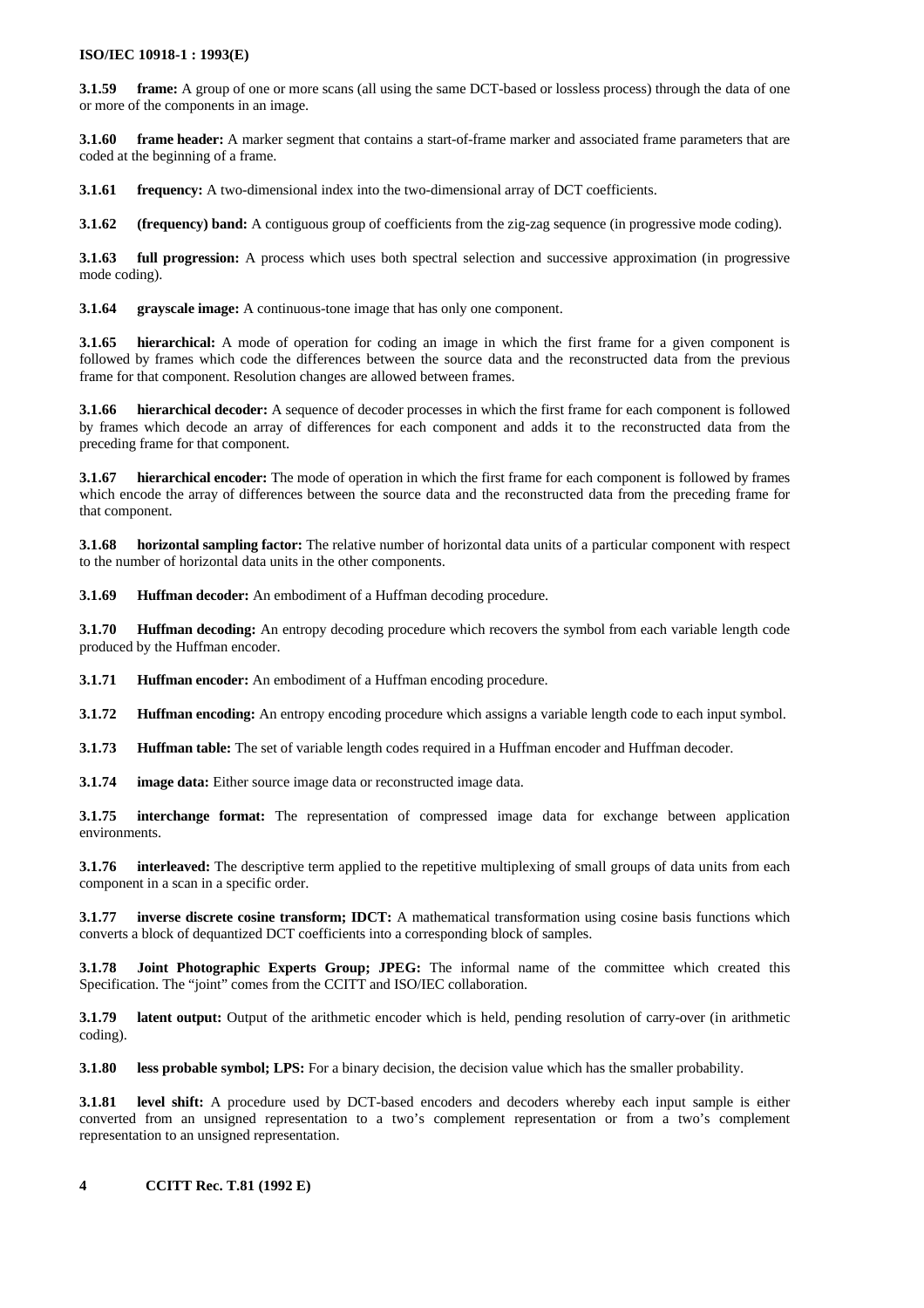**3.1.82 lossless:** A descriptive term for encoding and decoding processes and procedures in which the output of the decoding procedure(s) is identical to the input to the encoding procedure(s).

**3.1.83 lossless coding:** The mode of operation which refers to any one of the coding processes defined in this Specification in which all of the procedures are lossless (see Annex H).

**3.1.84 lossy:** A descriptive term for encoding and decoding processes which are not lossless.

**3.1.85 marker:** A two-byte code in which the first byte is hexadecimal FF (X'FF') and the second byte is a value between 1 and hexadecimal FE (X'FE').

**3.1.86 marker segment:** A marker and associated set of parameters.

**3.1.87 MCU-row:** The smallest sequence of MCU which contains at least one line of samples or one block-row from every component in the scan.

**3.1.88 minimum coded unit; MCU:** The smallest group of data units that is coded.

**3.1.89 modes (of operation):** The four main categories of image coding processes defined in this Specification.

**3.1.90 more probable symbol; MPS:** For a binary decision, the decision value which has the larger probability.

**3.1.91 non-differential frame:** The first frame for any components in a hierarchical encoder or decoder. The components are encoded or decoded without subtraction from reference components. The term refers also to any frame in modes other than the hierarchical mode.

**3.1.92 non-interleaved:** The descriptive term applied to the data unit processing sequence when the scan has only one component.

**3.1.93 parameters:** Fixed length integers 4, 8 or 16 bits in length, used in the compressed data formats.

**3.1.94 point transform:** Scaling of a sample or DCT coefficient.

**3.1.95 precision:** Number of bits allocated to a particular sample or DCT coefficient.

**3.1.96 predictor:** A linear combination of previously reconstructed values (in lossless mode coding).

**3.1.97 probability estimation state machine:** An interlinked table of probability values and indices which is used to estimate the probability of the LPS (in arithmetic coding).

**3.1.98 probability interval:** The probability of a particular sequence of binary decisions within the ordered set of all possible sequences (in arithmetic coding).

**3.1.99 (probability) sub-interval:** A portion of a probability interval allocated to either of the two possible binary decision values (in arithmetic coding).

**3.1.100 procedure:** A set of steps which accomplishes one of the tasks which comprise an encoding or decoding process.

**3.1.101 process:** See coding process.

**3.1.102 progressive (coding):** One of the DCT-based processes defined in this Specification in which each scan typically improves the quality of the reconstructed image.

**3.1.103 progressive DCT-based:** The mode of operation which refers to any one of the processes defined in Annex G.

**3.1.104 quantization table:** The set of 64 quantization values used to quantize the DCT coefficients.

**3.1.105 quantization value:** An integer value used in the quantization procedure.

**3.1.106 quantize:** The act of performing the quantization procedure for a DCT coefficient.

**3.1.107 reference (reconstructed) component:** Reconstructed component data which is used in a subsequent frame of a hierarchical encoder or decoder process (in hierarchical mode coding).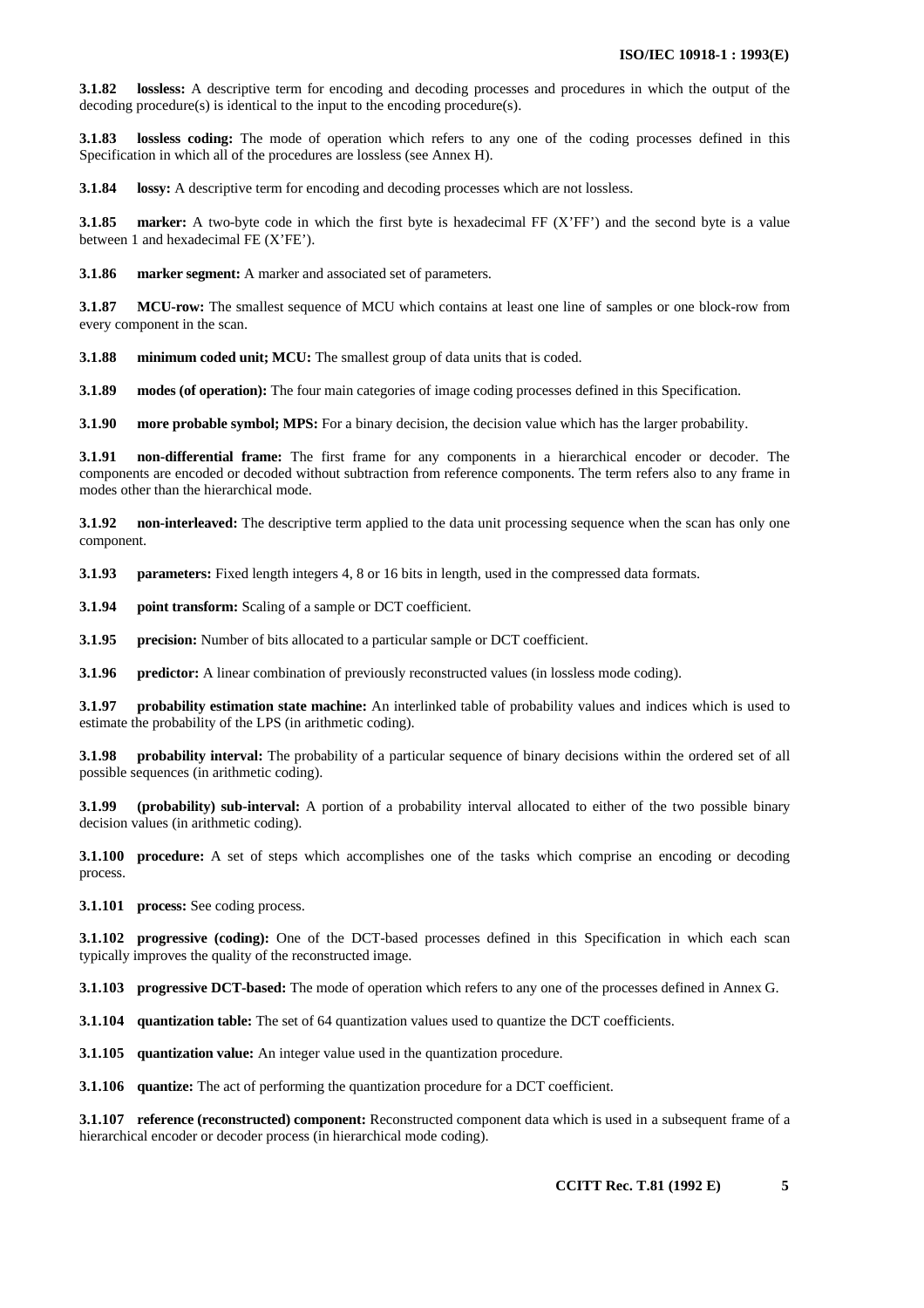**3.1.108 renormalization:** The doubling of the probability interval and the code register value until the probability interval exceeds a fixed minimum value (in arithmetic coding).

**3.1.109 restart interval:** The integer number of MCUs processed as an independent sequence within a scan.

**3.1.110 restart marker:** The marker that separates two restart intervals in a scan.

**3.1.111 run (length):** Number of consecutive symbols of the same value.

**3.1.112 sample:** One element in the two-dimensional array which comprises a component.

**3.1.113 sample-interleaved:** The descriptive term applied to the repetitive multiplexing of small groups of samples from each component in a scan in a specific order.

**3.1.114 scan:** A single pass through the data for one or more of the components in an image.

**3.1.115 scan header:** A marker segment that contains a start-of-scan marker and associated scan parameters that are coded at the beginning of a scan.

**3.1.116 sequential (coding):** One of the lossless or DCT-based coding processes defined in this Specification in which each component of the image is encoded within a single scan.

**3.1.117 sequential DCT-based:** The mode of operation which refers to any one of the processes defined in Annex F.

**3.1.118 spectral selection:** A progressive coding process in which the zig-zag sequence is divided into bands of one or more contiguous coefficients, and each band is coded in one scan.

**3.1.119 stack counter:** The count of X'FF' bytes which are held, pending resolution of carry-over in the arithmetic encoder.

**3.1.120 statistical conditioning:** The selection, based on prior coding decisions, of one estimate out of a set of conditional probability estimates (in arithmetic coding).

**3.1.121 statistical model:** The assignment of a particular conditional probability estimate to each of the binary arithmetic coding decisions.

**3.1.122 statistics area:** The array of statistics bins required for a coding process which uses arithmetic coding.

**3.1.123 statistics bin:** The storage location where an index is stored which identifies the value of the conditional probability estimate used for a particular arithmetic coding binary decision.

**3.1.124 successive approximation:** A progressive coding process in which the coefficients are coded with reduced precision in the first scan, and precision is increased by one bit with each succeeding scan.

**3.1.125 table specification data:** The coded representation from which the tables used in the encoder and decoder are generated and their destinations specified.

**3.1.126 transcoder:** A procedure for converting compressed image data of one encoder process to compressed image data of another encoder process.

**3.1.127 (uniform) quantization:** The procedure by which DCT coefficients are linearly scaled in order to achieve compression.

**3.1.128 upsampling (filter):** A procedure by which the spatial resolution of an image is increased (in hierarchical mode coding).

**3.1.129 vertical sampling factor:** The relative number of vertical data units of a particular component with respect to the number of vertical data units in the other components in the frame.

**3.1.130 zero byte:** The X'00' byte.

**3.1.131 zig-zag sequence:** A specific sequential ordering of the DCT coefficients from (approximately) lowest spatial frequency to highest.

**3.1.132 3-sample predictor:** A linear combination of the three nearest neighbor reconstructed samples to the left and above (in lossless mode coding).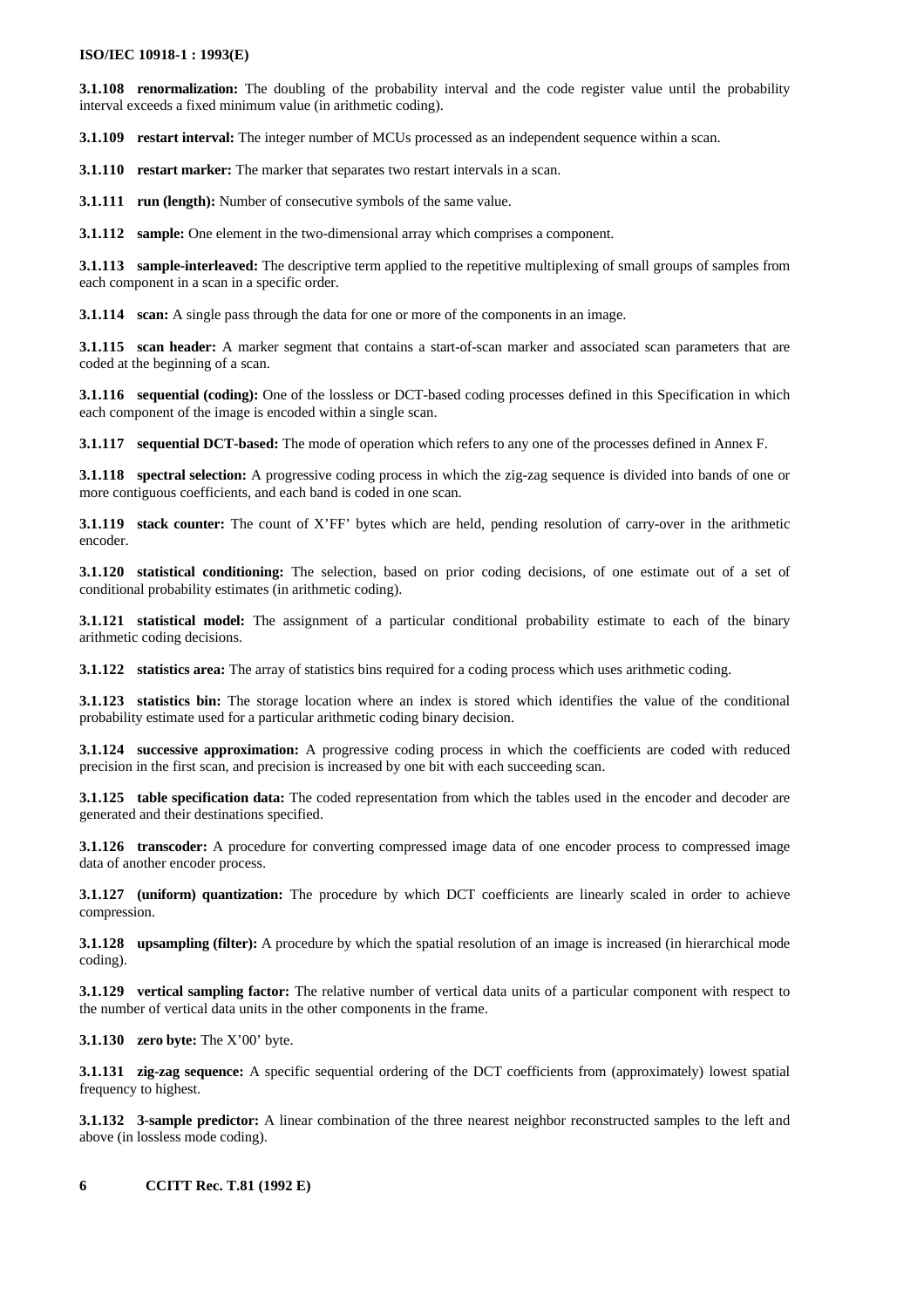# **3.2 Symbols**

The symbols used in this Specification are listed below.

| A                | probability interval                                                                               |
|------------------|----------------------------------------------------------------------------------------------------|
| AC               | AC DCT coefficient                                                                                 |
| $AC_{ii}$        | AC coefficient predicted from DC values                                                            |
| Ah               | successive approximation bit position, high                                                        |
| Al               | successive approximation bit position, low                                                         |
| Ap <sub>i</sub>  | <i>i</i> th 8-bit parameter in APP <sub>n</sub> segment                                            |
| APP <sub>n</sub> | marker reserved for application segments                                                           |
| B                | current byte in compressed data                                                                    |
| <b>B2</b>        | next byte in compressed data when $B = X'FF'$                                                      |
| BE               | counter for buffered correction bits for Huffman coding in the successive approximation<br>process |
| <b>BITS</b>      | 16-byte list containing number of Huffman codes of each length                                     |
| $\rm BP$         | pointer to compressed data                                                                         |
| <b>BPST</b>      | pointer to byte before start of entropy-coded segment                                              |
| <b>BR</b>        | counter for buffered correction bits for Huffman coding in the successive approximation<br>process |
| Bx               | byte modified by a carry-over                                                                      |
| C                | value of bit stream in code register                                                               |
| $C_i$            | component identifier for frame                                                                     |
| $C_{u}$          | horizontal frequency dependent scaling factor in DCT                                               |
| $C_{V}$          | vertical frequency dependent scaling factor in DCT                                                 |
| <b>CE</b>        | conditional exchange                                                                               |
| C-low            | low order 16 bits of the arithmetic decoder code register                                          |
| $Cm_i$           | ith 8-bit parameter in COM segment                                                                 |
| <b>CNT</b>       | bit counter in NEXTBYTE procedure                                                                  |
| <b>CODE</b>      | Huffman code value                                                                                 |
| CODESIZE(V)      | code size for symbol V                                                                             |
| COM              | comment marker                                                                                     |
| Cs               | conditioning table value                                                                           |
| Cs <sub>i</sub>  | component identifier for scan                                                                      |
| <b>CT</b>        | renormalization shift counter                                                                      |
| Cx               | high order 16 bits of arithmetic decoder code register                                             |
| CX               | conditional exchange                                                                               |
| $d_{ji}$         | data unit from horizontal position i, vertical position j                                          |
| $d_{ji}$ k       | $d_{ji}$ for component $k$                                                                         |
| D                | decision decoded                                                                                   |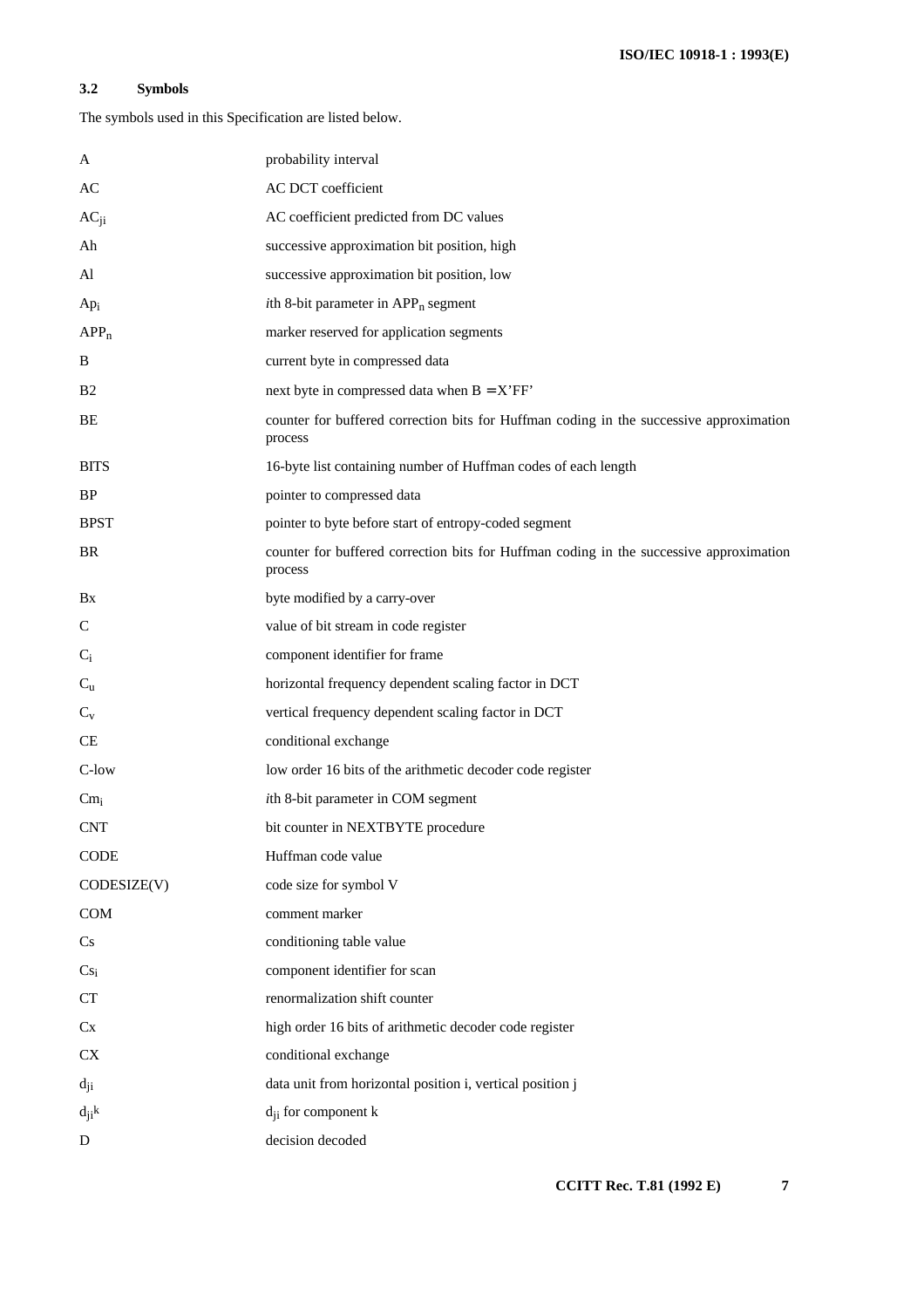| Da                  | in DC coding, the DC difference coded for the previous block from the same component;<br>in lossless coding, the difference coded for the sample immediately to the left |
|---------------------|--------------------------------------------------------------------------------------------------------------------------------------------------------------------------|
| DAC                 | define-arithmetic-coding-conditioning marker                                                                                                                             |
| Db                  | the difference coded for the sample immediately above                                                                                                                    |
| DC                  | DC DCT coefficient                                                                                                                                                       |
| $DC_i$              | DC coefficient for <i>i</i> th block in component                                                                                                                        |
| $DC_k$              | kth DC value used in prediction of AC coefficients                                                                                                                       |
| <b>DHP</b>          | define hierarchical progression marker                                                                                                                                   |
| <b>DHT</b>          | define-Huffman-tables marker                                                                                                                                             |
| <b>DIFF</b>         | difference between quantized DC and prediction                                                                                                                           |
| <b>DNL</b>          | define-number-of-lines marker                                                                                                                                            |
| <b>DQT</b>          | define-quantization-tables marker                                                                                                                                        |
| DRI                 | define restart interval marker                                                                                                                                           |
| Ε                   | exponent in magnitude category upper bound                                                                                                                               |
| EC                  | event counter                                                                                                                                                            |
| <b>ECS</b>          | entropy-coded segment                                                                                                                                                    |
| ECS <sub>i</sub>    | <i>i</i> th entropy-coded segment                                                                                                                                        |
| Eh                  | horizontal expansion parameter in EXP segment                                                                                                                            |
| <b>EHUFCO</b>       | Huffman code table for encoder                                                                                                                                           |
| <b>EHUFSI</b>       | encoder table of Huffman code sizes                                                                                                                                      |
| <b>EOB</b>          | end-of-block for sequential; end-of-band for progressive                                                                                                                 |
| EOBn                | run length category for EOB runs                                                                                                                                         |
| <b>EOB</b> x        | position of EOB in previous successive approximation scan                                                                                                                |
| EOB0, EOB1, , EOB14 | run length categories for EOB runs                                                                                                                                       |
| EOI                 | end-of-image marker                                                                                                                                                      |
| Ev                  | vertical expansion parameter in EXP segment                                                                                                                              |
| <b>EXP</b>          | expand reference components marker                                                                                                                                       |
| FREQ(V)             | frequency of occurrence of symbol V                                                                                                                                      |
| $H_i$               | horizontal sampling factor for <i>i</i> th component                                                                                                                     |
| $H_{\text{max}}$    | largest horizontal sampling factor                                                                                                                                       |
| <b>HUFFCODE</b>     | list of Huffman codes corresponding to lengths in HUFFSIZE                                                                                                               |
| <b>HUFFSIZE</b>     | list of code lengths                                                                                                                                                     |
| <b>HUFFVAL</b>      | list of values assigned to each Huffman code                                                                                                                             |
| i                   | subscript index                                                                                                                                                          |
| I                   | integer variable                                                                                                                                                         |
| Index(S)            | index to probability estimation state machine table for context index S                                                                                                  |
| j                   | subscript index                                                                                                                                                          |
| J                   | integer variable                                                                                                                                                         |
|                     |                                                                                                                                                                          |

**8 CCITT Rec. T.81 (1992 E)**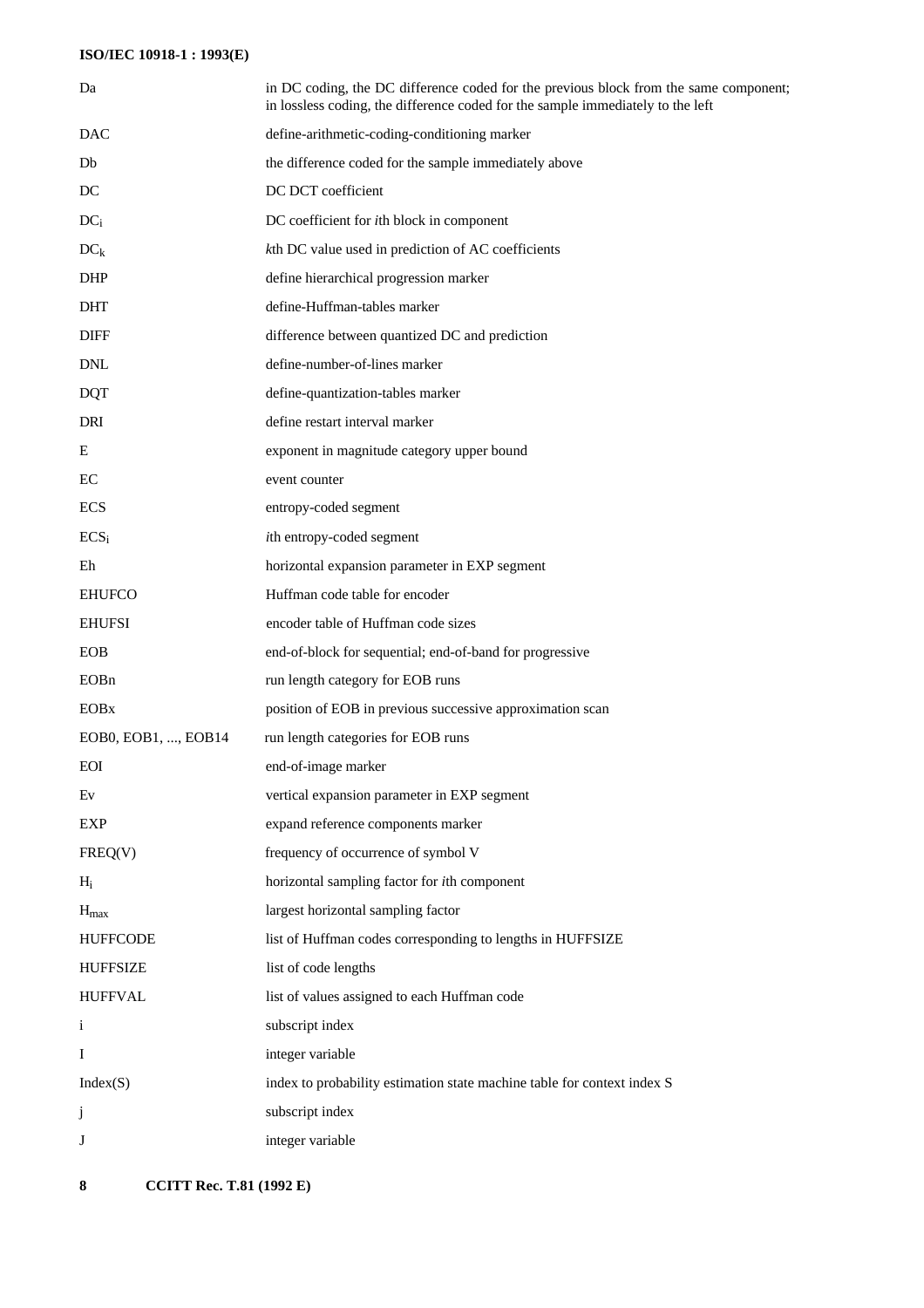| <b>JPG</b>        | marker reserved for JPEG extensions                                                            |
|-------------------|------------------------------------------------------------------------------------------------|
| $JPG_n$           | marker reserved for JPEG extensions                                                            |
| k                 | subscript index                                                                                |
| K                 | integer variable                                                                               |
| Kmin              | index of 1st AC coefficient in band (1 for sequential DCT)                                     |
| Kx                | conditioning parameter for AC arithmetic coding model                                          |
| L                 | DC and lossless coding conditioning lower bound parameter                                      |
| $L_i$             | element in BITS list in DHT segment                                                            |
| $L_i(t)$          | element in BITS list in the DHT segment for Huffman table t                                    |
| La                | length of parameters in $APP_n$ segment                                                        |
| <b>LASTK</b>      | largest value of K                                                                             |
| Lc                | length of parameters in COM segment                                                            |
| Ld                | length of parameters in DNL segment                                                            |
| Le                | length of parameters in EXP segment                                                            |
| Lf                | length of frame header parameters                                                              |
| Lh                | length of parameters in DHT segment                                                            |
| $L_{p}$           | length of parameters in DAC segment                                                            |
| <b>LPS</b>        | less probable symbol (in arithmetic coding)                                                    |
| Lq                | length of parameters in DQT segment                                                            |
| Lr                | length of parameters in DRI segment                                                            |
| Ls                | length of scan header parameters                                                               |
| <b>LSB</b>        | least significant bit                                                                          |
| m                 | modulo 8 counter for RST <sub>m</sub> marker                                                   |
| $m_t$             | number of $V_{i,j}$ parameters for Huffman table t                                             |
| М                 | bit mask used in coding magnitude of V                                                         |
| Mn                | nth statistics bin for coding magnitude bit pattern category                                   |
| <b>MAXCODE</b>    | table with maximum value of Huffman code for each code length                                  |
| MCU               | minimum coded unit                                                                             |
| $MCU_i$           | ith MCU                                                                                        |
| <b>MCUR</b>       | number of MCU required to make up one MCU-row                                                  |
| <b>MINCODE</b>    | table with minimum value of Huffman code for each code length                                  |
| <b>MPS</b>        | more probable symbol (in arithmetic coding)                                                    |
| MPS(S)            | more probable symbol for context-index S                                                       |
| <b>MSB</b>        | most significant bit                                                                           |
| M2, M3, M4, , M15 | designation of context-indices for coding of magnitude bits in the arithmetic coding<br>models |
| n                 | integer variable                                                                               |
| N                 | data unit counter for MCU coding                                                               |
| N/A               | not applicable                                                                                 |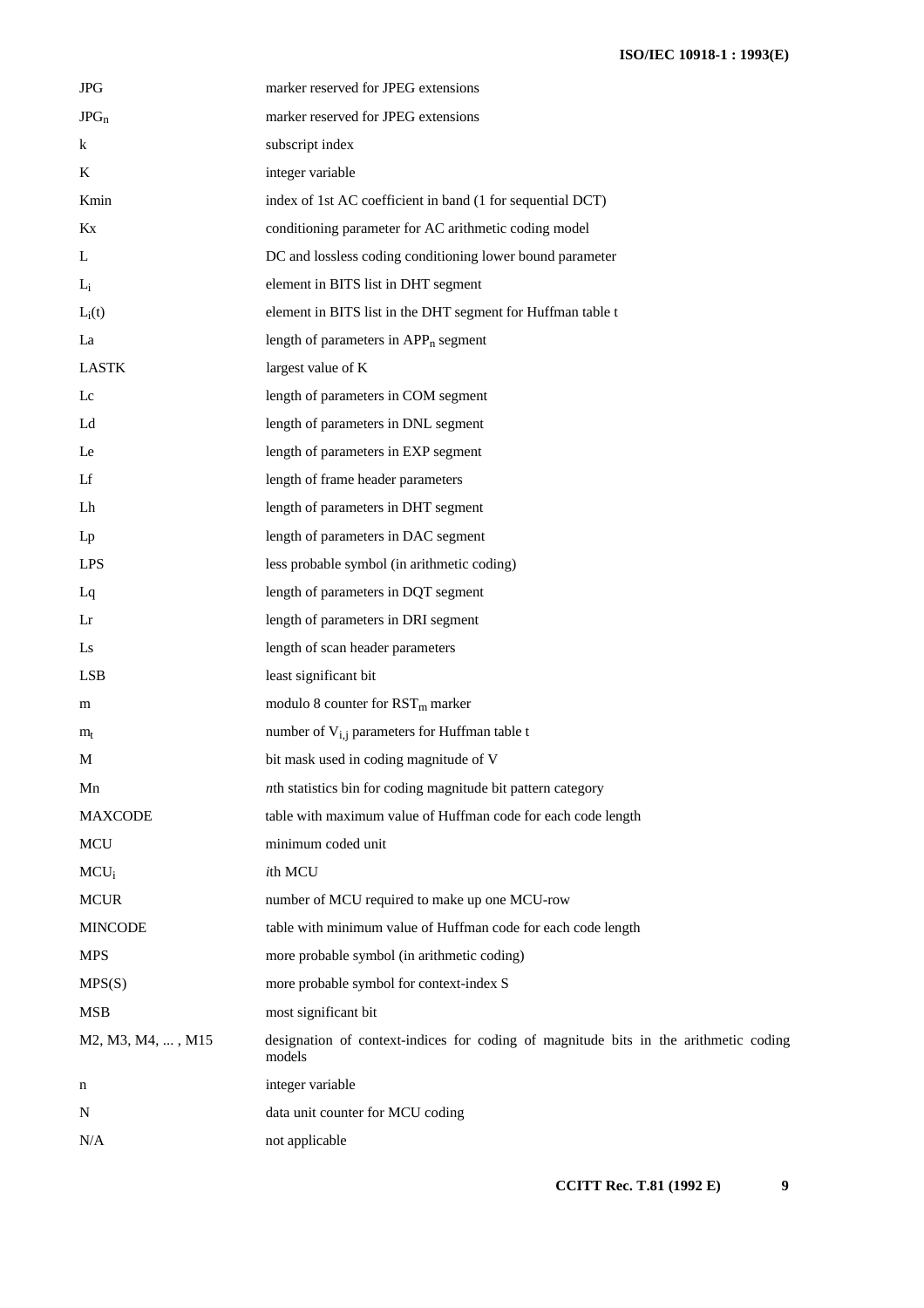| Nb              | number of data units in MCU                                                  |
|-----------------|------------------------------------------------------------------------------|
| Next_Index_LPS  | new value of Index(S) after a LPS renormalization                            |
| Next_Index_MPS  | new value of Index(S) after a MPS renormalization                            |
| Nf              | number of components in frame                                                |
| NL              | number of lines defined in DNL segment                                       |
| Ns.             | number of components in scan                                                 |
| OTHERS(V)       | index to next symbol in chain                                                |
| $\mathbf P$     | sample precision                                                             |
| Pq              | quantizer precision parameter in DQT segment                                 |
| Pq(t)           | quantizer precision parameter in DQT segment for quantization table t        |
| <b>PRED</b>     | quantized DC coefficient from the most recently coded block of the component |
| Pt              | point transform parameter                                                    |
| Px              | calculated value of sample                                                   |
| $Q_{ji}$        | quantizer value for coefficient AC <sub>ii</sub>                             |
| $Q_{vu}$        | quantization value for DCT coefficient $S_{vu}$                              |
| $Q_{00}$        | quantizer value for DC coefficient                                           |
| $QAC_{ji}$      | quantized AC coefficient predicted from DC values                            |
| $QDC_k$         | kth quantized DC value used in prediction of AC coefficients                 |
| Qe              | LPS probability estimate                                                     |
| Qe(S)           | LPS probability estimate for context index S                                 |
| Qk              | kth element of 64 quantization elements in DQT segment                       |
| $r_{vu}$        | reconstructed image sample                                                   |
| R               | length of run of zero amplitude AC coefficients                              |
| $\rm R_{vu}$    | dequantized DCT coefficient                                                  |
| Ra              | reconstructed sample value                                                   |
| Rb              | reconstructed sample value                                                   |
| Rc              | reconstructed sample value                                                   |
| Rd              | rounding in prediction calculation                                           |
| <b>RES</b>      | reserved markers                                                             |
| Ri              | restart interval in DRI segment                                              |
| <b>RRRR</b>     | 4-bit value of run length of zero AC coefficients                            |
| <b>RS</b>       | composite value used in Huffman coding of AC coefficients                    |
| $RST_m$         | restart marker number m                                                      |
| $S_{\rm YX}$    | reconstructed value from IDCT                                                |
| S               | context index                                                                |
| $S_{\text{vu}}$ | DCT coefficient at horizontal frequency u, vertical frequency v              |
|                 |                                                                              |

**10 CCITT Rec. T.81 (1992 E)**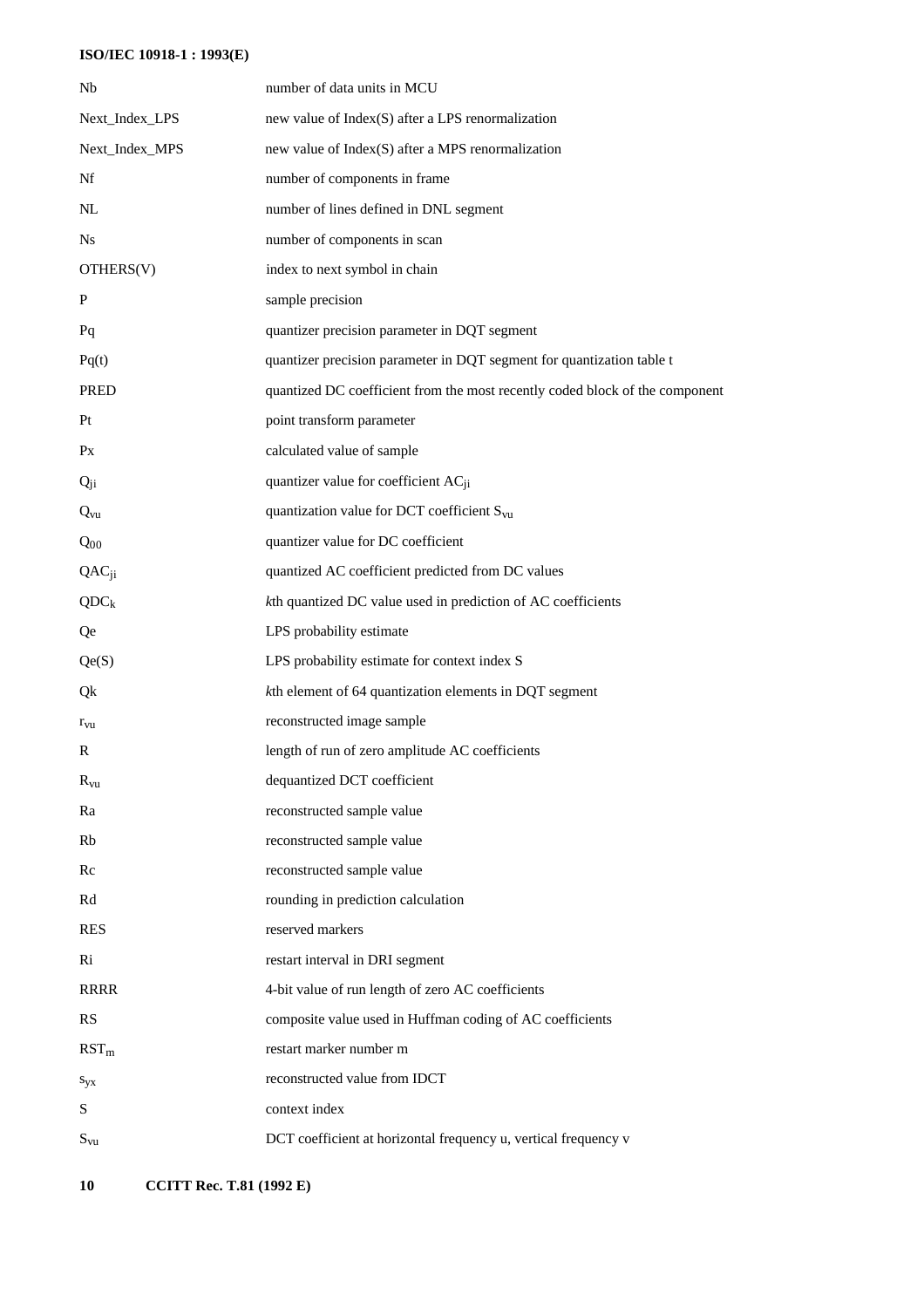| <b>SC</b>          | context-index for coding of correction bit in successive approximation coding     |
|--------------------|-----------------------------------------------------------------------------------|
| Se                 | end of spectral selection band in zig-zag sequence                                |
| SE                 | context-index for coding of end-of-block or end-of-band                           |
| SI                 | Huffman code size                                                                 |
| <b>SIGN</b>        | 1 if decoded sense of sign is negative and 0 if decoded sense of sign is positive |
| <b>SIZE</b>        | length of a Huffman code                                                          |
| <b>SLL</b>         | shift left logical operation                                                      |
| $SLL \alpha \beta$ | logical shift left of $\alpha$ by $\beta$ bits                                    |
| <b>SN</b>          | context-index for coding of first magnitude category when V is negative           |
| SOF <sub>0</sub>   | baseline DCT process frame marker                                                 |
| SOF <sub>1</sub>   | extended sequential DCT frame marker, Huffman coding                              |
| SOF <sub>2</sub>   | progressive DCT frame marker, Huffman coding                                      |
| SOF <sub>3</sub>   | lossless process frame marker, Huffman coding                                     |
| SOF <sub>5</sub>   | differential sequential DCT frame marker, Huffman coding                          |
| SOF <sub>6</sub>   | differential progressive DCT frame marker, Huffman coding                         |
| SOF <sub>7</sub>   | differential lossless process frame marker, Huffman coding                        |
| SOF <sub>9</sub>   | sequential DCT frame marker, arithmetic coding                                    |
| SOF <sub>10</sub>  | progressive DCT frame marker, arithmetic coding                                   |
| SOF <sub>11</sub>  | lossless process frame marker, arithmetic coding                                  |
| SOF <sub>13</sub>  | differential sequential DCT frame marker, arithmetic coding                       |
| SOF <sub>14</sub>  | differential progressive DCT frame marker, arithmetic coding                      |
| SOF <sub>15</sub>  | differential lossless process frame marker, arithmetic coding                     |
| SOI                | start-of-image marker                                                             |
| SOS                | start-of-scan marker                                                              |
| SP                 | context-index for coding of first magnitude category when V is positive           |
| Sq <sub>vu</sub>   | quantized DCT coefficient                                                         |
| SRL                | shift right logical operation                                                     |
| $SRL \alpha \beta$ | logical shift right of $\alpha$ by $\beta$ bits                                   |
| Ss                 | start of spectral selection band in zig-zag sequence                              |
| SS                 | context-index for coding of sign decision                                         |
| SSSS               | 4-bit size category of DC difference or AC coefficient amplitude                  |
| <b>ST</b>          | stack counter                                                                     |
| Switch_MPS         | parameter controlling inversion of sense of MPS                                   |
| Sz                 | parameter used in coding magnitude of V                                           |
| S <sub>0</sub>     | context-index for coding of $V = 0$ decision                                      |
| t                  | summation index for parameter limits computation                                  |
| Т                  | temporary variable                                                                |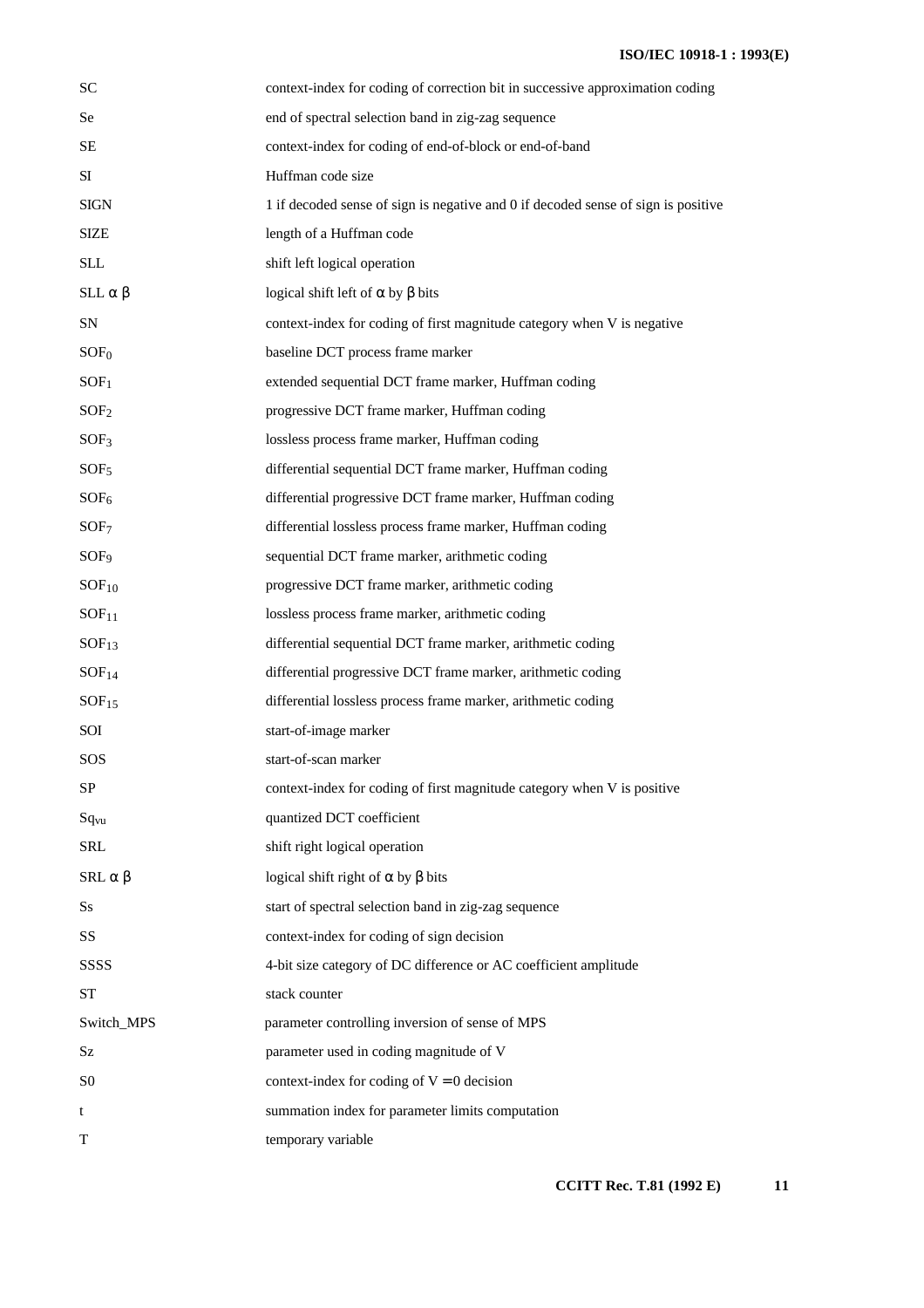| Ta <sub>i</sub>   | AC entropy table destination selector for <i>j</i> th component in scan                              |
|-------------------|------------------------------------------------------------------------------------------------------|
| Tb                | arithmetic conditioning table destination identifier                                                 |
| Tc                | Huffman coding or arithmetic coding table class                                                      |
| $Td_i$            | DC entropy table destination selector for <i>j</i> th component in scan                              |
| <b>TEM</b>        | temporary marker                                                                                     |
| Th                | Huffman table destination identifier in DHT segment                                                  |
| Tq                | quantization table destination identifier in DQT segment                                             |
| Tqi               | quantization table destination selector for <i>i</i> th component in frame                           |
| U                 | DC and lossless coding conditioning upper bound parameter                                            |
| V                 | symbol or value being either encoded or decoded                                                      |
| $V_i$             | vertical sampling factor for <i>i</i> th component                                                   |
| $V_{i,j}$         | jth value for length i in HUFFVAL                                                                    |
| $V_{max}$         | largest vertical sampling factor                                                                     |
| $V_t$             | temporary variable                                                                                   |
| <b>VALPTR</b>     | list of indices for first value in HUFFVAL for each code length                                      |
| V1                | symbol value                                                                                         |
| V <sub>2</sub>    | symbol value                                                                                         |
| $x_i$             | number of columns in <i>ith</i> component                                                            |
| X                 | number of samples per line in component with largest horizontal dimension                            |
| $X_i$             | ith statistics bin for coding magnitude category decision                                            |
| X1, X2, X3, , X15 | designation of context-indices for coding of magnitude categories in the arithmetic coding<br>models |
| <b>XHUFCO</b>     | extended Huffman code table                                                                          |
| <b>XHUFSI</b>     | table of sizes of extended Huffman codes                                                             |
| X'values'         | values within the quotes are hexadecimal                                                             |
| Уi                | number of lines in <i>ith</i> component                                                              |
| Y                 | number of lines in component with largest vertical dimension                                         |
| ZRL               | value in HUFFVAL assigned to run of 16 zero coefficients                                             |
| ZZ(K)             | Kth element in zig-zag sequence of quantized DCT coefficients                                        |
| ZZ(0)             | quantized DC coefficient in zig-zag sequence order                                                   |
|                   |                                                                                                      |

# **4 General**

The purpose of this clause is to give an informative overview of the elements specified in this Specification. Another purpose is to introduce many of the terms which are defined in clause 3. These terms are printed in *italics* upon first usage in this clause.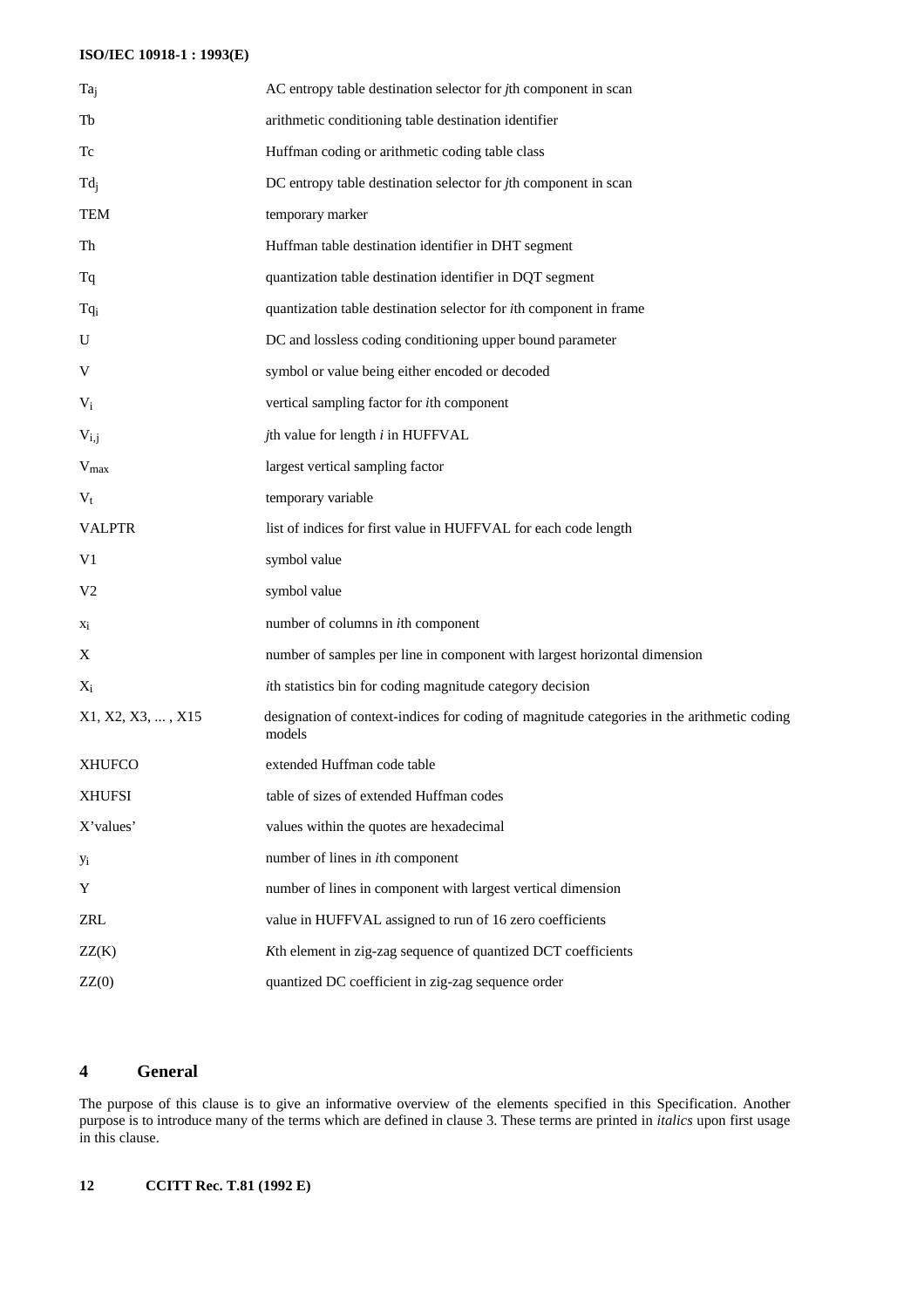## **4.1 Elements specified in this Specification**

There are three elements specified in this Specification:

- a) An *encoder* is an embodiment of an *encoding process*. As shown in Figure 1, an encoder takes as input *digital source image data* and *table specifications*, and by means of a specified set of *procedures* generates as output *compressed image data*.
- b) A *decoder* is an embodiment of a *decoding process*. As shown in Figure 2, a decoder takes as input compressed image data and table specifications, and by means of a specified set of procedures generates as output *digital reconstructed image data*.
- c) The *interchange format*, shown in Figure 3, is a compressed image data representation which includes all table specifications used in the encoding process. The interchange format is for exchange between *application environments*.



**Figure 1 – Encoder**



**Figure 2 – Decoder**

Figures 1 and 2 illustrate the general case for which the *continuous-tone* source and reconstructed image data consist of multiple *components*. (A *colour* image consists of multiple components; a *grayscale* image consists only of a single component.) A significant portion of this Specification is concerned with how to handle multiple-component images in a flexible, application-independent way.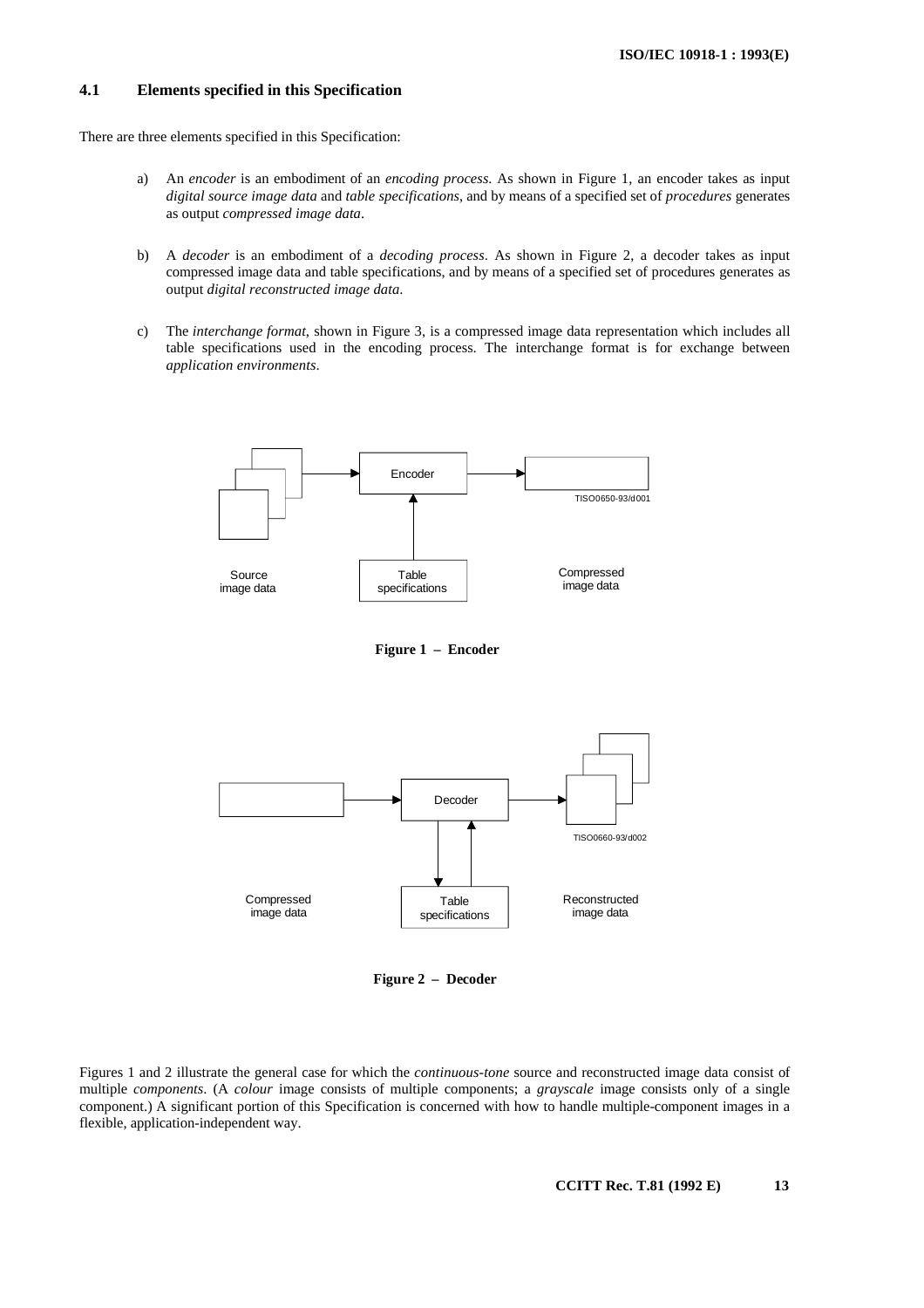

**Figure 3 – Interchange format for compressed image data**

These figures are also meant to show that the same tables specified for an encoder to use to compress a particular image must be provided to a decoder to reconstruct that image. However, this Specification does not specify how applications should associate tables with compressed image data, nor how they should represent source image data generally within their specific environments.

Consequently, this Specification also specifies the interchange format shown in Figure 3, in which table specifications are included within compressed image data. An image compressed with a specified encoding process within one application environment, A, is passed to a different environment, B, by means of the interchange format. The interchange format does not specify a complete coded image representation. Application-dependent information, e.g. colour space, is outside the scope of this Specification.

## **4.2 Lossy and lossless compression**

This Specification specifies two *classes* of encoding and decoding processes, *lossy* and *lossless* processes. Those based on the *discrete cosine transform* (DCT) are lossy, thereby allowing substantial *compression* to be achieved while producing a reconstructed image with high visual fidelity to the encoder's source image.

The simplest DCT-based *coding process* is referred to as the *baseline sequential* process. It provides a capability which is sufficient for many applications. There are additional DCT-based processes which extend the baseline sequential process to a broader range of applications. In any decoder using *extended DCT-based decoding processes*, the baseline decoding process is required to be present in order to provide a default decoding capability.

The second class of coding processes is not based upon the DCT and is provided to meet the needs of applications requiring lossless compression. These lossless encoding and decoding processes are used independently of any of the DCT-based processes.

A table summarizing the relationship among these lossy and lossless coding processes is included in 4.11.

The amount of compression provided by any of the various processes is dependent on the characteristics of the particular image being compressed, as well as on the picture quality desired by the application and the desired speed of compression and decompression.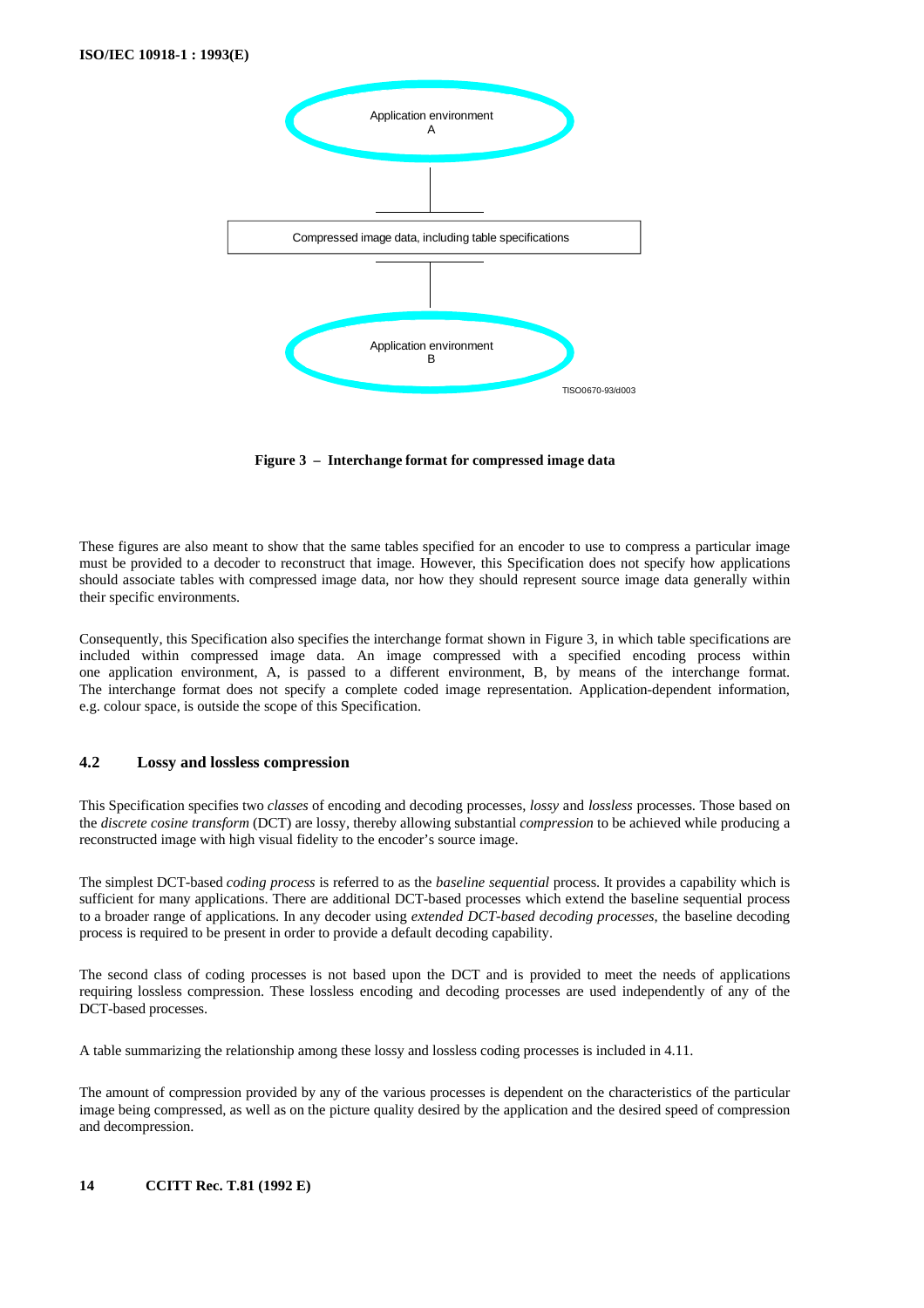## **4.3 DCT-based coding**

Figure 4 shows the main procedures for all encoding processes based on the DCT. It illustrates the special case of a singlecomponent image; this is an appropriate simplification for overview purposes, because all processes specified in this Specification operate on each image component independently.



**Figure 4 – DCT-based encoder simplified diagram**

In the encoding process the input component's *samples* are grouped into  $8 \times 8$  *blocks*, and each block is transformed by the *forward DCT* (FDCT) into a set of 64 values referred to as *DCT coefficients*. One of these values is referred to as the *DC coefficient* and the other 63 as the *AC coefficients*.

Each of the 64 coefficients is then *quantized* using one of 64 corresponding values from a *quantization table* (determined by one of the table specifications shown in Figure 4). No default values for quantization tables are specified in this Specification; applications may specify values which customize picture quality for their particular image characteristics, display devices, and viewing conditions.

After quantization, the DC coefficient and the 63 AC coefficients are prepared for *entropy encoding*, as shown in Figure 5. The previous quantized DC coefficient is used to predict the current quantized DC coefficient, and the difference is encoded. The 63 quantized AC coefficients undergo no such differential encoding, but are converted into a onedimensional *zig-zag sequence*, as shown in Figure 5.

The quantized coefficients are then passed to an entropy encoding procedure which compresses the data further. One of two entropy coding procedures can be used, as described in 4.6. If *Huffman encoding* is used, *Huffman table* specifications must be provided to the encoder. If *arithmetic encoding* is used, arithmetic coding *conditioning table* specifications may be provided, otherwise the default conditioning table specifications shall be used.

Figure 6 shows the main procedures for all DCT-based decoding processes. Each step shown performs essentially the inverse of its corresponding main procedure within the encoder. The entropy decoder decodes the zig-zag sequence of quantized DCT coefficients. After *dequantization* the DCT coefficients are transformed to an  $8 \times 8$  block of samples by the *inverse DCT* (IDCT).

## **4.4 Lossless coding**

Figure 7 shows the main procedures for the lossless encoding processes. A *predictor* combines the reconstructed values of up to three neighbourhood samples at positions a, b, and c to form a prediction of the sample at position x as shown in Figure 8. This prediction is then subtracted from the actual value of the sample at position x, and the difference is losslessly entropy-coded by either Huffman or arithmetic coding.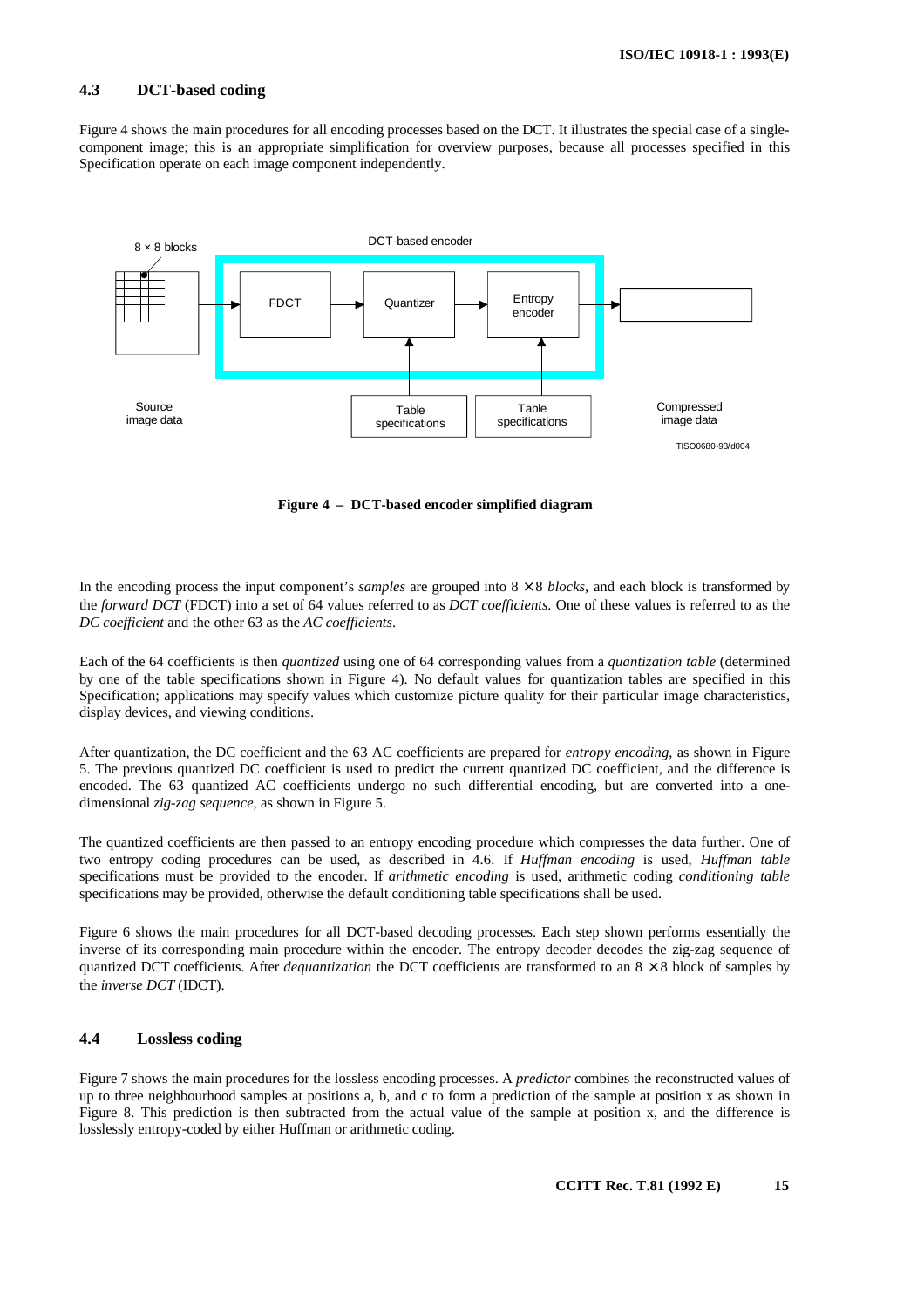





**Figure 6 – DCT-based decoder simplified diagram**



**Figure 7 – Lossless encoder simplified diagram**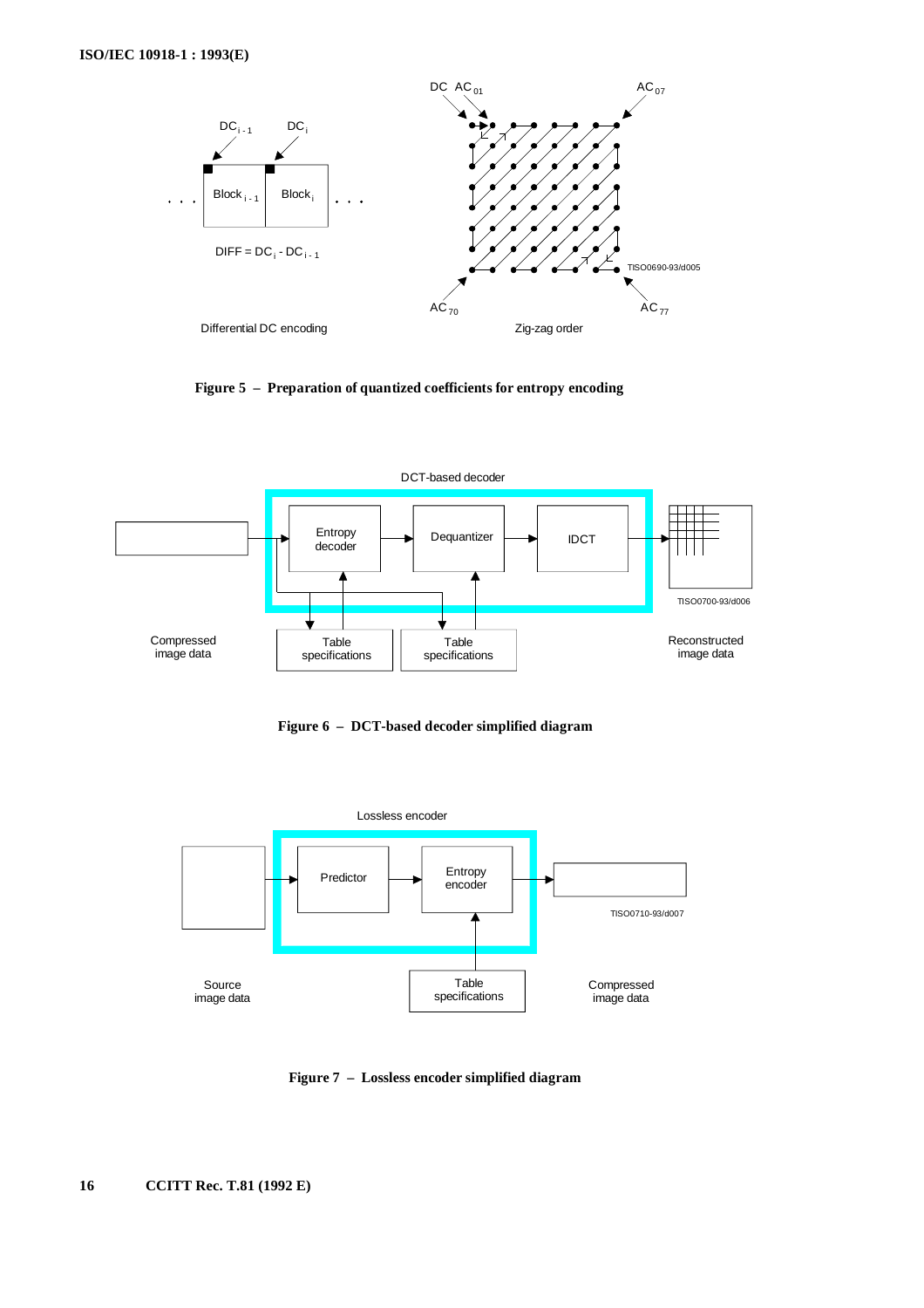

**Figure 8 – 3-sample prediction neighbourhood**

This encoding process may also be used in a slightly modified way, whereby the *precision* of the input samples is reduced by one or more bits prior to the lossless coding. This achieves higher compression than the lossless process (but lower compression than the DCT-based processes for equivalent visual fidelity), and limits the reconstructed image's worst-case sample error to the amount of input precision reduction.

# **4.5 Modes of operation**

There are four distinct *modes of operation* under which the various coding processes are defined: *sequential DCT-based, progressive DCT-based*, lossless, and *hierarchical*. (Implementations are not required to provide all of these.) The lossless mode of operation was described in 4.4. The other modes of operation are compared as follows.

For the sequential DCT-based mode,  $8 \times 8$  sample blocks are typically input block by block from left to right, and blockrow by block-row from top to bottom. After a block has been transformed by the forward DCT, quantized and prepared for entropy encoding, all 64 of its quantized DCT coefficients can be immediately entropy encoded and output as part of the compressed image data (as was described in 4.3), thereby minimizing coefficient storage requirements.

For the progressive DCT-based mode, 8 × 8 blocks are also typically encoded in the same order, but in multiple *scans* through the image. This is accomplished by adding an image-sized coefficient memory buffer (not shown in Figure 4) between the quantizer and the entropy encoder. As each block is transformed by the forward DCT and quantized, its coefficients are stored in the buffer. The DCT coefficients in the buffer are then partially encoded in each of multiple scans. The typical sequence of image presentation at the output of the decoder for sequential versus progressive modes of operation is shown in Figure 9.

There are two procedures by which the quantized coefficients in the buffer may be partially encoded within a scan. First, only a specified *band* of coefficients from the zig-zag sequence need be encoded. This procedure is called *spectral selection*, because each band typically contains coefficients which occupy a lower or higher part of the *frequency* spectrum for that  $8 \times 8$  block. Secondly, the coefficients within the current band need not be encoded to their full (quantized) accuracy within each scan. Upon a coefficient's first encoding, a specified number of most significant bits is encoded first. In subsequent scans, the less significant bits are then encoded. This procedure is called *successive approximation*. Either procedure may be used separately, or they may be mixed in flexible combinations.

In hierarchical mode, an image is encoded as a sequence of *frames*. These frames provide *reference reconstructed components* which are usually needed for prediction in subsequent frames. Except for the first frame for a given component, *differential frames* encode the difference between source components and reference reconstructed components. The coding of the differences may be done using only DCT-based processes, only lossless processes, or DCT-based processes with a final lossless process for each component. *Downsampling* and *upsampling filters* may be used to provide a pyramid of spatial resolutions as shown in Figure 10. Alternatively, the hierarchical mode can be used to improve the quality of the reconstructed components at a given spatial resolution.

Hierarchical mode offers a progressive presentation similar to the progressive DCT-based mode but is useful in environments which have multi-resolution requirements. Hierarchical mode also offers the capability of progressive coding to a final lossless stage.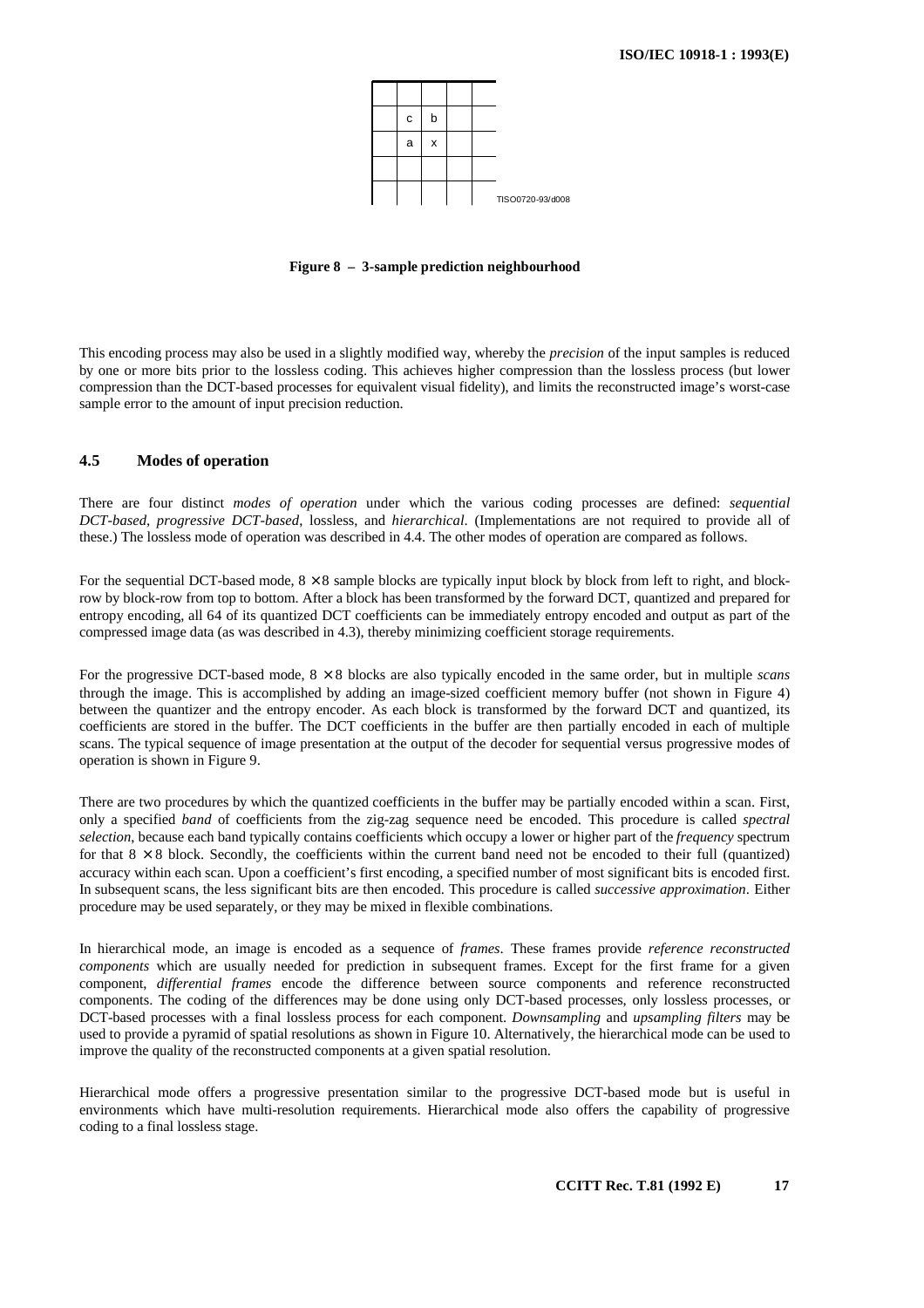

**Figure 9 – Progressive versus sequential presentation**



**Figure 10 – Hierarchical multi-resolution encoding**

## **4.6 Entropy coding alternatives**

Two alternative entropy coding procedures are specified: Huffman coding and arithmetic coding. Huffman coding procedures use Huffman tables, determined by one of the table specifications shown in Figures 1 and 2. Arithmetic coding procedures use arithmetic coding conditioning tables, which may also be determined by a table specification. No default values for Huffman tables are specified, so that applications may choose tables appropriate for their own environments. Default tables are defined for the arithmetic coding conditioning.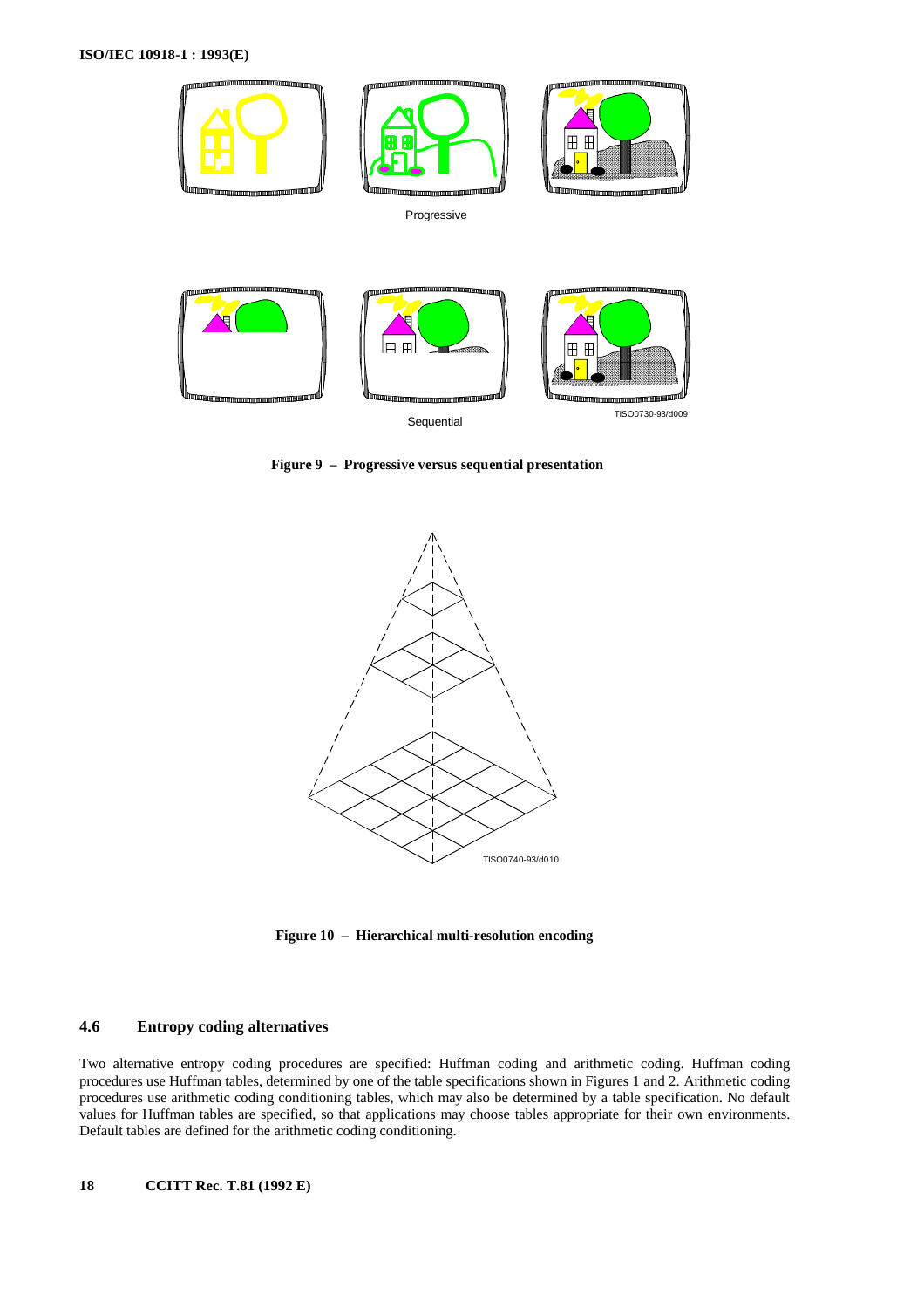The baseline sequential process uses Huffman coding, while the extended DCT-based and lossless processes may use either Huffman or arithmetic coding.

## **4.7 Sample precision**

For DCT-based processes, two alternative sample precisions are specified: either 8 bits or 12 bits per sample. Applications which use samples with other precisions can use either 8-bit or 12-bit precision by shifting their source image samples appropriately. The baseline process uses only 8-bit precision. DCT-based implementations which handle 12-bit source image samples are likely to need greater computational resources than those which handle only 8-bit source images. Consequently in this Specification separate normative requirements are defined for 8-bit and 12-bit DCT-based processes.

For lossless processes the sample precision is specified to be from 2 to 16 bits.

#### **4.8 Multiple-component control**

Subclauses 4.3 and 4.4 give an overview of one major part of the encoding and decoding processes – those which operate on the sample values in order to achieve compression. There is another major part as well – the procedures which control the order in which the image data from multiple components are processed to create the compressed data, and which ensure that the proper set of table data is applied to the proper *data units* in the image. (A data unit is a sample for lossless processes and an  $8 \times 8$  block of samples for DCT-based processes.)

#### **4.8.1 Interleaving multiple components**

Figure 11 shows an example of how an encoding process selects between multiple source image components as well as multiple sets of table data, when performing its encoding procedures. The source image in this example consists of the three components A, B and C, and there are two sets of table specifications. (This simplified view does not distinguish between the quantization tables and entropy coding tables.)



**Figure 11 – Component-interleave and table-switching control**

In sequential mode, encoding is *non-interleaved* if the encoder compresses all image data units in component A before beginning component B, and then in turn all of B before C. Encoding is *interleaved* if the encoder compresses a data unit from A, a data unit from B, a data unit from C, then back to A, etc. These alternatives are illustrated in Figure 12, which shows a case in which all three image components have identical dimensions: X *columns* by Y lines, for a total of n data units each.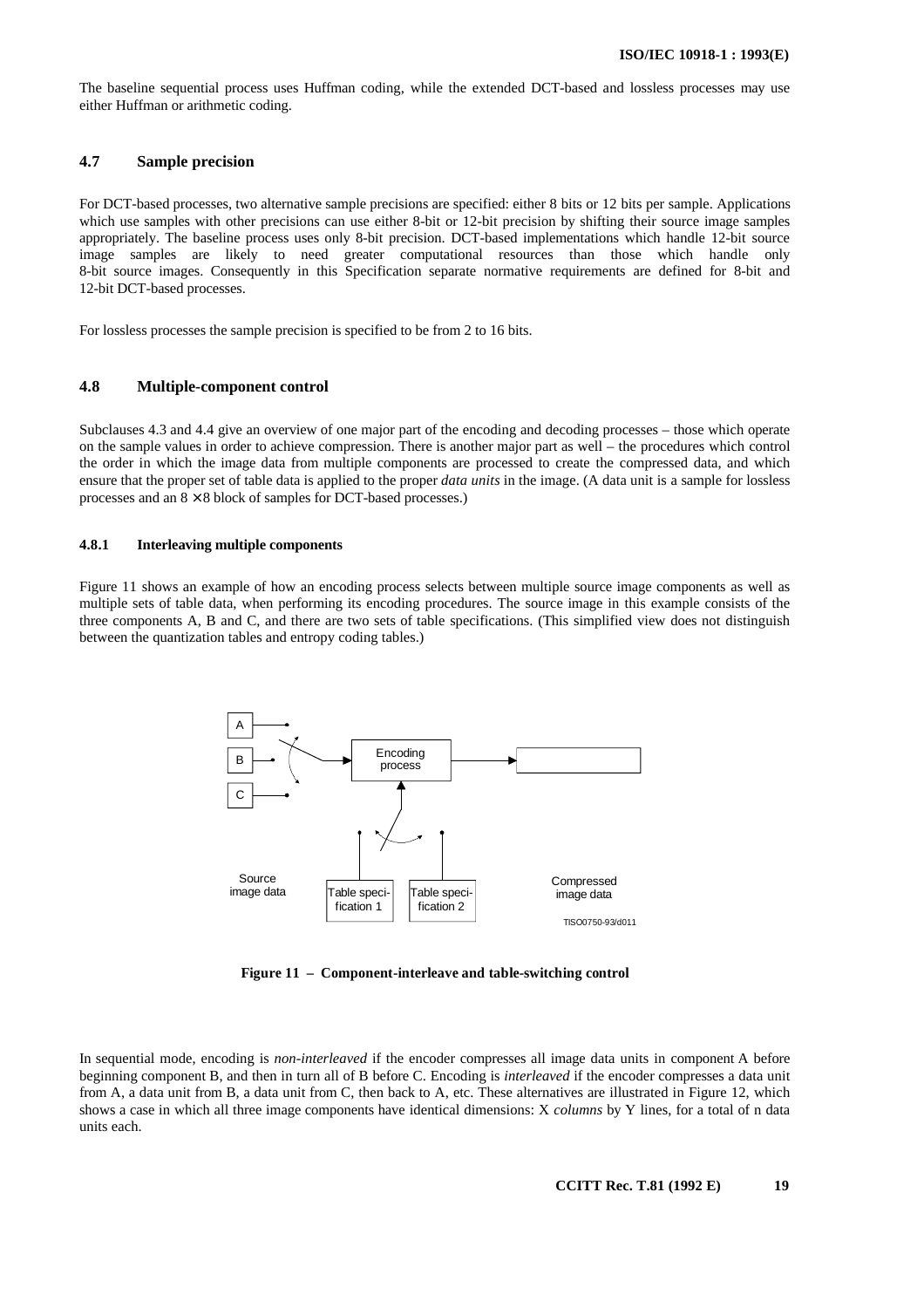

**Figure 12 – Interleaved versus non-interleaved encoding order**

These control procedures are also able to handle cases in which the source image components have different dimensions. Figure 13 shows a case in which two of the components, B and C, have half the number of horizontal samples relative to component A. In this case, two data units from A are interleaved with one each from B and C. Cases in which components of an image have more complex relationships, such as different horizontal and vertical dimensions, can be handled as well. (See Annex A.)



**Figure 13 – Interleaved order for components with different dimensions**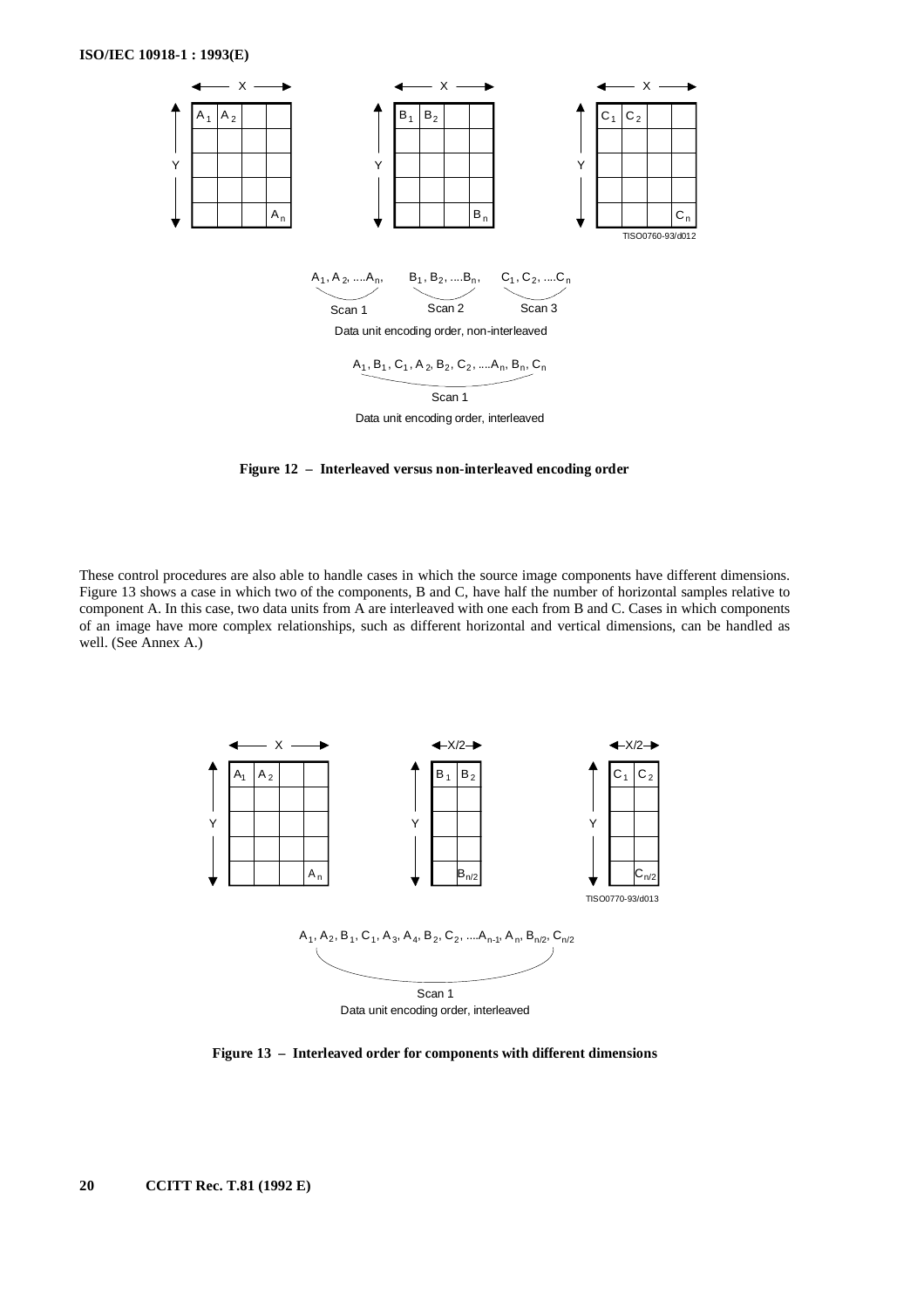#### **4.8.2 Minimum coded unit**

Related to the concepts of multiple-component interleave is the *minimum coded unit* (MCU). If the compressed image data is non-interleaved, the MCU is defined to be one data unit. For example, in Figure 12 the MCU for the noninterleaved case is a single data unit. If the compressed data is interleaved, the MCU contains one or more data units from each component. For the interleaved case in Figure 12, the (first) MCU consists of the three interleaved data units  $A_1$ ,  $B_1$ ,  $C_1$ . In the example of Figure 13, the (first) MCU consists of the four data units  $A_1$ ,  $A_2$ ,  $B_1$ ,  $C_1$ .

## **4.9 Structure of compressed data**

Figures 1, 2, and 3 all illustrate slightly different views of compressed image data. Figure 1 shows this data as the output of an encoding process, Figure 2 shows it as the input to a decoding process, and Figure 3 shows compressed image data in the interchange format, at the interface between applications.

Compressed image data are described by a uniform structure and set of *parameters* for both classes of encoding processes (lossy or lossless), and for all modes of operation (sequential, progressive, lossless, and hierarchical). The various parts of the compressed image data are identified by special two-byte codes called *markers*. Some markers are followed by particular sequences of parameters, as in the case of table specifications, *frame header*, or *scan header*. Others are used without parameters for functions such as marking the start-of-image and end-of-image. When a marker is associated with a particular sequence of parameters, the marker and its parameters comprise a *marker segment*.

The data created by the entropy encoder are also segmented, and one particular marker – *the restart marker* – is used to isolate *entropy-coded data segments*. The encoder outputs the restart markers, intermixed with the entropy-coded data, at regular *restart intervals* of the source image data. Restart markers can be identified without having to decode the compressed data to find them. Because they can be independently decoded, they have application-specific uses, such as parallel encoding or decoding, isolation of data corruptions, and semi-random access of entropy-coded segments.

There are three compressed data formats:

- a) the interchange format;
- b) the *abbreviated format* for compressed image data;
- c) the abbreviated format for table-specification data.

#### **4.9.1 Interchange format**

In addition to certain required marker segments and the entropy-coded segments, the interchange format shall include the marker segments for all quantization and entropy-coding table specifications needed by the decoding process. This guarantees that a compressed image can cross the boundary between application environments, regardless of how each environment internally associates tables with compressed image data.

#### **4.9.2 Abbreviated format for compressed image data**

The abbreviated format for compressed image data is identical to the interchange format, except that it does not include all tables required for decoding. (It may include some of them.) This format is intended for use within applications where alternative mechanisms are available for supplying some or all of the table-specification data needed for decoding.

#### **4.9.3 Abbreviated format for table-specification data**

This format contains only table-specification data. It is a means by which the application may install in the decoder the tables required to subsequently reconstruct one or more images.

#### **4.10 Image, frame, and scan**

Compressed image data consists of only one image. An image contains only one frame in the cases of sequential and progressive coding processes; an image contains multiple frames for the hierarchical mode.

A frame contains one or more scans. For sequential processes, a scan contains a complete encoding of one or more image components. In Figures 12 and 13, the frame consists of three scans when non-interleaved, and one scan if all three components are interleaved together. The frame could also consist of two scans: one with a non-interleaved component, the other with two components interleaved.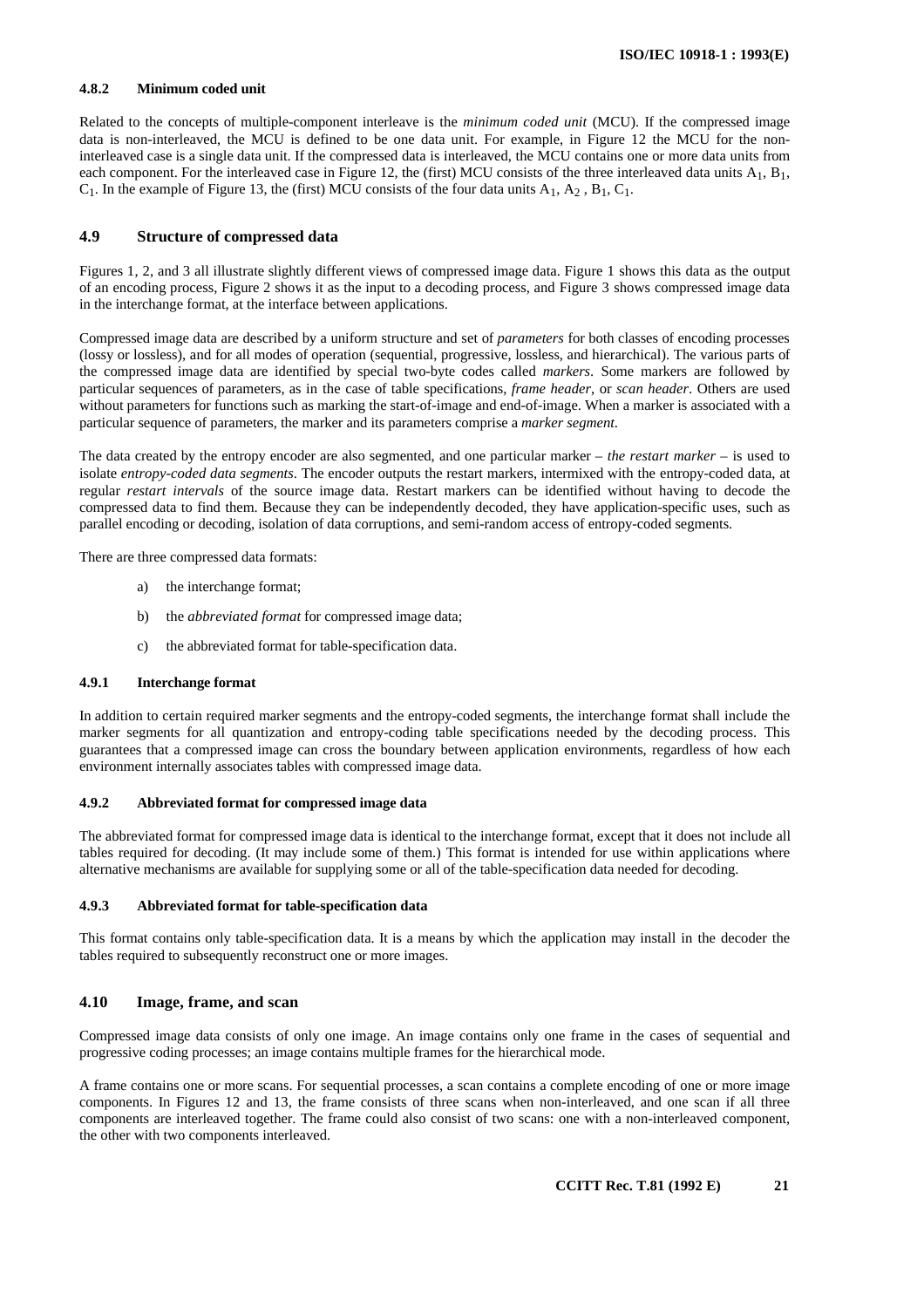For progressive processes, a scan contains a partial encoding of all data units from one or more image components. Components shall not be interleaved in progressive mode, except for the DC coefficients in the first scan for each component of a progressive frame.

## **4.11 Summary of coding processes**

Table 1 provides a summary of the essential characteristics of the various coding processes specified in this Specification. The full specification of these processes is contained in Annexes F, G, H, and J.

#### **Table 1 – Summary: Essential characteristics of coding processes**

- Baseline process (required for all DCT-based decoders)
- DCT-based process
- Source image: 8-bit samples within each component
- Sequential
- Huffman coding: 2 AC and 2 DC tables<br>• Decoders shall process scans with 1 2 3
- Decoders shall process scans with 1, 2, 3, and 4 components
- Interleaved and non-interleaved scans

#### Extended DCT-based processes

- DCT-based process
- Source image: 8-bit or 12-bit samples
- Sequential or progressive<br>• Huffman or arithmetic co
- Huffman or arithmetic coding:  $4 \text{ AC}$  and  $4 \text{ DC}$  tables<br>• Decoders shall process scaps with  $1, 2, 3$  and  $4 \text{ comp}$
- Decoders shall process scans with  $1, 2, 3$ , and  $4$  components
- Interleaved and non-interleaved scans

#### Lossless processes

- Predictive process (not DCT-based)
	- Source image: P-bit samples ( $2 \le P \le 16$ )
- Sequential<br>• Huffman o
- Huffman or arithmetic coding:  $4 \text{ DC tables}$ <br>• Decoders shall process scans with  $1, 2, 3$
- Decoders shall process scans with  $1, 2, 3$ , and  $4$  components
- Interleaved and non-interleaved scans

#### Hierarchical processes

- Multiple frames (non-differential and differential)
- Uses extended DCT-based or lossless processes<br>• Decoders shall process scans with 1 2 3 and 4
- Decoders shall process scans with  $1, 2, 3$ , and 4 components
- Interleaved and non-interleaved scans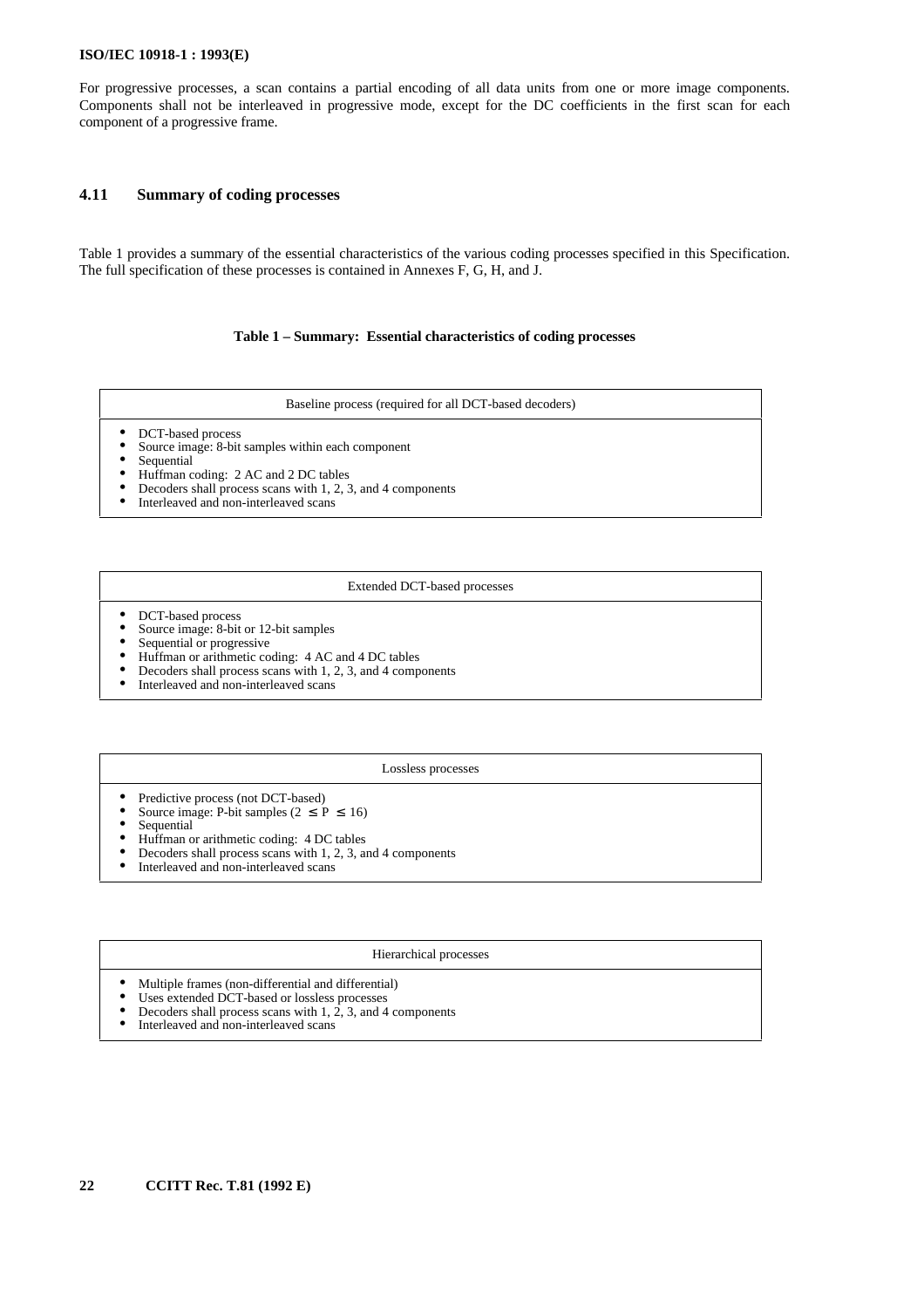# **5 Interchange format requirements**

The interchange format is the coded representation of compressed image data for exchange between application environments.

The interchange format requirements are that any compressed image data represented in interchange format shall comply with the syntax and code assignments appropriate for the decoding process selected, as specified in Annex B.

Tests for whether compressed image data comply with these requirements are specified in Part 2 of this Specification.

## **6 Encoder requirements**

An encoding process converts source image data to compressed image data. Each of Annexes F, G, H, and J specifies a number of distinct encoding processes for its particular mode of operation.

An encoder is an embodiment of one (or more) of the encoding processes specified in Annexes F, G, H, or J. In order to comply with this Specification, an encoder shall satisfy at least one of the following two requirements.

An encoder shall

- a) with appropriate accuracy, convert source image data to compressed image data which comply with the interchange format syntax specified in Annex B for the encoding process(es) embodied by the encoder;
- b) with appropriate accuracy, convert source image data to compressed image data which comply with the abbreviated format for compressed image data syntax specified in Annex B for the encoding process(es) embodied by the encoder.

For each of the encoding processes specified in Annexes F, G, H, and J, the compliance tests for the above requirements are specified in Part 2 of this Specification.

NOTE – There is **no requirement** in this Specification that any encoder which embodies one of the encoding processes specified in Annexes F, G, H, or J shall be able to operate for all ranges of the parameters which are allowed for that process. An encoder is only required to meet the compliance tests specified in Part 2, and to generate the compressed data format according to Annex B for those parameter values which it does use.

## **7 Decoder requirements**

A decoding process converts compressed image data to reconstructed image data. Each of Annexes F, G, H, and J specifies a number of distinct decoding processes for its particular mode of operation.

A decoder is an embodiment of one (or more) of the decoding processes specified in Annexes F, G, H, or J. In order to comply with this Specification, a decoder shall satisfy all three of the following requirements.

A decoder shall

- a) with appropriate accuracy, convert to reconstructed image data any compressed image data with parameters within the range supported by the application, and which comply with the interchange format syntax specified in Annex B for the decoding process(es) embodied by the decoder;
- b) accept and properly store any table-specification data which comply with the abbreviated format for tablespecification data syntax specified in Annex B for the decoding process(es) embodied by the decoder;
- c) with appropriate accuracy, convert to reconstructed image data any compressed image data which comply with the abbreviated format for compressed image data syntax specified in Annex B for the decoding process(es) embodied by the decoder, provided that the table-specification data required for decoding the compressed image data has previously been installed into the decoder.

Additionally, any DCT-based decoder, if it embodies any DCT-based decoding process other than baseline sequential, shall also embody the baseline sequential decoding process.

For each of the decoding processes specified in Annexes F, G, H, and J, the compliance tests for the above requirements are specified in Part 2 of this Specification.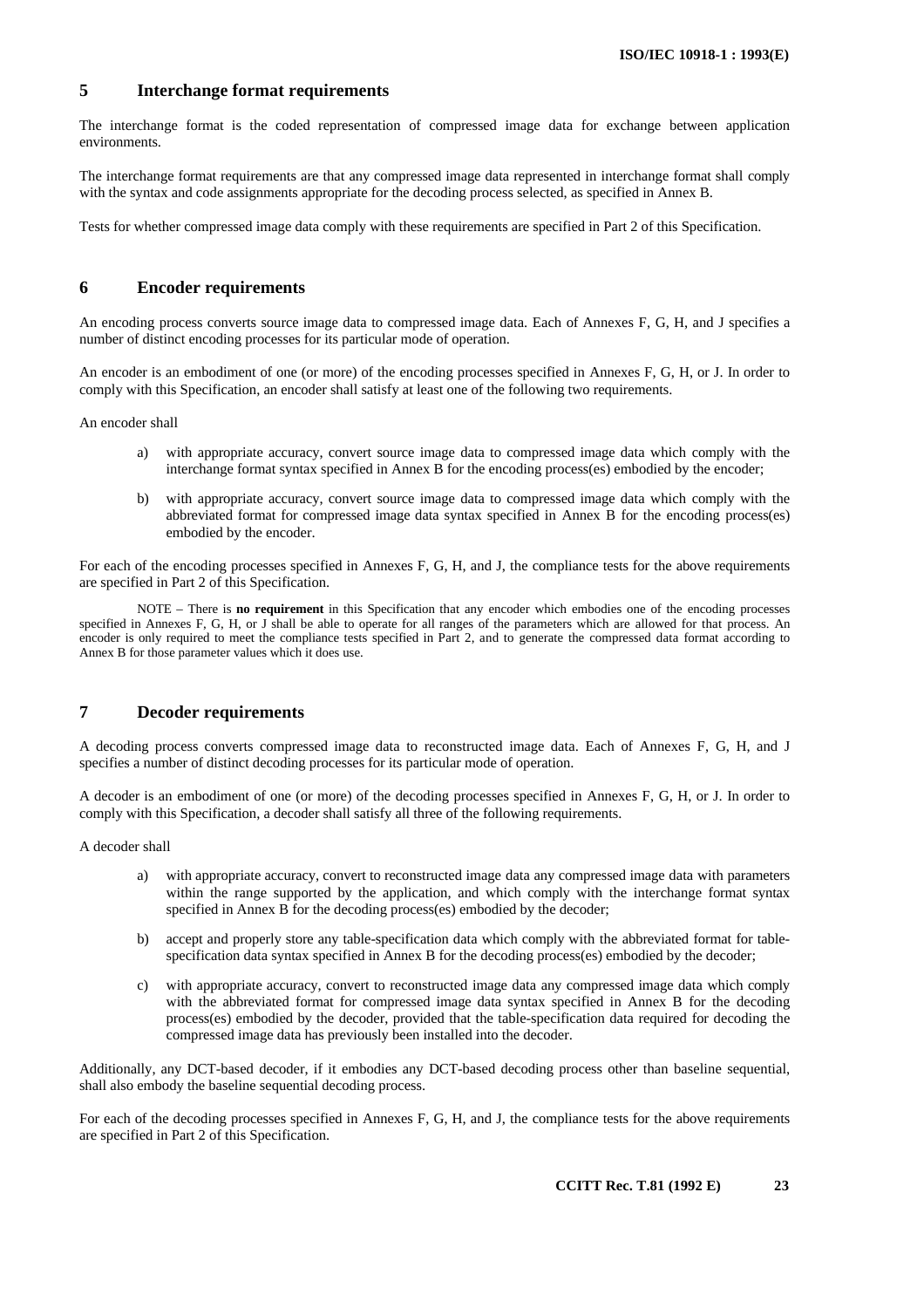## **Annex A**

## **Mathematical definitions**

(This annex forms an integral part of this Recommendation | International Standard)

#### **A.1 Source image**

Source images to which the encoding processes specified in this Specification can be applied are defined in this annex.

#### **A.1.1 Dimensions and sampling factors**

As shown in Figure A.1, a source image is defined to consist of Nf components. Each component, with unique identifier  $C_i$  is defined to consist of a rectangular array of samples of  $x_i$  columns by  $y_i$  lines. The component dimensions are derived from two parameters, *X* and *Y*, where *X* is the maximum of the *xi* values and *Y* is the maximum of the *yi* values for all components in the frame. For each component, sampling factors  $H_i$  and  $V_i$  are defined relating component dimensions  $x_i$ and  $y_i$  to maximum dimensions  $X$  and  $Y$ , according to the following expressions:

$$
x_i = \left[ X \times \frac{H_i}{H_{max}} \right] \text{ and } y_i \left[ Y \times \frac{V_i}{V_{max}} \right],
$$

where  $H_{max}$  and *V*  $_{max}$  are the maximum sampling factors for all components in the frame, and  $\lceil \cdot \rceil$  is the ceiling function.

As an example, consider an image having 3 components with maximum dimensions of 512 lines and 512 samples per line, and with the following sampling factors:

| Component 0 | $H_0 = 4$ , $V_0 = 1$ |  |  |
|-------------|-----------------------|--|--|
| Component 1 | $H_1 = 2, V_1 = 2$    |  |  |
| Component 2 | $H_2 = 1$ , $V_2 = 1$ |  |  |

Then  $X = 512$ ,  $Y = 512$ ,  $H_{max} = 4$ ,  $V_{max} = 2$ , and  $x_i$  and  $y_i$  for each component are

| Component 0 | $x_0 = 512$ , $y_0 = 256$ |  |
|-------------|---------------------------|--|
| Component 1 | $x_1 = 256$ , $y_1 = 512$ |  |
| Component 2 | $x_2 = 128$ , $y_2 = 256$ |  |

NOTE – The *X*, *Y*,  $H_i$ , and  $V_i$  parameters are contained in the frame header of the compressed image data (see B.2.2), whereas the individual component dimensions  $x_i$  and  $y_i$  are derived by the decoder. Source images with  $x_i$  and  $y_i$  dimensions which do not satisfy the expressions above cannot be properly reconstructed.

## **A.1.2 Sample precision**

A sample is an integer with precision P bits, with any value in the range 0 through  $2^{P-1}$ . All samples of all components within an image shall have the same precision P. Restrictions on the value of P depend on the mode of operation, as specified in B.2 to B.7.

#### **A.1.3 Data unit**

A data unit is a sample in lossless processes and an  $8 \times 8$  block of contiguous samples in DCT-based processes. The leftmost 8 samples of each of the top-most 8 rows in the component shall always be the top-left-most block. With this top-leftmost block as the reference, the component is partitioned into contiguous data units to the right and to the bottom (as shown in Figure A.4).

### **A.1.4 Orientation**

Figure A.1 indicates the orientation of an image component by the terms top, bottom, left, and right. The order by which the data units of an image component are input to the compression encoding procedures is defined to be left-to-right and top-to-bottom within the component. (This ordering is precisely defined in A.2.) Applications determine which edges of a source image are defined as top, bottom, left, and right.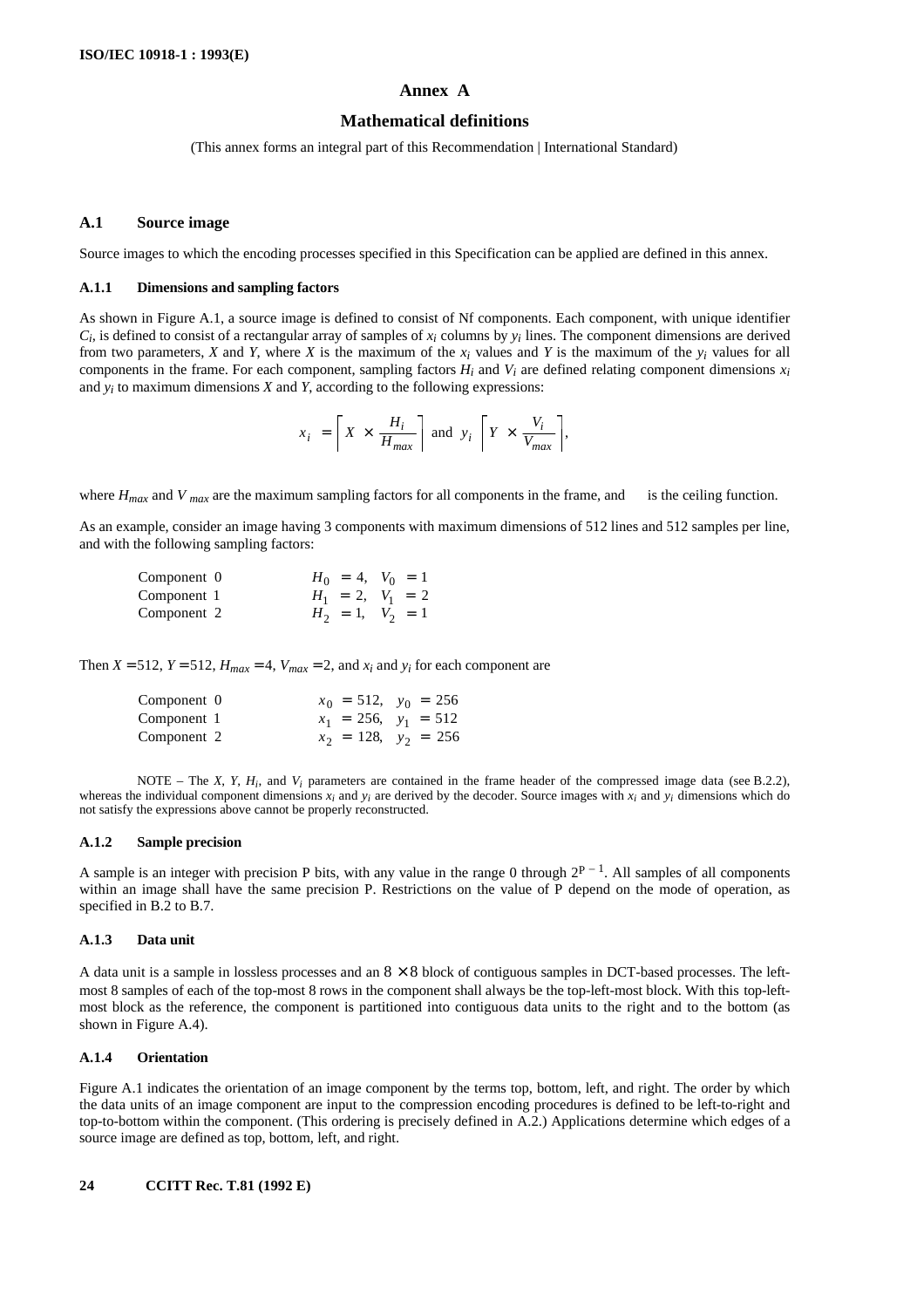

a) Source image with multiple components b) Characteristics of an image component

**Figure A.1 – Source image characteristics**

## **A.2 Order of source image data encoding**

The scan header (see B.2.3) specifies the order by which source image data units shall be encoded and placed within the compressed image data. For a given scan, if the scan header parameter  $Ns = 1$ , then data from only one source component – the component specified by parameter  $Cs_1$  – shall be present within the scan. This data is non-interleaved by definition. If  $Ns > 1$ , then data from the Ns components Cs<sub>1</sub> through Cs<sub>Ns</sub> shall be present within the scan. This data shall always be interleaved. The order of components in a scan shall be according to the order specified in the frame header.

The ordering of data units and the construction of minimum coded units (MCU) is defined as follows.

#### **A.2.1 Minimum coded unit (MCU)**

For non-interleaved data the MCU is one data unit. For interleaved data the MCU is the sequence of data units defined by the sampling factors of the components in the scan.

### **A.2.2 Non-interleaved order (Ns** = **1)**

When  $Ns = 1$  (where Ns is the number of components in a scan), the order of data units within a scan shall be left-to-right and top-to-bottom, as shown in Figure A.2. This ordering applies whenever Ns = 1, regardless of the values of  $H_1$  and  $V_1$ .



**Figure A.2 – Non-interleaved data ordering**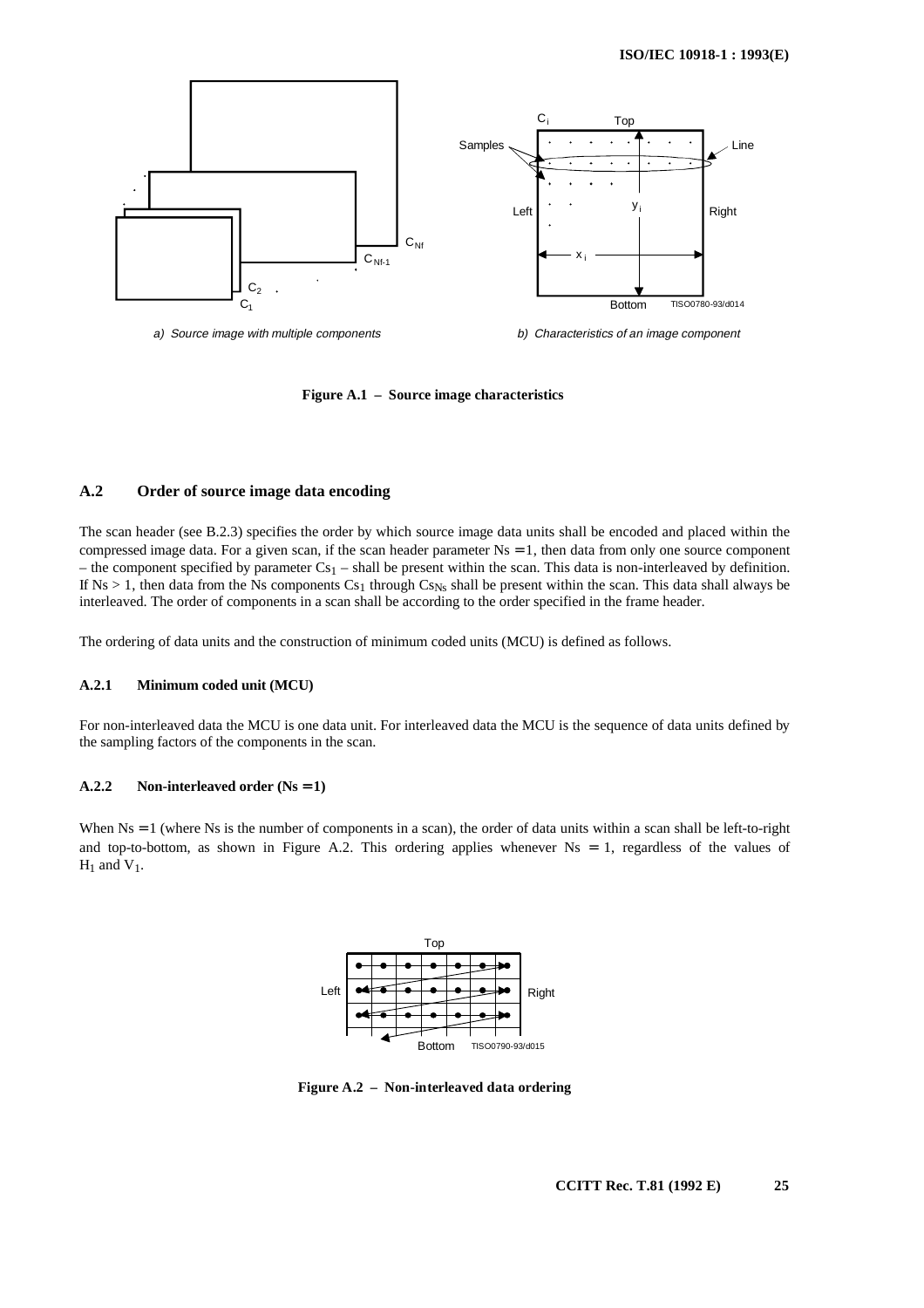#### **A.2.3 Interleaved order (Ns > 1)**

When Ns > 1, each scan component Cs<sub>i</sub> is partitioned into small rectangular arrays of H<sub>k</sub> horizontal data units by V<sub>k</sub> vertical data units. The subscripts k indicate that  $H_k$  and  $V_k$  are from the position in the frame header componentspecification for which  $C_k = Cs_i$ . Within each  $H_k$  by  $V_k$  array, data units are ordered from left-to-right and top-to-bottom. The arrays in turn are ordered from left-to-right and top-to-bottom within each component.

As shown in the example of Figure A.3,  $Ns = 4$ , and MCU<sub>1</sub> consists of data units taken first from the top-left-most region of Cs<sub>1</sub>, followed by data units from the corresponding region of Cs<sub>2</sub>, then from Cs<sub>3</sub> and then from Cs<sub>4</sub>. MCU<sub>2</sub> follows the same ordering for data taken from the next region to the right for the four components.



**Figure A.3 – Interleaved data ordering example**

#### **A.2.4 Completion of partial MCU**

For DCT-based processes the data unit is a block. If  $x_i$  is not a multiple of 8, the encoding process shall extend the number of columns to complete the right-most sample blocks. If the component is to be interleaved, the encoding process shall also extend the number of samples by one or more additional blocks, if necessary, so that the number of blocks is an integer multiple of Hi. Similarly, if yi is not a multiple of 8, the encoding process shall extend the number of lines to complete the bottom-most block-row. If the component is to be interleaved, the encoding process shall also extend the number of lines by one or more additional block-rows, if necessary, so that the number of block-rows is an integer multiple of  $V_i$ .

NOTE – It is recommended that any incomplete MCUs be completed by replication of the right-most column and the bottom line of each component.

For lossless processes the data unit is a sample. If the component is to be interleaved, the encoding process shall extend the number of samples, if necessary, so that the number is a multiple of Hi. Similarly, the encoding process shall extend the number of lines, if necessary, so that the number of lines is a multiple of  $V_i$ .

Any sample added by an encoding process to complete partial MCUs shall be removed by the decoding process.

## **A.3 DCT compression**

## **A.3.1 Level shift**

Before a non-differential frame encoding process computes the FDCT for a block of source image samples, the samples shall be level shifted to a signed representation by subtracting  $2^{p-1}$ , where P is the precision parameter specified in B.2.2. Thus, when  $P = 8$ , the level shift is by 128; when  $P = 12$ , the level shift is by 2048.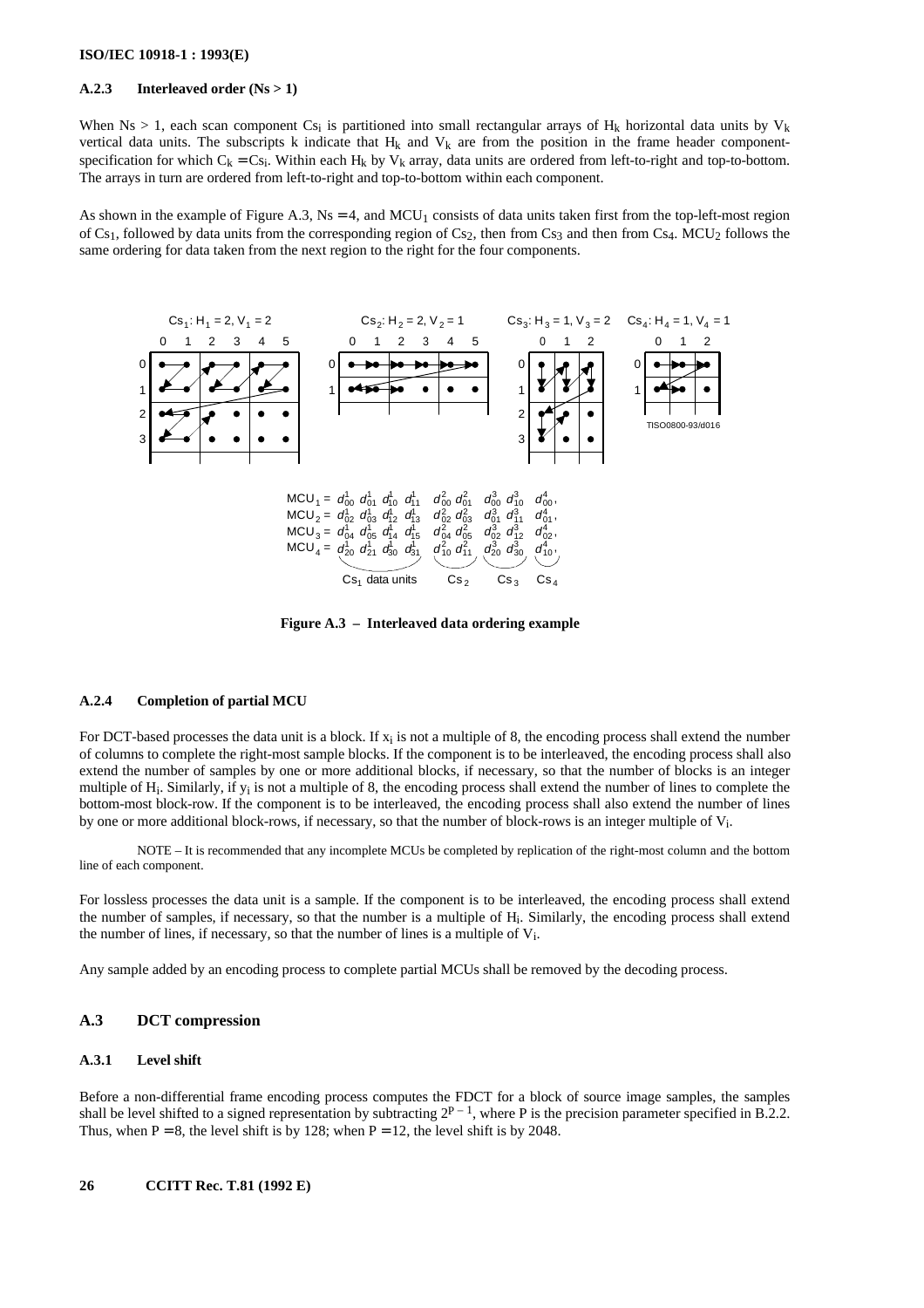After a non-differential frame decoding process computes the IDCT and produces a block of reconstructed image samples, an inverse level shift shall restore the samples to the unsigned representation by adding  $2^{P-1}$  and clamping the results to the range 0 to  $2P - 1$ .

#### **A.3.2 Orientation of samples for FDCT computation**

Figure A.4 shows an image component which has been partitioned into  $8 \times 8$  blocks for the FDCT computations. Figure A.4 also defines the orientation of the samples within a block by showing the indices used in the FDCT equation of A.3.3.

The definitions of block partitioning and sample orientation also apply to any DCT decoding process and the output reconstructed image. Any sample added by an encoding process to complete partial MCUs shall be removed by the decoding process.



**Figure A.4 – Partition and orientation of 8 x 8 sample blocks**

#### **A.3.3 FDCT and IDCT (informative)**

The following equations specify the ideal functional definition of the FDCT and the IDCT.

NOTE – These equations contain terms which cannot be represented with perfect accuracy by any real implementation. The accuracy requirements for the combined FDCT and quantization procedures are specified in Part 2 of this Specification. The accuracy requirements for the combined dequantization and IDCT procedures are also specified in Part 2 of this Specification.

FDCT: 
$$
S_{vu} = \frac{1}{4} C_u C_v \sum_{x=0}^{7} \sum_{y=0}^{7} s_{yx} \cos \frac{(2x+1)u\pi}{16} \cos \frac{(2y+1)v\pi}{16}
$$
  
IDCT:  $s_{yx} = \frac{1}{4} \sum_{u=0}^{7} \sum_{v=0}^{7} C_u C_v S_{vu} \cos \frac{(2x+1)u\pi}{16} \cos \frac{(2y+1)v\pi}{16}$ 

where

$$
C_u, C_v = 1/\sqrt{2} \text{ for } u, v = 0
$$
  

$$
C_u, C_v = 1 \text{ otherwise}
$$

otherwise.

#### **A.3.4 DCT coefficient quantization** (informative) **and dequantization** (normative)

After the FDCT is computed for a block, each of the 64 resulting DCT coefficients is quantized by a uniform quantizer. The quantizer step size for each coefficient  $S_{vu}$  is the value of the corresponding element  $Q_{vu}$  from the quantization table specified by the frame parameter *Tqi* (see B.2.2).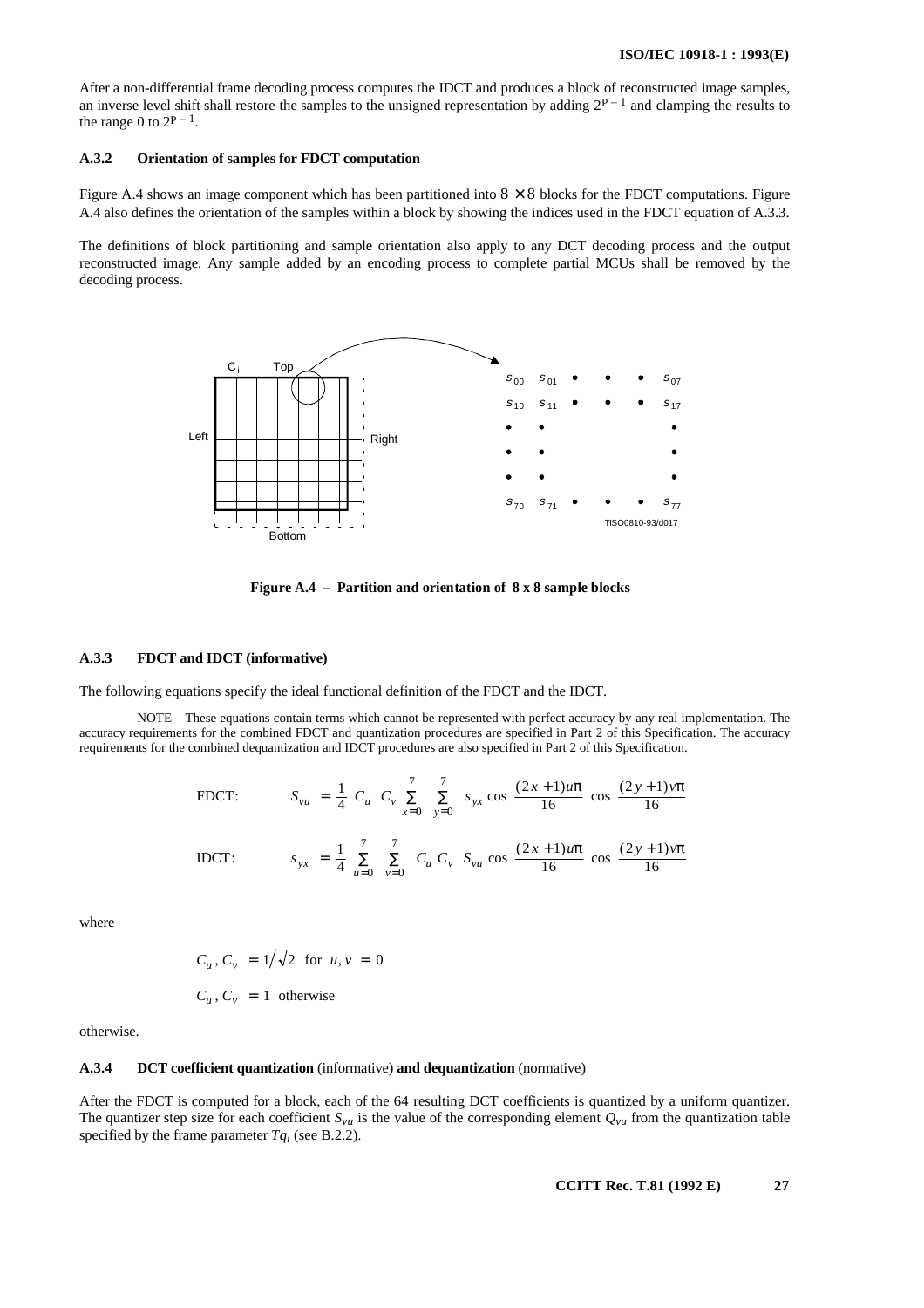The uniform quantizer is defined by the following equation. Rounding is to the nearest integer:

$$
Sq_{vu} = round \left(\frac{S_{vu}}{Q_{vu}}\right)
$$

*Sqvu* is the quantized DCT coefficient, normalized by the quantizer step size.

NOTE – This equation contains a term which may not be represented with perfect accuracy by any real implementation. The accuracy requirements for the combined FDCT and quantization procedures are specified in Part 2 of this Specification.

At the decoder, this normalization is removed by the following equation, which defines dequantization:

$$
R_{vu} = Sq_{vu} \times Q_{vu}
$$

NOTE – Depending on the rounding used in quantization, it is possible that the dequantized coefficient may be outside the expected range.

The relationship among samples, DCT coefficients, and quantization is illustrated in Figure A.5.

#### **A.3.5 Differential DC encoding**

After quantization, and in preparation for entropy encoding, the quantized DC coefficient Sq<sub>00</sub> is treated separately from the 63 quantized AC coefficients. The value that shall be encoded is the difference (DIFF) between the quantized DC coefficient of the current block (*DC<sub>i</sub>* which is also designated as  $Sq_{00}$ ) and that of the previous block of the same component (PRED):

$$
DIFF = DC_i - PRED
$$

#### **A.3.6 Zig-zag sequence**

After quantization, and in preparation for entropy encoding, the quantized AC coefficients are converted to the zig-zag sequence. The quantized DC coefficient (coefficient zero in the array) is treated separately, as defined in A.3.5. The zigzag sequence is specified in Figure A.6.

## **A.4 Point transform**

For various procedures data may be optionally divided by a power of 2 by a point transform prior to coding. There are three processes which require a point transform: lossless coding, lossless differential frame coding in the hierarchical mode, and successive approximation coding in the progressive DCT mode.

In the lossless mode of operation the point transform is applied to the input samples. In the difference coding of the hierarchical mode of operation the point transform is applied to the difference between the input component samples and the reference component samples. In both cases the point transform is an integer divide by  $2^{\text{Pt}}$ , where Pt is the value of the point transform parameter (see B.2.3).

In successive approximation coding the point transform for the AC coefficients is an integer divide by 2<sup>Al</sup>, where Al is the successive approximation bit position, low (see B.2.3). The point transform for the DC coefficients is an arithmetic-shiftright by Al bits. This is equivalent to dividing by  $2^{Pt}$  before the level shift (see A.3.1).

The output of the decoder is rescaled by multiplying by  $2^{Pt}$ . An example of the point transform is given in K.10.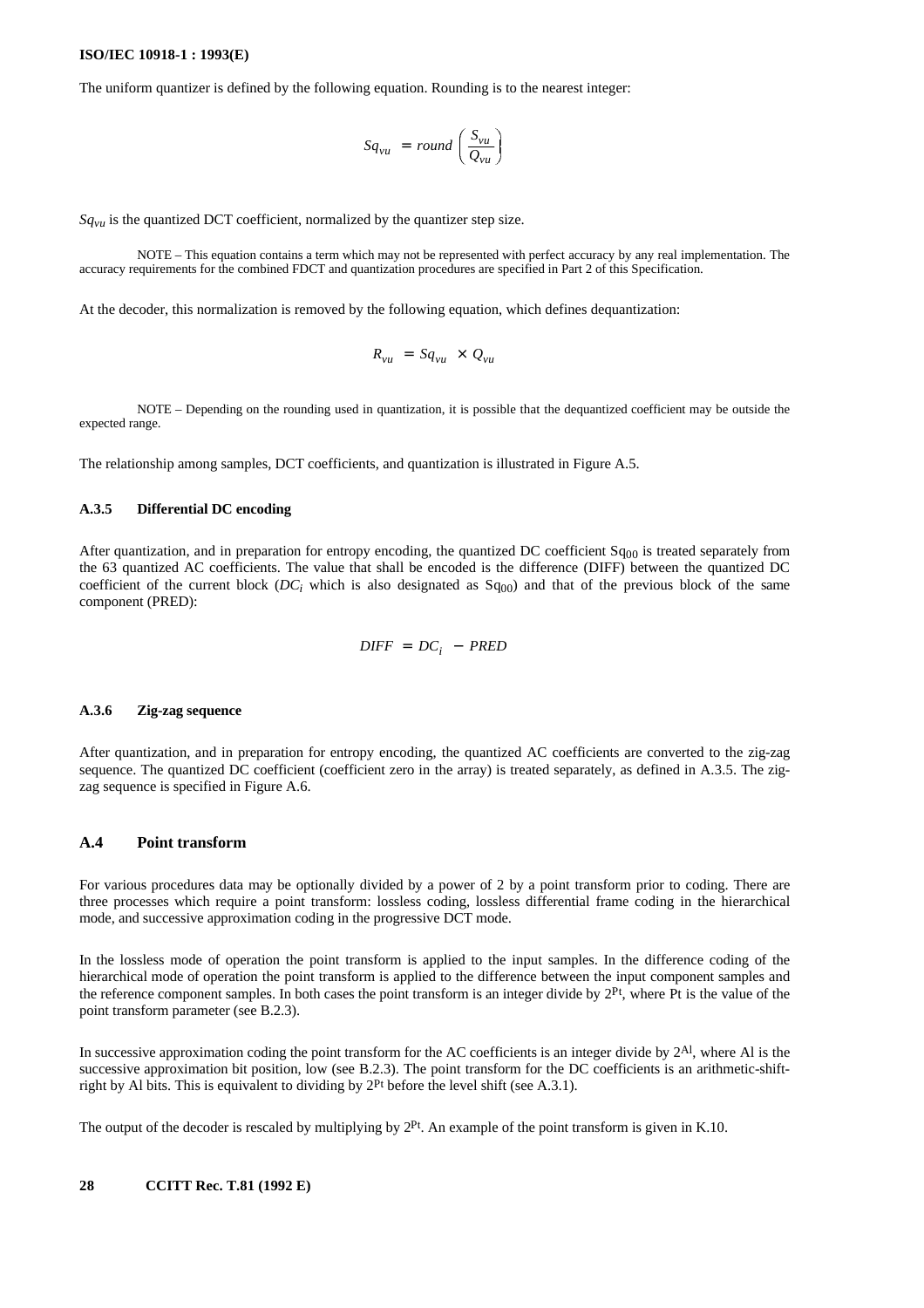

**Figure A.5 – Relationship between 8 × 8-block samples and DCT coefficients**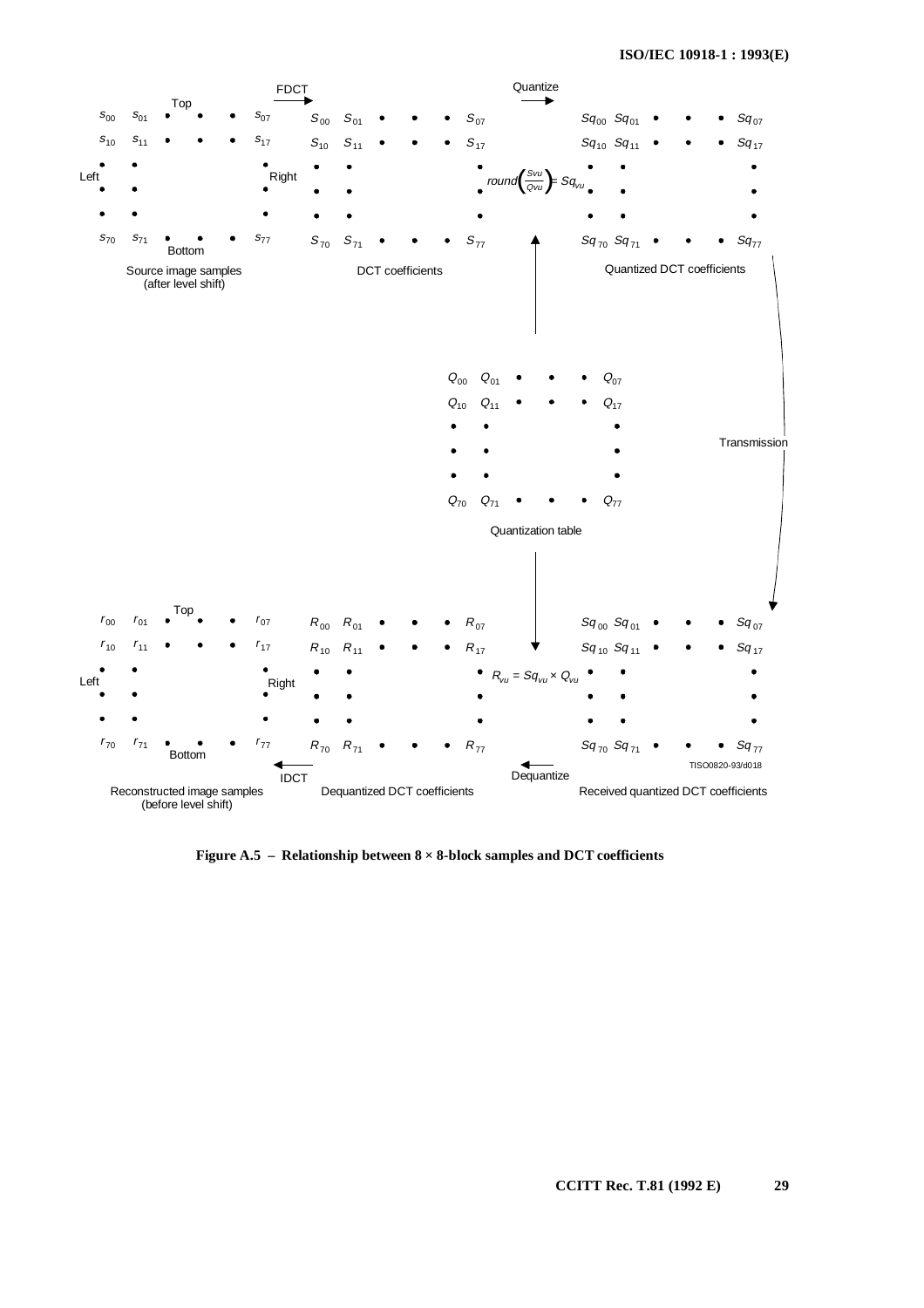| 0              | 1  | 5  | 6  | 14 | 15 | 27 | 28 |
|----------------|----|----|----|----|----|----|----|
| $\overline{c}$ | 4  | 7  | 13 | 16 | 26 | 29 | 42 |
| 3              | 8  | 12 | 17 | 25 | 30 | 41 | 43 |
| 9              | 11 | 18 | 24 | 31 | 40 | 44 | 53 |
| 10             | 19 | 23 | 32 | 39 | 45 | 52 | 54 |
| 20             | 22 | 33 | 38 | 46 | 51 | 55 | 60 |
| 21             | 34 | 37 | 47 | 50 | 56 | 59 | 61 |
| 35             | 36 | 48 | 49 | 57 | 58 | 62 | 63 |

**Figure A.6 – Zig-zag sequence of quantized DCT coefficients**

# **A.5 Arithmetic procedures in lossless and hierarchical modes of operation**

In the lossless mode of operation predictions are calculated with full precision and without clamping of either overflow or underflow beyond the range of values allowed by the precision of the input. However, the division by two which is part of some of the prediction calculations shall be approximated by an arithmetic-shift-right by one bit.

The two's complement differences which are coded in either the lossless mode of operation or the differential frame coding in the hierarchical mode of operation are calculated modulo 65 536, thereby restricting the precision of these differences to a maximum of 16 bits. The modulo values are calculated by performing the logical AND operation of the two's complement difference with X'FFFF'. For purposes of coding, the result is still interpreted as a 16 bit two's complement difference. Modulo 65 536 arithmetic is also used in the decoder in calculating the output from the sum of the prediction and this two's complement difference.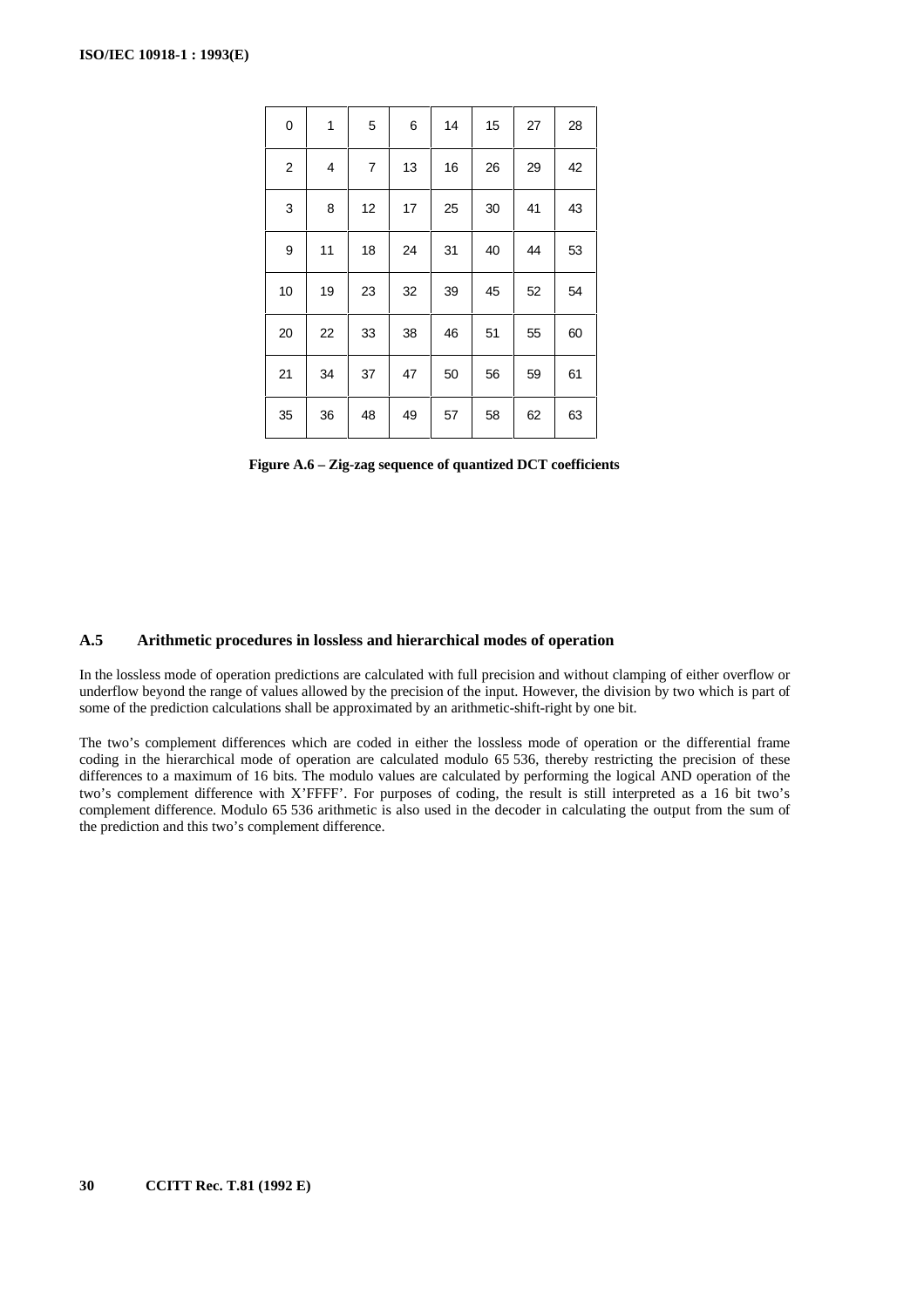## **Annex B**

## **Compressed data formats**

(This annex forms an integral part of this Recommendation | International Standard)

This annex specifies three compressed data formats:

- a) the interchange format, specified in B.2 and B.3;
- b) the abbreviated format for compressed image data, specified in B.4;
- c) the abbreviated format for table-specification data, specified in B.5.

B.1 describes the constituent parts of these formats. B.1.3 and B.1.4 give the conventions for symbols and figures used in the format specifications.

## **B.1 General aspects of the compressed data format specifications**

Structurally, the compressed data formats consist of an ordered collection of parameters, markers, and entropy-coded data segments. Parameters and markers in turn are often organized into marker segments. Because all of these constituent parts are represented with byte-aligned codes, each compressed data format consists of an ordered sequence of 8-bit bytes. For each byte, a most significant bit (MSB) and a least significant bit (LSB) are defined.

#### **B.1.1 Constituent parts**

This subclause gives a general description of each of the constituent parts of the compressed data format.

## **B.1.1.1 Parameters**

Parameters are integers, with values specific to the encoding process, source image characteristics, and other features selectable by the application. Parameters are assigned either 4-bit, 1-byte, or 2-byte codes. Except for certain optional groups of parameters, parameters encode critical information without which the decoding process cannot properly reconstruct the image.

The code assignment for a parameter shall be an unsigned integer of the specified length in bits with the particular value of the parameter.

For parameters which are 2 bytes (16 bits) in length, the most significant byte shall come first in the compressed data's ordered sequence of bytes. Parameters which are 4 bits in length always come in pairs, and the pair shall always be encoded in a single byte. The first 4-bit parameter of the pair shall occupy the most significant 4 bits of the byte. Within any 16-, 8-, or 4-bit parameter, the MSB shall come first and LSB shall come last.

## **B.1.1.2 Markers**

Markers serve to identify the various structural parts of the compressed data formats. Most markers start marker segments containing a related group of parameters; some markers stand alone. All markers are assigned two-byte codes: an X'FF' byte followed by a byte which is not equal to 0 or X'FF' (see Table B.1). Any marker may optionally be preceded by any number of fill bytes, which are bytes assigned code X'FF'.

NOTE – Because of this special code-assignment structure, markers make it possible for a decoder to parse the compressed data and locate its various parts without having to decode other segments of image data.

## **B.1.1.3 Marker assignments**

All markers shall be assigned two-byte codes: a X'FF' byte followed by a second byte which is not equal to 0 or X'FF'. The second byte is specified in Table B.1 for each defined marker. An asterisk (\*) indicates a marker which stands alone, that is, which is not the start of a marker segment.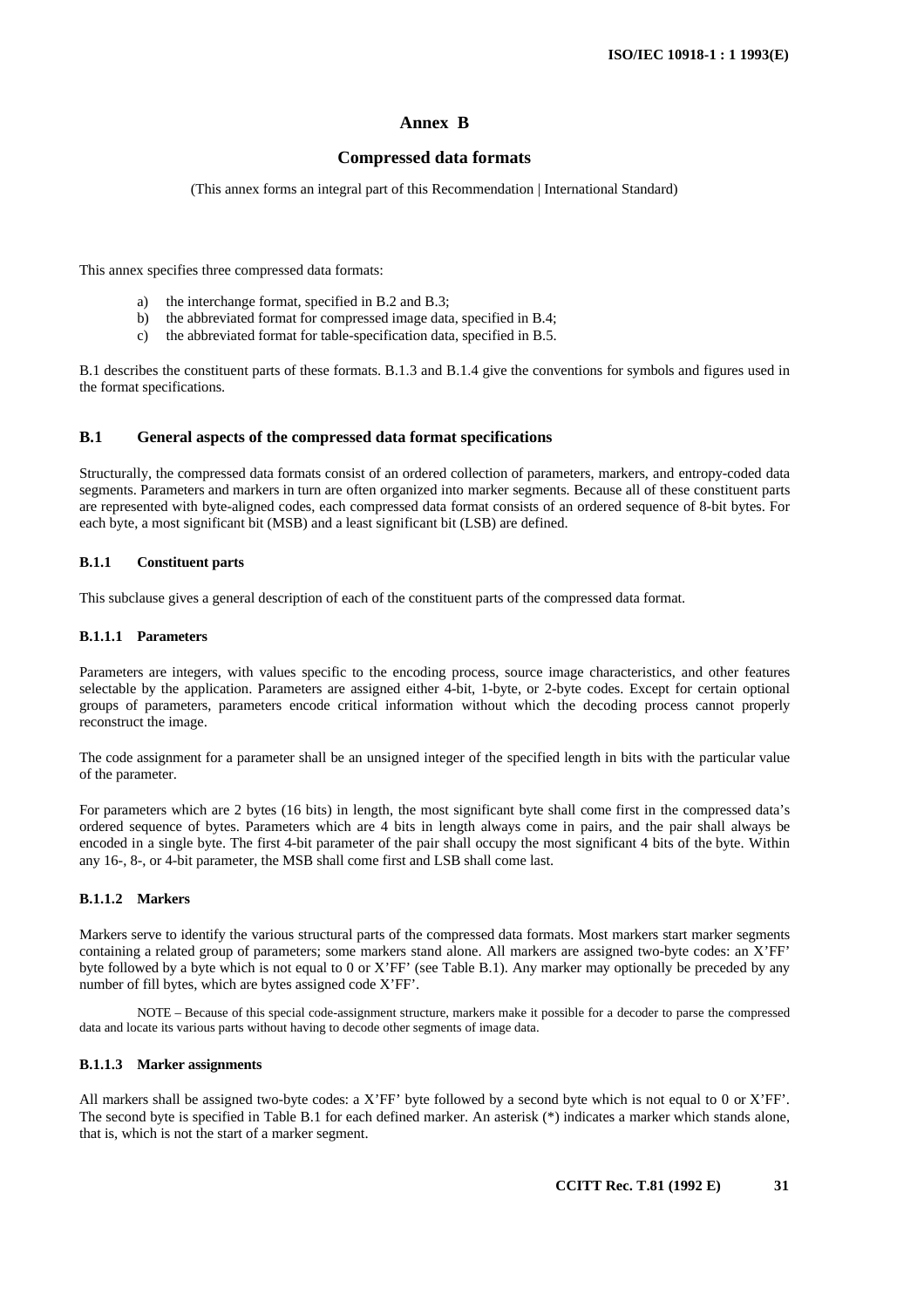| Code Assignment                                                                                                                                       | Symbol                                                                                                                | Description                                                                                                                                                                                                                                                                              |  |  |  |
|-------------------------------------------------------------------------------------------------------------------------------------------------------|-----------------------------------------------------------------------------------------------------------------------|------------------------------------------------------------------------------------------------------------------------------------------------------------------------------------------------------------------------------------------------------------------------------------------|--|--|--|
| Start Of Frame markers, non-differential, Huffman coding                                                                                              |                                                                                                                       |                                                                                                                                                                                                                                                                                          |  |  |  |
| X'FFC0'<br>X'FFC1'<br>X'FFC2'<br>X'FFC3'                                                                                                              | SOF <sub>0</sub><br>SOF <sub>1</sub><br>SOF <sub>2</sub><br>SOF <sub>3</sub>                                          | <b>Baseline DCT</b><br>Extended sequential DCT<br>Progressive DCT<br>Lossless (sequential)                                                                                                                                                                                               |  |  |  |
|                                                                                                                                                       | Start Of Frame markers, differential, Huffman coding                                                                  |                                                                                                                                                                                                                                                                                          |  |  |  |
| X'FFC5'<br>X'FFC6'<br>$X'$ FFC $7'$                                                                                                                   | SOF <sub>5</sub><br>SOF <sub>6</sub><br>SOF <sub>7</sub>                                                              | Differential sequential DCT<br>Differential progressive DCT<br>Differential lossless (sequential)                                                                                                                                                                                        |  |  |  |
|                                                                                                                                                       |                                                                                                                       | Start Of Frame markers, non-differential, arithmetic coding                                                                                                                                                                                                                              |  |  |  |
| X'FFC8'<br>X'FFC9'<br>X'FFCA'<br>X'FFCB'                                                                                                              | <b>JPG</b><br>SOF <sub>9</sub><br>SOF <sub>10</sub><br>SOF <sub>11</sub>                                              | Reserved for JPEG extensions<br>Extended sequential DCT<br>Progressive DCT<br>Lossless (sequential)                                                                                                                                                                                      |  |  |  |
|                                                                                                                                                       | Start Of Frame markers, differential, arithmetic coding                                                               |                                                                                                                                                                                                                                                                                          |  |  |  |
| X'FFCD'<br>X'FFCE'<br>X'FFCF'                                                                                                                         | SOF <sub>13</sub><br>SOF <sub>14</sub><br>SOF <sub>15</sub>                                                           | Differential sequential DCT<br>Differential progressive DCT<br>Differential lossless (sequential)                                                                                                                                                                                        |  |  |  |
|                                                                                                                                                       | Huffman table specification                                                                                           |                                                                                                                                                                                                                                                                                          |  |  |  |
| X'FFC4'                                                                                                                                               | <b>DHT</b>                                                                                                            | Define Huffman table(s)                                                                                                                                                                                                                                                                  |  |  |  |
|                                                                                                                                                       | Arithmetic coding conditioning specification                                                                          |                                                                                                                                                                                                                                                                                          |  |  |  |
| X'FFCC'                                                                                                                                               | <b>DAC</b>                                                                                                            | Define arithmetic coding conditioning(s)                                                                                                                                                                                                                                                 |  |  |  |
|                                                                                                                                                       | Restart interval termination                                                                                          |                                                                                                                                                                                                                                                                                          |  |  |  |
| X'FFD0' through X'FFD7'                                                                                                                               | $RST_m^*$                                                                                                             | Restart with modulo 8 count "m"                                                                                                                                                                                                                                                          |  |  |  |
|                                                                                                                                                       | Other markers                                                                                                         |                                                                                                                                                                                                                                                                                          |  |  |  |
| X'FFD8'<br>X'FFD9'<br>X'FFDA'<br>X'FFDB'<br>X'FFDC'<br>X'FFDD'<br>X'FFDE'<br>X'FFDF'<br>X'FFE0' through X'FFEF'<br>X'FFF0' through X'FFFD'<br>X'FFFE' | $SOI^*$<br>$EOI^*$<br>SOS<br>DQT<br><b>DNL</b><br>DRI<br><b>DHP</b><br><b>EXP</b><br>$APP_n$<br>$JPG_n$<br><b>COM</b> | Start of image<br>End of image<br>Start of scan<br>Define quantization table(s)<br>Define number of lines<br>Define restart interval<br>Define hierarchical progression<br>Expand reference component(s)<br>Reserved for application segments<br>Reserved for JPEG extensions<br>Comment |  |  |  |
| Reserved markers                                                                                                                                      |                                                                                                                       |                                                                                                                                                                                                                                                                                          |  |  |  |
| X'FF01'<br>X'FF02' through X'FFBF'                                                                                                                    | TEM*<br><b>RES</b>                                                                                                    | For temporary private use in arithmetic coding<br>Reserved                                                                                                                                                                                                                               |  |  |  |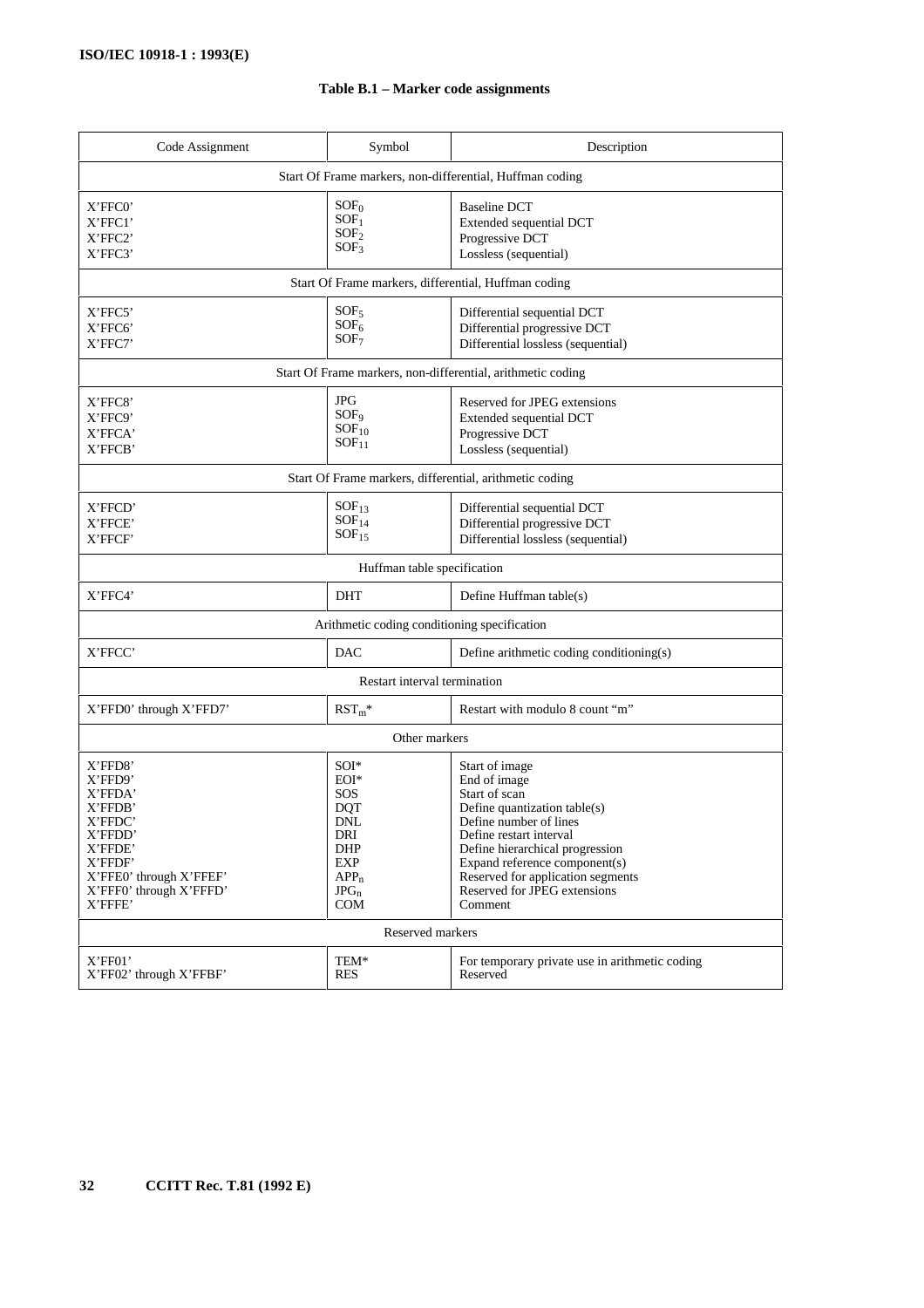### **B.1.1.4 Marker segments**

A marker segment consists of a marker followed by a sequence of related parameters. The first parameter in a marker segment is the two-byte length parameter. This length parameter encodes the number of bytes in the marker segment, including the length parameter and excluding the two-byte marker. The marker segments identified by the SOF and SOS marker codes are referred to as headers: the frame header and the scan header respectively.

### **B.1.1.5 Entropy-coded data segments**

An entropy-coded data segment contains the output of an entropy-coding procedure. It consists of an integer number of bytes, whether the entropy-coding procedure used is Huffman or arithmetic.

**NOTES** 

1 Making entropy-coded segments an integer number of bytes is performed as follows: for Huffman coding, 1-bits are used, if necessary, to pad the end of the compressed data to complete the final byte of a segment. For arithmetic coding, byte alignment is performed in the procedure which terminates the entropy-coded segment (see D.1.8).

2 In order to ensure that a marker does not occur within an entropy-coded segment, any X'FF' byte generated by either a Huffman or arithmetic encoder, or an X'FF' byte that was generated by the padding of 1-bits described in NOTE 1 above, is followed by a "stuffed" zero byte (see D.1.6 and F.1.2.3).

### **B.1.2 Syntax**

In B.2 and B.3 the interchange format syntax is specified. For the purposes of this Specification, the syntax specification consists of:

- the required ordering of markers, parameters, and entropy-coded segments;
- identification of optional or conditional constituent parts;
- the name, symbol, and definition of each marker and parameter;
- the allowed values of each parameter;
- any restrictions on the above which are specific to the various coding processes.

The ordering of constituent parts and the identification of which are optional or conditional is specified by the syntax figures in B.2 and B.3. Names, symbols, definitions, allowed values, conditions, and restrictions are specified immediately below each syntax figure.

#### **B.1.3 Conventions for syntax figures**

The syntax figures in B.2 and B.3 are a part of the interchange format specification. The following conventions, illustrated in Figure B.1, apply to these figures:

- **parameter/marker indicator:** A thin-lined box encloses either a marker or a single parameter;
- **segment indicator:** A thick-lined box encloses either a marker segment, an entropy-coded data segment, or combinations of these;
- **parameter length indicator:** The width of a thin-lined box is proportional to the parameter length (4, 8, or 16 bits, shown as E, B, and D respectively in Figure B.1) of the marker or parameter it encloses; the width of thick-lined boxes is not meaningful;
- **optional/conditional indicator:** Square brackets indicate that a marker or marker segment is only optionally or conditionally present in the compressed image data;
- **ordering:** In the interchange format a parameter or marker shown in a figure precedes all of those shown to its right, and follows all of those shown to its left;
- **entropy-coded data indicator:** Angled brackets indicate that the entity enclosed has been entropy encoded.

| Segment | Optional<br>segment | в |                  |  |
|---------|---------------------|---|------------------|--|
|         |                     |   | TISO0830-93/d019 |  |

**Figure B.1 – Syntax notation conventions**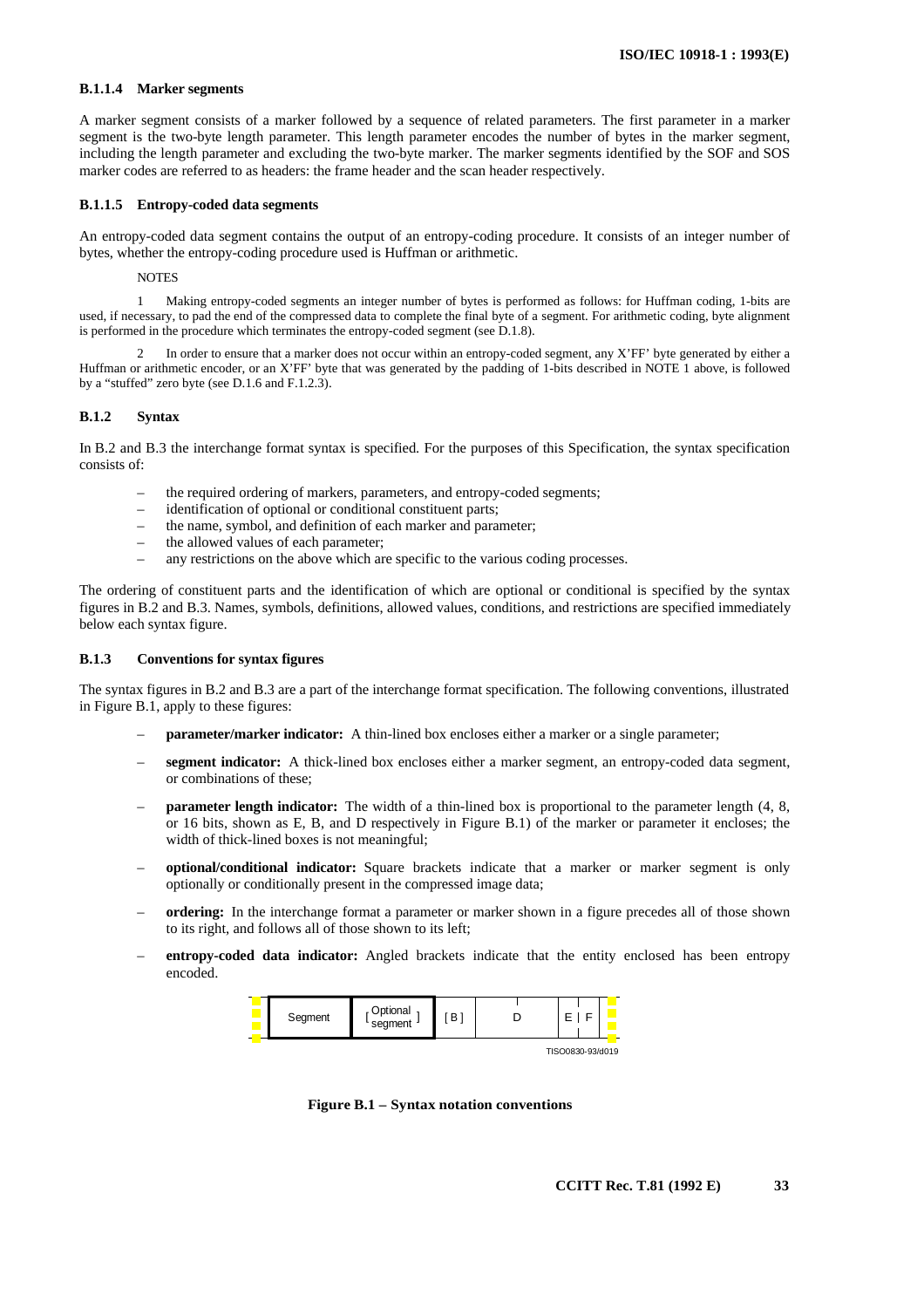### **ISO/IEC 10918-1 : 1993(E)**

### **B.1.4 Conventions for symbols, code lengths, and values**

Following each syntax figure in B.2 and B.3, the symbol, name, and definition for each marker and parameter shown in the figure are specified. For each parameter, the length and allowed values are also specified in tabular form.

The following conventions apply to symbols for markers and parameters:

- all marker symbols have three upper-case letters, and some also have a subscript. Examples: SOI, SOFn;
- all parameter symbols have one upper-case letter; some also have one lower-case letter and some have subscripts. Examples: Y, Nf, Hi, Tqi.

# **B.2 General sequential and progressive syntax**

This clause specifies the interchange format syntax which applies to all coding processes for sequential DCT-based, progressive DCT-based, and lossless modes of operation.

# **B.2.1 High-level syntax**

Figure B.2 specifies the order of the high-level constituent parts of the interchange format for all non-hierarchical encoding processes specified in this Specification.



**Figure B.2 – Syntax for sequential DCT-based, progressive DCT-based, and lossless modes of operation**

The three markers shown in Figure B.2 are defined as follows:

**SOI:** Start of image marker – Marks the start of a compressed image represented in the interchange format or abbreviated format.

**EOI:** End of image marker – Marks the end of a compressed image represented in the interchange format or abbreviated format.

**RSTm:** Restart marker – A conditional marker which is placed between entropy-coded segments only if restart is enabled. There are 8 unique restart markers ( $m = 0 - 7$ ) which repeat in sequence from 0 to 7, starting with zero for each scan, to provide a modulo 8 restart interval count.

The top level of Figure B.2 specifies that the non-hierarchical interchange format shall begin with an SOI marker, shall contain one frame, and shall end with an EOI marker.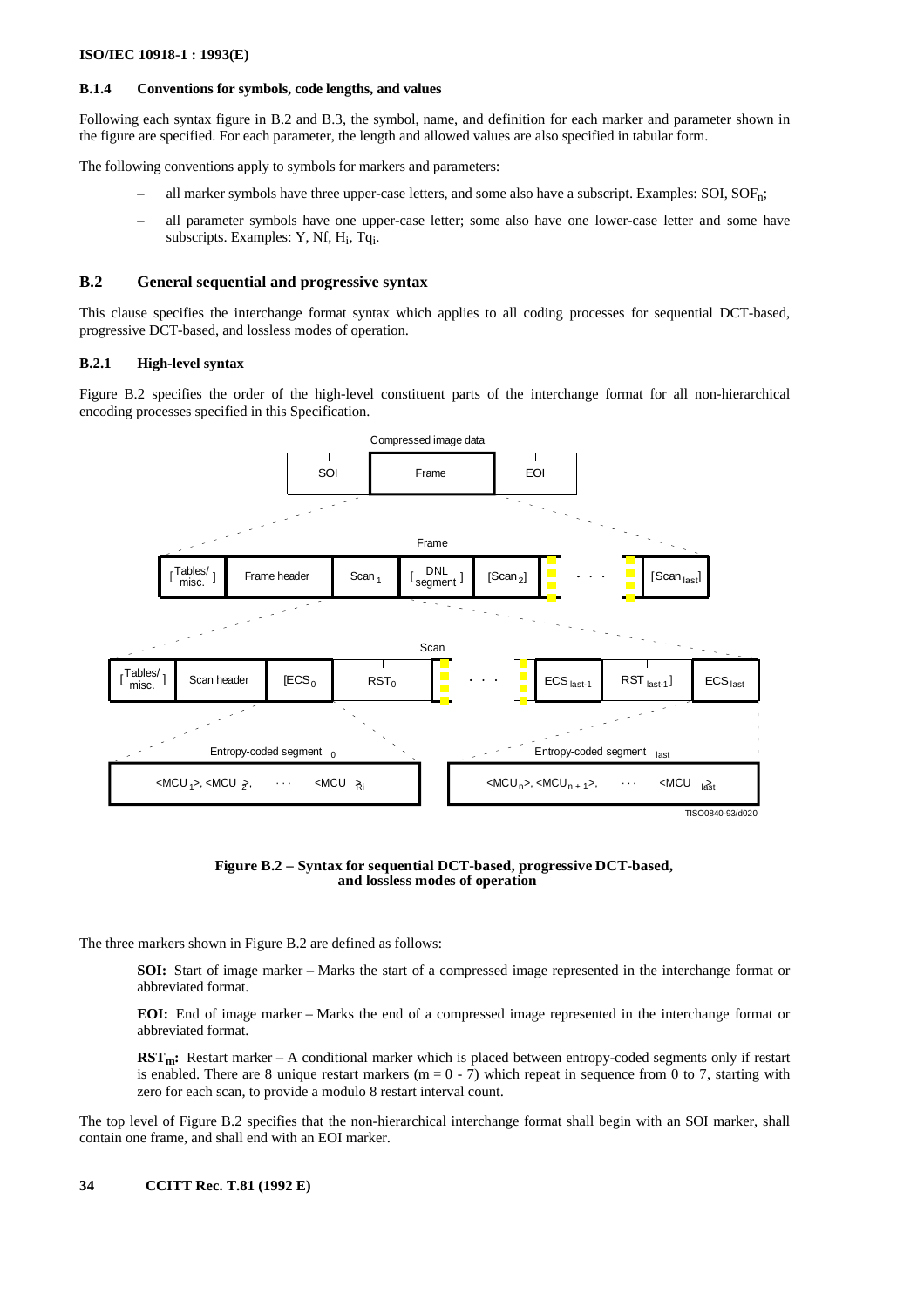The second level of Figure B.2 specifies that a frame shall begin with a frame header and shall contain one or more scans. A frame header may be preceded by one or more table-specification or miscellaneous marker segments as specified in B.2.4. If a DNL segment (see B.2.5) is present, it shall immediately follow the first scan.

For sequential DCT-based and lossless processes each scan shall contain from one to four image components. If two to four components are contained within a scan, they shall be interleaved within the scan. For progressive DCT-based processes each image component is only partially contained within any one scan. Only the first scan(s) for the components (which contain only DC coefficient data) may be interleaved.

The third level of Figure B.2 specifies that a scan shall begin with a scan header and shall contain one or more entropycoded data segments. Each scan header may be preceded by one or more table-specification or miscellaneous marker segments. If restart is not enabled, there shall be only one entropy-coded segment (the one labeled "last"), and no restart markers shall be present. If restart is enabled, the number of entropy-coded segments is defined by the size of the image and the defined restart interval. In this case, a restart marker shall follow each entropy-coded segment except the last one.

The fourth level of Figure B.2 specifies that each entropy-coded segment is comprised of a sequence of entropycoded MCUs. If restart is enabled and the restart interval is defined to be Ri, each entropy-coded segment except the last one shall contain Ri MCUs. The last one shall contain whatever number of MCUs completes the scan.

Figure B.2 specifies the locations where table-specification segments **may** be present. However, this Specification hereby specifies that the interchange format **shall** contain all table-specification data necessary for decoding the compressed image. Consequently, the required table-specification data **shall** be present at one or more of the allowed locations.

# **B.2.2 Frame header syntax**

Figure B.3 specifies the frame header which shall be present at the start of a frame. This header specifies the source image characteristics (see A.1), the components in the frame, and the sampling factors for each component, and specifies the destinations from which the quantized tables to be used with each component are retrieved.



**Figure B.3 – Frame header syntax**

The markers and parameters shown in Figure B.3 are defined below. The size and allowed values of each parameter are given in Table B.2. In Table B.2 (and similar tables which follow), value choices are separated by commas (e.g. 8, 12) and inclusive bounds are separated by dashes (e.g. 0 - 3).

**SOFn:** Start of frame marker – Marks the beginning of the frame parameters. The subscript n identifies whether the encoding process is baseline sequential, extended sequential, progressive, or lossless, as well as which entropy encoding procedure is used.

- **SOF<sub>0</sub>:** Baseline DCT
- **SOF<sub>1</sub>:** Extended sequential DCT, Huffman coding
- **SOF<sub>2</sub>:** Progressive DCT, Huffman coding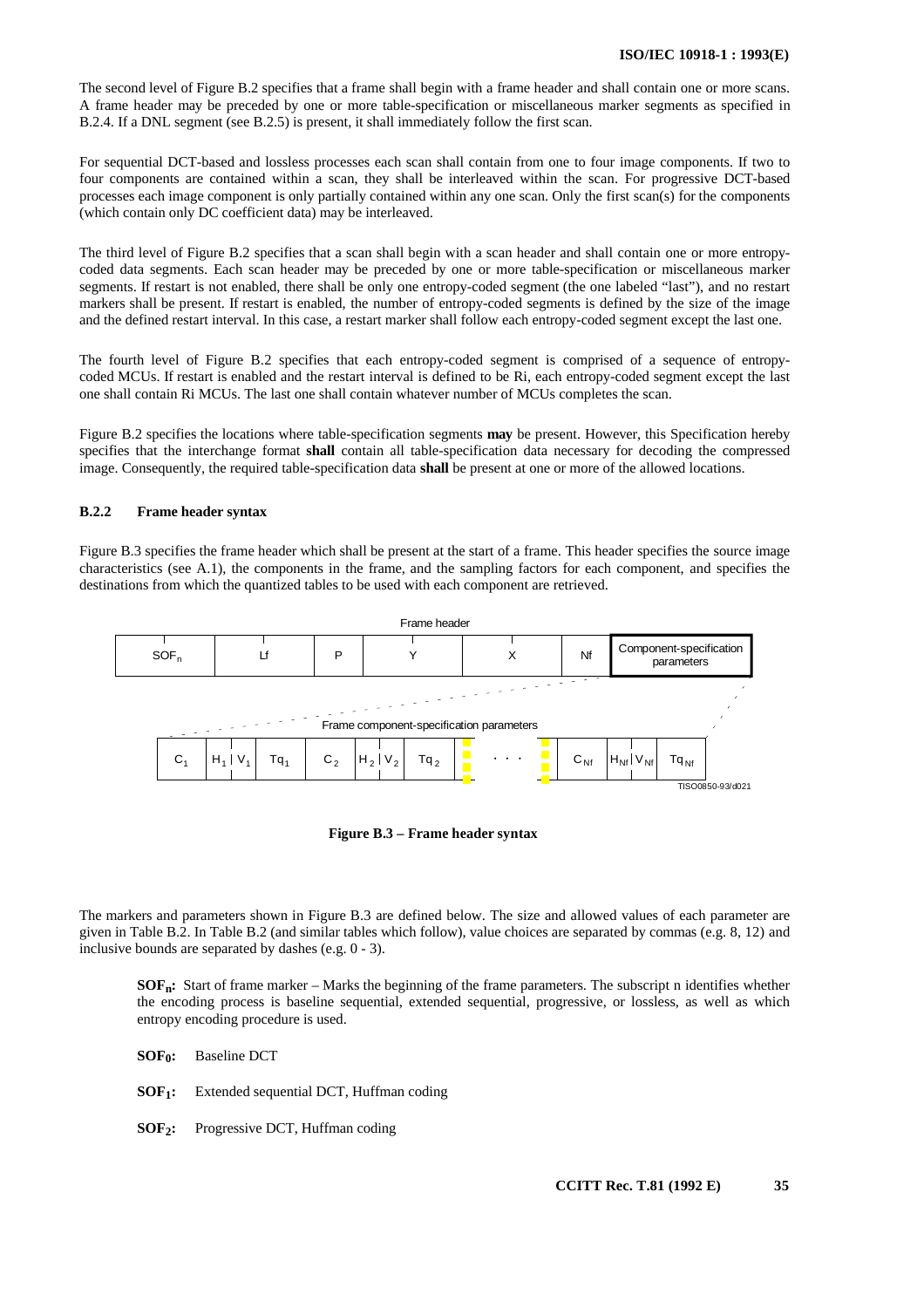**SOF3:** Lossless (sequential), Huffman coding

**SOF<sub>9</sub>:** Extended sequential DCT, arithmetic coding

**SOF<sub>10</sub>:** Progressive DCT, arithmetic coding

**SOF<sub>11</sub>:** Lossless (sequential), arithmetic coding

**Lf:** Frame header length – Specifies the length of the frame header shown in Figure B.3 (see B.1.1.4).

**P:** Sample precision – Specifies the precision in bits for the samples of the components in the frame.

**Y:** Number of lines – Specifies the maximum number of lines in the source image. This shall be equal to the number of lines in the component with the maximum number of vertical samples (see A.1.1). Value  $\overline{0}$  indicates that the number of lines shall be defined by the DNL marker and parameters at the end of the first scan (see B.2.5).

**X:** Number of samples per line – Specifies the maximum number of samples per line in the source image. This shall be equal to the number of samples per line in the component with the maximum number of horizontal samples (see A.1.1).

**Nf:** Number of image components in frame – Specifies the number of source image components in the frame. The value of Nf shall be equal to the number of sets of frame component specification parameters  $(C_i, H_i, V_i)$ , and Tqi) present in the frame header.

**Ci:** Component identifier – Assigns a unique label to the *i*th component in the sequence of frame component specification parameters. These values shall be used in the scan headers to identify the components in the scan. The value of  $\tilde{C}_i$  shall be different from the values of  $C_1$  through  $C_{i-1}$ .

**Hi:** Horizontal sampling factor – Specifies the relationship between the component horizontal dimension and maximum image dimension X (see A.1.1); also specifies the number of horizontal data units of component  $C_i$  in each MCU, when more than one component is encoded in a scan.

**Vi:** Vertical sampling factor – Specifies the relationship between the component vertical dimension and maximum image dimension Y (see A.1.1); also specifies the number of vertical data units of component  $C_i$  in each MCU, when more than one component is encoded in a scan.

**Tqi:** Quantization table destination selector – Specifies one of four possible quantization table destinations from which the quantization table to use for dequantization of DCT coefficients of component  $C_i$  is retrieved. If the decoding process uses the dequantization procedure, this table shall have been installed in this destination by the time the decoder is ready to decode the scan(s) containing component  $C_i$ . The destination shall not be respecified, or its contents changed, until all scans containing  $C_i$  have been completed.

|              |                | Values                                          |                |         |           |  |
|--------------|----------------|-------------------------------------------------|----------------|---------|-----------|--|
| Parameter    | Size (bits)    |                                                 | Sequential DCT |         | Lossless  |  |
|              |                | <b>Baseline</b>                                 | Extended       |         |           |  |
| Lf           | 16             | $8 + 3 \times Nf$                               |                |         |           |  |
| $\mathbf{P}$ | 8              | 8<br>$2 - 16$<br>8, 12<br>8, 12                 |                |         |           |  |
| Y            | 16             | $0-65535$                                       |                |         |           |  |
| X            | 16             | $1-655535$                                      |                |         |           |  |
| Nf           | 8              | $1 - 255$                                       | $1 - 255$      | $1 - 4$ | $1 - 255$ |  |
| $C_i$        | 8              | $0 - 255$                                       |                |         |           |  |
| $H_i$        | $\overline{4}$ | $1 - 4$                                         |                |         |           |  |
| $V_i$        | $\overline{4}$ | $1-4$                                           |                |         |           |  |
| $Tq_i$       | 8              | $0 - 3$<br>$0 - 3$<br>$0 - 3$<br>$\overline{0}$ |                |         |           |  |

**Table B.2 – Frame header parameter sizes and values**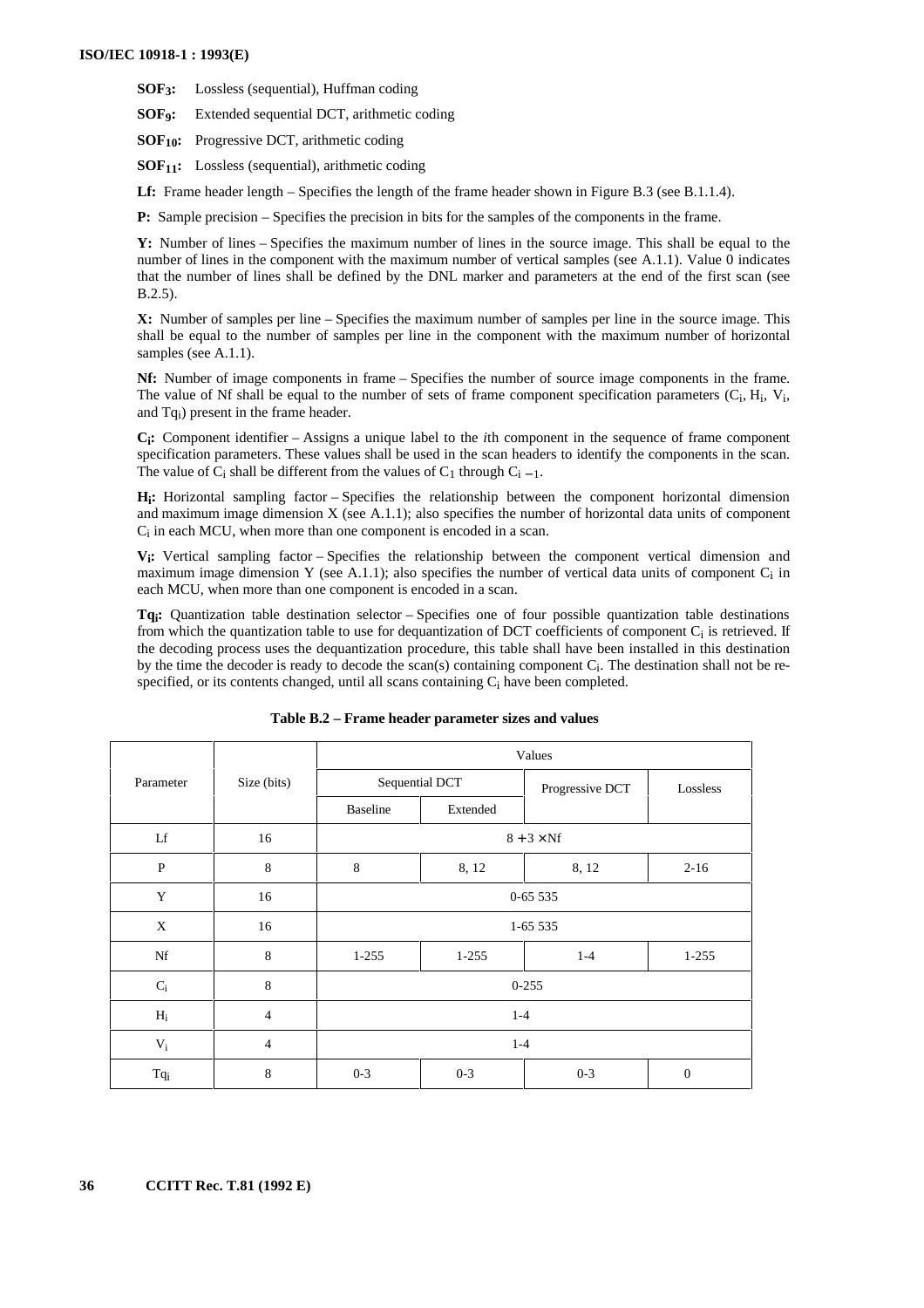#### **B.2.3 Scan header syntax**

Figure B.4 specifies the scan header which shall be present at the start of a scan. This header specifies which component(s) are contained in the scan, specifies the destinations from which the entropy tables to be used with each component are retrieved, and (for the progressive DCT) which part of the DCT quantized coefficient data is contained in the scan. For lossless processes the scan parameters specify the predictor and the point transform.

NOTE – If there is only one image component present in a scan, that component is, by definition, non-interleaved. If there is more than one image component present in a scan, the components present are, by definition, interleaved.



**Figure B.4 – Scan header syntax**

The marker and parameters shown in Figure B.4 are defined below. The size and allowed values of each parameter are given in Table B.3.

**SOS:** Start of scan marker – Marks the beginning of the scan parameters.

Ls: Scan header length – Specifies the length of the scan header shown in Figure B.4 (see B.1.1.4).

**Ns:** Number of image components in scan – Specifies the number of source image components in the scan. The value of Ns shall be equal to the number of sets of scan component specification parameters (Csj, Tdj, and Taj) present in the scan header.

**Csj:** Scan component selector – Selects which of the Nf image components specified in the frame parameters shall be the *j*th component in the scan. Each  $Cs_i$  shall match one of the  $C_i$  values specified in the frame header, and the ordering in the scan header shall follow the ordering in the frame header. If  $Ns > 1$ , the order of interleaved components in the MCU is Cs<sub>1</sub> first, Cs<sub>2</sub> second, etc. If Ns  $>$  1, the following restriction shall be placed on the image components contained in the scan:

$$
\sum_{j=1}^{N_s} H_j \times V_j \le 10,
$$

where  $H_i$  and  $V_j$  are the horizontal and vertical sampling factors for scan component j. These sampling factors are specified in the frame header for component i, where i is the frame component specification index for which frame component identifier  $C_i$  matches scan component selector  $Cs_i$ .

As an example, consider an image having 3 components with maximum dimensions of 512 lines and 512 samples per line, and with the following sampling factors:

| Component 0 | $H_0 = 4$ , $V_0 = 1$    |  |
|-------------|--------------------------|--|
| Component 1 | $H_1 = 1, \quad V_1 = 2$ |  |
| Component 2 | $H_2 = 2$ $V_2 = 2$      |  |

Then the summation of  $H_i \times V_i$  is  $(4 \times 1) + (1 \times 2) + (2 \times 2) = 10$ .

The value of  $Cs_i$  shall be different from the values of  $Cs_1$  to  $Cs_{i-1}$ .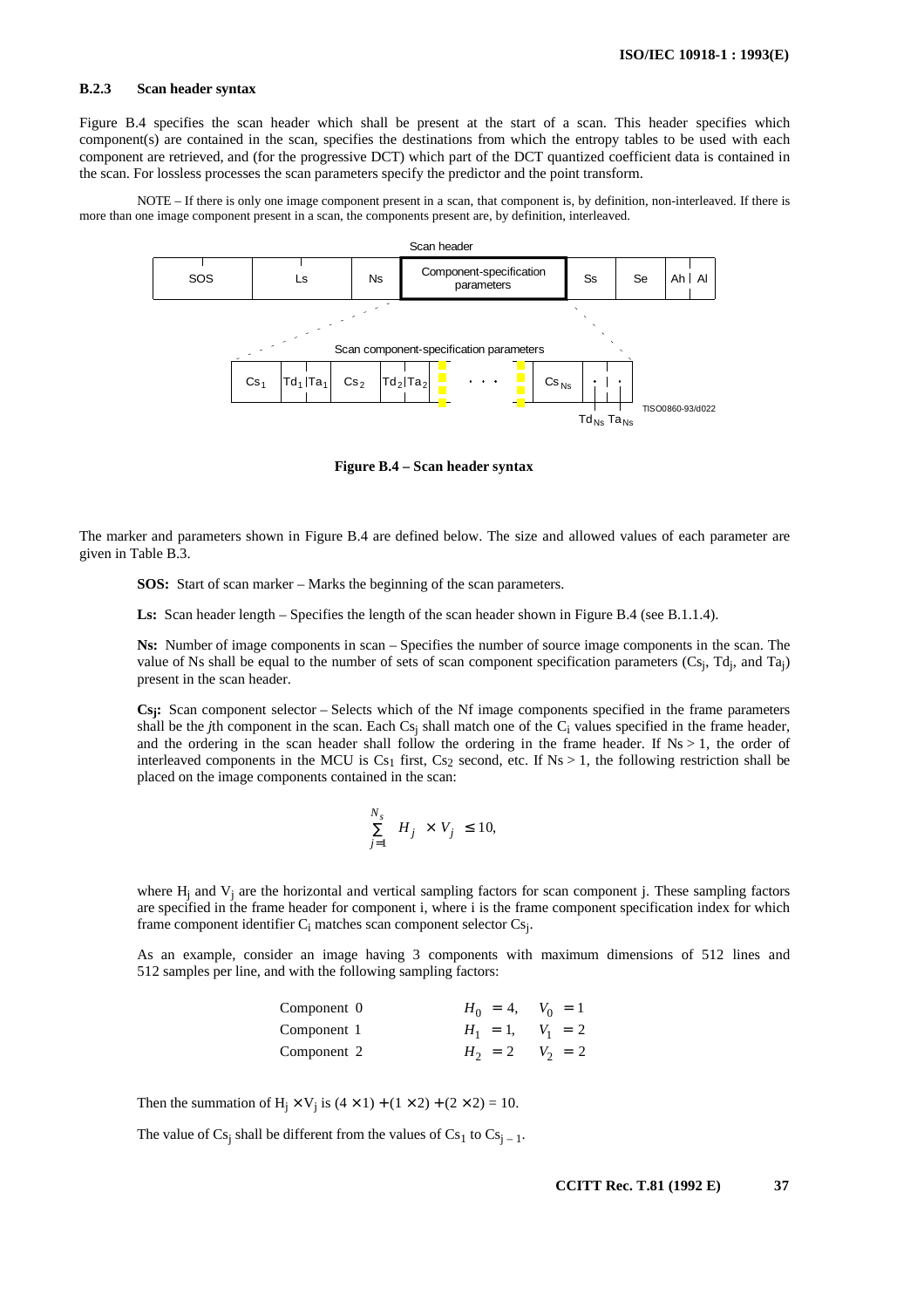**Tdj:** DC entropy coding table destination selector – Specifies one of four possible DC entropy coding table destinations from which the entropy table needed for decoding of the DC coefficients of component Cs<sub>i</sub> is retrieved. The DC entropy table shall have been installed in this destination (see B.2.4.2 and B.2.4.3) by the time the decoder is ready to decode the current scan. This parameter specifies the entropy coding table destination for the lossless processes.

**Taj:** AC entropy coding table destination selector – Specifies one of four possible AC entropy coding table destinations from which the entropy table needed for decoding of the AC coefficients of component Cs<sub>i</sub> is retrieved. The AC entropy table selected shall have been installed in this destination (see B.2.4.2 and B.2.4.3) by the time the decoder is ready to decode the current scan. This parameter is zero for the lossless processes.

**Ss:** Start of spectral or predictor selection – In the DCT modes of operation, this parameter specifies the first DCT coefficient in each block in zig-zag order which shall be coded in the scan. This parameter shall be set to zero for the sequential DCT processes. In the lossless mode of operations this parameter is used to select the predictor.

**Se:** End of spectral selection – Specifies the last DCT coefficient in each block in zig-zag order which shall be coded in the scan. This parameter shall be set to 63 for the sequential DCT processes. In the lossless mode of operations this parameter has no meaning. It shall be set to zero.

**Ah:** Successive approximation bit position high – This parameter specifies the point transform used in the preceding scan (i.e. successive approximation bit position low in the preceding scan) for the band of coefficients specified by Ss and Se. This parameter shall be set to zero for the first scan of each band of coefficients. In the lossless mode of operations this parameter has no meaning. It shall be set to zero.

**Al:** Successive approximation bit position low or point transform – In the DCT modes of operation this parameter specifies the point transform, i.e. bit position low, used before coding the band of coefficients specified by Ss and Se. This parameter shall be set to zero for the sequential DCT processes. In the lossless mode of operations, this parameter specifies the point transform, Pt.

The entropy coding table destination selectors, Tdj and Taj, specify either Huffman tables (in frames using Huffman coding) or arithmetic coding tables (in frames using arithmetic coding). In the latter case the entropy coding table destination selector specifies both an arithmetic coding conditioning table destination and an associated statistics area.

|                                                                                              |             | Values          |          |                   |                |  |
|----------------------------------------------------------------------------------------------|-------------|-----------------|----------|-------------------|----------------|--|
| Parameter                                                                                    | Size (bits) | Sequential DCT  |          | Progressive DCT   | Lossless       |  |
|                                                                                              |             | <b>Baseline</b> | Extended |                   |                |  |
| Ls                                                                                           | 16          |                 |          | $6 + 2 \times$ Ns |                |  |
| N <sub>S</sub>                                                                               | 8           |                 |          | $1 - 4$           |                |  |
| Cs <sub>j</sub>                                                                              | 8           | $0-255a)$       |          |                   |                |  |
| Tdj<br>4                                                                                     |             | $0 - 1$         | $0 - 3$  | $0 - 3$           | $0 - 3$        |  |
| Taj                                                                                          | 4           | $0-1$           | $0 - 3$  | $0 - 3$           | $\overline{0}$ |  |
| <b>Ss</b>                                                                                    | 8           | $\mathbf{0}$    | $\theta$ | $0 - 63$          | $1-7b$         |  |
| Se                                                                                           | 8           | 63              | 63       | $Ss-63c$          | $\mathbf{0}$   |  |
| Ah                                                                                           | 4           | $\mathbf{0}$    | $\theta$ | $0-13$            | $\mathbf{0}$   |  |
| Al<br>4                                                                                      |             | $\mathbf{0}$    | $\theta$ | $0 - 13$          | $0 - 15$       |  |
| a)<br>$Cs_i$ shall be a member of the set of $C_i$ specified in the frame header.            |             |                 |          |                   |                |  |
| b)<br>for lossless differential frames in the hierarchical mode (see B.3).<br>$\overline{0}$ |             |                 |          |                   |                |  |
| $\mathbf{c}$ )<br>if Ss equals zero.<br>$\mathbf{0}$                                         |             |                 |          |                   |                |  |

**Table B.3 – Scan header parameter size and values**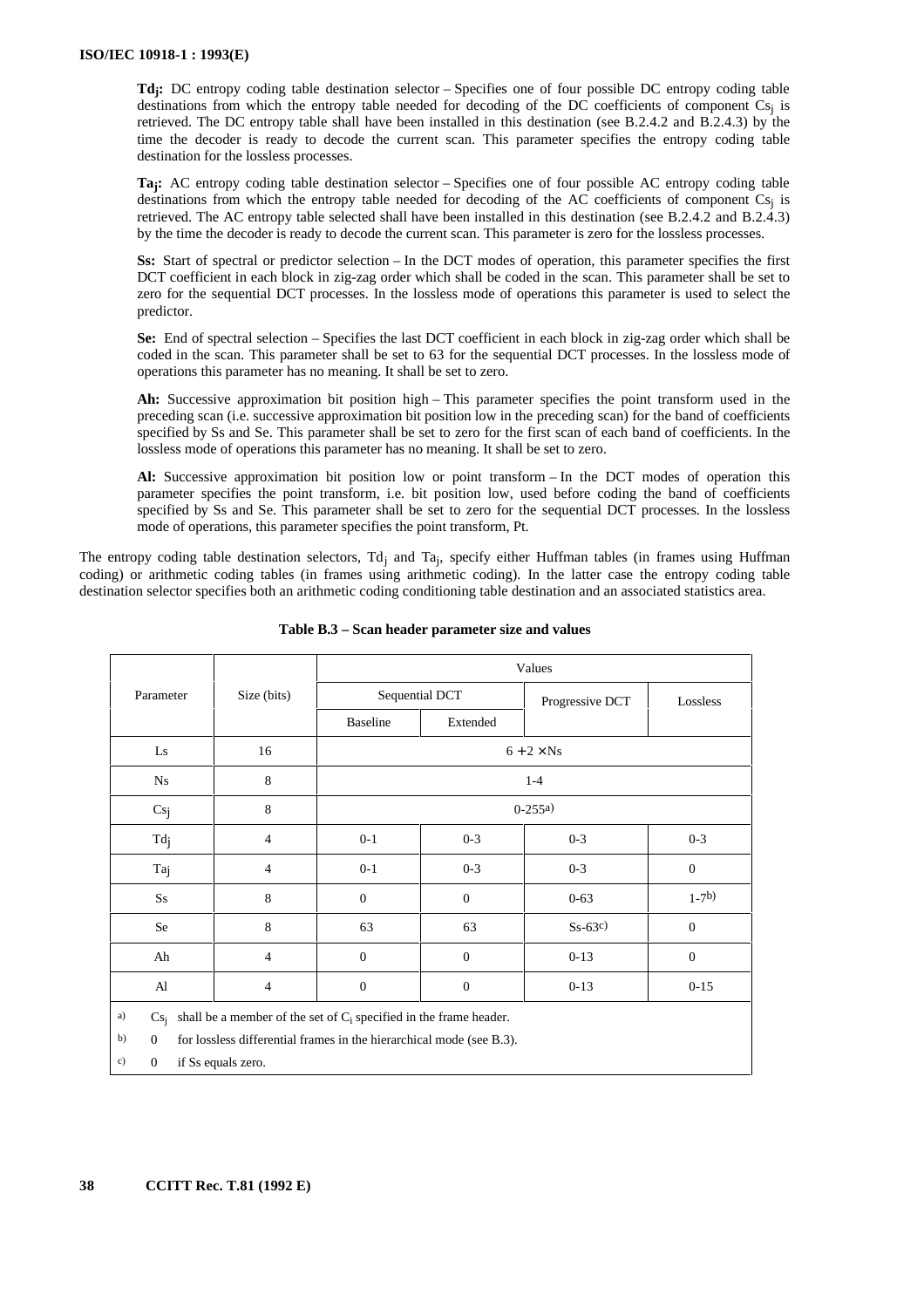# **B.2.4 Table-specification and miscellaneous marker segment syntax**

Figure B.5 specifies that, at the places indicated in Figure B.2, any of the table-specification segments or miscellaneous marker segments specified in B.2.4.1 through B.2.4.6 may be present in any order and with no limit on the number of segments.

If any table specification for a particular destination occurs in the compressed image data, it shall replace any previous table specified for this destination, and shall be used whenever this destination is specified in the remaining scans in the frame or subsequent images represented in the abbreviated format for compressed image data. If a table specification for a given destination occurs more than once in the compressed image data, each specification shall replace the previous specification. The quantization table specification shall not be altered between progressive DCT scans of a given component.



**Figure B.5 – Tables/miscellaneous marker segment syntax**

# **B.2.4.1 Quantization table-specification syntax**

Figure B.6 specifies the marker segment which defines one or more quantization tables.



**Figure B.6 – Quantization table syntax**

The marker and parameters shown in Figure B.6 are defined below. The size and allowed values of each parameter are given in Table B.4.

**DQT:** Define quantization table marker – Marks the beginning of quantization table-specification parameters.

**Lq:** Quantization table definition length – Specifies the length of all quantization table parameters shown in Figure B.6 (see B.1.1.4).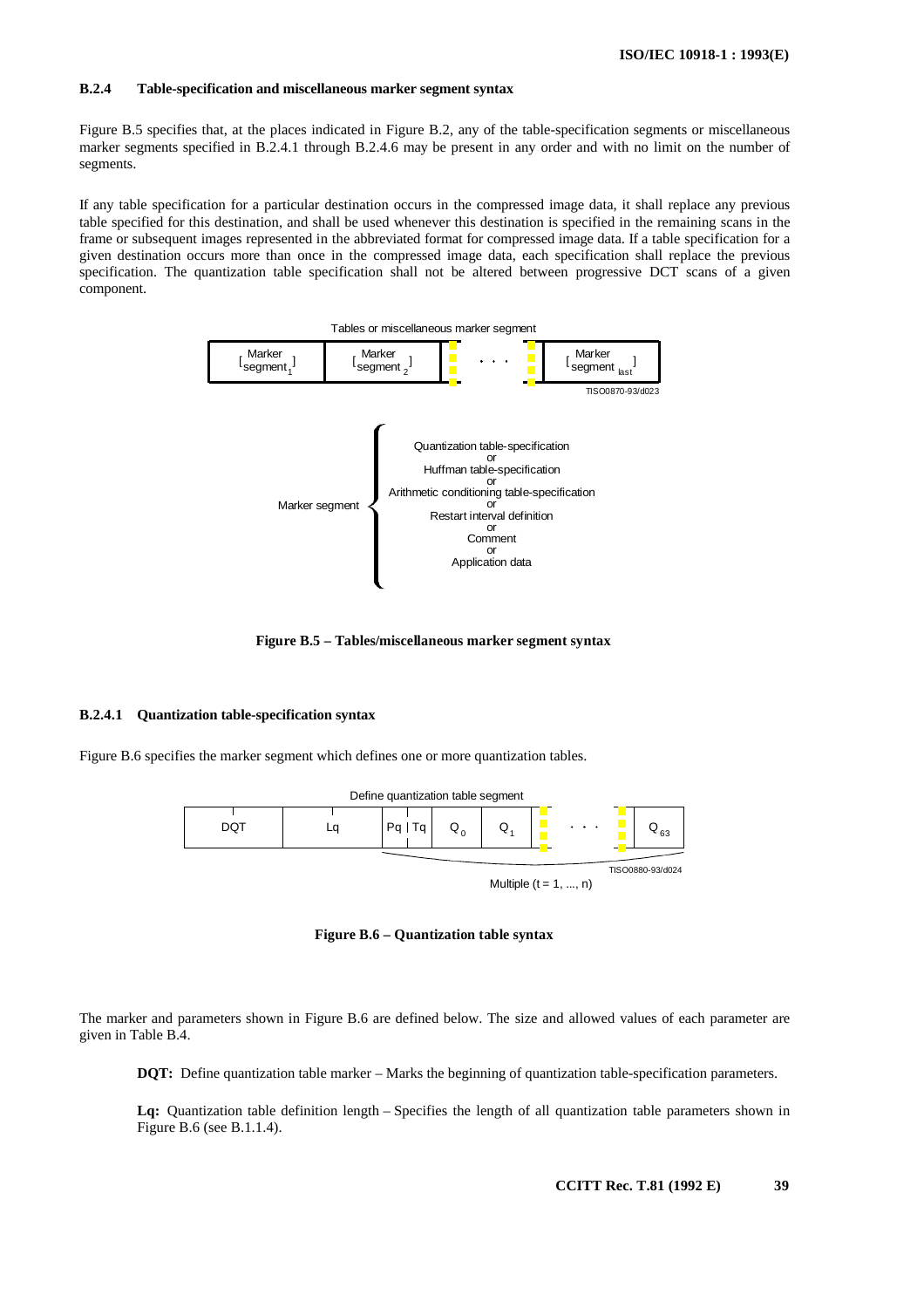**Pq:** Quantization table element precision – Specifies the precision of the  $Q_k$  values. Value 0 indicates 8-bit  $Q_k$ values; value 1 indicates 16-bit  $Q_k$  values. Pq shall be zero for 8 bit sample precision P (see B.2.2).

**Tq:** Quantization table destination identifier – Specifies one of four possible destinations at the decoder into which the quantization table shall be installed.

**Qk:** Quantization table element – Specifies the *k*th element out of 64 elements, where *k* is the index in the zigzag ordering of the DCT coefficients. The quantization elements shall be specified in zig-zag scan order.

|           |             | Values                                          |          |                 |           |  |
|-----------|-------------|-------------------------------------------------|----------|-----------------|-----------|--|
| Parameter | Size (bits) | Sequential DCT                                  |          | Progressive DCT | Lossless  |  |
|           |             | Baseline                                        | Extended |                 |           |  |
| Lq        | 16          | n<br>$2 + \sum (65 + 64 \times Pq(t))$<br>$t=1$ |          |                 | Undefined |  |
| Pq        | 4           | $\mathbf{0}$                                    | 0, 1     | 0, 1            | Undefined |  |
| Tq        | 4           | $0 - 3$                                         |          |                 | Undefined |  |
| $Q_{k}$   | 8, 16       | 1-255, 1-65 535                                 |          |                 | Undefined |  |

### **Table B.4 – Quantization table-specification parameter sizes and values**

The value n in Table B.4 is the number of quantization tables specified in the DQT marker segment.

Once a quantization table has been defined for a particular destination, it replaces the previous tables stored in that destination and shall be used, when referenced, in the remaining scans of the current image and in subsequent images represented in the abbreviated format for compressed image data. If a table has never been defined for a particular destination, then when this destination is specified in a frame header, the results are unpredictable.

An 8-bit DCT-based process shall not use a 16-bit precision quantization table.

# **B.2.4.2 Huffman table-specification syntax**

Figure B.7 specifies the marker segment which defines one or more Huffman table specifications.



**Figure B.7 – Huffman table syntax**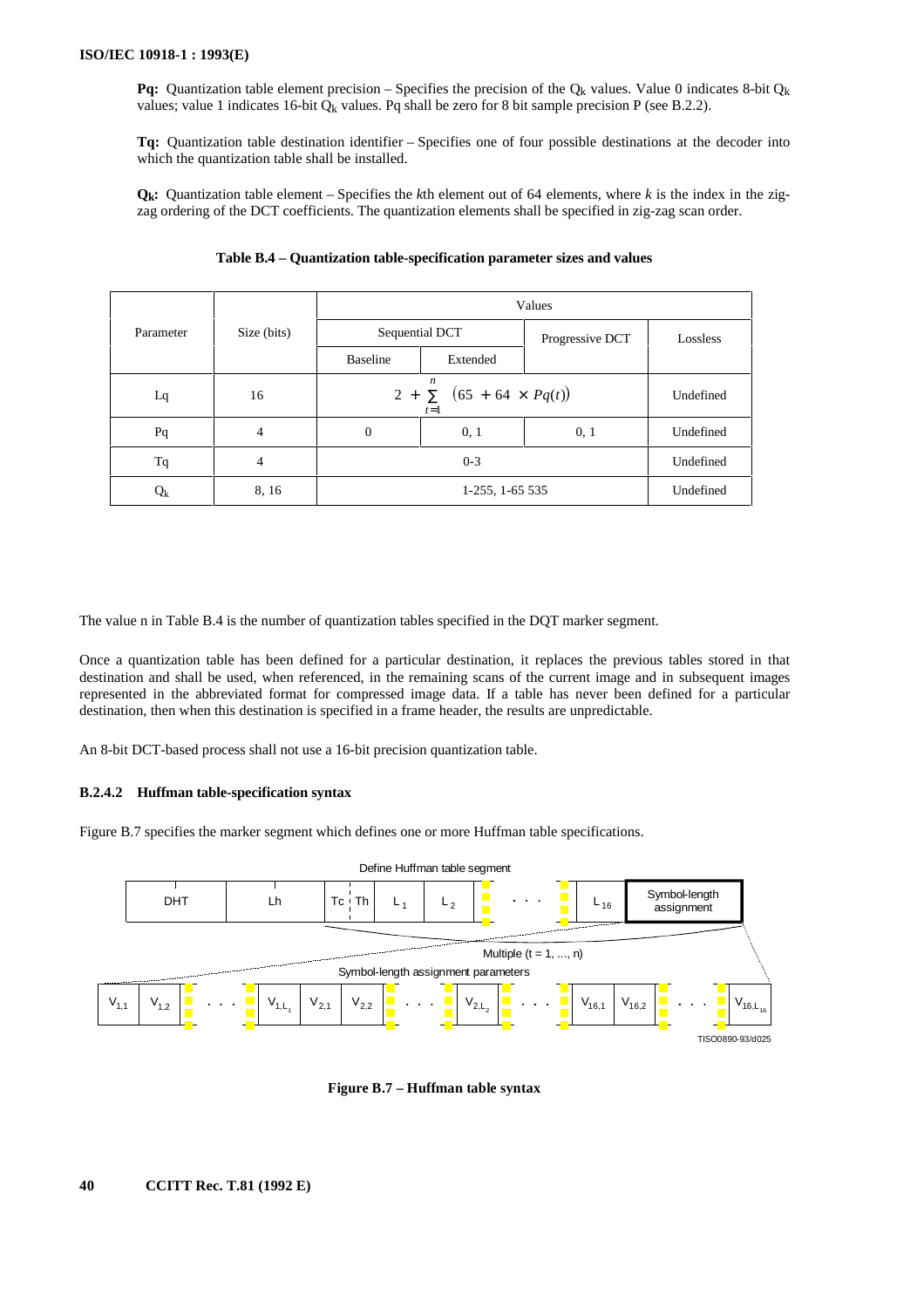The marker and parameters shown in Figure B.7 are defined below. The size and allowed values of each parameter are given in Table B.5.

**DHT:** Define Huffman table marker – Marks the beginning of Huffman table definition parameters.

**Lh:** Huffman table definition length – Specifies the length of all Huffman table parameters shown in Figure B.7 (see B.1.1.4).

**Tc:** Table class  $-0 = DC$  table or lossless table,  $1 = AC$  table.

**Th:** Huffman table destination identifier – Specifies one of four possible destinations at the decoder into which the Huffman table shall be installed.

**Li:** Number of Huffman codes of length i – Specifies the number of Huffman codes for each of the 16 possible lengths allowed by this Specification. L<sub>i</sub>'s are the elements of the list BITS.

**Vi,j:** Value associated with each Huffman code – Specifies, for each i, the value associated with each Huffman code of length i. The meaning of each value is determined by the Huffman coding model. The  $V_{i,j}$ 's are the elements of the list HUFFVAL.

|           |                | Values                                   |          |                 |          |  |
|-----------|----------------|------------------------------------------|----------|-----------------|----------|--|
| Parameter | Size (bits)    | Sequential DCT                           |          | Progressive DCT | Lossless |  |
|           |                | <b>Baseline</b>                          | Extended |                 |          |  |
| Lh        | 16             | $2 + \sum_{i=1}^{n} (17 + m_t)$<br>$t=1$ |          |                 |          |  |
| Tc        | $\overline{4}$ |                                          | 0, 1     |                 |          |  |
| Th        | $\overline{4}$ | 0, 1<br>$0 - 3$                          |          |                 |          |  |
| $L_i$     | 8              | $0 - 255$                                |          |                 |          |  |
| $V_{i,j}$ | 8              | $0 - 255$                                |          |                 |          |  |

# **Table B.5 – Huffman table specification parameter sizes and values**

The value n in Table B.5 is the number of Huffman tables specified in the DHT marker segment. The value  $m_t$  is the number of parameters which follow the  $16$  L<sub>i</sub>(t) parameters for Huffman table t, and is given by:

$$
m_t = \sum_{i=1}^{16} L_i
$$

In general,  $m_t$  is different for each table.

Once a Huffman table has been defined for a particular destination, it replaces the previous tables stored in that destination and shall be used when referenced, in the remaining scans of the current image and in subsequent images represented in the abbreviated format for compressed image data. If a table has never been defined for a particular destination, then when this destination is specified in a scan header, the results are unpredictable.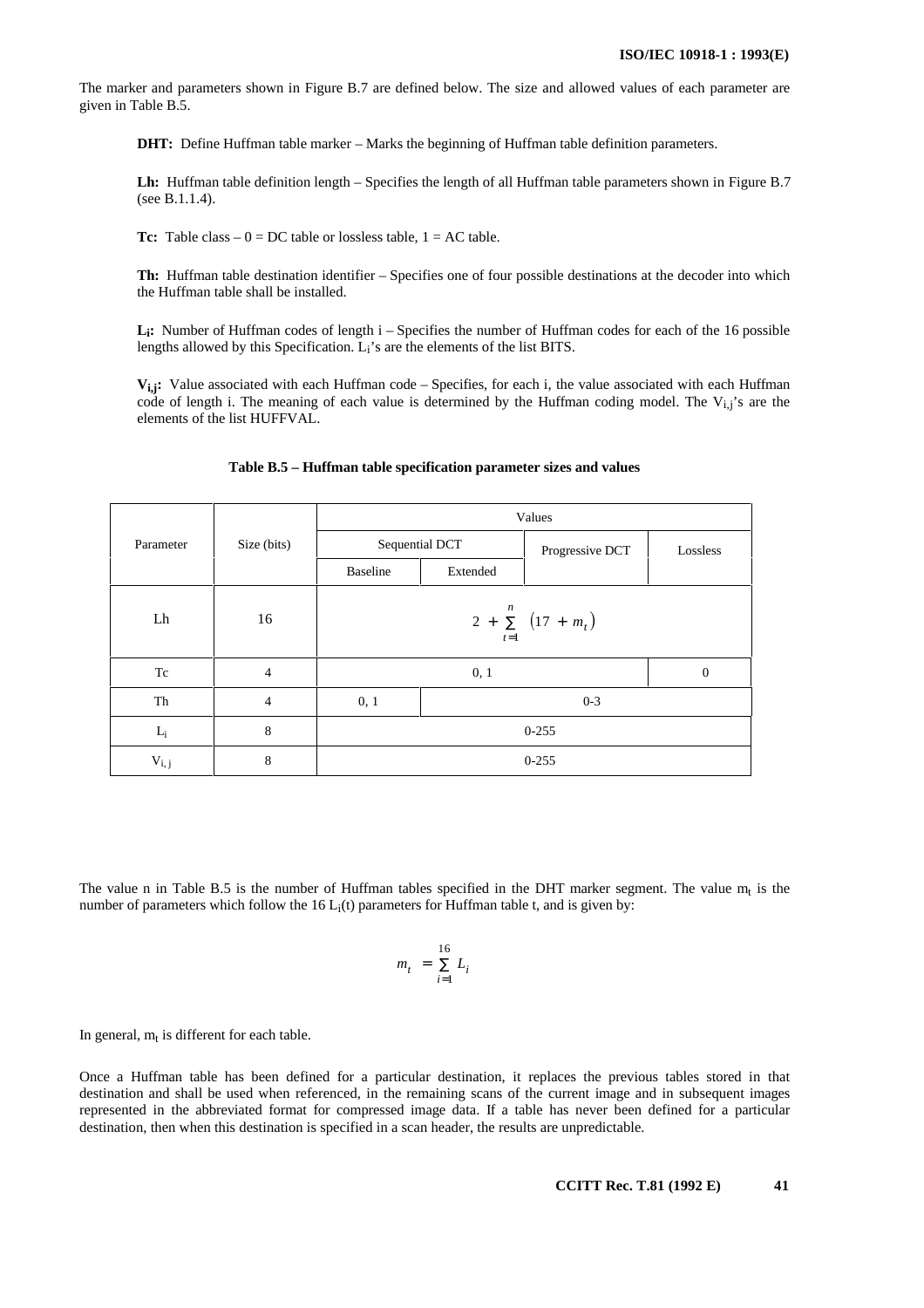## **B.2.4.3 Arithmetic conditioning table-specification syntax**

Figure B.8 specifies the marker segment which defines one or more arithmetic coding conditioning table specifications. These replace the default arithmetic coding conditioning tables established by the SOI marker for arithmetic coding processes. (See F.1.4.4.1.4 and F.1.4.4.2.1.)



**Figure B.8 – Arithmetic conditioning table-specification syntax**

The marker and parameters shown in Figure B.8 are defined below. The size and allowed values of each parameter are given in Table B.6.

**DAC:** Define arithmetic coding conditioning marker – Marks the beginning of the definition of arithmetic coding conditioning parameters.

**La:** Arithmetic coding conditioning definition length – Specifies the length of all arithmetic coding conditioning parameters shown in Figure B.8 (see B.1.1.4).

**Tc:** Table class  $- 0 = DC$  table or lossless table,  $1 = AC$  table.

**Tb:** Arithmetic coding conditioning table destination identifier – Specifies one of four possible destinations at the decoder into which the arithmetic coding conditioning table shall be installed.

**Cs:** Conditioning table value – Value in either the AC or the DC (and lossless) conditioning table. A single value of Cs shall follow each value of Tb. For AC conditioning tables Tc shall be one and Cs shall contain a value of Kx in the range  $1 \leq Kx \leq 63$ . For DC (and lossless) conditioning tables Tc shall be zero and Cs shall contain two 4-bit parameters, U and L. U and L shall be in the range  $0 \le L \le U \le 15$  and the value of Cs shall be  $L + 16 \times U$ .

The value n in Table B.6 is the number of arithmetic coding conditioning tables specified in the DAC marker segment. The parameters L and U are the lower and upper conditioning bounds used in the arithmetic coding procedures defined for DC coefficient coding and lossless coding. The separate value range 1-63 listed for DCT coding is the Kx conditioning used in AC coefficient coding.

| Table B.6 - Arithmetic coding conditioning table-specification parameter sizes and values |  |  |  |
|-------------------------------------------------------------------------------------------|--|--|--|
|-------------------------------------------------------------------------------------------|--|--|--|

|           |                | Values         |                                 |                 |                |  |
|-----------|----------------|----------------|---------------------------------|-----------------|----------------|--|
| Parameter | Size (bits)    | Sequential DCT |                                 | Progressive DCT | Lossless       |  |
|           |                | Baseline       | Extended                        |                 |                |  |
| La        | 16             | Undefined      | $2 + 2 \times n$                |                 |                |  |
| Tc        | $\overline{4}$ | Undefined      | 0, 1                            |                 | $\overline{0}$ |  |
| Tb        | 4              | Undefined      | $0 - 3$                         |                 |                |  |
| Cs        | 8              | Undefined      | $0-255$ (Tc = 0), 1-63 (Tc = 1) |                 | $0 - 255$      |  |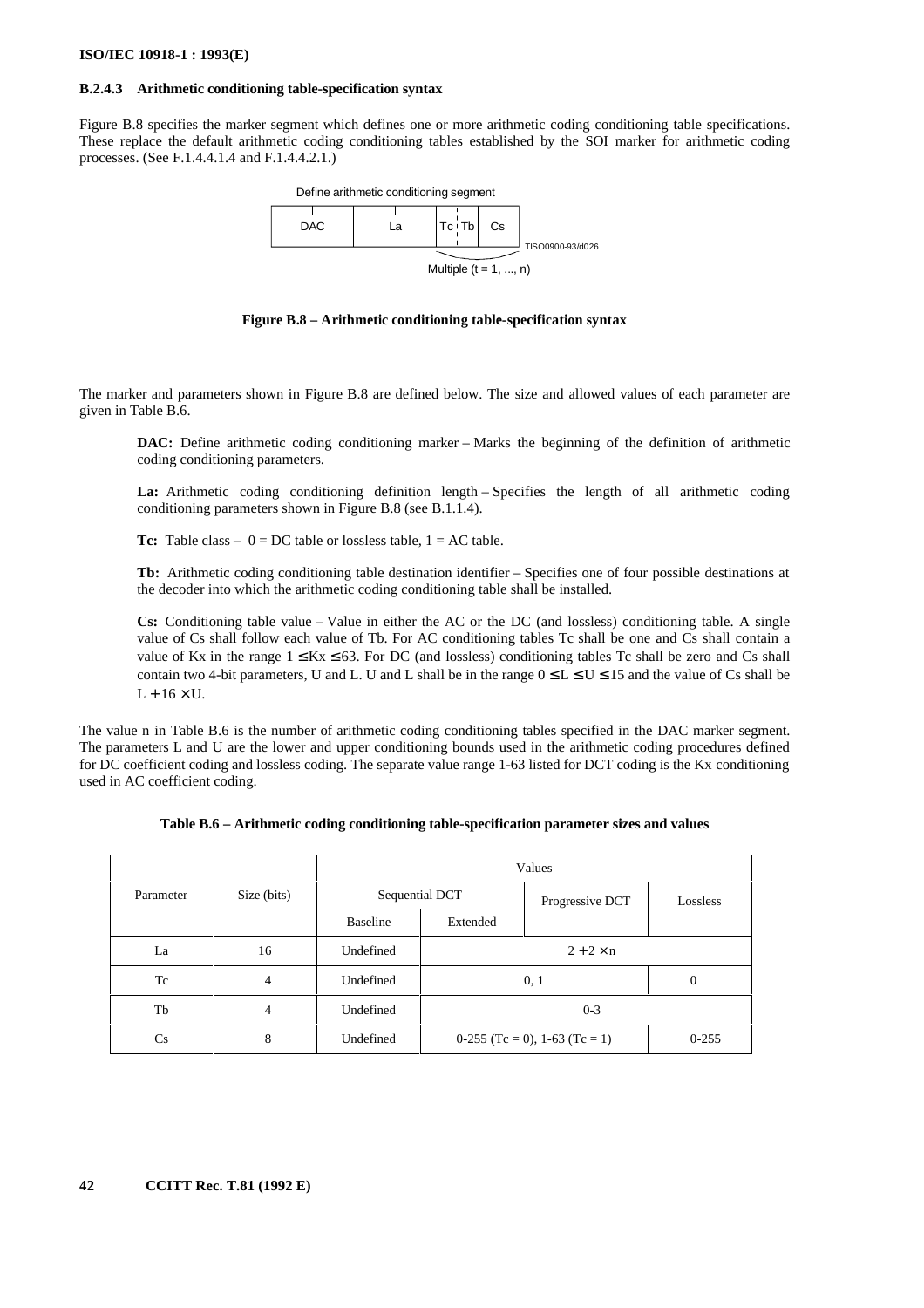### **B.2.4.4 Restart interval definition syntax**

Figure B.9 specifies the marker segment which defines the restart interval.



**Figure B.9 – Restart interval definition syntax**

The marker and parameters shown in Figure B.9 are defined below. The size and allowed values of each parameter are given in Table B.7.

**DRI:** Define restart interval marker – Marks the beginning of the parameters which define the restart interval.

**Lr:** Define restart interval segment length – Specifies the length of the parameters in the DRI segment shown in Figure B.9 (see B.1.1.4).

**Ri:** Restart interval – Specifies the number of MCU in the restart interval.

In Table B.7 the value n is the number of rows of MCU in the restart interval. The value MCUR is the number of MCU required to make up one line of samples of each component in the scan. The SOI marker disables the restart intervals. A DRI marker segment with Ri nonzero shall be present to enable restart interval processing for the following scans. A DRI marker segment with Ri equal to zero shall disable restart intervals for the following scans.

### **Table B.7 – Define restart interval segment parameter sizes and values**

|           |             | Values         |          |                 |                 |  |
|-----------|-------------|----------------|----------|-----------------|-----------------|--|
| Parameter | Size (bits) | Sequential DCT |          | Progressive DCT | Lossless        |  |
|           |             | Baseline       | Extended |                 |                 |  |
| Lr        | 16          |                | 4        |                 |                 |  |
| Ri        | 16          | $0-655535$     |          |                 | $n \times MCUR$ |  |

### **B.2.4.5 Comment syntax**

Figure B.10 specifies the marker segment structure for a comment segment.



**Figure B.10 – Comment segment syntax**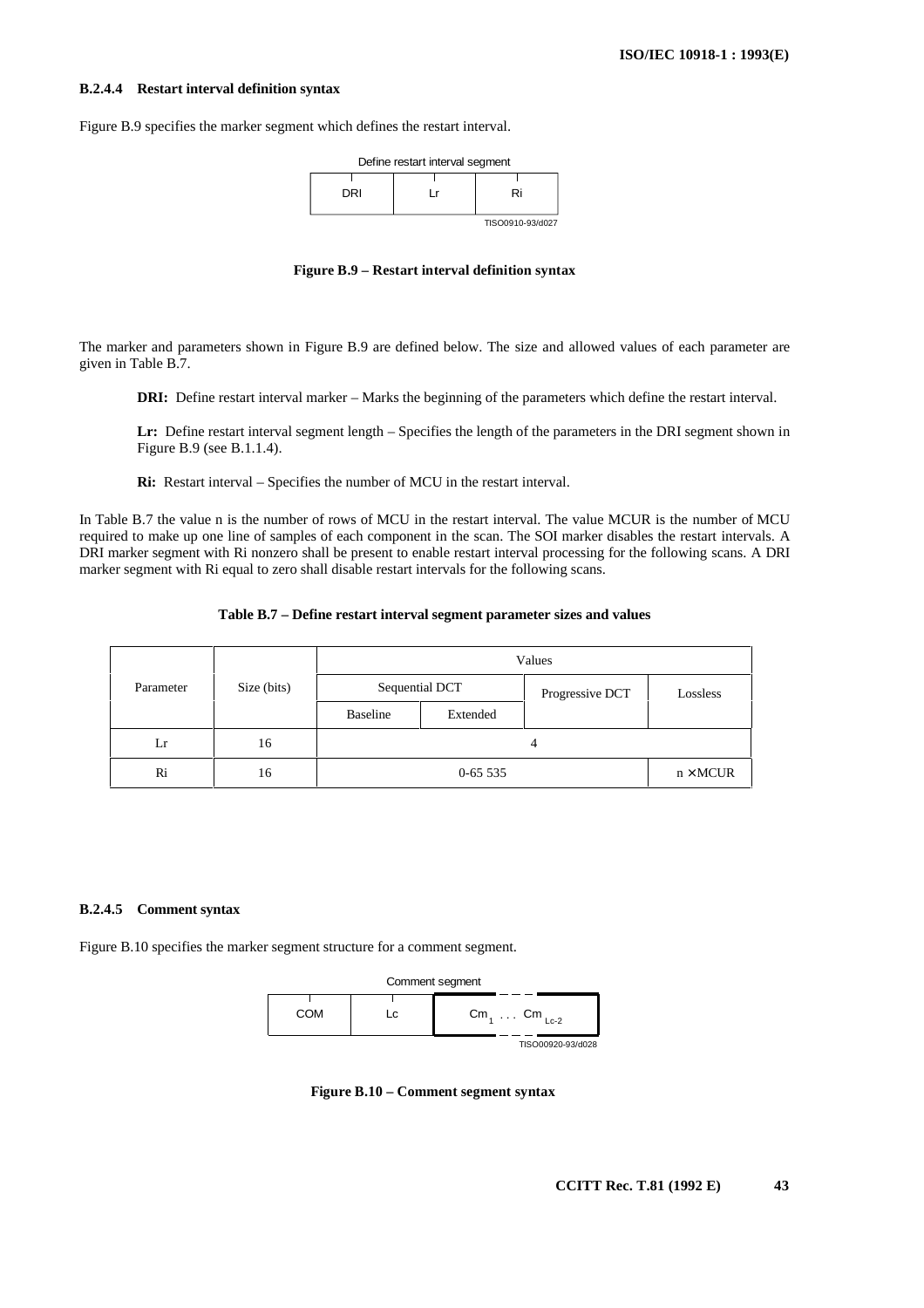### **ISO/IEC 10918-1 : 1993(E)**

The marker and parameters shown in Figure B.10 are defined below. The size and allowed values of each parameter are given in Table B.8.

**COM:** Comment marker – Marks the beginning of a comment.

**Lc:** Comment segment length – Specifies the length of the comment segment shown in Figure B.10 (see B.1.1.4).

**Cm<sub>i</sub>:** Comment byte – The interpretation is left to the application.

|           |             | Values         |          |                 |          |  |
|-----------|-------------|----------------|----------|-----------------|----------|--|
| Parameter | Size (bits) | Sequential DCT |          | Progressive DCT | Lossless |  |
|           |             | Baseline       | Extended |                 |          |  |
| Lc        | 16          | 2-65 535       |          |                 |          |  |
| $Cm_i$    | 8           | $0 - 255$      |          |                 |          |  |

#### **Table B.8 – Comment segment parameter sizes and values**

### **B.2.4.6 Application data syntax**

Figure B.11 specifies the marker segment structure for an application data segment.



**Figure B.11 – Application data syntax**

The marker and parameters shown in Figure B.11 are defined below. The size and allowed values of each parameter are given in Table B.9.

**APPn:** Application data marker – Marks the beginning of an application data segment.

Lp: Application data segment length – Specifies the length of the application data segment shown in Figure B.11 (see B.1.1.4).

**Api:** Application data byte – The interpretation is left to the application.

The  $APP_n$  (Application) segments are reserved for application use. Since these segments may be defined differently for different applications, they should be removed when the data are exchanged between application environments.

| Table B.9 - Application data segment parameter sizes and values |  |  |  |  |
|-----------------------------------------------------------------|--|--|--|--|
|-----------------------------------------------------------------|--|--|--|--|

|                 |             | Values         |          |                 |          |  |
|-----------------|-------------|----------------|----------|-----------------|----------|--|
| Parameter       | Size (bits) | Sequential DCT |          | Progressive DCT | Lossless |  |
|                 |             | Baseline       | Extended |                 |          |  |
| Lp              | 16          | 2-65 535       |          |                 |          |  |
| Ap <sub>i</sub> | 8           | $0 - 255$      |          |                 |          |  |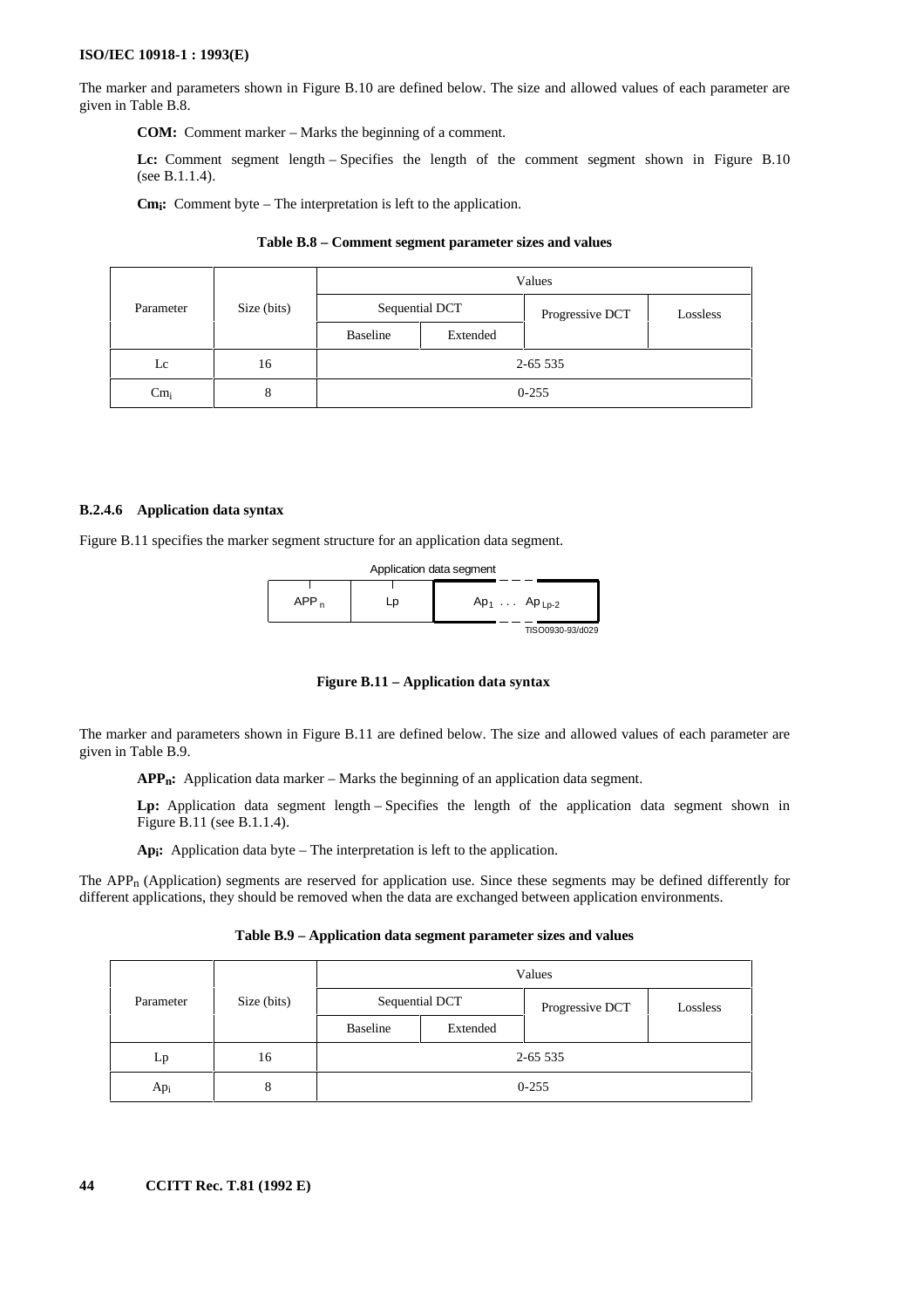### **B.2.5 Define number of lines syntax**

Figure B.12 specifies the marker segment for defining the number of lines. The DNL (Define Number of Lines) segment provides a mechanism for defining or redefining the number of lines in the frame (the Y parameter in the frame header) at the end of the first scan. The value specified shall be consistent with the number of MCU-rows encoded in the first scan. This segment, if used, shall only occur at the end of the first scan, and only after coding of an integer number of MCUrows. This marker segment is mandatory if the number of lines (Y) specified in the frame header has the value zero.



**Figure B.12 – Define number of lines syntax**

The marker and parameters shown in Figure B.12 are defined below. The size and allowed values of each parameter are given in Table B.10.

**DNL:** Define number of lines marker – Marks the beginning of the define number of lines segment.

**Ld:** Define number of lines segment length – Specifies the length of the define number of lines segment shown in Figure B.12 (see B.1.1.4).

**NL:** Number of lines – Specifies the number of lines in the frame (see definition of Y in B.2.2).

|                                                                                                                                                            | Size (bits) | Values          |                |                 |          |  |  |  |
|------------------------------------------------------------------------------------------------------------------------------------------------------------|-------------|-----------------|----------------|-----------------|----------|--|--|--|
| Parameter                                                                                                                                                  |             |                 | Sequential DCT | Progressive DCT | Lossless |  |  |  |
|                                                                                                                                                            |             | <b>Baseline</b> | Extended       |                 |          |  |  |  |
| Ld                                                                                                                                                         | 16          | 4               |                |                 |          |  |  |  |
| NI.                                                                                                                                                        | 16          | $1-65, 535a$    |                |                 |          |  |  |  |
| a)<br>The value specified shall be consistent with the number of lines coded at the point where the DNL segment<br>terminates the compressed data segment. |             |                 |                |                 |          |  |  |  |

# **Table B.10 – Define number of lines segment parameter sizes and values**

# **B.3 Hierarchical syntax**

# **B.3.1 High level hierarchical mode syntax**

Figure B.13 specifies the order of the high level constituent parts of the interchange format for hierarchical encoding processes.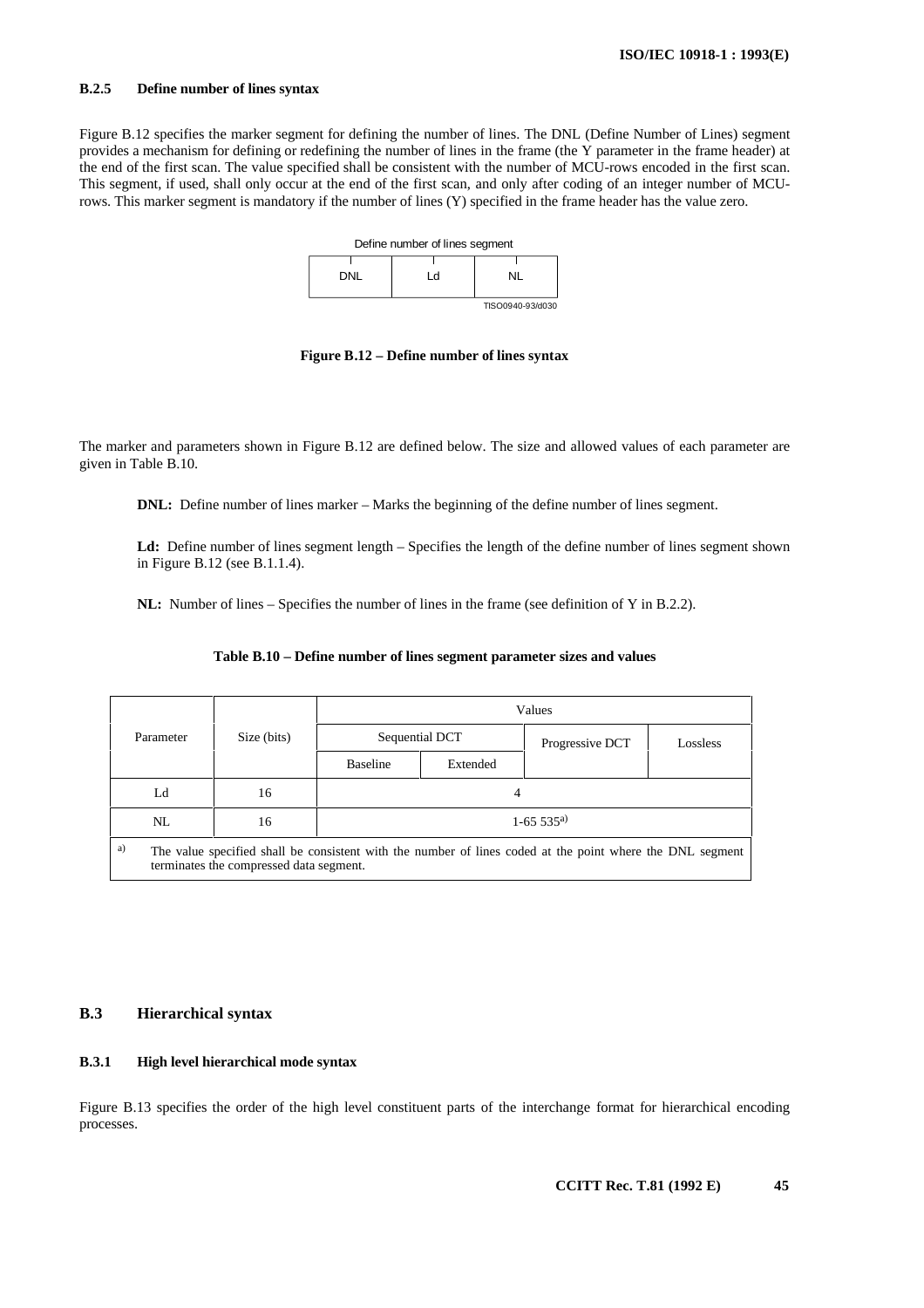| Compressed image data |                |  |                       |    |  |  |  |  |  |
|-----------------------|----------------|--|-----------------------|----|--|--|--|--|--|
| SOI                   | [Tables/misc.] |  | Frame <sub>last</sub> | EO |  |  |  |  |  |
| TISO0950-93/d031      |                |  |                       |    |  |  |  |  |  |

### **Figure B.13 – Syntax for the hierarchical mode of operation**

Hierarchical mode syntax requires a DHP marker segment that appears before the non-differential frame or frames. The hierarchical mode compressed image data may include EXP marker segments and differential frames which shall follow the initial non-differential frame. The frame structure in hierarchical mode is identical to the frame structure in nonhierarchical mode.

The non-differential frames in the hierarchical sequence shall use one of the coding processes specified for  $SOF_n$  markers:  $SOF_0$ ,  $SOF_1$ ,  $SOF_2$ ,  $SOF_3$ ,  $SOF_9$ ,  $SOF_{10}$  and  $SOF_{11}$ . The differential frames shall use one of the processes specified for  $SOF_5$ ,  $SOF_6$ ,  $SOF_7$ ,  $SOF_{13}$ ,  $SOF_{14}$  and  $SOF_{15}$ . The allowed combinations of SOF markers within one hierarchical sequence are specified in Annex J.

The sample precision (P) shall be constant for all frames and have the identical value as that coded in the DHP marker segment. The number of samples per line (X) for all frames shall not exceed the value coded in the DHP marker segment. If the number of lines (Y) is non-zero in the DHP marker segment, then the number of lines for all frames shall not exceed the value in the DHP marker segment.

### **B.3.2 DHP segment syntax**

The DHP segment defines the image components, size, and sampling factors for the completed hierarchical sequence of frames. The DHP segment shall precede the first frame; a single DHP segment shall occur in the compressed image data.

The DHP segment structure is identical to the frame header syntax, except that the DHP marker is used instead of the SOFn marker. The figures and description of B.2.2 then apply, except that the quantization table destination selector parameter shall be set to zero in the DHP segment.

### **B.3.3 EXP segment syntax**

Figure B.14 specifies the marker segment structure for the EXP segment. The EXP segment shall be present if (and only if) expansion of the reference components is required either horizontally or vertically. The EXP segment parameters apply only to the next frame (which shall be a differential frame) in the image. If required, the EXP segment shall be one of the table-specification segments or miscellaneous marker segments preceding the frame header; the EXP segment shall not be one of the table-specification segments or miscellaneous marker segments preceding a scan header or a DHP marker segment.



**Figure B.14 – Syntax of the expand segment**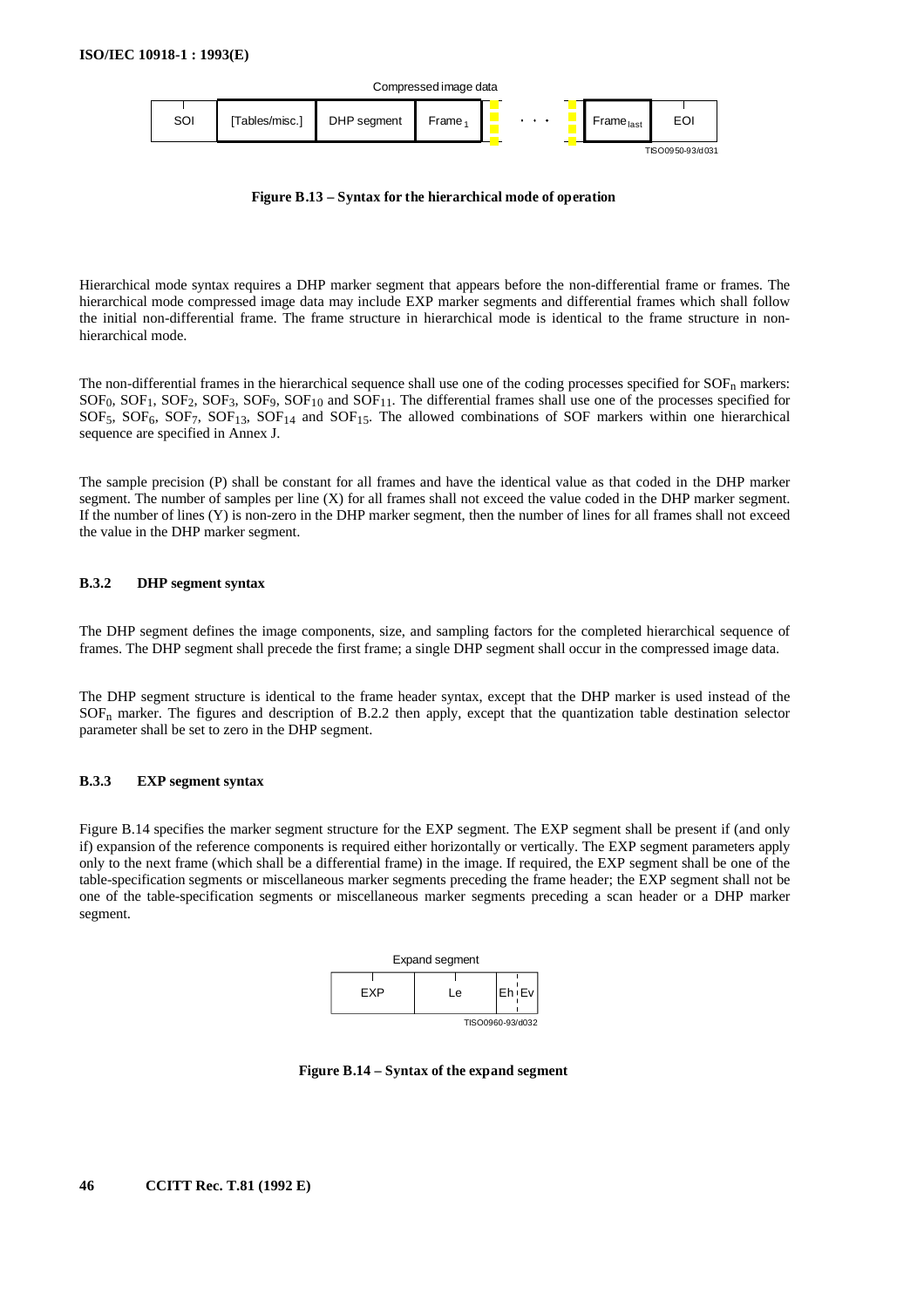The marker and parameters shown in Figure B.14 are defined below. The size and allowed values of each parameter are given in Table B.11.

**EXP:** Expand reference components marker – Marks the beginning of the expand reference components segment.

Le: Expand reference components segment length – Specifies the length of the expand reference components segment (see B.1.1.4).

**Eh:** Expand horizontally – If one, the reference components shall be expanded horizontally by a factor of two. If horizontal expansion is not required, the value shall be zero.

**Ev:** Expand vertically – If one, the reference components shall be expanded vertically by a factor of two. If vertical expansion is not required, the value shall be zero.

Both Eh and Ev shall be one if expansion is required both horizontally and vertically.

|           | Size (bits) | Values         |          |                 |          |  |  |  |
|-----------|-------------|----------------|----------|-----------------|----------|--|--|--|
| Parameter |             | Sequential DCT |          | Progressive DCT | Lossless |  |  |  |
|           |             | Baseline       | Extended |                 |          |  |  |  |
| Le        | 16          | 3              |          |                 |          |  |  |  |
| Eh        | 4           | 0, 1           |          |                 |          |  |  |  |
| Ev        | 4           | 0, 1           |          |                 |          |  |  |  |

**Table B.11 – Expand segment parameter sizes and values**

### **B.4 Abbreviated format for compressed image data**

Figure B.2 shows the high-level constituent parts of the interchange format. This format includes all table specifications required for decoding. If an application environment provides methods for table specification other than by means of the compressed image data, some or all of the table specifications may be omitted. Compressed image data which is missing any table specification data required for decoding has the abbreviated format.

#### **B.5 Abbreviated format for table-specification data**

Figure B.2 shows the high-level constituent parts of the interchange format. If no frames are present in the compressed image data, the only purpose of the compressed image data is to convey table specifications or miscellaneous marker segments defined in B.2.4.1, B.2.4.2, B.2.4.5, and B.2.4.6. In this case the compressed image data has the abbreviated format for table specification data (see Figure B.15).



**Figure B.15 – Abbreviated format for table-specification data syntax**

# **B.6 Summary**

The order of the constituent parts of interchange format and all marker segment structures is summarized in Figures B.16 and B.17. Note that in Figure B.16 double-lined boxes enclose marker segments. In Figures B.16 and B.17 thick-lined boxes enclose only markers.

The EXP segment can be mixed with the other tables/miscellaneous marker segments preceding the frame header but not with the tables/miscellaneous marker segments preceding the DHP segment or the scan header.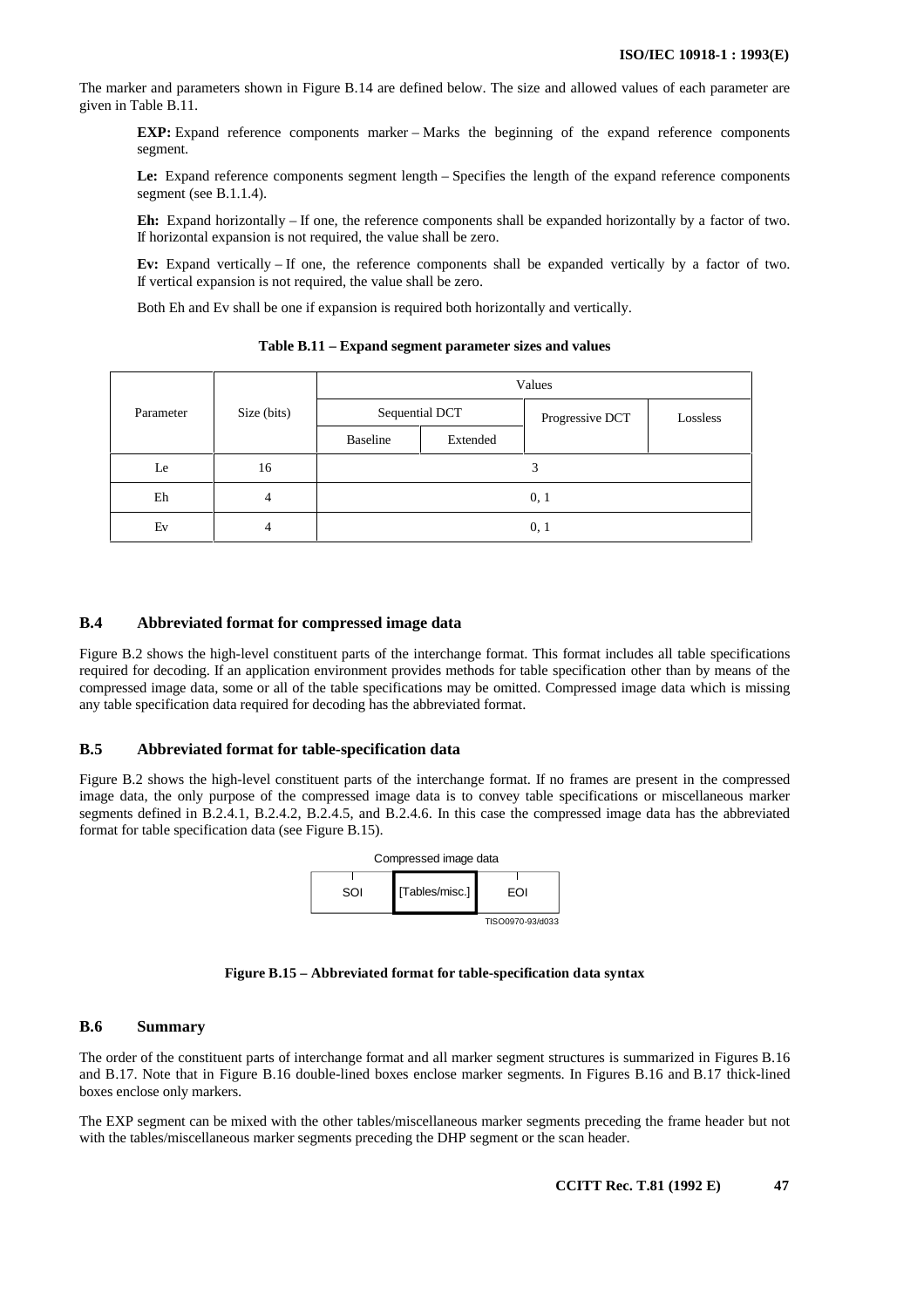

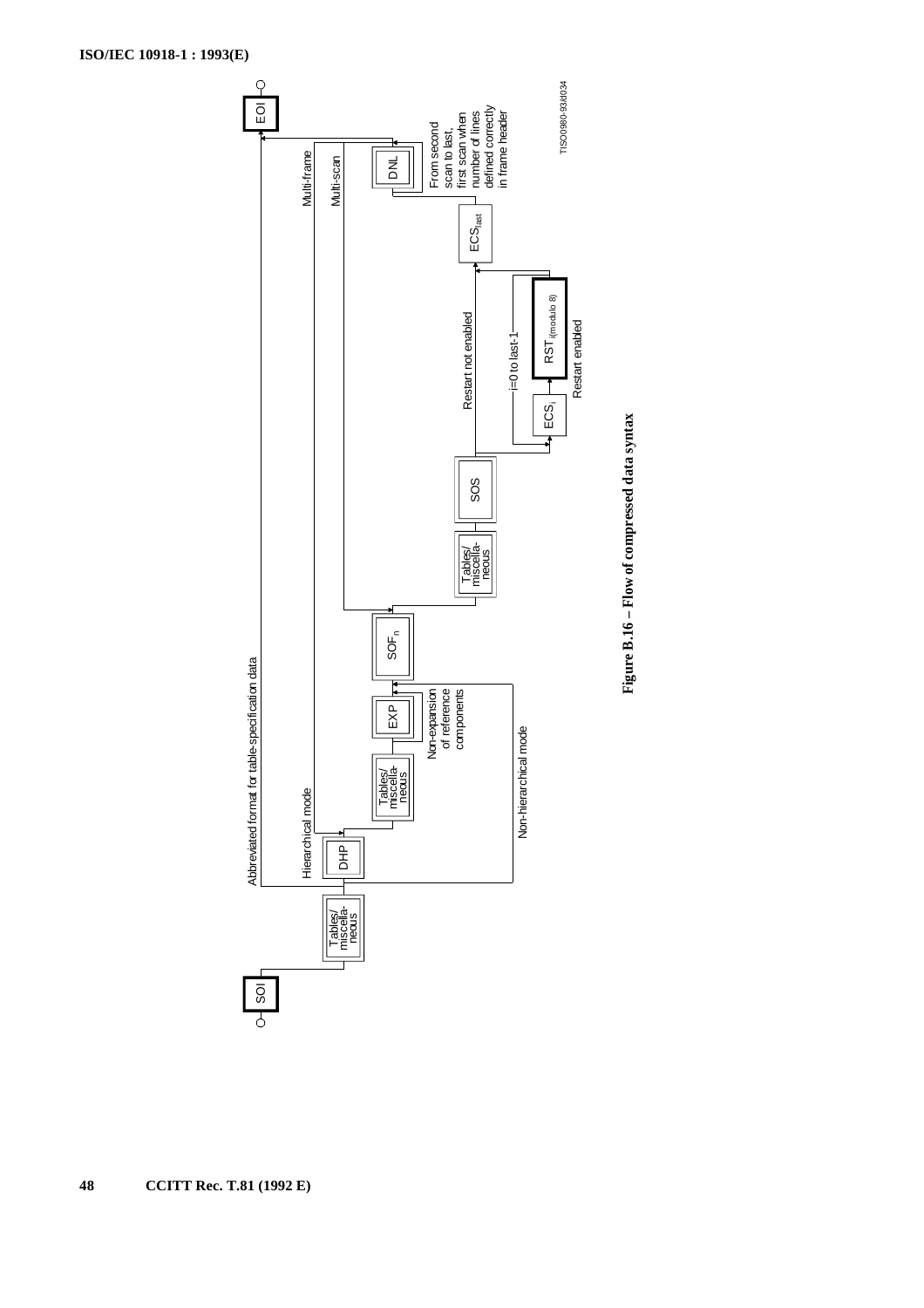

**ISO/IEC 10918-1 : 1993(E)**

**CCITT Rec. T.81 (1992 E) 49**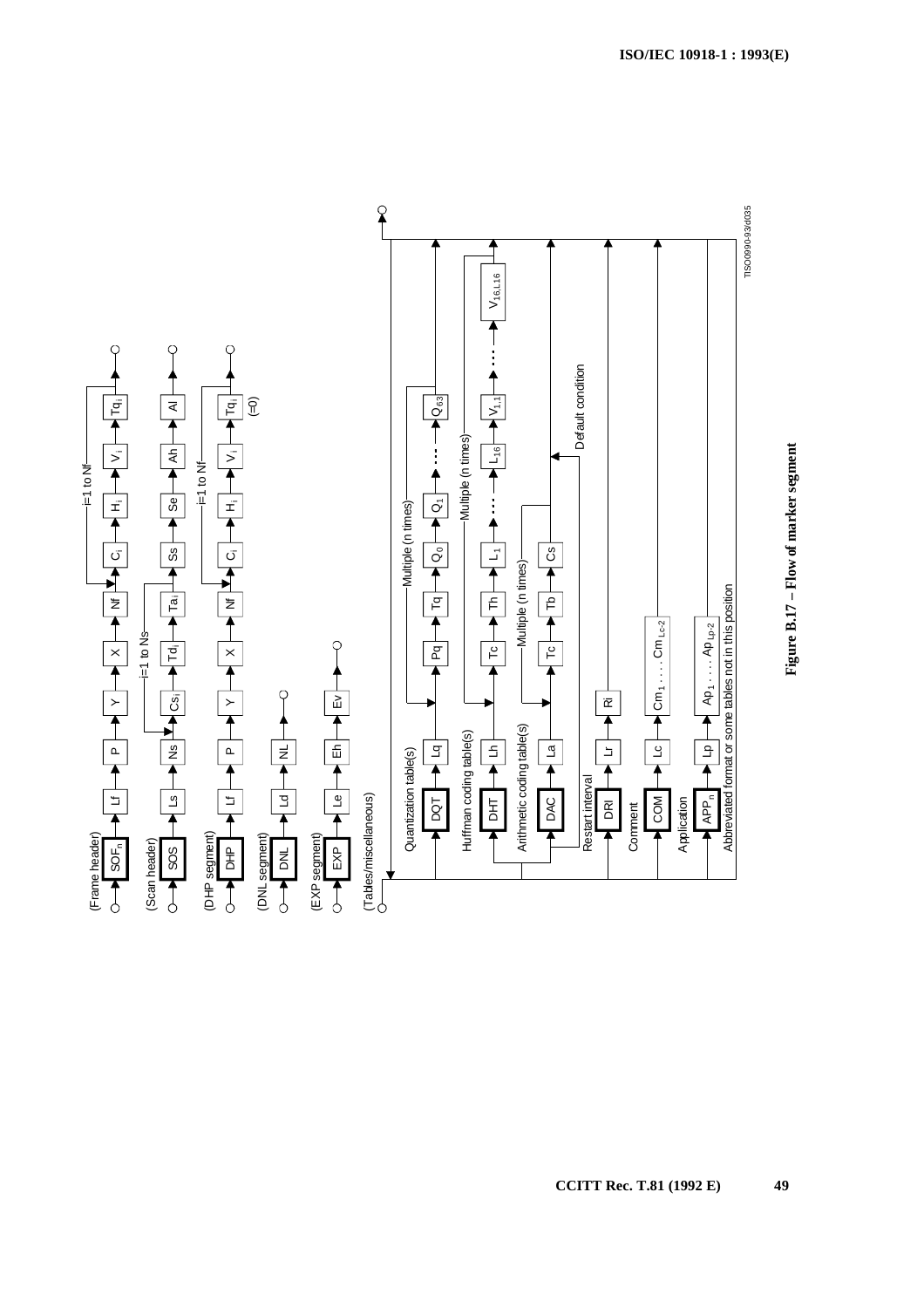# **Annex C**

# **Huffman table specification**

#### (This annex forms an integral part of this Recommendation | International Standard)

A Huffman coding procedure may be used for entropy coding in any of the coding processes. Coding models for Huffman encoding are defined in Annexes F, G, and H. In this Annex, the Huffman table specification is defined.

Huffman tables are specified in terms of a 16-byte list (BITS) giving the number of codes for each code length from 1 to 16. This is followed by a list of the 8-bit symbol values (HUFFVAL), each of which is assigned a Huffman code. The symbol values are placed in the list in order of increasing code length. Code lengths greater than 16 bits are not allowed. In addition, the codes shall be generated such that the all-1-bits code word of any length is reserved as a prefix for longer code words.

NOTE – The order of the symbol values within HUFFVAL is determined only by code length. Within a given code length the ordering of the symbol values is arbitrary.

This annex specifies the procedure by which the Huffman tables (of Huffman code words and their corresponding 8-bit symbol values) are derived from the two lists (BITS and HUFFVAL) in the interchange format. However, the way in which these lists are generated is not specified. The lists should be generated in a manner which is consistent with the rules for Huffman coding, and it shall observe the constraints discussed in the previous paragraph. Annex K contains an example of a procedure for generating lists of Huffman code lengths and values which are in accord with these rules.

NOTE – There is **no requirement** in this Specification that any encoder or decoder shall implement the procedures in precisely the manner specified by the flow charts in this annex. It is necessary only that an encoder or decoder implement the **function** specified in this annex. The sole criterion for an encoder or decoder to be considered in compliance with this Specification is that it satisfy the requirements given in clause 6 (for encoders) or clause 7 (for decoders), as determined by the compliance tests specified in Part 2.

# **C.1 Marker segments for Huffman table specification**

The DHT marker identifies the start of Huffman table definitions within the compressed image data. B.2.4.2 specifies the syntax for Huffman table specification.

# **C.2 Conversion of Huffman table specifications to tables of codes and code lengths**

Conversion of Huffman table specifications to tables of codes and code lengths uses three procedures. The first procedure (Figure C.1) generates a table of Huffman code sizes. The second procedure (Figure C.2) generates the Huffman codes from the table built in Figure C.1. The third procedure (Figure C.3) generates the Huffman codes in symbol value order.

Given a list BITS (1 to 16) containing the number of codes of each size, and a list HUFFVAL containing the symbol values to be associated with those codes as described above, two tables are generated. The HUFFSIZE table contains a list of code lengths; the HUFFCODE table contains the Huffman codes corresponding to those lengths.

Note that the variable LASTK is set to the index of the last entry in the table.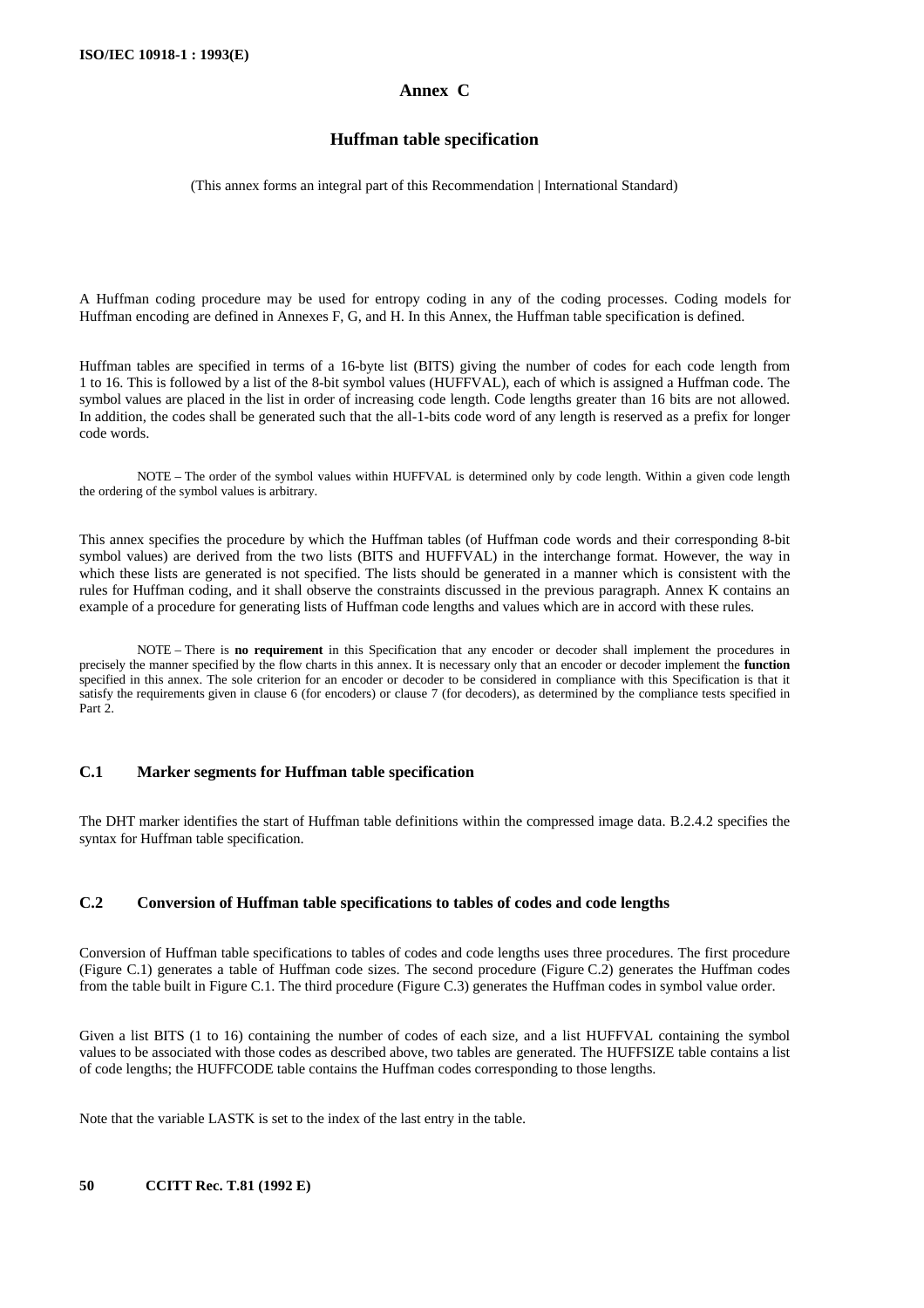

**Figure C.1 – Generation of table of Huffman code sizes**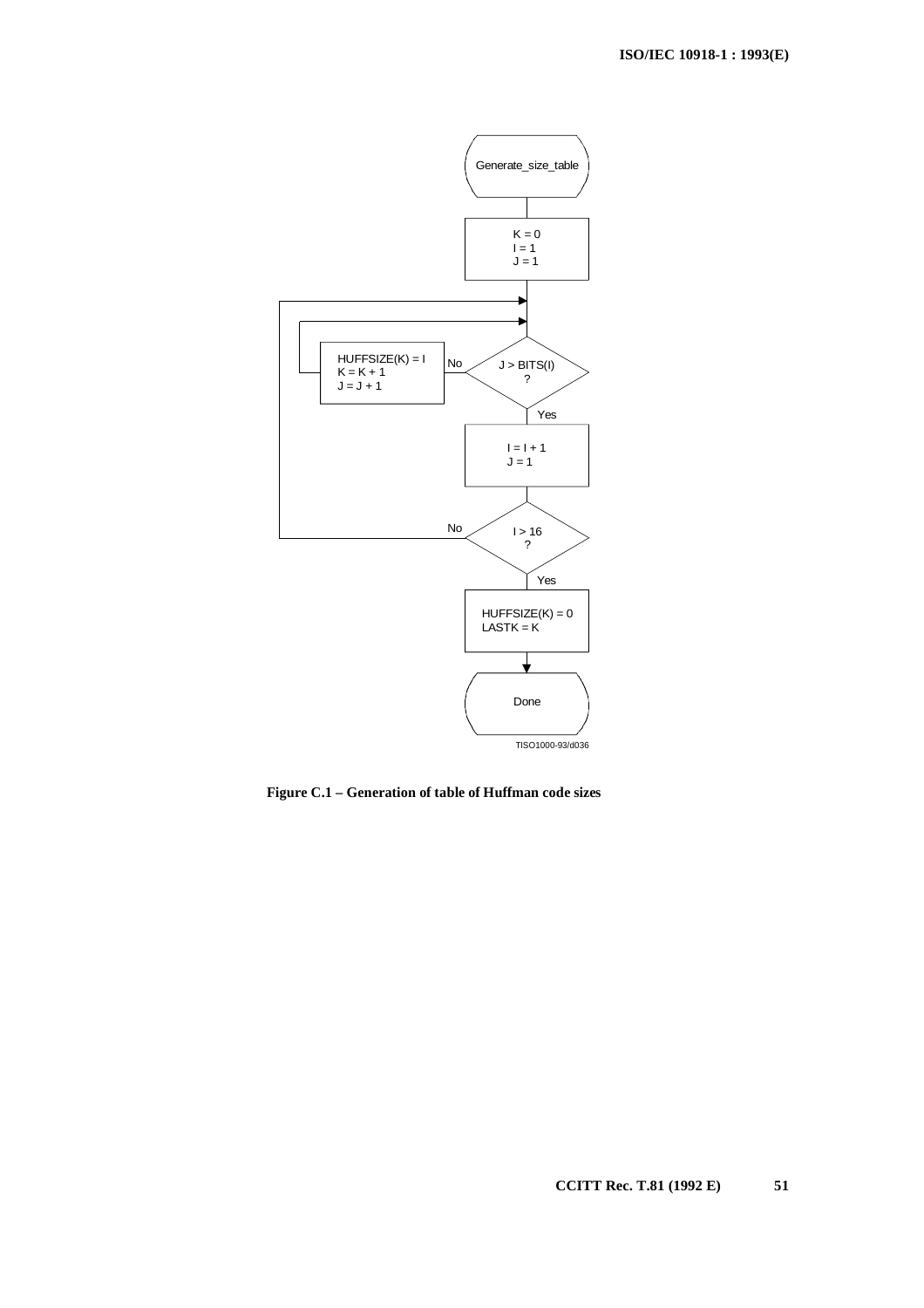# **ISO/IEC 10918-1 : 1993(E)**

A Huffman code table, HUFFCODE, containing a code for each size in HUFFSIZE is generated by the procedure in Figure C.2. The notation "SLL CODE 1" in Figure C.2 indicates a shift-left-logical of CODE by one bit position.



**Figure C.2 – Generation of table of Huffman codes**

Two tables, HUFFCODE and HUFFSIZE, have now been generated. The entries in the tables are ordered according to increasing Huffman code numeric value and length.

The encoding procedure code tables, EHUFCO and EHUFSI, are created by reordering the codes specified by HUFFCODE and HUFFSIZE according to the symbol values assigned to each code in HUFFVAL.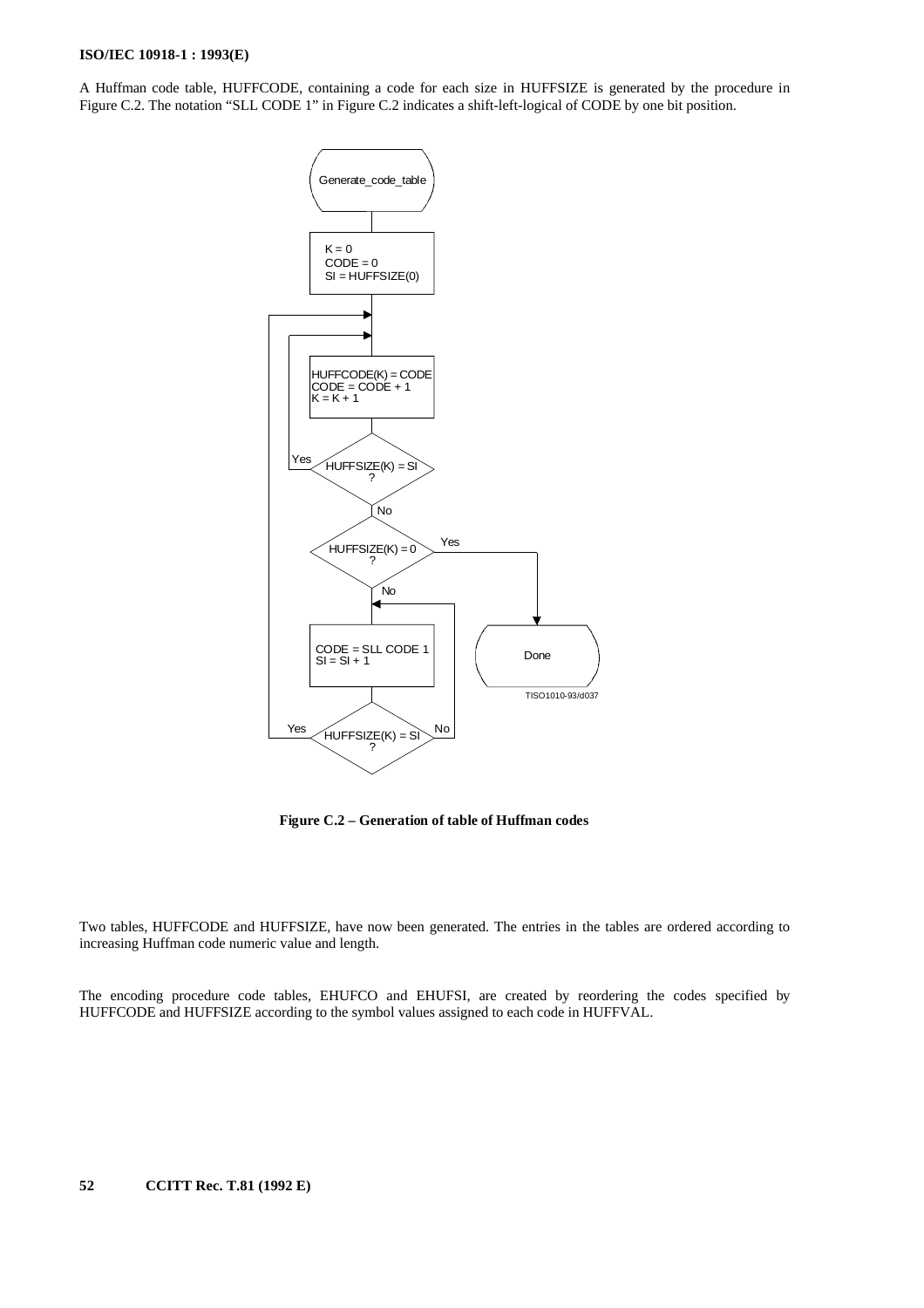Figure C.3 illustrates this ordering procedure.



**Figure C.3 – Ordering procedure for encoding procedure code tables**

# **C.3 Bit ordering within bytes**

The root of a Huffman code is placed toward the MSB (most-significant-bit) of the byte, and successive bits are placed in the direction MSB to LSB (least-significant-bit) of the byte. Remaining bits, if any, go into the next byte following the same rules.

Integers associated with Huffman codes are appended with the MSB adjacent to the LSB of the preceding Huffman code.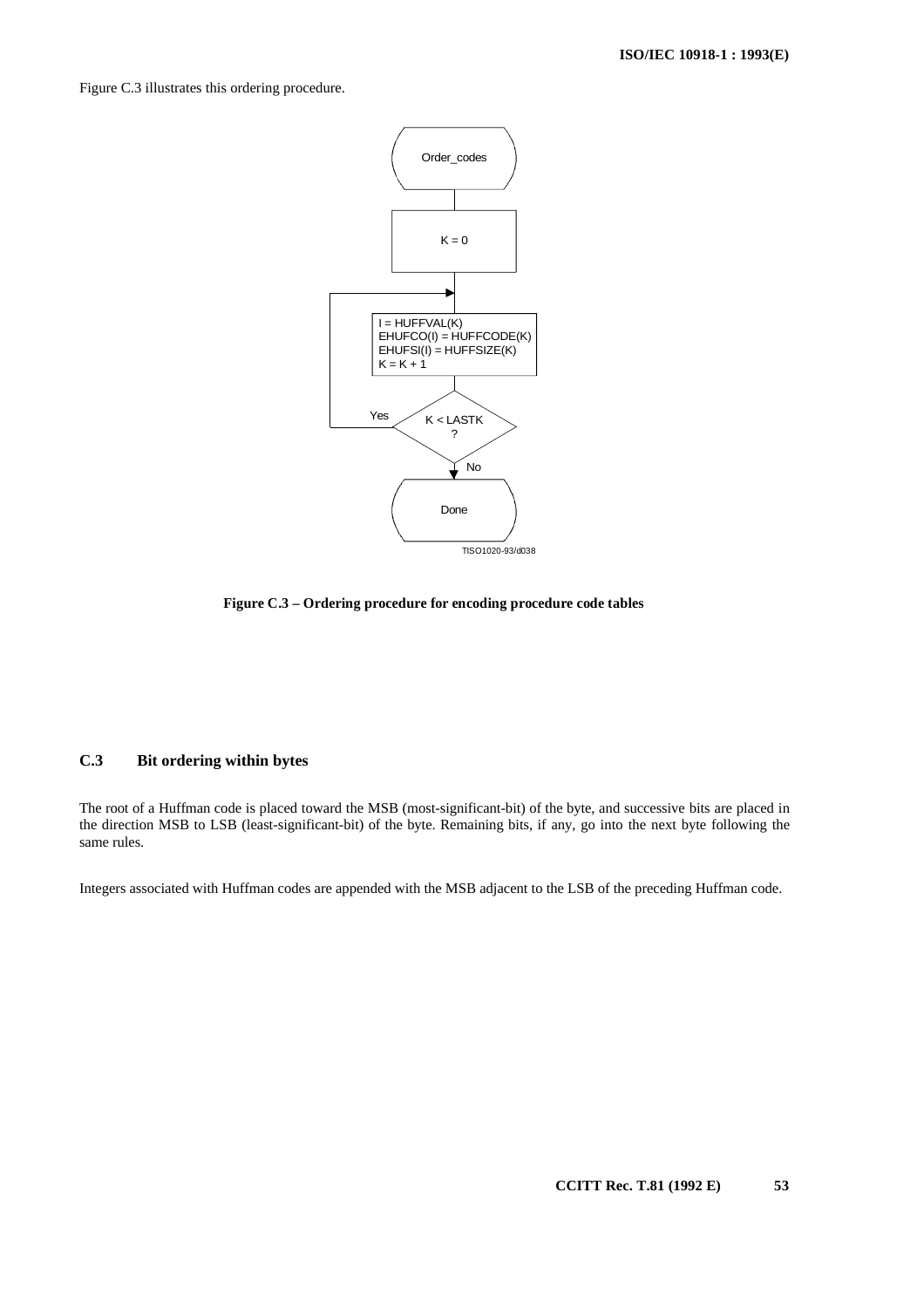# **Annex D**

# **Arithmetic coding**

(This annex forms an integral part of this Recommendation | International Standard)

An adaptive binary arithmetic coding procedure may be used for entropy coding in any of the coding processes except the baseline sequential process. Coding models for adaptive binary arithmetic coding are defined in Annexes F, G, and H. In this annex the arithmetic encoding and decoding procedures used in those models are defined.

In K.4 a simple test example is given which should be helpful in determining if a given implementation is correct.

TE – There is **no requirement** in this Specification that any encoder or decoder shall implement the procedures in precisely the manner specified by the flow charts in this annex. It is necessary only that an encoder or decoder implement the **function** specified in this annex. The sole criterion for an encoder or decoder to be considered in compliance with this Specification is that it satisfy the requirements given in clause 6 (for encoders) or clause 7 (for decoders), as determined by the compliance tests specified in Part  $2$ .

# **D.1 Arithmetic encoding procedures**

Four arithmetic encoding procedures are required in a system with arithmetic coding (see Table D.1).

| Procedure   | Purpose                                         |
|-------------|-------------------------------------------------|
| Code $0(S)$ | Code a "0" binary decision with context-index S |
| Code $1(S)$ | Code a "1" binary decision with context-index S |
| Initenc     | Initialize the encoder                          |
| Flush       | Terminate entropy-coded segment                 |

### **Table D.1 – Procedures for binary arithmetic encoding**

The "Code  $O(S)$ "and "Code  $1(S)$ " procedures code the 0-decision and 1-decision respectively; S is a context-index which identifies a particular conditional probability estimate used in coding the binary decision. The "Initenc" procedure initializes the arithmetic coding entropy encoder. The "Flush" procedure terminates the entropy-coded segment in preparation for the marker which follows.

# **D.1.1 Binary arithmetic encoding principles**

The arithmetic coder encodes a series of binary symbols, zeros and ones, each symbol representing one possible result of a binary decision.

Each "binary decision" provides a choice between two alternatives. The binary decision might be between positive and negative signs, a magnitude being zero or nonzero, or a particular bit in a sequence of binary digits being zero or one.

The output bit stream (entropy-coded data segment) represents a binary fraction which increases in precision as bytes are appended by the encoding process.

# **D.1.1.1 Recursive interval subdivision**

Recursive probability interval subdivision is the basis for the binary arithmetic encoding procedures. With each binary decision the current probability interval is subdivided into two sub-intervals, and the bit stream is modified (if necessary) so that it points to the base (the lower bound) of the probability sub-interval assigned to the symbol which occurred.

In the partitioning of the current probability interval into two sub-intervals, the sub-interval for the less probable symbol (LPS) and the sub-interval for the more probable symbol (MPS) are ordered such that usually the MPS sub-interval is closer to zero. Therefore, when the LPS is coded, the MPS sub-interval size is added to the bit stream. This coding convention requires that symbols be recognized as either MPS or LPS rather than 0 or 1. Consequently, the size of the LPS sub-interval and the sense of the MPS for each decision must be known in order to encode that decision.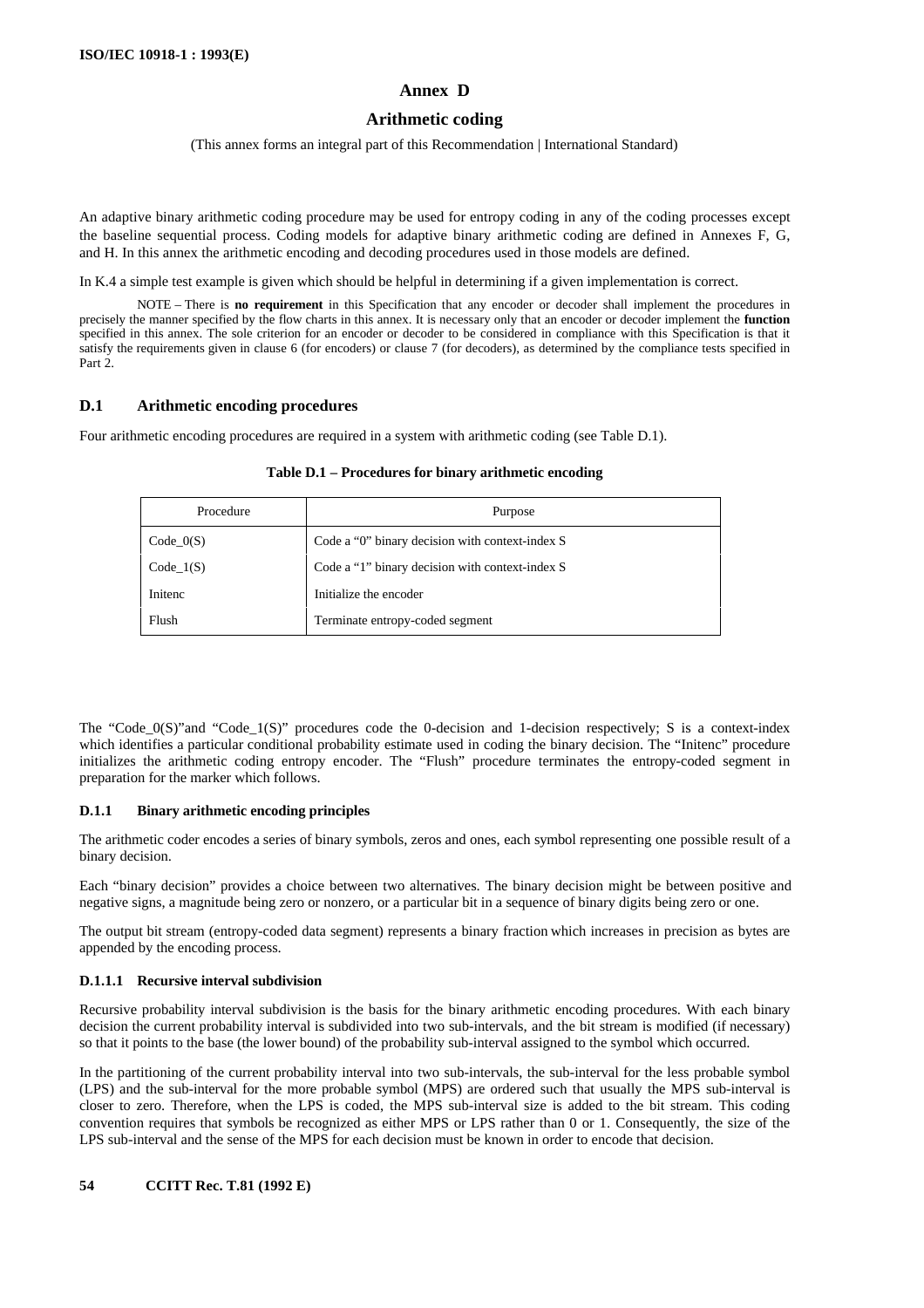The subdivision of the current probability interval would ideally require a multiplication of the interval by the probability estimate for the LPS. Because this subdivision is done approximately, it is possible for the LPS sub-interval to be larger than the MPS sub-interval. When that happens a "conditional exchange" interchanges the assignment of the sub-intervals such that the MPS is given the larger sub-interval.

Since the encoding procedure involves addition of binary fractions rather than concatenation of integer code words, the more probable binary decisions can sometimes be coded at a cost of much less than one bit per decision.

### **D.1.1.2 Conditioning of probability estimates**

An adaptive binary arithmetic coder requires a statistical model – a model for selecting conditional probability estimates to be used in the coding of each binary decision. When a given binary decision probability estimate is dependent on a particular feature or features (the context) already coded, it is "conditioned" on that feature. The conditioning of probability estimates on previously coded decisions must be identical in encoder and decoder, and therefore can use only information known to both.

Each conditional probability estimate required by the statistical model is kept in a separate storage location or "bin" identified by a unique context-index S. The arithmetic coder is adaptive, which means that the probability estimates at each context-index are developed and maintained by the arithmetic coding system on the basis of prior coding decisions for that context-index.

### **D.1.2 Encoding conventions and approximations**

The encoding procedures use fixed precision integer arithmetic and an integer representation of fractional values in which X'8000' can be regarded as the decimal value 0.75. The probability interval, A, is kept in the integer range X'8000'  $\leq A <$ X'10000' by doubling it whenever its integer value falls below X'8000'. This is equivalent to keeping A in the decimal range  $0.75 \leq A < 1.5$ . This doubling procedure is called renormalization.

The code register, C, contains the trailing bits of the bit stream. C is also doubled each time A is doubled. Periodically – to keep C from overflowing – a byte of data is removed from the high order bits of the C-register and placed in the entropy-coded segment.

Carry-over into the entropy-coded segment is limited by delaying X'FF' output bytes until the carry-over is resolved. Zero bytes are stuffed after each X'FF' byte in the entropy-coded segment in order to avoid the accidental generation of markers in the entropy-coded segment.

Keeping A in the range  $0.75 \leq A < 1.5$  allows a simple arithmetic approximation to be used in the probability interval subdivision. Normally, if the current estimate of the LPS probability for context-index S is Qe(S), precise calculation of the sub-intervals would require:

 $Qe(S) \times A$  Probability sub-interval for the LPS:  $A - (Qe(S) \times A)$  Probability sub-interval for the MPS.

Because the decimal value of A is of order unity, these can be approximated by

| $\text{Qe}(S)$ | Probability sub-interval for the LPS; |
|----------------|---------------------------------------|
| $A - Qe(S)$    | Probability sub-interval for the MPS. |

Whenever the LPS is coded, the value of  $A - Qe(S)$  is added to the code register and the probability interval is reduced to  $Qe(S)$ . Whenever the MPS is coded, the code register is left unchanged and the interval is reduced to  $A - Qe(S)$ . The precision range required for A is then restored, if necessary, by renormalization of both A and C.

With the procedure described above, the approximations in the probability interval subdivision process can sometimes make the LPS sub-interval larger than the MPS sub-interval. If, for example, the value of  $Oe(S)$  is 0.5 and A is at the minimum allowed value of 0.75, the approximate scaling gives one-third of the probability interval to the MPS and twothirds to the LPS. To avoid this size inversion, conditional exchange is used. The probability interval is subdivided using the simple approximation, but the MPS and LPS sub-interval assignments are exchanged whenever the LPS sub-interval is larger than the MPS sub-interval. This MPS/LPS conditional exchange can only occur when a renormalization will be needed.

Each binary decision uses a context. A context is the set of prior coding decisions which determine the context-index, S, identifying the probability estimate used in coding the decision.

Whenever a renormalization occurs, a probability estimation procedure is invoked which determines a new probability estimate for the context currently being coded. No explicit symbol counts are needed for the estimation. The relative probabilities of renormalization after coding of LPS and MPS provide, by means of a table-based probability estimation state machine, a direct estimate of the probabilities.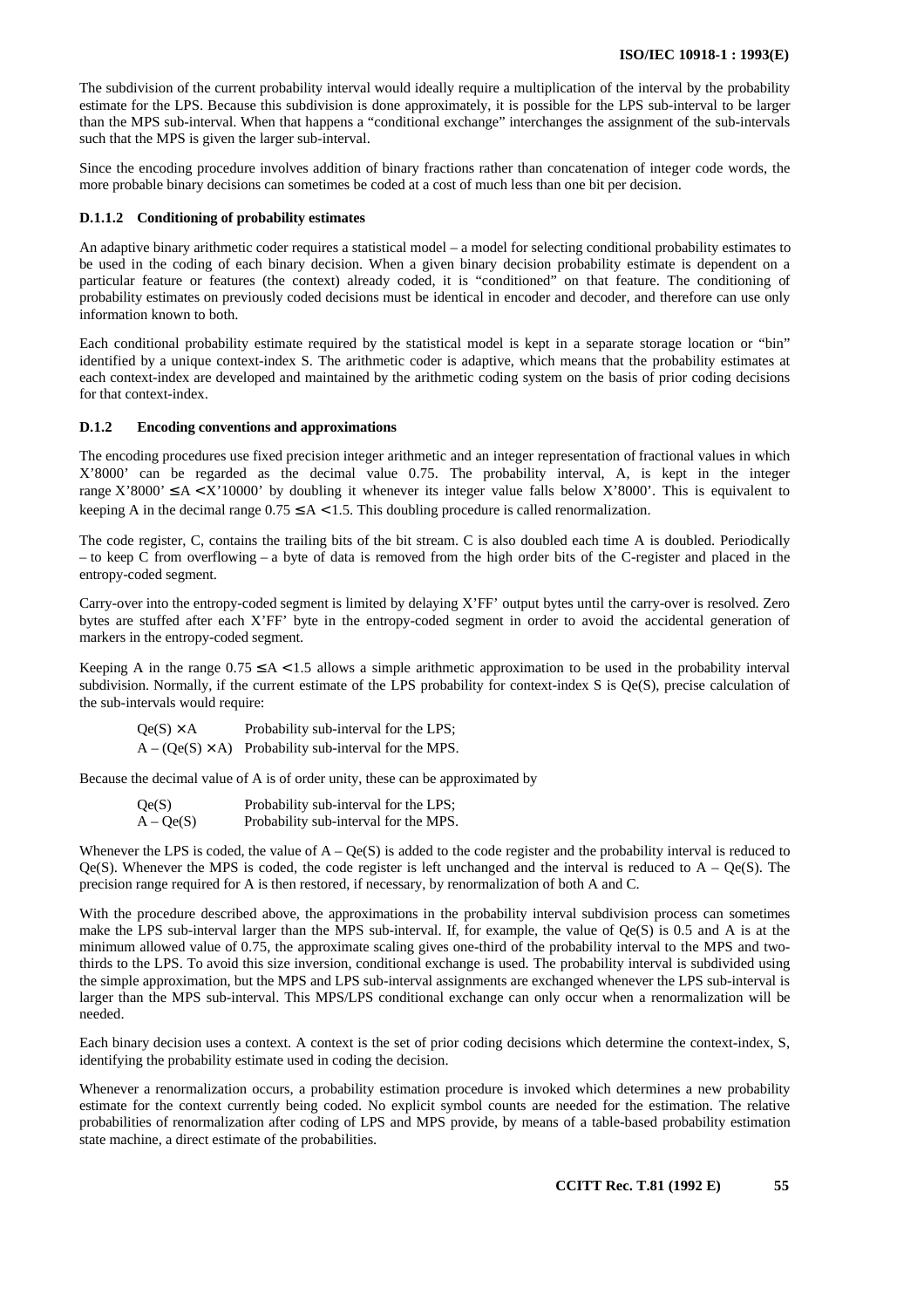### **ISO/IEC 10918-1 : 1993(E)**

# **D.1.3 Encoder code register conventions**

The flow charts in this annex assume the register structures for the encoder as shown in Table D.2.

|            | <b>MSB</b>       |           |           | LSB      |
|------------|------------------|-----------|-----------|----------|
| C-register | $0000$ c $bbb$ . | bbbbbsss, | XXXXXXXX, | XXXXXXXX |
| A-register | 00000000.        | 00000000. | aaaaaaaa. | aaaaaaaa |

**Table D.2 – Encoder register connections**

The "a" bits are the fractional bits in the A-register (the current probability interval value) and the "x" bits are the fractional bits in the code register. The "s" bits are optional spacer bits which provide useful constraints on carry-over, and the "b" bits indicate the bit positions from which the completed bytes of data are removed from the C-register. The "c" bit is a carry bit. Except at the time of initialization, bit 15 of the A-register is always set and bit 16 is always clear (the LSB is bit 0).

These register conventions illustrate one possible implementation. However, any register conventions which allow resolution of carry-over in the encoder and which produce the same entropy-coded segment may be used. The handling of carry-over and the byte stuffing following X'FF' will be described in a later part of this annex.

### **D.1.4 Code\_1(S) and Code\_0(S) procedures**

When a given binary decision is coded, one of two possibilities occurs – either a 1-decision or a 0-decision is coded. Code\_1(S) and Code\_0(S) are shown in Figures D.1 and D.2. The Code\_1(S) and Code\_0(S) procedures use probability estimates with a context-index S. The context-index S is determined by the statistical model and is, in general, a function of the previous coding decisions; each value of S identifies a particular conditional probability estimate which is used in encoding the binary decision.



**Figure D.1 – Code\_1(S) procedure**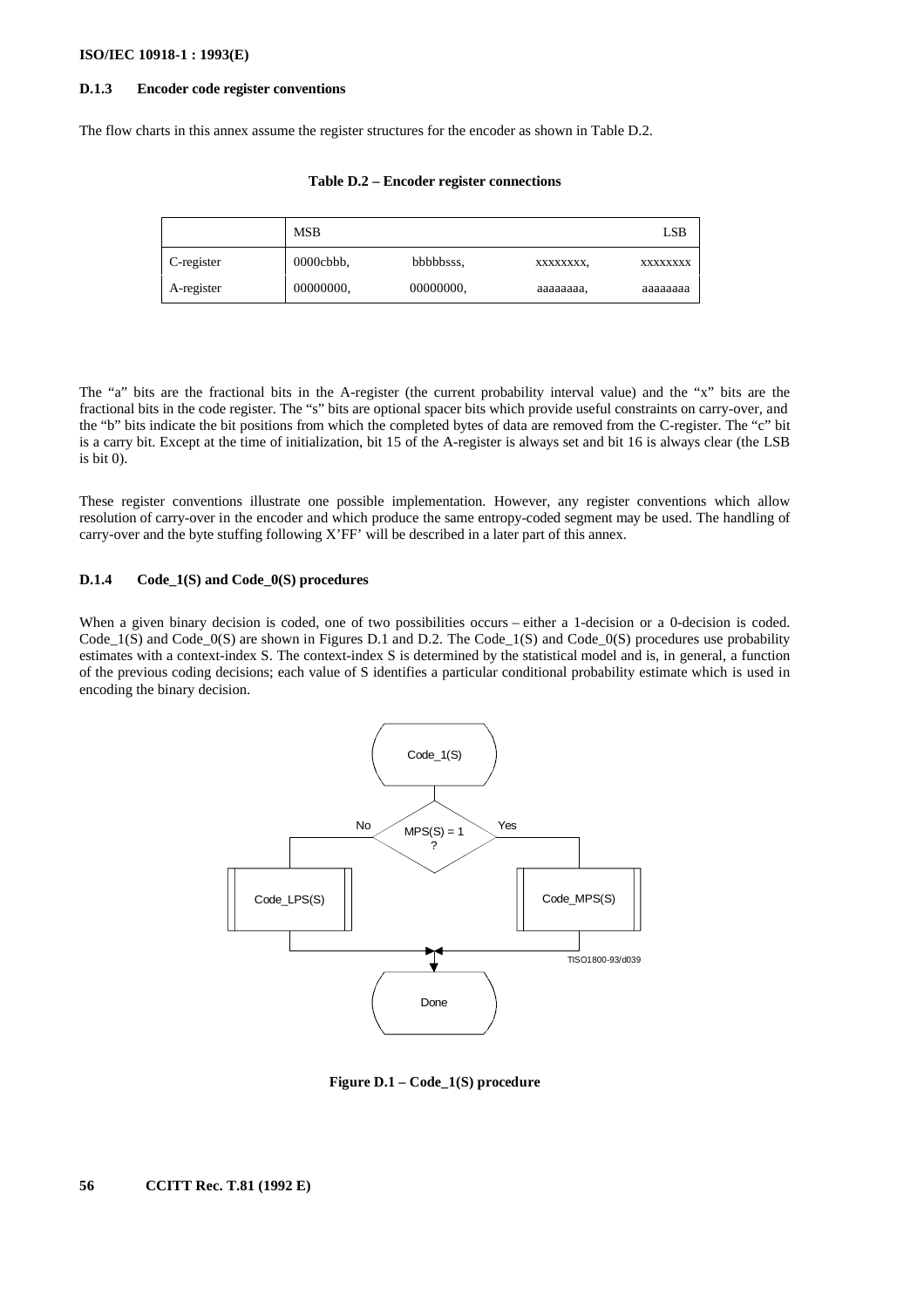

**Figure D.2 – Code\_0(S) procedure**

The context-index S selects a storage location which contains Index(S), an index to the tables which make up the probability estimation state machine. When coding a binary decision, the symbol being coded is either the more probable symbol or the less probable symbol. Therefore, additional information is stored at each context-index identifying the sense of the more probable symbol, MPS(S).

For simplicity, the flow charts in this subclause assume that the context storage for each context-index S has an additional storage field for  $Qe(S)$  containing the value of  $Qe(Index(S))$ . If only the value of Index(S) and MPS(S) are stored, all references to Qe(S) should be replaced by Qe(Index(S)).

The Code\_LPS(S) procedure normally consists of the addition of the MPS sub-interval  $A - Qe(S)$  to the bit stream and a scaling of the interval to the sub-interval, Qe(S). It is always followed by the procedures for obtaining a new LPS probability estimate (Estimate\_Qe(S)\_after\_LPS) and renormalization (Renorm\_e) (see Figure D.3).

However, in the event that the LPS sub-interval is larger than the MPS sub-interval, the conditional MPS/LPS exchange occurs and the MPS sub-interval is coded.

The Code\_MPS(S) procedure normally reduces the size of the probability interval to the MPS sub-interval. However, if the LPS sub-interval is larger than the MPS sub-interval, the conditional exchange occurs and the LPS sub-interval is coded instead. Note that conditional exchange cannot occur unless the procedures for obtaining a new LPS probability estimate (Estimate\_Qe(S)\_after\_MPS) and renormalization (Renorm\_e) are required after the coding of the symbol (see Figure D.4).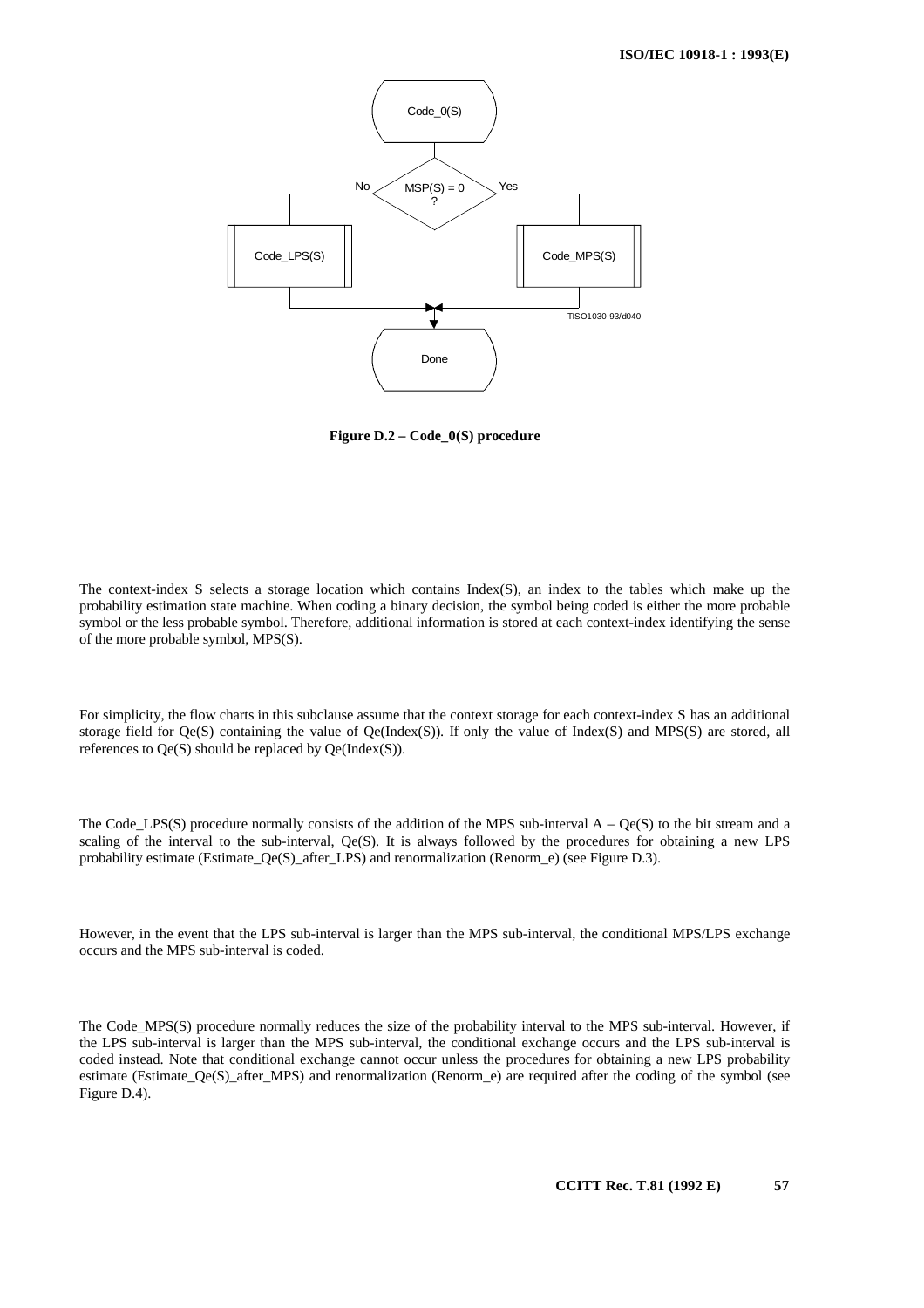

**Figure D.3 – Code\_LPS(S) procedure with conditional MPS/LPS exchange**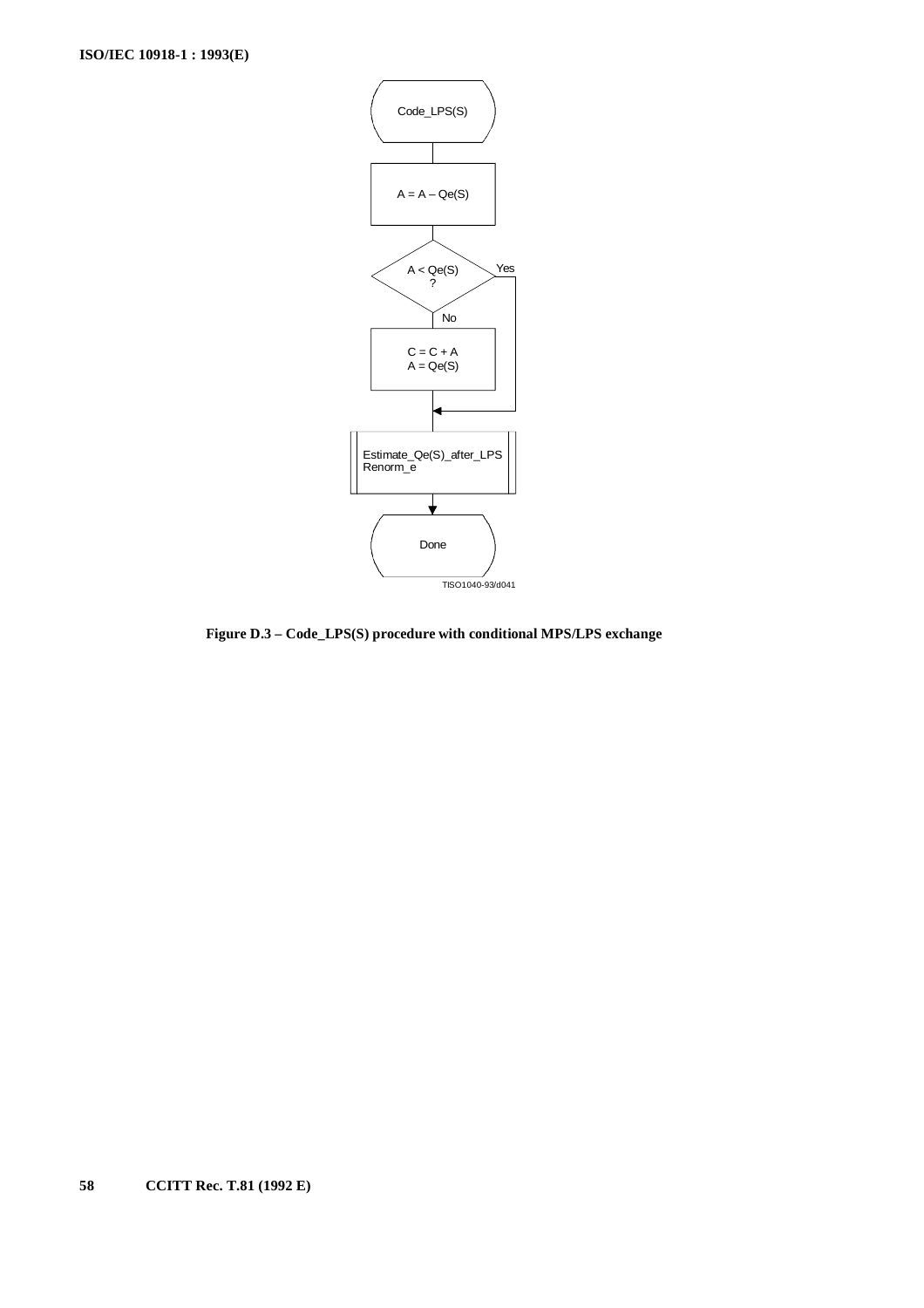

**Figure D.4 – Code\_MPS(S) procedure with conditional MPS/LPS exchange**

# **D.1.5 Probability estimation in the encoder**

# **D.1.5.1 Probability estimation state machine**

The probability estimation state machine consists of a number of sequences of probability estimates. These sequences are interlinked in a manner which provides probability estimates based on approximate symbol counts derived from the arithmetic coder renormalization. Some of these sequences are used during the initial "learning" stages of probability estimation; the rest are used for "steady state" estimation.

Each entry in the probability estimation state machine is assigned an index, and each index has associated with it a Qe value and two Next\_Index values. The Next\_Index\_MPS gives the index to the new probability estimate after an MPS renormalization; the Next\_Index\_LPS gives the index to the new probability estimate after an LPS renormalization. Note that both the index to the estimation state machine and the sense of the MPS are kept for each context-index S. The sense of the MPS is changed whenever the entry in the Switch\_MPS is one.

The probability estimation state machine is given in Table D.3. Initialization of the arithmetic coder is always with an MPS sense of zero and a Qe index of zero in Table D.3.

The Qe values listed in Table D.3 are expressed as hexadecimal integers. To approximately convert the 15-bit integer representation of Qe to a decimal probability, divide the Qe values by  $(4/3) \times (X'8000')$ .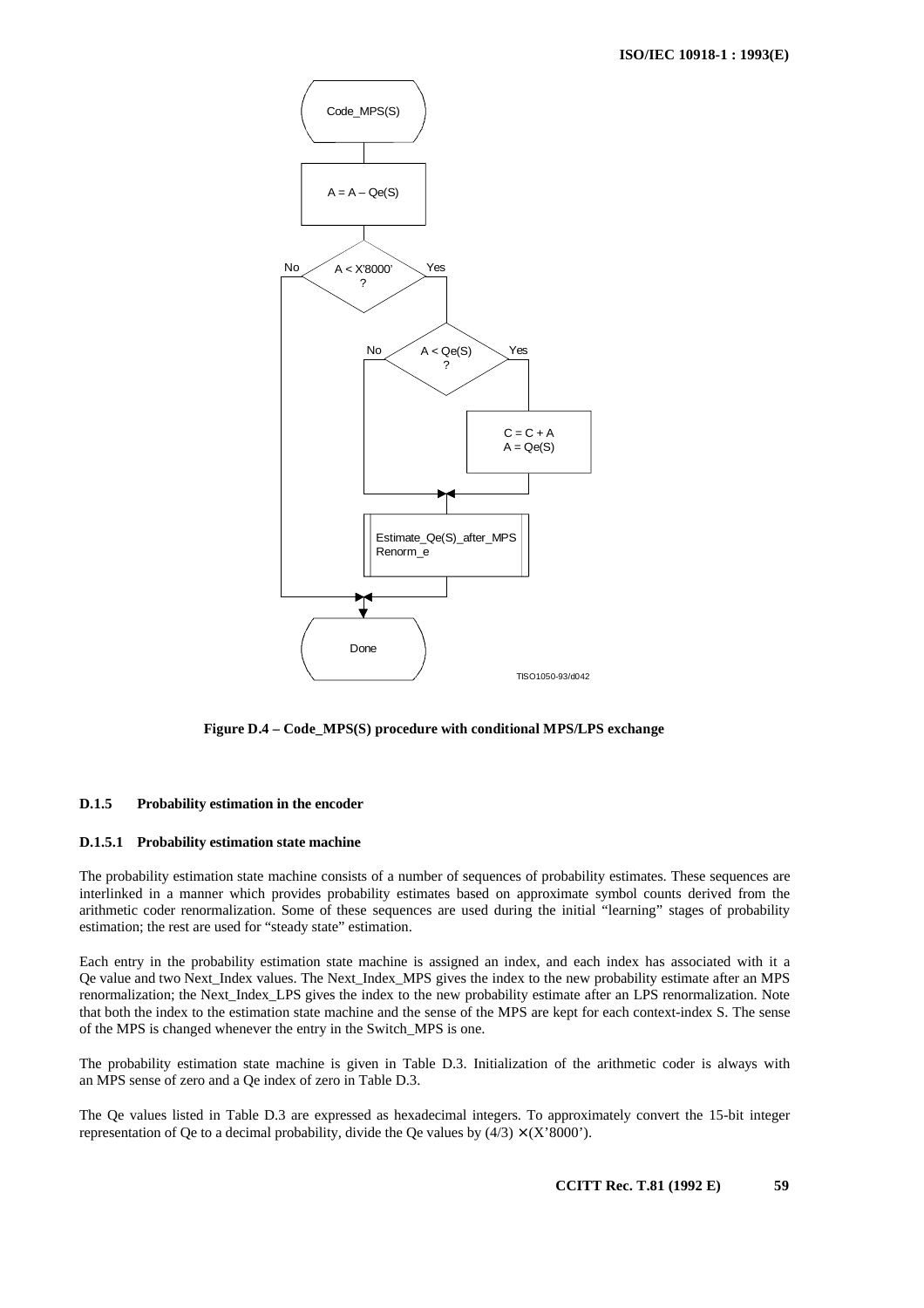| Index                    | <b>Qe</b>          | Next_Index   |                | Switch                           | Index    | Qe                 | Next_Index |          | Switch                               |
|--------------------------|--------------------|--------------|----------------|----------------------------------|----------|--------------------|------------|----------|--------------------------------------|
|                          | $\_\text{Value}$   | $_{LPS}$     | $_MPS$         | $_MPS$                           |          | $\_\text{Value}$   | $_{LPS}$   | $_MPS$   | $_MPS$                               |
| $\boldsymbol{0}$         | X'5A1D'            | $\mathbf{1}$ | $\mathbf{1}$   | $\mathbf{1}$                     | 57       | X'01A4'            | 55         | 58       | $\boldsymbol{0}$                     |
| 1                        | X'2586'            | 14           | $\overline{c}$ | $\boldsymbol{0}$                 | 58       | X'0160'            | 56         | 59       | $\boldsymbol{0}$                     |
| $\overline{c}$           | X'1114'            | 16           | 3              | $\boldsymbol{0}$                 | 59       | X'0125'            | 57         | 60       | $\boldsymbol{0}$                     |
| 3                        | X'080B'            | 18           | 4              | $\mathbf{0}$                     | 60       | X'00F6'            | 58         | 61       | $\boldsymbol{0}$                     |
| $\overline{\mathcal{L}}$ | X'03D8'            | 20           | 5              | $\boldsymbol{0}$                 | 61       | X'00CB'            | 59         | 62       | $\boldsymbol{0}$                     |
| 5                        | X'01DA'            | 23           | 6              | $\mathbf{0}$                     | 62       | X'00AB'            | 61         | 63       | $\boldsymbol{0}$                     |
| 6                        | X'00E5'            | 25           | 7              | 0                                | 63       | X'008F'            | 61         | 32       | $\boldsymbol{0}$                     |
| 7                        | X'006F'            | 28           | 8              | $\mathbf{0}$                     | 64       | X'5B12'            | 65         | 65       | 1                                    |
| 8                        | X'0036'            | 30           | 9              | $\boldsymbol{0}$                 | 65       | X'4D04'            | 80         | 66       | $\boldsymbol{0}$                     |
| 9                        | X'001A'            | 33           | 10             | $\mathbf{0}$                     | 66       | X'412C'            | 81         | 67       | $\boldsymbol{0}$                     |
| 10                       | X'000D'            | 35           | 11             | $\boldsymbol{0}$                 | 67       | X'37D8'            | 82         | 68       | $\boldsymbol{0}$                     |
| 11                       | X'0006'            | 9            | 12             | $\mathbf{0}$                     | 68       | X'2FE8'            | 83         | 69       | $\boldsymbol{0}$                     |
| 12                       | X'0003'            | 10           | 13             | $\boldsymbol{0}$                 | 69       | X'293C'            | 84         | 70       | $\boldsymbol{0}$                     |
| 13                       | X'0001'            | 12           | 13             | $\mathbf{0}$                     | 70       | X'2379'            | 86         | 71       | $\boldsymbol{0}$                     |
| 14                       | X'5A7F'            | 15           | 15             | 1                                | 71       | $X'$ 1 $EDF'$      | 87         | 72       | 0                                    |
| 15                       | X'3F25'            | 36           | 16             | $\mathbf{0}$                     | 72       | X'1AA9'            | 87         | 73       | $\boldsymbol{0}$                     |
| 16                       | X'2CF2'            | 38           | 17             | $\bf{0}$                         | 73       | X'174E'            | 72         | 74       | 0                                    |
| 17                       | X'207C'            | 39           | 18             | $\boldsymbol{0}$                 | 74       | X'1424'            | 72         | 75       | $\boldsymbol{0}$                     |
| 18                       | X'17B9'            | 40           | 19             | $\boldsymbol{0}$                 | 75       | X'119C'            | 74         | 76       | $\boldsymbol{0}$                     |
| 19                       | X'1182'            | 42           | 20             | $\boldsymbol{0}$                 | 76       | X'0F6B'            | 74         | 77       | $\boldsymbol{0}$                     |
| 20                       | X'0CEF'            | 43           | 21             | $\boldsymbol{0}$                 | 77       | X'0D51'            | 75         | 78       | 0                                    |
| 21                       | X'09A1'            | 45           | 22             | $\boldsymbol{0}$                 | 78       | X'0BB6'            | 77         | 79       | $\boldsymbol{0}$                     |
| 22                       | X'072F'            | 46           | 23             | $\boldsymbol{0}$                 | 79       | X'0A40'            | 77         | 48       | $\boldsymbol{0}$                     |
| 23                       | X'055C'            | 48           | 24             | $\boldsymbol{0}$                 | 80       | X'5832'            | 80         | 81       | 1                                    |
| 24                       | X'0406'            | 49           | 25             | $\mathbf{0}$                     | 81       | X'4D1C'            | 88         | 82       | $\boldsymbol{0}$                     |
| 25                       | X'0303'            | 51           | 26             | $\boldsymbol{0}$                 | 82       | X'438E'            | 89         | 83       | $\boldsymbol{0}$                     |
| 26                       | X'0240'            | 52           | 27             | $\mathbf{0}$                     | 83       | X'3BDD'            | 90         | 84       | $\boldsymbol{0}$                     |
| 27                       | X'01B1'            | 54           | 28<br>29       | $\boldsymbol{0}$                 | 84       | X'34EE'            | 91         | 85       | $\boldsymbol{0}$                     |
| 28<br>29                 | X'0144'<br>X'00F5' | 56<br>57     | 30             | $\mathbf{0}$<br>$\boldsymbol{0}$ | 85<br>86 | X'2EAE'<br>X'299A' | 92<br>93   | 86<br>87 | $\boldsymbol{0}$<br>$\boldsymbol{0}$ |
| 30                       | X'00B7'            | 59           | 31             | $\mathbf{0}$                     | 87       | X'2516'            | 86         | 71       | $\boldsymbol{0}$                     |
| 31                       | X'008A'            | 60           | 32             | $\boldsymbol{0}$                 | 88       | X'5570'            | 88         | 89       | $\mathbf{1}$                         |
| 32                       | X'0068'            | 62           | 33             | $\mathbf{0}$                     | 89       | $X'4C_A9'$         | 95         | 90       | $\boldsymbol{0}$                     |
| 33                       | X'004E'            | 63           | 34             | $\boldsymbol{0}$                 | 90       | X'44D9'            | 96         | 91       | $\boldsymbol{0}$                     |
| 34                       | X'003B'            | 32           | 35             | $\boldsymbol{0}$                 | 91       | X'3E22'            | 97         | 92       | $\boldsymbol{0}$                     |
| 35                       | X'002C'            | 33           | 9              | $\boldsymbol{0}$                 | 92       | X'3824'            | 99         | 93       | $\boldsymbol{0}$                     |
| 36                       | X'5AE1'            | 37           | 37             | 1                                | 93       | X'32B4'            | 99         | 94       | $\boldsymbol{0}$                     |
| 37                       | X'484C'            | 64           | 38             | $\boldsymbol{0}$                 | 94       | X'2E17'            | 93         | 86       | $\boldsymbol{0}$                     |
| 38                       | X'3A0D'            | 65           | 39             | $\mathbf{0}$                     | 95       | X'56A8'            | 95         | 96       | 1                                    |
| 39                       | X'2EF1'            | 67           | 40             | $\mathbf{0}$                     | 96       | X'4F46'            | 101        | 97       | $\boldsymbol{0}$                     |
| 40                       | X'261F'            | 68           | 41             | $\mathbf{0}$                     | 97       | X'47E5'            | 102        | 98       | $\boldsymbol{0}$                     |
| 41                       | $X'$ 1F33'         | 69           | 42             | $\bf{0}$                         | 98       | X'41CF'            | 103        | 99       | 0                                    |
| 42                       | X'19A8'            | 70           | 43             | $\boldsymbol{0}$                 | 99       | X'3C3D'            | 104        | 100      | $\boldsymbol{0}$                     |
| 43                       | X'1518'            | 72           | 44             | $\boldsymbol{0}$                 | 100      | X'375E'            | 99         | 93       | 0                                    |
| 44                       | X'1177'            | 73           | 45             | $\mathbf{0}$                     | 101      | X'5231'            | 105        | 102      | $\mathbf{0}$                         |
| 45                       | X'0E74'            | 74           | 46             | $\boldsymbol{0}$                 | 102      | $X'$ 4C0F'         | 106        | 103      | $\boldsymbol{0}$                     |
| 46                       | X'0BFB'            | 75           | 47             | $\boldsymbol{0}$                 | 103      | X'4639'            | 107        | 104      | $\boldsymbol{0}$                     |
| 47                       | X'09F8'            | 77           | 48             | $\bf{0}$                         | 104      | X'415E'            | 103        | 99       | $\boldsymbol{0}$                     |
| 48                       | X'0861'            | 78           | 49             | $\bf{0}$                         | 105      | X'5627'            | 105        | 106      | $\mathbf{1}$                         |
| 49                       | X'0706'            | 79           | 50             | $\boldsymbol{0}$                 | 106      | X'50E7'            | 108        | 107      | $\boldsymbol{0}$                     |
| 50                       | X'05CD'            | 48           | 51             | $\boldsymbol{0}$                 | 107      | $X'$ 4B85'         | 109        | 103      | $\boldsymbol{0}$                     |
| 51                       | X'04DE'            | 50           | 52             | $\mathbf{0}$                     | 108      | $X'$ 5597'         | 110        | 109      | 0                                    |
| 52                       | X'040F'            | 50           | 53             | $\boldsymbol{0}$                 | 109      | X'504F'            | 111        | 107      | $\boldsymbol{0}$                     |
| 53                       | X'0363'            | 51           | 54             | $\boldsymbol{0}$                 | 110      | X'5A10'            | 110        | 111      | 1                                    |
| 54                       | X'02D4'            | 52           | 55             | $\boldsymbol{0}$                 | 111      | X'5522'            | 112        | 109      | $\boldsymbol{0}$                     |
| 55                       | X'025C'            | 53           | 56             | $\boldsymbol{0}$                 | 112      | $X'$ 59EB'         | 112        | 111      | 1                                    |
| 56                       | X'01F8'            | 54           | 57             | $\bf{0}$                         |          |                    |            |          |                                      |

**Table D.3 – Qe values and probability estimation state machine**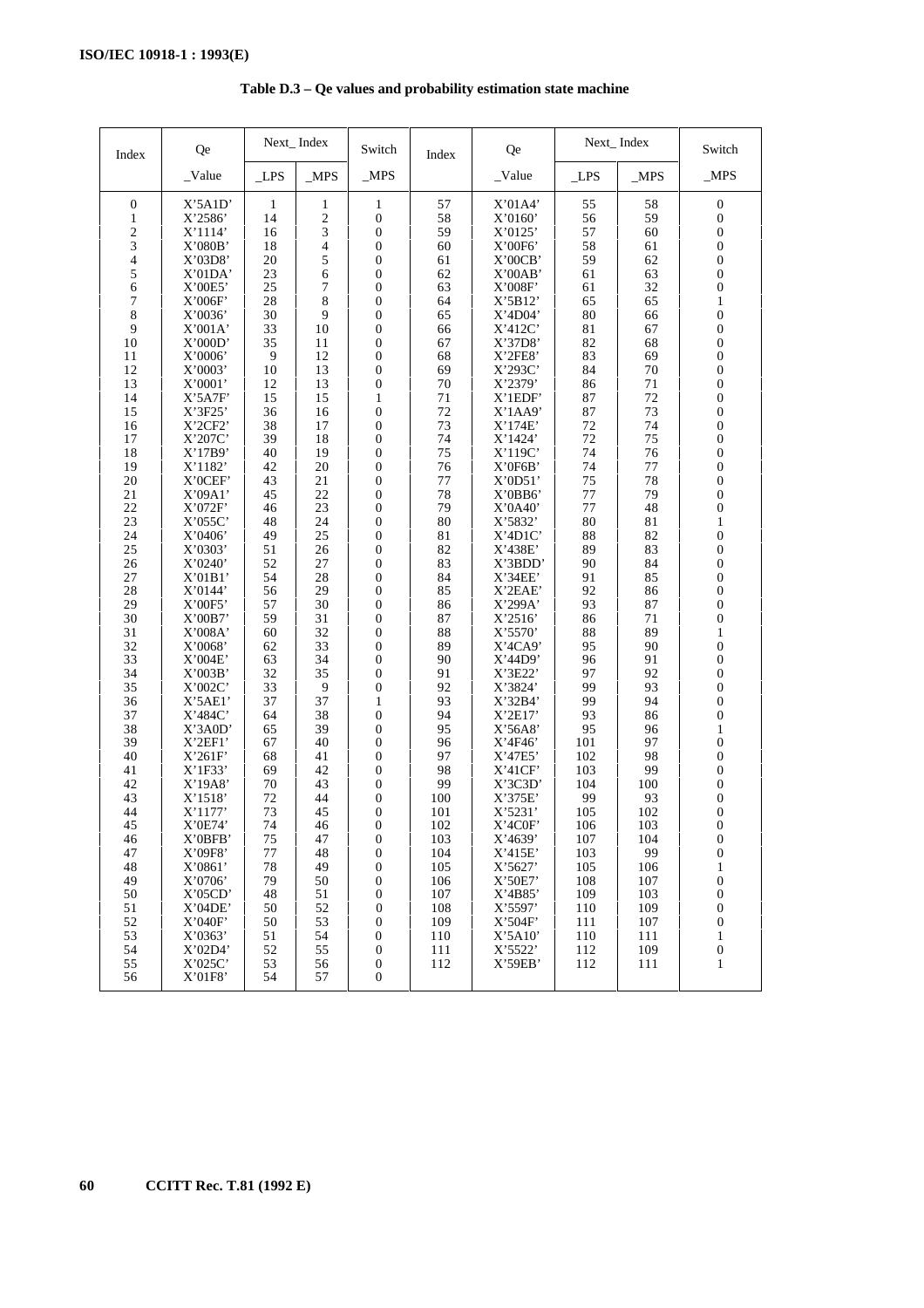### **D.1.5.2 Renormalization driven estimation**

The change in state in Table D.3 occurs only when the arithmetic coder interval register is renormalized. This must always be done after coding an LPS, and whenever the probability interval register is less than X'8000' (0.75 in decimal notation) after coding an MPS.

When the LPS renormalization is required, Next\_Index\_LPS gives the new index for the LPS probability estimate. When the MPS renormalization is required, Next\_Index\_MPS gives the new index for the LPS probability estimate. If Switch MPS is 1 for the old index, the MPS symbol sense must be inverted after an LPS.

#### **D.1.5.3 Estimation following renormalization after MPS**

The procedure for estimating the probability on the MPS renormalization path is given in Figure D.5. Index(S) is part of the information stored for context-index S. The new value of Index(S) is obtained from Table D.3 from the column labeled Next\_Index\_MPS, as that is the next index after an MPS renormalization. This next index is stored as the new value of Index(S) in the context storage at context-index S, and the value of Qe at this new Index(S) becomes the new Qe(S). MPS(S) does not change.



**Figure D.5 – Probability estimation on MPS renormalization path**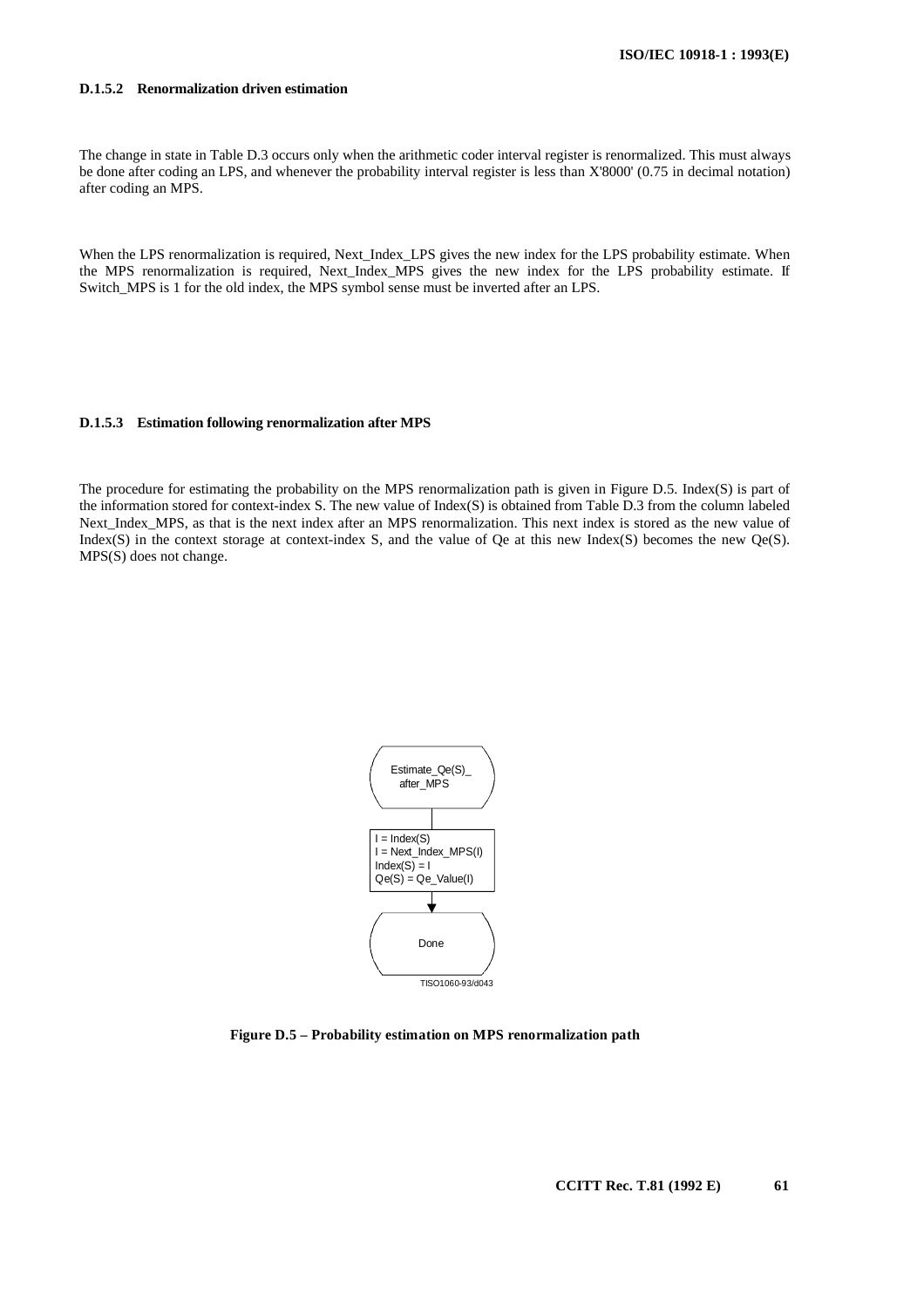# **D.1.5.4 Estimation following renormalization after LPS**

The procedure for estimating the probability on the LPS renormalization path is shown in Figure D.6. The procedure is similar to that of Figure D.5 except that when Switch\_MPS(I) is 1, the sense of MPS(S) must be inverted.



**Figure D.6 – Probability estimation on LPS renormalization path**

# **D.1.6 Renormalization in the encoder**

The Renorm\_e procedure for the encoder renormalization is shown in Figure D.7. Both the probability interval register A and the code register C are shifted, one bit at a time. The number of shifts is counted in the counter CT; when CT is zero, a byte of compressed data is removed from C by the procedure Byte\_out and CT is reset to 8. Renormalization continues until A is no longer less than X'8000'.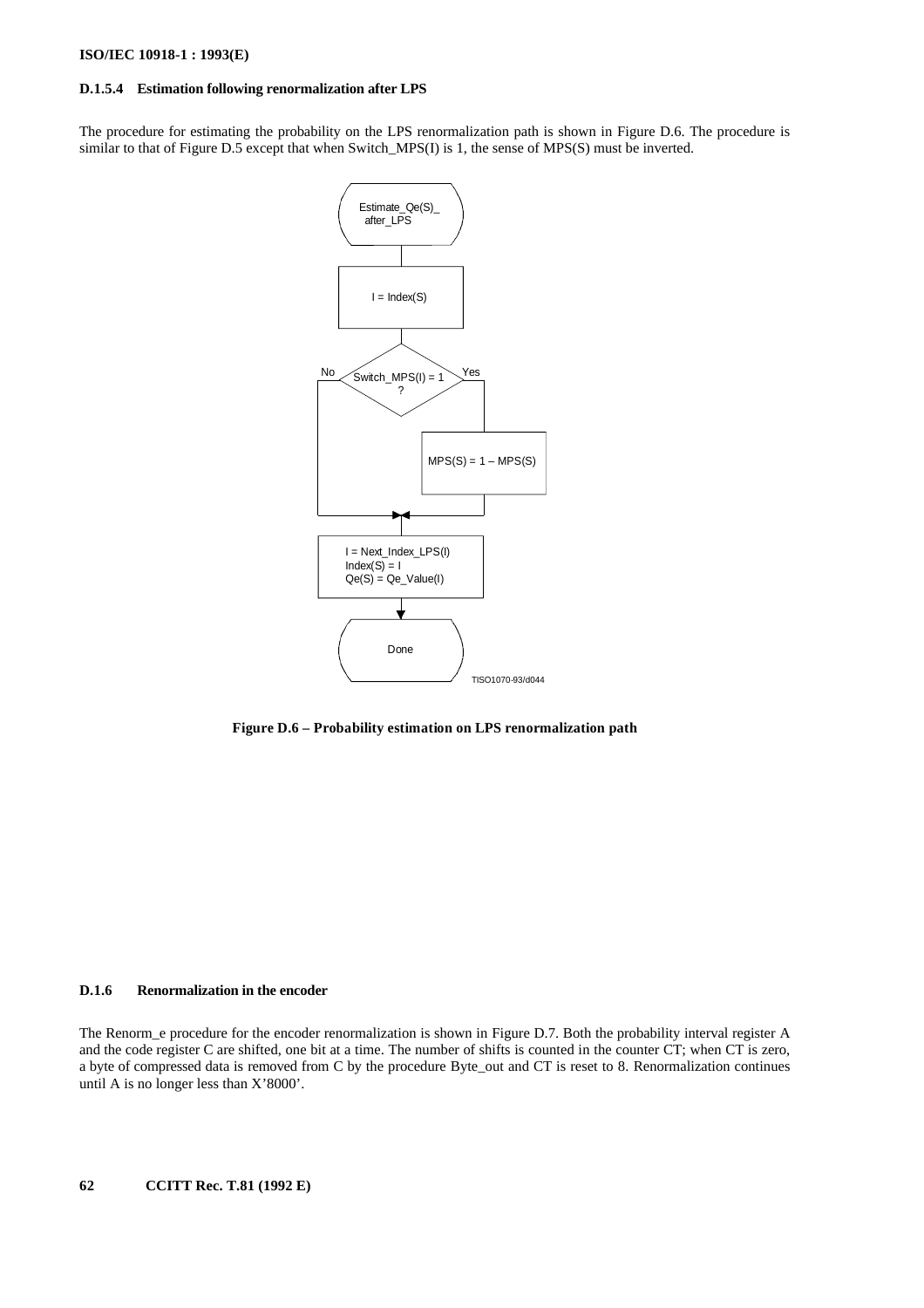

**Figure D.7 – Encoder renormalization procedure**

The Byte out procedure used in Renorm e is shown in Figure D.8. This procedure uses byte-stuffing procedures which prevent accidental generation of markers by the arithmetic encoding procedures. It also includes an example of a procedure for resolving carry-over. For simplicity of exposition, the buffer holding the entropy-coded segment is assumed to be large enough to contain the entire segment.

In Figure D.8 BP is the entropy-coded segment pointer and B is the compressed data byte pointed to by BP. T in Byte\_out is a temporary variable which is used to hold the output byte and carry bit. ST is the stack counter which is used to count X'FF' output bytes until any carry-over through the X'FF' sequence has been resolved. The value of ST rarely exceeds 3. However, since the upper limit for the value of ST is bounded only by the total entropy-coded segment size, a precision of 32 bits is recommended for ST.

Since large values of ST represent a latent output of compressed data, the following procedure may be needed in high speed synchronous encoding systems for handling the burst of output data which occurs when the carry is resolved.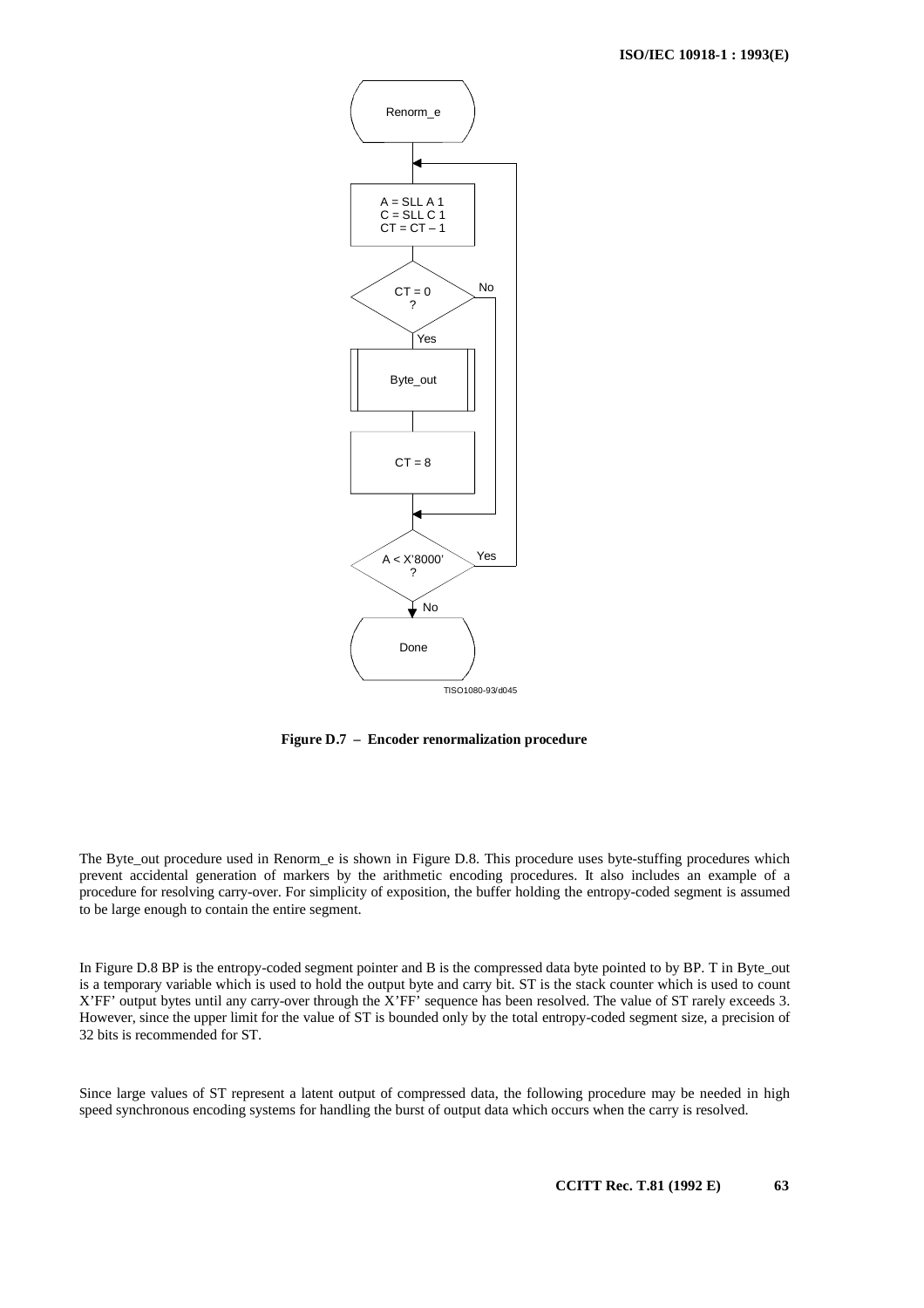

**Figure D.8 – Byte\_out procedure for encoder**

When the stack count reaches an upper bound determined by output channel capacity, the stack is emptied and the stacked X'FF' bytes (and stuffed zero bytes) are added to the compressed data before the carry-over is resolved. If a carry-over then occurs, the carry is added to the final stuffed zero, thereby converting the final X'FF00' sequence to the X'FF01' temporary private marker. The entropy-coded segment must then be post-processed to resolve the carry-over and remove the temporary marker code. For any reasonable bound on ST this post processing is very unlikely.

Referring to Figure D.8, the shift of the code register by 19 bits aligns the output bits with the low order bits of T. The first test then determines if a carry-over has occurred. If so, the carry must be added to the previous output byte before advancing the segment pointer BP. The Stuff\_0 procedure stuffs a zero byte whenever the addition of the carry to the data already in the entropy-coded segments creates a X'FF' byte. Any stacked output bytes – converted to zeros by the carryover – are then placed in the entropy-coded segment. Note that when the output byte is later transferred from T to the entropy-coded segment (to byte B), the carry bit is ignored if it is set.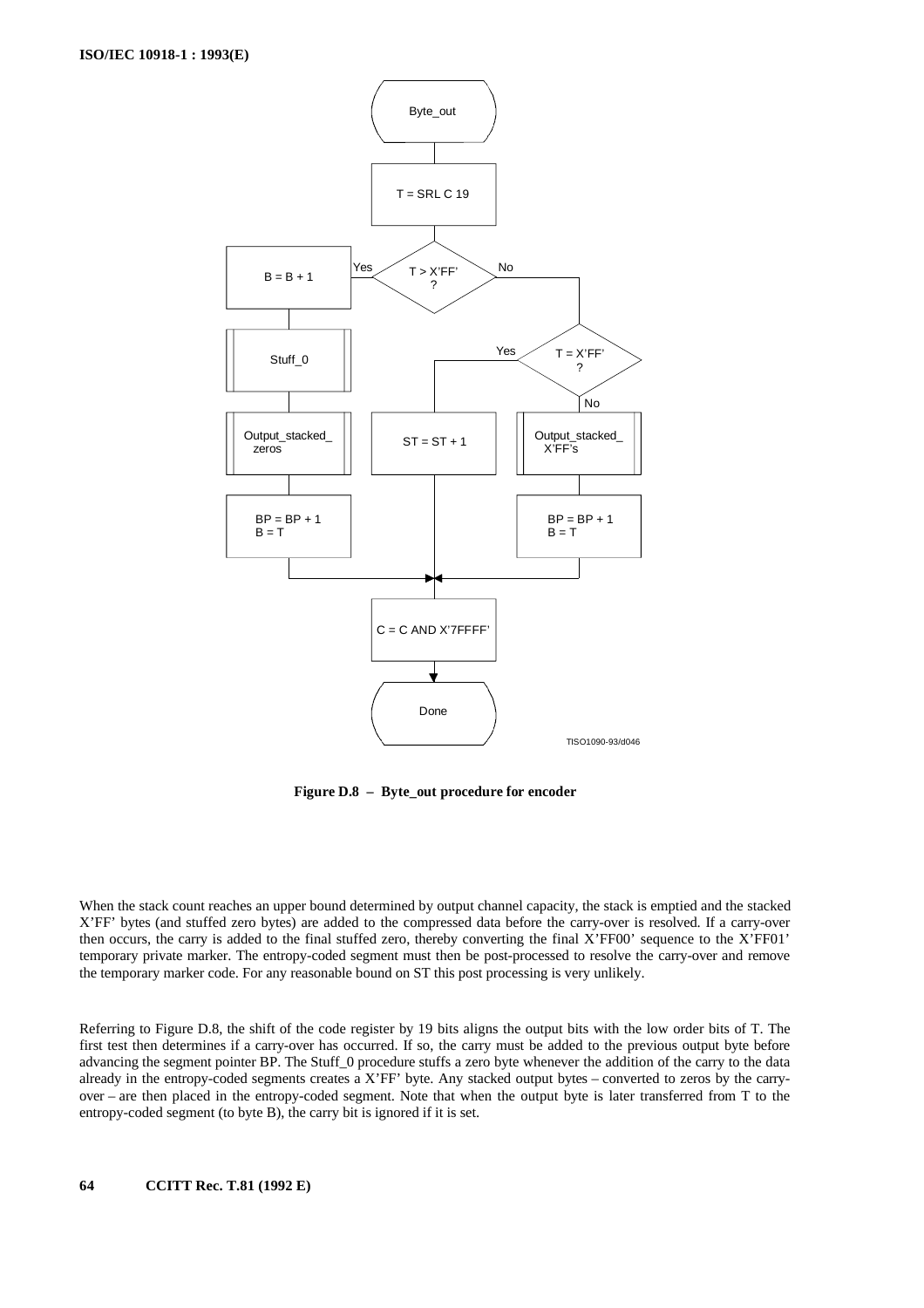If a carry has not occurred, the output byte is tested to see if it is X'FF'. If so, the stack count ST is incremented, as the output must be delayed until the carry-over is resolved. If not, the carry-over has been resolved, and any stacked X'FF' bytes must then be placed in the entropy-coded segment. Note that a zero byte is stuffed following each X'FF'.

The procedures used by Byte\_out are defined in Figures D.9 through D.11.



**Figure D.9 – Output\_stacked\_zeros procedure for encoder**



**Figure D.10 – Output\_stacked\_X'FF's procedure for encoder**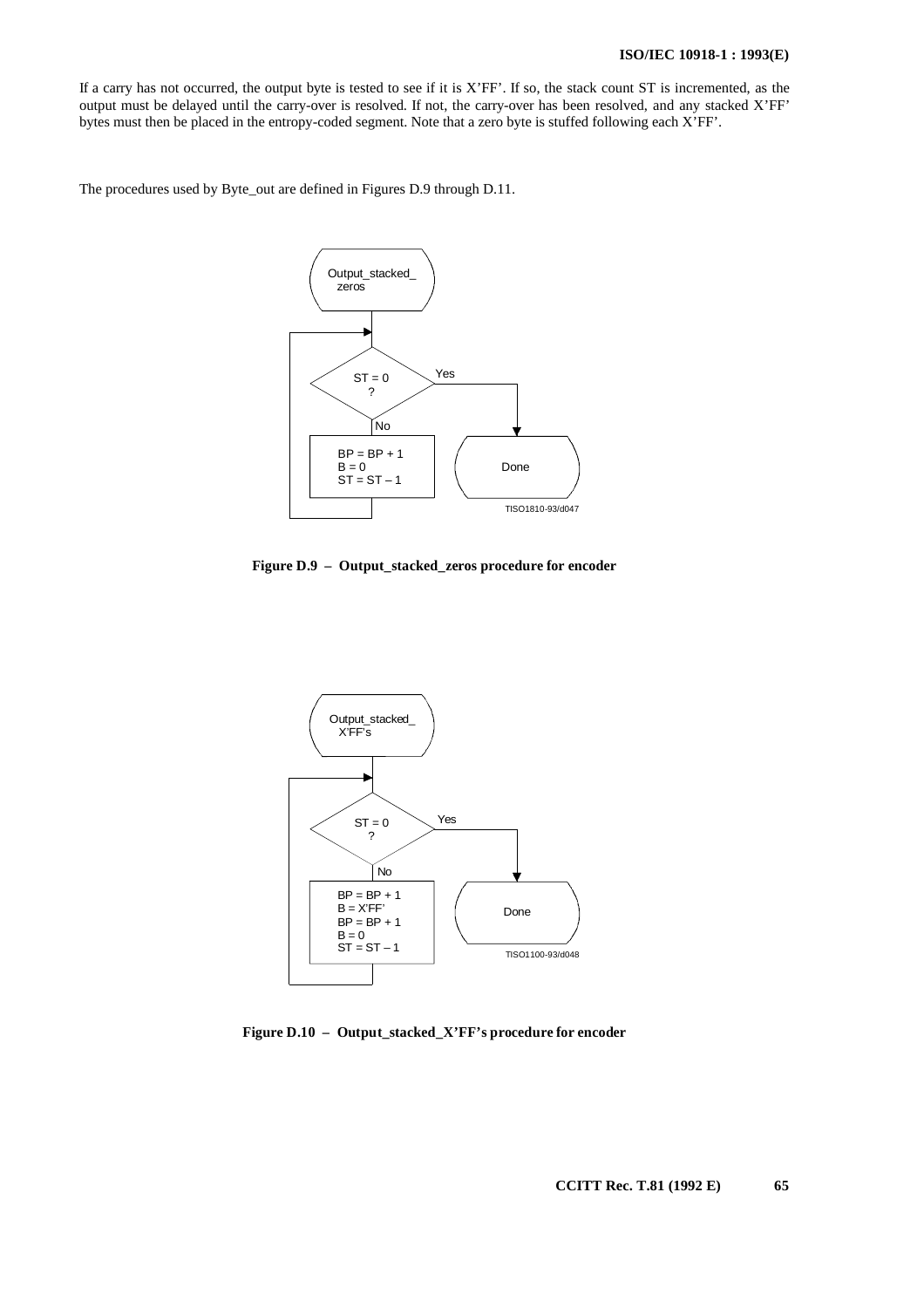

**Figure D.11 – Stuff\_0 procedure for encoder**

# **D.1.7 Initialization of the encoder**

The Initenc procedure is used to start the arithmetic coder. The basic steps are shown in Figure D.12.



**Figure D.12 – Initialization of the encoder**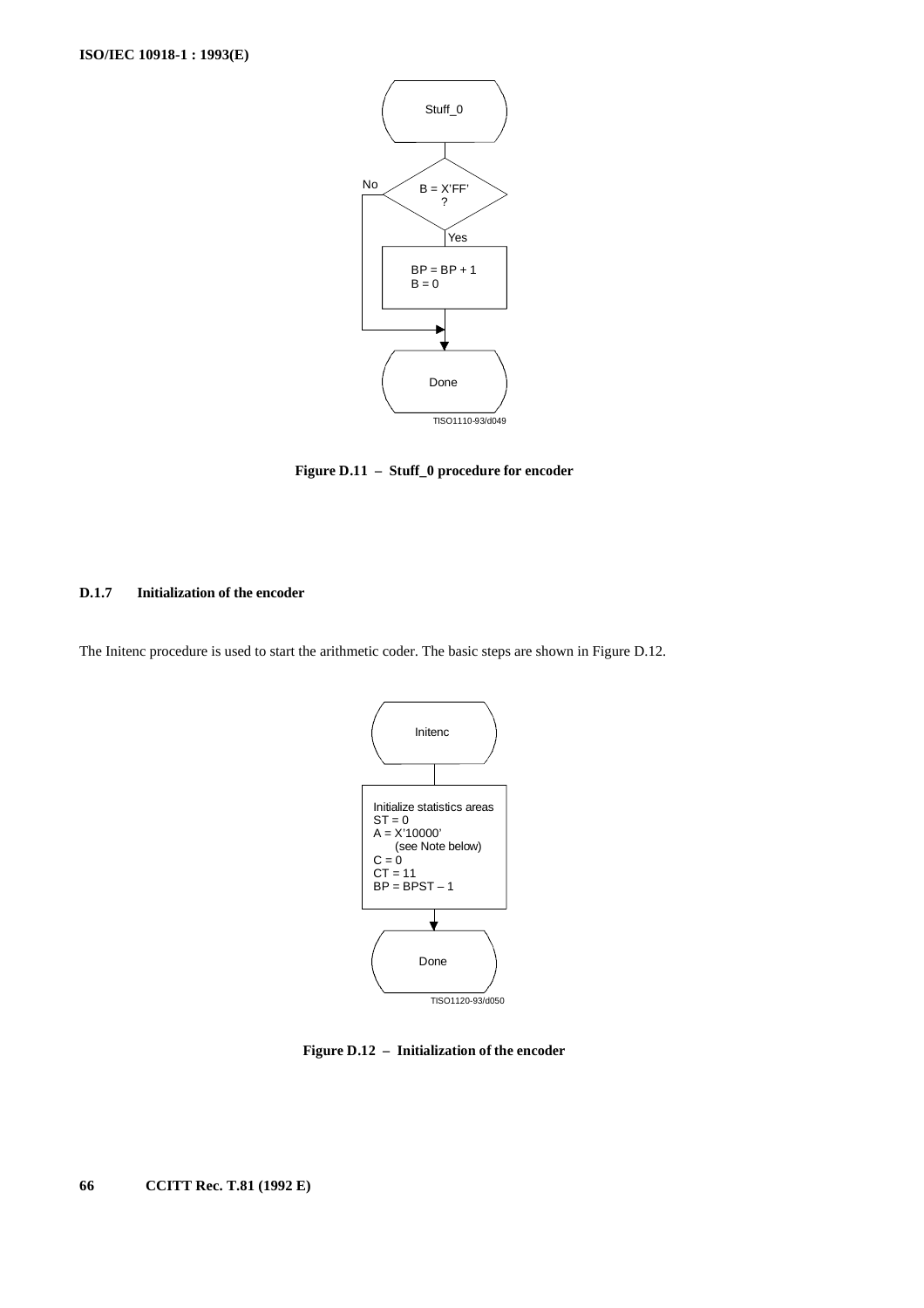The probability estimation tables are defined by Table D.3. The statistics areas are initialized to an MPS sense of 0 and a Qe index of zero as defined by Table D.3. The stack count (ST) is cleared, the code register (C) is cleared, and the interval register is set to X'10000'. The counter (CT) is set to 11, reflecting the fact that when A is initialized to X'10000' three spacer bits plus eight output bits in C must be filled before the first byte is removed. Note that BP is initialized to point to the byte before the start of the entropy-coded segment (which is at BPST). Note also that the statistics areas are initialized for all values of context-index S to  $MPS(S) = 0$  and  $Index(S) = 0$ .

NOTE – Although the probability interval is initialized to X'10000' in both Initenc and Initdec, the precision of the probability interval register can still be limited to 16 bits. When the precision of the interval register is 16 bits, it is initialized to zero.

## **D.1.8 Termination of encoding**

The Flush procedure is used to terminate the arithmetic encoding procedures and prepare the entropy-coded segment for the addition of the X'FF' prefix of the marker which follows the arithmetically coded data. Figure D.13 shows this flush procedure. The first step in the procedure is to set as many low order bits of the code register to zero as possible without pointing outside of the final interval. Then, the output byte is aligned by shifting it left by CT bits; Byte\_out then removes it from C. C is then shifted left by 8 bits to align the second output byte and Byte\_out is used a second time. The remaining low order bits in C are guaranteed to be zero, and these trailing zero bits shall not be written to the entropycoded segment.



**Figure D.13 – Flush procedure**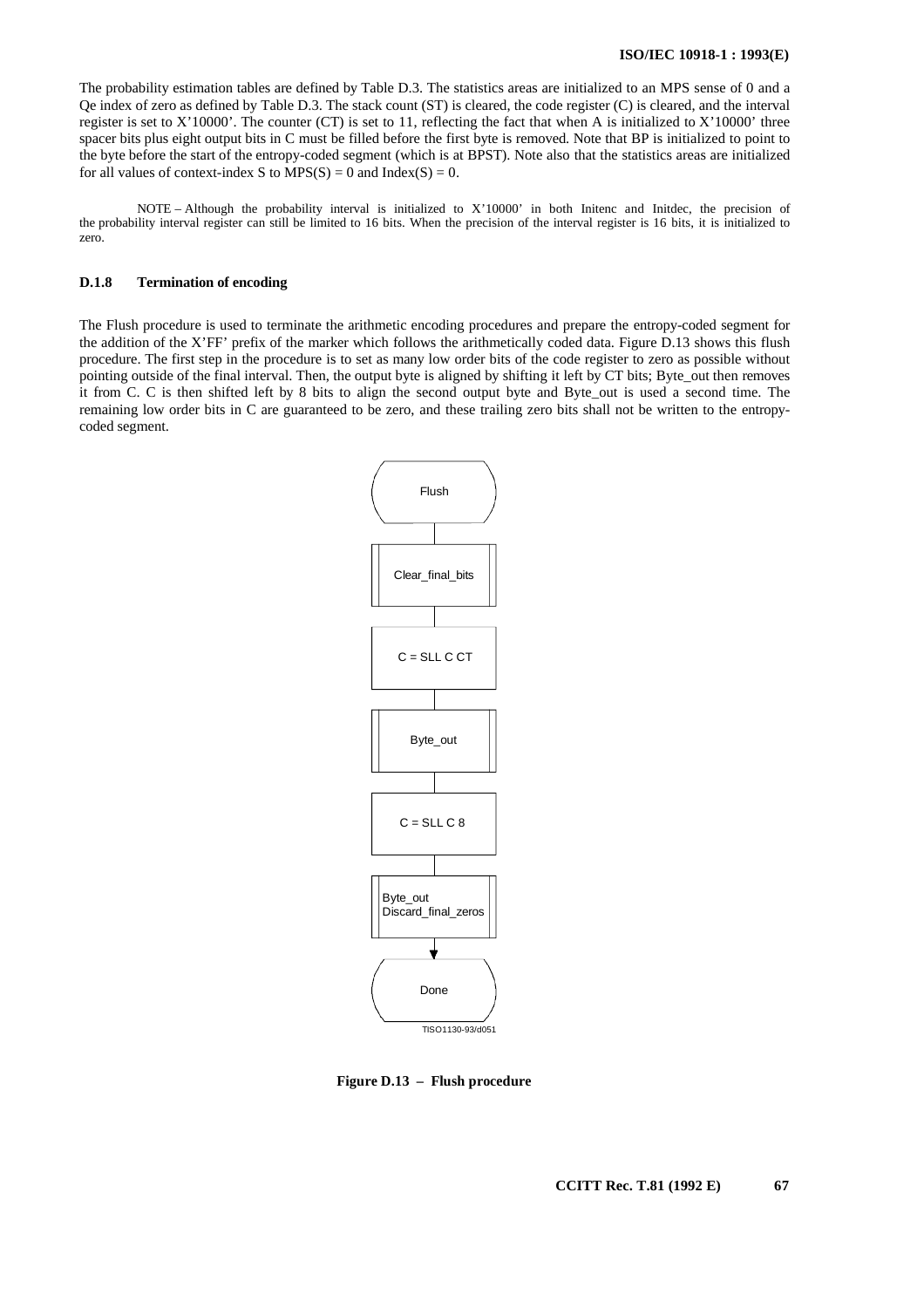# **ISO/IEC 10918-1 : 1993(E)**

Any trailing zero bytes already written to the entropy-coded segment and not preceded by a X'FF' may, optionally, be discarded. This is done in the Discard\_final\_zeros procedure. Stuffed zero bytes shall not be discarded.

Entropy coded segments are always followed by a marker. For this reason, the final zero bits needed to complete decoding shall not be included in the entropy coded segment. Instead, when the decoder encounters a marker, zero bits shall be supplied to the decoding procedure until decoding is complete. This convention guarantees that when a DNL marker is used, the decoder will intercept it in time to correctly terminate the decoding procedure.



**Figure D.14 – Clear\_final\_bits procedure in Flush**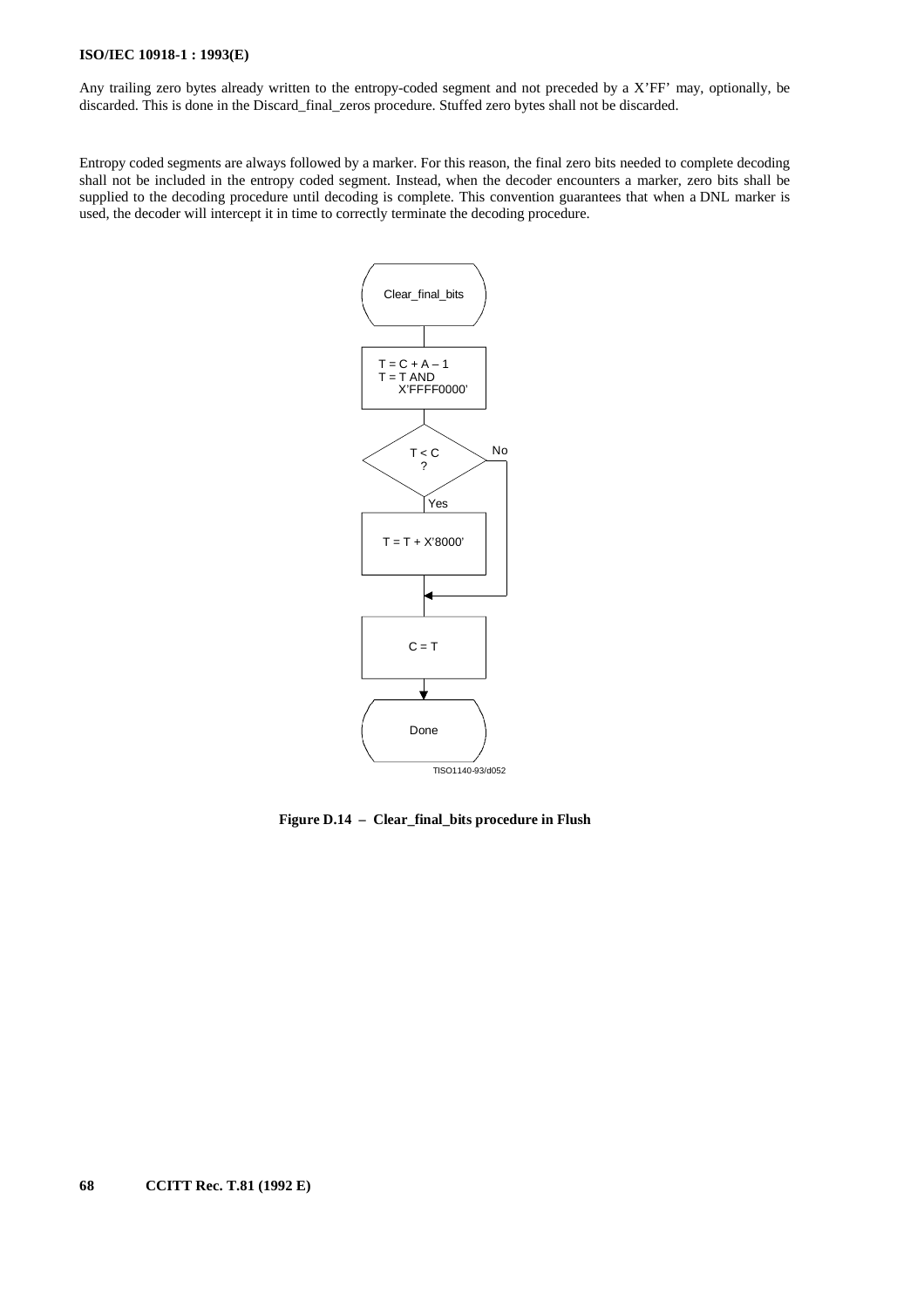

**Figure D.15 – Discard\_final\_zeros procedure in Flush**

# **D.2 Arithmetic decoding procedures**

Two arithmetic decoding procedures are used for arithmetic decoding (see Table D.4).

The "Decode(S)" procedure decodes the binary decision for a given context-index S and returns a value of either 0 or 1. It is the inverse of the "Code\_0(S)" and "Code\_1(S)" procedures described in D.1. "Initdec" initializes the arithmetic coding entropy decoder.

| Procedure | Purpose                                       |
|-----------|-----------------------------------------------|
| Decode(S) | Decode a binary decision with context-index S |
| Initdec   | Initialize the decoder                        |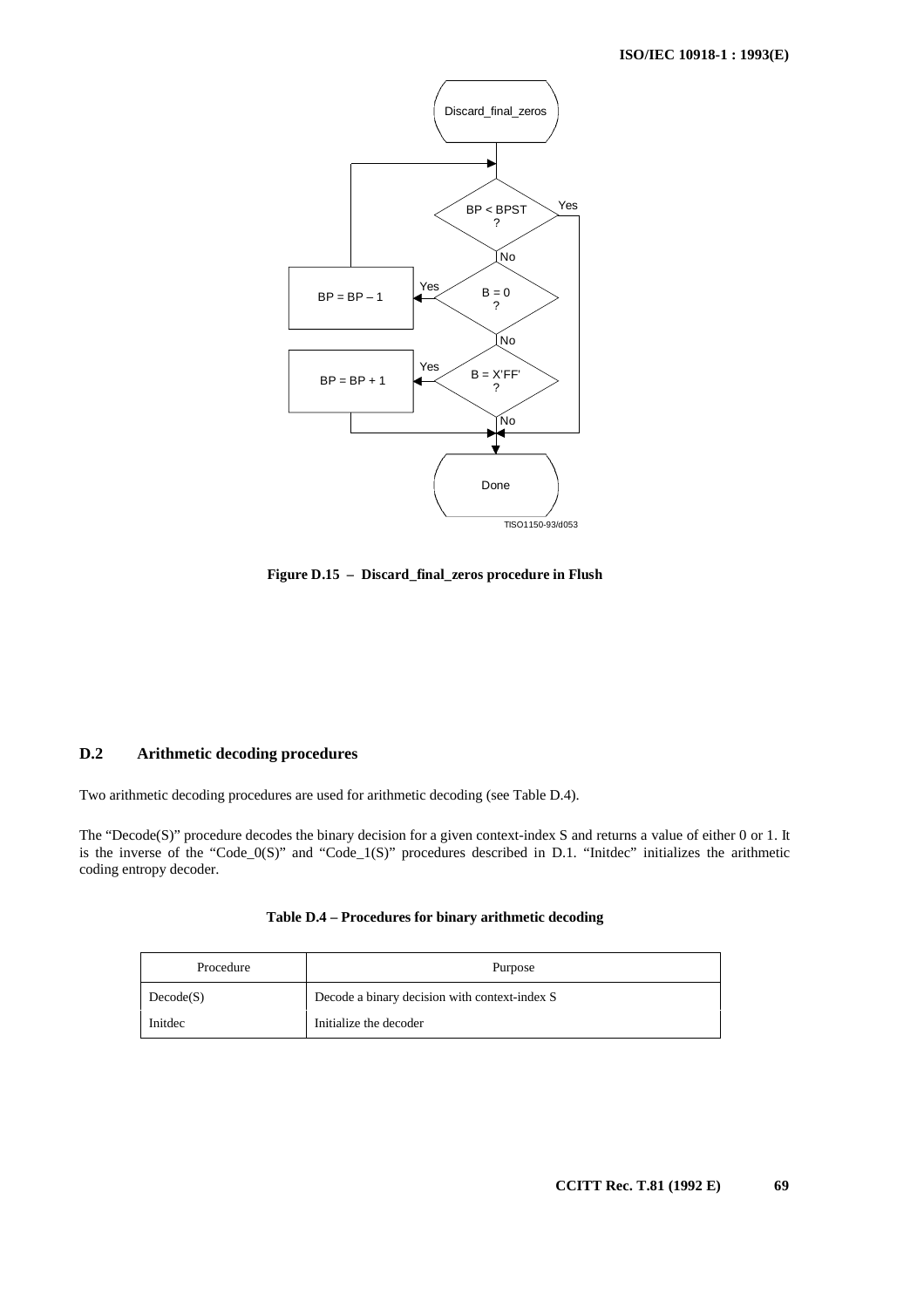#### **D.2.1 Binary arithmetic decoding principles**

The probability interval subdivision and sub-interval ordering defined for the arithmetic encoding procedures also apply to the arithmetic decoding procedures.

Since the bit stream always points within the current probability interval, the decoding process is a matter of determining, for each decision, which sub-interval is pointed to by the bit stream. This is done recursively, using the same probability interval sub-division process as in the encoder. Each time a decision is decoded, the decoder subtracts from the bit stream any interval the encoder added to the bit stream. Therefore, the code register in the decoder is a pointer into the current probability interval relative to the base of the interval.

If the size of the sub-interval allocated to the LPS is larger than the sub-interval allocated to the MPS, the encoder invokes the conditional exchange procedure. When the interval sizes are inverted in the decoder, the sense of the symbol decoded must be inverted.

#### **D.2.2 Decoding conventions and approximations**

The approximations and integer arithmetic defined for the probability interval subdivision in the encoder must also be used in the decoder. However, where the encoder would have added to the code register, the decoder subtracts from the code register.

# **D.2.3 Decoder code register conventions**

The flow charts given in this section assume the register structures for the decoder as shown in Table D.5:

|             | <b>MSB</b> | LSB      |
|-------------|------------|----------|
| Cx register | XXXXXXXX,  | XXXXXXXX |
| C-low       | bbbbbbb.   | 00000000 |
| A-register  | aaaaaaaa.  | аааааааа |

#### **Table D.5 – Decoder register conventions**

Cx and C-low can be regarded as one 32-bit C-register, in that renormalization of C shifts a bit of new data from bit 15 of C-low to bit 0 of Cx. However, the decoding comparisons use Cx alone. New data are inserted into the "b" bits of C-low one byte at a time.

NOTE – The comparisons shown in the various procedures use arithmetic comparisons, and therefore assume precisions greater than 16 bits for the variables. Unsigned (logical) comparisons should be used in 16-bit precision implementations.

### **D.2.4 The decode procedure**

The decoder decodes one binary decision at a time. After decoding the decision, the decoder subtracts any amount from the code register that the encoder added. The amount left in the code register is the offset from the base of the current probability interval to the sub-interval allocated to the binary decisions not yet decoded. In the first test in the decode procedure shown in Figure D.16 the code register is compared to the size of the MPS sub-interval. Unless a conditional exchange is needed, this test determines whether the MPS or LPS for context-index S is decoded. Note that the LPS for context-index S is given by  $1 - MPS(S)$ .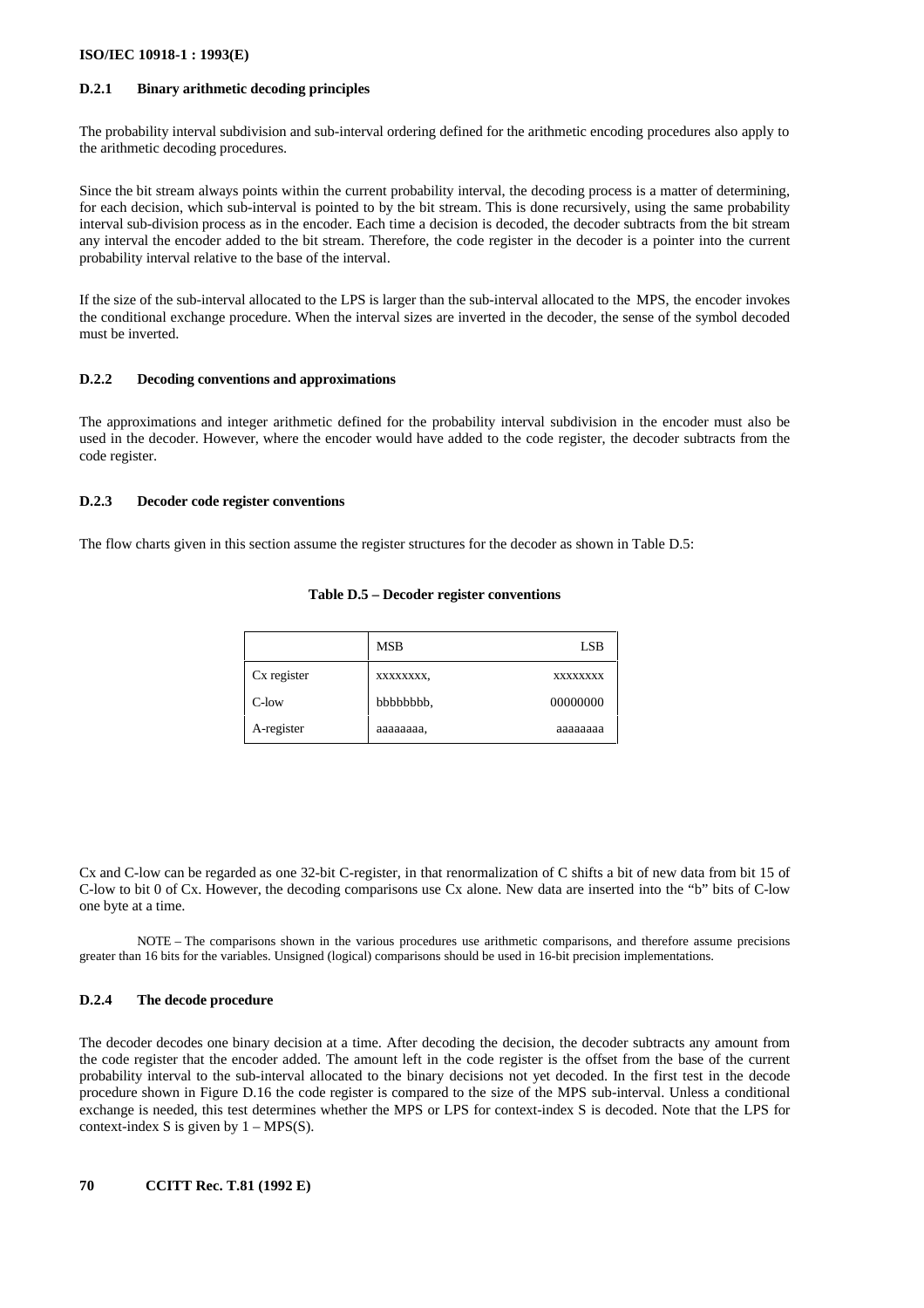When a renormalization is needed, the MPS/LPS conditional exchange may also be needed. For the LPS path, the conditional exchange procedure is shown in Figure D.17. Note that the probability estimation in the decoder is identical to the probability estimation in the encoder (Figures D.5 and D.6).



**Figure D.16 – Decode(S) procedure**

For the MPS path of the decoder the conditional exchange procedure is given in Figure D.18.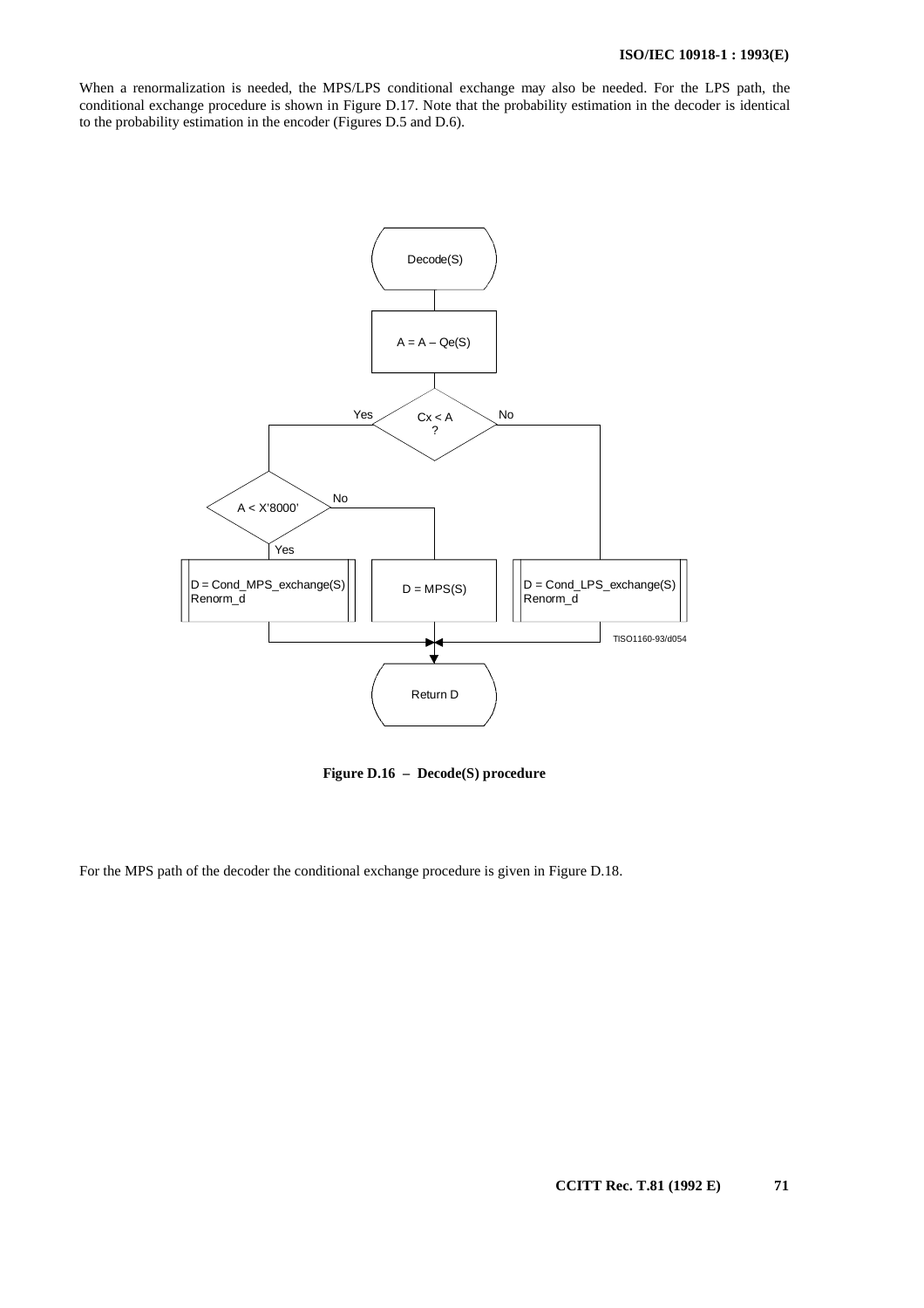

**Figure D.17 – Decoder LPS path conditional exchange procedure**



**Figure D.18 – Decoder MPS path conditional exchange procedure**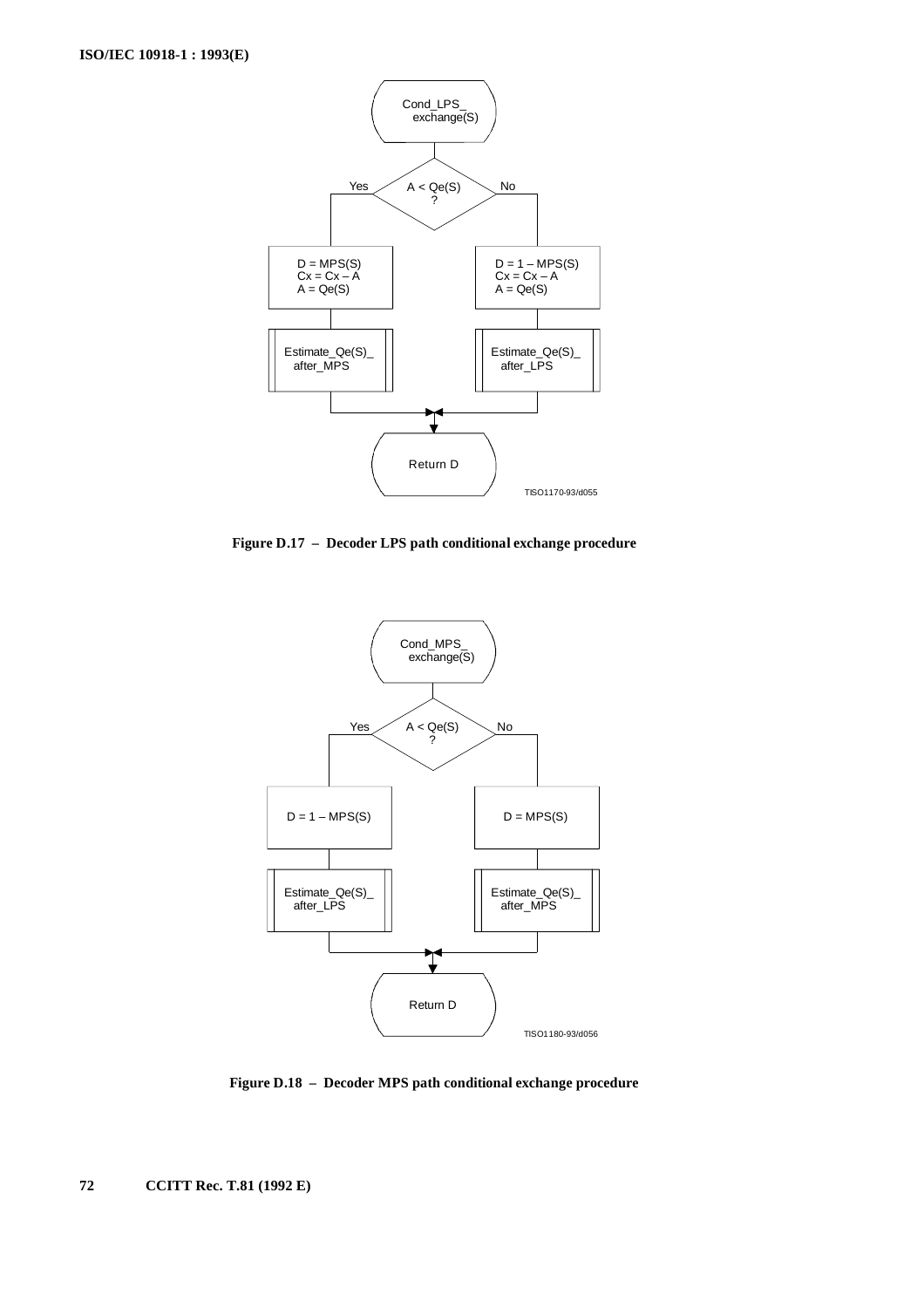# **D.2.5 Probability estimation in the decoder**

The procedures defined for obtaining a new LPS probability estimate in the encoder are also used in the decoder.

# **D.2.6 Renormalization in the decoder**

The Renorm\_d procedure for the decoder renormalization is shown in Figure D.19. CT is a counter which keeps track of the number of compressed bits in the C-low section of the C-register. When CT is zero, a new byte is inserted into C-low by the procedure Byte\_in and CT is reset to 8.

Both the probability interval register A and the code register C are shifted, one bit at a time, until A is no longer less than X'8000'.



**Figure D.19 – Decoder renormalization procedure**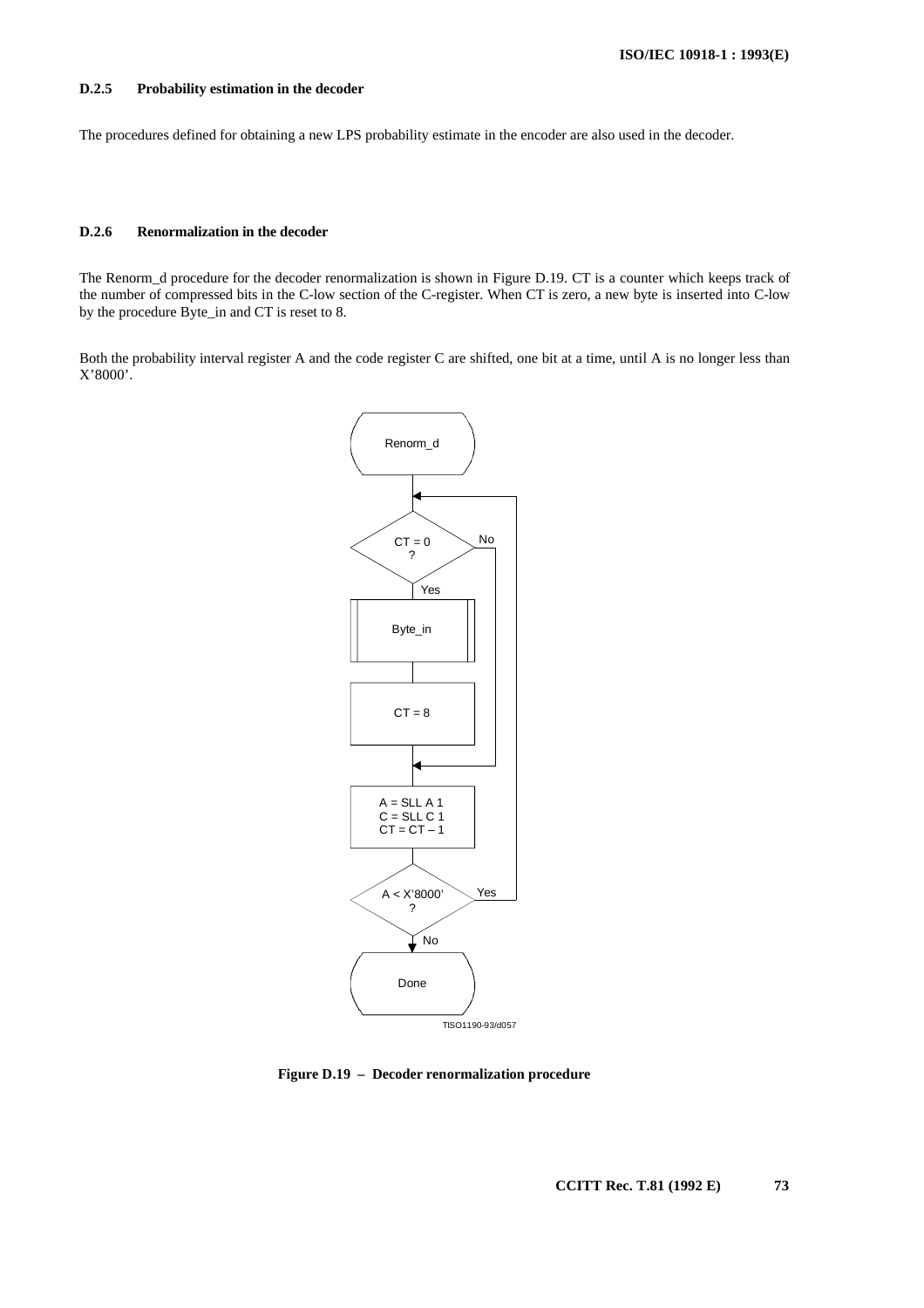The Byte\_in procedure used in Renorm\_d is shown in Figure D.20. This procedure fetches one byte of data, compensating for the stuffed zero byte which follows any X'FF' byte. It also detects the marker which must follow the entropy-coded segment. The C-register in this procedure is the concatenation of the Cx and C-low registers. For simplicity of exposition, the buffer holding the entropy-coded segment is assumed to be large enough to contain the entire segment.

B is the byte pointed to by the entropy-coded segment pointer BP. BP is first incremented. If the new value of B is not a X'FF', it is inserted into the high order 8 bits of C-low.



**Figure D.20 – Byte\_in procedure for decoder**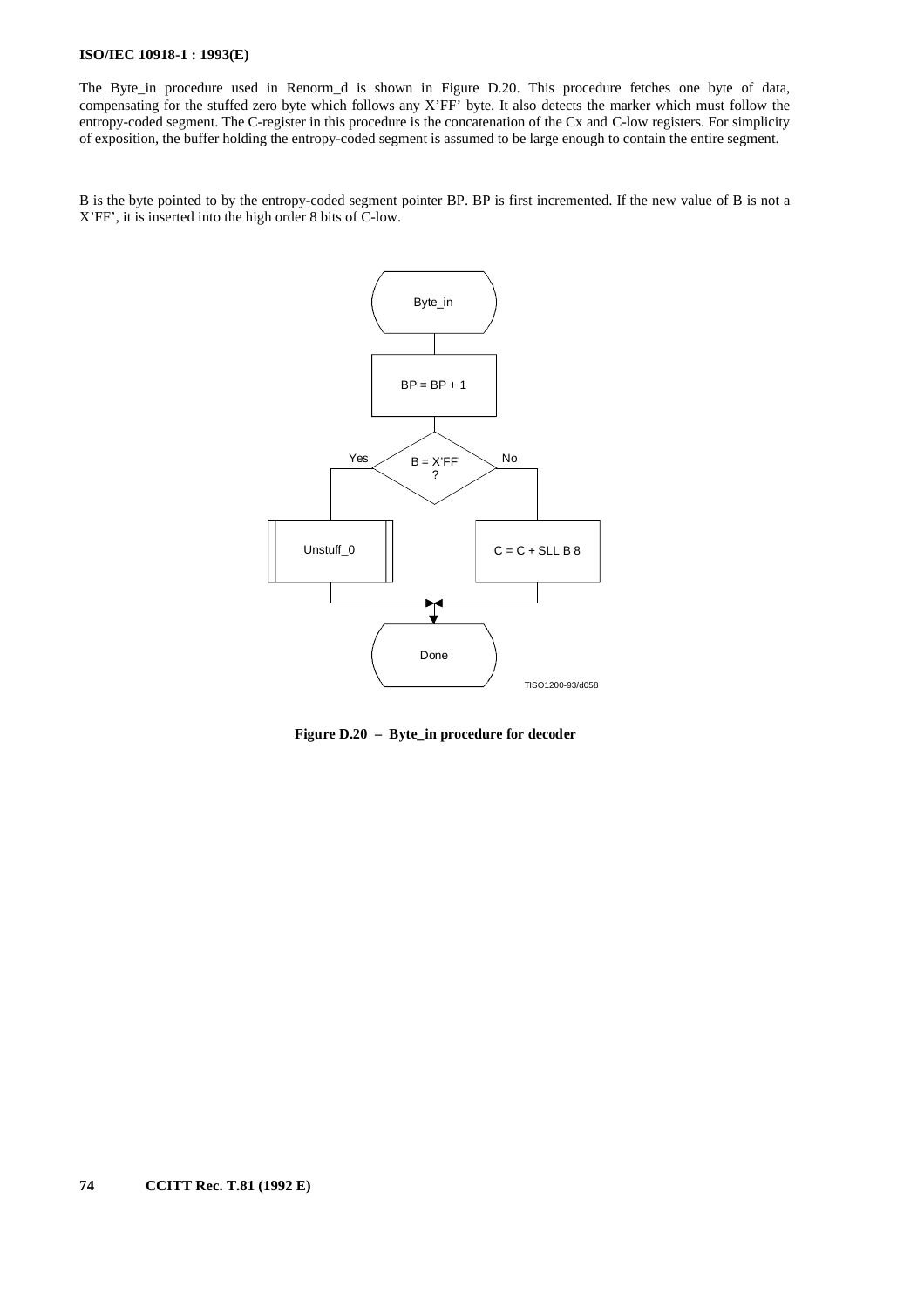The Unstuff\_0 procedure is shown in Figure D.21. If the new value of B is X'FF', BP is incremented to point to the next byte and this next B is tested to see if it is zero. If so, B contains a stuffed byte which must be skipped. The zero B is ignored, and the X'FF' B value which preceded it is inserted in the C-register.

If the value of B after a X'FF' byte is not zero, then a marker has been detected. The marker is interpreted as required and the entropy-coded segment pointer is adjusted ("Adjust BP" in Figure D.21) so that 0-bytes will be fed to the decoder until decoding is complete. One way of accomplishing this is to point BP to the byte preceding the marker which follows the entropy-coded segment.



**Figure D.21 – Unstuff\_0 procedure for decoder**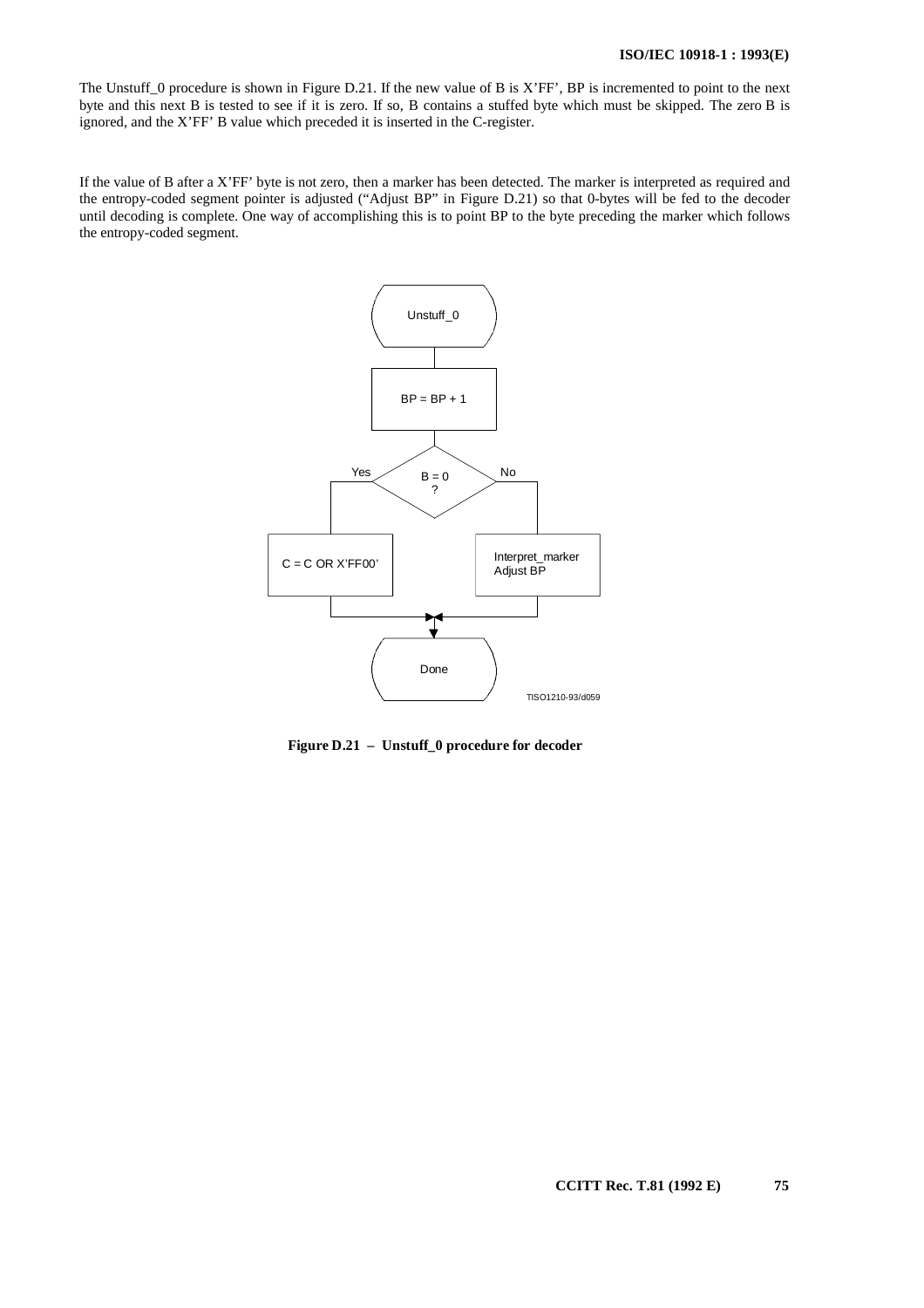#### **D.2.7 Initialization of the decoder**

The Initdec procedure is used to start the arithmetic decoder. The basic steps are shown in Figure D.22.



**Figure D.22 – Initialization of the decoder**

The estimation tables are defined by Table D.3. The statistics areas are initialized to an MPS sense of 0 and a Qe index of zero as defined by Table D.3. BP, the pointer to the entropy-coded segment, is then initialized to point to the byte before the start of the entropy-coded segment at BPST, and the interval register is set to the same starting value as in the encoder. The first byte of compressed data is fetched and shifted into Cx. The second byte is then fetched and shifted into Cx. The count is set to zero, so that a new byte of data will be fetched by Renorm\_d.

NOTE – Although the probability interval is initialized to X'10000' in both Initenc and Initdec, the precision of the probability interval register can still be limited to 16 bits. When the precision of the interval register is 16 bits, it is initialized to zero.

## **D.3 Bit ordering within bytes**

The arithmetically encoded entropy-coded segment is an integer of variable length. Therefore, the ordering of bytes and the bit ordering within bytes is the same as for parameters (see B.1.1.1).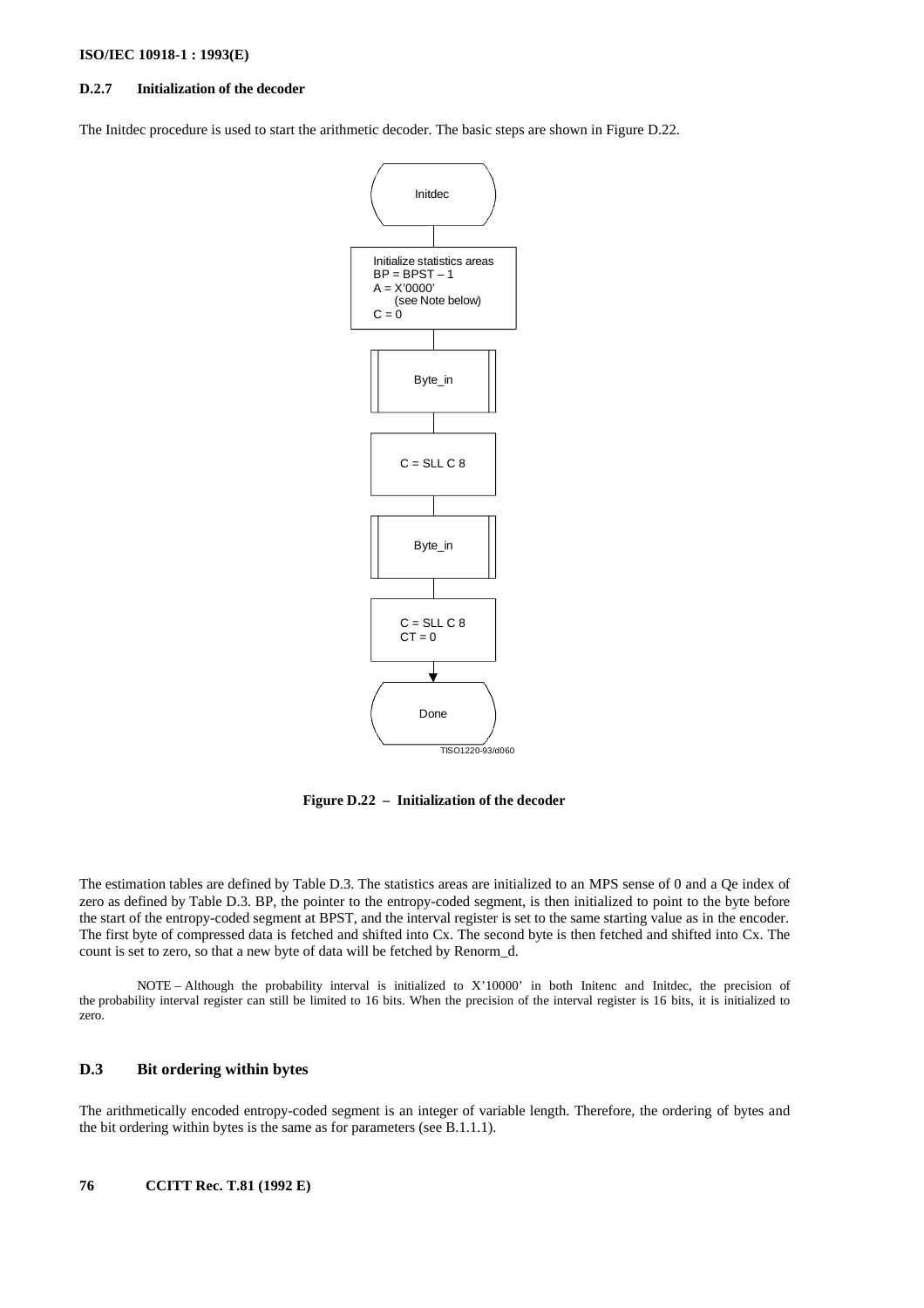# **Annex E**

# **Encoder and decoder control procedures**

(This annex forms an integral part of this Recommendation | International Standard)

This annex describes the encoder and decoder control procedures for the sequential, progressive, and lossless modes of operation.

The encoding and decoding control procedures for the hierarchical processes are specified in Annex J.

**NOTES** 

1 There is **no requirement** in this Specification that any encoder or decoder shall implement the procedures in precisely the manner specified by the flow charts in this annex. It is necessary only that an encoder or decoder implement the **function** specified in this annex. The sole criterion for an encoder or decoder to be considered in compliance with this Specification is that it satisfy the requirements given in clause 6 (for encoders) or clause 7 (for decoders), as determined by the compliance tests specified in Part 2.

2 Implementation-specific setup steps are not indicated in this annex and may be necessary.

# **E.1 Encoder control procedures**

# **E.1.1 Control procedure for encoding an image**

The encoder control procedure for encoding an image is shown in Figure E.1.



**Figure E.1 – Control procedure for encoding an image**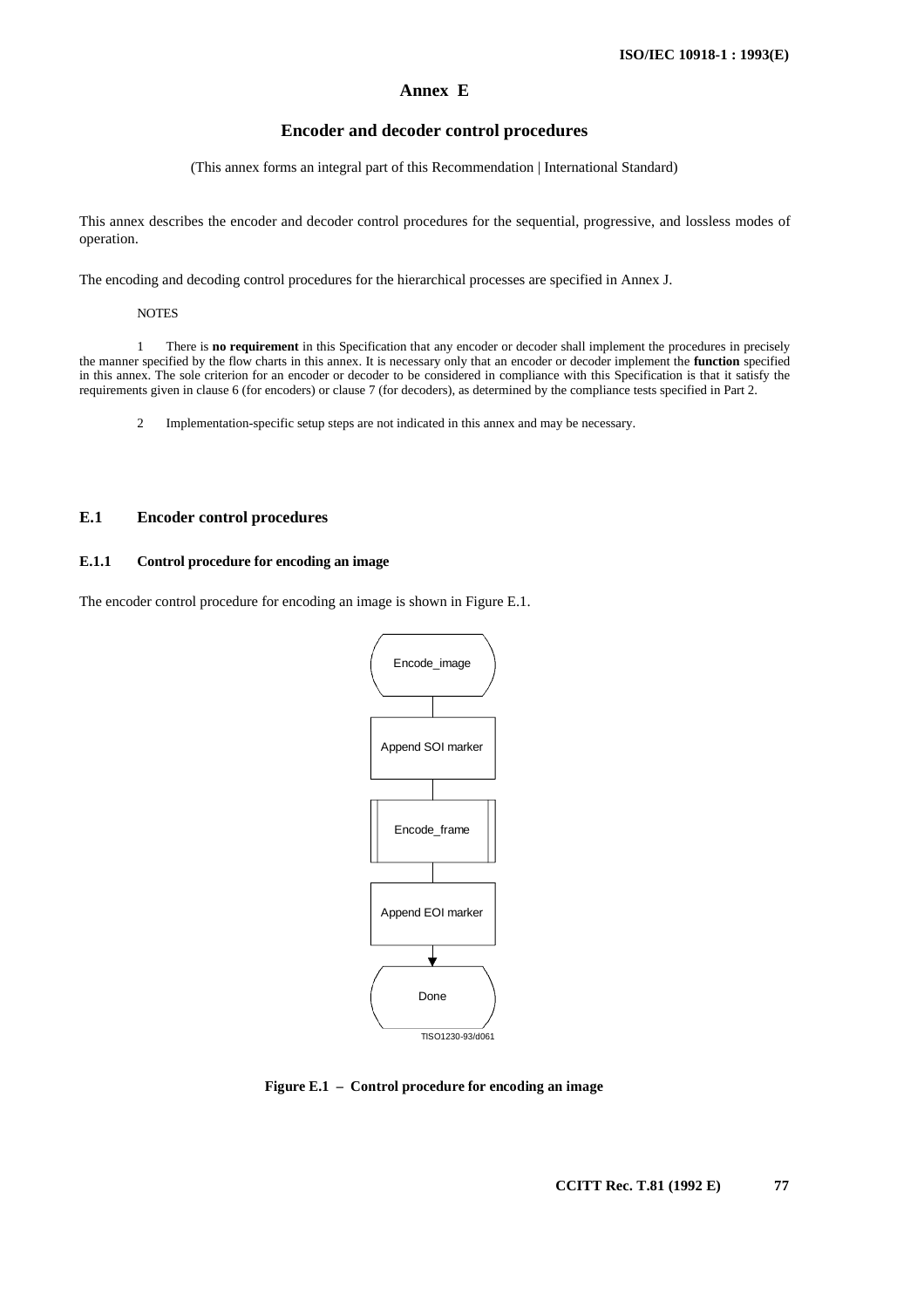### **E.1.2 Control procedure for encoding a frame**

In all cases where markers are appended to the compressed data, optional X'FF' fill bytes may precede the marker.

The control procedure for encoding a frame is oriented around the scans in the frame. The frame header is first appended, and then the scans are coded. Table specifications and other marker segments may precede the  $SOF_n$  marker, as indicated by [tables/miscellaneous] in Figure E.2.

Figure E.2 shows the encoding process frame control procedure.



**Figure E.2 – Control procedure for encoding a frame**

# **E.1.3 Control procedure for encoding a scan**

A scan consists of a single pass through the data of each component in the scan. Table specifications and other marker segments may precede the SOS marker. If more than one component is coded in the scan, the data are interleaved. If restart is enabled, the data are segmented into restart intervals. If restart is enabled, a  $RST_m$  marker is placed in the coded data between restart intervals. If restart is disabled, the control procedure is the same, except that the entire scan contains a single restart interval. The compressed image data generated by a scan is always followed by a marker, either the EOI marker or the marker of the next marker segment.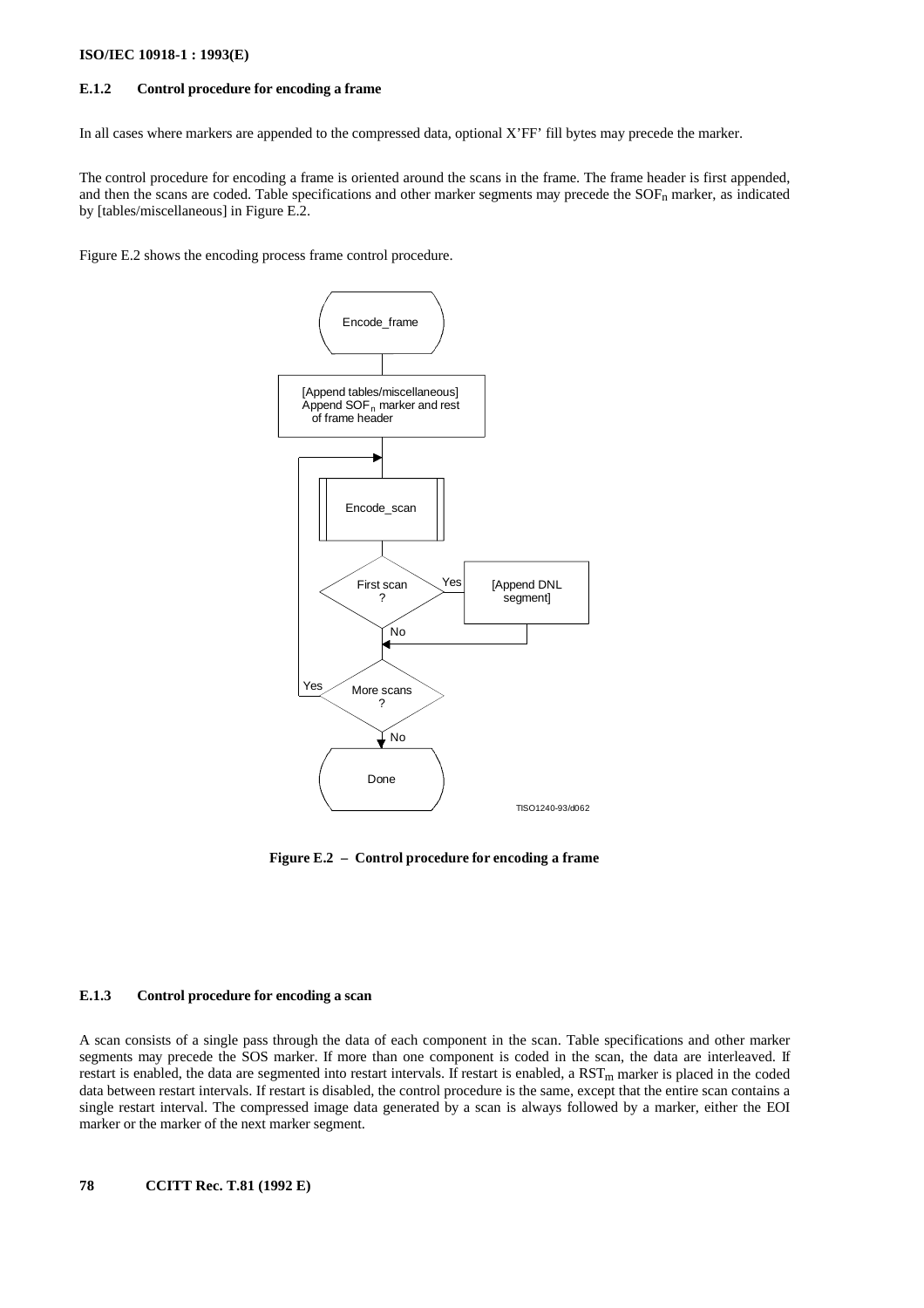Figure E.3 shows the encoding process scan control procedure. The loop is terminated when the encoding process has coded the number of restart intervals which make up the scan. "m" is the restart interval modulo counter needed for the  $RST_m$  marker. The modulo arithmetic for this counter is shown after the "Append  $RST_m$  marker" procedure.



**Figure E.3 – Control procedure for encoding a scan**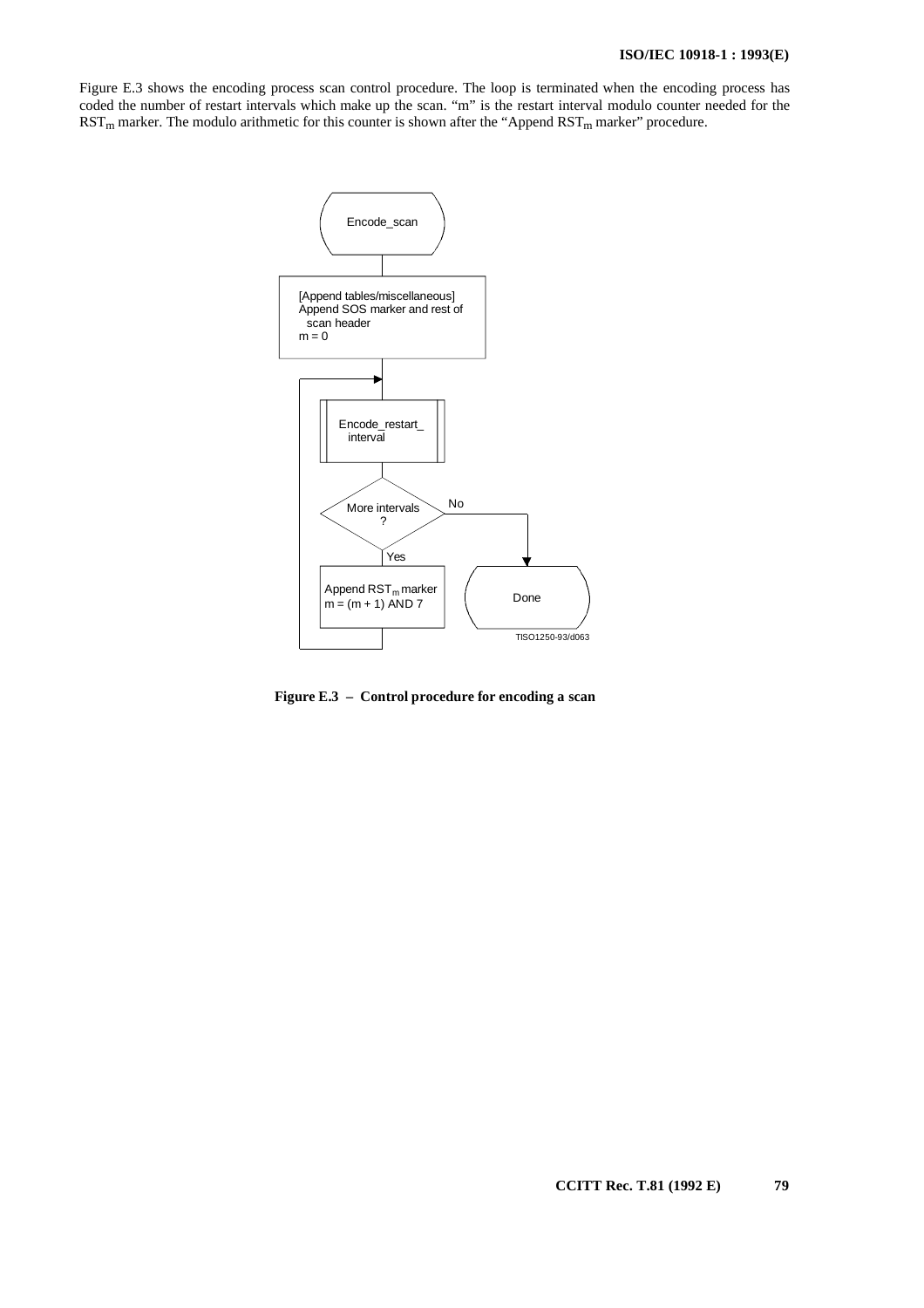## **E.1.4 Control procedure for encoding a restart interval**

Figure E.4 shows the encoding process control procedure for a restart interval. The loop is terminated either when the encoding process has coded the number of minimum coded units (MCU) in the restart interval or when it has completed the image scan.



**Figure E.4 – Control procedure for encoding a restart interval**

The "Reset\_encoder" procedure consists at least of the following:

- a) if arithmetic coding is used, initialize the arithmetic encoder using the "Initenc" procedure described in D.1.7;
- b) for DCT-based processes, set the DC prediction (PRED) to zero for all components in the scan (see F.1.1.5.1);
- c) for lossless processes, reset the prediction to a default value for all components in the scan (see H.1.1);
- d) do all other implementation-dependent setups that may be necessary.

The procedure "Prepare\_for\_marker" terminates the entropy-coded segment by:

- a) padding a Huffman entropy-coded segment with 1-bits to complete the final byte (and if needed stuffing a zero byte) (see F.1.2.3); or
- b) invoking the procedure "Flush" (see D.1.8) to terminate an arithmetic entropy-coded segment.

NOTE – The number of minimum coded units (MCU) in the final restart interval must be adjusted to match the number of MCU in the scan. The number of MCU is calculated from the frame and scan parameters. (See Annex B.)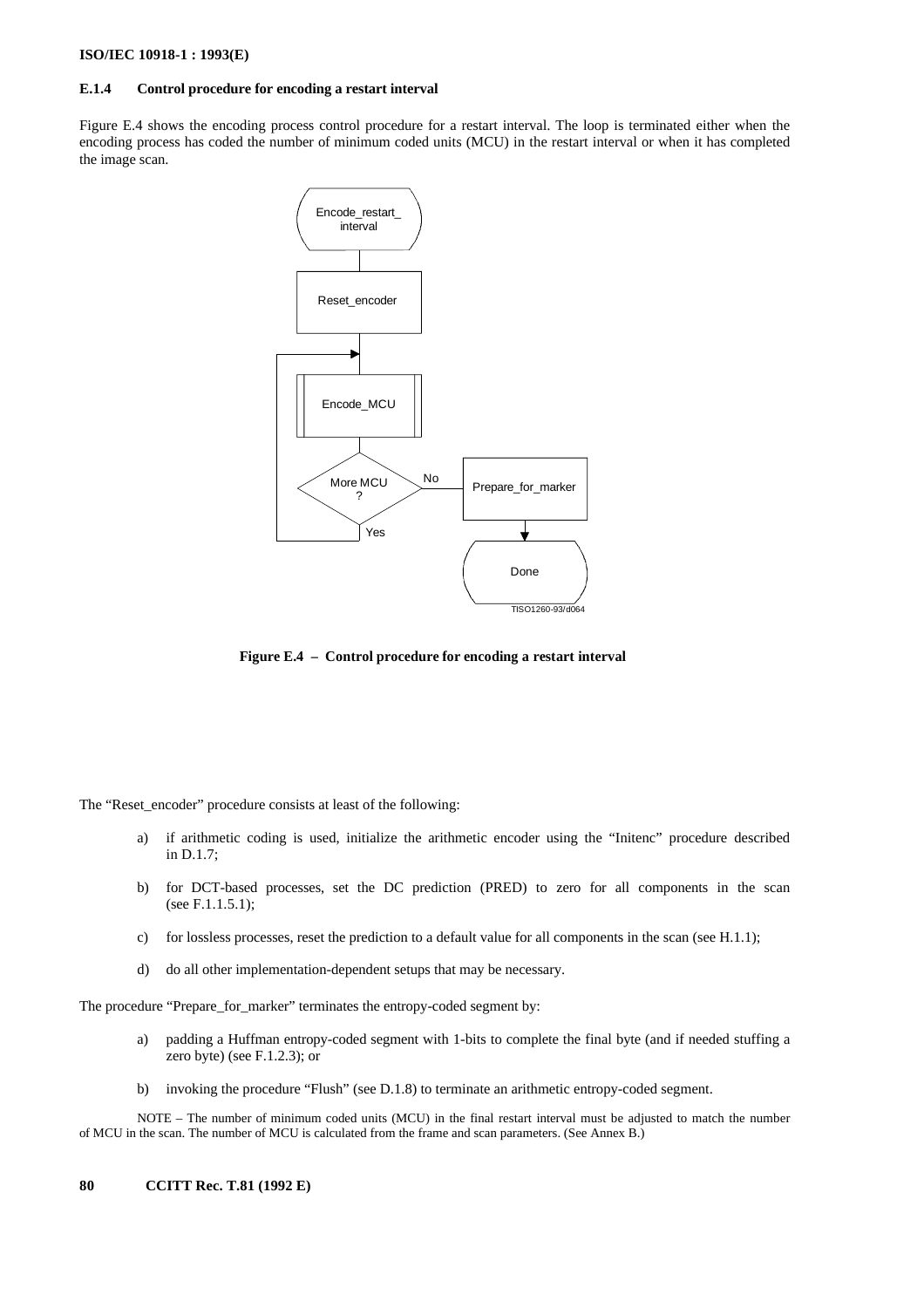### **E.1.5 Control procedure for encoding a minimum coded unit (MCU)**

The minimum coded unit is defined in A.2. Within a given MCU the data units are coded in the order in which they occur in the MCU. The control procedure for encoding a MCU is shown in Figure E.5.



**Figure E.5 – Control procedure for encoding a minimum coded unit (MCU)**

In Figure E.5, Nb refers to the number of data units in the MCU. The order in which data units occur in the MCU is defined in A.2. The data unit is an  $8 \times 8$  block for DCT-based processes, and a single sample for lossless processes.

The procedures for encoding a data unit are specified in Annexes F, G, and H.

# **E.2 Decoder control procedures**

#### **E.2.1 Control procedure for decoding compressed image data**

Figure E.6 shows the decoding process control for compressed image data.

Decoding control centers around identification of various markers. The first marker must be the SOI (Start Of Image) marker. The "Decoder\_setup" procedure resets the restart interval  $(Ri = 0)$  and, if the decoder has arithmetic decoding capabilities, sets the conditioning tables for the arithmetic coding to their default values. (See F.1.4.4.1.4 and F.1.4.4.2.1.) The next marker is normally a  $SOF_n$  (Start Of Frame) marker; if this is not found, one of the marker segments listed in Table E.1 has been received.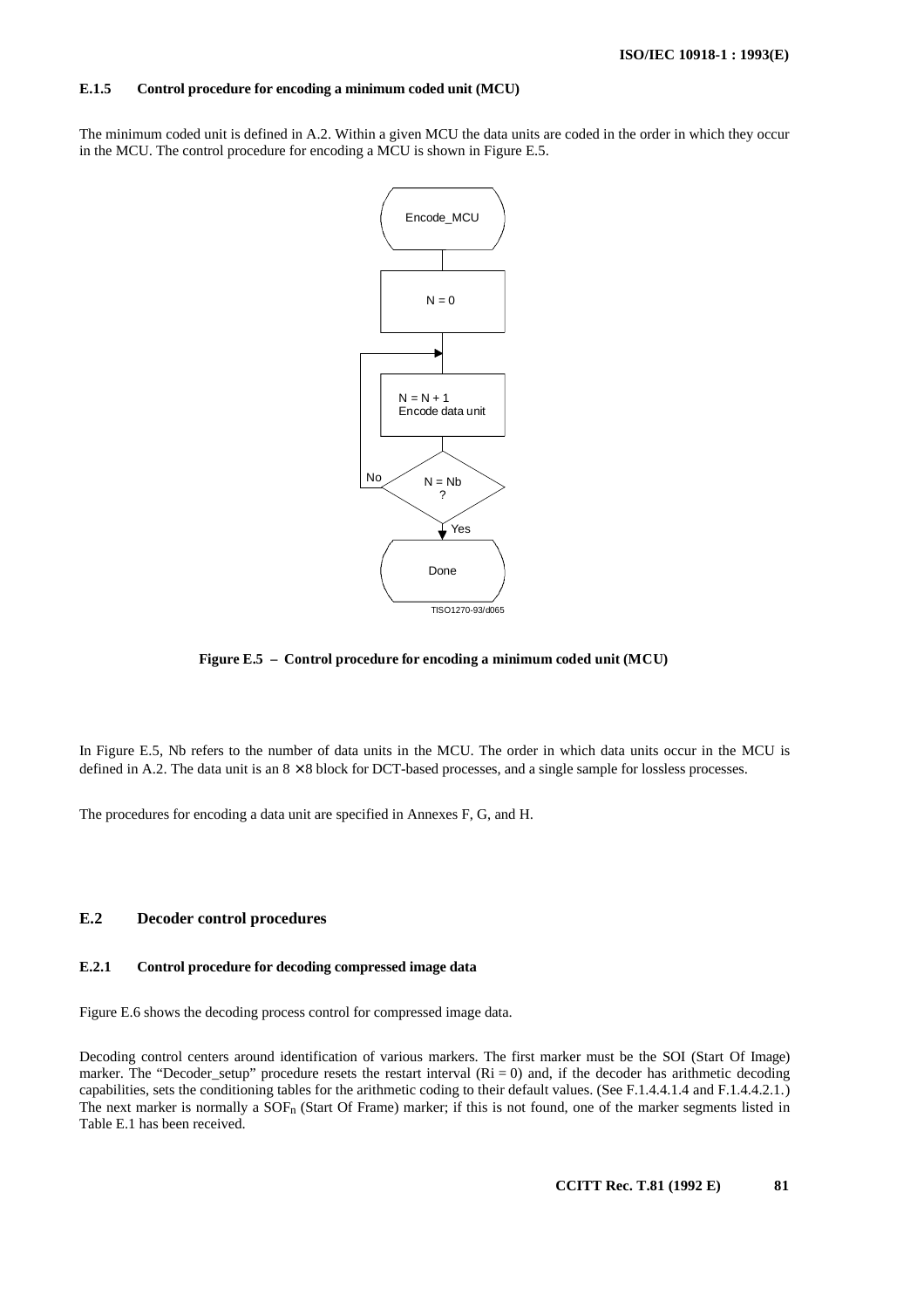



|  |  | Table E.1 – Markers recognized by ''Interpret markers'' |
|--|--|---------------------------------------------------------|
|--|--|---------------------------------------------------------|

| Marker     | Purpose                           |
|------------|-----------------------------------|
| <b>DHT</b> | Define Huffman Tables             |
| <b>DAC</b> | Define Arithmetic Conditioning    |
| <b>DQT</b> | <b>Define Quantization Tables</b> |
| DRI        | Define Restart Interval           |
| $APP_n$    | Application defined marker        |
| <b>COM</b> | Comment                           |

Note that optional X'FF' fill bytes which may precede any marker shall be discarded before determining which marker is present.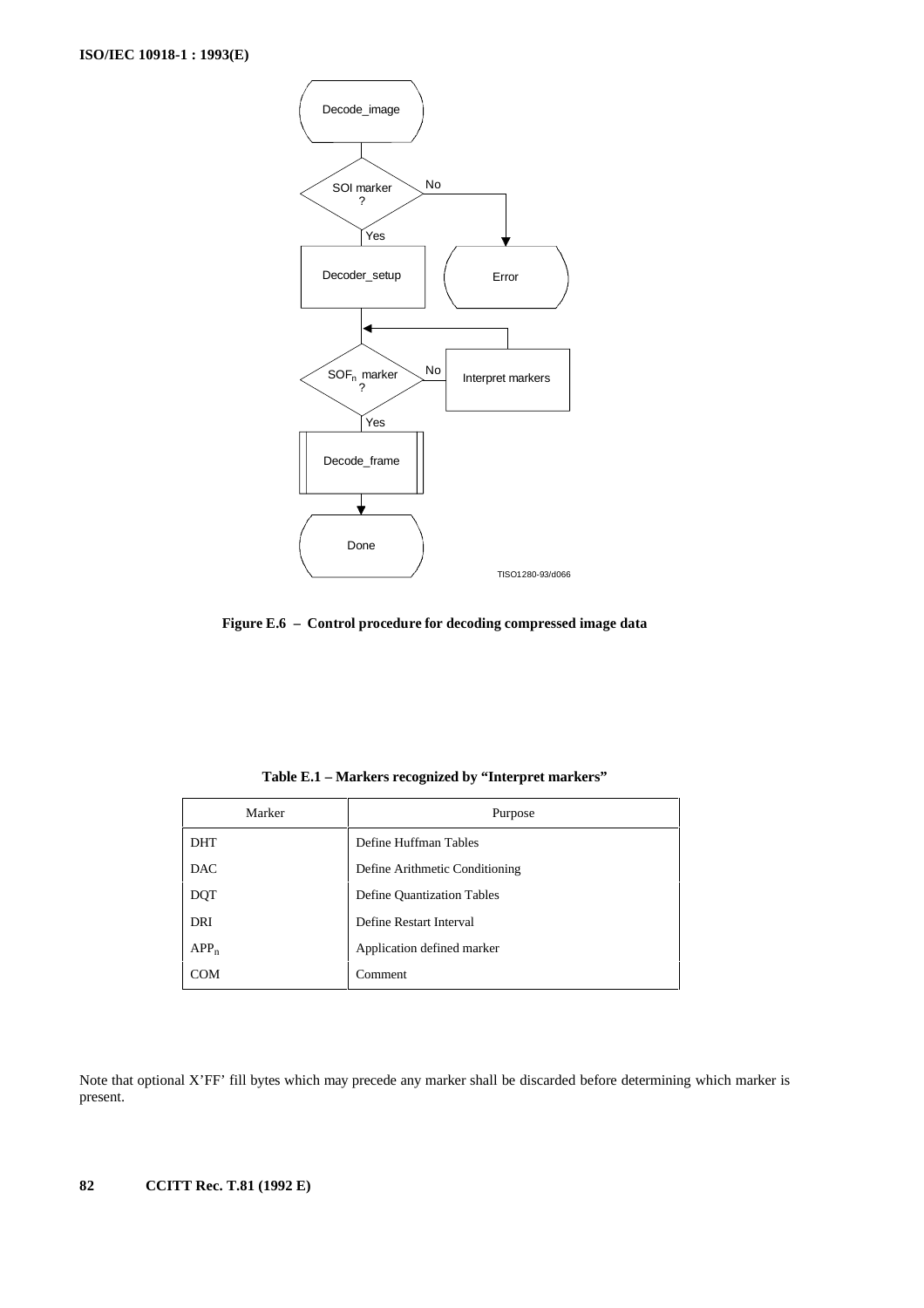The additional logic to interpret these various markers is contained in the box labeled "Interpret markers". DHT markers shall be interpreted by processes using Huffman coding. DAC markers shall be interpreted by processes using arithmetic coding. DQT markers shall be interpreted by DCT-based decoders. DRI markers shall be interpreted by all decoders. APPn and COM markers shall be interpreted only to the extent that they do not interfere with the decoding.

By definition, the procedures in "Interpret markers" leave the system at the next marker. Note that if the expected SOI marker is missing at the start of the compressed image data, an error condition has occurred. The techniques for detecting and managing error conditions can be as elaborate or as simple as desired.

### **E.2.2 Control procedure for decoding a frame**

Figure E.7 shows the control procedure for the decoding of a frame.



**Figure E.7 – Control procedure for decoding a frame**

The loop is terminated if the EOI marker is found at the end of the scan.

The markers recognized by "Interpret markers" are listed in Table E.1. Subclause E.2.1 describes the extent to which the various markers shall be interpreted.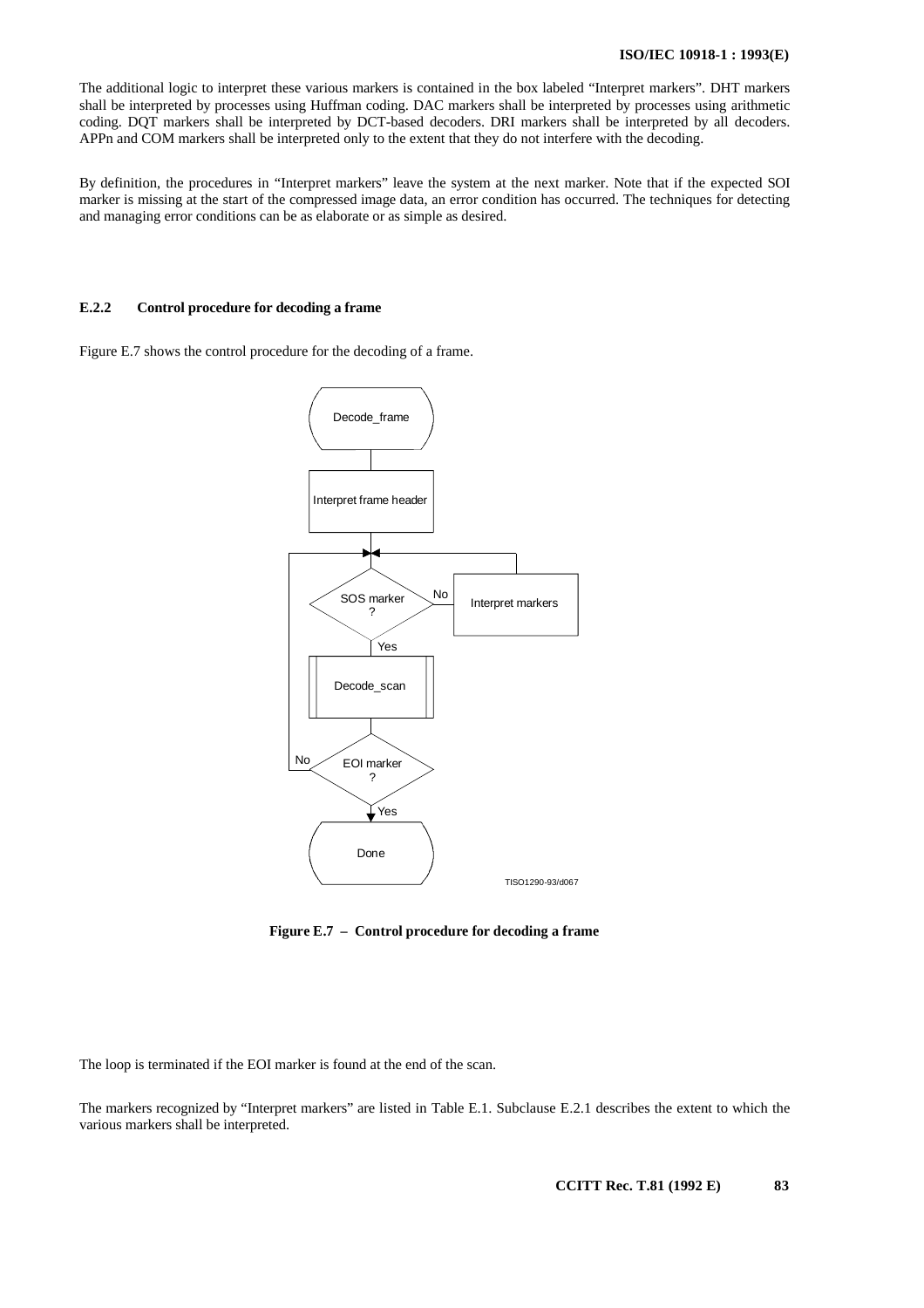# **E.2.3 Control procedure for decoding a scan**

Figure E.8 shows the decoding of a scan.

The loop is terminated when the expected number of restart intervals has been decoded.



**Figure E.8 – Control procedure for decoding a scan**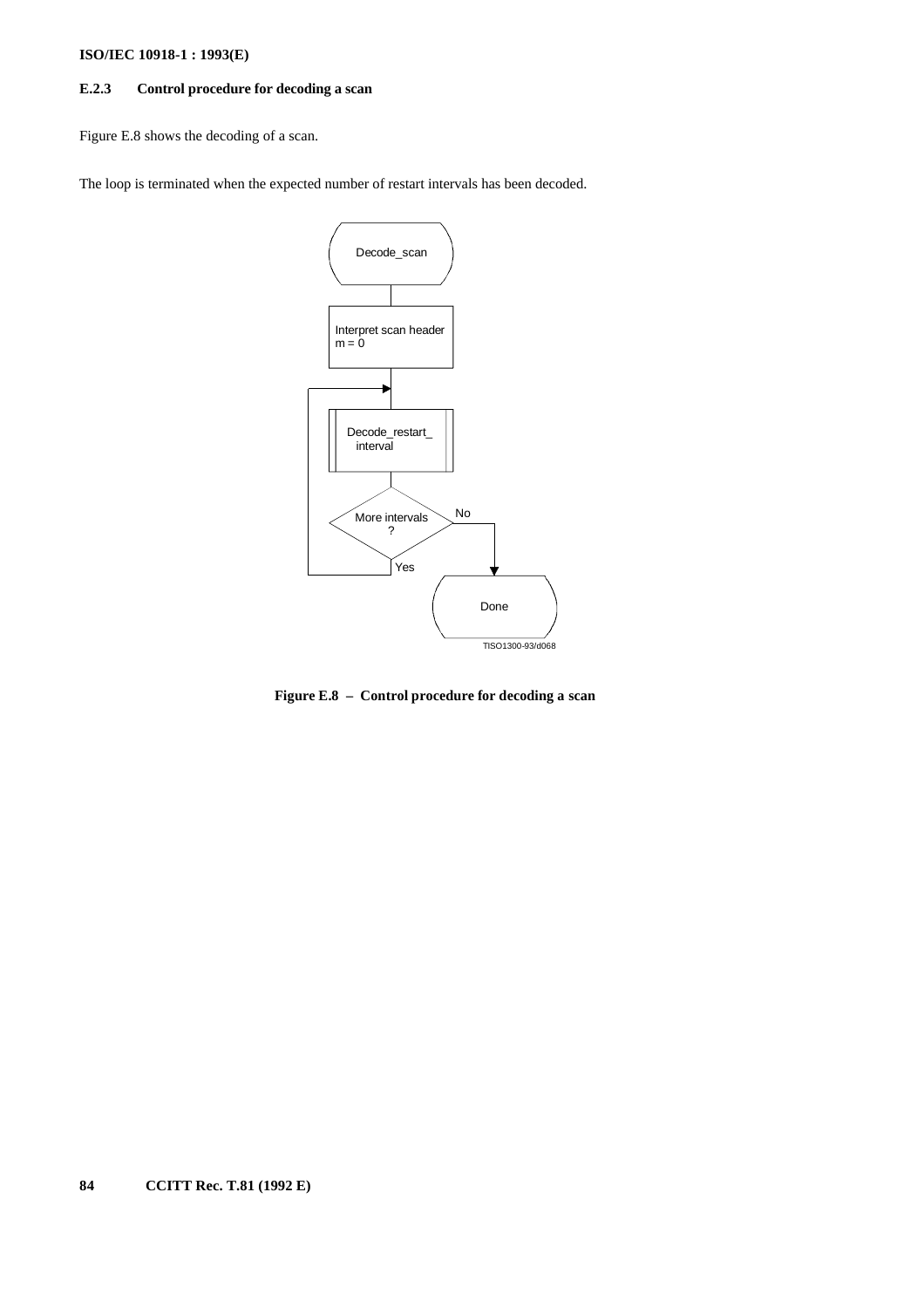#### **E.2.4 Control procedure for decoding a restart interval**

The procedure for decoding a restart interval is shown in Figure E.9. The "Reset\_decoder" procedure consists at least of the following:

- a) if arithmetic coding is used, initialize the arithmetic decoder using the "Initdec" procedure described in D.2.7;
- b) for DCT-based processes, set the DC prediction (PRED) to zero for all components in the scan (see F.2.1.3.1);
- c) for lossless process, reset the prediction to a default value for all components in the scan (see H.2.1);
- d) do all other implementation-dependent setups that may be necessary.



**Figure E.9 – Control procedure for decoding a restart interval**

At the end of the restart interval, the next marker is located. If a problem is detected in locating this marker, error handling procedures may be invoked. While such procedures are optional, the decoder shall be able to correctly recognize restart markers in the compressed data and reset the decoder when they are encountered. The decoder shall also be able to recognize the DNL marker, set the number of lines defined in the DNL segment, and end the "Decode\_restart\_interval" procedure.

NOTE – The final restart interval may be smaller than the size specified by the DRI marker segment, as it includes only the number of MCUs remaining in the scan.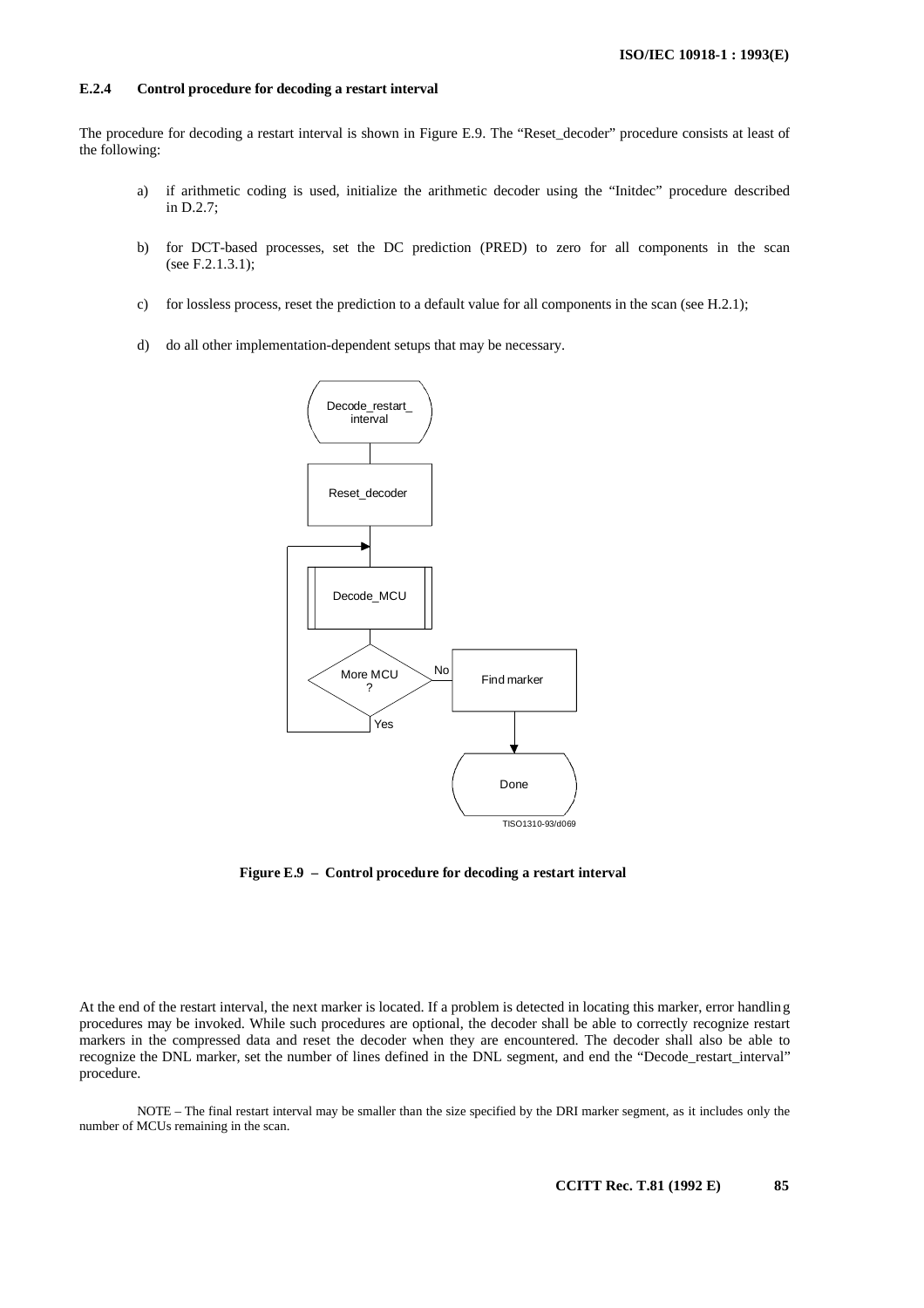# **E.2.5 Control procedure for decoding a minimum coded unit (MCU)**

The procedure for decoding a minimum coded unit (MCU) is shown in Figure E.10.

In Figure E.10 Nb is the number of data units in a MCU.

The procedures for decoding a data unit are specified in Annexes F, G, and H.



**Figure E.10 – Control procedure for decoding a minimum coded unit (MCU)**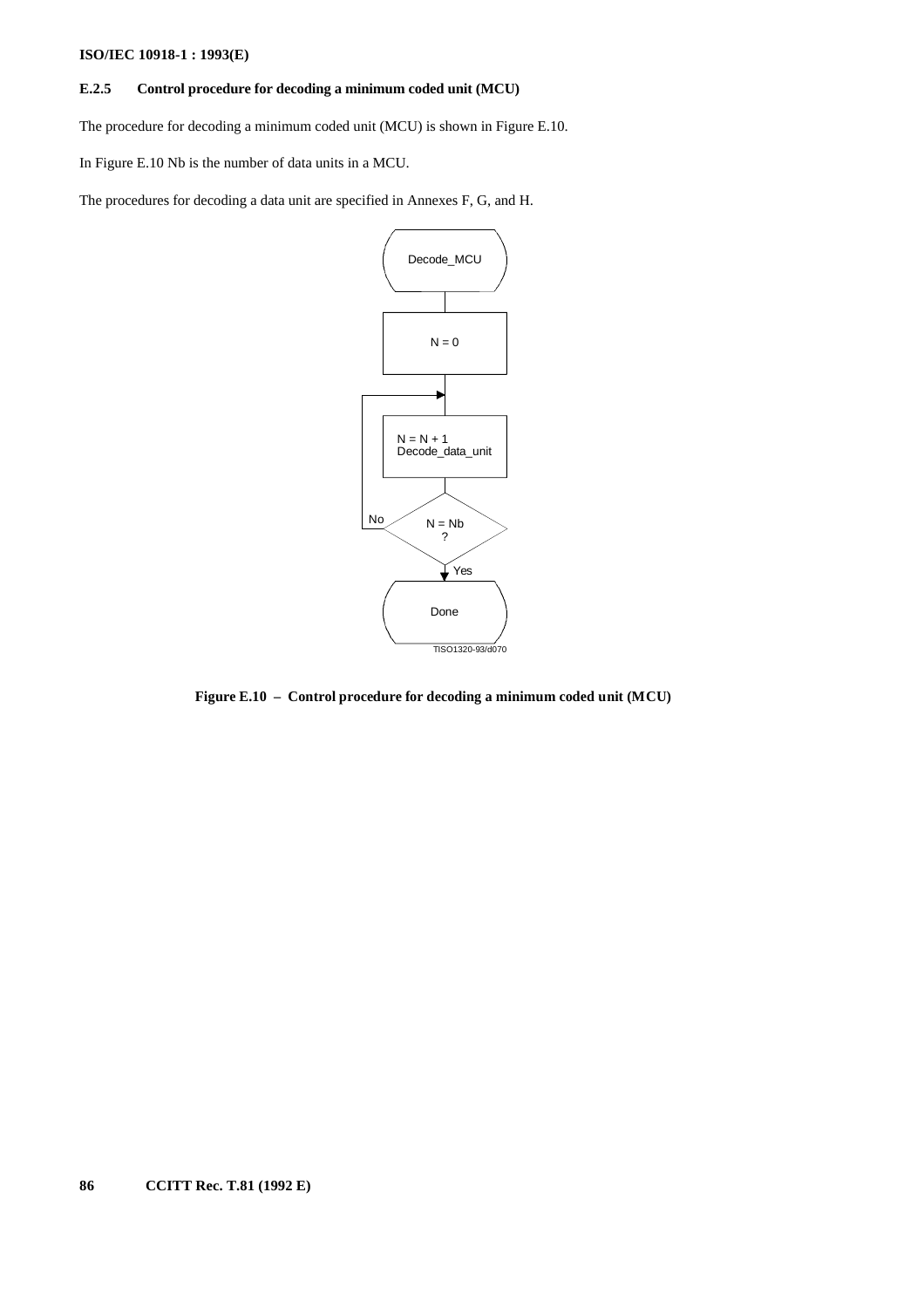# **Annex F**

# **Sequential DCT-based mode of operation**

(This annex forms an integral part of this Recommendation | International Standard)

This annex provides a **functional specification** of the following coding processes for the sequential DCT-based mode of operation:

- 1) baseline sequential;
- 2) extended sequential, Huffman coding, 8-bit sample precision;
- 3) extended sequential, arithmetic coding, 8-bit sample precision;
- 4) extended sequential, Huffman coding, 12-bit sample precision;
- 5) extended sequential, arithmetic coding, 12-bit sample precision.

For each of these, the encoding process is specified in F.1, and the decoding process is specified in F.2. The functional specification is presented by means of specific flow charts for the various procedures which comprise these coding processes.

NOTE – There is **no requirement** in this Specification that any encoder or decoder which embodies one of the above-named processes shall implement the procedures in precisely the manner specified by the flow charts in this annex. It is necessary only that an encoder or decoder implement the **function** specified in this annex. The sole criterion for an encoder or decoder to be considered in compliance with this Specification is that it satisfy the requirements given in clause 6 (for encoders) or clause 7 (for decoders), as determined by the compliance tests specified in Part 2.

#### **F.1 Sequential DCT-based encoding processes**

#### **F.1.1 Sequential DCT-based control procedures and coding models**

#### **F.1.1.1 Control procedures for sequential DCT-based encoders**

The control procedures for encoding an image and its constituent parts – the frame, scan, restart interval and MCU – are given in Figures E.1 to E.5. The procedure for encoding a MCU (see Figure E.5) repetitively calls the procedure for encoding a data unit. For DCT-based encoders the data unit is an  $8 \times 8$  block of samples.

#### **F.1.1.2 Procedure for encoding an 8** × **8 block data unit**

For the sequential DCT-based processes encoding an  $8 \times 8$  block data unit consists of the following procedures:

- a) level shift, calculate forward  $8 \times 8$  DCT and quantize the resulting coefficients using table destination specified in frame header;
- b) encode DC coefficient for  $8 \times 8$  block using DC table destination specified in scan header;
- c) encode AC coefficients for  $8 \times 8$  block using AC table destination specified in scan header.

#### **F.1.1.3 Level shift and forward DCT (FDCT)**

The mathematical definition of the FDCT is given in A.3.3.

Prior to computing the FDCT the input data are level shifted to a signed two's complement representation as described in A.3.1. For 8-bit input precision the level shift is achieved by subtracting 128. For 12-bit input precision the level shift is achieved by subtracting 2048.

### **F.1.1.4 Quantization of the FDCT**

The uniform quantization procedure described in Annex A is used to quantize the DCT coefficients. One of four quantization tables may be used by the encoder. No default quantization tables are specified in this Specification. However, some typical quantization tables are given in Annex K.

The quantized DCT coefficient values are signed, two's complement integers with 11-bit precision for 8-bit input precision and 15-bit precision for 12-bit input precision.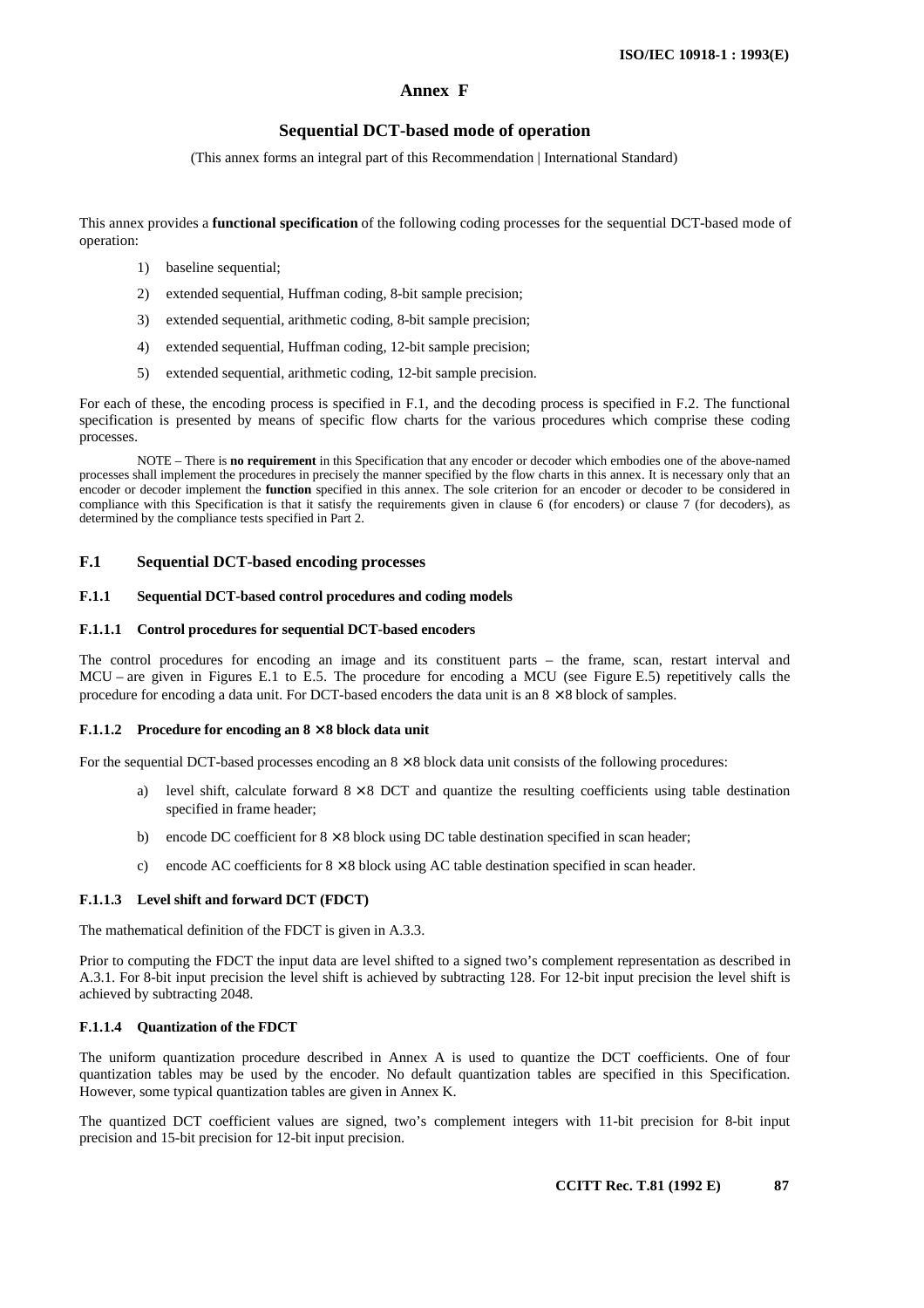#### **F.1.1.5 Encoding models for the sequential DCT procedures**

The two dimensional array of quantized DCT coefficients is rearranged in a zig-zag sequence order defined in A.3.6. The zig-zag order coefficients are denoted ZZ (0) through ZZ(63) with:

$$
ZZ(0) = Sq_{00'}ZZ(1) = Sq_{01'}ZZ(2) = Sq_{10'}\bullet,\bullet, ZZ(63) = Sq_{77}
$$

Sqvu are defined in Figure A.6.

Two coding procedures are used, one for the DC coefficient ZZ(0) and the other for the AC coefficients ZZ(1)..ZZ(63). The coefficients are encoded in the order in which they occur in zig-zag sequence order, starting with the DC coefficient. The coefficients are represented as two's complement integers.

### **F.1.1.5.1 Encoding model for DC coefficients**

The DC coefficients are coded differentially, using a one-dimensional predictor, PRED, which is the quantized DC value from the most recently coded  $8 \times 8$  block from the same component. The difference, DIFF, is obtained from

$$
DIFF = ZZ(0) - PRED
$$

At the beginning of the scan and at the beginning of each restart interval, the prediction for the DC coefficient prediction is initialized to 0. (Recall that the input data have been level shifted to two's complement representation.)

## **F.1.1.5.2 Encoding model for AC coefficients**

Since many coefficients are zero, runs of zeros are identified and coded efficiently. In addition, if the remaining coefficients in the zig-zag sequence order are all zero, this is coded explicitly as an end-of-block (EOB).

### **F.1.2 Baseline Huffman encoding procedures**

The baseline encoding procedure is for 8-bit sample precision. The encoder may employ up to two DC and two AC Huffman tables within one scan.

### **F.1.2.1 Huffman encoding of DC coefficients**

# **F.1.2.1.1 Structure of DC code table**

The DC code table consists of a set of Huffman codes (maximum length 16 bits) and appended additional bits (in most cases) which can code any possible value of DIFF, the difference between the current DC coefficient and the prediction. The Huffman codes for the difference categories are generated in such a way that no code consists entirely of 1-bits (X'FF' prefix marker code avoided).

The two's complement difference magnitudes are grouped into 12 categories, SSSS, and a Huffman code is created for each of the 12 difference magnitude categories (see Table F.1).

For each category, except  $SSS = 0$ , an additional bits field is appended to the code word to uniquely identify which difference in that category actually occurred. The number of extra bits is given by SSSS; the extra bits are appended to the LSB of the preceding Huffman code, most significant bit first. When DIFF is positive, the SSSS low order bits of DIFF are appended. When DIFF is negative, the SSSS low order bits of  $(DIFF - 1)$  are appended. Note that the most significant bit of the appended bit sequence is 0 for negative differences and 1 for positive differences.

# **F.1.2.1.2 Defining Huffman tables for the DC coefficients**

The syntax for specifying the Huffman tables is given in Annex B. The procedure for creating a code table from this information is described in Annex C. No more than two Huffman tables may be defined for coding of DC coefficients. Two examples of Huffman tables for coding of DC coefficients are provided in Annex K.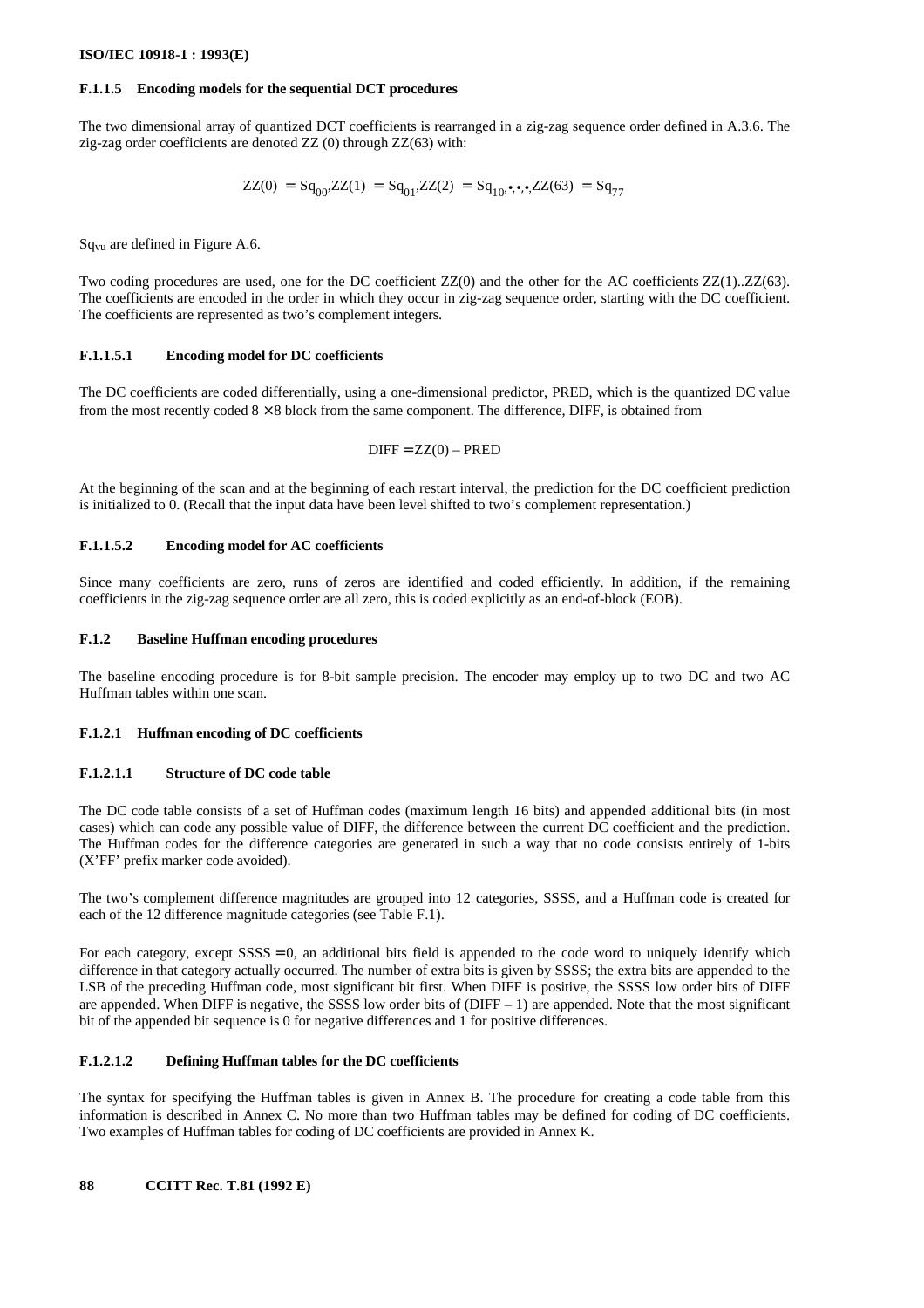| SSSS           | DIFF values                  |
|----------------|------------------------------|
| $\overline{0}$ | $\boldsymbol{0}$             |
| $\mathbf{1}$   | $-1,1$                       |
| 2              | $-3, -2, 2, 3$               |
| 3              | $-7$ $-4$ , $4$ 7            |
| $\overline{4}$ | $-15-8,815$                  |
| 5              | $-31$ $-16,16$ 31            |
| 6              | $-63-32,3263$                |
| 7              | $-127$ $-64,64$ 127          |
| 8              | $-255-128,128255$            |
| 9              | $-511 - 256, 256511$         |
| 10             | $-1$ 023 $-512,512$ 1 023    |
| 11             | $-2$ 047 $-1$ 024,1 0242 047 |

#### **Table F.1 – Difference magnitude categories for DC coding**

### **F.1.2.1.3 Huffman encoding procedures for DC coefficients**

The encoding procedure is defined in terms of a set of extended tables, XHUFCO and XHUFSI, which contain the complete set of Huffman codes and sizes for all possible difference values. For full 12-bit precision the tables are relatively large. For the baseline system, however, the precision of the differences may be small enough to make this description practical.

XHUFCO and XHUFSI are generated from the encoder tables EHUFCO and EHUFSI (see Annex C) by appending to the Huffman codes for each difference category the additional bits that completely define the difference. By definition, XHUFCO and XHUFSI have entries for each possible difference value. XHUFCO contains the concatenated bit pattern of the Huffman code and the additional bits field; XHUFSI contains the total length in bits of this concatenated bit pattern. Both are indexed by DIFF, the difference between the DC coefficient and the prediction.

The Huffman encoding procedure for the DC difference, DIFF, is:

SIZE = XHUFSI(DIFF) CODE = XHUFCO(DIFF) code SIZE bits of CODE

where DC is the quantized DC coefficient value and PRED is the predicted quantized DC value. The Huffman code (CODE) (including any additional bits) is obtained from XHUFCO and SIZE (length of the code including additional bits) is obtained from XHUFSI, using DIFF as the index to the two tables.

# **F.1.2.2 Huffman encoding of AC coefficients**

#### **F.1.2.2.1 Structure of AC code table**

Each non-zero AC coefficient in ZZ is described by a composite 8-bit value, RS, of the form

RS = binary 'RRRRSSSS'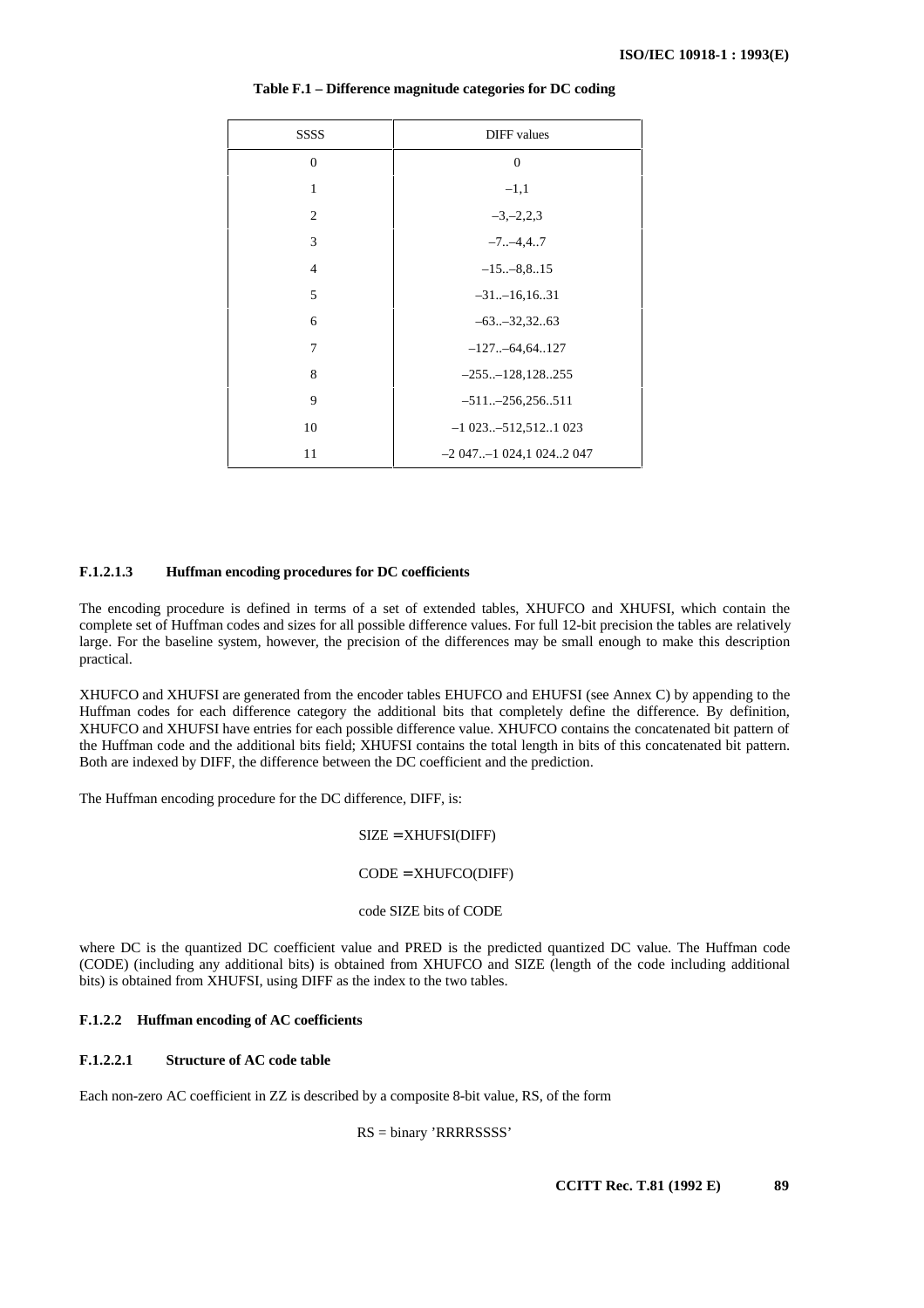The 4 least significant bits, 'SSSS', define a category for the amplitude of the next non-zero coefficient in ZZ, and the 4 most significant bits, 'RRRR', give the position of the coefficient in ZZ relative to the previous non-zero coefficient (i.e. the run-length of zero coefficients between non-zero coefficients). Since the run length of zero coefficients may exceed 15, the value 'RRRRSSSS' = X'F0' is defined to represent a run length of 15 zero coefficients followed by a coefficient of zero amplitude. (This can be interpreted as a run length of 16 zero coefficients.) In addition, a special value 'RRRRSSSS' = '00000000' is used to code the end-of-block (EOB), when all remaining coefficients in the block are zero.

The general structure of the code table is illustrated in Figure F.1. The entries marked "N/A" are undefined for the baseline procedure.



**Figure F.1 – Two-dimensional value array for Huffman coding**

The magnitude ranges assigned to each value of SSSS are defined in Table F.2.

| <b>SSSS</b>    | AC coefficients           |
|----------------|---------------------------|
| 1              | $-1,1$                    |
| $\overline{2}$ | $-3, -2, 2, 3$            |
| 3              | $-7$ $-4$ , $4$ 7         |
| $\overline{4}$ | $-15-8.815$               |
| 5              | $-31-16,1631$             |
| 6              | $-63-32,3263$             |
| 7              | $-127$ $-64,64$ 127       |
| 8              | $-255-128,128255$         |
| 9              | $-511 - 256, 256511$      |
| 10             | $-1$ 023 $-512,512$ 1 023 |

**Table F.2 – Categories assigned to coefficient values**

The composite value, RRRRSSSS, is Huffman coded and each Huffman code is followed by additional bits which specify the sign and exact amplitude of the coefficient.

The AC code table consists of one Huffman code (maximum length 16 bits, not including additional bits) for each possible composite value. The Huffman codes for the 8-bit composite values are generated in such a way that no code consists entirely of 1-bits.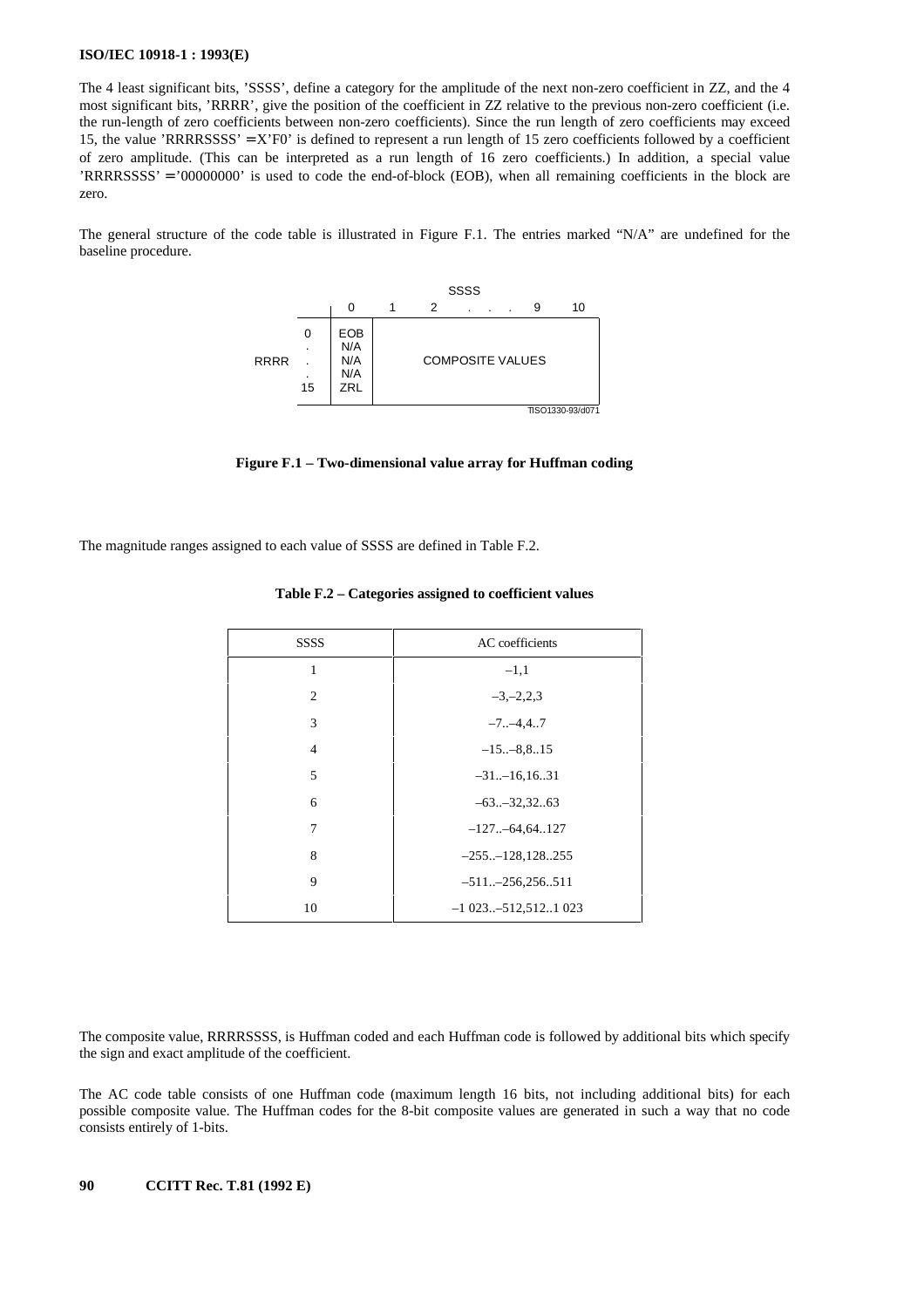The format for the additional bits is the same as in the coding of the DC coefficients. The value of SSSS gives the number of additional bits required to specify the sign and precise amplitude of the coefficient. The additional bits are either the low-order SSSS bits of  $ZZ(K)$  when  $ZZ(K)$  is positive or the low-order SSSS bits of  $ZZ(K) - 1$  when  $ZZ(K)$  is negative. ZZ(K) is the *K*th coefficient in the zig-zag sequence of coefficients being coded.

### **F.1.2.2.2 Defining Huffman tables for the AC coefficients**

The syntax for specifying the Huffman tables is given in Annex B. The procedure for creating a code table from this information is described in Annex C.

In the baseline system no more than two Huffman tables may be defined for coding of AC coefficients. Two examples of Huffman tables for coding of AC coefficients are provided in Annex K.

### **F.1.2.2.3 Huffman encoding procedures for AC coefficients**

As defined in Annex C, the Huffman code table is assumed to be available as a pair of tables, EHUFCO (containing the code bits) and EHUFSI (containing the length of each code in bits), both indexed by the composite value defined above.

The procedure for encoding the AC coefficients in a block is shown in Figures F.2 and F.3. In Figure F.2, K is the index to the zig-zag scan position and R is the run length of zero coefficients.

The procedure "Append EHUFSI(X'F0') bits of EHUFCO(X'F0')" codes a run of 16 zero coefficients (ZRL code of Figure F.1). The procedure "Code EHUFSI(0) bits of EHUFCO(0)" codes the end-of-block (EOB code). If the last coefficient  $(K = 63)$  is not zero, the EOB code is bypassed.

CSIZE is a procedure which maps an AC coefficient to the SSSS value as defined in Table F.2.

# **F.1.2.3 Byte stuffing**

In order to provide code space for marker codes which can be located in the compressed image data without decoding, byte stuffing is used.

Whenever, in the course of normal encoding, the byte value X'FF' is created in the code string, a X'00' byte is stuffed into the code string.

If a  $X'00'$  byte is detected after a  $X'FF'$  byte, the decoder must discard it. If the byte is not zero, a marker has been detected, and shall be interpreted to the extent needed to complete the decoding of the scan.

Byte alignment of markers is achieved by padding incomplete bytes with 1-bits. If padding with 1-bits creates a X'FF' value, a zero byte is stuffed before adding the marker.

### **F.1.3 Extended sequential DCT-based Huffman encoding process for 8-bit sample precision**

This process is identical to the Baseline encoding process described in F.1.2, with the exception that the number of sets of Huffman table destinations which may be used within the same scan is increased to four. Four DC and four AC Huffman table destinations is the maximum allowed by this Specification.

### **F.1.4 Extended sequential DCT-based arithmetic encoding process for 8-bit sample precision**

This subclause describes the use of arithmetic coding procedures in the sequential DCT-based encoding process.

NOTE – The arithmetic coding procedures in this Specification are defined for the maximum precision to encourage interchangeability.

The arithmetic coding extensions have the same DCT model as the Baseline DCT encoder. Therefore, Annex F.1.1 also applies to arithmetic coding. As with the Huffman coding technique, the binary arithmetic coding technique is lossless. It is possible to transcode between the two systems without either FDCT or IDCT computations, and without modification of the reconstructed image.

The basic principles of adaptive binary arithmetic coding are described in Annex D. Up to four DC and four AC conditioning table destinations and associated statistics areas may be used within one scan.

The arithmetic encoding procedures for encoding binary decisions, initializing the statistics area, initializing the encoder, terminating the code string, and adding restart markers are listed in Table D.1 of Annex D.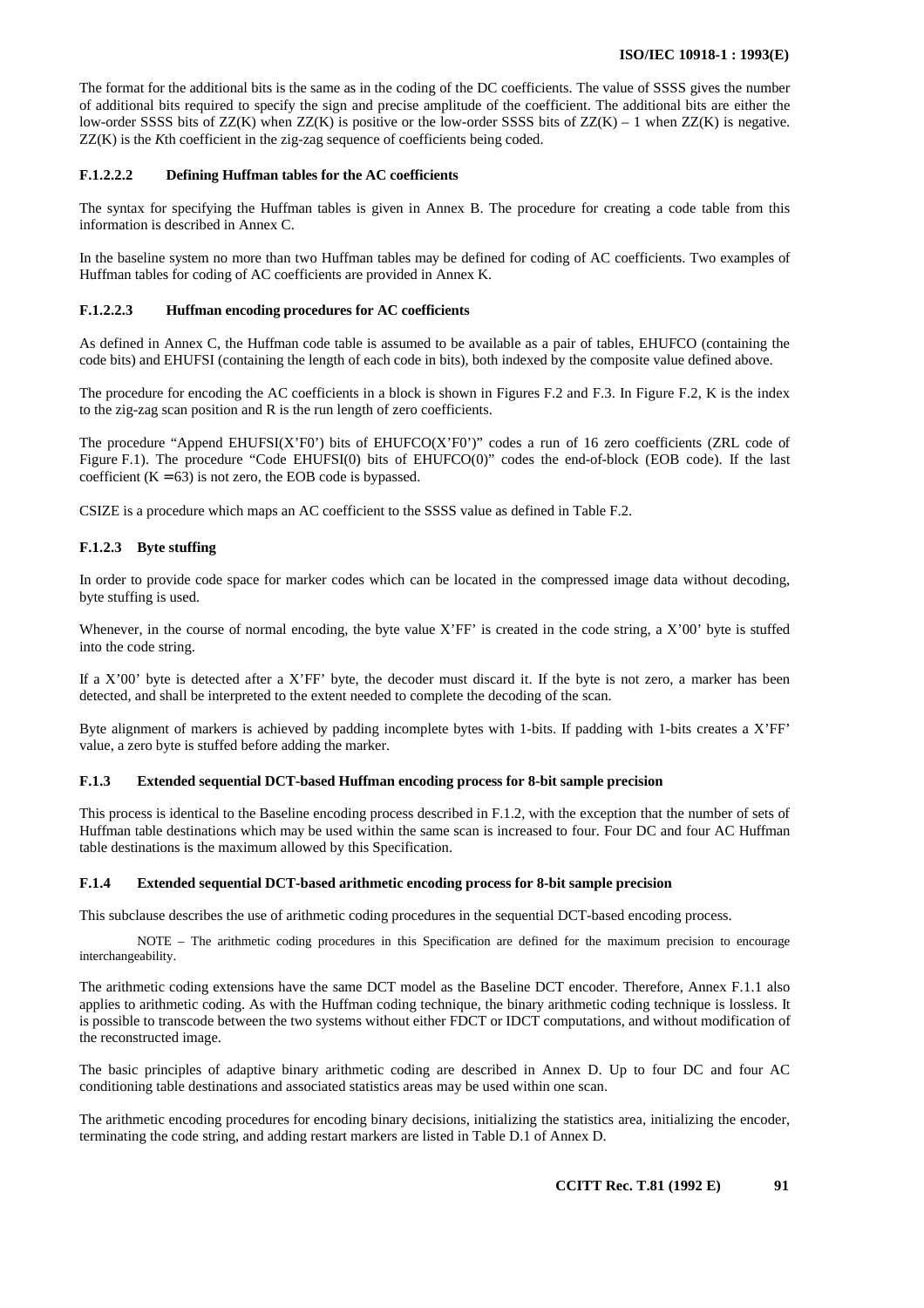

**Figure F.2 – Procedure for sequential encoding of AC coefficients with Huffman coding**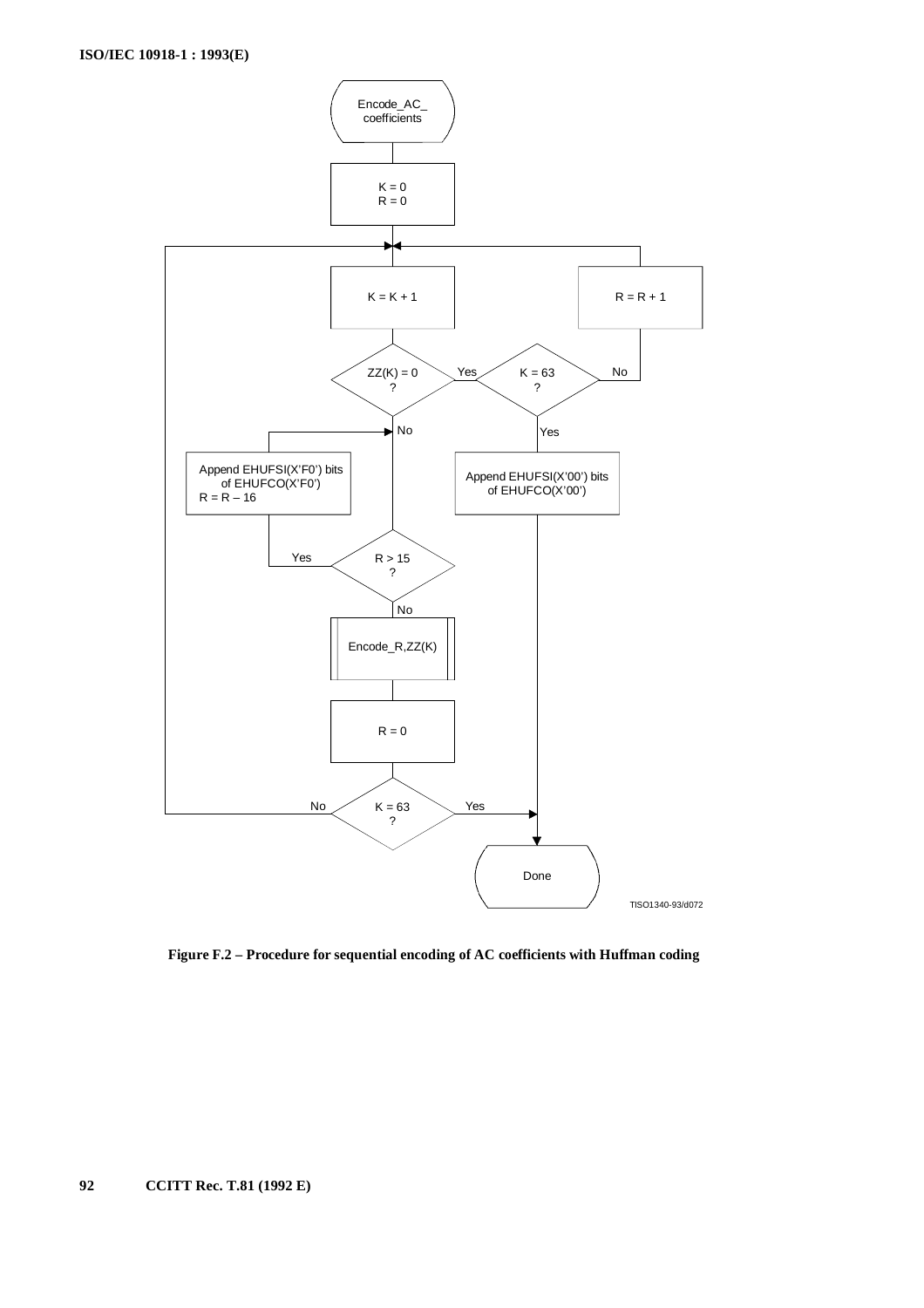

**Figure F.3 – Sequential encoding of a non-zero AC coefficient**

Some of the procedures in Table D.1 are used in the higher level control structure for scans and restart intervals described in Annex E. At the beginning of scans and restart intervals, the probability estimates used in the arithmetic coder are reset to the standard initial value as part of the Initenc procedure which restarts the arithmetic coder. At the end of scans and restart intervals, the Flush procedure is invoked to empty the code register before the next marker is appended.

#### **F.1.4.1 Arithmetic encoding of DC coefficients**

The basic structure of the decision sequence for encoding a DC difference value, DIFF, is shown in Figure F.4.

The context-index S0 and other context-indices used in the DC coding procedures are defined in Table F.4 (see F.1.4.4.1.3). A 0-decision is coded if the difference value is zero and a 1-decision is coded if the difference is not zero. If the difference is not zero, the sign and magnitude are coded using the procedure Encode\_V(S0), which is described in F.1.4.3.1.

#### **F.1.4.2 Arithmetic encoding of AC coefficients**

The AC coefficients are coded in the order in which they occur in the zig-zag sequence ZZ(1,...,63). An end-of-block (EOB) binary decision is coded before coding the first AC coefficient in ZZ, and after each non-zero coefficient. If the EOB occurs, all remaining coefficients in ZZ are zero. Figure F.5 illustrates the decision sequence. The equivalent procedure for the Huffman coder is found in Figure F.2.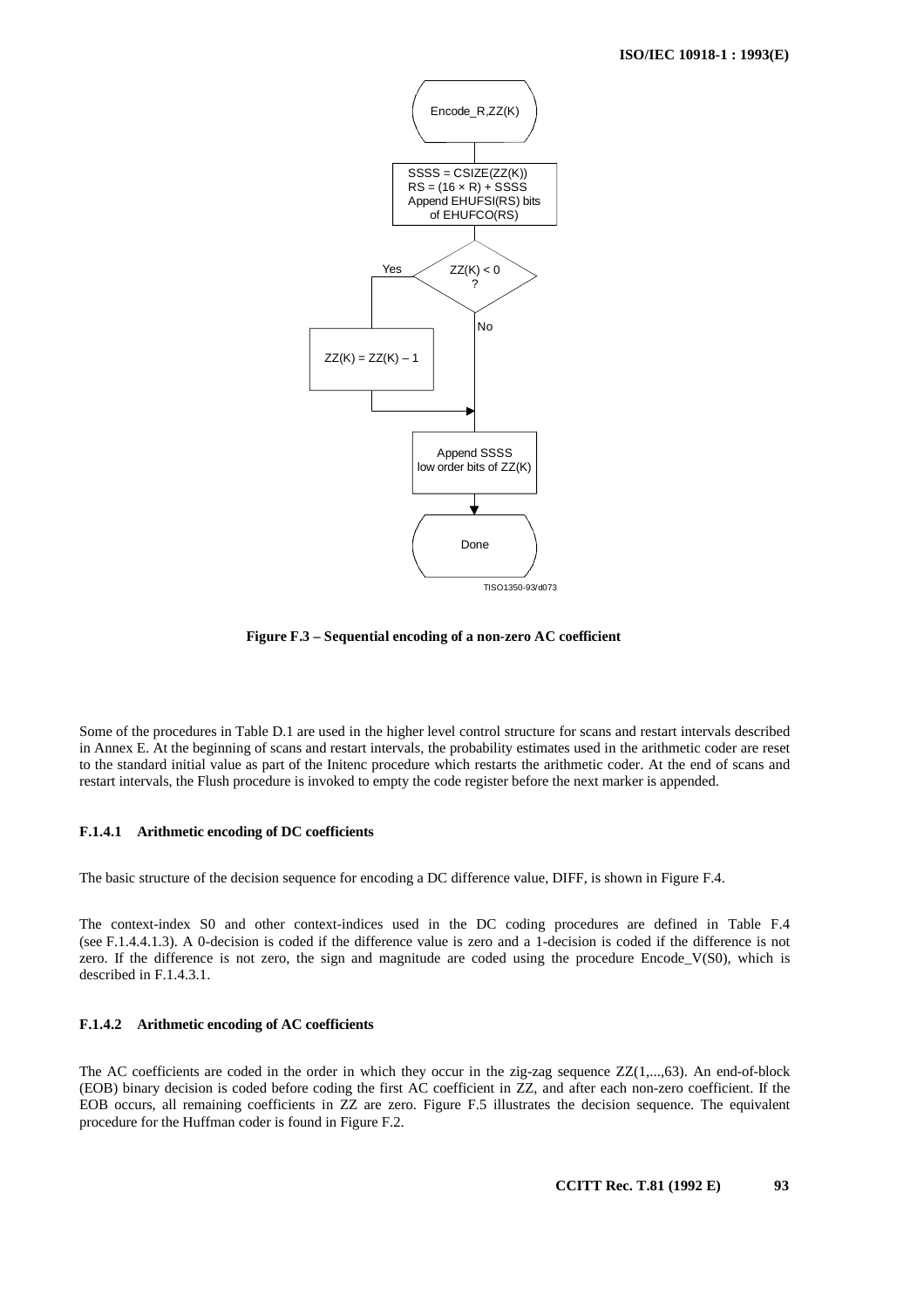

**Figure F.4 – Coding model for arithmetic coding of DC difference**

The context-indices SE and S0 used in the AC coding procedures are defined in Table F.5 (see F.1.4.4.2). In Figure F.5, K is the index to the zig-zag sequence position. For the sequential scan, Kmin is 1 and Se is 63. The V = 0 decision is part of a loop which codes runs of zero coefficients. Whenever the coefficient is non-zero, "Encode\_V(S0)" codes the sign and magnitude of the coefficient. Each time a non-zero coefficient is coded, it is followed by an EOB decision. If the EOB occurs, a 1-decision is coded to indicate that the coding of the block is complete. If the coefficient for  $K = S$ e is not zero, the EOB decision is skipped.

### **F.1.4.3 Encoding the binary decision sequence for non-zero DC differences and AC coefficients**

Both the DC difference and the AC coefficients are represented as signed two's complement integer values. The decomposition of these signed integer values into a binary decision tree is done in the same way for both the DC and AC coding models.

Although the binary decision trees for this section of the DC and AC coding models are the same, the statistical models for assigning statistics bins to the binary decisions in the tree are quite different.

# **F.1.4.3.1 Structure of the encoding decision sequence**

The encoding sequence can be separated into three procedures, a procedure which encodes the sign, a second procedure which identifies the magnitude category, and a third procedure which identifies precisely which magnitude occurred within the category identified in the second procedure.

At the point where the binary decision sequence in Encode\_V(S0) starts, the coefficient or difference has already been determined to be non-zero. That determination was made in the procedures in Figures F.4 and F.5.

Denoting either DC differences (DIFF) or AC coefficients as V, the non-zero signed integer value of V is encoded by the sequence shown in Figure F.6. This sequence first codes the sign of V. It then (after converting V to a magnitude and decrementing it by 1 to give Sz) codes the magnitude category of Sz (code log2 Sz), and then codes the low order magnitude bits (code\_Sz\_bits) to identify the exact magnitude value.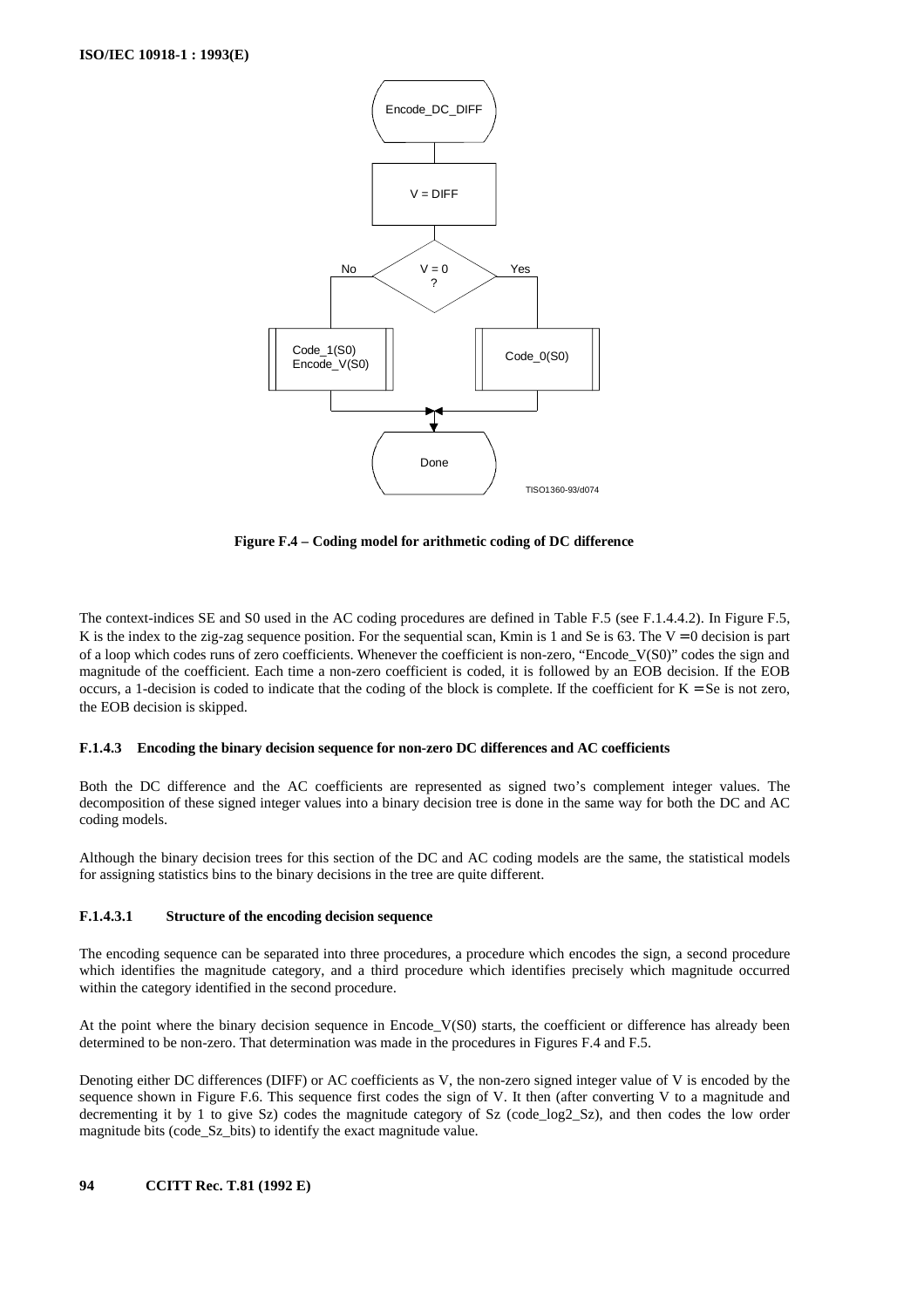There are two significant differences between this sequence and the similar set of operations described in F.1.2 for Huffman coding. First, the sign is encoded before the magnitude category is identified, and second, the magnitude is decremented by 1 before the magnitude category is identified.



**Figure F.5 – AC coding model for arithmetic coding**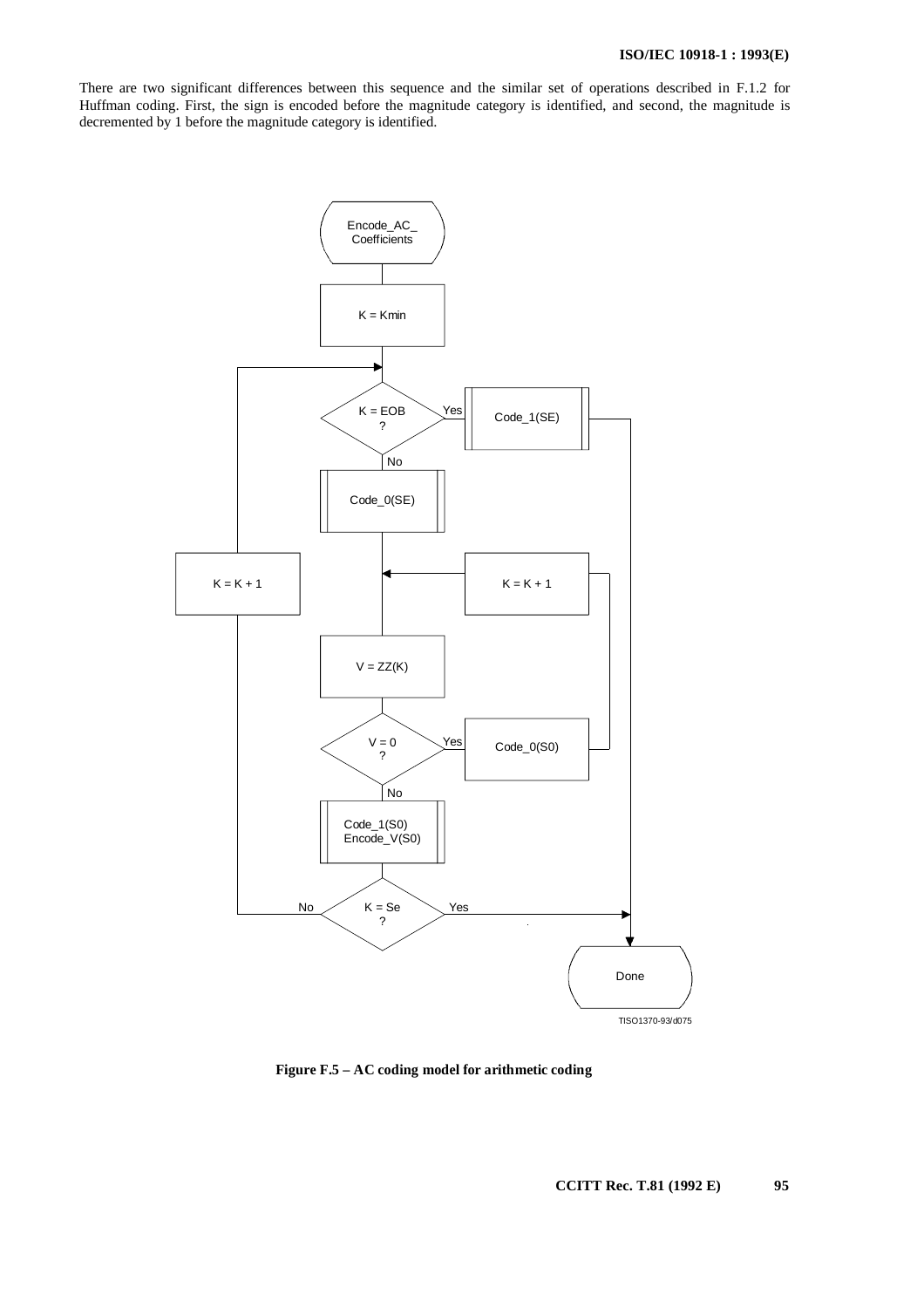

**Figure F.6 – Sequence of procedures in encoding non-zero values of V**

### **F.1.4.3.1.1 Encoding the sign**

The sign is encoded by coding a 0-decision when the sign is positive and a 1-decision when the sign is negative (see Figure F.7).

The context-indices SS, SN and SP are defined for DC coding in Table F.4 and for AC coding in Table F.5. After the sign is coded, the context-index S is set to either SN or SP, establishing an initial value for Encode\_log2\_Sz.

#### **F.1.4.3.1.2 Encoding the magnitude category**

The magnitude category is determined by a sequence of binary decisions which compares Sz against an exponentially increasing bound (which is a power of 2) in order to determine the position of the leading 1-bit. This establishes the magnitude category in much the same way that the Huffman encoder generates a code for the value associated with the difference category. The flow chart for this procedure is shown in Figure F.8.

The starting value of the context-index S is determined in Encode sign of V, and the context-index values X1 and X2 are defined for DC coding in Table F.4 and for AC coding in Table F.5. In Figure F.8, M is the exclusive upper bound for the magnitude and the abbreviations "SLL" and "SRL" refer to the shift-left-logical and shift-right-logical operations – in this case by one bit position. The SRL operation at the completion of the procedure aligns M with the most significant bit of Sz (see Table F.3).

The highest precision allowed for the DCT is 15 bits. Therefore, the highest precision required for the coding decision tree is 16 bits for the DC coefficient difference and 15 bits for the AC coefficients, including the sign bit.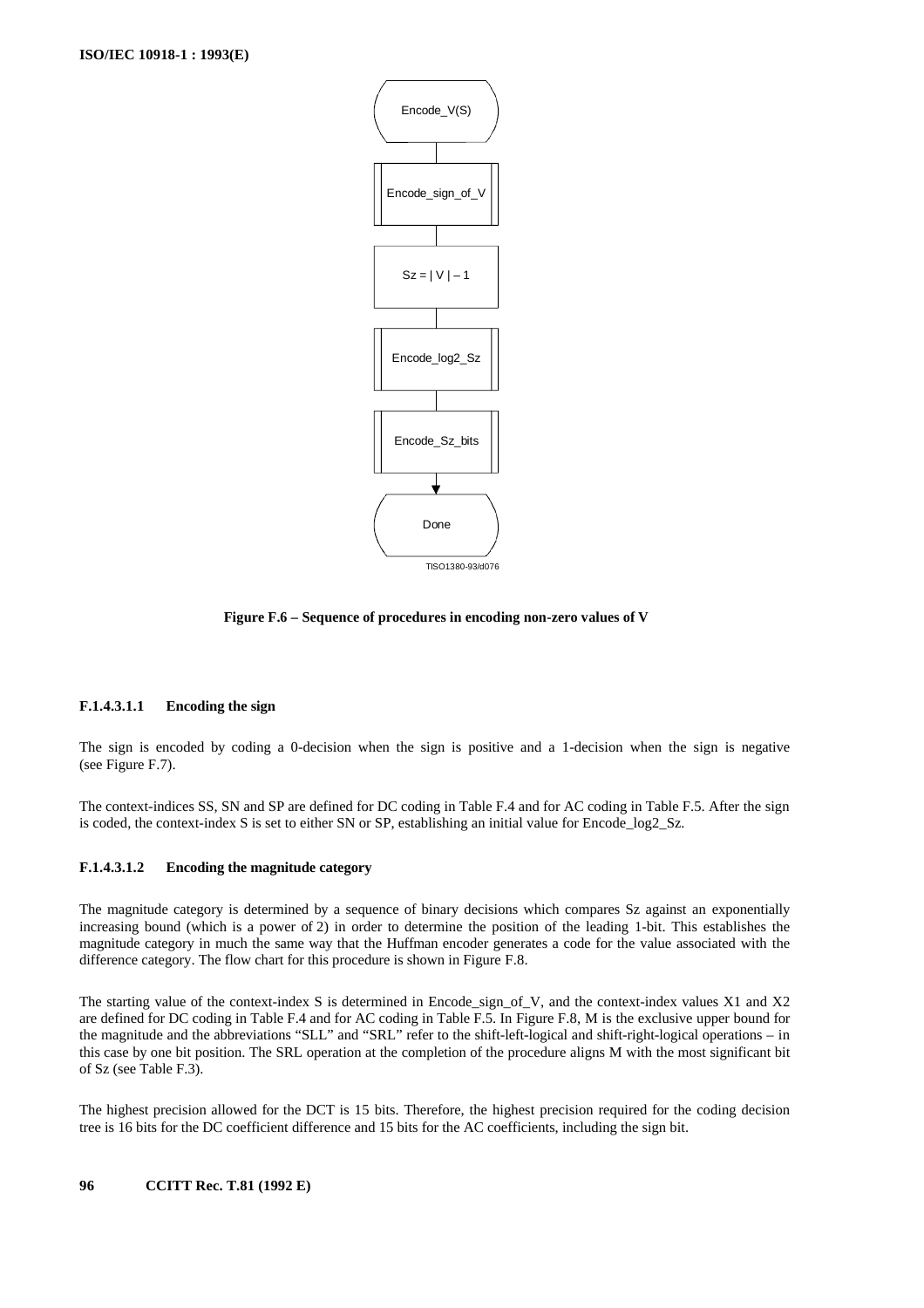

**Figure F.7 – Encoding the sign of V**

| Exclusive upper<br>bound $(M)$ | Sz range         | Number of low order<br>magnitude bits |
|--------------------------------|------------------|---------------------------------------|
| 1                              | $\boldsymbol{0}$ | $\mathbf{0}$                          |
| $\overline{2}$                 | $\mathbf{1}$     | $\boldsymbol{0}$                      |
| $\overline{4}$                 | 2,3              | $\mathbf{1}$                          |
| 8                              | 4, , 7           | $\overline{2}$                        |
| 16                             | 8, , 15          | 3                                     |
| 32                             | 16, , 31         | $\overline{4}$                        |
| 64                             | 32, , 63         | 5                                     |
| 128                            | 64,,127          | 6                                     |
| 256                            | 128,  , 255      | $\overline{7}$                        |
| 512                            | 256,  , 511      | 8                                     |
| 1 0 2 4                        | 512,, 1023       | 9                                     |
| 2 0 4 8                        | 1 024,, 2 047    | 10                                    |
| 4 0 9 6                        | 2 048,  , 4 095  | 11                                    |
| 8 1 9 2                        | 4 096,  , 8 191  | 12                                    |
| 16 3 8 4                       | 8 192,, 16 383   | 13                                    |
| 32 768                         | 16 384,,32 767   | 14                                    |

**Table F.3 – Categories for each maximum bound**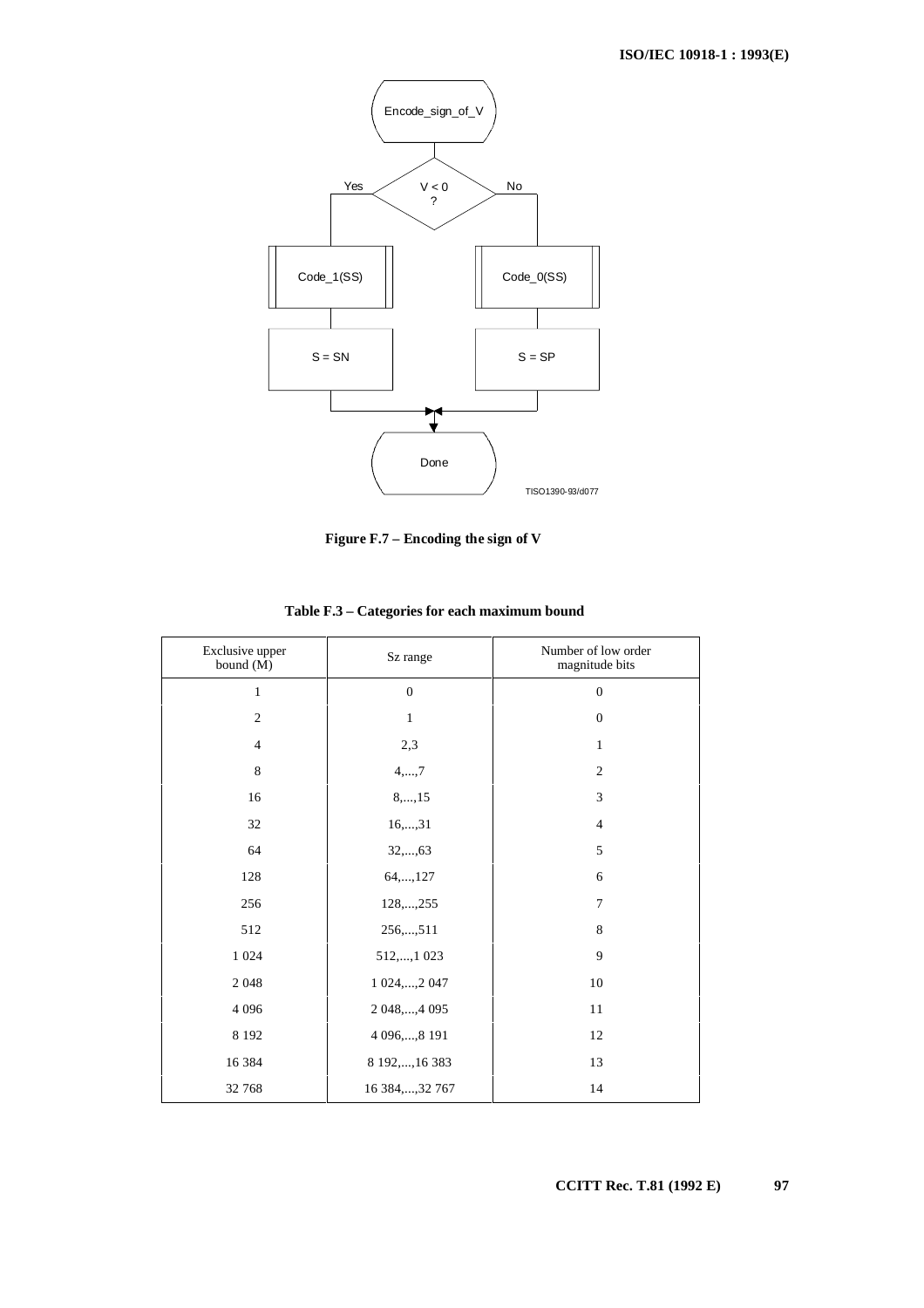

**Figure F.8 – Decision sequence to establish the magnitude category**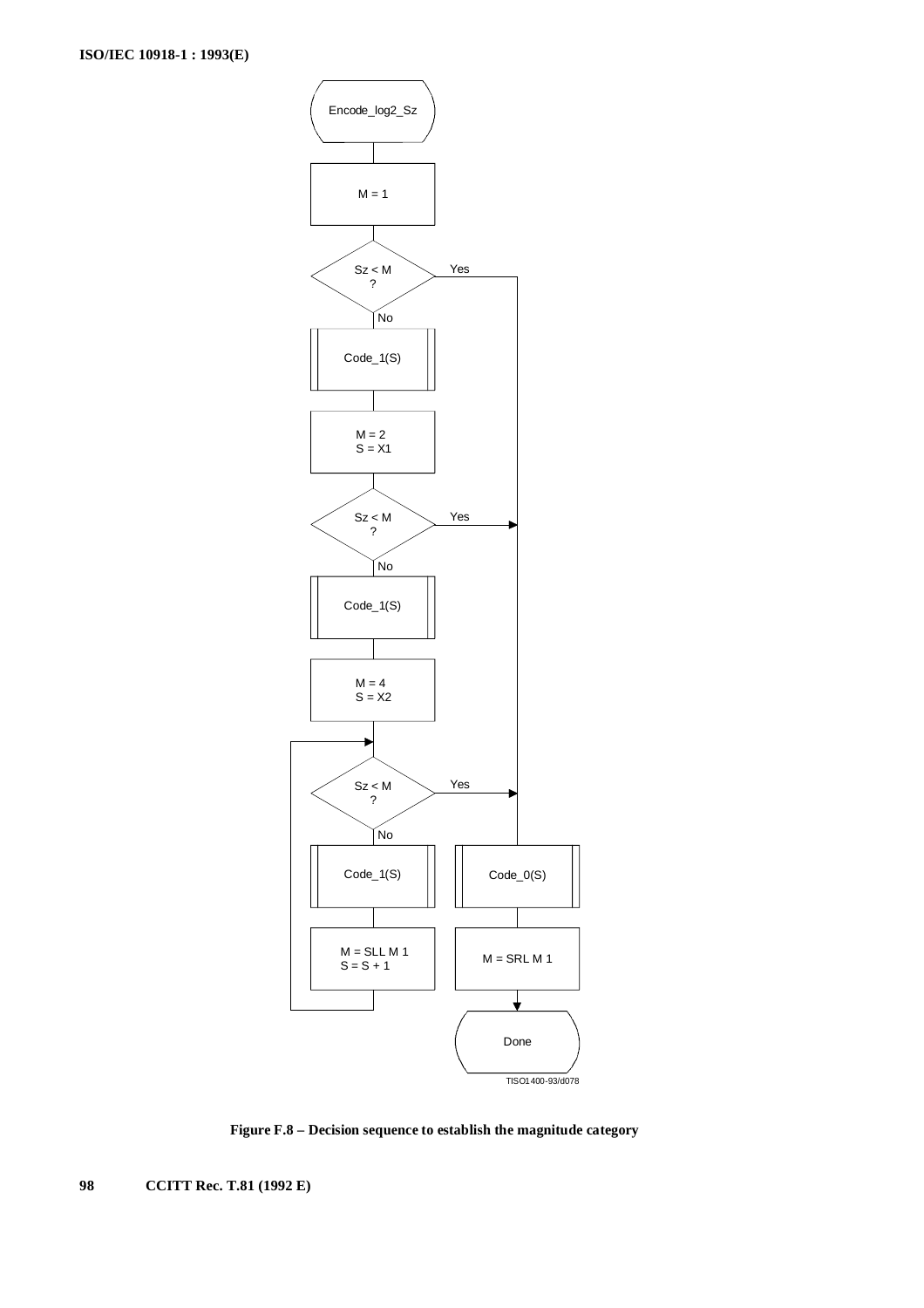# **F.1.4.3.1.3 Encoding the exact value of the magnitude**

After the magnitude category is encoded, the low order magnitude bits are encoded. These bits are encoded in order of decreasing bit significance. The procedure is shown in Figure F.9. The abbreviation "SRL" indicates the shift-rightlogical operation, and M is the exclusive bound established in Figure F.8. Note that M has only one bit set – shifting M right converts it into a bit mask for the logical "AND" operation.

The starting value of the context-index S is determined in Encode\_log2\_Sz. The increment of S by 14 at the beginning of this procedure sets the context-index to the value required in Tables F.4 and F.5.



**Figure F.9 – Decision sequence to code the magnitude bit pattern**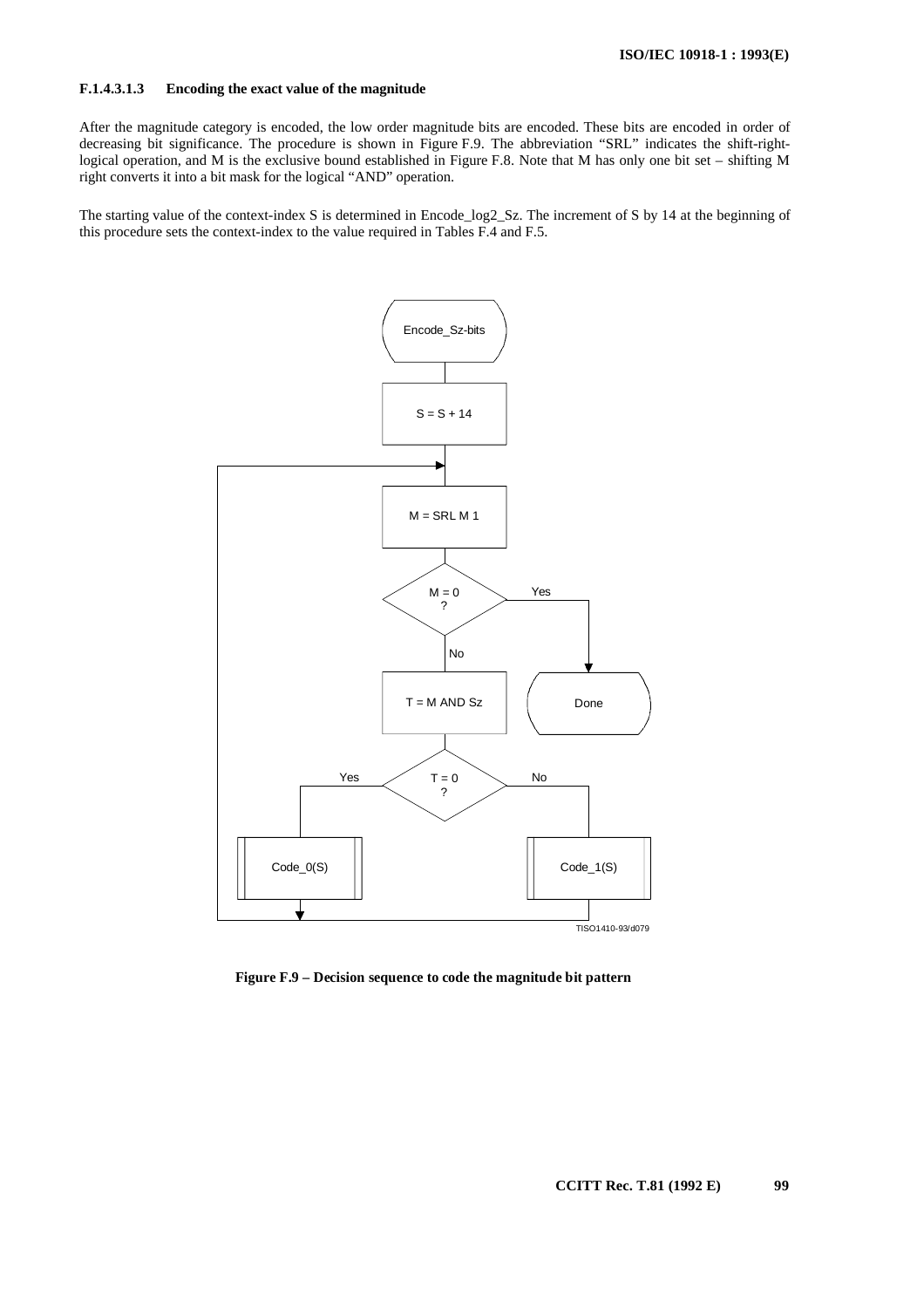#### **F.1.4.4 Statistical models**

An adaptive binary arithmetic coder requires a statistical model. The statistical model defines the contexts which are used to select the conditional probability estimates used in the encoding and decoding procedures.

Each decision in the binary decision trees is associated with one or more contexts. These contexts identify the sense of the MPS and the index in Table D.3 of the conditional probability estimate Qe which is used to encode and decode the binary decision.

The arithmetic coder is adaptive, which means that the probability estimates for each context are developed and maintained by the arithmetic coding system on the basis of prior coding decisions for that context.

#### **F.1.4.4.1 Statistical model for coding DC prediction differences**

The statistical model for coding the DC difference conditions some of the probability estimates for the binary decisions on previous DC coding decisions.

#### **F.1.4.4.1.1 Statistical conditioning on sign**

In coding the DC coefficients, four separate statistics bins (probability estimates) are used in coding the zero/not-zero ( $V =$ 0) decision, the sign decision and the first magnitude category decision. Two of these bins are used to code the  $V = 0$ decision and the sign decision. The other two bins are used in coding the first magnitude decision,  $Sz < 1$ ; one of these bins is used when the sign is positive, and the other is used when the sign is negative. Thus, the first magnitude decision probability estimate is conditioned on the sign of V.

### **F.1.4.4.1.2 Statistical conditioning on DC difference in previous block**

The probability estimates for these first three decisions are also conditioned on Da, the difference value coded for the previous DCT block of the same component. The differences are classified into five groups: zero, small positive, small negative, large positive and large negative. The relationship between the default classification and the quantization scale is shown in Figure F.10.



**Figure F.10 – Conditioning classification of difference values**

The bounds for the "small" difference category determine the classification. Defining L and U as integers in the range 0 to 15 inclusive, the lower bound (exclusive) for difference magnitudes classified as "small" is zero for  $L = 0$ , and is  $2L-1$  for  $L > 0$ .

The upper bound (inclusive) for difference magnitudes classified as "small" is 2U.

L shall be less than or equal to U.

These bounds for the conditioning category provide a segmentation which is identical to that listed in Table F.3.

### **F.1.4.4.1.3 Assignment of statistical bins to the DC binary decision tree**

As shown in Table F.4, each statistics area for DC coding consists of a set of 49 statistics bins. In the following explanation, it is assumed that the bins are contiguous. The first 20 bins consist of five sets of four bins selected by a context-index S0. The value of S0 is given by DC\_Context(Da), which provides a value of 0, 4, 8, 12 or 16, depending on the difference classification of Da (see F.1.4.4.1.2). The remaining 29 bins, X1,...,X15,M2,...,M15, are used to code magnitude category decisions and magnitude bits.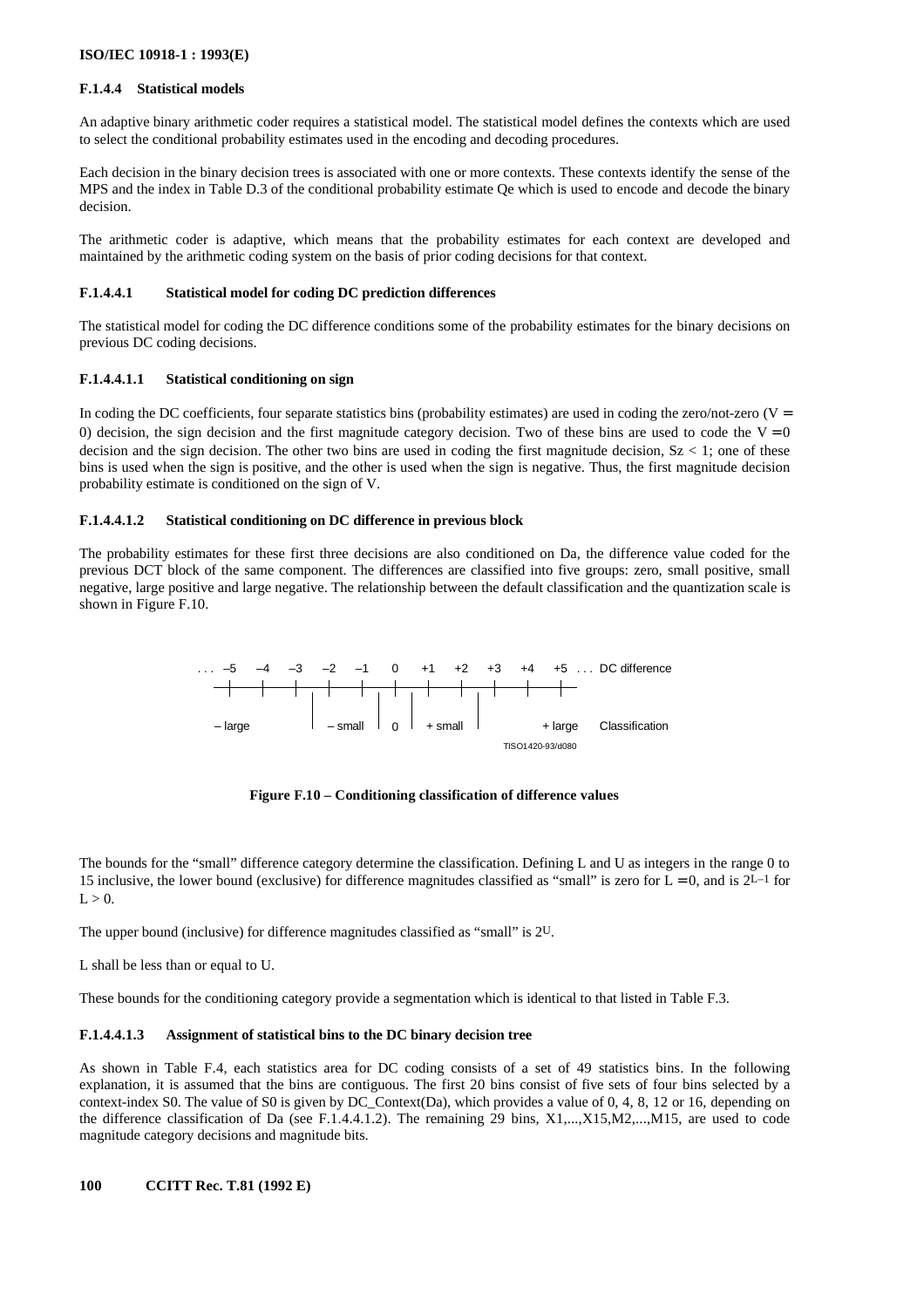| Context-index        | Value             | Coding decision                 |
|----------------------|-------------------|---------------------------------|
| S <sub>0</sub>       | $DC\_Context(Da)$ | $V = 0$                         |
| SS                   | $S_0+1$           | Sign of V                       |
| SP.                  | $S_0 + 2$         | $Sz < 1$ if $V > 0$             |
| SN.                  | $S_0 + 3$         | $Sz < 1$ if $V < 0$             |
| X1                   | 20                | Sz < 2                          |
| X2                   | $X1 + 1$          | Sz < 4                          |
| X <sub>3</sub>       | $X1 + 2$          | Sz < 8                          |
| $\cdot$              |                   |                                 |
| $\ddot{\phantom{0}}$ | $\cdot$           | $\cdot$                         |
| X15                  | $X1 + 14$         | $Sz < 2^{15}$                   |
| M <sub>2</sub>       | $X2 + 14$         | Magnitude bits if $Sz < 4$      |
| M <sub>3</sub>       | $X3 + 14$         | Magnitude bits if $Sz < 8$      |
| $\cdot$              |                   |                                 |
| $\cdot$              |                   | ٠                               |
| M15                  | $X15 + 14$        | Magnitude bits if $Sz < 2^{15}$ |

#### **Table F.4 – Statistical model for DC coefficient coding**

## **F.1.4.4.1.4 Default conditioning for DC statistical model**

The bounds, L and U, for determining the conditioning category have the default values  $L = 0$  and  $U = 1$ . Other bounds may be set using the DAC (Define Arithmetic coding Conditioning) marker segment, as described in Annex B.

#### **F.1.4.4.1.5 Initial conditions for DC statistical model**

At the start of a scan and at the beginning of each restart interval, the difference for the previous DC value is defined to be zero in determining the conditioning state.

## **F.1.4.4.2 Statistical model for coding the AC coefficients**

As shown in Table F.5, each statistics area for AC coding consists of a contiguous set of 245 statistics bins. Three bins are used for each value of the zig-zag index K, and two sets of 28 additional bins X2,...,X15,M2,...,M15 are used for coding the magnitude category and magnitude bits.

The value of SE (and also S0, SP and SN) is determined by the zig-zag index K. Since K is in the range 1 to 63, the lowest value for SE is 0 and the largest value for SP is 188. SS is not assigned a value in AC coefficient coding, as the signs of the coefficients are coded with a fixed probability value of approximately  $0.5$  ( $Qe = X'SAD'$ , MPS = 0).

The value of X2 is given by AC\_Context(K). This gives  $X2 = 189$  when K  $\leq$  Kx and X2 = 217 when K > Kx, where Kx is defined using the DAC marker segment (see B.2.4.3).

Note that a X1 statistics bin is not used in this sequence. Instead, the  $63 \times 1$  array of statistics bins for the magnitude category is used for two decisions. Once the magnitude bound has been determined – at statistics bin Xn, for example – a single statistics bin, Mn, is used to code the magnitude bit sequence for that bound.

#### **F.1.4.4.2.1 Default conditioning for AC coefficient coding**

The default value of Kx is 5. This may be modified using the DAC marker segment, as described in Annex B.

### **F.1.4.4.2.2 Initial conditions for AC statistical model**

At the start of a scan and at each restart, all statistics bins are re-initialized to the standard default value described in Annex D.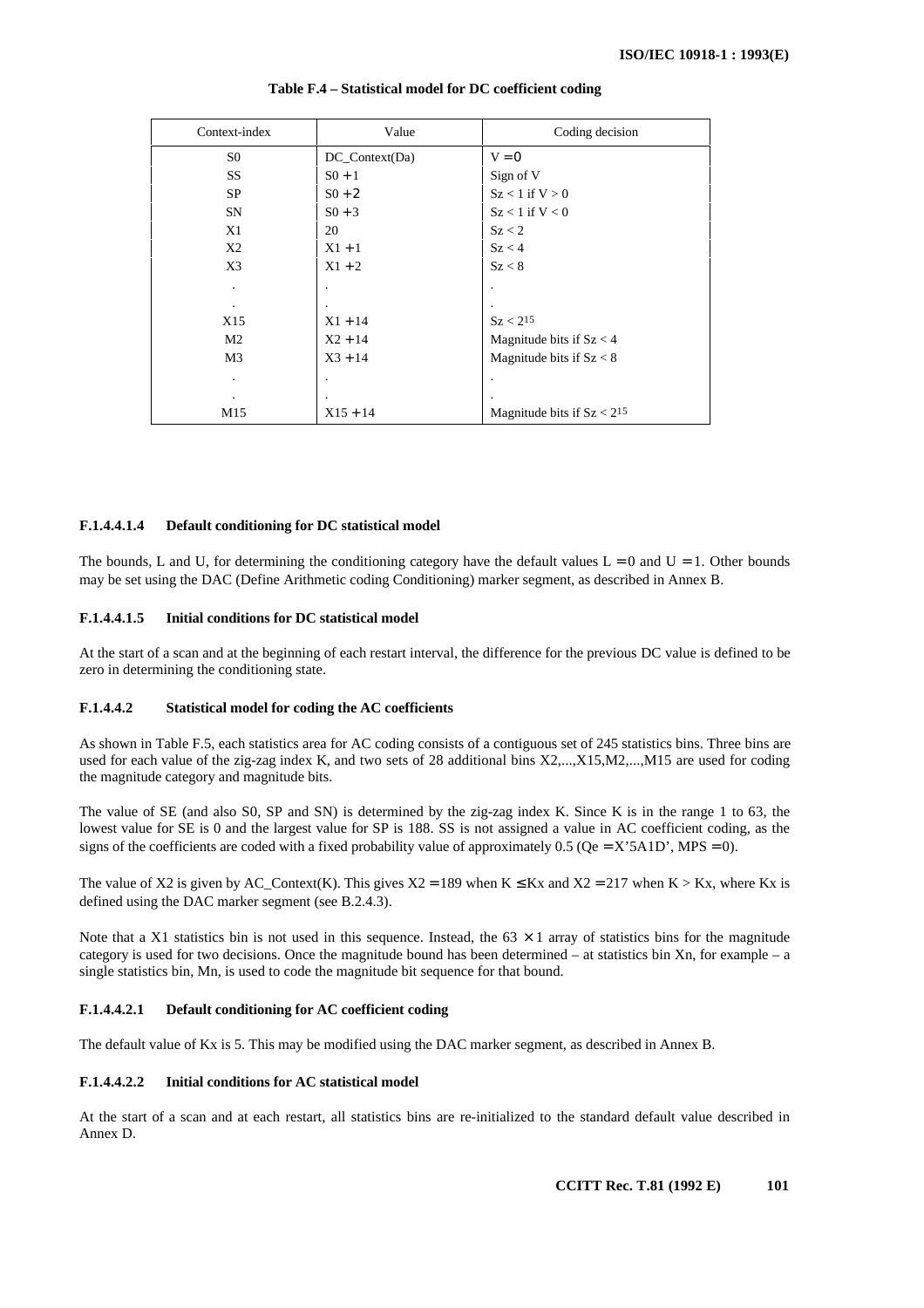| Context-index  | Value            | Coding decision                 |
|----------------|------------------|---------------------------------|
| <b>SE</b>      | $3 \times (K-1)$ | $K = EOB$                       |
| S <sub>0</sub> | $SE + 1$         | $V = 0$                         |
| SS.            | Fixed estimate   | Sign of V                       |
| SN,SP          | $S_0 + 1$        | Sz < 1                          |
| X1             | $S_0+1$          | Sz < 2                          |
| X2             | $AC\_Context(K)$ | Sz < 4                          |
| X3             | $X2 + 1$         | Sz < 8                          |
|                |                  |                                 |
|                | ٠                |                                 |
| X15            | $X2 + 13$        | $Sz < 2^{15}$                   |
| M <sub>2</sub> | $X2 + 14$        | Magnitude bits if $Sz < 4$      |
| M <sub>3</sub> | $X3 + 14$        | Magnitude bits if $Sz < 8$      |
|                |                  |                                 |
|                |                  |                                 |
| M15            | $X15 + 14$       | Magnitude bits if $Sz < 2^{15}$ |

# **Table F.5 – Statistical model for AC coefficient coding**

# **F.1.5 Extended sequential DCT-based Huffman encoding process for 12-bit sample precision**

This process is identical to the sequential DCT process for 8-bit precision extended to four Huffman table destinations as documented in F.1.3, with the following changes.

#### **F.1.5.1 Structure of DC code table for 12-bit sample precision**

The two's complement difference magnitudes are grouped into 16 categories, SSSS, and a Huffman code is created for each of the 16 difference magnitude categories.

The Huffman table for DC coding (see Table F.1) is extended as shown in Table F.6.

| <b>SSSS</b> | Difference values              |
|-------------|--------------------------------|
| 12          | $-4095$ $-2048.2048$ 4095      |
| 13          | $-8$ 191 $-4$ 096,4 0968 191   |
| 14          | $-16$ 383 $-8$ 192,8 19216 383 |
| 15          | $-32767$ $-16384$ , 1638432767 |

## **Table F.6 – Difference magnitude categories for DC coding**

# **F.1.5.2 Structure of AC code table for 12-bit sample precision**

The general structure of the code table is extended as illustrated in Figure F.11. The Huffman table for AC coding is extended as shown in Table F.7.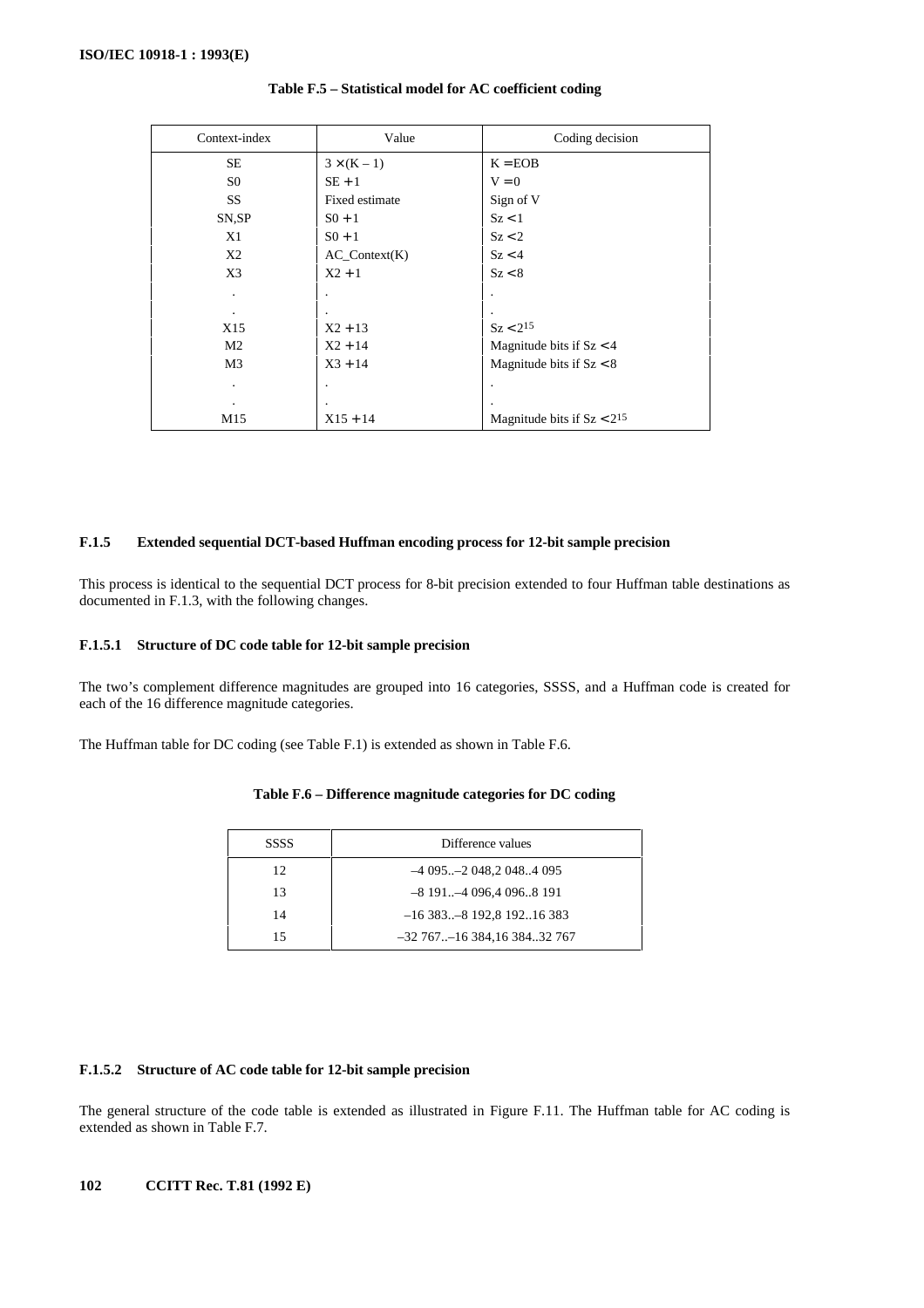

**Figure F.11 – Two-dimensional value array for Huffman coding**

**Table F.7 – Values assigned to coefficient amplitude ranges**

| <b>SSSS</b> | AC coefficients                |
|-------------|--------------------------------|
| 11          | $-2047$ $-1024$ , 10242047     |
| 12          | $-4$ 095 $-2$ 048,2 0484 095   |
| 13          | $-8$ 191 $-4$ 096,4 0968 191   |
| 14          | $-16$ 383 $-8$ 192,8 19216 383 |

### **F.1.6 Extended sequential DCT-based arithmetic encoding process for 12-bit sample precision**

The process is identical to the sequential DCT process for 8-bit precision except for changes in the precision of the FDCT computation.

The structure of the encoding procedure is identical to that specified in F.1.4 which was already defined for a 12-bit sample precision.

## **F.2 Sequential DCT-based decoding processes**

# **F.2.1 Sequential DCT-based control procedures and coding models**

### **F.2.1.1 Control procedures for sequential DCT-based decoders**

The control procedures for decoding compressed image data and its constituent parts – the frame, scan, restart interval and MCU – are given in Figures E.6 to E.10. The procedure for decoding a MCU (Figure E.10) repetitively calls the procedure for decoding a data unit. For DCT-based decoders the data unit is an  $8 \times 8$  block of samples.

#### **F.2.1.2 Procedure for decoding an 8** × **8 block data unit**

In the sequential DCT-based decoding process, decoding an  $8 \times 8$  block data unit consists of the following procedures:

- a) decode DC coefficient for  $8 \times 8$  block using the DC table destination specified in the scan header;
- b) decode AC coefficients for  $8 \times 8$  block using the AC table destination specified in the scan header;
- c) dequantize using table destination specified in the frame header and calculate the inverse  $8 \times 8$  DCT.

#### **F.2.1.3 Decoding models for the sequential DCT procedures**

Two decoding procedures are used, one for the DC coefficient ZZ(0) and the other for the AC coefficients ZZ(1)...ZZ(63). The coefficients are decoded in the order in which they occur in the zig-zag sequence order, starting with the DC coefficient. The coefficients are represented as two's complement integers.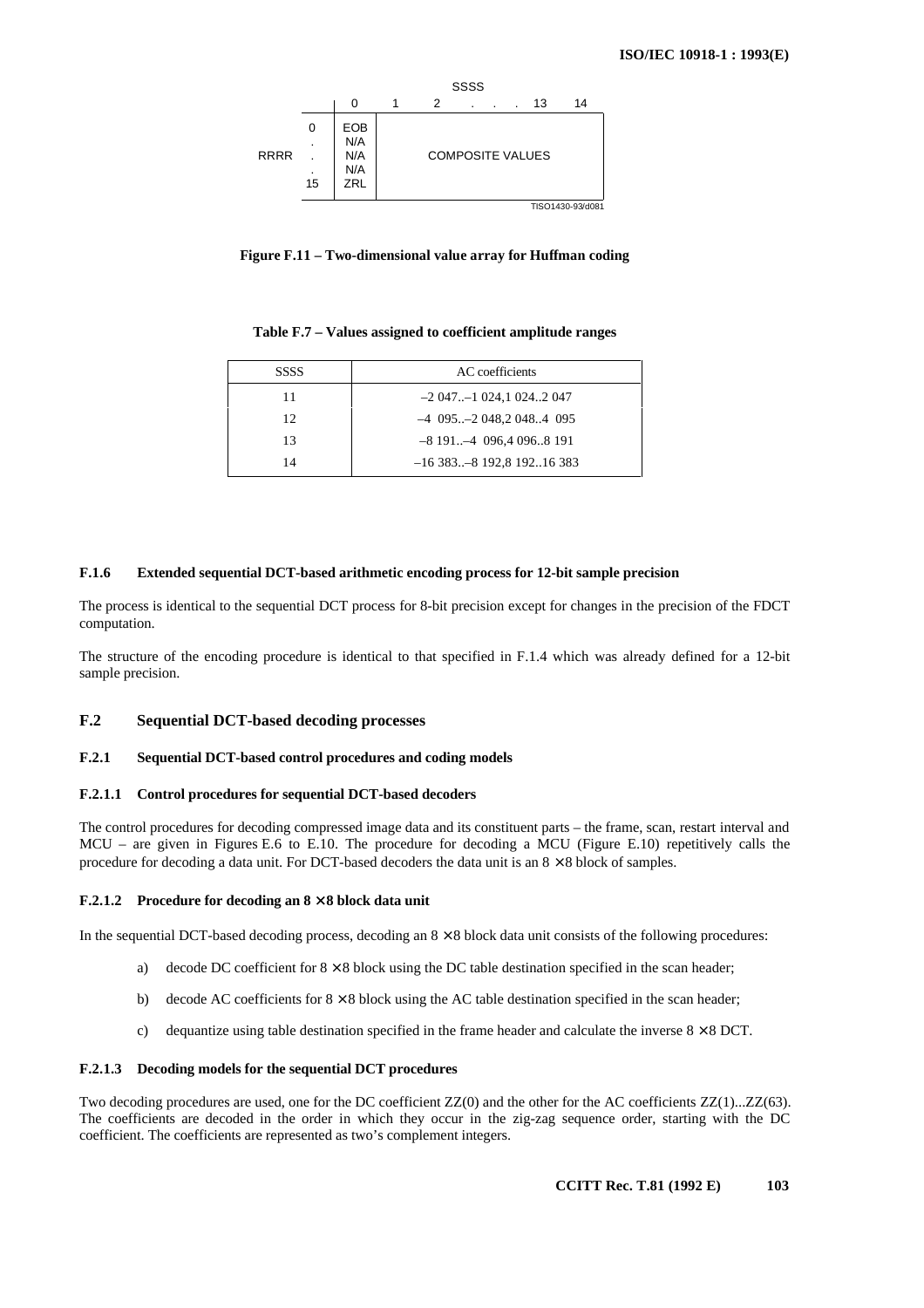#### **F.2.1.3.1 Decoding model for DC coefficients**

The decoded difference, DIFF, is added to PRED, the DC value from the most recently decoded  $8 \times 8$  block from the same component. Thus  $ZZ(0) = PRED + DIFF$ .

At the beginning of the scan and at the beginning of each restart interval, the prediction for the DC coefficient is initialized to zero.

### **F.2.1.3.2 Decoding model for AC coefficients**

The AC coefficients are decoded in the order in which they occur in ZZ. When the EOB is decoded, all remaining coefficients in ZZ are initialized to zero.

#### **F.2.1.4 Dequantization of the quantized DCT coefficients**

The dequantization of the quantized DCT coefficients as described in Annex A, is accomplished by multiplying each quantized coefficient value by the quantization table value for that coefficient. The decoder shall be able to use up to four quantization table destinations.

### **F.2.1.5 Inverse DCT (IDCT)**

The mathematical definition of the IDCT is given in A.3.3.

After computation of the IDCT, the signed output samples are level-shifted, as described in Annex A, converting the output to an unsigned representation. For 8-bit precision the level shift is performed by adding 128. For 12-bit precision the level shift is performed by adding 2 048. If necessary, the output samples shall be clamped to stay within the range appropriate for the precision (0 to 255 for 8-bit precision and 0 to 4 095 for 12-bit precision).

# **F.2.2 Baseline Huffman Decoding procedures**

The baseline decoding procedure is for 8-bit sample precision. The decoder shall be capable of using up to two DC and two AC Huffman tables within one scan.

### **F.2.2.1 Huffman decoding of DC coefficients**

The decoding procedure for the DC difference, DIFF, is:

 $T = DECODE$ 

 $DIFF = RECEIVE(T)$ 

### DIFF = EXTEND(DIFF,T)

where DECODE is a procedure which returns the 8-bit value associated with the next Huffman code in the compressed image data (see F.2.2.3) and RECEIVE(T) is a procedure which places the next T bits of the serial bit string into the low order bits of DIFF, MSB first. If T is zero, DIFF is set to zero. EXTEND is a procedure which converts the partially decoded DIFF value of precision T to the full precision difference. EXTEND is shown in Figure F.12.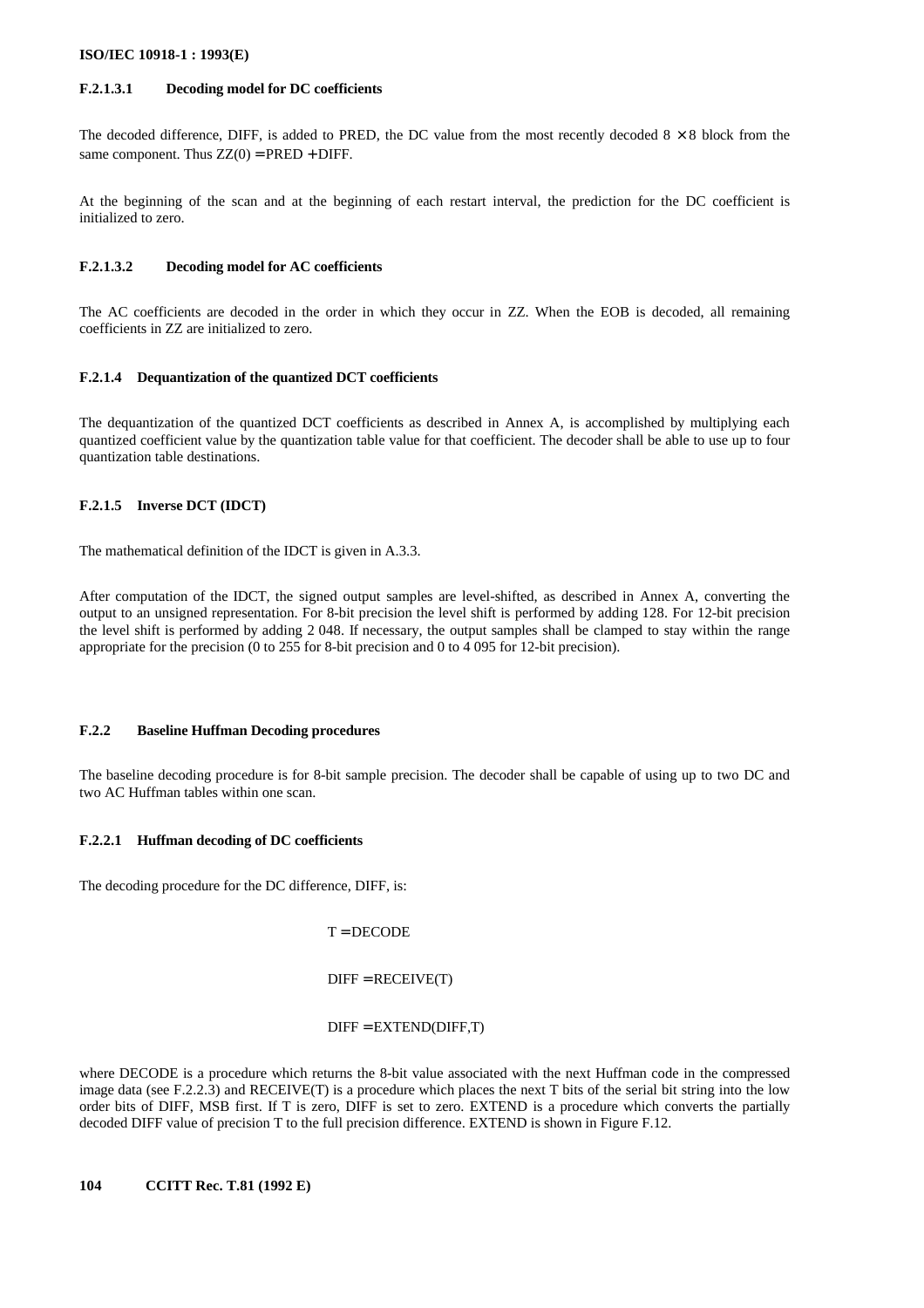

**Figure F.12 – Extending the sign bit of a decoded value in V**

# **F.2.2.2 Decoding procedure for AC coefficients**

The decoding procedure for AC coefficients is shown in Figures F.13 and F.14.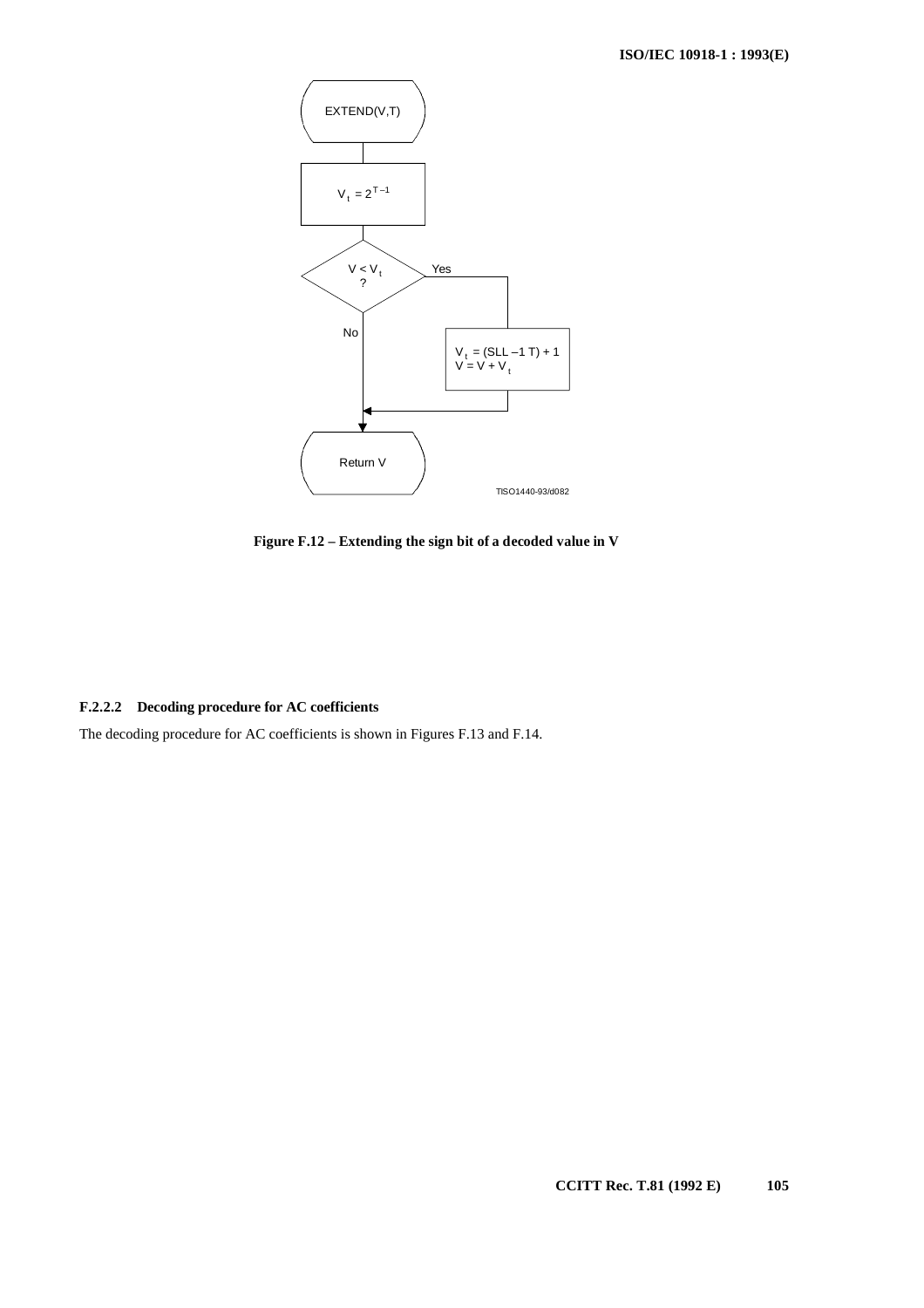

**Figure F.13 – Huffman decoding procedure for AC coefficients**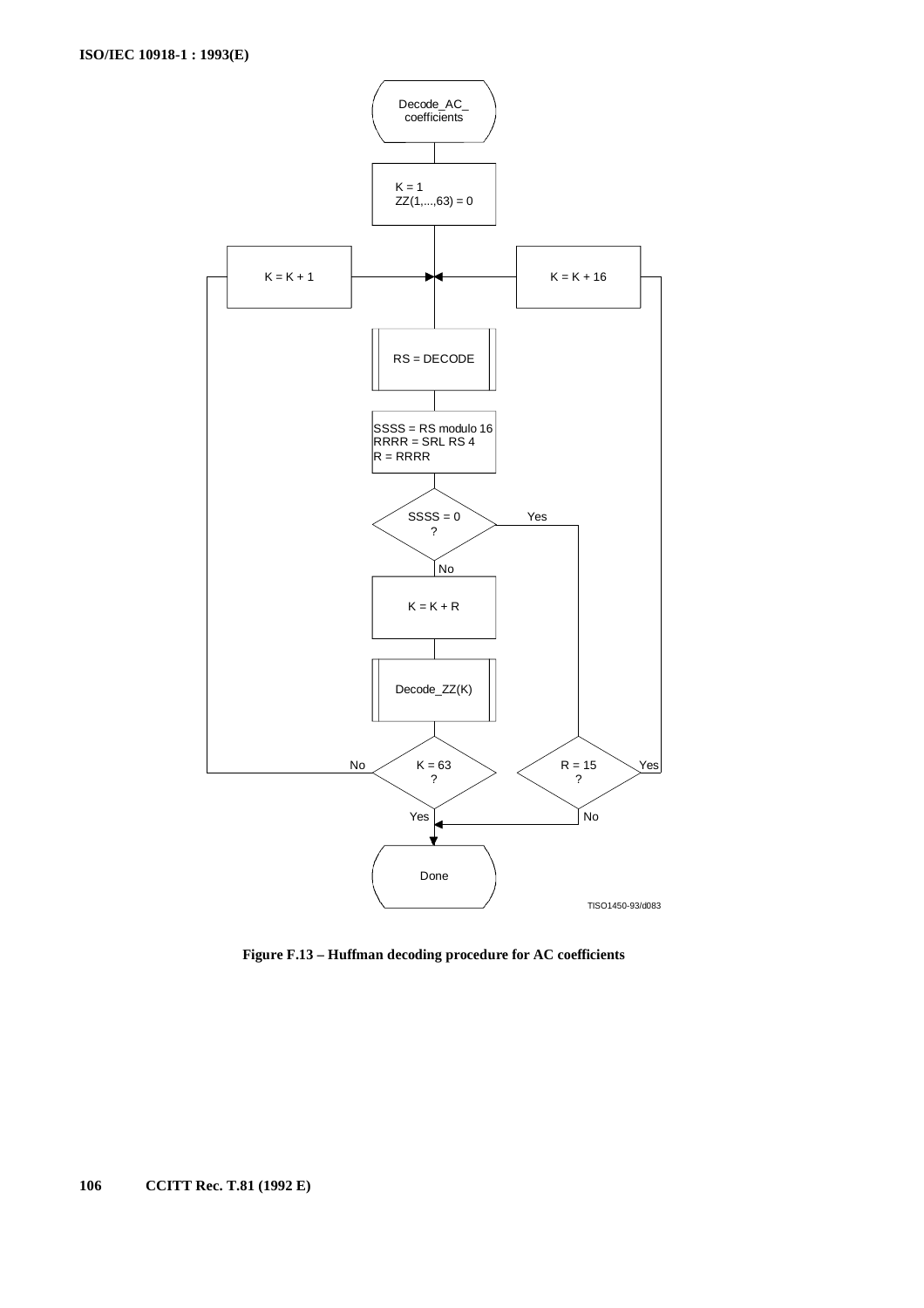

**Figure F.14 – Decoding a non-zero AC coefficient**

The decoding of the amplitude and sign of the non-zero coefficient is done in the procedure "Decode\_ZZ(K)", shown in Figure F.14.

DECODE is a procedure which returns the value, RS, associated with the next Huffman code in the code stream (see F.2.2.3). The values SSSS and R are derived from RS. The value of SSSS is the four low order bits of the composite value and R contains the value of RRRR (the four high order bits of the composite value). The interpretation of these values is described in F.1.2.2. EXTEND is shown in Figure F.12.

# **F.2.2.3 The DECODE procedure**

The DECODE procedure decodes an 8-bit value which, for the DC coefficient, determines the difference magnitude category. For the AC coefficient this 8-bit value determines the zero run length and non-zero coefficient category.

Three tables, HUFFVAL, HUFFCODE, and HUFFSIZE, have been defined in Annex C. This particular implementation of DECODE makes use of the ordering of the Huffman codes in HUFFCODE according to both value and code size. Many other implementations of DECODE are possible.

NOTE – The values in HUFFVAL are assigned to each code in HUFFCODE and HUFFSIZE in sequence. There are no ordering requirements for the values in HUFFVAL which have assigned codes of the same length.

The implementation of DECODE described in this subclause uses three tables, MINCODE, MAXCODE and VALPTR, to decode a pointer to the HUFFVAL table. MINCODE, MAXCODE and VALPTR each have 16 entries, one for each possible code size. MINCODE(I) contains the smallest code value for a given length I, MAXCODE(I) contains the largest code value for a given length I, and VALPTR(I) contains the index to the start of the list of values in HUFFVAL which are decoded by code words of length I. The values in MINCODE and MAXCODE are signed 16-bit integers; therefore, a value of –1 sets all of the bits.

The procedure for generating these tables is shown in Figure F.15. The procedure for DECODE is shown in Figure F.16. Note that the 8-bit "VALUE" is returned to the procedure which invokes DECODE.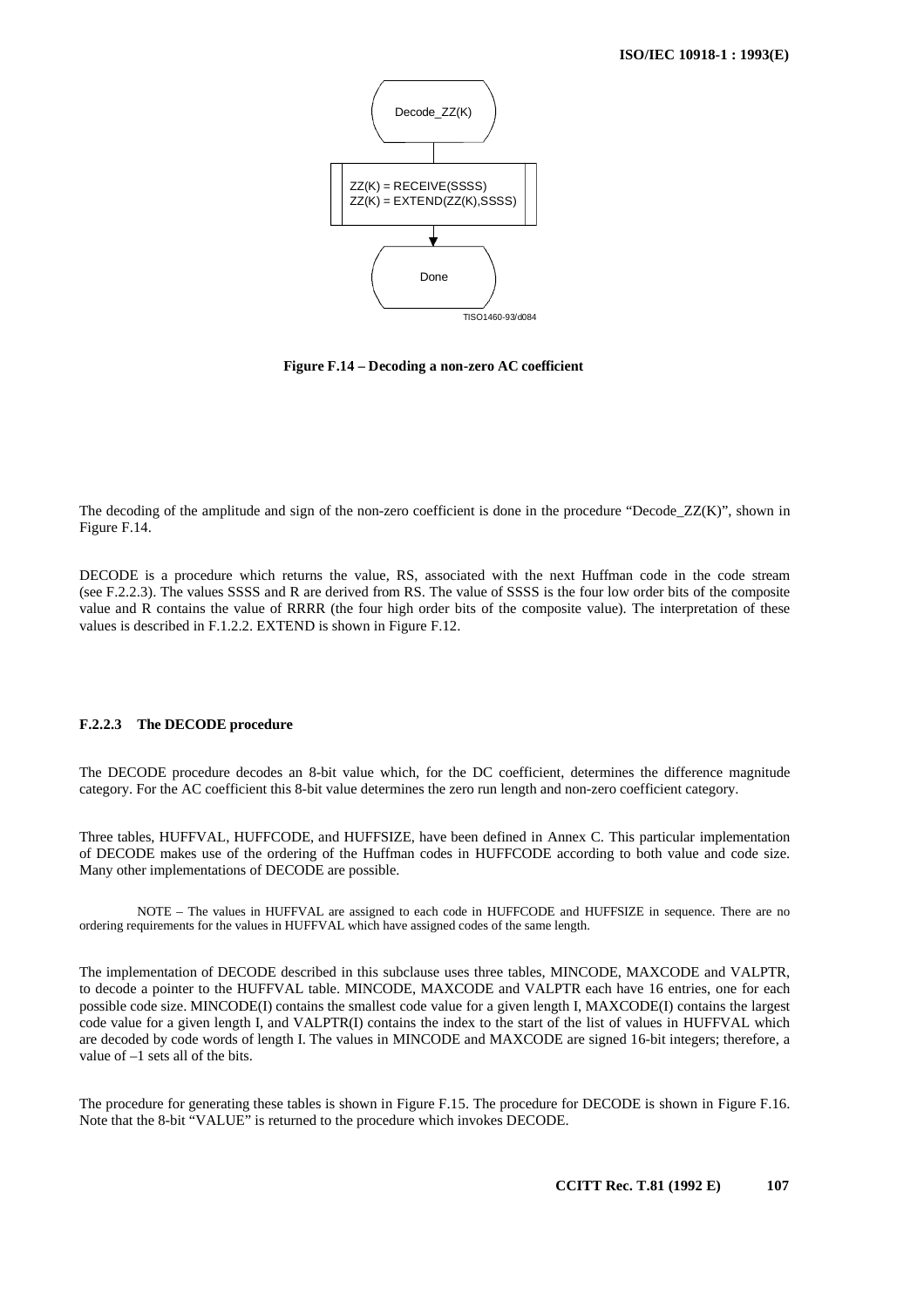

**Figure F.15 – Decoder table generation**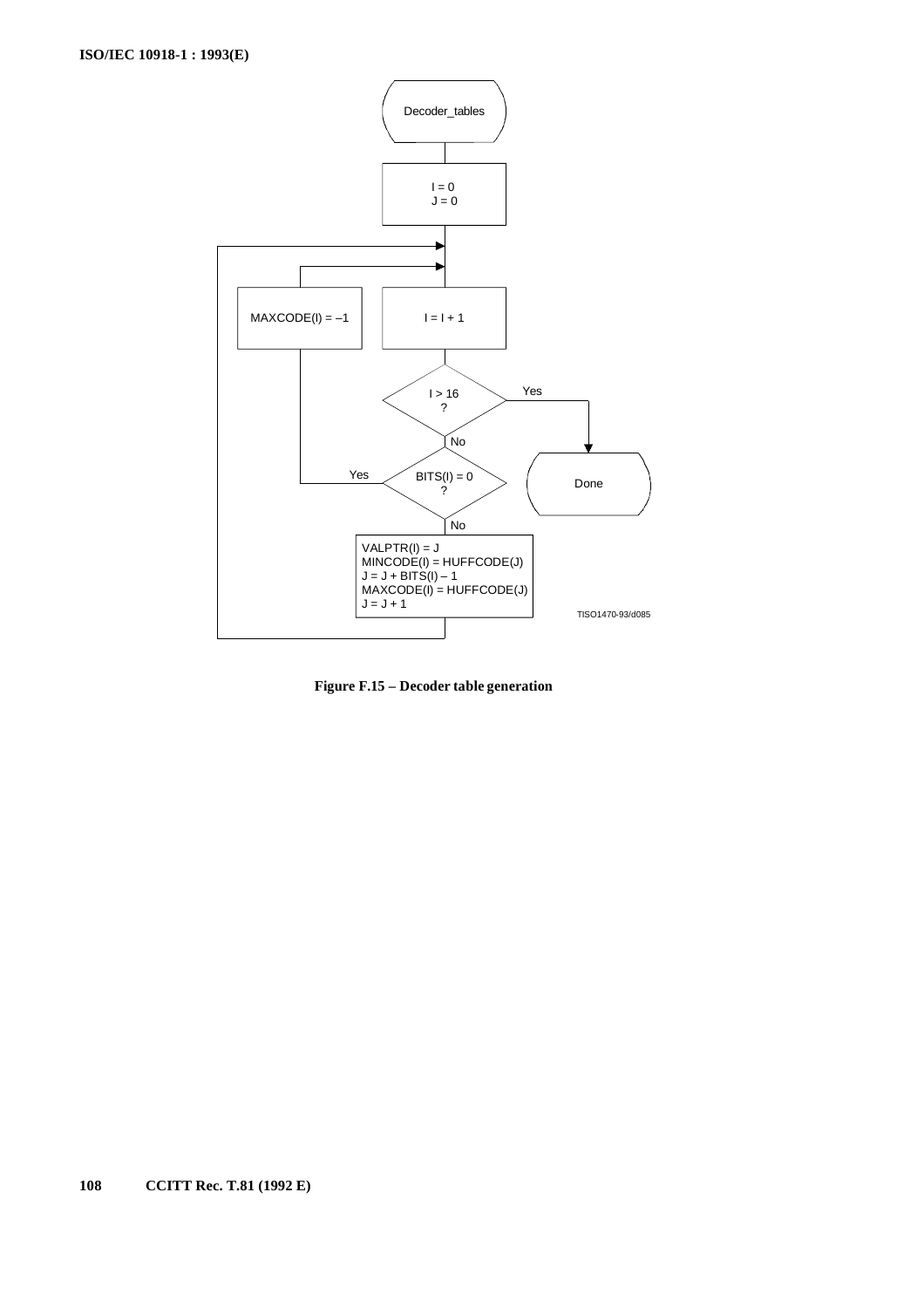

**Figure F.16 – Procedure for DECODE**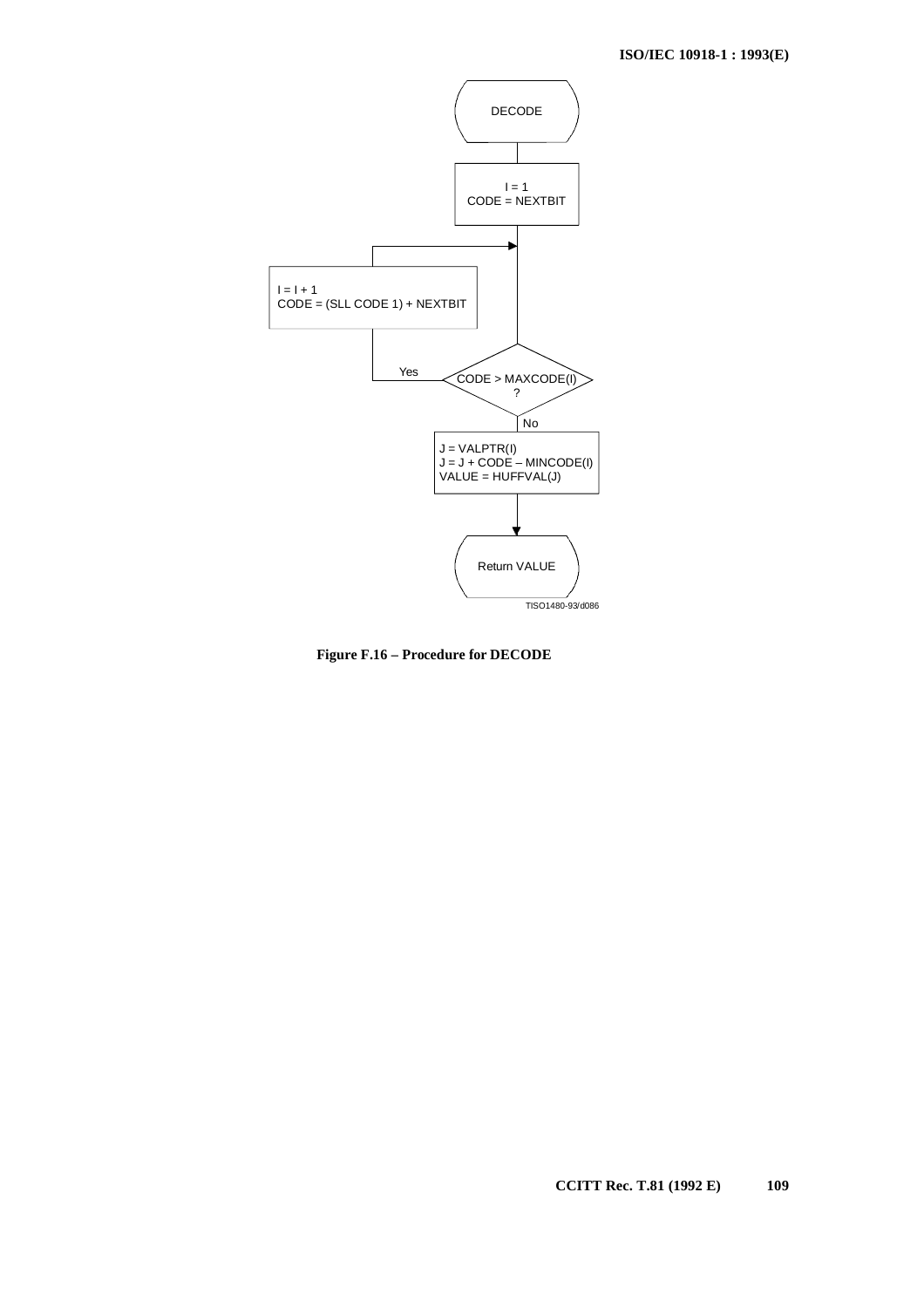# **F.2.2.4 The RECEIVE procedure**

RECEIVE(SSSS) is a procedure which places the next SSSS bits of the entropy-coded segment into the low order bits of DIFF, MSB first. It calls NEXTBIT and it returns the value of DIFF to the calling procedure (see Figure F.17).



Figur e F.17 – Pr ocedur e for R EC E I V E (SSSS)

# **F.2.2.5 The NEXTBIT procedure**

NEXTBIT reads the next bit of compressed data and passes it to higher level routines. It also intercepts and removes stuff bytes and detects markers. NEXTBIT reads the bits of a byte starting with the MSB (see Figure F.18).

Before starting the decoding of a scan, and after processing a RST marker, CNT is cleared. The compressed data are read one byte at a time, using the procedure NEXTBYTE. Each time a byte, B, is read, CNT is set to 8.

The only valid marker which may occur within the Huffman coded data is the  $RST_m$  marker. Other than the EOI or markers which may occur at or before the start of a scan, the only marker which can occur at the end of the scan is the DNL (define-number-of-lines).

Normally, the decoder will terminate the decoding at the end of the final restart interval before the terminating marker is intercepted. If the DNL marker is encountered, the current line count is set to the value specified by that marker. Since the DNL marker can only be used at the end of the first scan, the scan decode procedure must be terminated when it is encountered.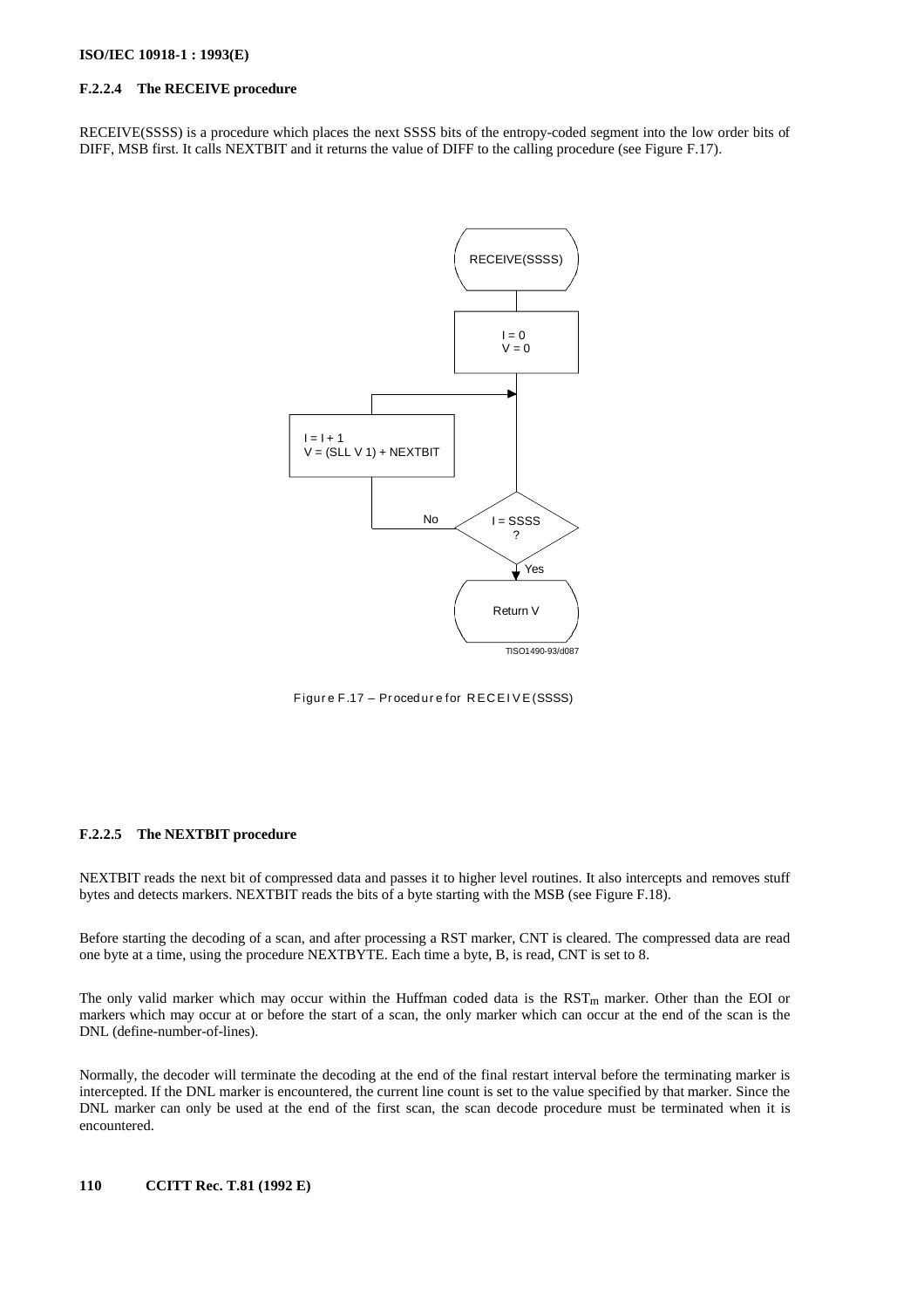

**Figure F.18 – Procedure for fetching the next bit of compressed data**

### **F.2.3 Sequential DCT decoding process with 8-bit precision extended to four sets of Huffman tables**

This process is identical to the Baseline decoding process described in F.2.2, with the exception that the decoder shall be capable of using up to four DC and four AC Huffman tables within one scan. Four DC and four AC Huffman tables is the maximum allowed by this Specification.

### **F.2.4 Sequential DCT decoding process with arithmetic coding**

This subclause describes the sequential DCT decoding process with arithmetic decoding.

The arithmetic decoding procedures for decoding binary decisions, initializing the statistical model, initializing the decoder, and resynchronizing the decoder are listed in Table D.4 of Annex D.

Some of the procedures in Table D.4 are used in the higher level control structure for scans and restart intervals described in F.2. At the beginning of scans and restart intervals, the probability estimates used in the arithmetic decoder are reset to the standard initial value as part of the Initdec procedure which restarts the arithmetic coder.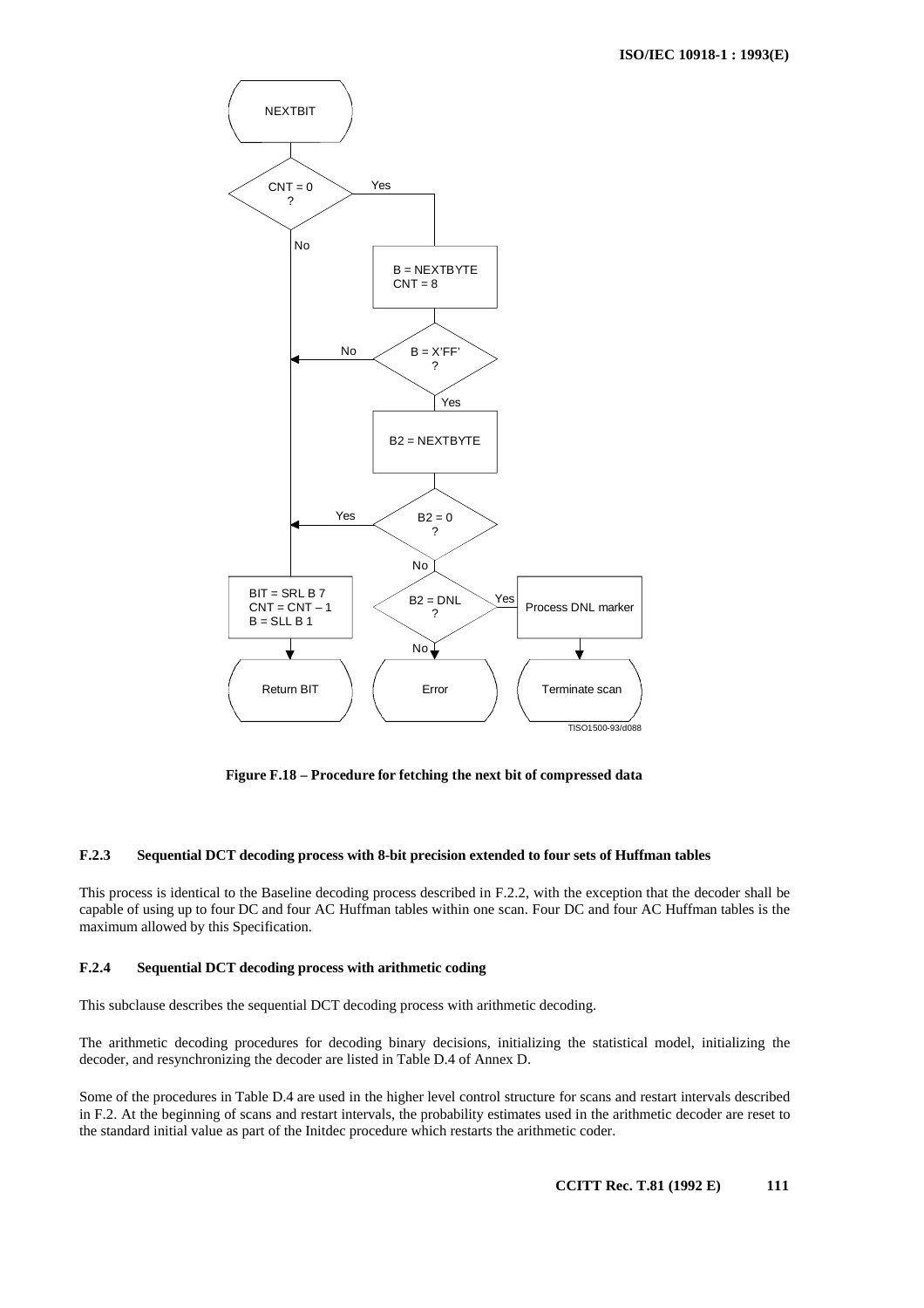The statistical models defined in F.1.4.4 also apply to this decoding process.

The decoder shall be capable of using up to four DC and four AC conditioning tables and associated statistics areas within one scan.

### **F.2.4.1 Arithmetic decoding of DC coefficients**

The basic structure of the decision sequence for decoding a DC difference value, DIFF, is shown in Figure F.19. The equivalent structure for the encoder is found in Figure F.4.



**Figure F.19 – Arithmetic decoding of DC difference**

The context-indices used in the DC decoding procedures are defined in Table F.4 (see F.1.4.4.1.3).

The "Decode" procedure returns the value "D" of the binary decision. If the value is not zero, the sign and magnitude of the non-zero DIFF must be decoded by the procedure "Decode\_V(S0)".

#### **F.2.4.2 Arithmetic Decoding of AC coefficients**

The AC coefficients are decoded in the order that they occur in  $ZZ(1, ..., 63)$ . The encoder procedure for the coding process is found in Figure F.5. Figure F.20 illustrates the decoding sequence.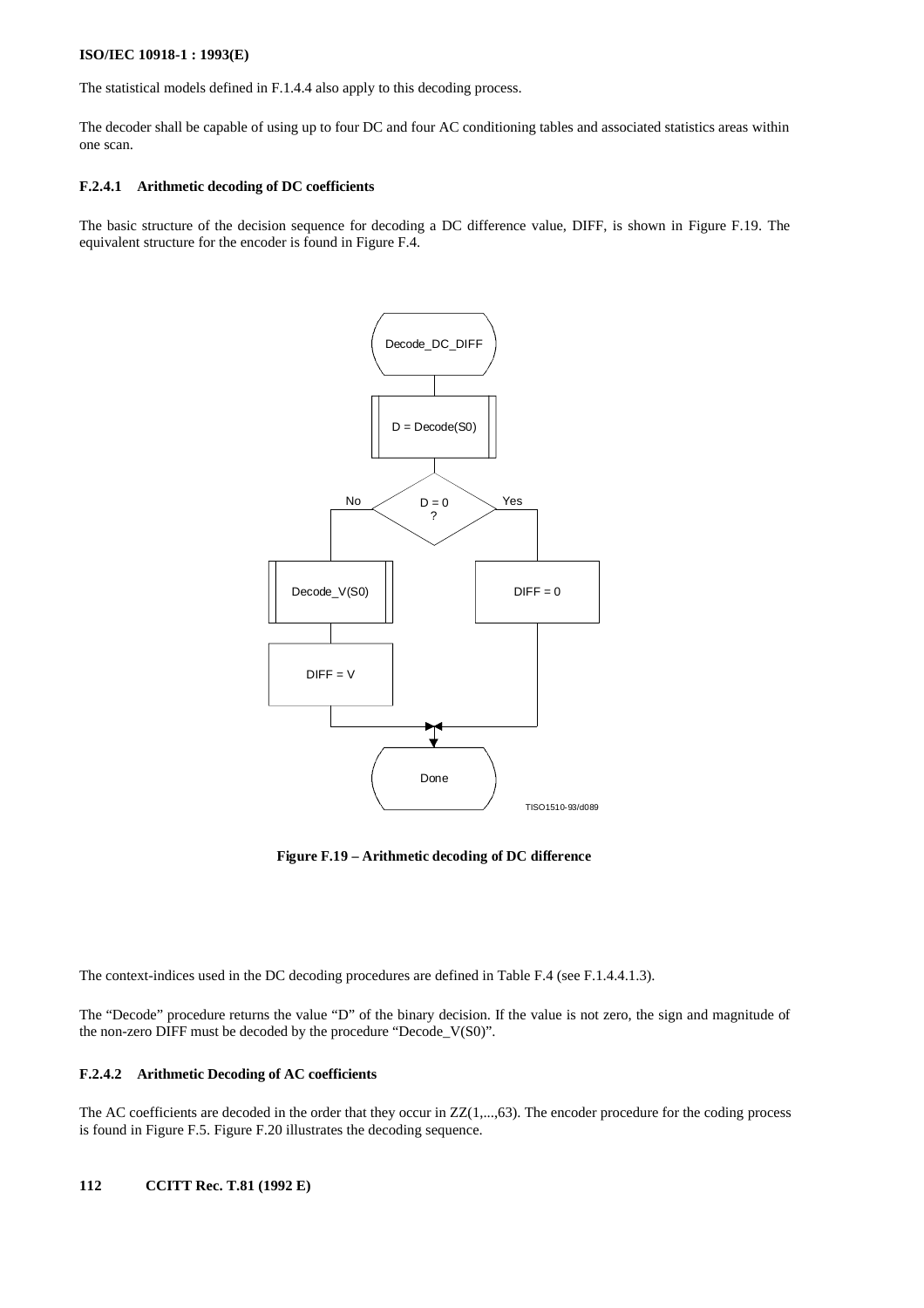

**Figure F.20 – Procedure for decoding the AC coefficients**

The context-indices used in the AC decoding procedures are defined in Table F.5 (see F.1.4.4.2).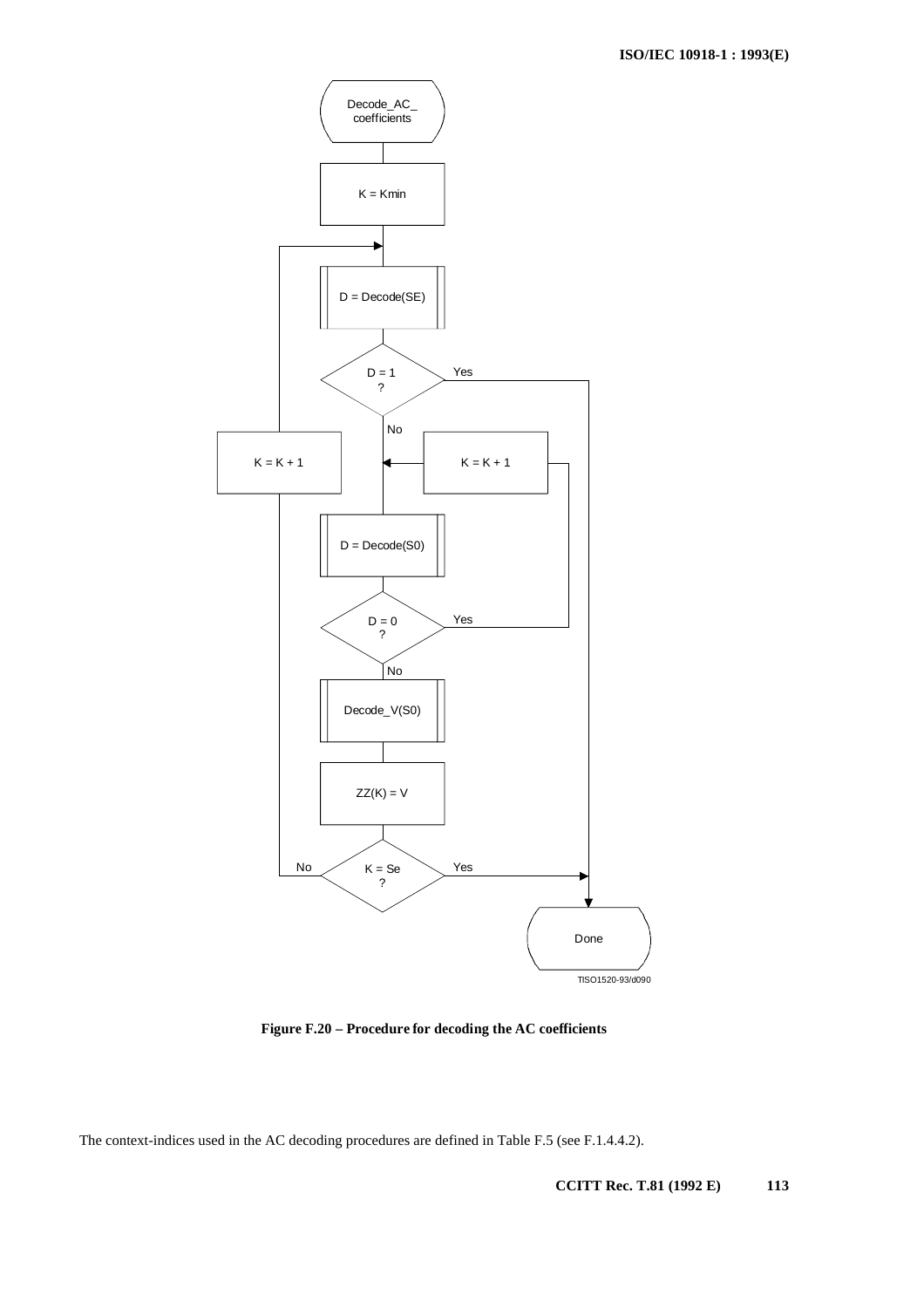In Figure F.20, K is the index to the zig-zag sequence position. For the sequential scan, Kmin  $= 1$  and Se  $= 63$ . The decision at the top of the loop is the EOB decision. If the EOB occurs  $(D = 1)$ , the remaining coefficients in the block are set to zero. The inner loop just below the EOB decoding decodes runs of zero coefficients. Whenever the coefficient is non-zero, "Decode\_V" decodes the sign and magnitude of the coefficient. After each non-zero coefficient is decoded, the EOB decision is again decoded unless  $K = Se$ .

### **F.2.4.3 Decoding the binary decision sequence for non-zero DC differences and AC coefficients**

Both the DC difference and the AC coefficients are represented as signed two's complement 16-bit integer values. The decoding decision tree for these signed integer values is the same for both the DC and AC coding models. Note, however, that the statistical models are not the same.

### **F.2.4.3.1 Arithmetic decoding of non-zero values**

Denoting either DC differences or AC coefficients as V, the non-zero signed integer value of V is decoded by the sequence shown in Figure F.21. This sequence first decodes the sign of V. It then decodes the magnitude category of V (Decode\_log2\_Sz), and then decodes the low order magnitude bits (Decode\_Sz\_bits). Note that the value decoded for Sz must be incremented by 1 to get the actual coefficient magnitude.



**Figure F.21 – Sequence of procedures in decoding non-zero values of V**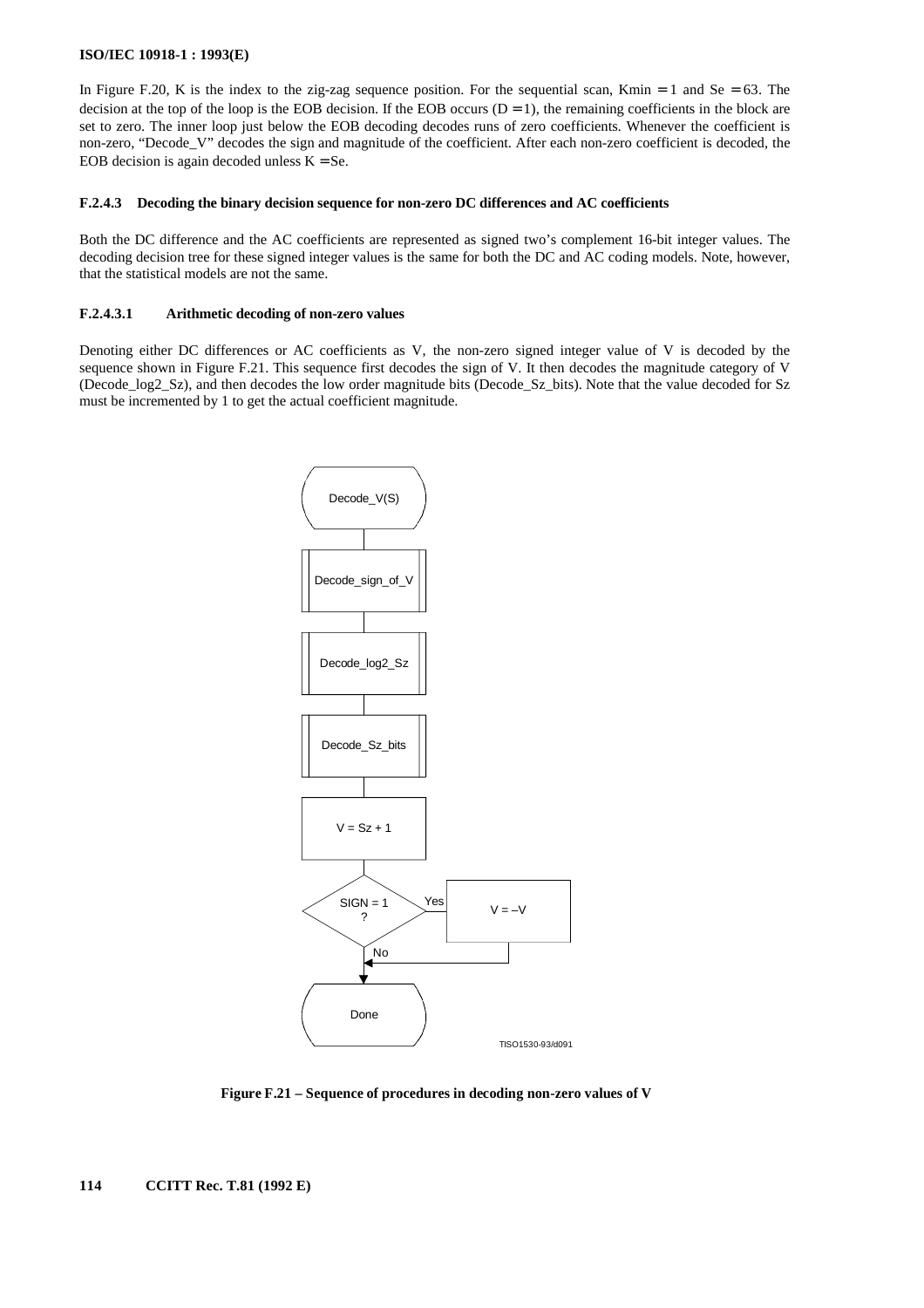# **F.2.4.3.1.1 Decoding the sign**

The sign is decoded by the procedure shown in Figure F.22.

The context-indices are defined for DC decoding in Table F.4 and AC decoding in Table F.5.

If  $SIGN = 0$ , the sign of the coefficient is positive; if  $SIGN = 1$ , the sign of the coefficient is negative.



**Figure F.22 – Decoding the sign of V**

### **F.2.4.3.1.2 Decoding the magnitude category**

The context-index S is set in Decode\_sign\_of\_V and the context-index values X1 and X2 are defined for DC coding in Table F.4 and for AC coding in Table F.5.

In Figure F.23, M is set to the upper bound for the magnitude and shifted left until the decoded decision is zero. It is then shifted right by 1 to become the leading bit of the magnitude of Sz.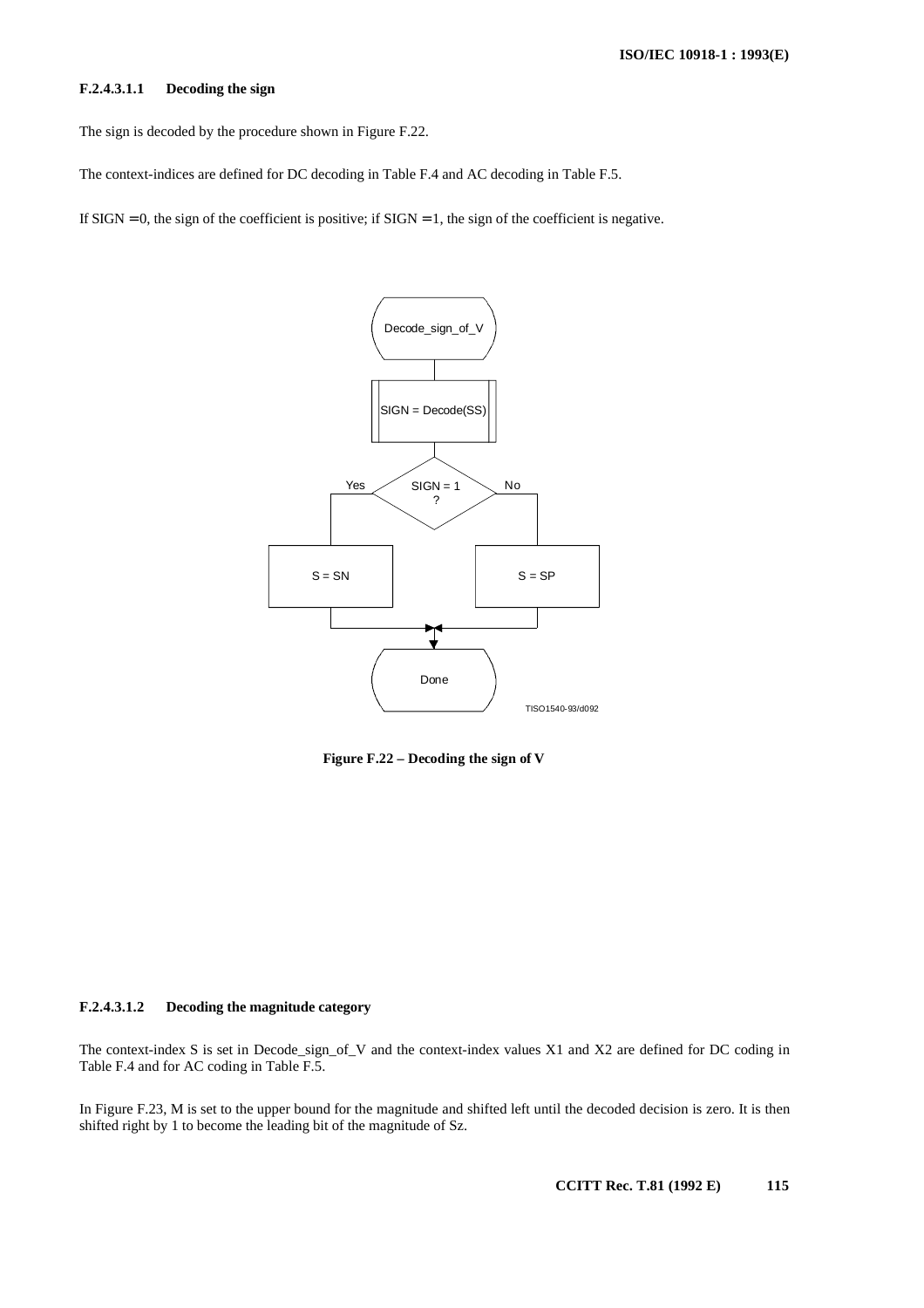

**Figure F.23 – Decoding procedure to establish the magnitude category**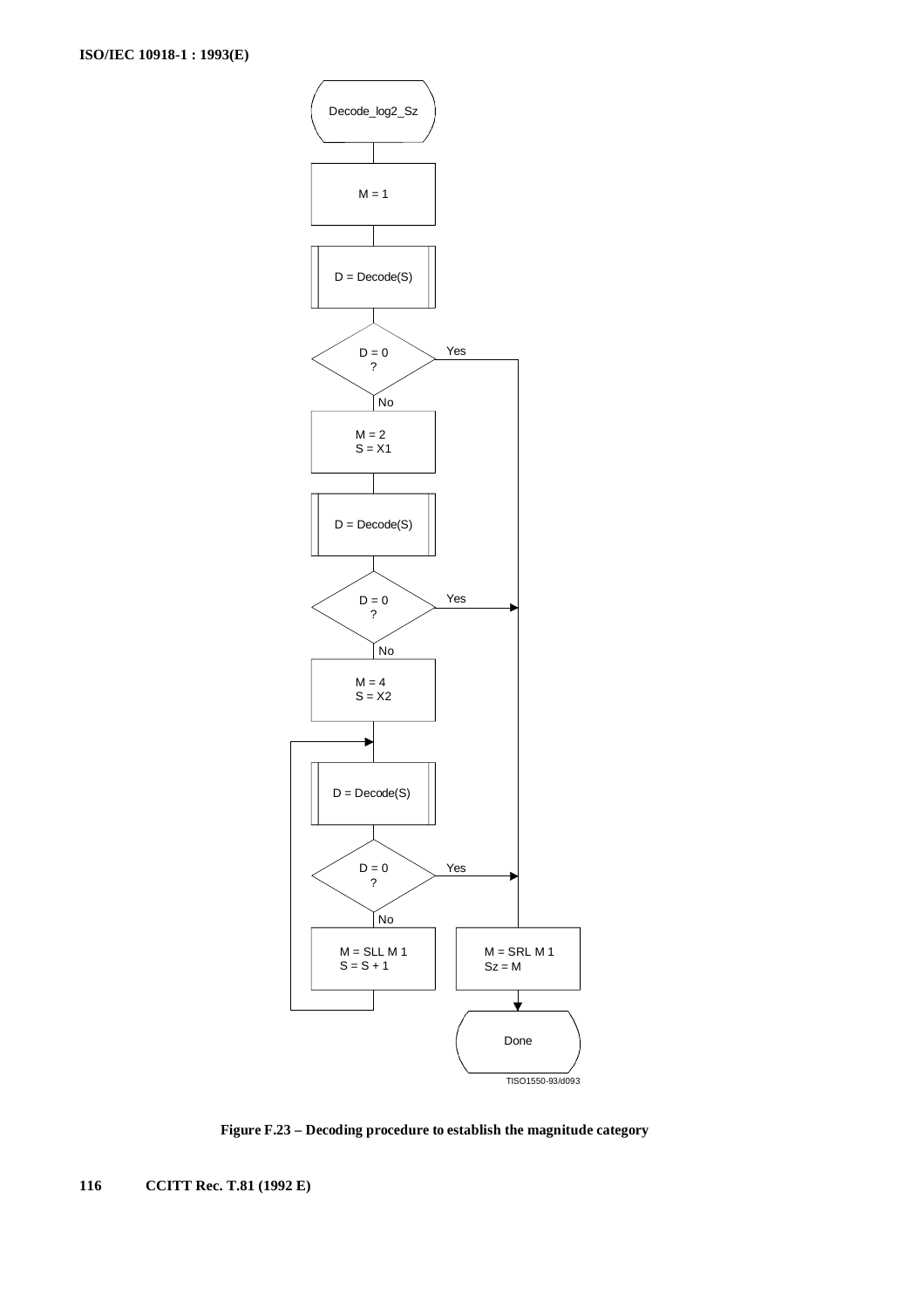### **F.2.4.3.1.3 Decoding the exact value of the magnitude**

After the magnitude category is decoded, the low order magnitude bits are decoded. These bits are decoded in order of decreasing bit significance. The procedure is shown in Figure F.24.

The context-index S is set in Decode\_log2\_Sz.



**Figure F.24 – Decision sequence to decode the magnitude bit pattern**

# **F.2.4.4 Decoder restart**

The  $RST_m$  markers which are added to the compressed data between each restart interval have a two byte value which cannot be generated by the coding procedures. These two byte sequences can be located without decoding, and can therefore be used to resynchronize the decoder.  $RST_m$  markers can therefore be used for error recovery.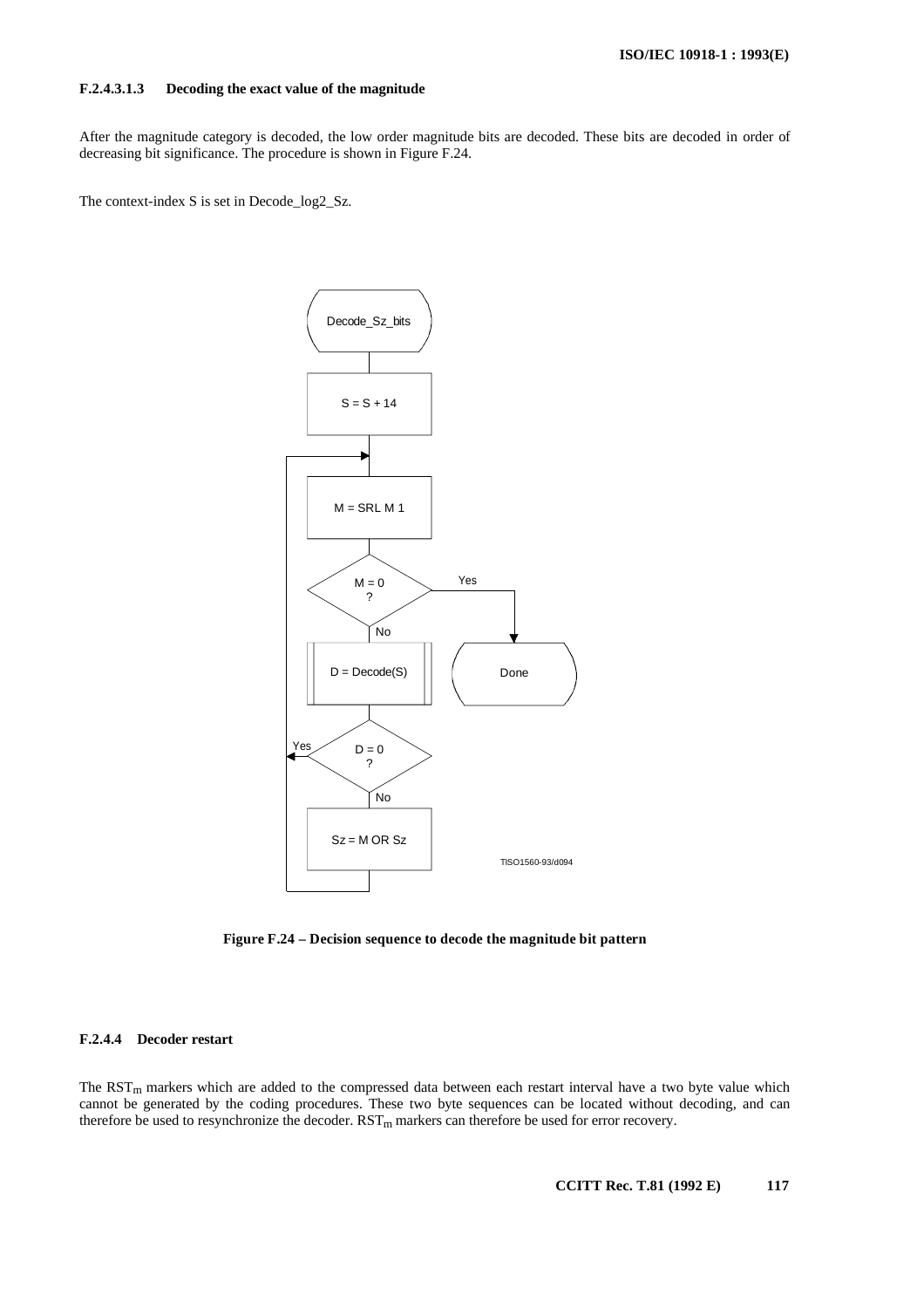Before error recovery procedures can be invoked, the error condition must first be detected. Errors during decoding can show up in two places:

- a) The decoder fails to find the expected marker at the point where it is expecting resynchronization.
- b) Physically impossible data are decoded. For example, decoding a magnitude beyond the range of values allowed by the model is quite likely when the compressed data are corrupted by errors. For arithmetic decoders this error condition is extremely important to detect, as otherwise the decoder may reach a condition where it uses the compressed data very slowly.

NOTE – Some errors will not cause the decoder to lose synchronization. In addition, recovery is not possible for all errors; for example, errors in the headers are likely to be catastrophic. The two error conditions listed above, however, almost always cause the decoder to lose synchronization in a way which permits recovery.

In regaining synchronization, the decoder can make use of the modulo 8 coding restart interval number in the low order bits of the RST<sub>m</sub> marker. By comparing the expected restart interval number to the value in the next RST<sub>m</sub> marker in the compressed image data, the decoder can usually recover synchronization. It then fills in missing lines in the output data by replication or some other suitable procedure, and continues decoding. Of course, the reconstructed image will usually be highly corrupted for at least a part of the restart interval where the error occurred.

# **F.2.5 Sequential DCT decoding process with Huffman coding and 12-bit precision**

This process is identical to the sequential DCT process defined for 8-bit sample precision and extended to four Huffman tables, as documented in F.2.3, but with the following changes.

# **F.2.5.1 Structure of DC Huffman decode table**

The general structure of the DC Huffman decode table is extended as described in F.1.5.1.

# **F.2.5.2 Structure of AC Huffman decode table**

The general structure of the AC Huffman decode table is extended as described in F.1.5.2.

# **F.2.6 Sequential DCT decoding process with arithmetic coding and 12-bit precision**

The process is identical to the sequential DCT process for 8-bit precision except for changes in the precision of the IDCT computation.

The structure of the decoding procedure in F.2.4 is already defined for a 12-bit input precision.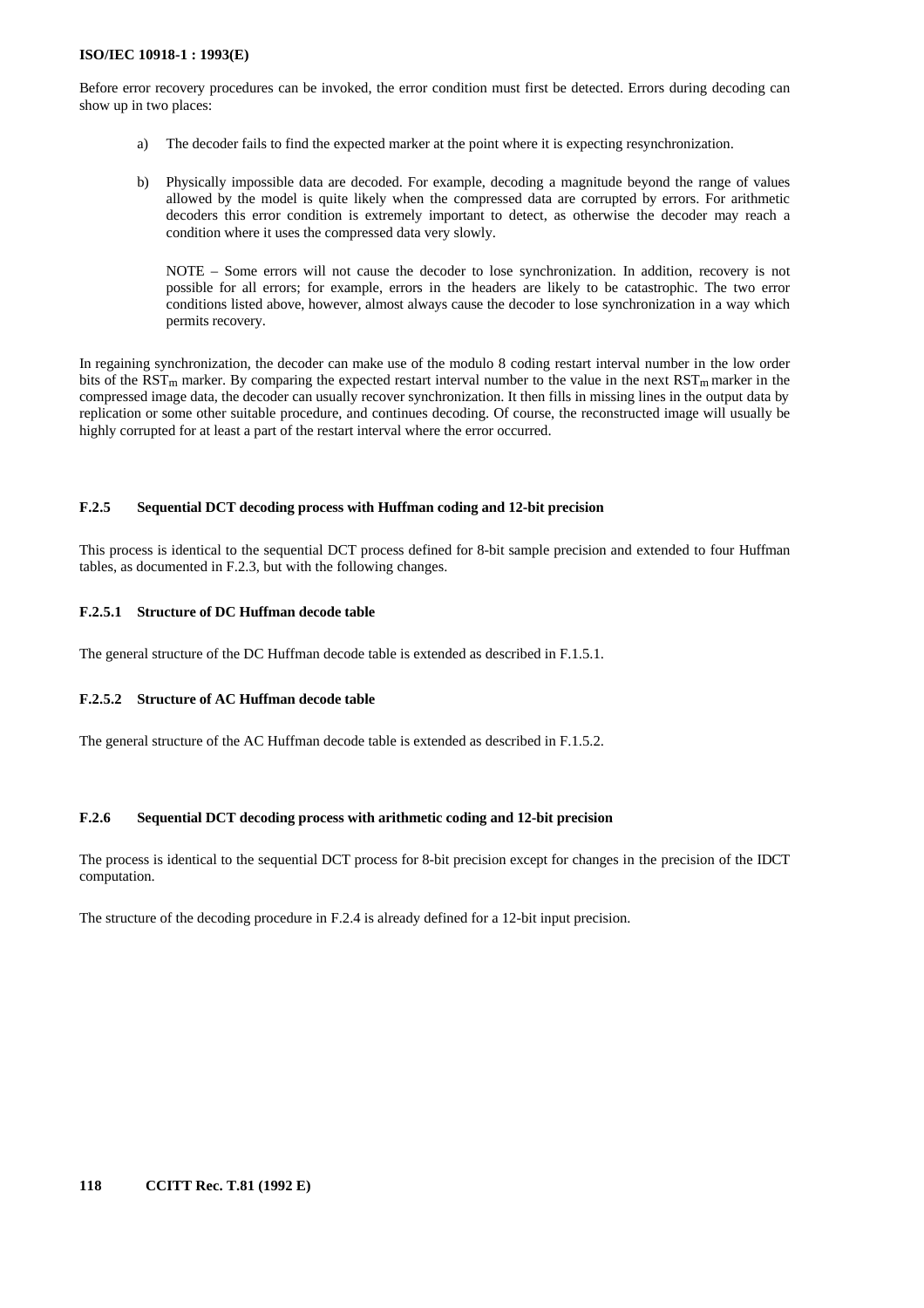# **Annex G**

# **Progressive DCT-based mode of operation**

(This annex forms an integral part of this Recommendation | International Standard)

This annex provides a **functional specification** of the following coding processes for the progressive DCT-based mode of operation:

- 1) spectral selection only, Huffman coding, 8-bit sample precision;
- 2) spectral selection only, arithmetic coding, 8-bit sample precision;
- 3) full progression, Huffman coding, 8-bit sample precision;
- 4) full progression, arithmetic coding, 8-bit sample precision;
- 5) spectral selection only, Huffman coding, 12-bit sample precision;
- 6) spectral selection only, arithmetic coding, 12-bit sample precision;
- 7) full progression, Huffman coding, 12-bit sample precision;
- 8) full progression, arithmetic coding, 12-bit sample precision.

For each of these, the encoding process is specified in G.1, and the decoding process is specified in G.2. The functional specification is presented by means of specific flow charts for the various procedures which comprise these coding processes.

NOTE – There is **no requirement** in this Specification that any encoder or decoder which embodies one of the above-named processes shall implement the procedures in precisely the manner specified by the flow charts in this annex. It is necessary only that an encoder or decoder implement the **function** specified in this annex. The sole criterion for an encoder or decoder to be considered in compliance with this Specification is that it satisfy the requirements given in clause 6 (for encoders) or clause 7 (for decoders), as determined by the compliance tests specified in Part 2.

The number of Huffman or arithmetic conditioning tables which may be used within the same scan is four.

Two complementary progressive procedures are defined, spectral selection and successive approximation.

In spectral selection the DCT coefficients of each block are segmented into frequency bands. The bands are coded in separate scans.

In successive approximation the DCT coefficients are divided by a power of two before coding. In the decoder the coefficients are multiplied by that same power of two before computing the IDCT. In the succeeding scans the precision of the coefficients is increased by one bit in each scan until full precision is reached.

An encoder or decoder implementing a full progression uses spectral selection within successive approximation. An allowed subset is spectral selection alone.

Figure G.1 illustrates the spectral selection and successive approximation progressive processes.

# **G.1 Progressive DCT-based encoding processes**

#### **G.1.1 Control procedures and coding models for progressive DCT-based procedures**

### **G.1.1.1 Control procedures for progressive DCT-based encoders**

The control procedures for encoding an image and its constituent parts – the frame, scan, restart interval and MCU – are given in Figures E.1 through E.5.

The control structure for encoding a frame is the same as for the sequential procedures. However, it is convenient to calculate the FDCT for the entire set of components in a frame before starting the scans. A buffer which is large enough to store all of the DCT coefficients may be used for this progressive mode of operation.

The number of scans is determined by the progression defined; the number of scans may be much larger than the number of components in the frame.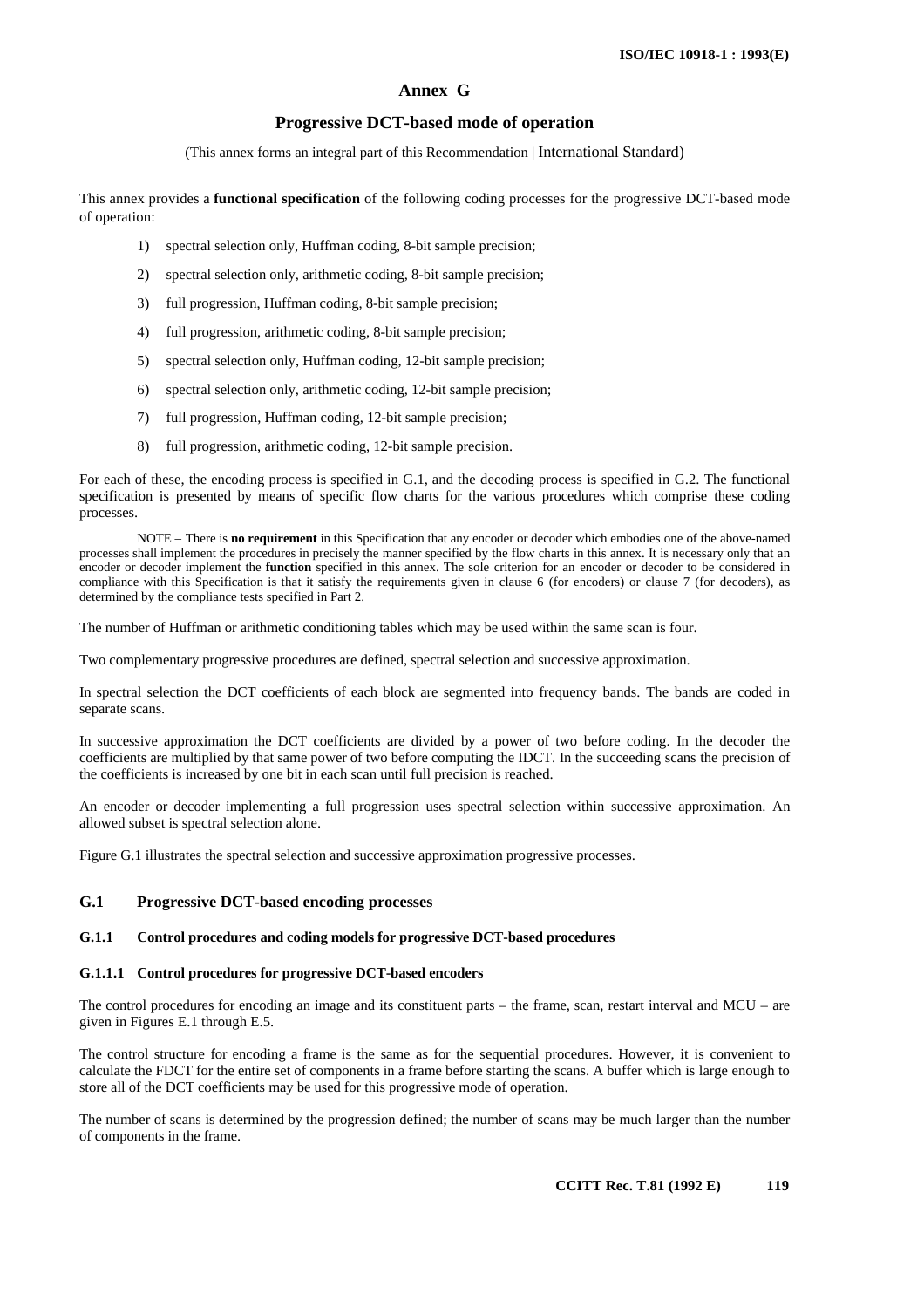

**Figure G.1 – Spectral selection and successive approximation progressive processes**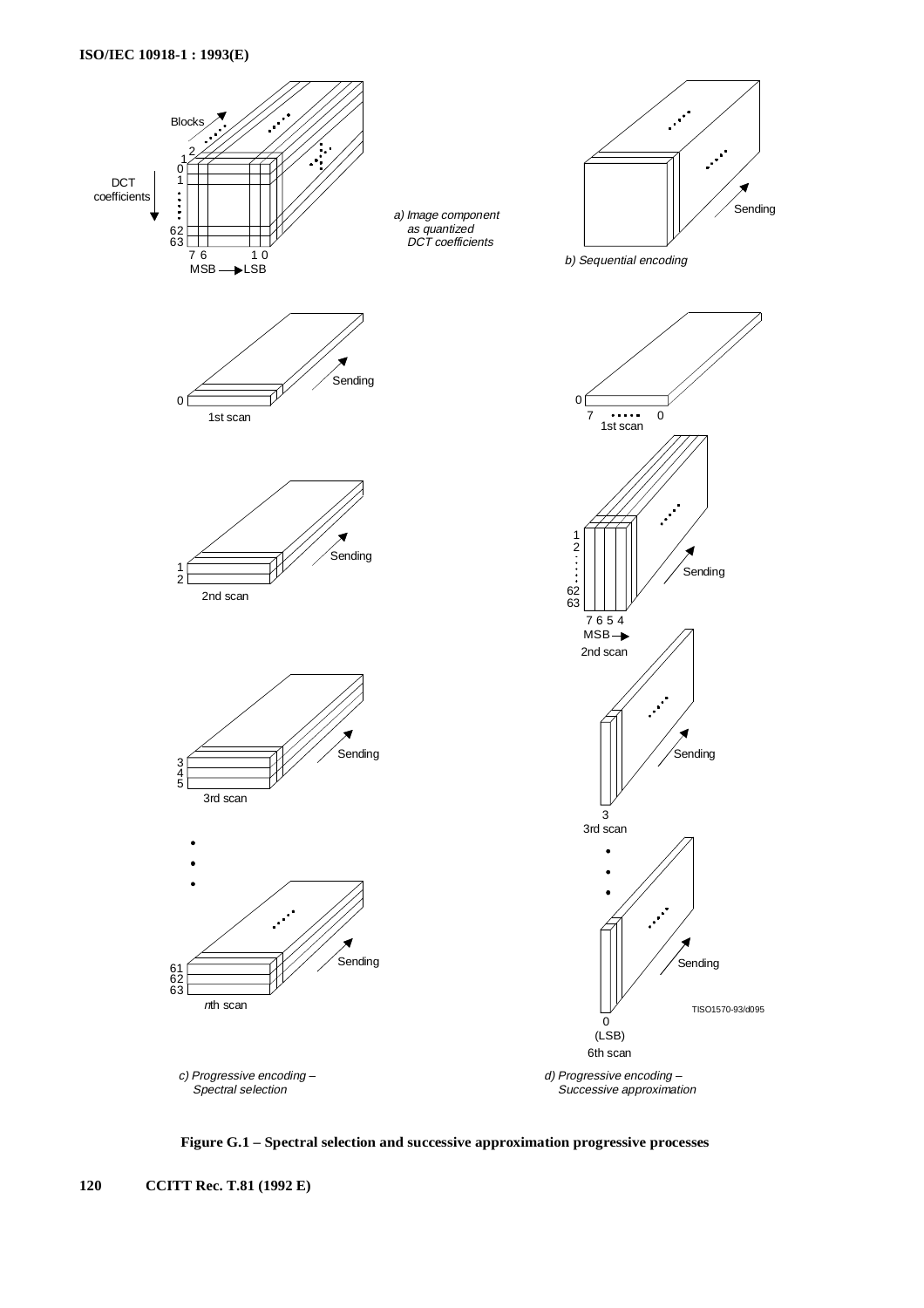The procedure for encoding a MCU (see Figure E.5) repetitively invokes the procedure for coding a data unit. For DCT-based encoders the data unit is an  $8 \times 8$  block of samples.

Only a portion of each  $8 \times 8$  block is coded in each scan, the portion being determined by the scan header parameters Ss, Se, Ah, and Al (see B.2.3). The procedures used to code portions of each  $8 \times 8$  block are described in this annex. Note, however, that where these procedures are identical to those used in the sequential DCT-based mode of operation, the sequential procedures are simply referenced.

### **G.1.1.1.1 Spectral selection control**

In spectral selection the zig-zag sequence of DCT coefficients is segmented into bands. A band is defined in the scan header by specifying the starting and ending indices in the zig-zag sequence. One band is coded in a given scan of the progression. DC coefficients are always coded separately from AC coefficients, and only scans which code DC coefficients may have interleaved blocks from more than one component. All other scans shall have only one component. With the exception of the first DC scans for the components, the sequence of bands defined in the scans need not follow the zig-zag ordering. For each component, a first DC scan shall precede any AC scans.

### **G.1.1.1.2 Successive approximation control**

If successive approximation is used, the DCT coefficients are reduced in precision by the point transform (see A.4) defined in the scan header (see B.2.3). The successive approximation bit position parameter Al specifies the actual point transform, and the high four bits (Ah) – if there are preceding scans for the band – contain the value of the point transform used in those preceding scans. If there are no preceding scans for the band, Ah is zero.

Each scan which follows the first scan for a given band progressively improves the precision of the coefficients by one bit, until full precision is reached.

#### **G.1.1.2 Coding models for progressive DCT-based encoders**

If successive approximation is used, the DCT coefficients are reduced in precision by the point transform (see A.4) defined in the scan header (see B.2.3). These models also apply to the progressive DCT-based encoders, but with the following changes.

### **G.1.1.2.1 Progressive encoding model for DC coefficients**

If Al is not zero, the point transform for DC coefficients shall be used to reduce the precision of the DC coefficients. If Ah is zero, the coefficient values (as modified by the point transform) shall be coded, using the procedure described in Annex F. If Ah is not zero, the least significant bit of the point transformed DC coefficients shall be coded, using the procedures described in this annex.

#### **G.1.1.2.2 Progressive encoding model for AC coefficients**

If Al is not zero, the point transform for AC coefficients shall be used to reduce the precision of the AC coefficients. If Ah is zero, the coefficient values (as modified by the point transform) shall be coded using modifications of the procedures described in Annex F. These modifications are described in this annex. If Ah is not zero, the precision of the coefficients shall be improved using the procedures described in this annex.

### **G.1.2 Progressive encoding procedures with Huffman coding**

#### **G.1.2.1 Progressive encoding of DC coefficients with Huffman coding**

The first scan for a given component shall encode the DC coefficient values using the procedures described in F.1.2.1. If the successive approximation bit position parameter Al is not zero, the coefficient values shall be reduced in precision by the point transform described in Annex A before coding.

In subsequent scans using successive approximation the least significant bits are appended to the compressed bit stream without compression or modification (see G.1.2.3), except for byte stuffing.

#### **G.1.2.2 Progressive encoding of AC coefficients with Huffman coding**

In spectral selection and in the first scan of successive approximation for a component, the AC coefficient coding model is similar to that used by the sequential procedures. However, the Huffman code tables are extended to include coding of runs of End-Of-Bands (EOBs). See Table G.1.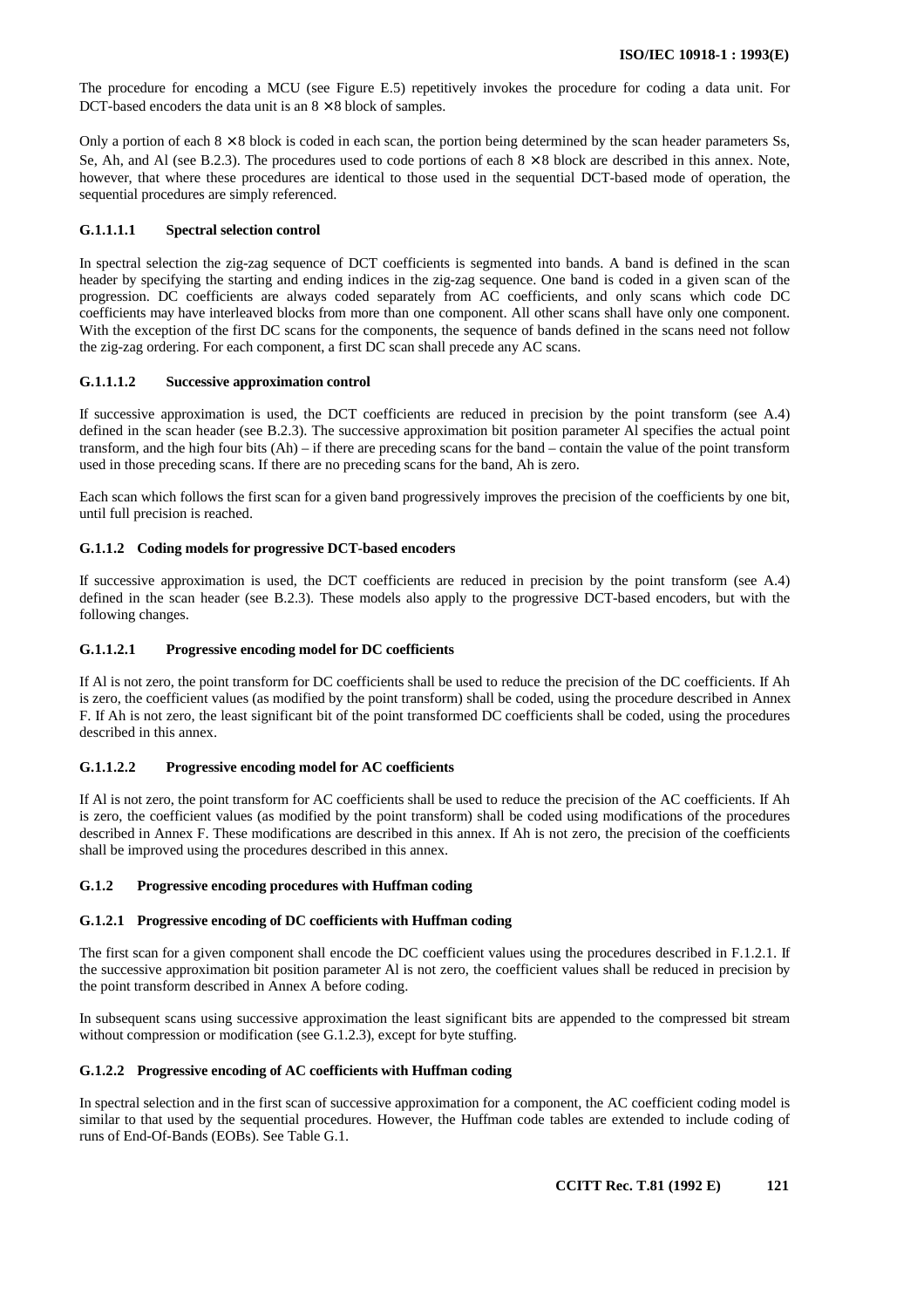| EOBn code         | Run length    |
|-------------------|---------------|
| EOB <sub>0</sub>  | $\mathbf{1}$  |
| EOB1              | 2,3           |
| EOB <sub>2</sub>  | 4.7           |
| EOB <sub>3</sub>  | 8.15          |
| EOB <sub>4</sub>  | 16.31         |
| EOB <sub>5</sub>  | 3263          |
| EOB <sub>6</sub>  | 64.127        |
| EOB7              | 128255        |
| EOB <sub>8</sub>  | 256511        |
| EOB9              | 5121 023      |
| EOB10             | 1 0242 047    |
| EOB11             | 2 0484 095    |
| EOB <sub>12</sub> | 4 0968 191    |
| EOB <sub>13</sub> | 8 192.16 383  |
| EOB14             | 16 384 32 767 |

### **Table G.1 – EOBn code run length extensions**

The end-of-band run structure allows efficient coding of blocks which have only zero coefficients. An EOB run of length 5 means that the current block and the next four blocks have an end-of-band with no intervening non-zero coefficients. The EOB run length is limited only by the restart interval.

The extension of the code table is illustrated in Figure G.2.



**Figure G.2 – Two-dimensional value array for Huffman coding**

The EOBn code sequence is defined as follows. Each EOBn code is followed by an extension field similar to the extension field for the coefficient amplitudes (but with positive numbers only). The number of bits appended to the EOBn code is the minimum number required to specify the run length.

If an EOB run is greater than 32 767, it is coded as a sequence of EOB runs of length 32 767 followed by a final EOB run sufficient to complete the run.

At the beginning of each restart interval the EOB run count, EOBRUN, is set to zero. At the end of each restart interval any remaining EOB run is coded.

The Huffman encoding procedure for AC coefficients in spectral selection and in the first scan of successive approximation is illustrated in Figures G.3, G.4, G.5, and G.6.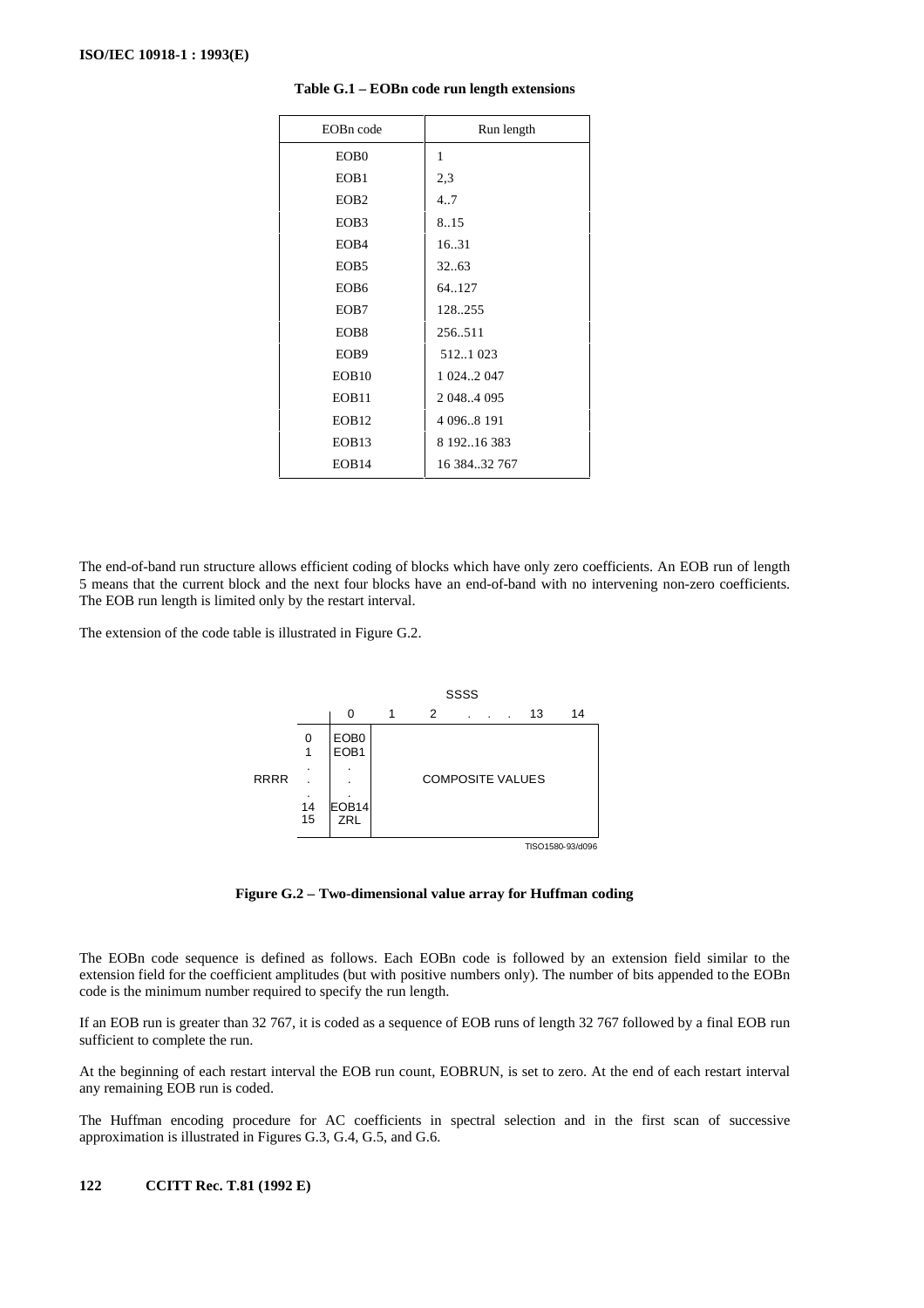

**Figure G.3 – Procedure for progressive encoding of AC coefficients with Huffman coding**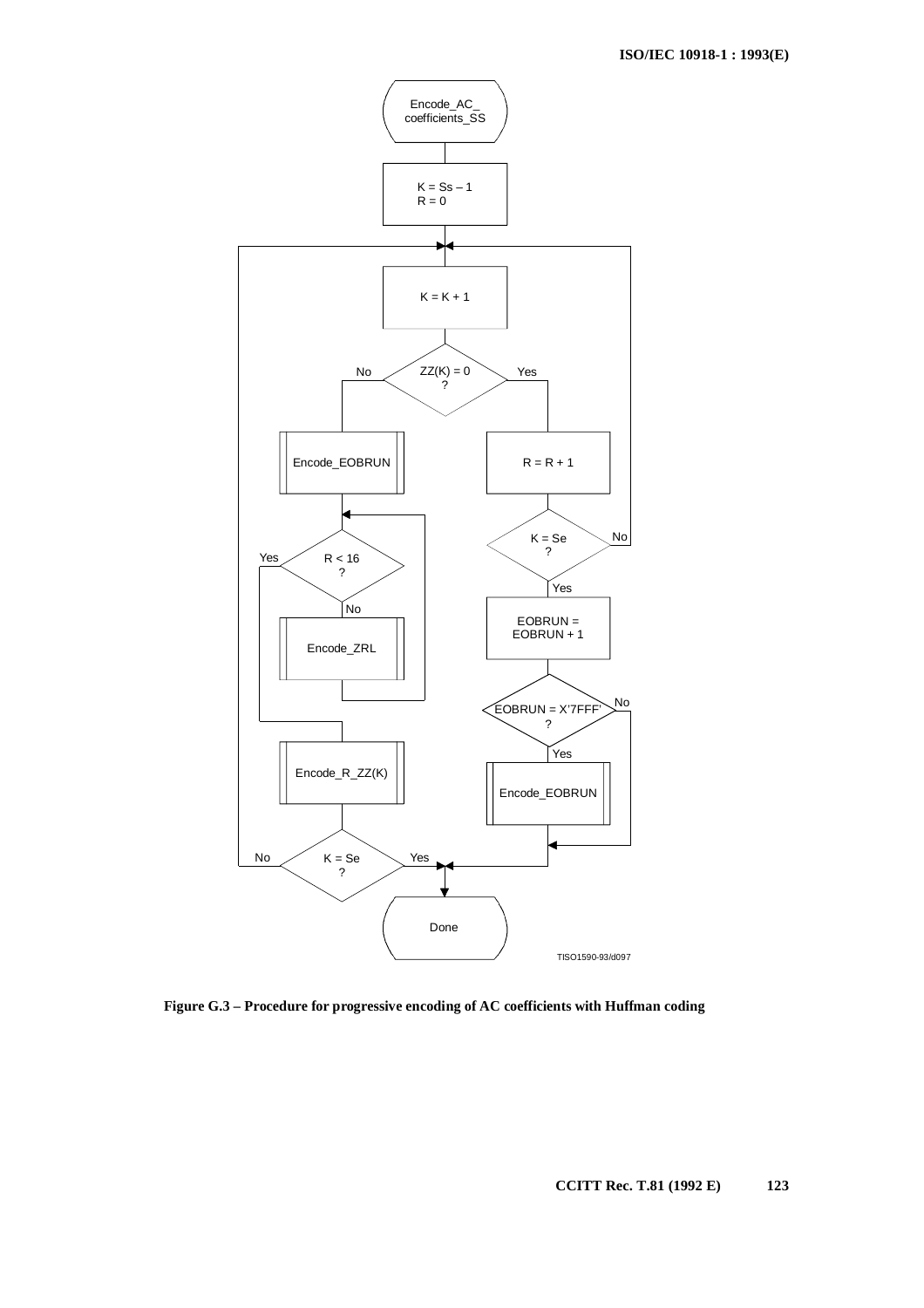In Figure G.3, Ss is the start of spectral selection, Se is the end of spectral selection, K is the index into the list of coefficients stored in the zig-zag sequence ZZ, R is the run length of zero coefficients, and EOBRUN is the run length of EOBs. EOBRUN is set to zero at the start of each restart interval.

If the scan header parameter Al (successive approximation bit position low) is not zero, the DCT coefficient values ZZ(K) in Figure G.3 and figures which follow in this annex, including those in the arithmetic coding section, shall be replaced by the point transformed values ZZ'(K), where ZZ'(K) is defined by:

$$
ZZ'(K) = \frac{ZZ(K)x}{2^{Al}}
$$

EOBSIZE is a procedure which returns the size of the EOB extension field given the EOB run length as input. CSIZE is a procedure which maps an AC coefficient to the SSSS value defined in the subclauses on sequential encoding (see F.1.1 and F.1.3).



**Figure G.4 – Progressive encoding of a non-zero AC coefficient**



**Figure G.5 – Encoding of the run of zero coefficients**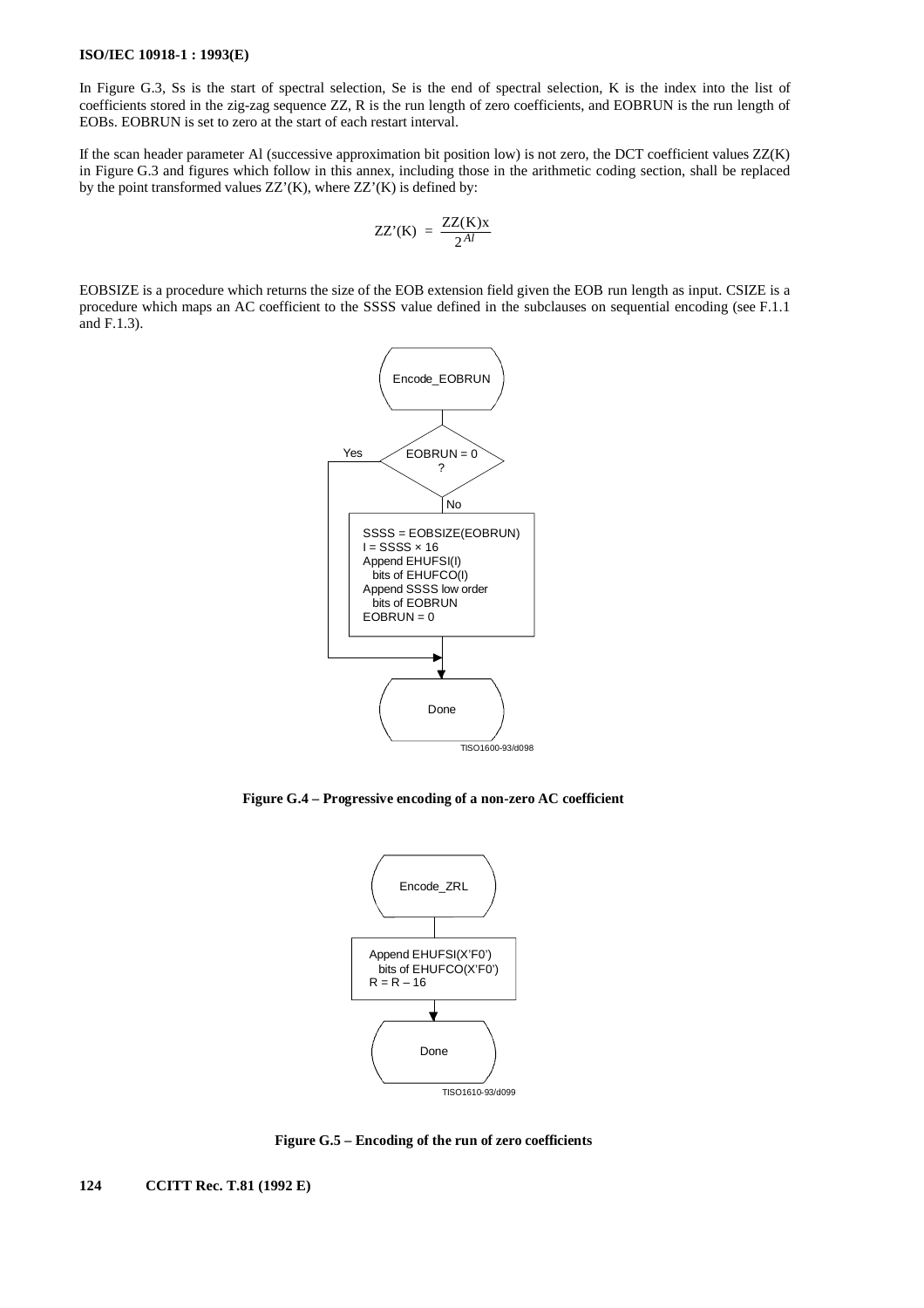

**Figure G.6 – Encoding of the zero run and non-zero coefficient**

### **G.1.2.3 Coding model for subsequent scans of successive approximation**

The Huffman coding structure of the subsequent scans of successive approximation for a given component is similar to the coding structure of the first scan of that component.

The structure of the AC code table is identical to the structure described in G.1.2.2. Each non-zero point transformed coefficient that has a zero history (i.e. that has a value  $\pm 1$ , and therefore has not been coded in a previous scan) is defined by a composite 8-bit run length-magnitude value of the form:

#### **RRRRSSSS**

The four most significant bits, RRRR, give the number of zero coefficients that are between the current coefficient and the previously coded coefficient (or the start of band). Coefficients with non-zero history (a non-zero value coded in a previous scan) are skipped over when counting the zero coefficients. The four least significant bits, SSSS, provide the magnitude category of the non-zero coefficient; for a given component the value of SSSS can only be one.

The run length-magnitude composite value is Huffman coded and each Huffman code is followed by additional bits:

- a) One bit codes the sign of the newly non-zero coefficient. A 0-bit codes a negative sign; a 1-bit codes a positive sign.
- b) For each coefficient with a non-zero history, one bit is used to code the correction. A 0-bit means no correction and a 1-bit means that one shall be added to the (scaled) decoded magnitude of the coefficient.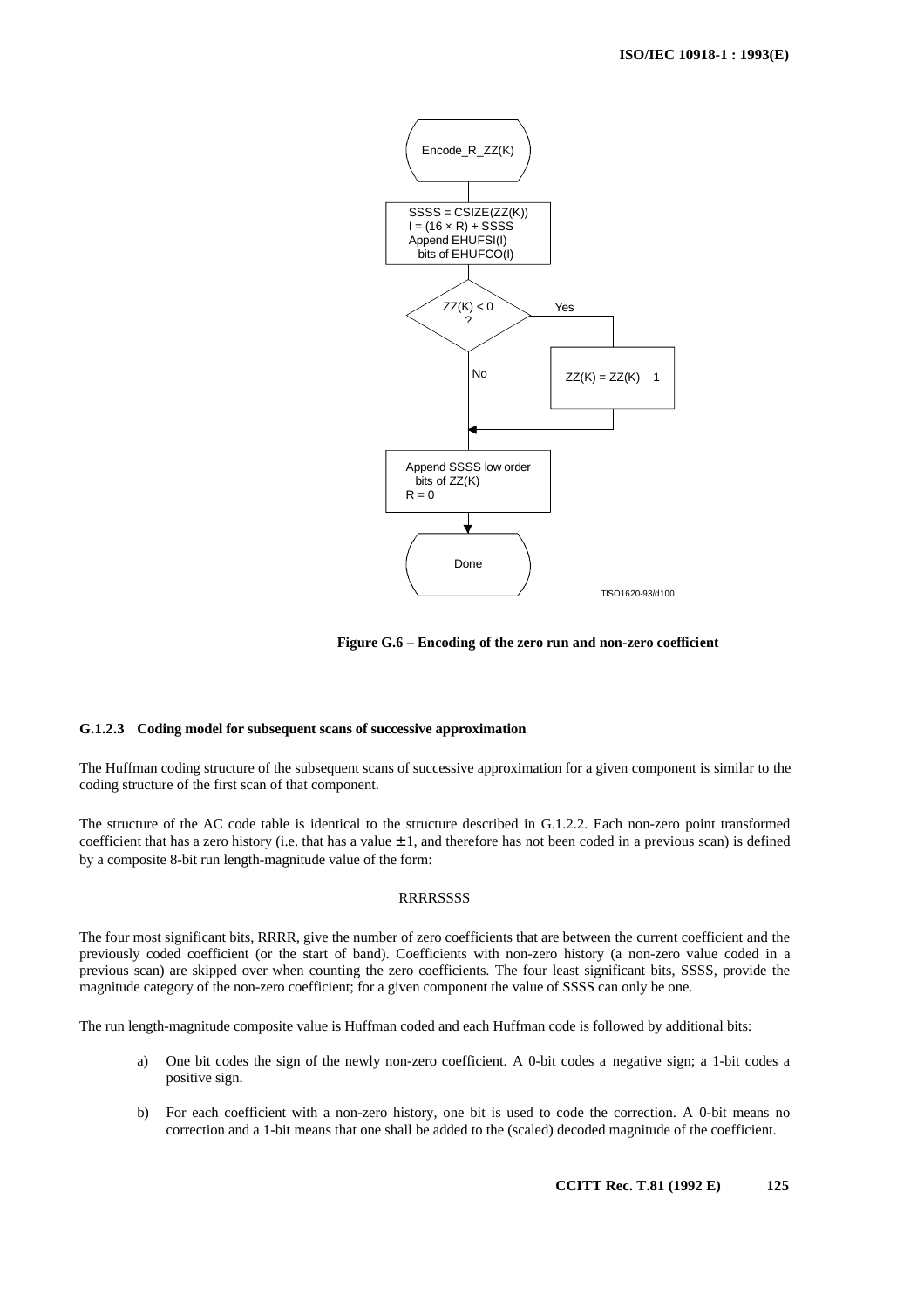Non-zero coefficients with zero history are coded with a composite code of the form:

 $HUFFCO(RRRRSSSS) + additional bit (rule a) + correction bits (rule b)$ 

In addition whenever zero runs are coded with ZRL or EOBn codes, correction bits for those coefficients with non-zero history contained within the zero run are appended according to rule b above.

For the Huffman coding version of Encode\_AC\_Coefficients\_SA the EOB is defined to be the position of the last point transformed coefficient of magnitude 1 in the band. If there are no coefficients of magnitude 1, the EOB is defined to be zero.

NOTE – The definition of EOB is different for Huffman and arithmetic coding procedures.

In Figures G.7 and G.8 BE is the count of buffered correction bits at the start of coding of the block. BE is initialized to zero at the start of each restart interval. At the end of each restart interval any remaining buffered bits are appended to the bit stream following the last EOBn Huffman code and associated appended bits.

In Figures G.7 and G.9, BR is the count of buffered correction bits which are appended to the bit stream according to rule b. BR is set to zero at the beginning of each Encode\_AC\_Coefficients\_SA. At the end of each restart interval any remaining buffered bits are appended to the bit stream following the last Huffman code and associated appended bits.

# **G.1.3 Progressive encoding procedures with arithmetic coding**

#### **G.1.3.1 Progressive encoding of DC coefficients with arithmetic coding**

The first scan for a given component shall encode the DC coefficient values using the procedures described in F.1.4.1. If the successive approximation bit position parameter is not zero, the coefficient values shall be reduced in precision by the point transform described in Annex A before coding.

In subsequent scans using successive approximation the least significant bits shall be coded as binary decisions using a fixed probability estimate of  $0.5$  ( $\text{Oe} = \text{X}^2$ ,  $5 \text{A} 1 \text{D}$ ), MPS = 0).

# **G.1.3.2 Progressive encoding of AC coefficients with arithmetic coding**

Except for the point transform scaling of the DCT coefficients and the grouping of the coefficients into bands, the first scan(s) of successive approximation is identical to the sequential encoding procedure described in F.1.4. If Kmin is equated to Ss, the index of the first AC coefficient index in the band, the flow chart shown in Figure F.5 applies. The EOB decision in that figure refers to the "end-of-band" rather than the "end-of-block". For the arithmetic coding version of Encode\_AC\_Coefficients\_SA (and all other AC coefficient coding procedures) the EOB is defined to be the position following the last non-zero coefficient in the band.

NOTE - The definition of EOB is different for Huffman and arithmetic coding procedures.

The statistical model described in F.1.4 also holds. For this model the default value of Kx is 5. Other values of Kx may be specified using the DAC marker code (Annex B). The following calculation for Kx has proven to give good results for 8 bit precision samples:

 $Kx = Kmin + SRL$  (8 + Se – Kmin) 4

This expression reduces to the default of  $Kx = 5$  when the band is from index 1 to index 63.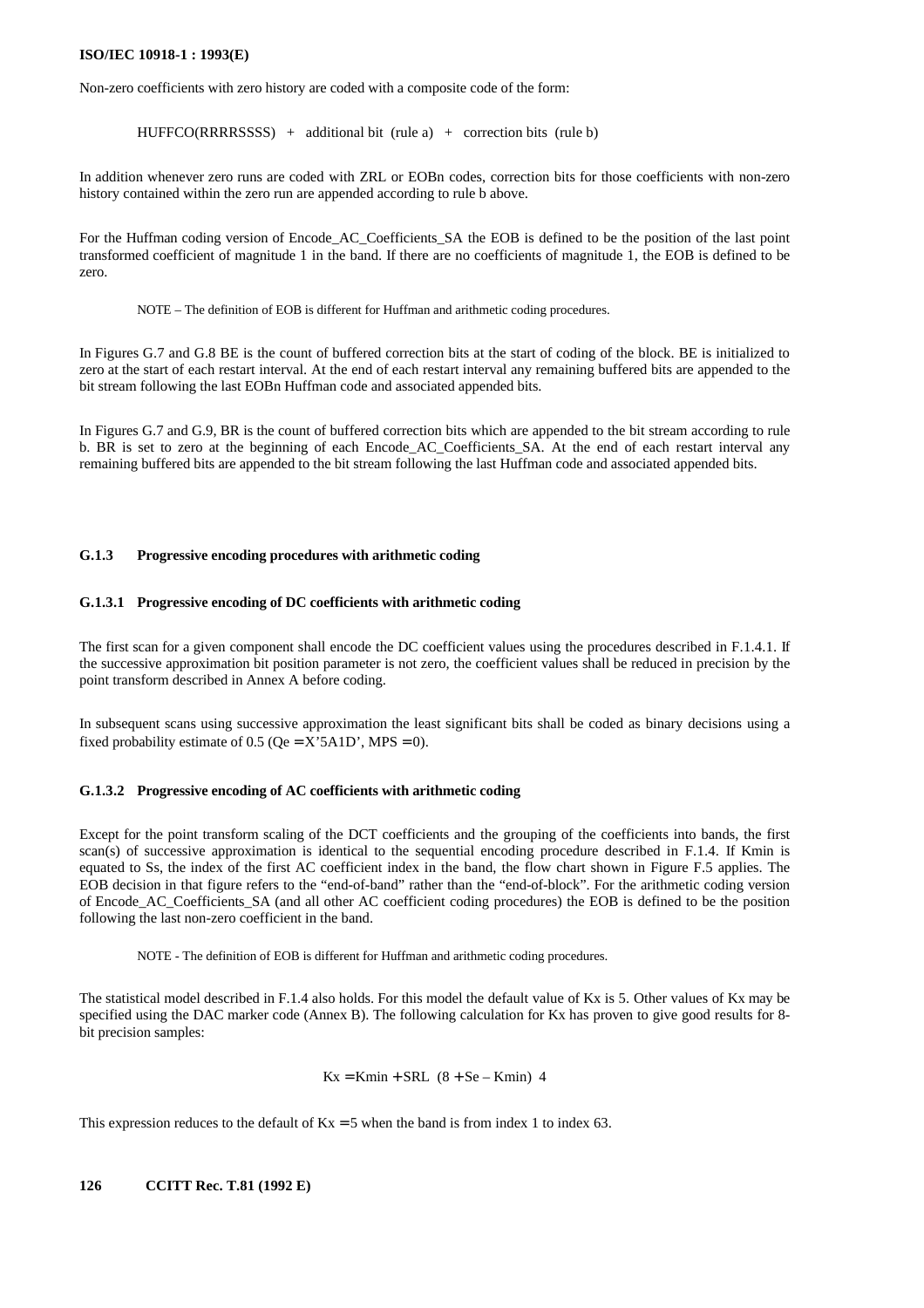

**Figure G.7 – Successive approximation coding of AC coefficients using Huffman coding**

**CCITT Rec. T.81 (1992 E) 127**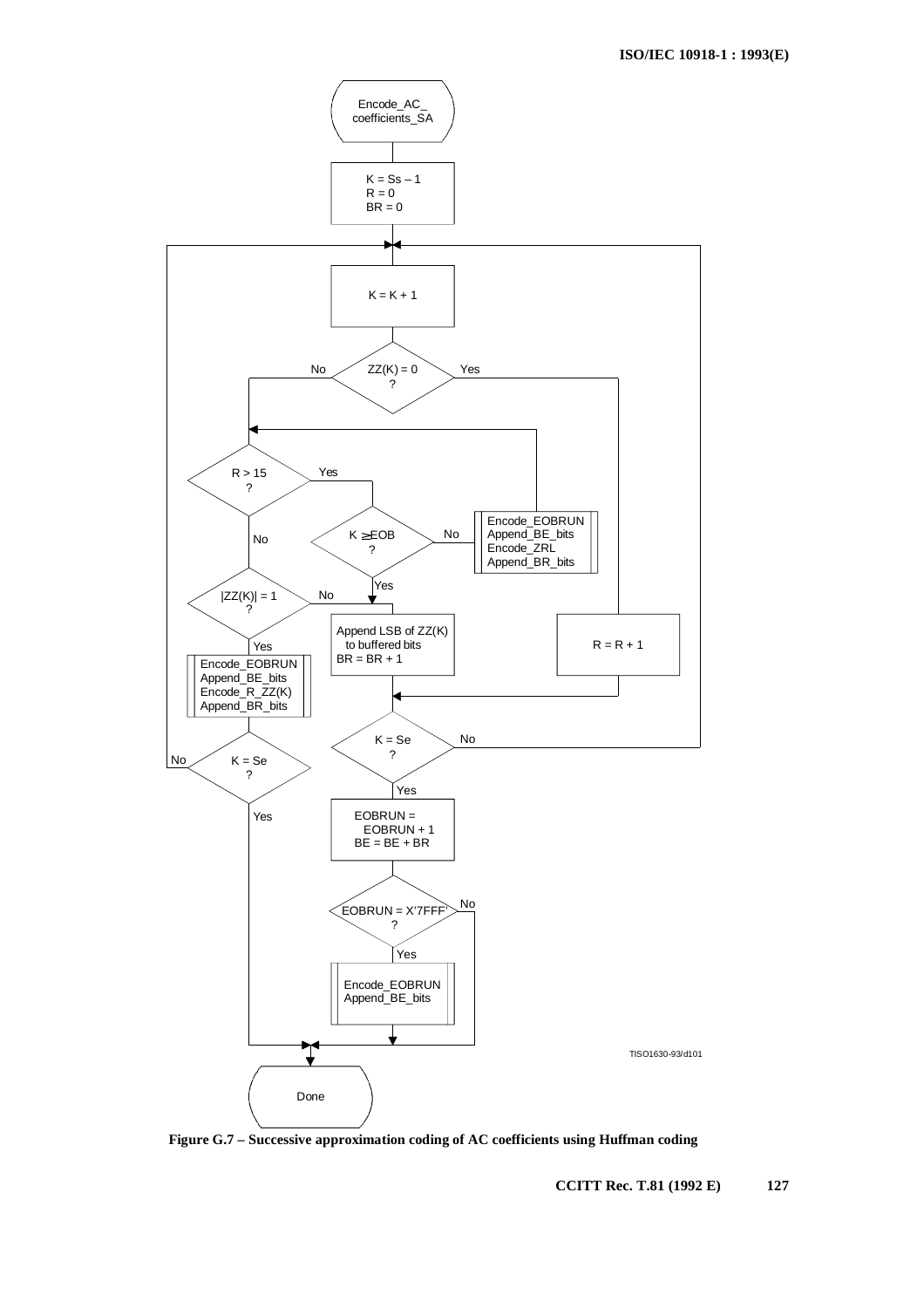

**Figure G.8 – Transferring BE buffered bits from buffer to bit stream**



**Figure G.9 – Transferring BR buffered bits from buffer to bit stream**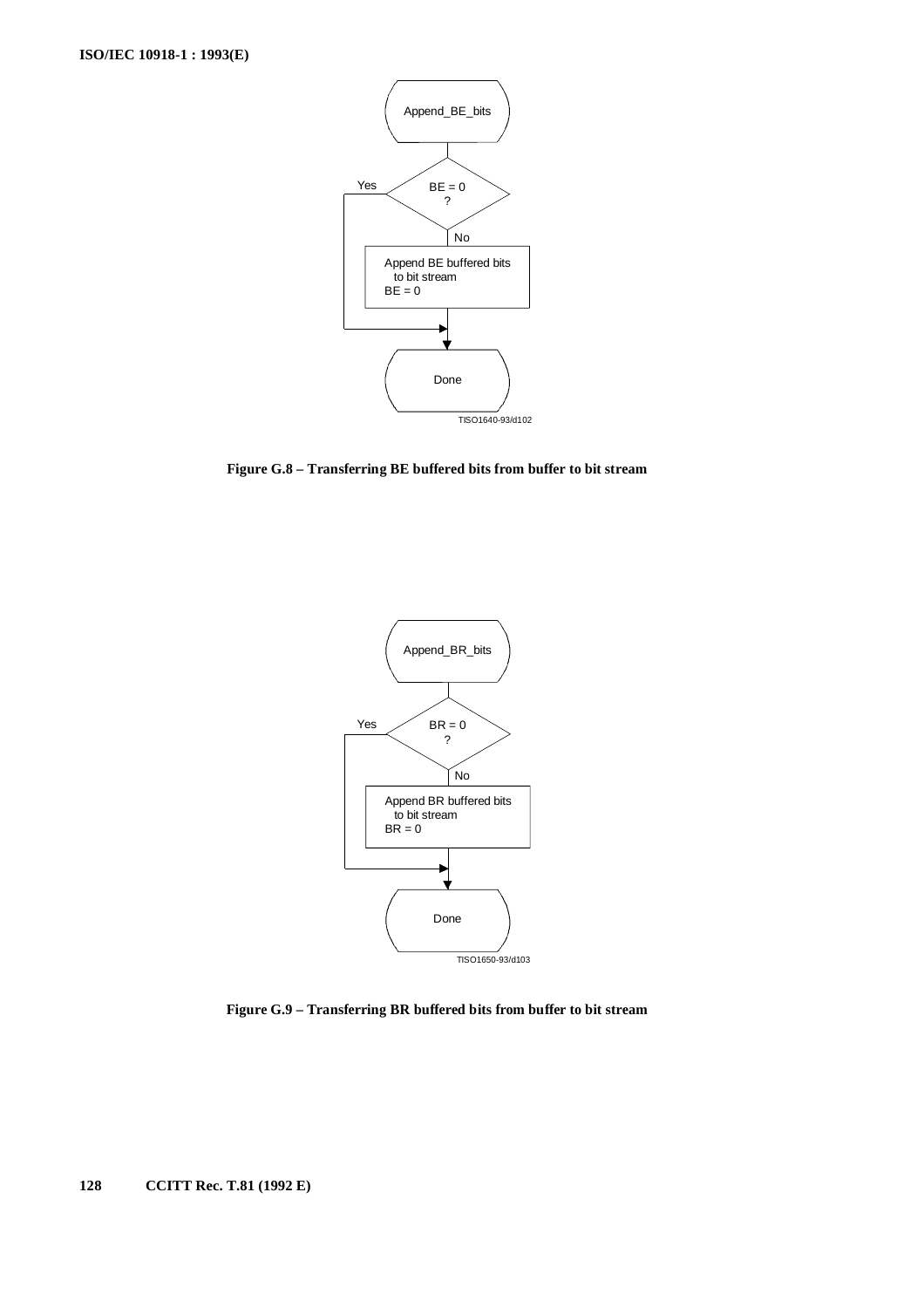#### **G.1.3.3 Coding model for subsequent scans of successive approximation**

The procedure "Encode AC\_Coefficient SA" shown in Figure G.10 increases the precision of the AC coefficient values in the band by one bit.

As in the first scan of successive approximation for a component, an EOB decision is coded at the start of the band and after each non-zero coefficient.

However, since the end-of-band index of the previous successive approximation scan for a given component, EOBx, is known from the data coded in the prior scan of that component, this decision is bypassed whenever the current index, K, is less than EOBx. As in the first scan(s), the EOB decision is also bypassed whenever the last coefficient in the band is not zero. The decision  $ZZ(K) = 0$  decodes runs of zero coefficients. If the decoder is at this step of the procedure, at least one non-zero coefficient remains in the band of the block being coded. If ZZ(K) is not zero, the procedure in Figure G.11 is followed to code the value.

The context-indices in Figures G.10 and G.11 are defined in Table G.2 (see G.1.3.3.1). The signs of coefficients with magnitude of one are coded with a fixed probability value of approximately  $0.5$  (Qe = X'5A1D', MPS = 0).

### **G.1.3.3.1 Statistical model for subsequent successive approximation scans**

As shown in Table G.2, each statistics area for subsequent successive approximation scans of AC coefficients consists of a contiguous set of 189 statistics bins. The signs of coefficients with magnitude of one are coded with a fixed probability value of approximately  $0.5$  ( $Qe = X'5A1D'$ , MPS = 0).

### **G.2 Progressive decoding of the DCT**

The description of the computation of the IDCT and the dequantization procedure contained in A.3.3 and A.3.4 apply to the progressive operation.

Progressive decoding processes must be able to decompress compressed image data which requires up to four sets of Huffman or arithmetic coder conditioning tables within a scan.

In order to avoid repetition, detailed flow diagrams of progressive decoder operation are not included. Decoder operation is defined by reversing the function of each step described in the encoder flow charts, and performing the steps in reverse order.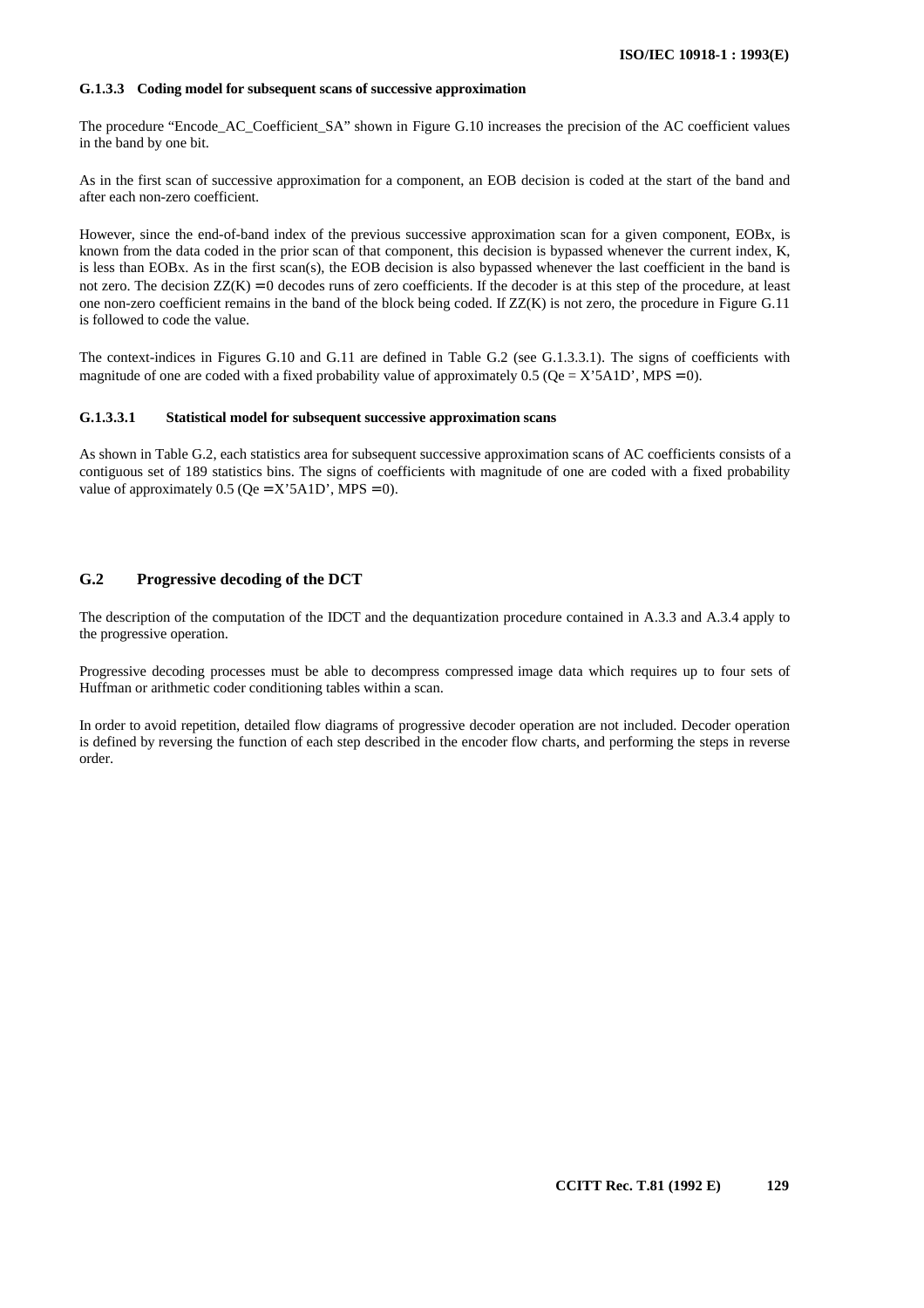

**Figure G.10 – Subsequent successive approximation scans for coding of AC coefficients using arithmetic coding**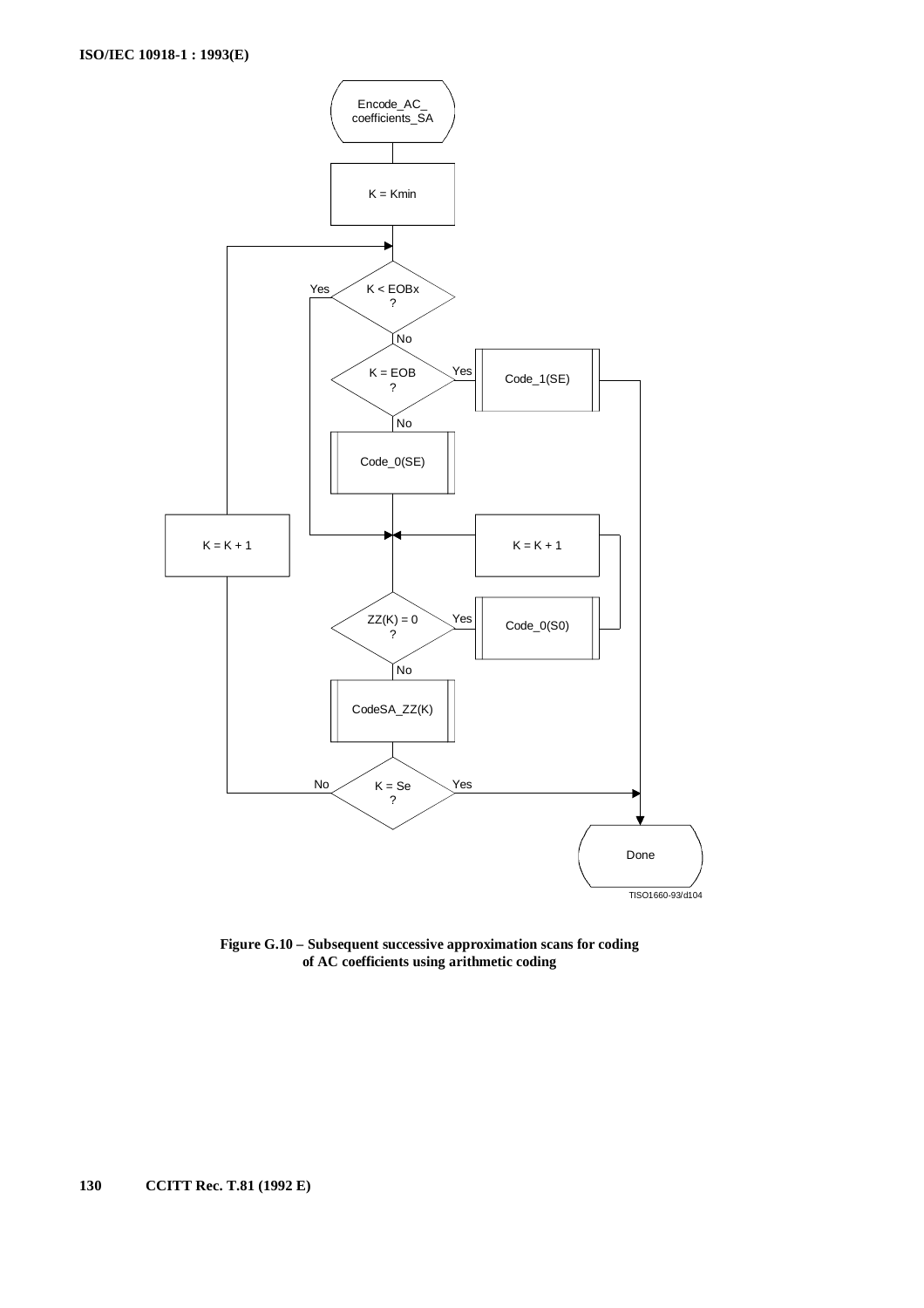

**Figure G.11 – Coding non-zero coefficients for subsequent successive approximation scans**

| Table G.2 – Statistical model for subsequent scans of successive |
|------------------------------------------------------------------|
| approximation coding of AC coefficient                           |

| Context-index | AC coding        | Coding decision |
|---------------|------------------|-----------------|
| SЕ            | $3 \times (K-1)$ | $K = EOB$       |
| S0            | $SE + 1$         | $V = 0$         |
| SS            | Fixed estimate   | Sign            |
| <b>SC</b>     | $S_0+1$          | $LSB ZZ(K) = 1$ |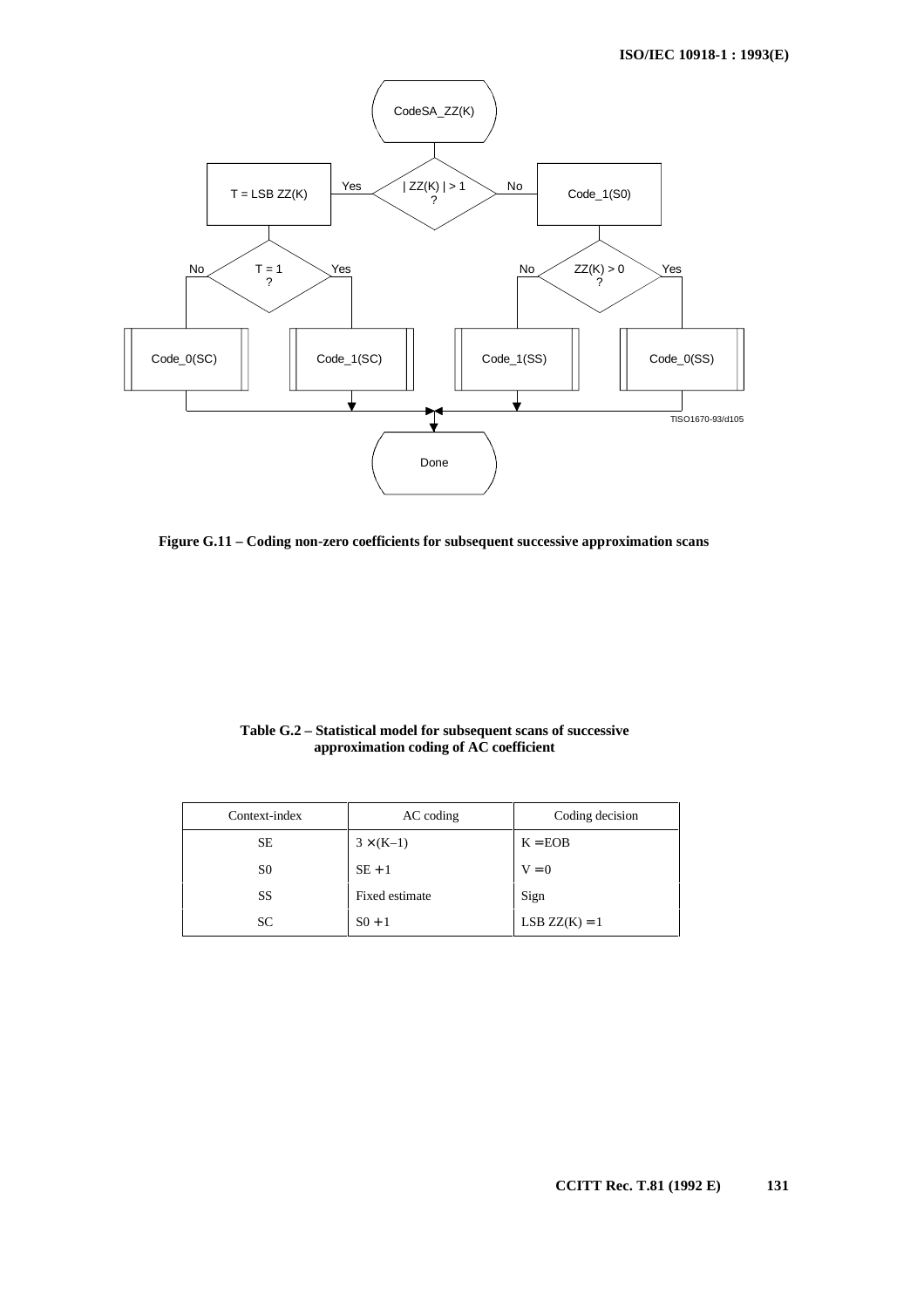# **Annex H**

# **Lossless mode of operation**

(This annex forms an integral part of this Recommendation | International Standard)

This annex provides a **functional specification** of the following coding processes for the lossless mode of operation:

- 1) lossless processes with Huffman coding;
- 2) lossless processes with arithmetic coding.

For each of these, the encoding process is specified in H.1, and the decoding process is specified in H.2. The functional specification is presented by means of specific procedures which comprise these coding processes.

NOTE – There is **no requirement** in this Specification that any encoder or decoder which embodies one of the above-named processes shall implement the procedures in precisely the manner specified in this annex. It is necessary only that an encoder or decoder implement the **function** specified in this annex. The sole criterion for an encoder or decoder to be considered in compliance with this Specification is that it satisfy the requirements given in clause 6 (for encoders) or clause 7 (for decoders), as determined by the compliance tests specified in Part 2.

The processes which provide for sequential lossless encoding and decoding are not based on the DCT. The processes used are spatial processes based on the coding model developed for the DC coefficients of the DCT. However, the model is extended by incorporating a set of selectable one- and two-dimensional predictors, and for interleaved data the ordering of samples for the one-dimensional predictor can be different from that used in the DCT-based processes.

Either Huffman coding or arithmetic coding entropy coding may be employed for these lossless encoding and decoding processes. The Huffman code table structure is extended to allow up to 16-bit precision for the input data. The arithmetic coder statistical model is extended to a two-dimensional form.

# **H.1 Lossless encoder processes**

### **H.1.1 Lossless encoder control procedures**

Subclause E.1 contains the encoder control procedures. In applying these procedures to the lossless encoder, the data unit is one sample.

Input data precision may be from 2 to 16 bits/sample. If the input data path has different precision from the input data, the data shall be aligned with the least significant bits of the input data path. Input data is represented as unsigned integers and is not level shifted prior to coding.

When the encoder is reset in the restart interval control procedure (see E.1.4), the prediction is reset to a default value. If arithmetic coding is used, the statistics are also reset.

For the lossless processes the restart interval shall be an integer multiple of the number of MCU in an MCU-row.

### **H.1.2 Coding model for lossless encoding**

The coding model developed for encoding the DC coefficients of the DCT is extended to allow a selection from a set of seven one-dimensional and two-dimensional predictors. The predictor is selected in the scan header (see Annex B). The same predictor is used for all components of the scan. Each component in the scan is modeled independently, using predictions derived from neighbouring samples of that component.

# **H.1.2.1 Prediction**

Figure H.1 shows the relationship between the positions (a, b, c) of the reconstructed neighboring samples used for prediction and the position of x, the sample being coded.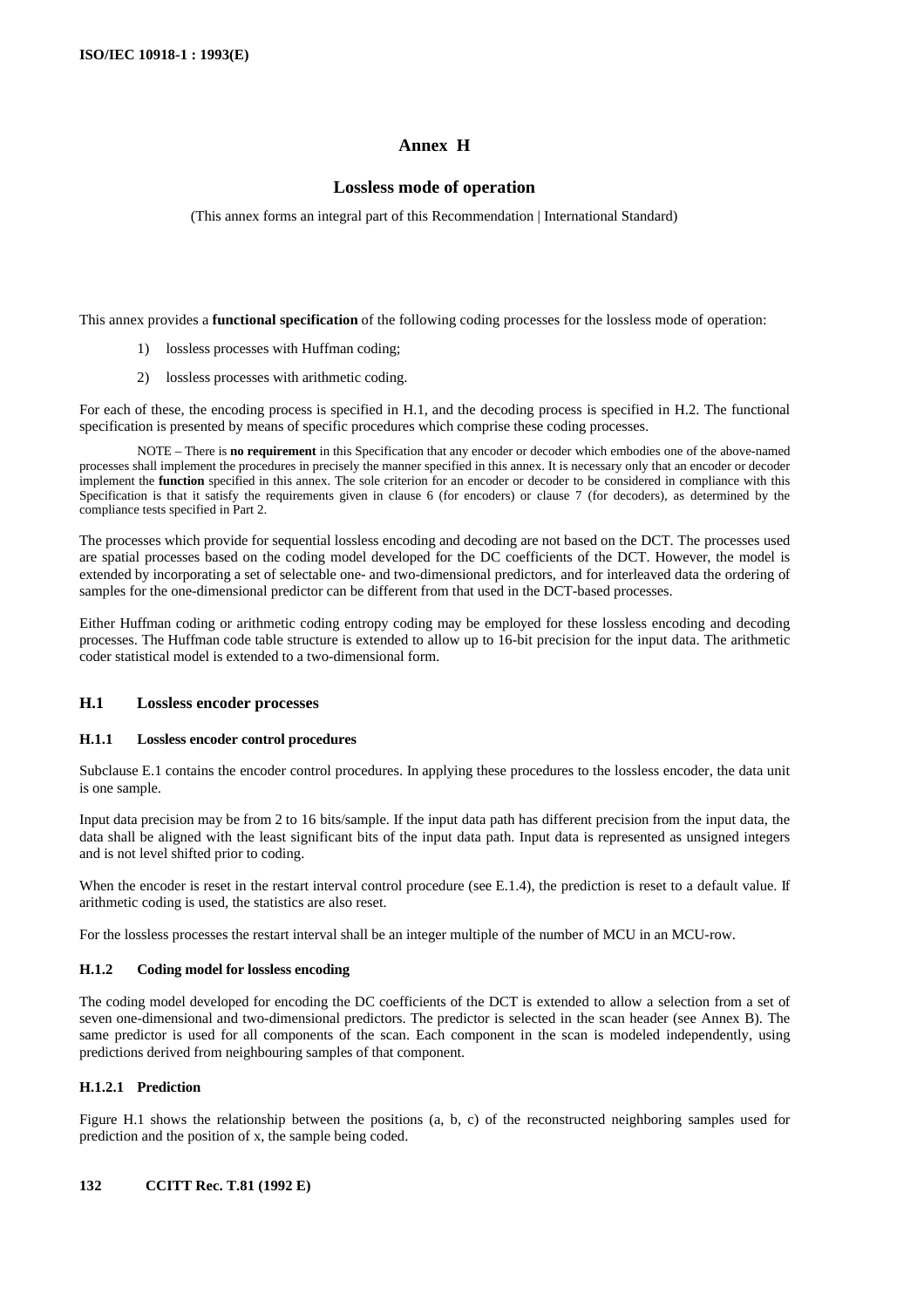

**Figure H.1 – Relationship between sample and prediction samples**

Define Px to be the prediction and Ra, Rb, and Rc to be the reconstructed samples immediately to the left, immediately above, and diagonally to the left of the current sample. The allowed predictors, one of which is selected in the scan header, are listed in Table H.1.

| Selection-value                        | Prediction                    |
|----------------------------------------|-------------------------------|
| $\Omega$                               | No prediction (See Annex J)   |
| 1                                      | $Px = Ra$                     |
| $\mathfrak{D}$                         | $Px = Rb$                     |
| 3                                      | $Px = Rc$                     |
| 4                                      | $Px = Ra + Rb - Rc$           |
| 5                                      | $Px = Ra + ((Rb - Rc)/2)^{a}$ |
| 6                                      | $Px = Rb + ((Ra - Rc)/2)^{a}$ |
| 7                                      | $Px = (Ra + Rb)/2$            |
| a)<br>Shift right arithmetic operation |                               |

Selection-value 0 shall only be used for differential coding in the hierarchical mode of operation. Selections 1, 2 and 3 are one-dimensional predictors and selections 4, 5, 6, and 7 are two-dimensional predictors.

The one-dimensional horizontal predictor (prediction sample Ra) is used for the first line of samples at the start of the scan and at the beginning of each restart interval. The selected predictor is used for all other lines. The sample from the line above (prediction sample Rb) is used at the start of each line, except for the first line. At the beginning of the first line and at the beginning of each restart interval the prediction value of  $2^{P-1}$  is used, where P is the input precision.

If the point transformation parameter (see A.4) is non-zero, the prediction value at the beginning of the first lines and the beginning of each restart interval is  $2^{p - pt - 1}$ , where Pt is the value of the point transformation parameter.

Each prediction is calculated with full integer arithmetic precision, and without clamping of either underflow or overflow beyond the input precision bounds. For example, if Ra and Rb are both 16-bit integers, the sum is a 17-bit integer. After dividing the sum by 2 (predictor 7), the prediction is a 16-bit integer.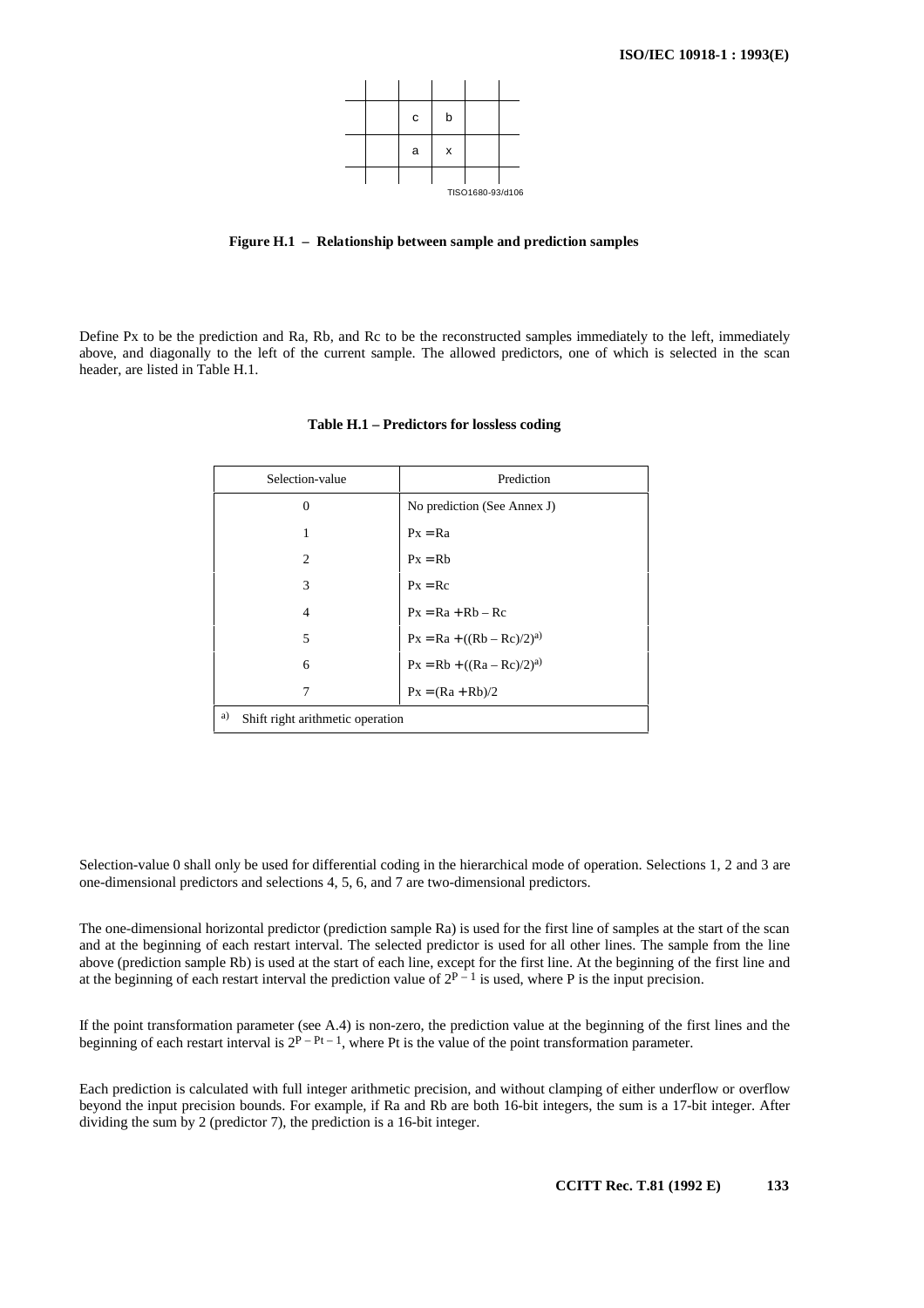For simplicity of implementation, the divide by 2 in the prediction selections 5 and 6 of Table H.1 is done by an arithmetic-right-shift of the integer values.

The difference between the prediction value and the input is calculated modulo 216. In the decoder the difference is decoded and added, modulo  $2^{16}$ , to the prediction.

### **H.1.2.2 Huffman coding of the modulo difference**

The Huffman coding procedures defined in Annex F for coding the DC coefficients are used to code the modulo 216 differences. The table for DC coding contained in Tables F.1 and F.6 is extended by one additional entry. No extra bits are appended after  $SSSS = 16$  is encoded. See Table H.2.

| <b>SSSS</b>    | Difference values                |
|----------------|----------------------------------|
| $\overline{0}$ | $\overline{0}$                   |
| 1              | $-1,1$                           |
| $\overline{c}$ | $-3, -2, 2, 3$                   |
| 3              | $-7, -4, 4, .7$                  |
| $\overline{4}$ | $-15-8,815$                      |
| 5              | $-31-16,1631$                    |
| 6              | $-63-32,3263$                    |
| 7              | $-127$ $-64,64$ 127              |
| 8              | $-255-128,128255$                |
| 9              | $-511 - 256, 256511$             |
| 10             | $-1$ 023 $-512,512$ 1 023        |
| 11             | $-2$ 047 $-1$ 024,1 0242 047     |
| 12             | $-4095$ . $-2048,2048$ . 4095    |
| 13             | $-8$ 191 $-4$ 096,4 0968 191     |
| 14             | $-16$ 383 $-8$ 192,8 19216 383   |
| 15             | $-32$ 767 $-16$ 384,16 38432 767 |
| 16             | 32 768                           |

#### **Table H.2 – Difference categories for lossless Huffman coding**

#### **H.1.2.3 Arithmetic coding of the modulo difference**

The statistical model defined for the DC coefficient arithmetic coding model (see F.1.4.4.1) is generalized to a twodimensional form in which differences coded for the sample to the left and for the line above are used for conditioning.

### **H.1.2.3.1 Two-dimensional statistical model**

The binary decisions are conditioned on the differences coded for the neighbouring samples immediately above and immediately to the left from the same component. As in the coding of the DC coefficients, the differences are classified into 5 categories: zero(0), small positive (+S), small negative (–S), large positive (+L), and large negative (–L). The two independent difference categories combine to give 25 different conditioning states. Figure H.2 shows the two-dimensional array of conditioning indices. For each of the 25 conditioning states probability estimates for four binary decisions are kept.

At the beginning of the scan and each restart interval the conditioning derived from the line above is set to zero for the first line of each component. At the start of each line, the difference to the left is set to zero for the purposes of calculating the conditioning.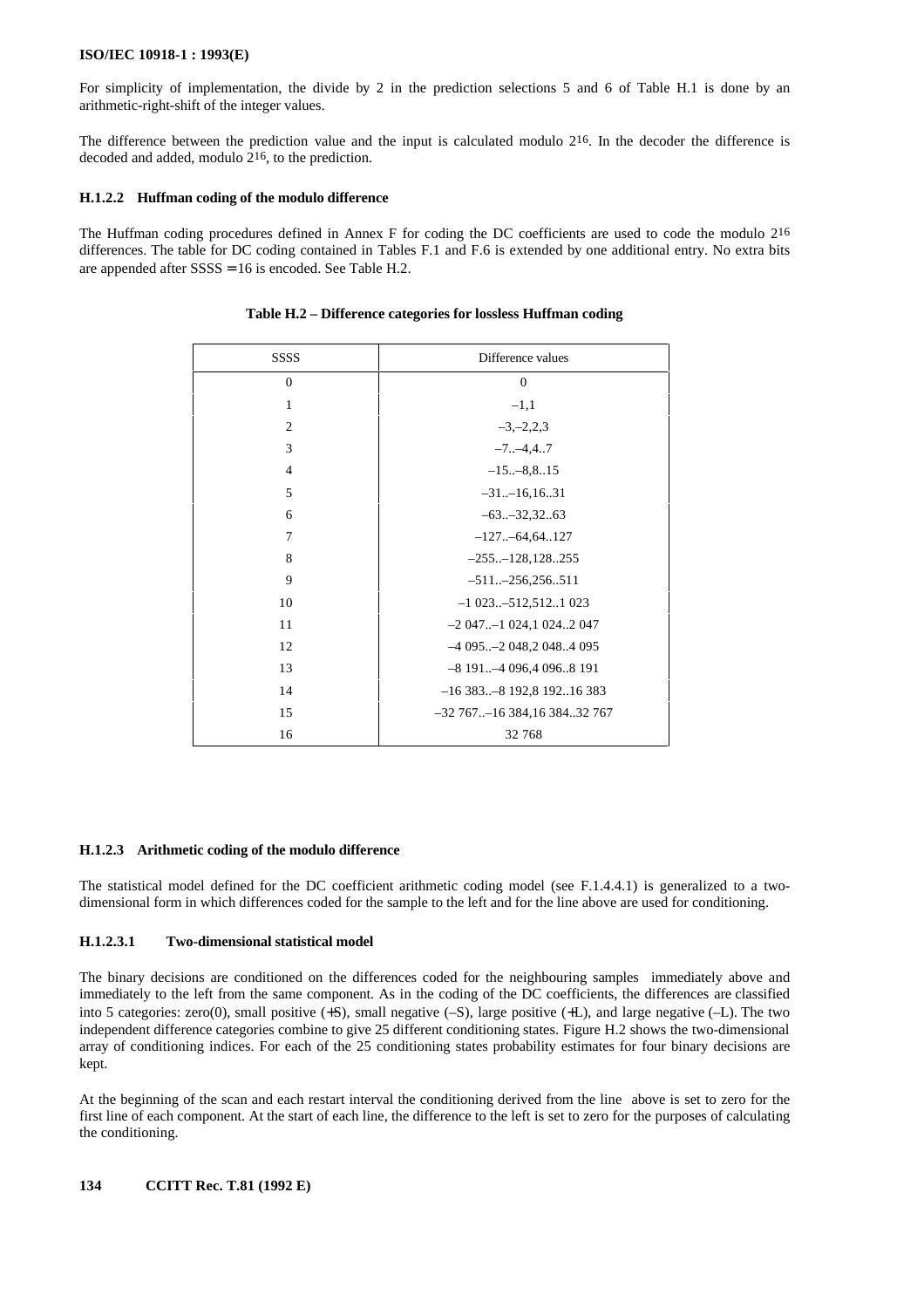|                                    | Difference above (position b) |    |      |    |    |                  |
|------------------------------------|-------------------------------|----|------|----|----|------------------|
|                                    |                               | 0  | $+S$ | -S | +L |                  |
| Difference to left<br>(position a) | 0                             | 0  | 4    | 8  | 12 | 16               |
|                                    | +S                            | 20 | 24   | 28 | 32 | 36               |
|                                    | $-S$                          | 40 | 44   | 48 | 52 | 56               |
|                                    | +L                            | 60 | 64   | 68 | 72 | 76               |
|                                    |                               | 80 | 84   | 88 | 92 | 96               |
|                                    |                               |    |      |    |    | TISO1690-93/d107 |

**Figure H.2 – 5 × 5 Conditioning array for two-dimensional statistical model**

### **H.1.2.3.2 Assignment of statistical bins to the DC binary decision tree**

Each statistics area for lossless coding consists of a contiguous set of 158 statistics bins. The first 100 bins consist of 25 sets of four bins selected by a context-index S0. The value of S0 is given by L\_Context(Da,Db), which provides a value of 0, 4,..., 92 or 96, depending on the difference classifications of Da and Db (see H.1.2.3.1). The value for S0 provided by L\_Context(Da,Db) is from the array in Figure H.2.

The remaining 58 bins consist of two sets of 29 bins, X1, ..., X15, M2, ..., M15, which are used to code magnitude category decisions and magnitude bits. The value of X1 is given by X1\_Context(Db), which provides a value of  $100$  when Db is in the zero, small positive or small negative categories and a value of 129 when Db is in the large positive or large negative categories.

The assignment of statistical bins to the binary decision tree used for coding the difference is given in Table H.3.

| Context-index  | Value               | Coding decision                 |
|----------------|---------------------|---------------------------------|
| S <sub>0</sub> | $L$ _Context(Da,Db) | $V = 0$                         |
| SS             | $S_0+1$             | Sign                            |
| <b>SP</b>      | $S_0 + 2$           | $Sz < 1$ if $V > 0$             |
| SN             | $S_0 + 3$           | $Sz < 1$ if $V < 0$             |
| X1             | $X1$ _Context(Db)   | Sz < 2                          |
| X <sub>2</sub> | $X1 + 1$            | Sz < 4                          |
| X3             | $X1 + 2$            | Sz < 8                          |
| $\cdot$        |                     |                                 |
| $\bullet$      | $\cdot$             | ٠                               |
| X15            | $X1 + 14$           | $Sz < 2^{15}$                   |
| M <sub>2</sub> | $X2 + 14$           | Magnitude bits if $Sz < 4$      |
| M <sub>3</sub> | $X3 + 14$           | Magnitude bits if $Sz < 8$      |
| $\cdot$        |                     |                                 |
| $\bullet$      | $\bullet$           |                                 |
| M15            | $X15 + 14$          | Magnitude bits if $Sz < 2^{15}$ |

#### **Table H.3 – Statistical model for lossless coding**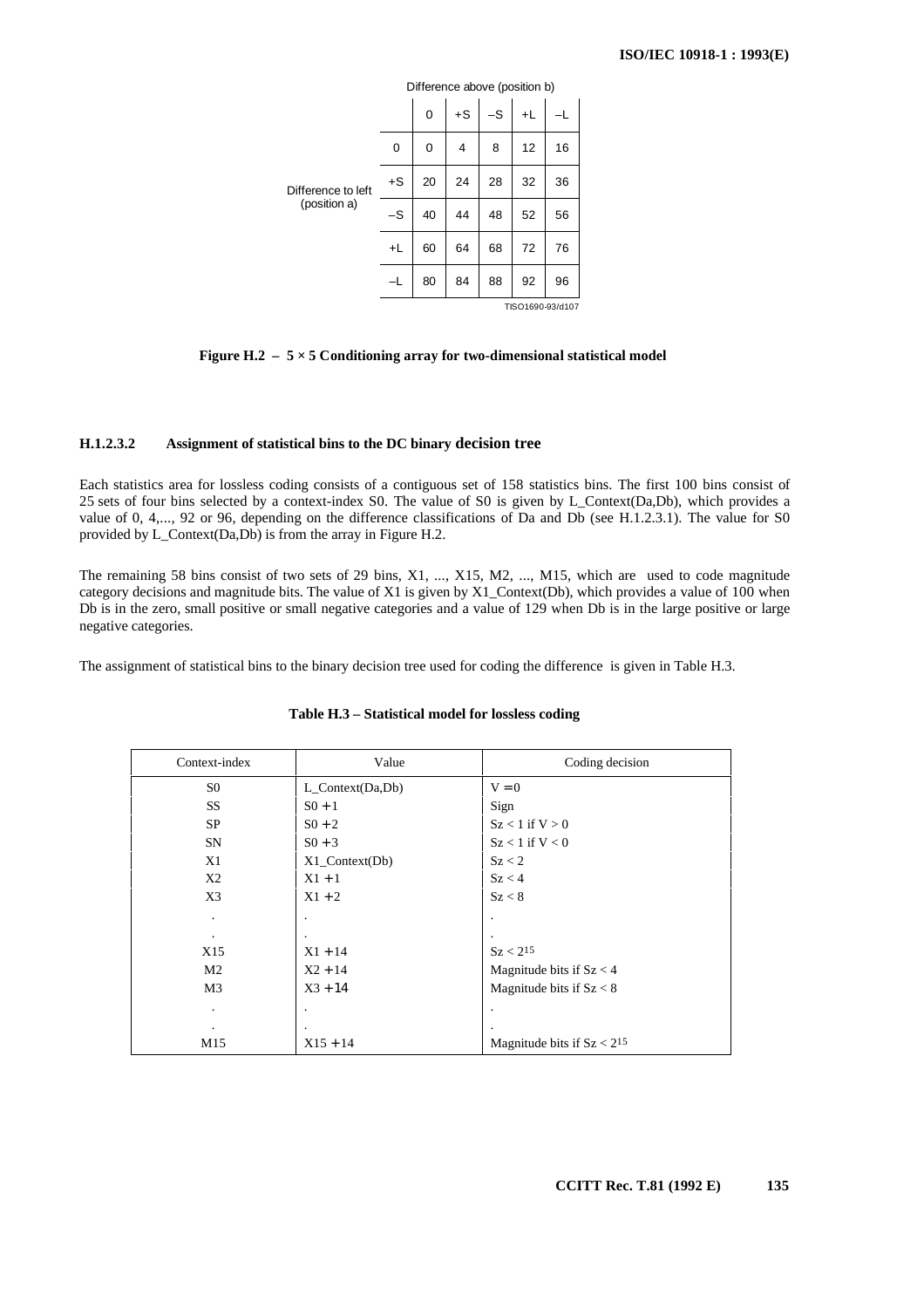### **H.1.2.3.3 Default conditioning bounds**

The bounds, L and U, for determining the conditioning category have the default values  $L = 0$  and  $U = 1$ . Other bounds may be set using the DAC (Define-Arithmetic-Conditioning) marker segment, as described in Annex B.

### **H.1.2.3.4 Initial conditions for statistical model**

At the start of a scan and at each restart, all statistics bins are re-initialized to the standard default value described in Annex D.

# **H.2 Lossless decoder processes**

Lossless decoders may employ either Huffman decoding or arithmetic decoding. They shall be capable of using up to four tables in a scan. Lossless decoders shall be able to decode encoded image source data with any input precision from 2 to 16 bits per sample.

#### **H.2.1 Lossless decoder control procedures**

Subclause E.2 contains the decoder control procedures. In applying these procedures to the lossless decoder the data unit is one sample.

When the decoder is reset in the restart interval control procedure (see E.2.4) the prediction is reset to the same value used in the encoder (see H.1.2.1). If arithmetic coding is used, the statistics are also reset.

Restrictions on the restart interval are specified in H.1.1.

#### **H.2.2 Coding model for lossless decoding**

The predictor calculations defined in H.1.2 also apply to the lossless decoder processes.

The lossless decoders, decode the differences and add them, modulo 216, to the predictions to create the output. The lossless decoders shall be able to interpret the point transform parameter, and if non-zero, multiply the output of the lossless decoder by 2Pt.

In order to avoid repetition, detailed flow charts of the lossless decoding procedures are omitted.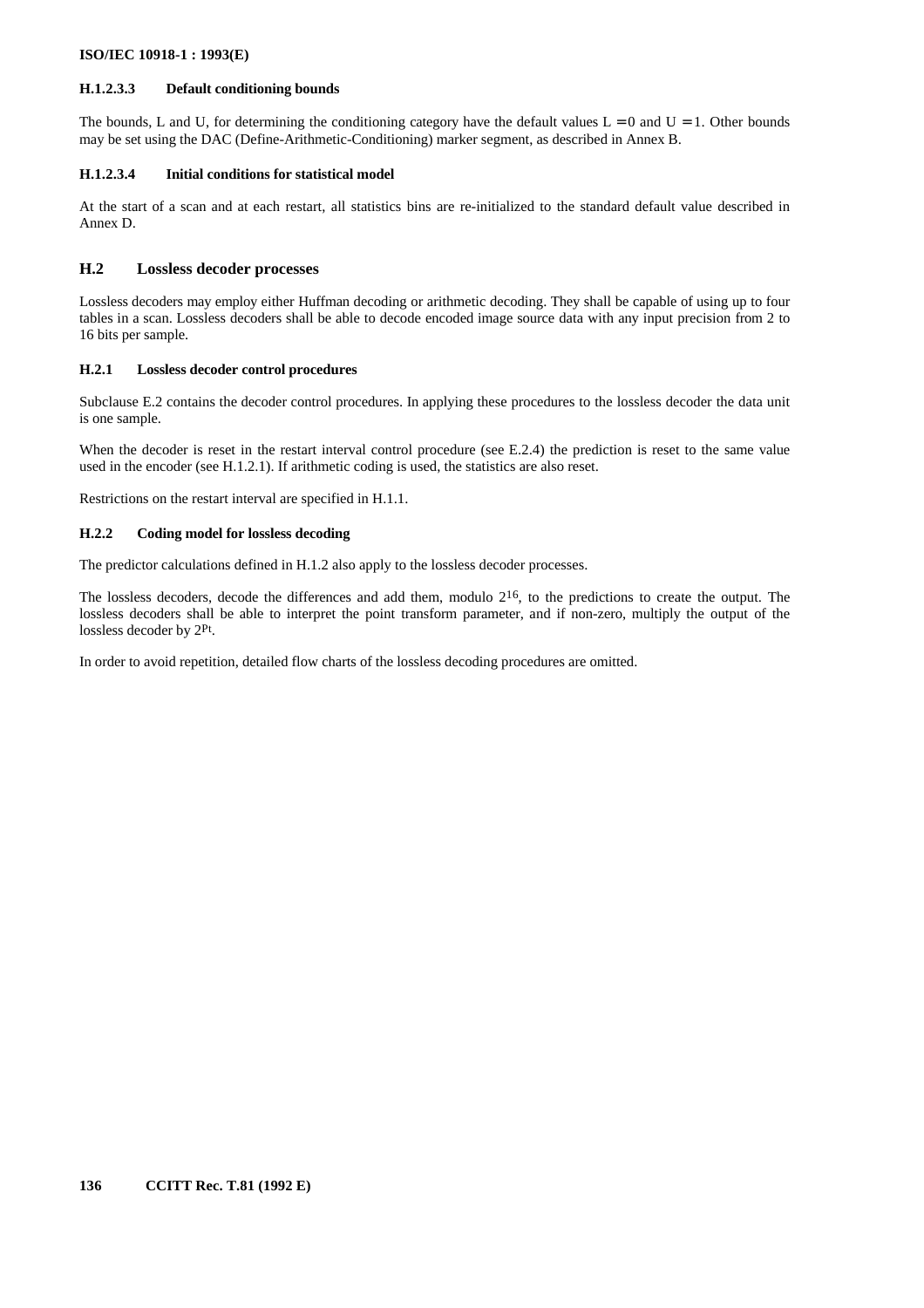# **Annex J**

# **Hierarchical mode of operation**

(This annex forms an integral part of this Recommendation | International Standard)

This annex provides a **functional specification** of the coding processes for the hierarchical mode of operation.

In the hierarchical mode of operation each component is encoded or decoded in a non-differential frame. Such frames may be followed by a sequence of differential frames. A non-differential frame shall be encoded or decoded using the procedures defined in Annexes F, G and H. Differential frame procedures are defined in this annex.

The coding process for a hierarchical encoding containing DCT-based processes is defined as the highest numbered process listed in Table J.1 which is used to code any non-differential DCT-based or differential DCT-based frame in the compressed image data format. The coding process for a hierarchical encoding containing only lossless processes is defined to be the process used for the non-differential frames.

| Process        | Non-differential frame specification        |                    |
|----------------|---------------------------------------------|--------------------|
| 1              | Extended sequential DCT, Huffman, 8-bit     | Annex F, process 2 |
| 2              | Extended sequential DCT, arithmetic, 8-bit  | Annex F, process 3 |
| 3              | Extended sequential DCT, Huffman, 12-bit    | Annex F, process 4 |
| $\overline{4}$ | Extended sequential DCT, arithmetic, 12-bit | Annex F, process 5 |
| 5              | Spectral selection only, Huffman, 8-bit     | Annex G, process 1 |
| 6              | Spectral selection only, arithmetic, 8-bit  | Annex G, process 2 |
| 7              | Full progression, Huffman, 8-bit            | Annex G, process 3 |
| 8              | Full progression, arithmetic, 8-bit         | Annex G, process 4 |
| 9              | Spectral selection only, Huffman, 12-bit    | Annex G, process 5 |
| 10             | Spectral selection only, arithmetic, 12-bit | Annex G, process 6 |
| 11             | Full progression, Huffman, 12-bit           | Annex G, process 7 |
| 12             | Full progression, arithmetic, 12-bit        | Annex G, process 8 |
| 13             | Lossless, Huffman, 2 through 16 bits        | Annex H, process 1 |
| 14             | Lossless, arithmetic, 2 through 16 bits     | Annex H, process 2 |

**Table J.1 – Coding processes for hierarchical mode**

Hierarchical mode syntax requires a DHP marker segment that appears before the non-differential frame or frames. It may include EXP marker segments and differential frames which shall follow the initial non-differential frame. The frame structure in hierarchical mode is identical to the frame structure in non-hierarchical mode.

Either all non-differential frames within an image shall be coded with DCT-based processes, or all non-differential frames shall be coded with lossless processes. All frames within an image must use the same entropy coding procedure, either Huffman or arithmetic, with the exception that non-differential frames coded with the baseline process may occur in the same image with frames coded with arithmetic coding processes.

If the non-differential frames use DCT-based processes, all differential frames except the final frame for a component shall use DCT-based processes. The final differential frame for each component may use a differential lossless process.

If the non-differential frames use lossless processes, all differential frames shall use differential lossless processes.

For each of the processes listed in Table J.1, the encoding processes are specified in J.1, and decoding processes are specified in J.2.

NOTE – There is **no requirement** in this Specification that any encoder or decoder which embodies one of the above-named processes shall implement the procedures in precisely the manner specified by the flow charts in this annex. It is necessary only that an encoder or decoder implement the **function** specified in this annex. The sole criterion for an encoder or decoder to be considered in compliance with this Specification is that it satisfy the requirements given in clause 6 (for encoders) or clause 7 (for decoders), as determined by the compliance tests specified in Part 2.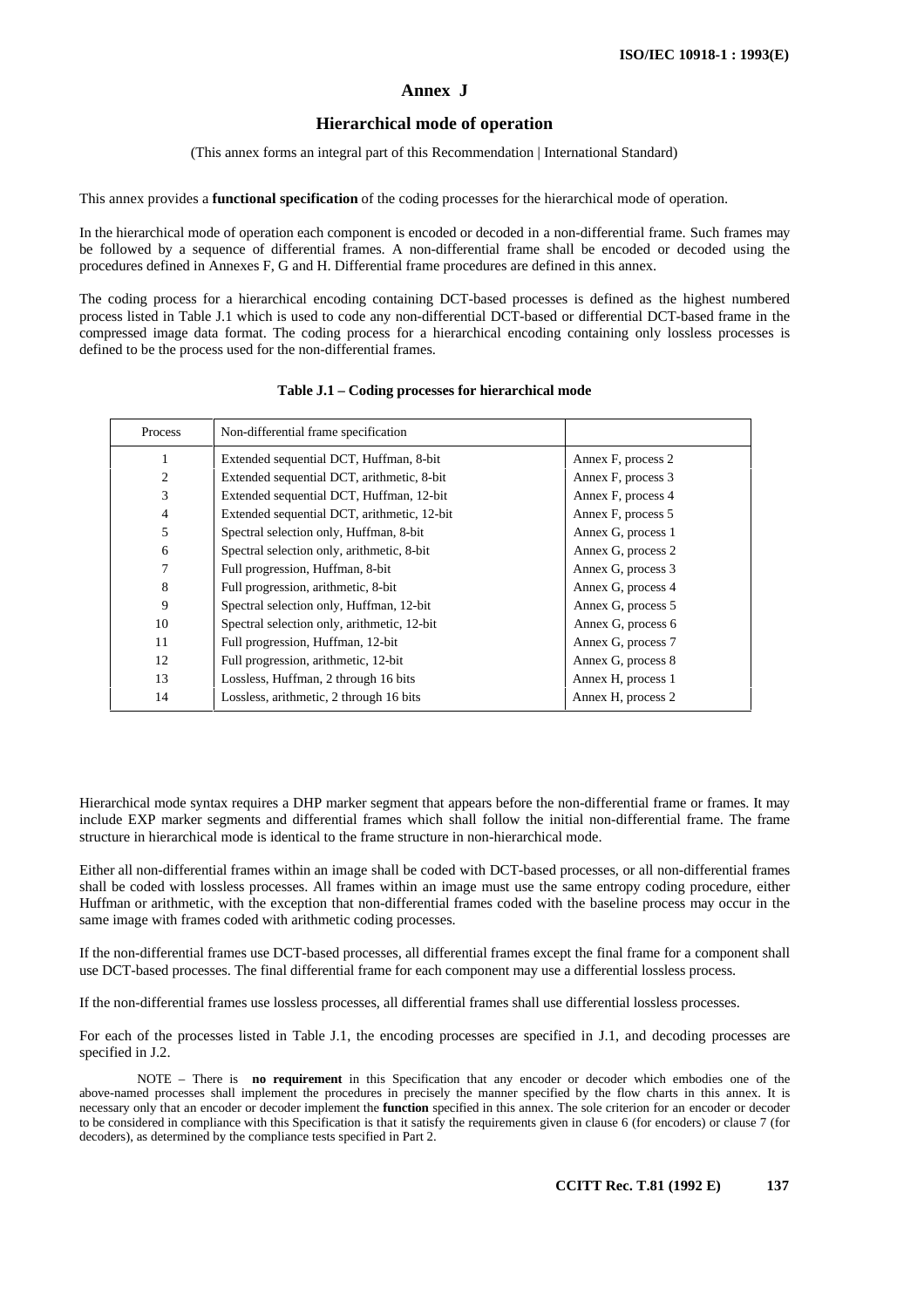In the hierarchical mode of operation each component is encoded or decoded in a non-differential frame followed by a sequence of differential frames. A non-differential frame shall use the procedures defined in Annexes F, G, and H. Differential frame procedures are defined in this annex.

# **J.1 Hierarchical encoding**

# **J.1.1 Hierarchical control procedure for encoding an image**

The control structure for encoding of an image using the hierarchical mode is given in Figure J.1.



**Figure J.1 – Hierarchical control procedure for encoding an image**

In Figure J.1 procedures in brackets shall be performed whenever the particular hierarchical encoding sequence being followed requires them.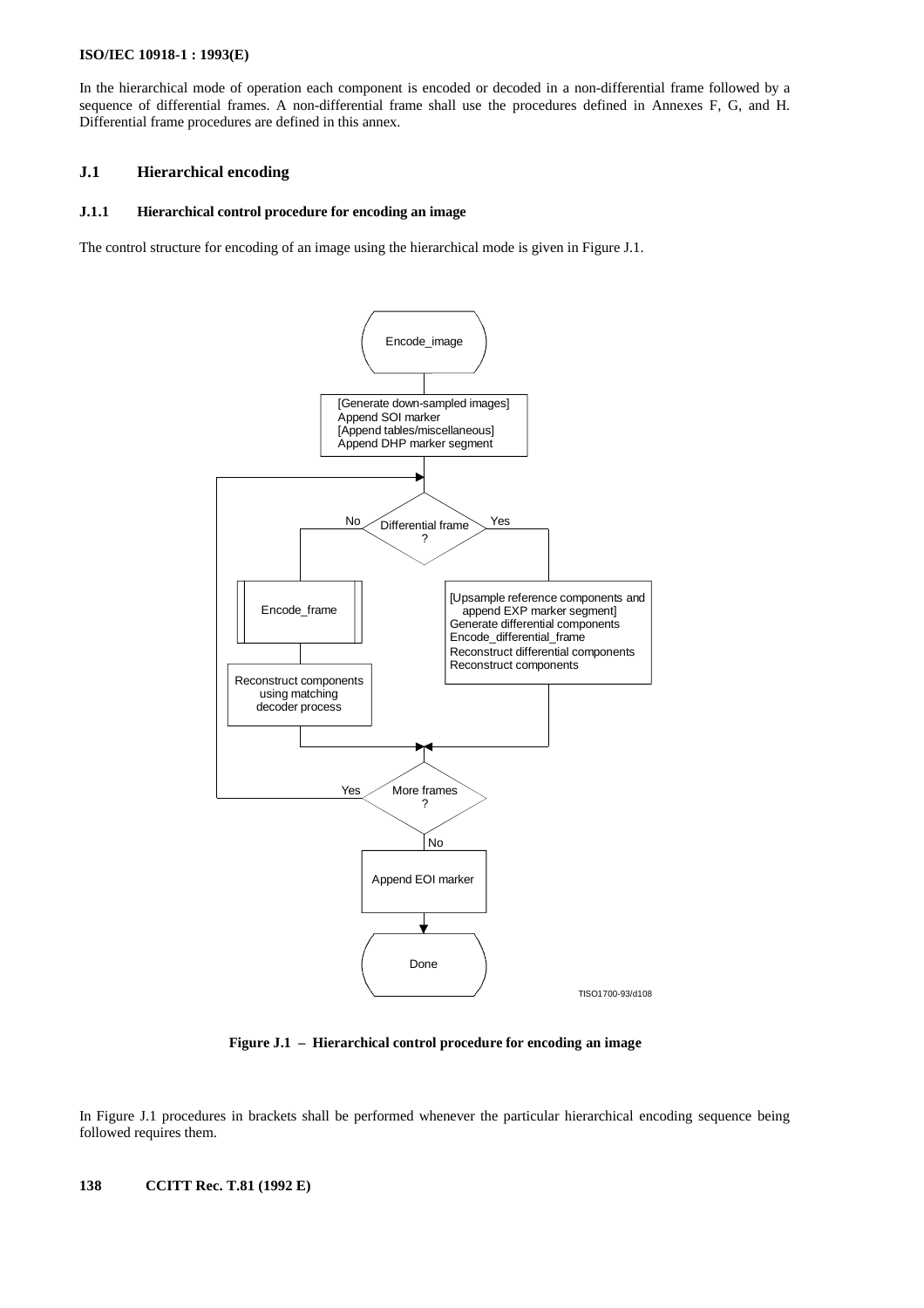In the hierarchical mode the define-hierarchical-progression (DHP) marker segment shall be placed in the compressed image data before the first start-of-frame. The DHP segment is used to signal the size of the image components of the completed image. The syntax of the DHP segment is specified in Annex B.

The first frame for each component or group of components in a hierarchical process shall be encoded by a non-differential frame. Differential frames shall then be used to encode the two's complement differences between source input components (possibly downsampled) and the reference components (possibly upsampled). The reference components are reconstructed components created by previous frames in the hierarchical process. For either differential or non-differential frames, reconstructions of the components shall be generated if needed as reference components for a subsequent frame in the hierarchical process.

Resolution changes may occur between hierarchical frames in a hierarchical process. These changes occur if downsampling filters are used to reduce the spatial resolution of some or all of the components of the source image. When the resolution of a reference component does not match the resolution of the component input to a differential frame, an upsampling filter shall be used to increase the spatial resolution of the reference component. The EXP marker segment shall be added to the compressed image data before the start-of-frame whenever upsampling of a reference component is required. No more than one EXP marker segment shall precede a given frame.

Any of the marker segments allowed before a start-of-frame for the encoding process selected may be used before either non-differential or differential frames.

For 16-bit input precision (lossless encoder), the differential components which are input to a differential frame are calculated modulo 216. The reconstructed components calculated from the reconstructed differential components are also calculated modulo 216.

If a hierarchical encoding process uses a DCT encoding process for the first frame, all frames in the hierarchical process except for the final frame for each component shall use the DCT encoding processes defined in either Annex F or Annex G, or the modified DCT encoding processes defined in this annex. The final frame may use a modified lossless process defined in this annex.

If a hierarchical encoding process uses a lossless encoding process for the first frame, all frames in the hierarchical process shall use a lossless encoding process defined in Annex H, or a modified lossless process defined in this annex.

### **J.1.1.1 Downsampling filter**

The downsampled components are generated using a downsampling filter that is not specified in this Specification. This filter should, however, be consistent with the upsampling filter. An example of a downsampling filter is provided in K.5.

### **J.1.1.2 Upsampling filter**

The upsampling filter increases the spatial resolution by a factor of two horizontally, vertically, or both. Bi-linear interpolation is used for the upsampling filter, as illustrated in Figure J.2.



**Figure J.2 – Diagram of sample positions for upsampling rules**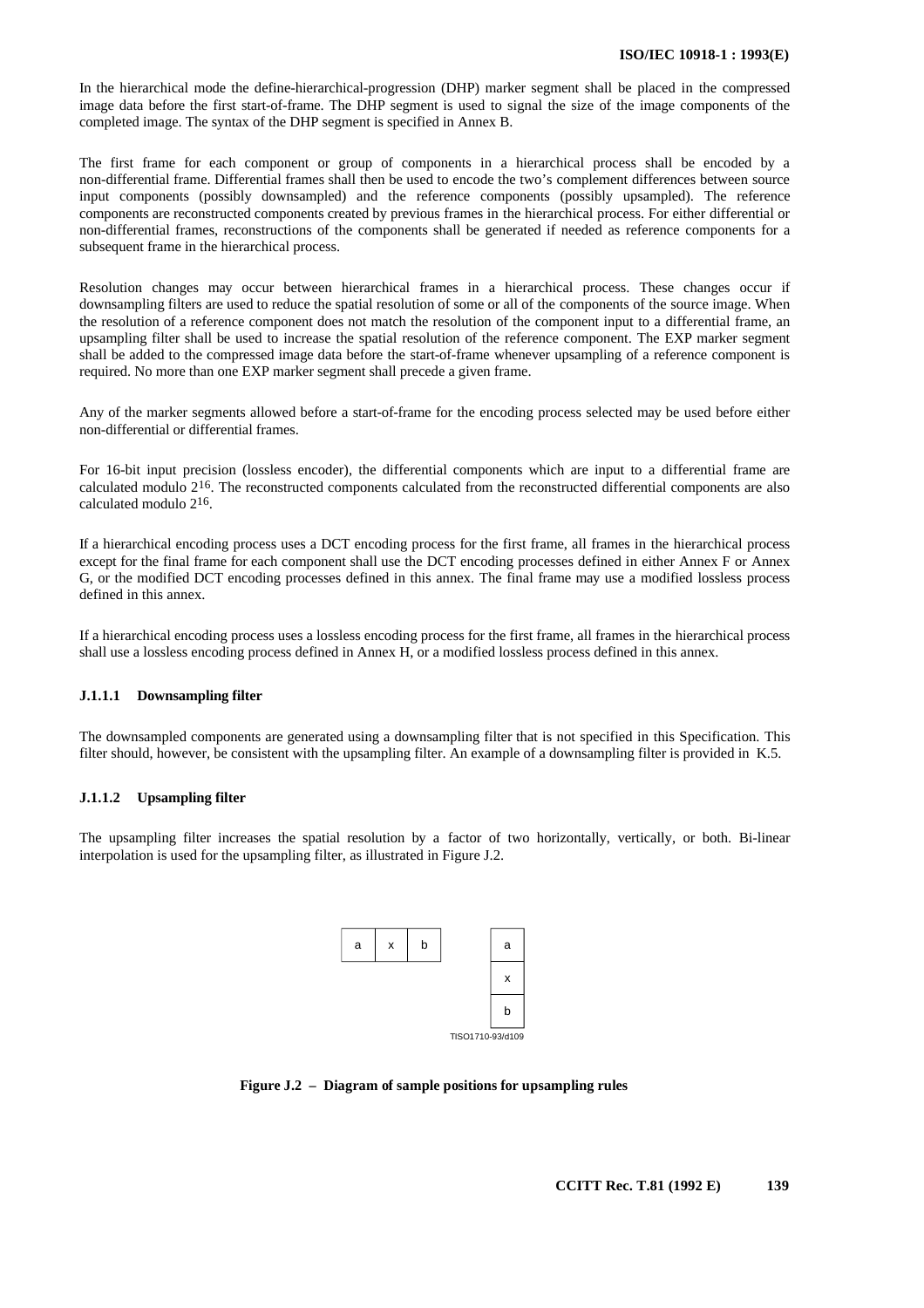The rule for calculating the interpolated value is:

$$
P_x = (Ra + Rb)/2
$$

where Ra and Rb are sample values from adjacent positions a and b of the lower resolution image and Px is the interpolated value. The division indicates truncation, not rounding. The left-most column of the upsampled image matches the left-most column of the lower resolution image. The top line of the upsampled image matches the top line of the lower resolution image. The right column and the bottom line of the lower resolution image are replicated to provide the values required for the right column edge and bottom line interpolations. The upsampling process always doubles the line length or the number of lines.

If both horizontal and vertical expansions are signalled, they are done in sequence – first the horizontal expansion and then the vertical.

## **J.1.2 Control procedure for encoding a differential frame**

The control procedures in Annex E for frames, scans, restart intervals, and MCU also apply to the encoding of differential frames, and the scans, restart intervals, and MCU from which the differential frame is constructed. The differential frames differ from the frames of Annexes F, G, and H only at the coding model level.

### **J.1.3 Encoder coding models for differential frames**

The coding models defined in Annexes F, G, and H are modified to allow them to be used for coding of two's complement differences.

### **J.1.3.1 Modifications to encoder DCT encoding models for differential frames**

Two modifications are made to the DCT coding models to allow them to be used in differential frames. First, the FDCT of the differential input is calculated without the level shift. Second, the DC coefficient of the DCT is coded directly – without prediction.

# **J.1.3.2 Modifications to lossless encoding models for differential frames**

One modification is made to the lossless coding models. The difference is coded directly – without prediction. The prediction selection parameter in the scan header shall be set to zero. The point transform which may be applied to the differential inputs is defined in Annex A.

## **J.1.4 Modifications to the entropy encoders for differential frames**

The coding of two's complement differences requires one extra bit of precision for the Huffman coding of AC coefficients. The extension to Tables F.1 and F.7 is given in Table J.2.

### **Table J.2 – Modifications to table of AC coefficient amplitude ranges**

| SSSS | AC coefficients                   |
|------|-----------------------------------|
|      | $-32$ 767 $-16$ 384, 16 38432 767 |

The arithmetic coding models are already defined for the precision needed in differential frames.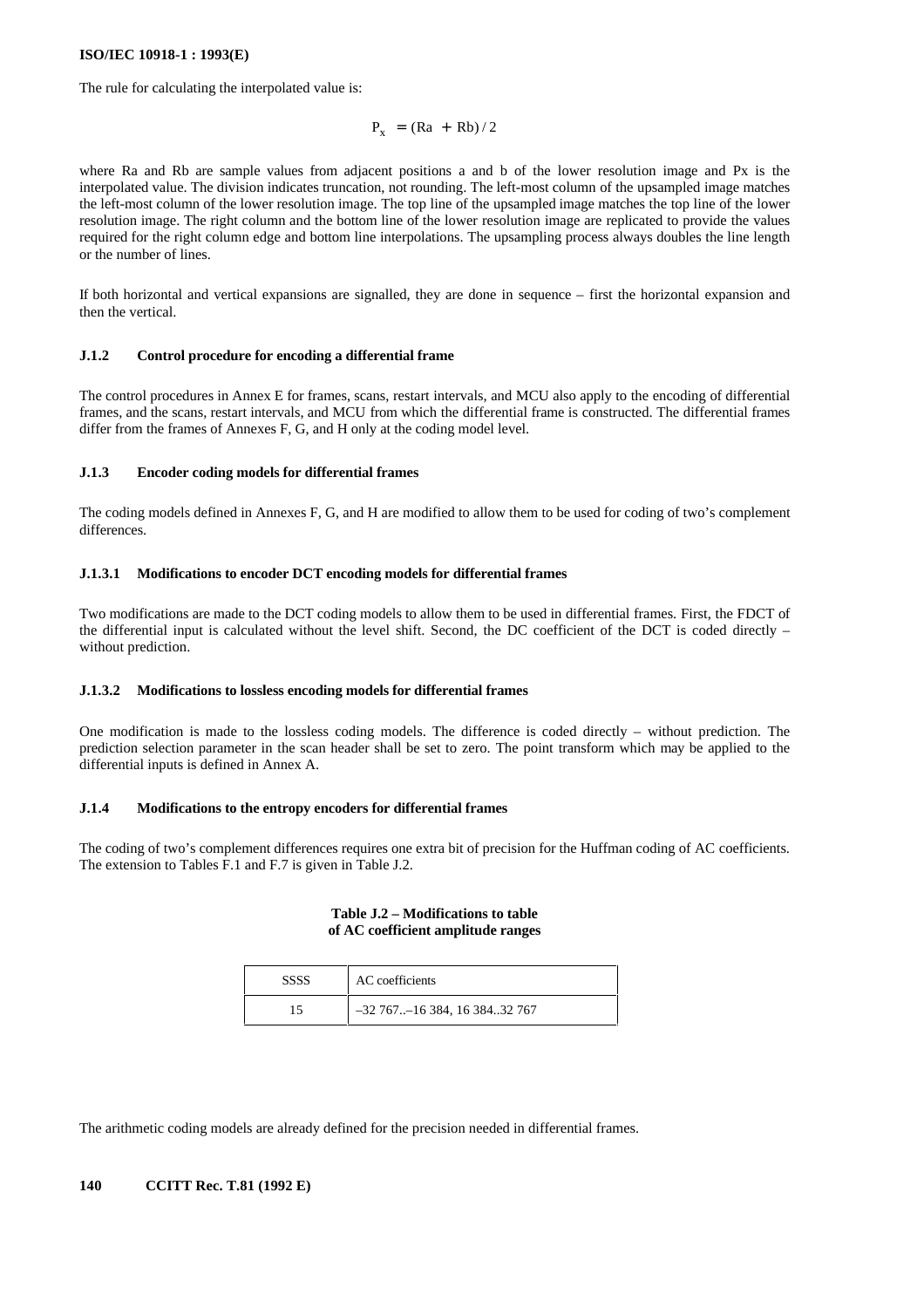# **J.2 Hierarchical decoding**

# **J.2.1 Hierarchical control procedure for decoding an image**

The control structure for decoding an image using the hierarchical mode is given in Figure J.3.



**Figure J.3 – Hierarchical control procedure for decoding an image**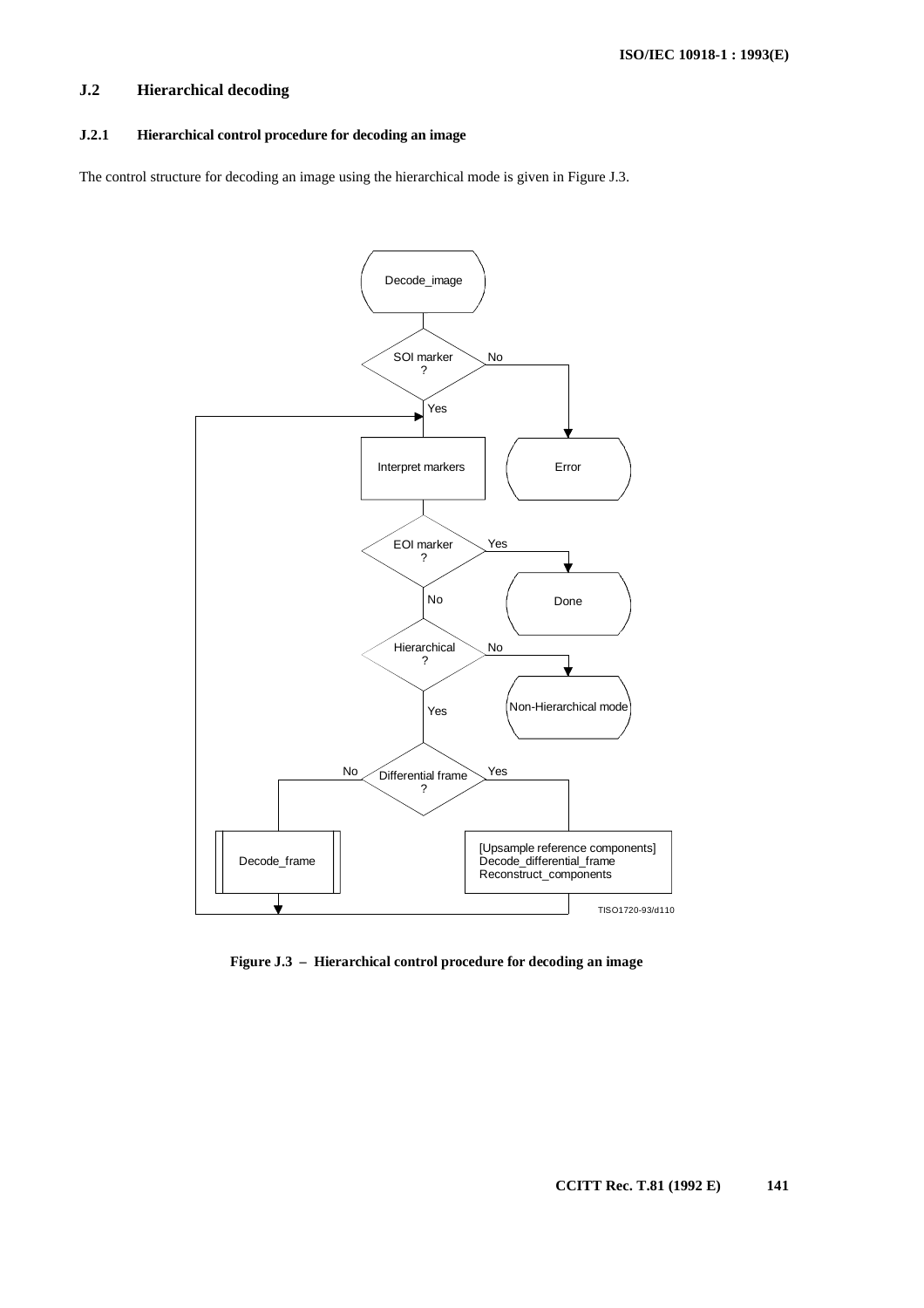The Interpret markers procedure shall decode the markers which may precede the SOF marker, continuing this decoding until either a SOF or EOI marker is found. If the DHP marker is encountered before the first frame, a flag is set which selects the hierarchical decoder at the "hierarchical?" decision point. In addition to the DHP marker (which shall precede any SOF) and the EXP marker (which shall precede any differential SOF requiring resolution changes in the reference components), any other markers which may precede a SOF shall be interpreted to the extent required for decoding of the compressed image data.

If a differential SOF marker is found, the differential frame path is followed. If the EXP was encountered in the Interpret markers procedure, the reference components for the frame shall be upsampled as required by the parameters in the EXP segment. The upsampling procedure described in J.1.1.2 shall be followed.

The Decode\_differential\_frame procedure generates a set of differential components. These differential components shall be added, modulo 2<sup>16</sup>, to the upsampled reference components in the Reconstruct\_components procedure. This creates a new set of reference components which shall be used when required in subsequent frames of the hierarchical process.

### **J.2.2 Control procedure for decoding a differential frame**

The control procedures in Annex E for frames, scans, restart intervals, and MCU also apply to the decoding of differential frames and the scans, restart intervals, and MCU from which the differential frame is constructed. The differential frame differs from the frames of Annexes F, G, and H only at the decoder coding model level.

### **J.2.3 Decoder coding models for differential frames**

The decoding models described in Annexes F, G, and H are modified to allow them to be used for decoding of two's complement differential components.

### **J.2.3.1 Modifications to the differential frame decoder DCT coding model**

Two modifications are made to the decoder DCT coding models to allow them to code differential frames. First, the IDCT of the differential output is calculated without the level shift. Second, the DC coefficient of the DCT is decoded directly – without prediction.

#### **J.2.3.2 Modifications to the differential frame decoder lossless coding model**

One modification is made to the lossless decoder coding model. The difference is decoded directly – without prediction. If the point transformation parameter in the scan header is not zero, the point transform, defined in Annex A, shall be applied to the differential output.

#### **J.2.4 Modifications to the entropy decoders for differential frames**

The decoding of two's complement differences requires one extra bit of precision in the Huffman code table. This is described in J.1.4. The arithmetic coding models are already defined for the precision needed in differential frames.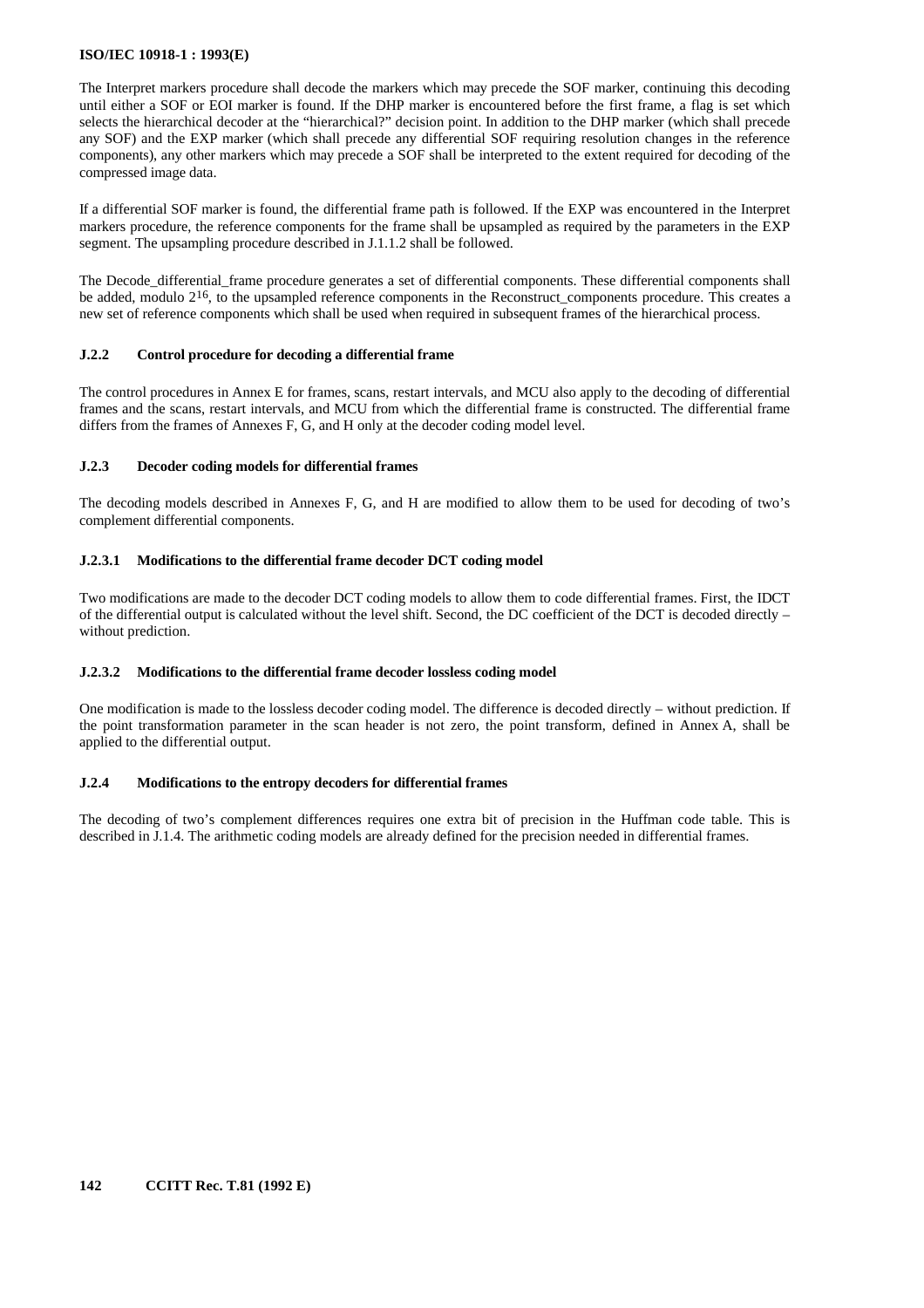# **Annex K**

#### **Examples and guidelines**

(This annex does not form an integral part of this Recommendation | International Standard)

This annex provides examples of various tables, procedures, and other guidelines.

### **K.1 Quantization tables for luminance and chrominance components**

Two examples of quantization tables are given in Tables K.1 and K.2. These are based on psychovisual thresholding and are derived empirically using luminance and chrominance and 2:1 horizontal subsampling. These tables are provided as examples only and are not necessarily suitable for any particular application. These quantization values have been used with good results on 8-bit per sample luminance and chrominance images of the format illustrated in Figure 13. Note that these quantization values are appropriate for the DCT normalization defined in A.3.3.

If these quantization values are divided by 2, the resulting reconstructed image is usually nearly indistinguishable from the source image.

| 16 | 11 | 10 | 16 | 24  | 40  | 51  | 61  |
|----|----|----|----|-----|-----|-----|-----|
| 12 | 12 | 14 | 19 | 26  | 58  | 60  | 55  |
| 14 | 13 | 16 | 24 | 40  | 57  | 69  | 56  |
| 14 | 17 | 22 | 29 | 51  | 87  | 80  | 62  |
| 18 | 22 | 37 | 56 | 68  | 109 | 103 | 77  |
| 24 | 35 | 55 | 64 | 81  | 104 | 113 | 92  |
| 49 | 64 | 78 | 87 | 103 | 121 | 120 | 101 |
| 72 | 92 | 95 | 98 | 112 | 100 | 103 | 99  |

#### **Table K.1 – Luminance quantization table**

**Table K.2 – Chrominance quantization table**

| 17 | 18 | 24 | 47 | 99 | 99 | 99 | 99 |
|----|----|----|----|----|----|----|----|
| 18 | 21 | 26 | 66 | 99 | 99 | 99 | 99 |
| 24 | 26 | 56 | 99 | 99 | 99 | 99 | 99 |
| 47 | 66 | 99 | 99 | 99 | 99 | 99 | 99 |
| 99 | 99 | 99 | 99 | 99 | 99 | 99 | 99 |
| 99 | 99 | 99 | 99 | 99 | 99 | 99 | 99 |
| 99 | 99 | 99 | 99 | 99 | 99 | 99 | 99 |
| 99 | 99 | 99 | 99 | 99 | 99 | 99 | 99 |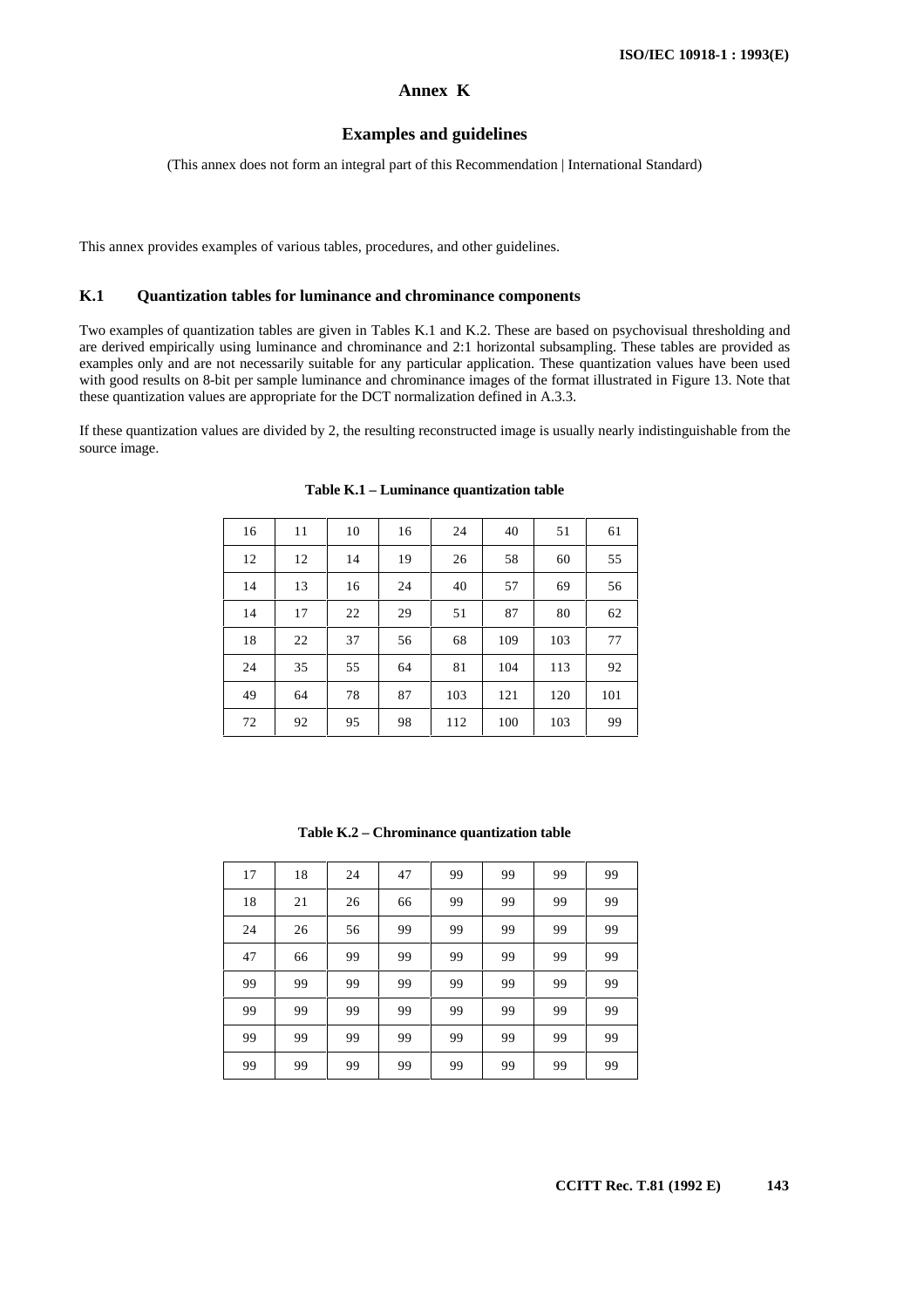### **K.2 A procedure for generating the lists which specify a Huffman code table**

A Huffman table is generated from a collection of statistics in two steps. The first step is the generation of the list of lengths and values which are in accord with the rules for generating the Huffman code tables. The second step is the generation of the Huffman code table from the list of lengths and values.

The first step, the topic of this section, is needed only for custom Huffman table generation and is done only in the encoder. In this step the statistics are used to create a table associating each value to be coded with the size (in bits) of the corresponding Huffman code. This table is sorted by code size.

A procedure for creating a Huffman table for a set of up to 256 symbols is shown in Figure K.1. Three vectors are defined for this procedure:

| FREO(V)     | Frequency of occurrence of symbol V                                         |
|-------------|-----------------------------------------------------------------------------|
| CODESIZE(V) | Code size of symbol V                                                       |
| OTHERS(V)   | Index to next symbol in chain of all symbols in current branch of code tree |

where V goes from 0 to 256.

Before starting the procedure, the values of FREQ are collected for  $V = 0$  to 255 and the FREQ value for  $V = 256$  is set to 1 to reserve one code point. FREQ values for unused symbols are defined to be zero. In addition, the entries in CODESIZE are all set to 0, and the indices in OTHERS are set to –1, the value which terminates a chain of indices. Reserving one code point guarantees that no code word can ever be all "1" bits.

The search for the entry with the least value of  $FREG(V)$  selects the largest value of V with the least value of  $FREG(V)$ greater than zero.

The procedure "Find V1 for least value of FREO(V1)  $> 0$ " always selects the value with the largest value of V1 when more than one V1 with the same frequency occurs. The reserved code point is then guaranteed to be in the longest code word category.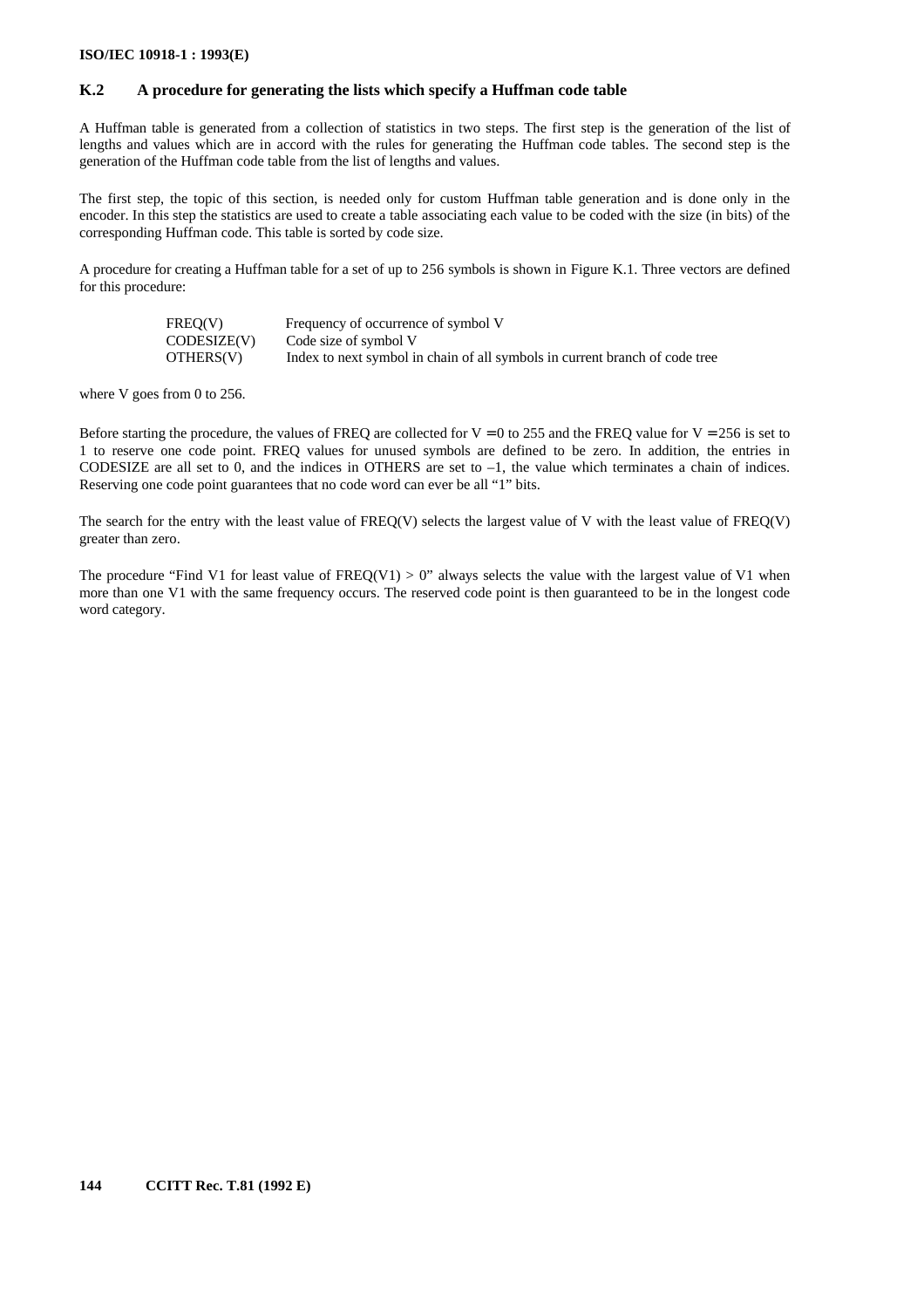

**Figure K.1 – Procedure to find Huffman code sizes**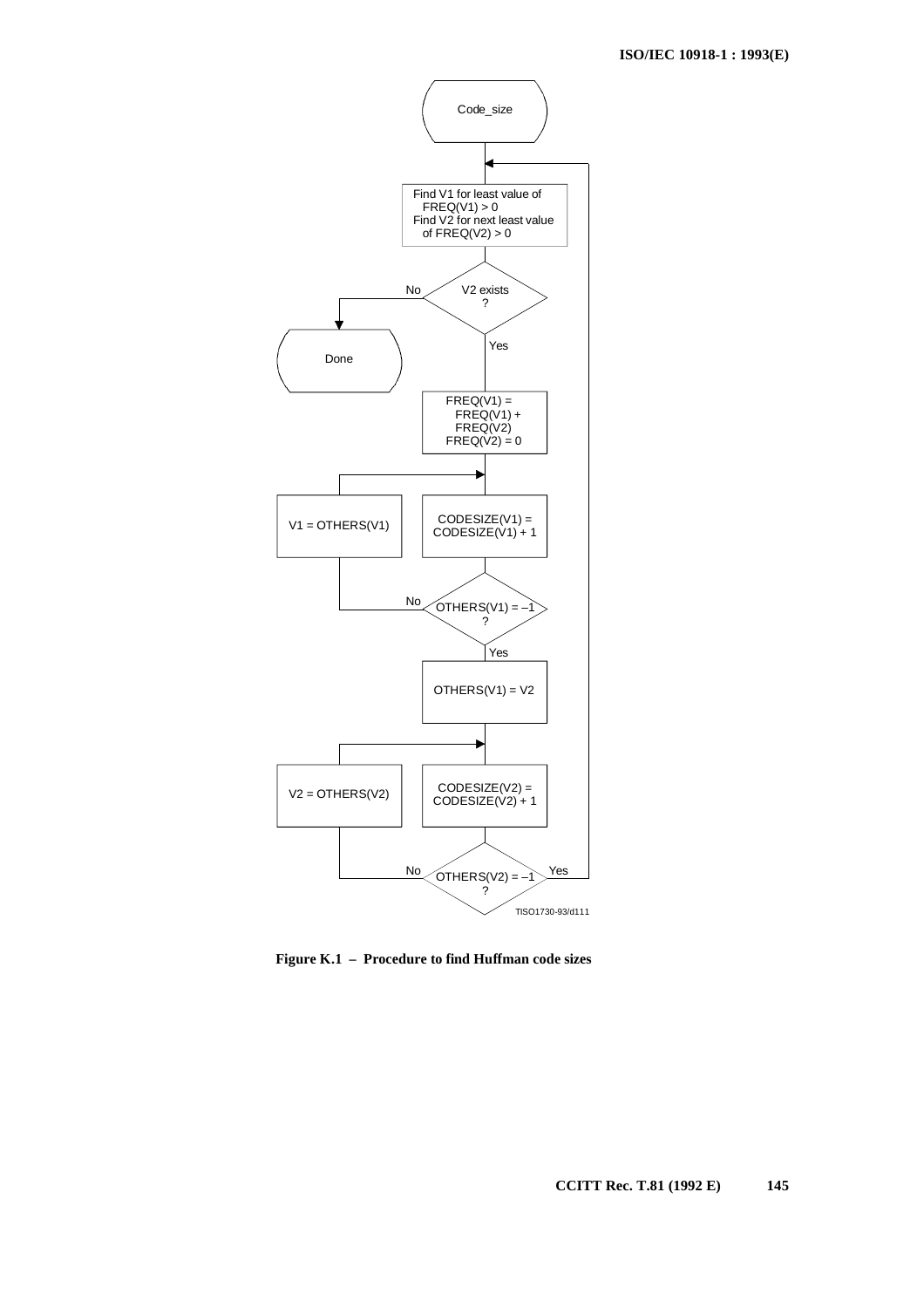Once the code lengths for each symbol have been obtained, the number of codes of each length is obtained using the procedure in Figure K.2. The count for each size is contained in the list, BITS. The counts in BITS are zero at the start of the procedure. The procedure assumes that the probabilities are large enough that code lengths greater than 32 bits never occur. Note that until the final Adjust\_BITS procedure is complete, BITS may have more than the 16 entries required in the table specification (see Annex C).



**Figure K.2 – Procedure to find the number of codes of each size**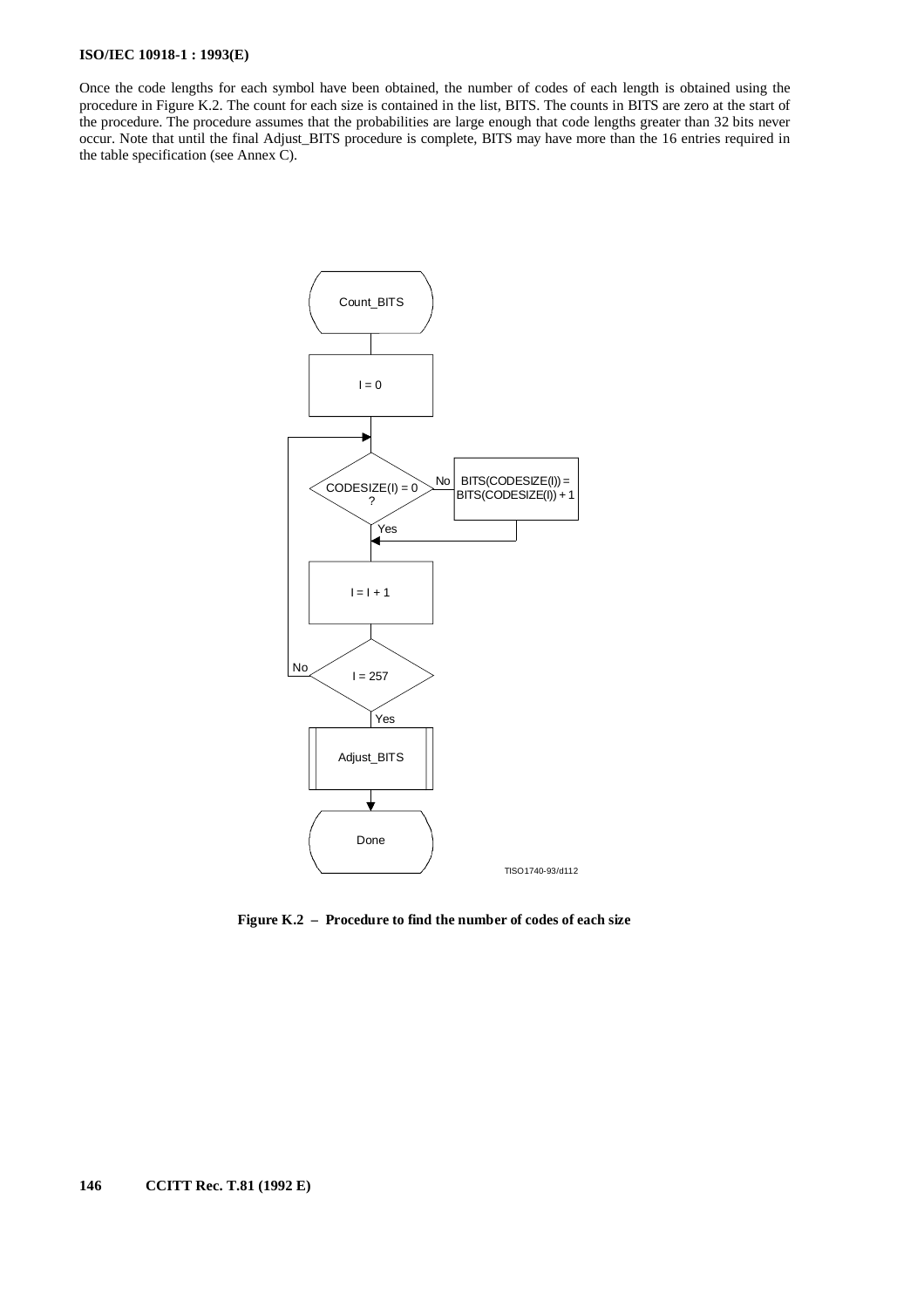Figure K.3 gives the procedure for adjusting the BITS list so that no code is longer than 16 bits. Since symbols are paired for the longest Huffman code, the symbols are removed from this length category two at a time. The prefix for the pair (which is one bit shorter) is allocated to one of the pair; then (skipping the BITS entry for that prefix length) a code word from the next shortest non-zero BITS entry is converted into a prefix for two code words one bit longer. After the BITS list is reduced to a maximum code length of 16 bits, the last step removes the reserved code point from the code length count.



**Figure K.3 – Procedure for limiting code lengths to 16 bits**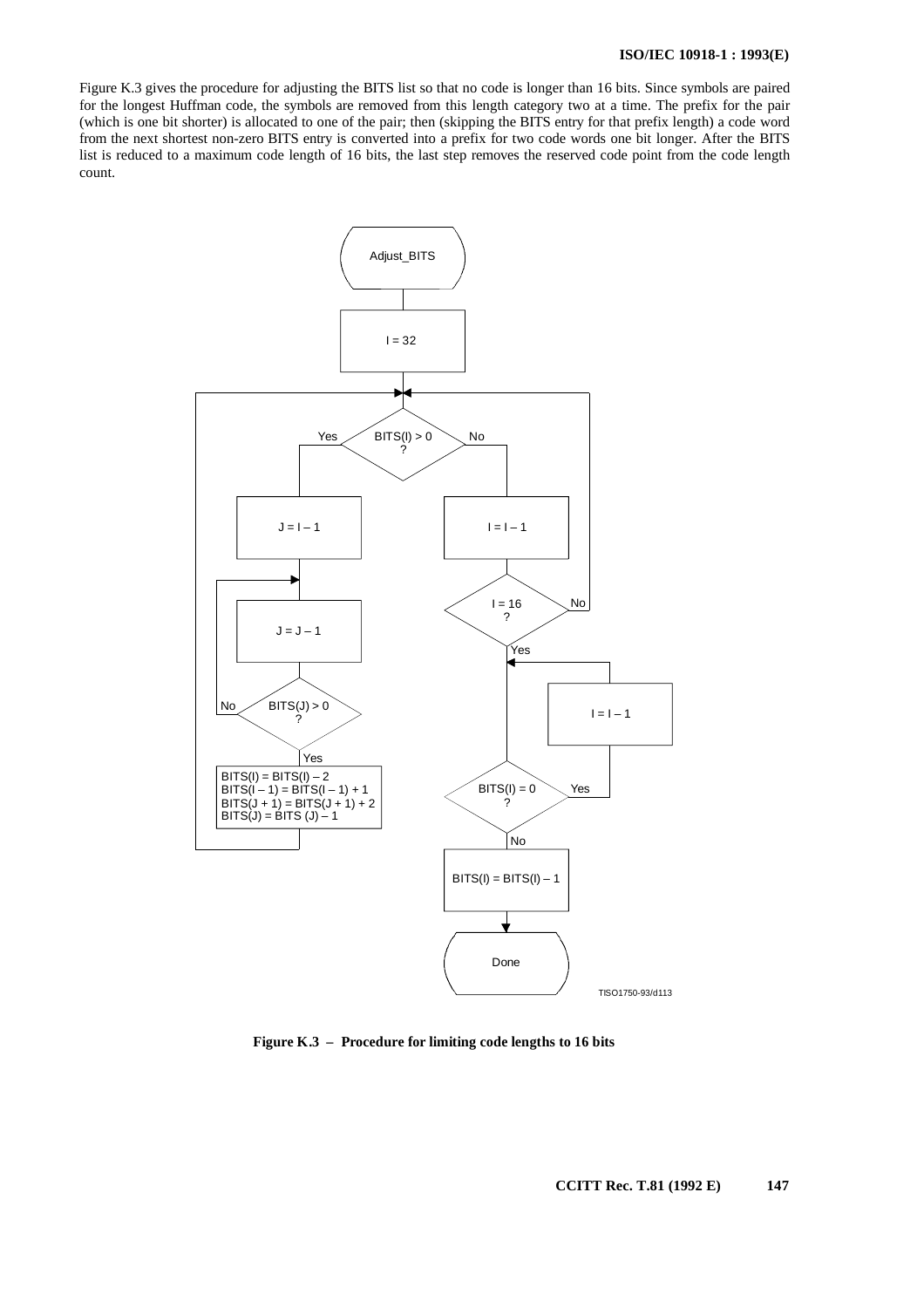The input values are sorted according to code size as shown in Figure K.4. HUFFVAL is the list containing the input values associated with each code word, in order of increasing code length.

At this point, the list of code lengths (BITS) and the list of values (HUFFVAL) can be used to generate the code tables. These procedures are described in Annex C.



**Figure K.4 – Sorting of input values according to code size**

# **K.3 Typical Huffman tables for 8-bit precision luminance and chrominance**

Huffman table-specification syntax is specified in B.2.4.2.

**148 CCITT Rec. T.81 (1992 E)**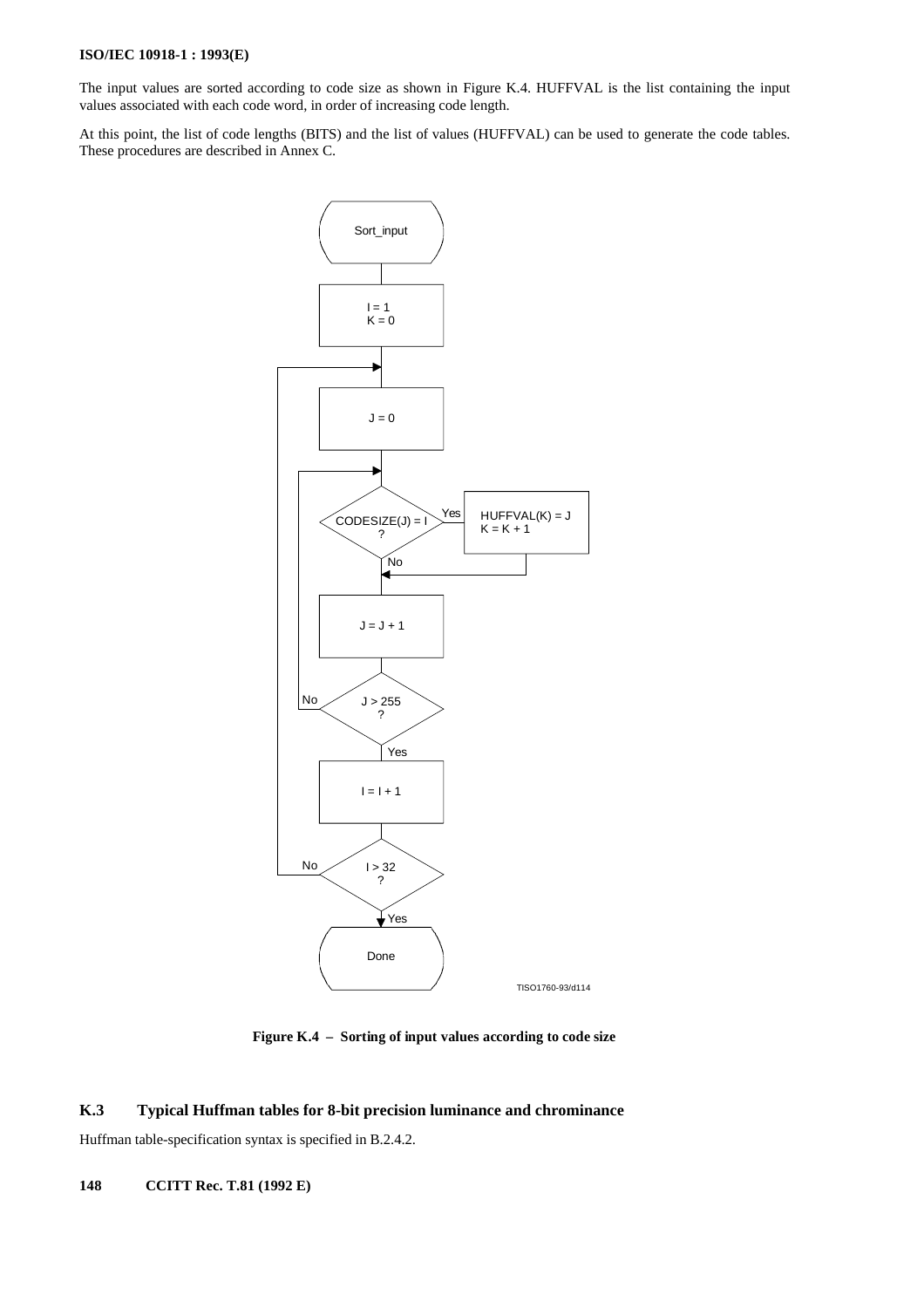### **K.3.1 Typical Huffman tables for the DC coefficient differences**

Tables K.3 and K.4 give Huffman tables for the DC coefficient differences which have been developed from the average statistics of a large set of video images with 8-bit precision. Table K.3 is appropriate for luminance components and Table K.4 is appropriate for chrominance components. Although there are no default tables, these tables may prove to be useful for many applications.

| Category       | Code length    | Code word |
|----------------|----------------|-----------|
| $\overline{0}$ | $\overline{2}$ | 00        |
| 1              | 3              | 010       |
| $\overline{2}$ | 3              | 011       |
| 3              | 3              | 100       |
| $\overline{4}$ | 3              | 101       |
| 5              | 3              | 110       |
| 6              | 4              | 1110      |
| 7              | 5              | 11110     |
| 8              | 6              | 111110    |
| 9              | 7              | 1111110   |
| 10             | 8              | 11111110  |
| 11             | 9              | 111111110 |

**Table K.3 – Table for luminance DC coefficient differences**

**Table K.4 – Table for chrominance DC coefficient differences**

| Category       | Code length    | Code word   |
|----------------|----------------|-------------|
| $\overline{0}$ | $\overline{2}$ | 00          |
| 1              | $\overline{2}$ | 01          |
| $\overline{2}$ | $\overline{c}$ | 10          |
| 3              | 3              | 110         |
| $\overline{4}$ | 4              | 1110        |
| 5              | 5              | 11110       |
| 6              | 6              | 111110      |
| $\overline{7}$ | 7              | 1111110     |
| 8              | 8              | 11111110    |
| 9              | 9              | 111111110   |
| 10             | 10             | 1111111110  |
| 11             | 11             | 11111111110 |

### **K.3.2 Typical Huffman tables for the AC coefficients**

Tables K.5 and K.6 give Huffman tables for the AC coefficients which have been developed from the average statistics of a large set of images with 8-bit precision. Table K.5 is appropriate for luminance components and Table K.6 is appropriate for chrominance components. Although there are no default tables, these tables may prove to be useful for many applications.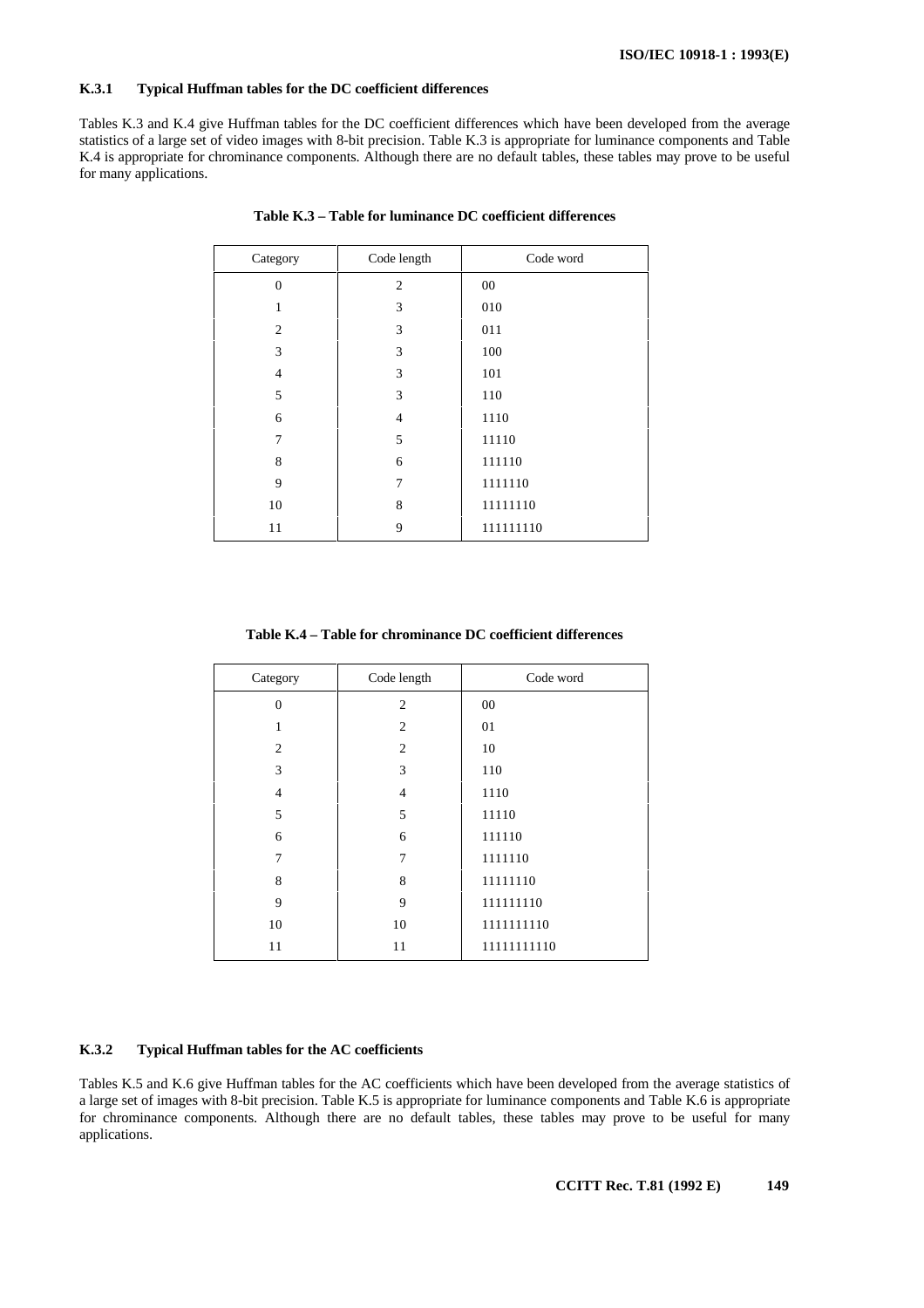| Run/Size       | Code length    | Code word        |
|----------------|----------------|------------------|
| $0/0$<br>(EOB) | $\overline{4}$ | 1010             |
| 0/1            | $\overline{c}$ | 00               |
| 0/2            | $\overline{c}$ | 01               |
| 0/3            | 3              | 100              |
| 0/4            | $\overline{4}$ | 1011             |
| 0/5            | 5              | 11010            |
| 0/6            | 7              | 1111000          |
| 0/7            | 8              | 11111000         |
| 0/8            | 10             | 1111110110       |
| 0/9            | 16             | 1111111110000010 |
| 0/A            | 16             | 1111111110000011 |
| 1/1            | 4              | 1100             |
| 1/2            | 5              | 11011            |
| 1/3            | 7              | 1111001          |
| 1/4            | 9              | 111110110        |
| 1/5            | 11             | 11111110110      |
| 1/6            | 16             | 1111111110000100 |
| 1/7            | 16             | 1111111110000101 |
| 1/8            | 16             | 1111111110000110 |
| 1/9            | 16             | 1111111110000111 |
| 1/A            | 16             | 1111111110001000 |
| 2/1            | 5              | 11100            |
| 2/2            | 8              | 11111001         |
| 2/3            | 10             | 1111110111       |
| 2/4            | 12             | 111111110100     |
| 2/5            | 16             | 1111111110001001 |
| 2/6            | 16             | 1111111110001010 |
| 2/7            | 16             | 1111111110001011 |
| 2/8            | 16             | 1111111110001100 |
| 2/9            | 16             | 1111111110001101 |
| 2/A            | 16             | 1111111110001110 |
| 3/1            | 6              | 111010           |
| 3/2            | 9              | 111110111        |
| 3/3            | 12             | 111111110101     |
| 3/4            | 16             | 1111111110001111 |
| 3/5            | 16             | 1111111110010000 |
| 3/6            | 16             | 1111111110010001 |
| 3/7            | 16             | 1111111110010010 |
| 3/8            | 16             | 1111111110010011 |
| 3/9            | 16             | 1111111110010100 |
| 3/A            | 16             | 1111111110010101 |

**Table K.5 – Table for luminance AC coefficients (sheet 1 of 4)**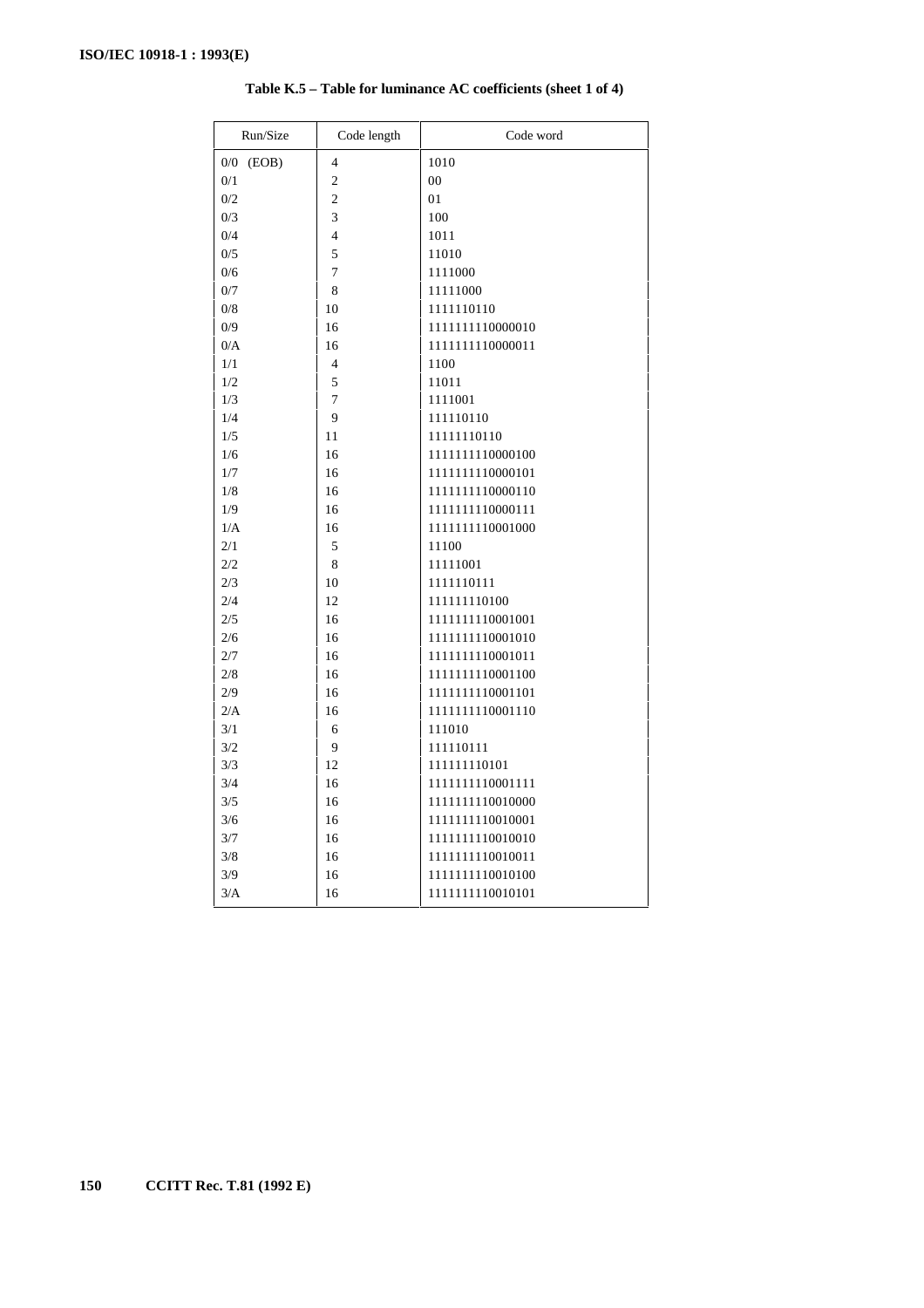| Run/Size | Code length | Code word        |
|----------|-------------|------------------|
| 4/1      | 6           | 111011           |
| 4/2      | 10          | 1111111000       |
| 4/3      | 16          | 1111111110010110 |
| 4/4      | 16          | 1111111110010111 |
| 4/5      | 16          | 1111111110011000 |
| 4/6      | 16          | 1111111110011001 |
| 4/7      | 16          | 1111111110011010 |
| 4/8      | 16          | 1111111110011011 |
| 4/9      | 16          | 1111111110011100 |
| 4/A      | 16          | 1111111110011101 |
| 5/1      | 7           | 1111010          |
| 5/2      | 11          | 11111110111      |
| 5/3      | 16          | 1111111110011110 |
| 5/4      | 16          | 1111111110011111 |
| 5/5      | 16          | 1111111110100000 |
| 5/6      | 16          | 1111111110100001 |
| 5/7      | 16          | 1111111110100010 |
| 5/8      | 16          | 1111111110100011 |
| 5/9      | 16          | 1111111110100100 |
| 5/A      | 16          | 1111111110100101 |
| 6/1      | 7           | 1111011          |
| 6/2      | 12          | 111111110110     |
| 6/3      | 16          | 1111111110100110 |
| 6/4      | 16          | 1111111110100111 |
| 6/5      | 16          | 1111111110101000 |
| 6/6      | 16          | 1111111110101001 |
| 6/7      | 16          | 1111111110101010 |
| 6/8      | 16          | 1111111110101011 |
| 6/9      | 16          | 1111111110101100 |
| 6/A      | 16          | 1111111110101101 |
| 7/1      | 8           | 11111010         |
| 7/2      | 12          | 111111110111     |
| 7/3      | 16          | 1111111110101110 |
| 7/4      | 16          | 1111111110101111 |
| 7/5      | 16          | 1111111110110000 |
| 7/6      | 16          | 1111111110110001 |
| 7/7      | 16          | 1111111110110010 |
| 7/8      | 16          | 1111111110110011 |
| 7/9      | 16          | 1111111110110100 |
| 7/A      | 16          | 1111111110110101 |
| $8/1$    | 9           | 111111000        |
| 8/2      | 15          | 111111111000000  |

**Table K.5 (sheet 2 of 4)**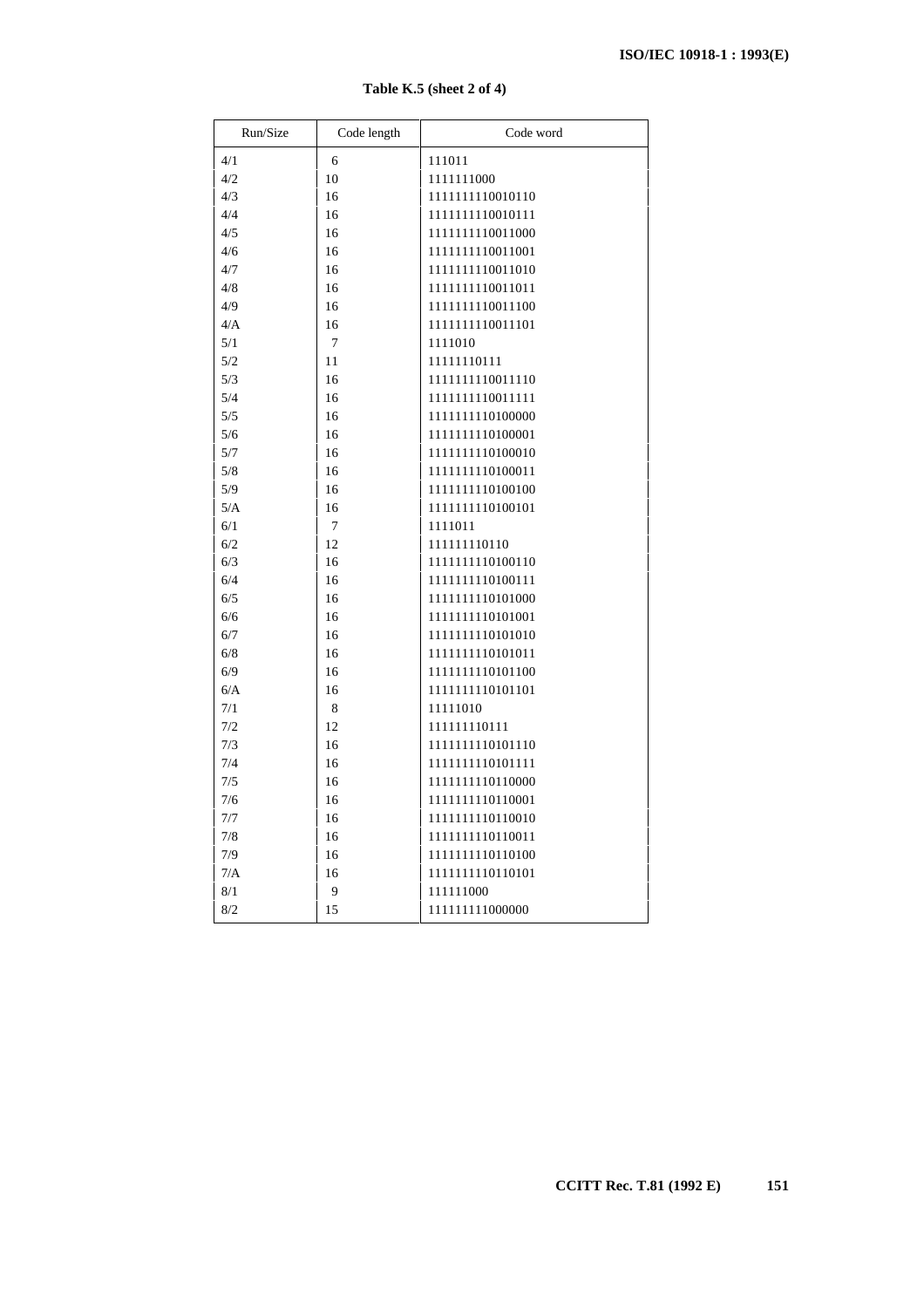| Run/Size | Code length | Code word        |
|----------|-------------|------------------|
| 8/3      | 16          | 1111111110110110 |
| 8/4      | 16          | 1111111110110111 |
| 8/5      | 16          | 1111111110111000 |
| 8/6      | 16          | 1111111110111001 |
| 8/7      | 16          | 1111111110111010 |
| 8/8      | 16          | 1111111110111011 |
| 8/9      | 16          | 1111111110111100 |
| 8/A      | 16          | 1111111110111101 |
| 9/1      | 9           | 111111001        |
| 9/2      | 16          | 1111111110111110 |
| 9/3      | 16          | 1111111110111111 |
| 9/4      | 16          | 1111111111000000 |
| 9/5      | 16          | 1111111111000001 |
| 9/6      | 16          | 1111111111000010 |
| 9/7      | 16          | 1111111111000011 |
| 9/8      | 16          | 1111111111000100 |
| 9/9      | 16          | 1111111111000101 |
| 9/A      | 16          | 1111111111000110 |
| A/1      | 9           | 111111010        |
| A/2      | 16          | 1111111111000111 |
| A/3      | 16          | 1111111111001000 |
| A/4      | 16          | 1111111111001001 |
| A/5      | 16          | 1111111111001010 |
| A/6      | 16          | 1111111111001011 |
| А/7      | 16          | 1111111111001100 |
| A/8      | 16          | 1111111111001101 |
| A/9      | 16          | 1111111111001110 |
| A/A      | 16          | 1111111111001111 |
| B/1      | 10          | 1111111001       |
| B/2      | 16          | 1111111111010000 |
| B/3      | 16          | 1111111111010001 |
| B/4      | 16          | 1111111111010010 |
| B/5      | 16          | 1111111111010011 |
| B/6      | 16          | 1111111111010100 |
| B/7      | 16          | 1111111111010101 |
| B/8      | 16          | 1111111111010110 |
| B/9      | 16          | 1111111111010111 |
| B/A      | 16          | 1111111111011000 |
| C/1      | 10          | 1111111010       |
| C/2      | 16          | 1111111111011001 |
| C/3      | 16          | 1111111111011010 |
| C/4      | 16          | 1111111111011011 |

**Table K.5 (sheet 3 of 4)**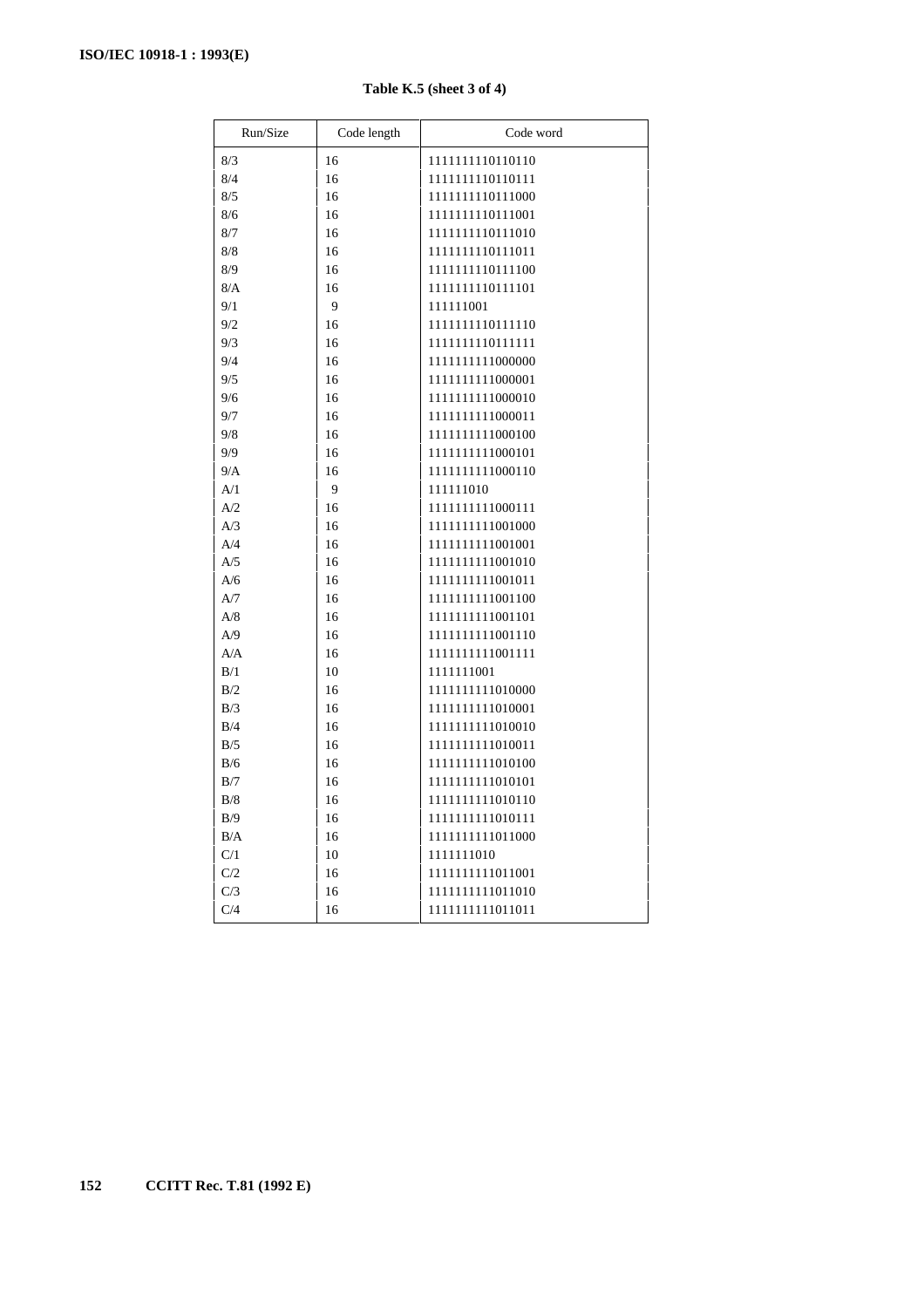| Run/Size     | Code length | Code word        |
|--------------|-------------|------------------|
| C/5          | 16          | 1111111111011100 |
| C/6          | 16          | 1111111111011101 |
| C/7          | 16          | 1111111111011110 |
| C/8          | 16          | 1111111111011111 |
| C/9          | 16          | 1111111111100000 |
| C/A          | 16          | 1111111111100001 |
| D/1          | 11          | 11111111000      |
| D/2          | 16          | 1111111111100010 |
| D/3          | 16          | 1111111111100011 |
| D/4          | 16          | 1111111111100100 |
| D/5          | 16          | 1111111111100101 |
| D/6          | 16          | 1111111111100110 |
| D/7          | 16          | 1111111111100111 |
| D/8          | 16          | 1111111111101000 |
| D/9          | 16          | 1111111111101001 |
| D/A          | 16          | 1111111111101010 |
| E/1          | 16          | 1111111111101011 |
| E/2          | 16          | 1111111111101100 |
| E/3          | 16          | 1111111111101101 |
| E/4          | 16          | 1111111111101110 |
| E/5          | 16          | 1111111111101111 |
| E/6          | 16          | 1111111111110000 |
| E/7          | 16          | 1111111111110001 |
| E/8          | 16          | 1111111111110010 |
| E/9          | 16          | 1111111111110011 |
| E/A          | 16          | 1111111111110100 |
| F/0<br>(ZRL) | 11          | 11111111001      |
| F/1          | 16          | 1111111111110101 |
| F/2          | 16          | 1111111111110110 |
| F/3          | 16          | 1111111111110111 |
| F/4          | 16          | 1111111111111000 |
| F/5          | 16          | 1111111111111001 |
| F/6          | 16          | 1111111111111010 |
| F/7          | 16          | 1111111111111011 |
| F/8          | 16          | 1111111111111100 |
| F/9          | 16          | 1111111111111101 |
| F/A          | 16          | 1111111111111110 |

# **Table K.5 (sheet 4 of 4)**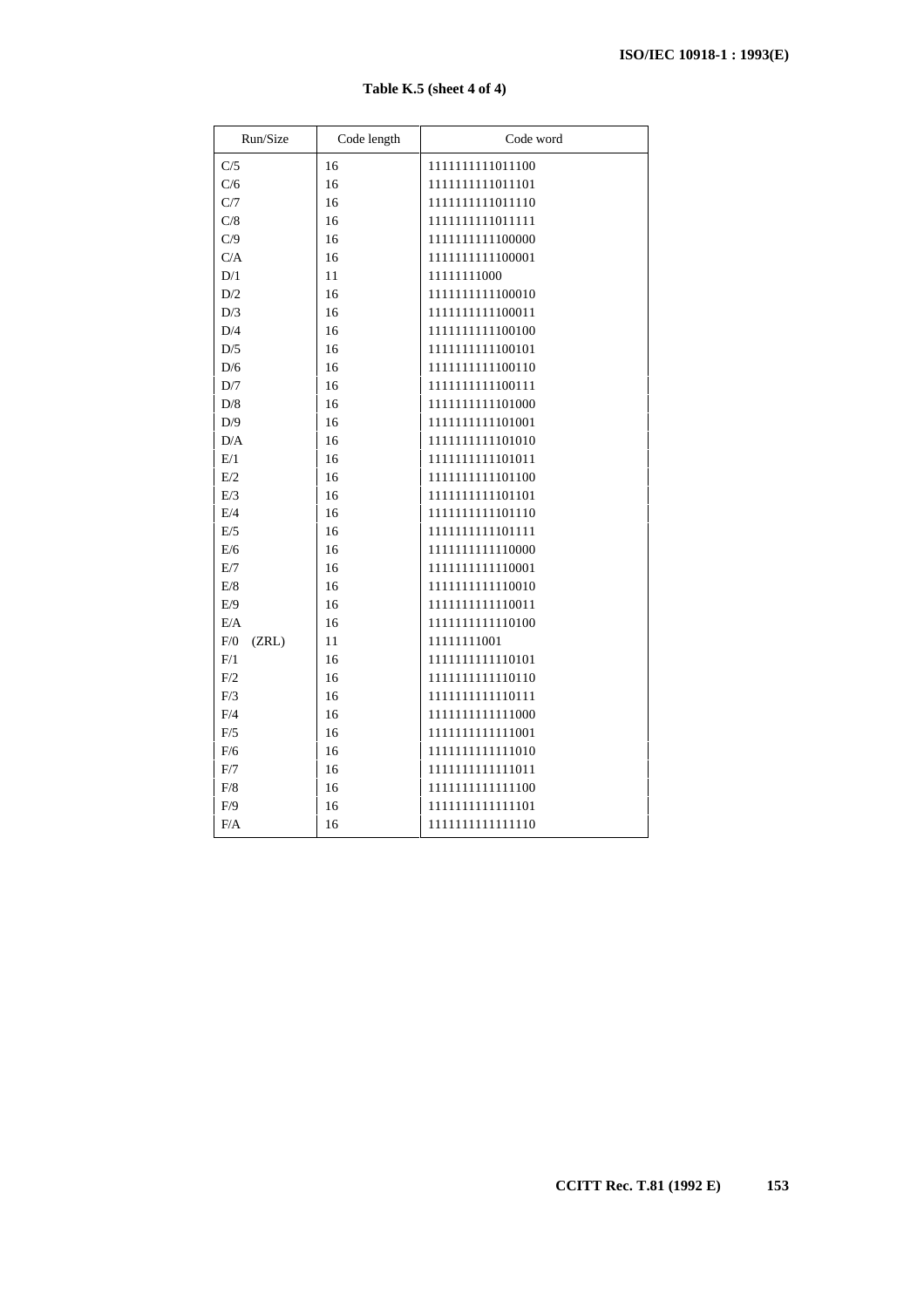| Run/Size     | Code length    | Code word        |
|--------------|----------------|------------------|
| 0/0<br>(EOB) | $\overline{c}$ | 00               |
| 0/1          | $\overline{c}$ | 01               |
| 0/2          | 3              | 100              |
| 0/3          | 4              | 1010             |
| 0/4          | 5              | 11000            |
| 0/5          | 5              | 11001            |
| 0/6          | 6              | 111000           |
| 0/7          | 7              | 1111000          |
| 0/8          | 9              | 111110100        |
| 0/9          | 10             | 1111110110       |
| 0/A          | 12             | 111111110100     |
| 1/1          | $\overline{4}$ | 1011             |
| 1/2          | 6              | 111001           |
| 1/3          | 8              | 11110110         |
| 1/4          | 9              | 111110101        |
| 1/5          | 11             | 11111110110      |
| 1/6          | 12             | 111111110101     |
| 1/7          | 16             | 1111111110001000 |
| 1/8          | 16             | 1111111110001001 |
| 1/9          | 16             | 1111111110001010 |
| 1/A          | 16             | 1111111110001011 |
| 2/1          | 5              | 11010            |
| 2/2          | 8              | 11110111         |
| 2/3          | 10             | 1111110111       |
| 2/4          | 12             | 111111110110     |
| 2/5          | 15             | 111111111000010  |
| 2/6          | 16             | 1111111110001100 |
| 2/7          | 16             | 1111111110001101 |
| $2/8$        | 16             | 1111111110001110 |
| 2/9          | 16             | 1111111110001111 |
| 2/A          | 16             | 1111111110010000 |
| 3/1          | 5              | 11011            |
| 3/2          | 8              | 11111000         |
| 3/3          | 10             | 1111111000       |
| 3/4          | 12             | 111111110111     |
| 3/5          | 16             | 1111111110010001 |
| 3/6          | 16             | 1111111110010010 |
| 3/7          | 16             | 1111111110010011 |
| 3/8          | 16             | 1111111110010100 |
| 3/9          | 16             | 1111111110010101 |
| 3/A          | 16             | 1111111110010110 |
| 4/1          | 6              | 111010           |

**Table K.6 – Table for chrominance AC coefficients (sheet 1 of 4)**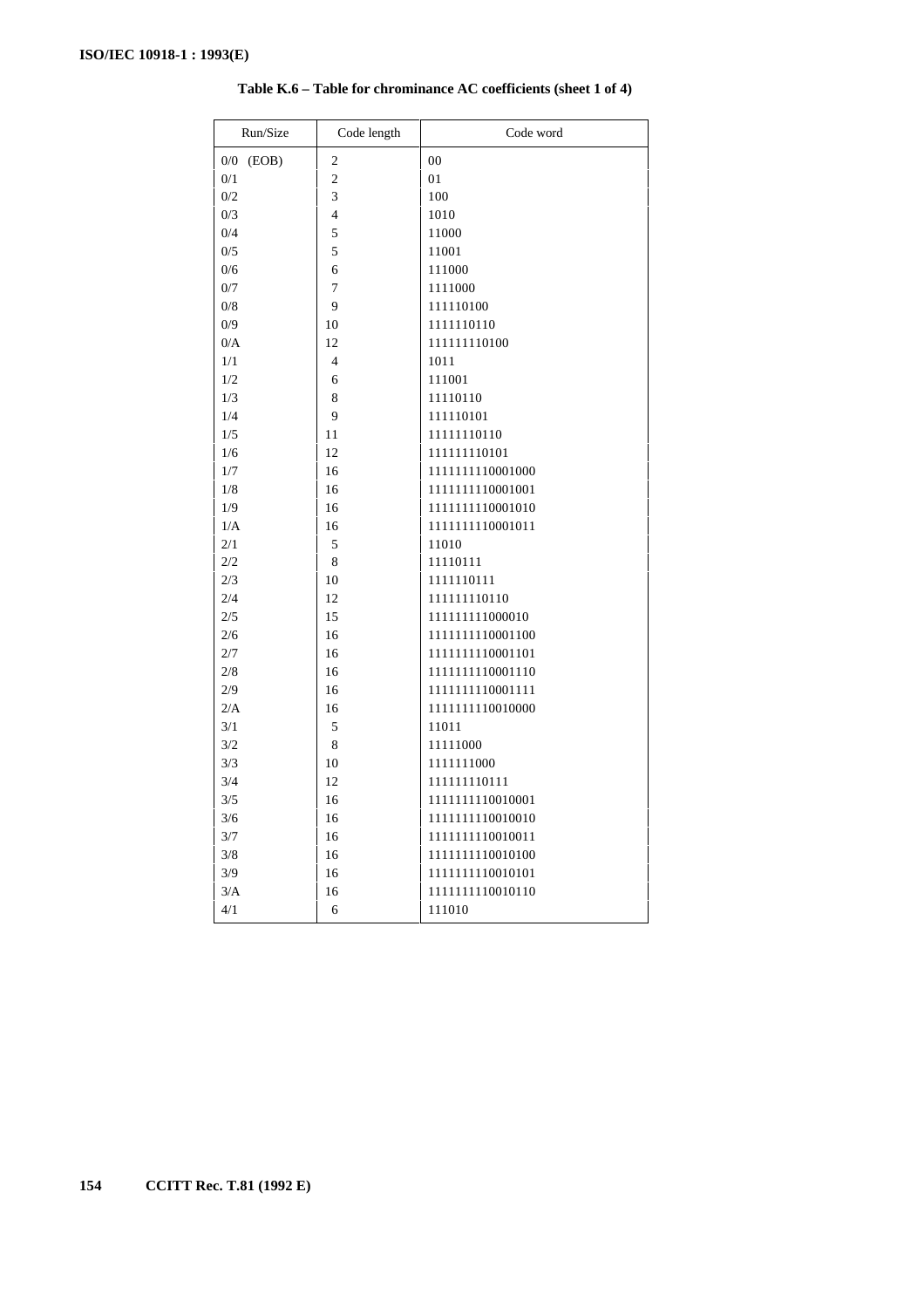| Run/Size | Code length | Code word        |
|----------|-------------|------------------|
| 4/2      | 9           | 111110110        |
| 4/3      | 16          | 1111111110010111 |
| 4/4      | 16          | 1111111110011000 |
| 4/5      | 16          | 1111111110011001 |
| 4/6      | 16          | 1111111110011010 |
| 4/7      | 16          | 1111111110011011 |
| 4/8      | 16          | 1111111110011100 |
| 4/9      | 16          | 1111111110011101 |
| 4/A      | 16          | 1111111110011110 |
| 5/1      | 6           | 111011           |
| 5/2      | 10          | 1111111001       |
| 5/3      | 16          | 1111111110011111 |
| 5/4      | 16          | 1111111110100000 |
| 5/5      | 16          | 1111111110100001 |
| 5/6      | 16          | 1111111110100010 |
| 5/7      | 16          | 1111111110100011 |
| 5/8      | 16          | 1111111110100100 |
| 5/9      | 16          | 1111111110100101 |
| 5/A      | 16          | 1111111110100110 |
| 6/1      | 7           | 1111001          |
| 6/2      | 11          | 11111110111      |
| 6/3      | 16          | 1111111110100111 |
| 6/4      | 16          | 1111111110101000 |
| 6/5      | 16          | 1111111110101001 |
| 6/6      | 16          | 1111111110101010 |
| 6/7      | 16          | 1111111110101011 |
| 6/8      | 16          | 1111111110101100 |
| 6/9      | 16          | 1111111110101101 |
| 6/A      | 16          | 1111111110101110 |
| 7/1      | 7           | 1111010          |
| 7/2      | 11          | 11111111000      |
| 7/3      | 16          | 1111111110101111 |
| 7/4      | 16          | 1111111110110000 |
| 7/5      | 16          | 1111111110110001 |
| 7/6      | 16          | 1111111110110010 |
| 7/7      | 16          | 1111111110110011 |
| 7/8      | 16          | 1111111110110100 |
| 7/9      | 16          | 1111111110110101 |
| 7/A      | 16          | 1111111110110110 |
| 8/1      | 8           | 11111001         |
| 8/2      | 16          | 1111111110110111 |
| 8/3      | 16          | 1111111110111000 |

**Table K.6 (sheet 2 of 4)**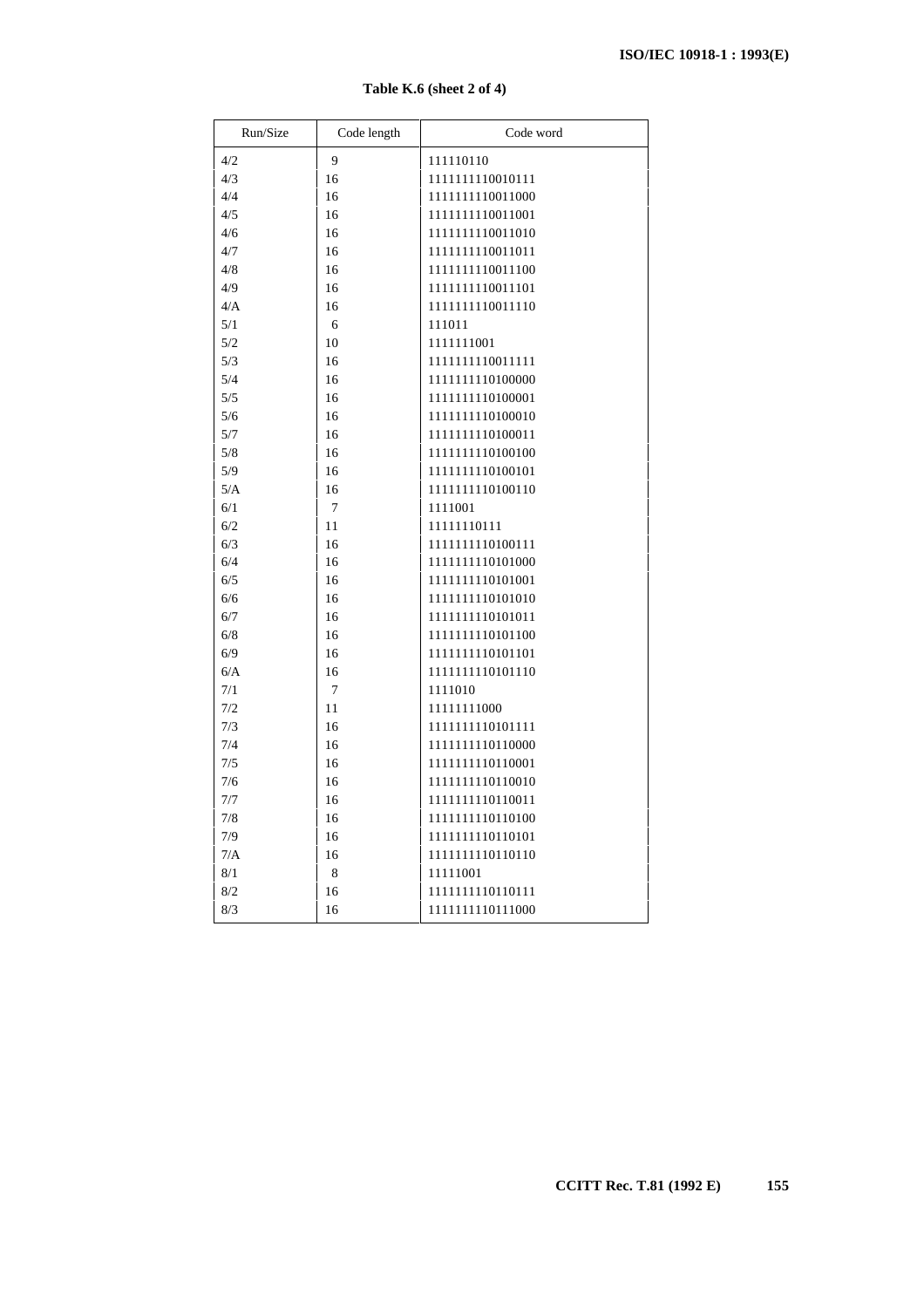| Run/Size | Code length | Code word        |
|----------|-------------|------------------|
| 8/4      | 16          | 1111111110111001 |
| 8/5      | 16          | 1111111110111010 |
| 8/6      | 16          | 1111111110111011 |
| 8/7      | 16          | 1111111110111100 |
| 8/8      | 16          | 1111111110111101 |
| 8/9      | 16          | 1111111110111110 |
| 8/A      | 16          | 1111111110111111 |
| 9/1      | 9           | 111110111        |
| 9/2      | 16          | 1111111111000000 |
| 9/3      | 16          | 1111111111000001 |
| 9/4      | 16          | 1111111111000010 |
| 9/5      | 16          | 1111111111000011 |
| 9/6      | 16          | 1111111111000100 |
| 9/7      | 16          | 1111111111000101 |
| 9/8      | 16          | 1111111111000110 |
| 9/9      | 16          | 1111111111000111 |
| 9/A      | 16          | 1111111111001000 |
| A/1      | 9           | 111111000        |
| A/2      | 16          | 1111111111001001 |
| A/3      | 16          | 1111111111001010 |
| A/4      | 16          | 1111111111001011 |
| A/5      | 16          | 1111111111001100 |
| A/6      | 16          | 1111111111001101 |
| A/7      | 16          | 1111111111001110 |
| A/8      | 16          | 1111111111001111 |
| A/9      | 16          | 1111111111010000 |
| A/A      | 16          | 1111111111010001 |
| B/1      | 9           | 111111001        |
| B/2      | 16          | 1111111111010010 |
| B/3      | 16          | 1111111111010011 |
| B/4      | 16          | 1111111111010100 |
| B/5      | 16          | 1111111111010101 |
| B/6      | 16          | 1111111111010110 |
| B/7      | 16          | 1111111111010111 |
| B/8      | 16          | 1111111111011000 |
| B/9      | 16          | 1111111111011001 |
| B/A      | 16          | 1111111111011010 |
| C/1      | 9           | 111111010        |
| C/2      | 16          | 1111111111011011 |
| C/3      | 16          | 1111111111011100 |
| C/4      | 16          | 1111111111011101 |
| C/5      | 16          | 1111111111011110 |

**Table K.6 (sheet 3 of 4)**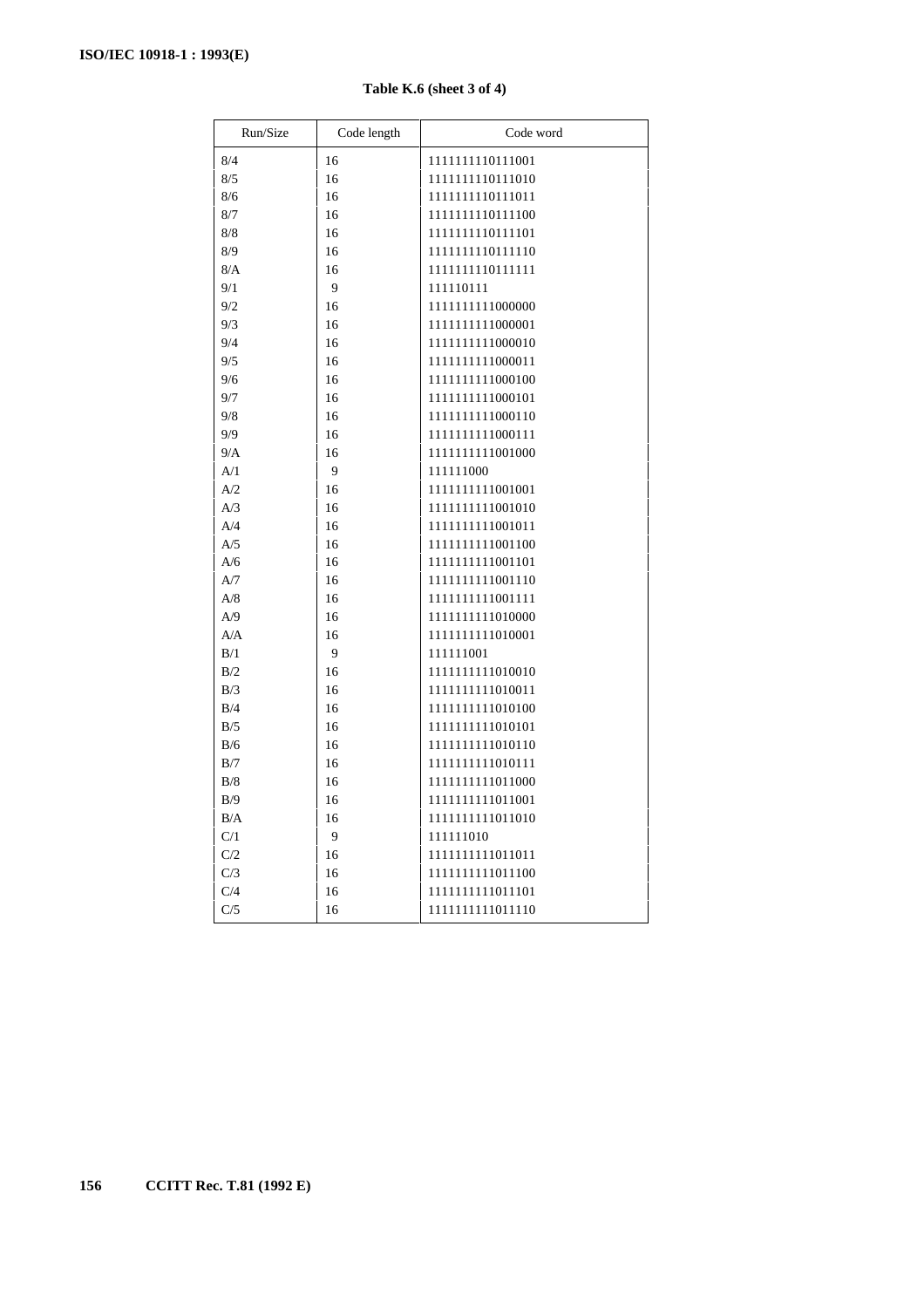| Run/Size     | Code length | Code word        |
|--------------|-------------|------------------|
| C/6          | 16          | 1111111111011111 |
| C/7          | 16          | 1111111111100000 |
| C/8          | 16          | 1111111111100001 |
| C/9          | 16          | 1111111111100010 |
| C/A          | 16          | 1111111111100011 |
| D/1          | 11          | 11111111001      |
| D/2          | 16          | 1111111111100100 |
| D/3          | 16          | 1111111111100101 |
| D/4          | 16          | 1111111111100110 |
| D/5          | 16          | 1111111111100111 |
| D/6          | 16          | 1111111111101000 |
| D/7          | 16          | 1111111111101001 |
| D/8          | 16          | 1111111111101010 |
| D/9          | 16          | 1111111111101011 |
| D/A          | 16          | 1111111111101100 |
| E/1          | 14          | 11111111100000   |
| E/2          | 16          | 1111111111101101 |
| E/3          | 16          | 1111111111101110 |
| E/4          | 16          | 1111111111101111 |
| E/5          | 16          | 1111111111110000 |
| E/6          | 16          | 1111111111110001 |
| E/7          | 16          | 1111111111110010 |
| E/8          | 16          | 1111111111110011 |
| E/9          | 16          | 1111111111110100 |
| E/A          | 16          | 1111111111110101 |
| F/0<br>(ZRL) | 10          | 1111111010       |
| F/1          | 15          | 111111111000011  |
| F/2          | 16          | 1111111111110110 |
| F/3          | 16          | 1111111111110111 |
| F/4          | 16          | 1111111111111000 |
| F/5          | 16          | 1111111111111001 |
| F/6          | 16          | 1111111111111010 |
| F/7          | 16          | 1111111111111011 |
| F/8          | 16          | 1111111111111100 |
| F/9          | 16          | 1111111111111101 |
| F/A          | 16          | 1111111111111110 |

**Table K.6 (sheet 4 of 4)**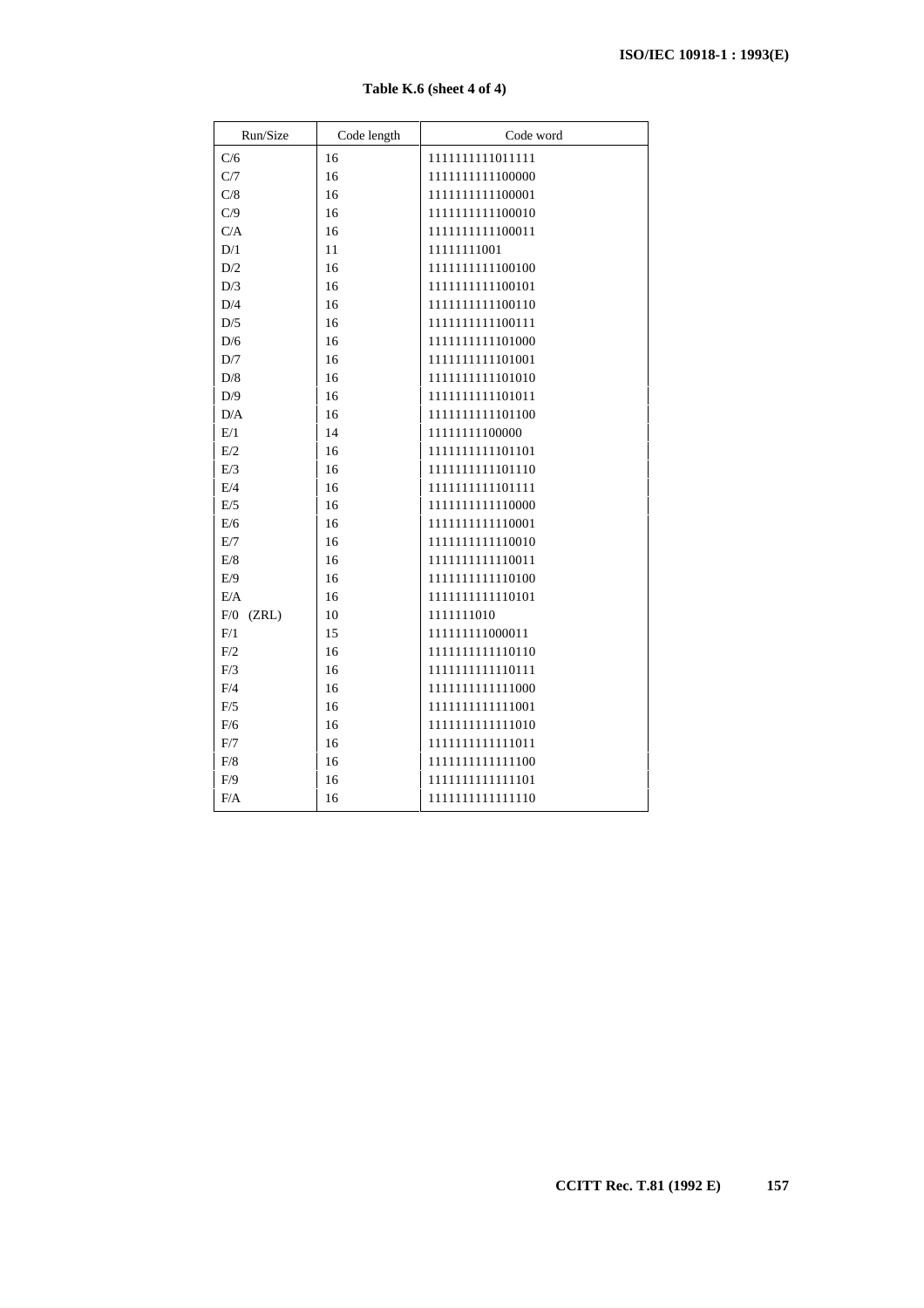### **K.3.3 Huffman table-specification examples**

#### **K.3.3.1 Specification of typical tables for DC difference coding**

A set of typical tables for DC component coding is given in K.3.1. The specification of these tables is as follows:

For Table K.3 (for luminance DC coefficients), the 16 bytes which specify the list of code lengths for the table are

X'00 01 05 01 01 01 01 01 01 00 00 00 00 00 00 00'

The set of values following this list is

X'00 01 02 03 04 05 06 07 08 09 0A 0B'

For Table K.4 (for chrominance DC coefficients), the 16 bytes which specify the list of code lengths for the table are

X'00 03 01 01 01 01 01 01 01 01 01 00 00 00 00 00'

The set of values following this list is

X'00 01 02 03 04 05 06 07 08 09 0A 0B'

#### **K.3.3.2 Specification of typical tables for AC coefficient coding**

A set of typical tables for AC component coding is given in K.3.2. The specification of these tables is as follows:

For Table K.5 (for luminance AC coefficients), the 16 bytes which specify the list of code lengths for the table are X'00 02 01 03 03 02 04 03 05 05 04 04 00 00 01 7D'

The set of values which follows this list is

| X'01           | 02  | 03 | $00\,$    | 04        | 11                | 05             | 12 | 21       | 31        | 41             | 06 | 13                | 51    | 61             | 07             |
|----------------|-----|----|-----------|-----------|-------------------|----------------|----|----------|-----------|----------------|----|-------------------|-------|----------------|----------------|
| 22             | 71  | 14 | 32        | 81        | 91                | A1             | 08 | 23       | 42        | B <sub>1</sub> | C1 | 15                | 52    | D <sub>1</sub> | F <sub>0</sub> |
| 24             | 33  | 62 | 72        | 82        | 09                | 0A             | 16 | 17       | 18        | 19             | 1A | 25                | 26    | 27             | 28             |
| 29             | 2A  | 34 | 35        | 36        | 37                | 38             | 39 | 3A       | 43        | 44             | 45 | 46                | 47    | 48             | 49             |
| 4A             | 53  | 54 | 55        | 56        | 57                | 58             | 59 | 5A       | 63        | - 64           | 65 | 66                | 67    | 68             | 69             |
| 6A             | 73  | 74 | 75        | 76        | 77                | 78             | 79 | 7A       | 83        | 84             | 85 | 86                | 87    | 88             | 89             |
| 8A             | 92  | 93 | 94        | 95        | 96                | 97             | 98 | 99       | 9A        | A2             | A3 | A4                | A5    | A6             | A7             |
| A8             | A9  | AA | <b>B2</b> | <b>B3</b> | <b>B</b> 4        | B <sub>5</sub> | B6 | B7       | <b>B8</b> | <b>B</b> 9     |    | BA C <sub>2</sub> | C3 C4 |                | C5             |
| C6             | C7  | C8 | C9        |           | CA D <sub>2</sub> |                |    | D3 D4 D5 | D6        | D7             | D8 | D9                | DA    | E1             | E2             |
| E <sub>3</sub> | E4  | E5 | E6        | E7        | E8                | E9             |    | EA F1    | F2        | F <sub>3</sub> | F4 | F5                | F6    | F7             | F8             |
| F9             | FA' |    |           |           |                   |                |    |          |           |                |    |                   |       |                |                |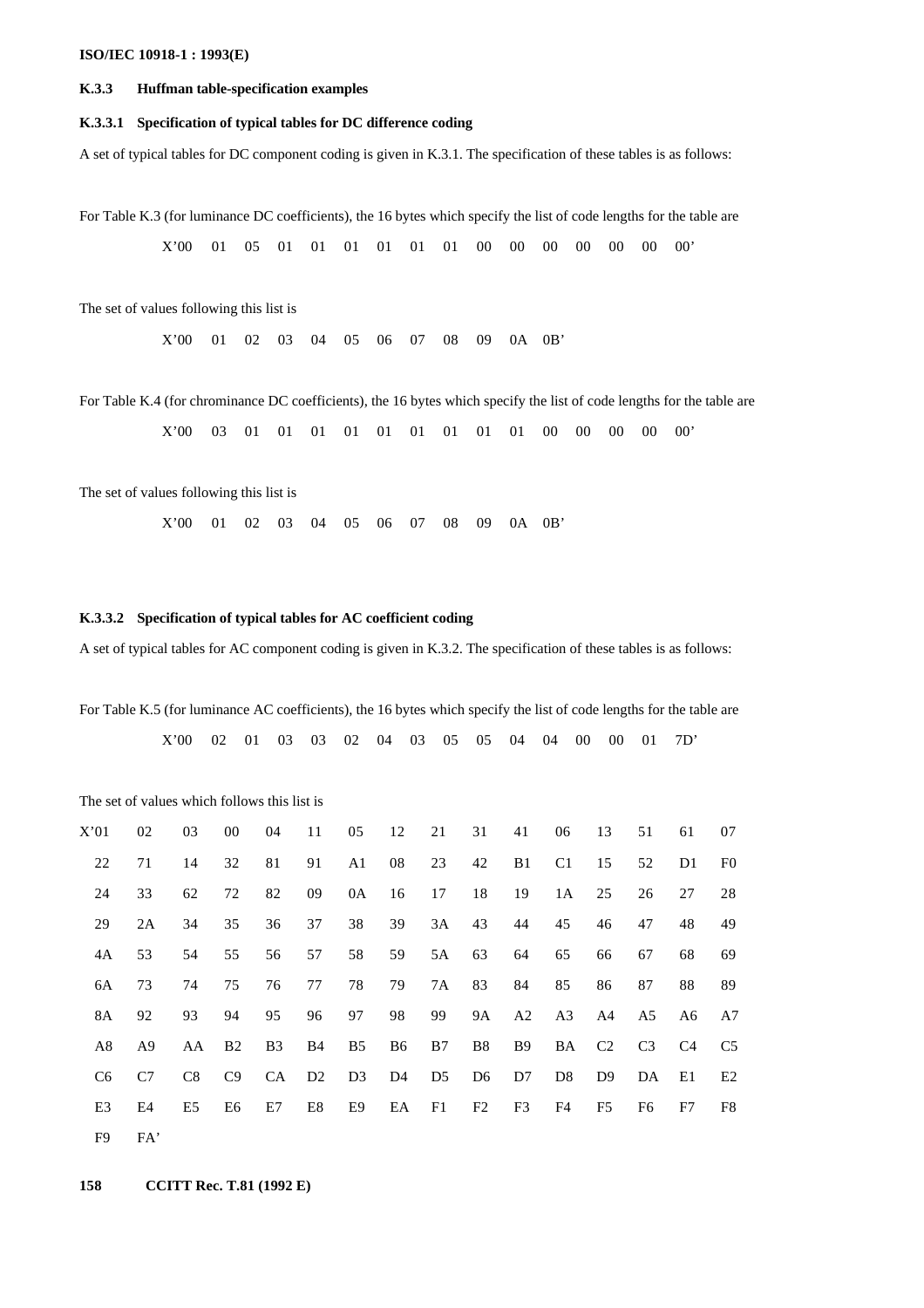For Table K.6 (for chrominance AC coefficients), the 16 bytes which specify the list of code lengths for the table are

X'00 02 01 02 04 04 03 04 07 05 04 04 00 01 02 77'

|      | The set of values which follows this list is: |                |                |                |                |                |            |                |                |                |                |                |                |                |                |
|------|-----------------------------------------------|----------------|----------------|----------------|----------------|----------------|------------|----------------|----------------|----------------|----------------|----------------|----------------|----------------|----------------|
| X'00 | 01                                            | 02             | 03             | 11             | 04             | 05             | 21         | 31             | 06             | 12             | 41             | 51             | 07             | 61             | 71             |
| 13   | 22                                            | 32             | 81             | 08             | 14             | 42             | 91         | A <sub>1</sub> | B1             | C1             | 09             | 23             | 33             | 52             | F <sub>0</sub> |
| 15   | 62                                            | 72             | D1             | 0A             | 16             | 24             | 34         | E1             | 25             | F1             | 17             | 18             | 19             | 1A             | 26             |
| 27   | 28                                            | 29             | 2A             | 35             | 36             | 37             | 38         | 39             | 3A             | 43             | 44             | 45             | 46             | 47             | 48             |
| 49   | 4A                                            | 53             | 54             | 55             | 56             | 57             | 58         | 59             | 5A             | 63             | 64             | 65             | 66             | 67             | 68             |
| 69   | 6A                                            | 73             | 74             | 75             | 76             | 77             | 78         | 79             | <b>7A</b>      | 82             | 83             | 84             | 85             | 86             | 87             |
| 88   | 89                                            | 8A             | 92             | 93             | 94             | 95             | 96         | 97             | 98             | 99             | 9A             | A2             | A <sub>3</sub> | A4             | A5             |
| A6   | A7                                            | A8             | A <sub>9</sub> | AA             | B <sub>2</sub> | B <sub>3</sub> | <b>B</b> 4 | B <sub>5</sub> | B <sub>6</sub> | B7             | <b>B8</b>      | <b>B</b> 9     | BA             | C <sub>2</sub> | C <sub>3</sub> |
| C4   | C <sub>5</sub>                                | C <sub>6</sub> | C7             | C8             | C9             | CA             | D2         | D <sub>3</sub> | D <sub>4</sub> | D <sub>5</sub> | D <sub>6</sub> | D7             | D <sub>8</sub> | D <sub>9</sub> | DA             |
| E2   | E <sub>3</sub>                                | E4             | E <sub>5</sub> | E <sub>6</sub> | E7             | $\rm E8$       | E9         | EA             | F <sub>2</sub> | F <sub>3</sub> | F4             | F <sub>5</sub> | F <sub>6</sub> | F7             | F8             |
| F9   | FA'                                           |                |                |                |                |                |            |                |                |                |                |                |                |                |                |

### **K.4 Additional information on arithmetic coding**

#### **K.4.1 Test sequence for a small data set for the arithmetic coder**

The following 256-bit test sequence (in hexadecimal form) is structured to test many of the encoder and decoder paths:

X'00020051 000000C0 0352872A AAAAAAAA 82C02000 FCD79EF6 74EAABF7 697EE74C'

Tables K.7 and K.8 provide a symbol-by-symbol list of the arithmetic encoder and decoder operation. In these tables the event count, EC, is listed first, followed by the value of Qe used in encoding and decoding that event. The decision D to be encoded (and decoded) is listed next. The column labeled MPS contains the sense of the MPS, and if it is followed by a CE (in the "CX" column), the conditional MPS/LPS exchange occurs when encoding and decoding the decision (see Figures D.3, D.4 and D.17). The contents of the A and C registers are the values before the event is encoded and decoded. ST is the number of X'FF' bytes stacked in the encoder waiting for a resolution of the carry-over. Note that the A register is always greater than  $X'7$ FFF'. (The starting value has an implied value of  $X'10000'$ .)

In the encoder test, the code bytes (B) are listed if they were completed during the coding of the preceding event. If additional bytes follow, they were also completed during the coding of the preceding event. If a byte is listed in the Bx column, the preceding byte in column B was modified by a carry-over.

In the decoder the code bytes are listed if they were placed in the code register just prior to the event EC.

For this file the coded bit count is 240, including the overhead to flush the final data from the C register. When the marker X'FFD9' is appended, a total of 256 bits are output. The actual compressed data sequence for the encoder is (in hexadecimal form)

X'655B5144 F7969D51 7855BFFF 00FC5184 C7CEF939 00287D46 708ECBC0 F6FFD900'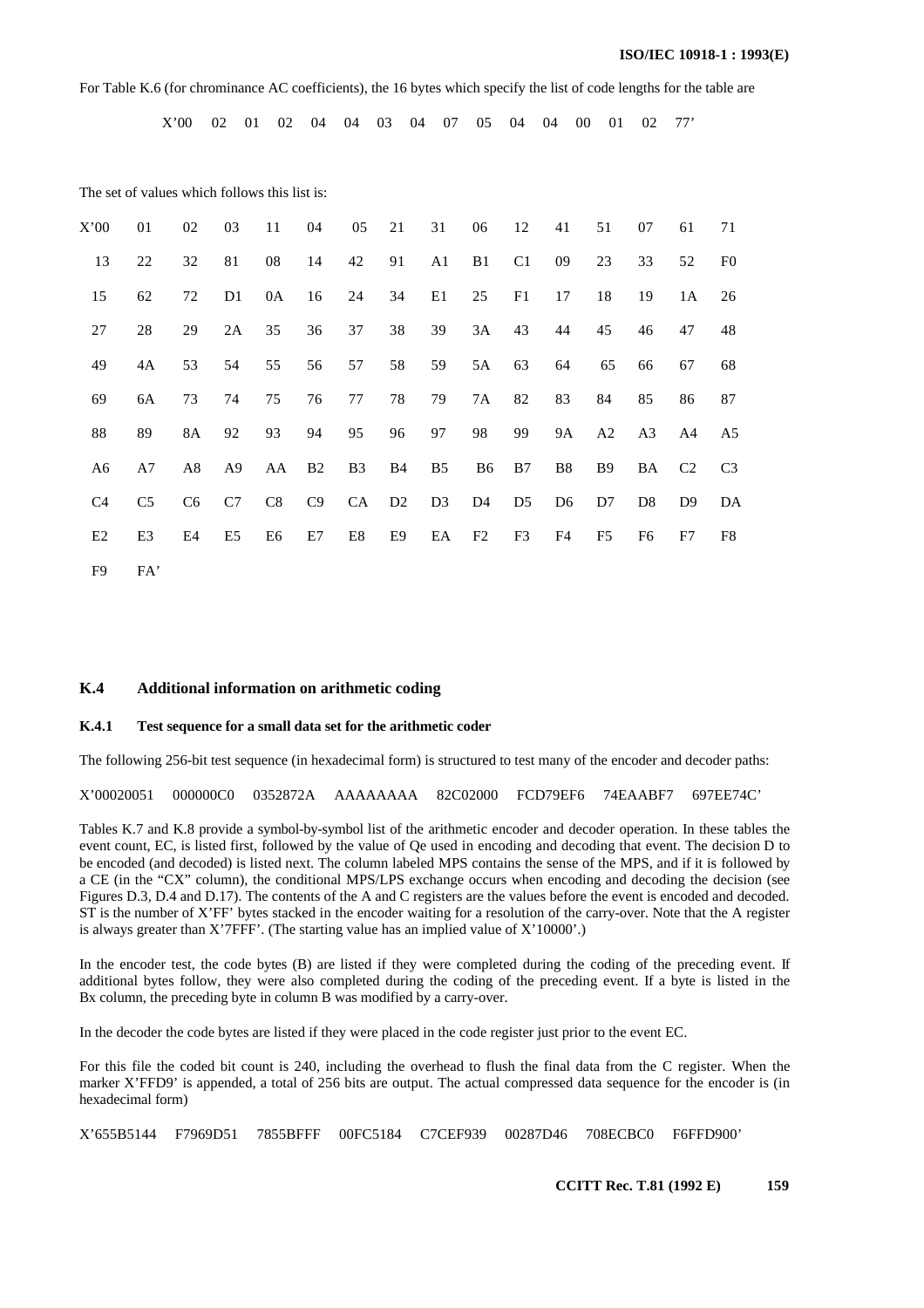| Table K.7 – Encoder test sequence (sheet 1 of 7) |  |
|--------------------------------------------------|--|
|--------------------------------------------------|--|

| EC             | D                | <b>MPS</b>       | <b>CX</b> | Qe<br>(hexadecimal) | A<br>(hexadecimal)            | $\mathsf{C}$<br>(hexadecimal) | CT             | <b>ST</b>        | Bx | B  |
|----------------|------------------|------------------|-----------|---------------------|-------------------------------|-------------------------------|----------------|------------------|----|----|
| $\mathbf{1}$   | $\boldsymbol{0}$ | $\mathbf{0}$     |           | 5A1D                | 0000                          | 00000000                      | 11             | $\mathbf{0}$     |    |    |
| 2              | $\mathbf{0}$     | $\mathbf{0}$     | CE        | 5A1D                | A5E3                          | 00000000                      | 11             | $\overline{0}$   |    |    |
| 3              | $\boldsymbol{0}$ | $\boldsymbol{0}$ |           | 2586                | <b>B43A</b>                   | 0000978C                      | 10             | $\boldsymbol{0}$ |    |    |
| $\overline{4}$ | $\boldsymbol{0}$ | $\boldsymbol{0}$ |           | 2586                | <b>8EB4</b>                   | 0000978C                      | 10             | $\overline{0}$   |    |    |
| 5              | $\boldsymbol{0}$ | $\boldsymbol{0}$ |           | 1114                | D25C                          | 00012F18                      | 9              | $\mathbf{0}$     |    |    |
| 6              | $\mathbf{0}$     | $\overline{0}$   |           | 1114                | C148                          | 00012F18                      | 9              | $\overline{0}$   |    |    |
| 7              | $\boldsymbol{0}$ | $\overline{0}$   |           | 1114                | <b>B034</b>                   | 00012F18                      | 9              | $\overline{0}$   |    |    |
| 8              | $\boldsymbol{0}$ | $\overline{0}$   |           | 1114                | 9F20                          | 00012F18                      | 9              | $\overline{0}$   |    |    |
| 9              | $\boldsymbol{0}$ | $\boldsymbol{0}$ |           | 1114                | 8E0C                          | 00012F18                      | 9              | $\overline{0}$   |    |    |
| 10             | $\mathbf{0}$     | $\overline{0}$   |           | 080B                | F9F <sub>0</sub>              | 00025E30                      | 8              | $\Omega$         |    |    |
| 11             | $\mathbf{0}$     | $\overline{0}$   |           | 080B                | F1E5                          | 00025E30                      | 8              | $\mathbf{0}$     |    |    |
| 12             | $\mathbf{0}$     | $\overline{0}$   |           | 080B                | E9DA                          | 00025E30                      | 8              | $\overline{0}$   |    |    |
| 13             | $\mathbf{0}$     | $\overline{0}$   |           | 080B                | E1CF                          | 00025E30                      | 8              | $\overline{0}$   |    |    |
| 14             | $\boldsymbol{0}$ | $\boldsymbol{0}$ |           | 080B                | D <sub>9</sub> C <sub>4</sub> | 00025E30                      | 8              | $\boldsymbol{0}$ |    |    |
| 15             | $\mathbf{1}$     | $\overline{0}$   |           | 080B                | D1B9                          | 00025E30                      | 8              | $\theta$         |    |    |
| 16             | $\mathbf{0}$     | $\overline{0}$   |           | 17B9                | <b>80B0</b>                   | 00327DE0                      | $\overline{4}$ | $\Omega$         |    |    |
| 17             | $\boldsymbol{0}$ | $\boldsymbol{0}$ |           | 1182                | D1EE                          | 0064FBC0                      | 3              | $\overline{0}$   |    |    |
| 18             | $\boldsymbol{0}$ | $\boldsymbol{0}$ |           | 1182                | C06C                          | 0064FBC0                      | 3              | $\overline{0}$   |    |    |
| 19             | $\boldsymbol{0}$ | $\boldsymbol{0}$ |           | 1182                | <b>AEEA</b>                   | 0064FBC0                      | 3              | $\overline{0}$   |    |    |
| 20             | $\overline{0}$   | $\overline{0}$   |           | 1182                | 9D68                          | 0064FBC0                      | 3              | $\overline{0}$   |    |    |
| 21             | $\mathbf{0}$     | $\overline{0}$   |           | 1182                | <b>8BE6</b>                   | 0064FBC0                      | 3              | $\Omega$         |    |    |
| 22             | $\mathbf{0}$     | $\overline{0}$   |           | 0CEF                | F <sub>4</sub> C <sub>8</sub> | 00C9F780                      | 2              | $\mathbf{0}$     |    |    |
| 23             | $\boldsymbol{0}$ | $\boldsymbol{0}$ |           | 0CEF                | E7D9                          | 00C9F780                      | $\overline{c}$ | $\overline{0}$   |    |    |
| 24             | $\boldsymbol{0}$ | $\boldsymbol{0}$ |           | 0CEF                | <b>DAEA</b>                   | 00C9F780                      | $\overline{c}$ | $\overline{0}$   |    |    |
| 25             | $\mathbf{0}$     | $\overline{0}$   |           | 0CEF                | <b>CDFB</b>                   | 00C9F780                      | $\overline{c}$ | $\overline{0}$   |    |    |
| 26             | 1                | $\boldsymbol{0}$ |           | 0CEF                | C10C                          | 00C9F780                      | $\overline{c}$ | $\overline{0}$   |    |    |
| 27             | $\boldsymbol{0}$ | $\boldsymbol{0}$ |           | 1518                | <b>CEF0</b>                   | 000AB9D0                      | 6              | $\overline{0}$   |    | 65 |
| 28             | $\mathbf{1}$     | $\boldsymbol{0}$ |           | 1518                | B9D8                          | 000AB9D0                      | 6              | $\overline{0}$   |    |    |
| 29             | $\boldsymbol{0}$ | $\boldsymbol{0}$ |           | 1AA9                | A8C0                          | 005AF480                      | 3              | $\theta$         |    |    |
| 30             | $\overline{0}$   | $\overline{0}$   |           | 1AA9                | 8E17                          | 005AF480                      | 3              | $\theta$         |    |    |
| 31             | $\boldsymbol{0}$ | $\boldsymbol{0}$ |           | 174E                | E6DC                          | 00B5E900                      | $\overline{2}$ | $\overline{0}$   |    |    |
| 32             | $\mathbf{1}$     | $\boldsymbol{0}$ |           | 174E                | CF8E                          | 00B5E900                      | $\overline{2}$ | $\mathbf{0}$     |    |    |
| 33             | $\boldsymbol{0}$ | $\boldsymbol{0}$ |           | 1AA9                | <b>BA70</b>                   | 00050A00                      | 7              | $\mathbf{0}$     |    | 5B |
| 34             | $\overline{0}$   | $\overline{0}$   |           | 1AA9                | <b>9FC7</b>                   | 00050A00                      | 7              | $\overline{0}$   |    |    |
| 35             | $\overline{0}$   | $\overline{0}$   |           | 1AA9                | 851E                          | 00050A00                      | 7              | $\overline{0}$   |    |    |
| 36             | $\mathbf{0}$     | $\mathbf{0}$     |           | 174E                | D <sub>4</sub> EA             | 000A1400                      | 6              | $\overline{0}$   |    |    |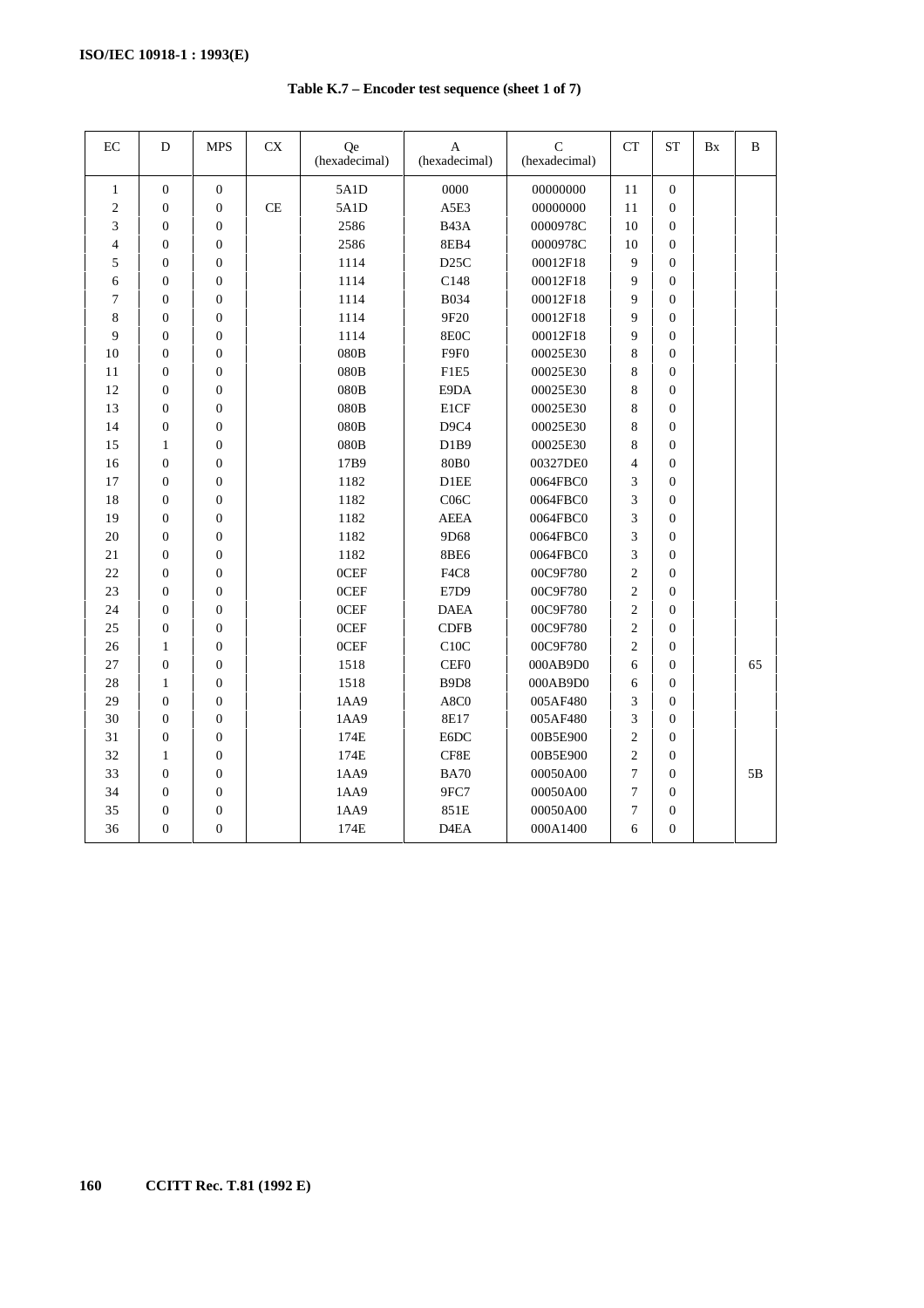| EC | D                | <b>MPS</b>       | CX | Qe<br>(hexadecimal) | A<br>(hexadecimal)            | $\mathsf{C}$<br>(hexadecimal) | CT             | <b>ST</b>        | Bx | B  |
|----|------------------|------------------|----|---------------------|-------------------------------|-------------------------------|----------------|------------------|----|----|
| 37 | $\boldsymbol{0}$ | $\mathbf{0}$     |    | 174E                | BD9C                          | 000A1400                      | 6              | $\boldsymbol{0}$ |    |    |
| 38 | $\boldsymbol{0}$ | $\boldsymbol{0}$ |    | 174E                | A64E                          | 000A1400                      | 6              | $\overline{0}$   |    |    |
| 39 | $\overline{0}$   | $\boldsymbol{0}$ |    | 174E                | <b>8F00</b>                   | 000A1400                      | 6              | $\overline{0}$   |    |    |
| 40 | $\boldsymbol{0}$ | $\boldsymbol{0}$ |    | 1424                | EF64                          | 00142800                      | 5              | $\boldsymbol{0}$ |    |    |
| 41 | $\boldsymbol{0}$ | $\boldsymbol{0}$ |    | 1424                | <b>DB40</b>                   | 00142800                      | 5              | $\overline{0}$   |    |    |
| 42 | $\boldsymbol{0}$ | $\boldsymbol{0}$ |    | 1424                | C71C                          | 00142800                      | 5              | $\boldsymbol{0}$ |    |    |
| 43 | $\overline{0}$   | $\boldsymbol{0}$ |    | 1424                | <b>B2F8</b>                   | 00142800                      | 5              | $\overline{0}$   |    |    |
| 44 | $\overline{0}$   | $\mathbf{0}$     |    | 1424                | <b>9ED4</b>                   | 00142800                      | 5              | $\overline{0}$   |    |    |
| 45 | $\boldsymbol{0}$ | $\mathbf{0}$     |    | 1424                | <b>8AB0</b>                   | 00142800                      | 5              | $\overline{0}$   |    |    |
| 46 | $\boldsymbol{0}$ | $\mathbf{0}$     |    | 119C                | ED18                          | 00285000                      | $\overline{4}$ | $\overline{0}$   |    |    |
| 47 | $\boldsymbol{0}$ | $\boldsymbol{0}$ |    | 119C                | DB7C                          | 00285000                      | $\overline{4}$ | $\mathbf 0$      |    |    |
| 48 | $\boldsymbol{0}$ | $\boldsymbol{0}$ |    | 119C                | C <sub>9E0</sub>              | 00285000                      | $\overline{4}$ | $\boldsymbol{0}$ |    |    |
| 49 | $\overline{0}$   | $\mathbf{0}$     |    | 119C                | <b>B844</b>                   | 00285000                      | 4              | $\overline{0}$   |    |    |
| 50 | $\boldsymbol{0}$ | $\boldsymbol{0}$ |    | 119C                | <b>A6A8</b>                   | 00285000                      | $\overline{4}$ | $\overline{0}$   |    |    |
| 51 | $\overline{0}$   | $\mathbf{0}$     |    | 119C                | 950C                          | 00285000                      | $\overline{4}$ | $\overline{0}$   |    |    |
| 52 | $\boldsymbol{0}$ | $\boldsymbol{0}$ |    | 119C                | 8370                          | 00285000                      | $\overline{4}$ | $\boldsymbol{0}$ |    |    |
| 53 | $\boldsymbol{0}$ | $\mathbf{0}$     |    | 0F6B                | E3A8                          | 0050A000                      | 3              | $\overline{0}$   |    |    |
| 54 | $\boldsymbol{0}$ | $\mathbf{0}$     |    | 0F6B                | D <sub>43</sub> D             | 0050A000                      | 3              | $\overline{0}$   |    |    |
| 55 | $\boldsymbol{0}$ | $\boldsymbol{0}$ |    | 0F6B                | C4D2                          | 0050A000                      | 3              | $\boldsymbol{0}$ |    |    |
| 56 | $\boldsymbol{0}$ | $\boldsymbol{0}$ |    | 0F6B                | B567                          | 0050A000                      | 3              | $\overline{0}$   |    |    |
| 57 | $\mathbf{1}$     | $\boldsymbol{0}$ |    | 0F6B                | A5FC                          | 0050A000                      | 3              | $\boldsymbol{0}$ |    |    |
| 58 | $\mathbf{1}$     | $\boldsymbol{0}$ |    | 1424                | F6B0                          | 00036910                      | $\overline{7}$ | $\overline{0}$   |    | 51 |
| 59 | $\overline{0}$   | $\mathbf{0}$     |    | 1AA9                | A120                          | 00225CE0                      | $\overline{4}$ | $\overline{0}$   |    |    |
| 60 | $\boldsymbol{0}$ | $\boldsymbol{0}$ |    | 1AA9                | 8677                          | 00225CE0                      | $\overline{4}$ | $\boldsymbol{0}$ |    |    |
| 61 | $\mathbf{0}$     | $\mathbf{0}$     |    | 174E                | D79C                          | 0044B9C0                      | 3              | $\overline{0}$   |    |    |
| 62 | $\boldsymbol{0}$ | $\boldsymbol{0}$ |    | 174E                | CO4E                          | 0044B9C0                      | 3              | $\boldsymbol{0}$ |    |    |
| 63 | $\boldsymbol{0}$ | $\boldsymbol{0}$ |    | 174E                | A900                          | 0044B9C0                      | 3              | $\mathbf 0$      |    |    |
| 64 | $\mathbf{0}$     | $\mathbf{0}$     |    | 174E                | 91B2                          | 0044B9C0                      | 3              | $\overline{0}$   |    |    |
| 65 | $\boldsymbol{0}$ | $\boldsymbol{0}$ |    | 1424                | F <sub>4</sub> C <sub>8</sub> | 00897380                      | $\overline{2}$ | $\overline{0}$   |    |    |
| 66 | $\overline{0}$   | $\mathbf{0}$     |    | 1424                | E0A4                          | 00897380                      | $\overline{2}$ | $\overline{0}$   |    |    |
| 67 | $\boldsymbol{0}$ | $\boldsymbol{0}$ |    | 1424                | CC80                          | 00897380                      | $\overline{2}$ | $\boldsymbol{0}$ |    |    |
| 68 | $\boldsymbol{0}$ | $\mathbf{0}$     |    | 1424                | <b>B85C</b>                   | 00897380                      | $\overline{c}$ | $\overline{0}$   |    |    |
| 69 | $\mathbf{0}$     | $\mathbf{0}$     |    | 1424                | A438                          | 00897380                      | $\overline{c}$ | $\overline{0}$   |    |    |
| 70 | $\boldsymbol{0}$ | $\boldsymbol{0}$ |    | 1424                | 9014                          | 00897380                      | $\overline{2}$ | $\boldsymbol{0}$ |    |    |
| 71 | $\mathbf{1}$     | $\boldsymbol{0}$ |    | 119C                | ${\rm F7E0}$                  | 0112E700                      | $\mathbf{1}$   | $\boldsymbol{0}$ |    |    |
| 72 | $\mathbf{1}$     | $\boldsymbol{0}$ |    | 1424                | 8CE <sub>0</sub>              | 001E6A20                      | 6              | $\boldsymbol{0}$ |    | 44 |
| 73 | $\overline{0}$   | $\overline{0}$   |    | 1AA9                | A120                          | 00F716E0                      | 3              | $\overline{0}$   |    |    |

**Table K.7 – Encoder test sequence (sheet 2 of 7)**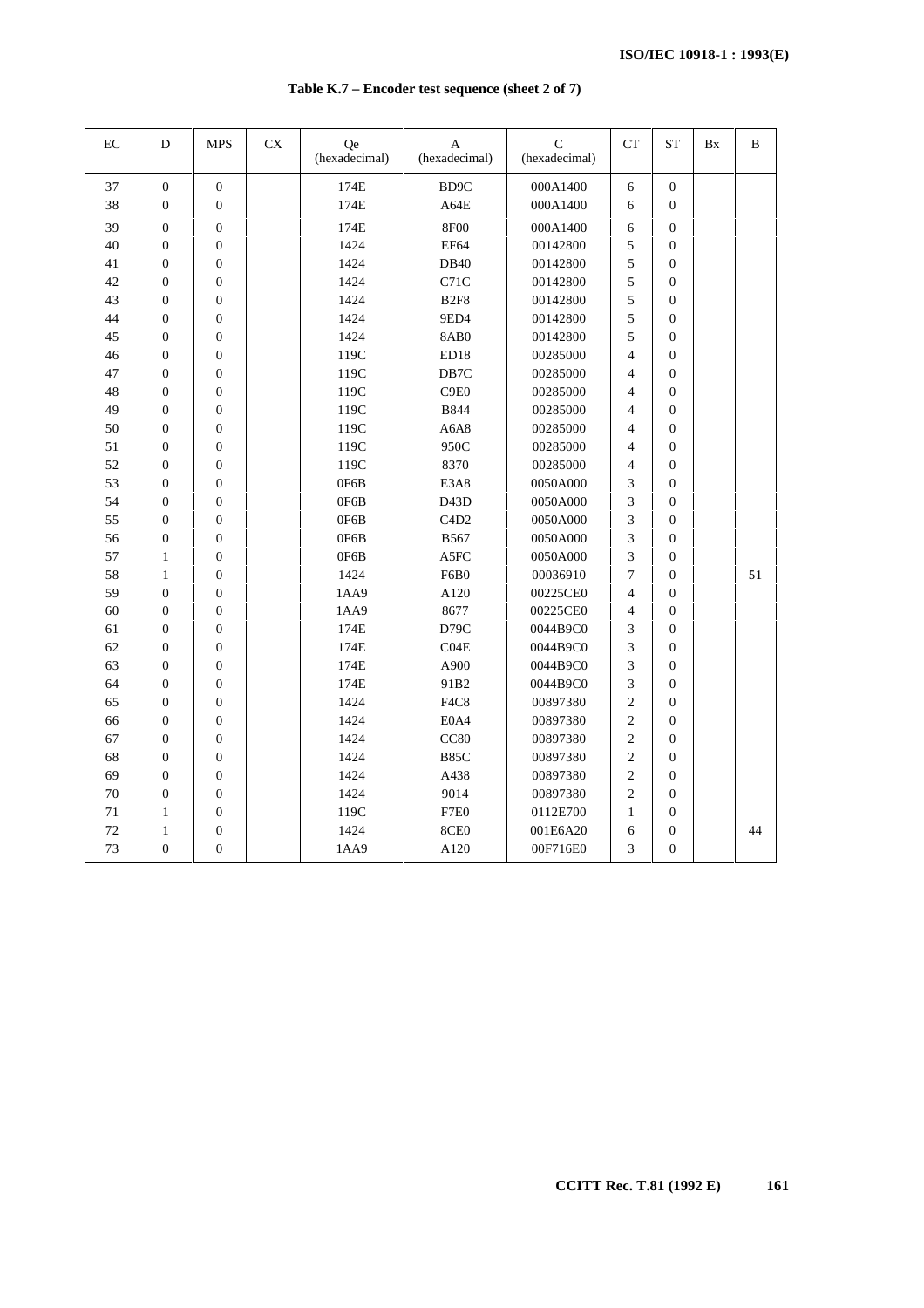| EC  | D                | <b>MPS</b>       | ${\rm CX}$ | Qe<br>(hexadecimal) | A<br>(hexadecimal) | $\mathbf C$<br>(hexadecimal) | <b>CT</b>      | <b>ST</b>        | Bx | B              |
|-----|------------------|------------------|------------|---------------------|--------------------|------------------------------|----------------|------------------|----|----------------|
| 74  | $\mathbf{1}$     | $\theta$         |            | 1AA9                | 8677               | 00F716E0                     | 3              | $\boldsymbol{0}$ |    |                |
| 75  | $\mathbf{0}$     | $\boldsymbol{0}$ |            | 2516                | D548               | 00041570                     | 8              | $\boldsymbol{0}$ |    | ${\rm F}7$     |
| 76  | $\mathbf{1}$     | $\boldsymbol{0}$ |            | 2516                | B032               | 00041570                     | 8              | $\boldsymbol{0}$ |    |                |
| 77  | $\mathbf{0}$     | $\boldsymbol{0}$ |            | 299A                | 9458               | 00128230                     | 6              | $\mathbf{0}$     |    |                |
| 78  | $\boldsymbol{0}$ | $\boldsymbol{0}$ |            | 2516                | D <sub>57</sub> C  | 00250460                     | 5              | $\boldsymbol{0}$ |    |                |
| 79  | $\mathbf{1}$     | $\boldsymbol{0}$ |            | 2516                | <b>B066</b>        | 00250460                     | 5              | $\overline{0}$   |    |                |
| 80  | $\boldsymbol{0}$ | $\boldsymbol{0}$ |            | 299A                | 9458               | 00963EC0                     | 3              | $\boldsymbol{0}$ |    |                |
| 81  | $\mathbf{1}$     | $\boldsymbol{0}$ |            | 2516                | D57C               | 012C7D80                     | 2              | $\boldsymbol{0}$ |    |                |
| 82  | $\mathbf{0}$     | $\boldsymbol{0}$ |            | 299A                | 9458               | 0004B798                     | 8              | $\mathbf{0}$     |    | 96             |
| 83  | $\boldsymbol{0}$ | $\boldsymbol{0}$ |            | 2516                | D57C               | 00096F30                     | 7              | $\boldsymbol{0}$ |    |                |
| 84  | $\overline{0}$   | $\boldsymbol{0}$ |            | 2516                | <b>B066</b>        | 00096F30                     | 7              | $\overline{0}$   |    |                |
| 85  | $\boldsymbol{0}$ | $\boldsymbol{0}$ |            | 2516                | 8B50               | 00096F30                     | 7              | $\boldsymbol{0}$ |    |                |
| 86  | $\mathbf{1}$     | $\mathbf{0}$     |            | 1EDF                | CC74               | 0012DE60                     | 6              | $\mathbf{0}$     |    |                |
| 87  | $\mathbf{1}$     | $\boldsymbol{0}$ |            | 2516                | F6F8               | 009C5FA8                     | 3              | $\overline{0}$   |    |                |
| 88  | $\mathbf{1}$     | $\boldsymbol{0}$ |            | 299A                | 9458               | 0274C628                     | $\mathbf{1}$   | $\boldsymbol{0}$ |    |                |
| 89  | $\mathbf{0}$     | $\boldsymbol{0}$ |            | 32B4                | A668               | 0004C398                     | 7              | $\overline{0}$   |    | 9 <sub>D</sub> |
| 90  | $\boldsymbol{0}$ | $\boldsymbol{0}$ |            | 2E17                | E768               | 00098730                     | 6              | $\boldsymbol{0}$ |    |                |
| 91  | $\mathbf{1}$     | $\mathbf{0}$     |            | 2E17                | B951               | 00098730                     | 6              | $\overline{0}$   |    |                |
| 92  | $\boldsymbol{0}$ | $\boldsymbol{0}$ |            | 32B4                | <b>B85C</b>        | 002849A8                     | $\overline{4}$ | $\boldsymbol{0}$ |    |                |
| 93  | $\mathbf{1}$     | $\boldsymbol{0}$ |            | 32B4                | 85A8               | 002849A8                     | $\overline{4}$ | $\boldsymbol{0}$ |    |                |
| 94  | $\mathbf{0}$     | $\overline{0}$   |            | 3C3D                | CAD <sub>0</sub>   | 00A27270                     | $\overline{c}$ | $\mathbf{0}$     |    |                |
| 95  | $\mathbf{1}$     | $\boldsymbol{0}$ |            | 3C3D                | 8E93               | 00A27270                     | $\overline{c}$ | $\mathbf{0}$     |    |                |
| 96  | $\overline{0}$   | $\mathbf{0}$     |            | 415E                | F0F4               | 00031318                     | 8              | $\overline{0}$   |    | 51             |
| 97  | $\mathbf{1}$     | $\boldsymbol{0}$ |            | 415E                | AF96               | 00031318                     | 8              | $\mathbf{0}$     |    |                |
| 98  | $\overline{0}$   | $\boldsymbol{0}$ | <b>CE</b>  | 4639                | 82BC               | 000702A0                     | 7              | $\mathbf{0}$     |    |                |
| 99  | $\mathbf{1}$     | $\boldsymbol{0}$ |            | 415E                | 8C72               | 000E7E46                     | 6              | $\overline{0}$   |    |                |
| 100 | $\boldsymbol{0}$ | $\boldsymbol{0}$ | <b>CE</b>  | 4639                | 82BC               | 001D92B4                     | 5              | $\boldsymbol{0}$ |    |                |
| 101 | $\mathbf{1}$     | $\boldsymbol{0}$ |            | 415E                | 8C72               | 003B9E6E                     | $\overline{4}$ | $\mathbf{0}$     |    |                |
| 102 | $\boldsymbol{0}$ | $\boldsymbol{0}$ | <b>CE</b>  | 4639                | 82BC               | 0077D304                     | 3              | $\boldsymbol{0}$ |    |                |
| 103 | $\mathbf{1}$     | $\mathbf{0}$     |            | 415E                | <b>8C72</b>        | 00F01F0E                     | $\overline{c}$ | $\mathbf{0}$     |    |                |
| 104 | $\boldsymbol{0}$ | $\boldsymbol{0}$ | <b>CE</b>  | 4639                | 82BC               | 01E0D444                     | $\mathbf{1}$   | $\mathbf{0}$     |    |                |
| 105 | $\mathbf{1}$     | $\boldsymbol{0}$ |            | 415E                | 8C72               | 0002218E                     | 8              | $\boldsymbol{0}$ |    | 78             |
| 106 | $\boldsymbol{0}$ | $\boldsymbol{0}$ | <b>CE</b>  | 4639                | 82BC               | 0004D944                     | 7              | $\mathbf{0}$     |    |                |
| 107 | $\mathbf{1}$     | $\boldsymbol{0}$ |            | 415E                | 8C72               | 000A2B8E                     | 6              | $\boldsymbol{0}$ |    |                |
| 108 | $\overline{0}$   | $\boldsymbol{0}$ | CE         | 4639                | 82BC               | 0014ED44                     | 5              | $\mathbf{0}$     |    |                |
| 109 | 1                | $\boldsymbol{0}$ |            | 415E                | 8C72               | 002A538E                     | 4              | $\boldsymbol{0}$ |    |                |
| 110 | $\boldsymbol{0}$ | $\boldsymbol{0}$ | <b>CE</b>  | 4639                | 82BC               | 00553D44                     | 3              | $\boldsymbol{0}$ |    |                |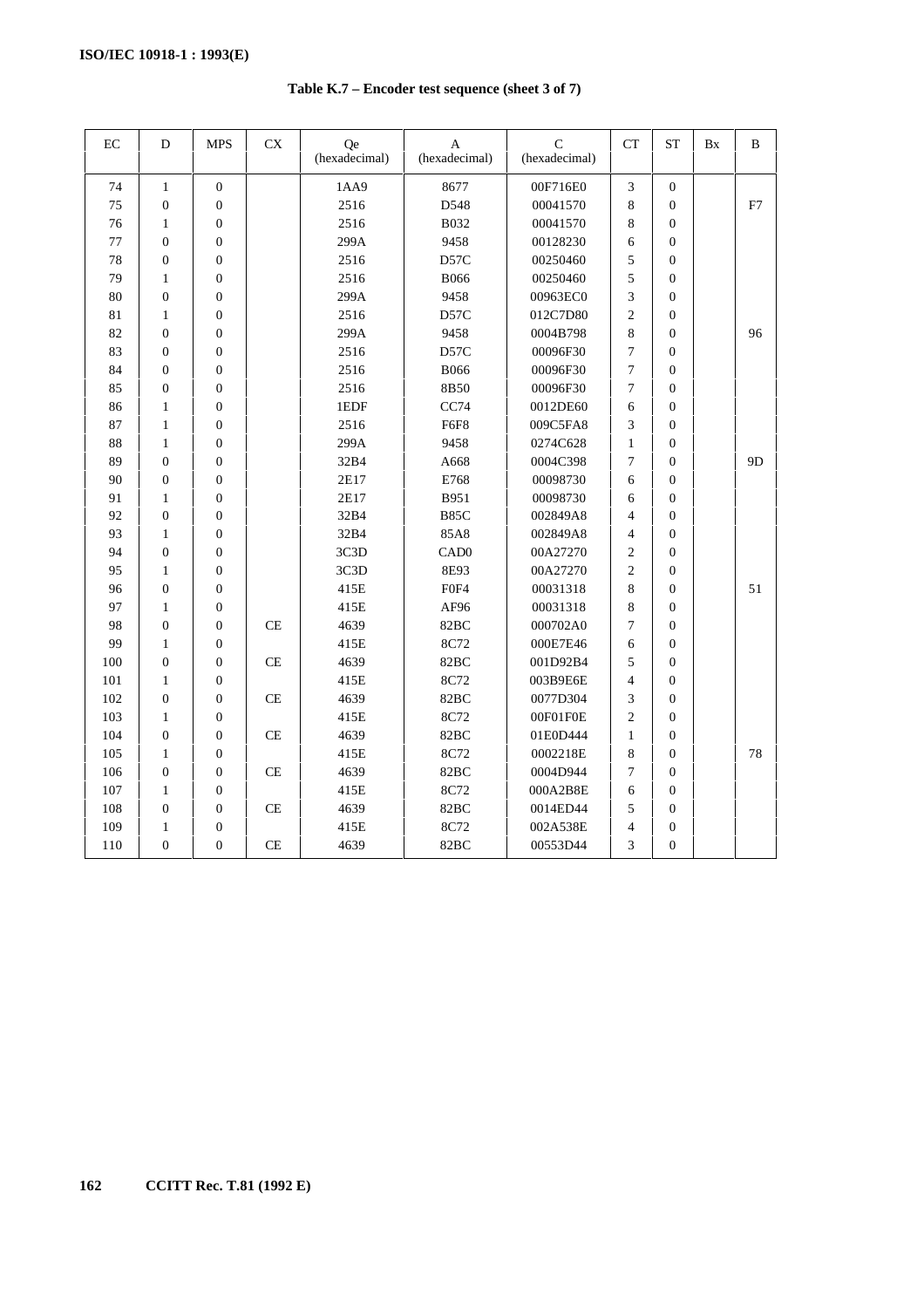| EC  | D                | <b>MPS</b>       | <b>CX</b> | Qe<br>(hexadecimal) | A<br>(hexadecimal)            | $\mathsf{C}$<br>(hexadecimal) | <b>CT</b>      | ST               | Bx | B         |
|-----|------------------|------------------|-----------|---------------------|-------------------------------|-------------------------------|----------------|------------------|----|-----------|
| 111 | $\mathbf{1}$     | $\boldsymbol{0}$ |           | 415E                | 8C72                          | 00AAF38E                      | $\overline{c}$ | $\boldsymbol{0}$ |    |           |
| 112 | $\overline{0}$   | $\boldsymbol{0}$ | <b>CE</b> | 4639                | 82BC                          | 01567D44                      | $\mathbf{1}$   | $\boldsymbol{0}$ |    |           |
| 113 | 1                | $\boldsymbol{0}$ |           | 415E                | 8C72                          | 0005738E                      | 8              | 0                |    | 55        |
| 114 | $\boldsymbol{0}$ | $\boldsymbol{0}$ | <b>CE</b> | 4639                | 82BC                          | 000B7D44                      | 7              | $\boldsymbol{0}$ |    |           |
| 115 | $\mathbf{1}$     | $\boldsymbol{0}$ |           | 415E                | 8C72                          | 0017738E                      | 6              | $\boldsymbol{0}$ |    |           |
| 116 | $\boldsymbol{0}$ | $\boldsymbol{0}$ | CE        | 4639                | 82BC                          | 002F7D44                      | 5              | $\boldsymbol{0}$ |    |           |
| 117 | $\mathbf{1}$     | $\boldsymbol{0}$ |           | 415E                | 8C72                          | 005F738E                      | $\overline{4}$ | $\boldsymbol{0}$ |    |           |
| 118 | $\mathbf{0}$     | $\boldsymbol{0}$ | CE        | 4639                | 82BC                          | 00BF7D44                      | 3              | $\boldsymbol{0}$ |    |           |
| 119 | $\mathbf{1}$     | $\boldsymbol{0}$ |           | 415E                | 8C72                          | 017F738E                      | $\overline{2}$ | $\boldsymbol{0}$ |    |           |
| 120 | $\mathbf{0}$     | $\boldsymbol{0}$ | <b>CE</b> | 4639                | 82BC                          | 02FF7D44                      | $\mathbf{1}$   | $\boldsymbol{0}$ |    |           |
| 121 | $\mathbf{1}$     | $\boldsymbol{0}$ |           | 415E                | 8C72                          | 0007738E                      | 8              | $\boldsymbol{0}$ |    | <b>BF</b> |
| 122 | $\Omega$         | $\mathbf{0}$     | <b>CE</b> | 4639                | 82BC                          | 000F7D44                      | 7              | $\overline{0}$   |    |           |
| 123 | $\mathbf{1}$     | $\boldsymbol{0}$ |           | 415E                | 8C72                          | 001F738E                      | 6              | $\boldsymbol{0}$ |    |           |
| 124 | $\mathbf{0}$     | $\boldsymbol{0}$ | CE        | 4639                | 82BC                          | 003F7D44                      | 5              | $\boldsymbol{0}$ |    |           |
| 125 | $\mathbf{1}$     | $\boldsymbol{0}$ |           | 415E                | 8C72                          | 007F738E                      | $\overline{4}$ | $\boldsymbol{0}$ |    |           |
| 126 | $\mathbf{0}$     | $\boldsymbol{0}$ | <b>CE</b> | 4639                | 82BC                          | 00FF7D44                      | 3              | $\boldsymbol{0}$ |    |           |
| 127 | $\mathbf{1}$     | $\boldsymbol{0}$ |           | 415E                | 8C72                          | 01FF738E                      | $\overline{2}$ | $\boldsymbol{0}$ |    |           |
| 128 | $\overline{0}$   | $\boldsymbol{0}$ | <b>CE</b> | 4639                | 82BC                          | 03FF7D44                      | $\mathbf{1}$   | $\boldsymbol{0}$ |    |           |
| 129 | $\mathbf{1}$     | $\boldsymbol{0}$ |           | 415E                | 8C72                          | 0007738E                      | 8              | $\mathbf{1}$     |    |           |
| 130 | $\mathbf{0}$     | $\mathbf{0}$     | <b>CE</b> | 4639                | 82BC                          | 000F7D44                      | 7              | $\mathbf{1}$     |    |           |
| 131 | $\mathbf{0}$     | $\boldsymbol{0}$ |           | 415E                | 8C72                          | 001F738E                      | 6              | $\mathbf{1}$     |    |           |
| 132 | $\boldsymbol{0}$ | $\boldsymbol{0}$ |           | 3C3D                | 9628                          | 003EE71C                      | 5              | $\mathbf{1}$     |    |           |
| 133 | $\mathbf{0}$     | $\boldsymbol{0}$ |           | 375E                | B <sub>3</sub> D <sub>6</sub> | 007DCE38                      | $\overline{4}$ | $\mathbf{1}$     |    |           |
| 134 | $\mathbf{0}$     | $\boldsymbol{0}$ |           | 32B4                | F8F0                          | 00FB9C70                      | 3              | $\mathbf{1}$     |    |           |
| 135 | $\mathbf{1}$     | $\boldsymbol{0}$ |           | 32B4                | C63C                          | 00FB9C70                      | 3              | $\mathbf{1}$     |    |           |
| 136 | $\mathbf{0}$     | $\boldsymbol{0}$ |           | 3C3D                | CAD <sub>0</sub>              | 03F0BFE0                      | $\mathbf{1}$   | $\mathbf{1}$     |    |           |
| 137 | $\mathbf{1}$     | $\boldsymbol{0}$ |           | 3C3D                | 8E93                          | 03F0BFE0                      | $\mathbf{1}$   | $\mathbf{1}$     |    |           |
| 138 | $\mathbf{1}$     | $\boldsymbol{0}$ |           | 415E                | F0F4                          | 000448D8                      | 7              | $\boldsymbol{0}$ |    | FF00FC    |
| 139 | $\mathbf{0}$     | $\boldsymbol{0}$ | <b>CE</b> | 4639                | 82BC                          | 0009F0DC                      | 6              | $\boldsymbol{0}$ |    |           |
| 140 | $\mathbf{0}$     | $\boldsymbol{0}$ |           | 415E                | 8C72                          | 00145ABE                      | 5              | $\boldsymbol{0}$ |    |           |
| 141 | $\mathbf{0}$     | $\boldsymbol{0}$ |           | 3C3D                | 9628                          | 0028B57C                      | $\overline{4}$ | $\boldsymbol{0}$ |    |           |
| 142 | $\mathbf{0}$     | $\boldsymbol{0}$ |           | 375E                | B <sub>3</sub> D <sub>6</sub> | 00516AF8                      | 3              | $\boldsymbol{0}$ |    |           |
| 143 | $\Omega$         | $\boldsymbol{0}$ |           | 32B4                | F8F <sub>0</sub>              | 00A2D5F0                      | $\overline{2}$ | $\boldsymbol{0}$ |    |           |
| 144 | $\mathbf{0}$     | $\boldsymbol{0}$ |           | 32B4                | C63C                          | 00A2D5F0                      | $\overline{c}$ | $\boldsymbol{0}$ |    |           |
| 145 | $\boldsymbol{0}$ | $\boldsymbol{0}$ |           | 32B4                | 9388                          | 00A2D5F0                      | $\overline{c}$ | $\boldsymbol{0}$ |    |           |
| 146 | $\mathbf{0}$     | $\boldsymbol{0}$ |           | 2E17                | C1A8                          | 0145ABE0                      | $\mathbf{1}$   | $\overline{0}$   |    |           |

# **Table K.7 – Encoder test sequence (sheet 4 of 7)**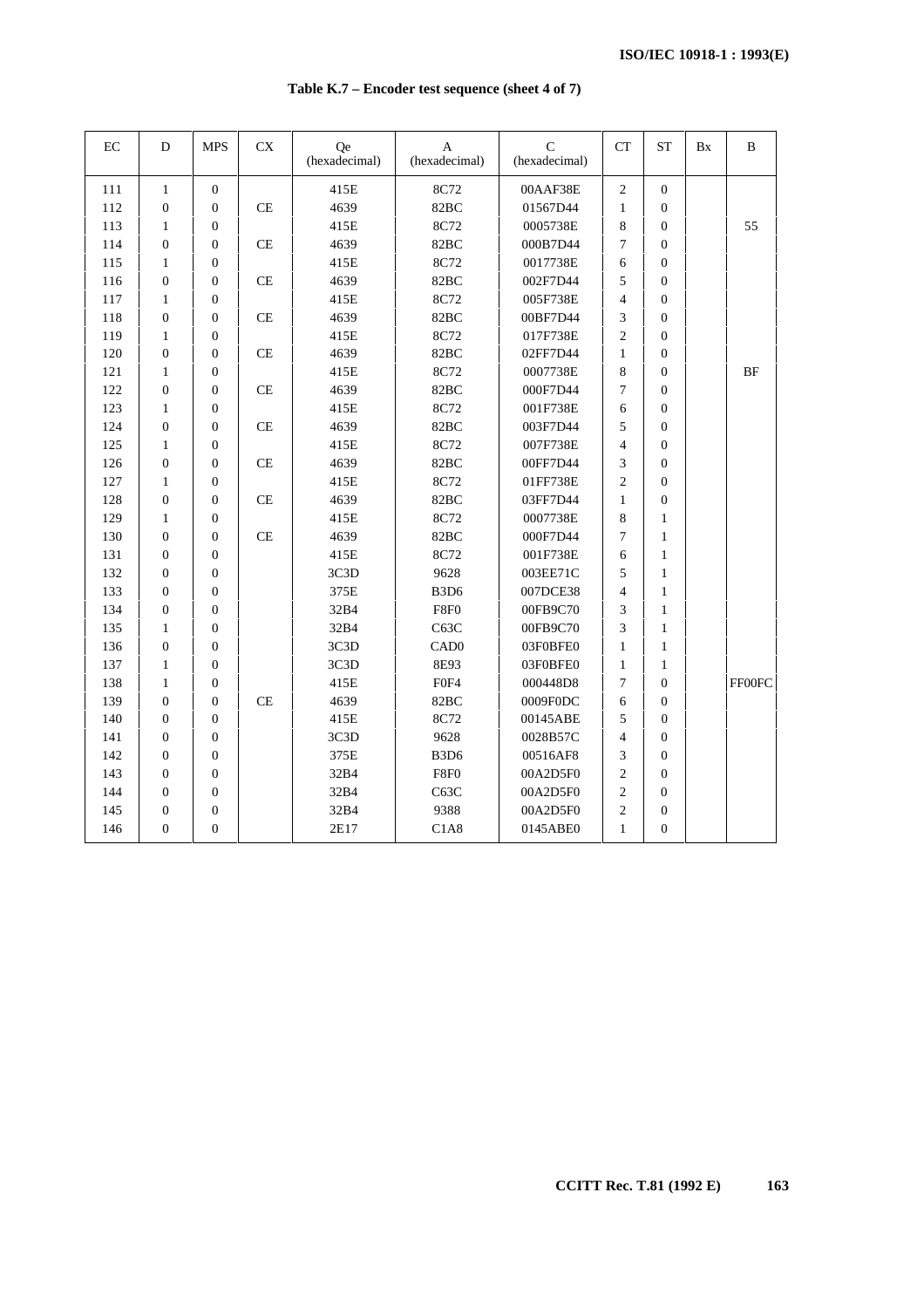| EC  | D                | <b>MPS</b>       | <b>CX</b> | Qe<br>(hexadecimal) | A<br>(hexadecimal)            | $\mathbf C$<br>(hexadecimal) | <b>CT</b>      | ST               | Bx | B              |
|-----|------------------|------------------|-----------|---------------------|-------------------------------|------------------------------|----------------|------------------|----|----------------|
| 147 | $\mathbf{1}$     | $\boldsymbol{0}$ |           | 2E17                | 9391                          | 0145ABE0                     | $\mathbf{1}$   | $\boldsymbol{0}$ |    |                |
| 148 | $\boldsymbol{0}$ | $\boldsymbol{0}$ |           | 32B4                | <b>B85C</b>                   | 00084568                     | 7              | $\boldsymbol{0}$ |    | 51             |
| 149 | $\boldsymbol{0}$ | $\boldsymbol{0}$ |           | 32B4                | 85A8                          | 00084568                     | 7              | $\mathbf{0}$     |    |                |
| 150 | $\boldsymbol{0}$ | $\boldsymbol{0}$ |           | 2E17                | A5E8                          | 00108AD0                     | 6              | $\mathbf{0}$     |    |                |
| 151 | $\boldsymbol{0}$ | $\boldsymbol{0}$ |           | 299A                | EFA <sub>2</sub>              | 002115A0                     | 5              | $\mathbf{0}$     |    |                |
| 152 | $\boldsymbol{0}$ | $\boldsymbol{0}$ |           | 299A                | C608                          | 002115A0                     | 5              | $\boldsymbol{0}$ |    |                |
| 153 | $\mathbf{0}$     | $\overline{0}$   |           | 299A                | 9C6E                          | 002115A0                     | 5              | $\mathbf{0}$     |    |                |
| 154 | $\boldsymbol{0}$ | $\boldsymbol{0}$ |           | 2516                | E5A8                          | 00422B40                     | 4              | $\mathbf{0}$     |    |                |
| 155 | $\boldsymbol{0}$ | $\overline{0}$   |           | 2516                | C092                          | 00422B40                     | $\overline{4}$ | $\mathbf{0}$     |    |                |
| 156 | $\mathbf{0}$     | $\boldsymbol{0}$ |           | 2516                | 9B7C                          | 00422B40                     | 4              | $\mathbf{0}$     |    |                |
| 157 | $\boldsymbol{0}$ | $\boldsymbol{0}$ |           | 1EDF                | $\operatorname{ECCC}$         | 00845680                     | 3              | $\boldsymbol{0}$ |    |                |
| 158 | $\overline{0}$   | $\overline{0}$   |           | 1EDF                | <b>CDED</b>                   | 00845680                     | 3              | $\mathbf{0}$     |    |                |
| 159 | $\boldsymbol{0}$ | $\boldsymbol{0}$ |           | 1EDF                | ${\sf AFOE}$                  | 00845680                     | 3              | $\mathbf{0}$     |    |                |
| 160 | $\mathbf{0}$     | $\overline{0}$   |           | 1EDF                | 902F                          | 00845680                     | 3              | $\mathbf{0}$     |    |                |
| 161 | $\mathbf{1}$     | $\overline{0}$   |           | 1AA9                | E <sub>2</sub> A <sub>0</sub> | 0108AD00                     | $\overline{c}$ | $\mathbf{0}$     |    |                |
| 162 | 1                | $\boldsymbol{0}$ |           | 2516                | D548                          | 000BA7B8                     | 7              | $\boldsymbol{0}$ |    | 84             |
| 163 | $\mathbf{1}$     | $\boldsymbol{0}$ |           | 299A                | 9458                          | 00315FA8                     | 5              | $\mathbf{0}$     |    |                |
| 164 | $\mathbf{1}$     | $\boldsymbol{0}$ |           | 32B4                | A668                          | 00C72998                     | 3              | $\mathbf{0}$     |    |                |
| 165 | $\mathbf{1}$     | $\boldsymbol{0}$ |           | 3C3D                | CAD <sub>0</sub>              | 031E7530                     | $\mathbf{1}$   | $\boldsymbol{0}$ |    |                |
| 166 | $\mathbf{1}$     | $\boldsymbol{0}$ |           | 415E                | ${\rm FOF4}$                  | 000C0F0C                     | 7              | $\mathbf{0}$     |    | C7             |
| 167 | $\boldsymbol{0}$ | $\boldsymbol{0}$ | CE        | 4639                | 82BC                          | 00197D44                     | 6              | $\mathbf{0}$     |    |                |
| 168 | $\mathbf{0}$     | $\overline{0}$   |           | 415E                | 8C72                          | 0033738E                     | 5              | $\mathbf{0}$     |    |                |
| 169 | $\mathbf{1}$     | 0                |           | 3C3D                | 9628                          | 0066E71C                     | $\overline{4}$ | $\boldsymbol{0}$ |    |                |
| 170 | $\mathbf{1}$     | $\boldsymbol{0}$ |           | 415E                | ${\rm FOF4}$                  | 019D041C                     | $\overline{c}$ | $\mathbf{0}$     |    |                |
| 171 | $\boldsymbol{0}$ | $\boldsymbol{0}$ | CE        | 4639                | 82BC                          | 033B6764                     | $\mathbf{1}$   | $\mathbf{0}$     |    |                |
| 172 | $\mathbf{1}$     | $\boldsymbol{0}$ |           | 415E                | 8C72                          | 000747CE                     | 8              | $\mathbf{0}$     |    | CE             |
| 173 | $\mathbf{0}$     | $\overline{0}$   | CE        | 4639                | 82BC                          | 000F25C4                     | 7              | $\mathbf 0$      |    |                |
| 174 | $\mathbf{1}$     | $\boldsymbol{0}$ |           | 415E                | 8C72                          | 001EC48E                     | 6              | $\overline{0}$   |    |                |
| 175 | $\mathbf{1}$     | $\boldsymbol{0}$ | $\!$ $\!$ | 4639                | 82BC                          | 003E1F44                     | 5              | $\boldsymbol{0}$ |    |                |
| 176 | $\mathbf{1}$     | 0                |           | 4B85                | F20C                          | 00F87D10                     | 3              | $\mathbf{0}$     |    |                |
| 177 | $\mathbf{1}$     | $\boldsymbol{0}$ | <b>CE</b> | 504F                | 970A                          | 01F2472E                     | $\overline{2}$ | $\overline{0}$   |    |                |
| 178 | $\boldsymbol{0}$ | 0                | $\!$ $\!$ | 5522                | 8D76                          | 03E48E5C                     | $\mathbf{1}$   | $\boldsymbol{0}$ |    |                |
| 179 | $\overline{0}$   | $\boldsymbol{0}$ |           | 504F                | AA44                          | 00018D60                     | 8              | $\mathbf{0}$     |    | F <sub>9</sub> |
| 180 | $\mathbf{1}$     | $\boldsymbol{0}$ |           | 4B85                | B3EA                          | 00031AC0                     | 7              | $\boldsymbol{0}$ |    |                |
| 181 | $\mathbf{1}$     | $\boldsymbol{0}$ | CE        | 504F                | 970A                          | 0007064A                     | 6              | $\mathbf{0}$     |    |                |
| 182 | $\mathbf{1}$     | $\boldsymbol{0}$ | CE        | 5522                | 8D76                          | 000E0C94                     | 5              | $\boldsymbol{0}$ |    |                |
| 183 | $\mathbf{1}$     | 0                |           | 59EB                | E150                          | 00383250                     | 3              | $\Omega$         |    |                |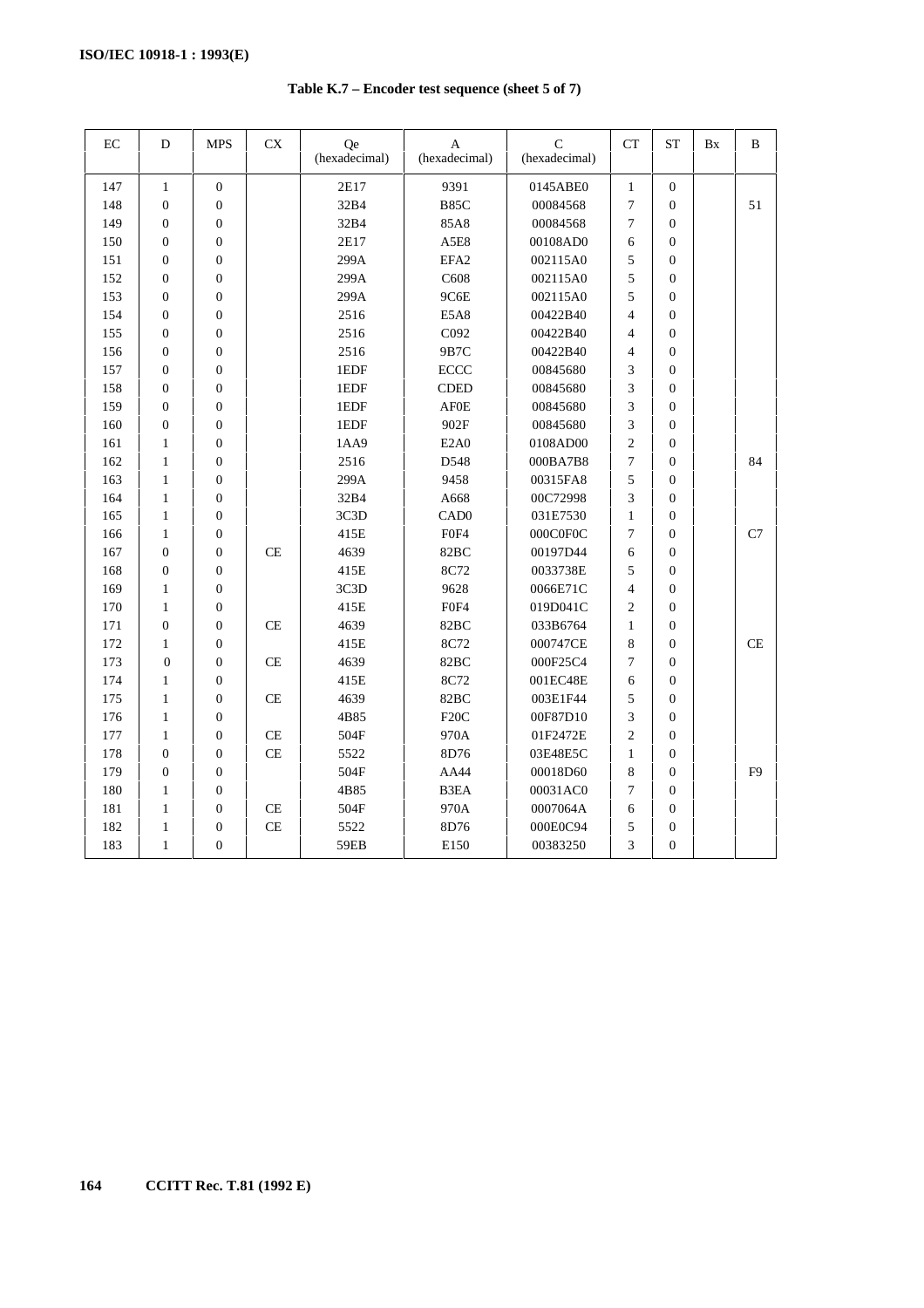| $\rm EC$ | D                | <b>MPS</b>       | <b>CX</b> | Qe<br>(hexadecimal) | A<br>(hexadecimal)            | $\mathsf{C}$<br>(hexadecimal) | <b>CT</b>      | <b>ST</b>        | Bx | B  |
|----------|------------------|------------------|-----------|---------------------|-------------------------------|-------------------------------|----------------|------------------|----|----|
| 184      | $\mathbf{0}$     | $\mathbf{1}$     |           | 59EB                | B <sub>3</sub> D <sub>6</sub> | 0071736A                      | $\sqrt{2}$     | $\overline{0}$   |    |    |
| 185      | $\mathbf{1}$     | $\boldsymbol{0}$ |           | 59EB                | B <sub>3</sub> D <sub>6</sub> | 00E39AAA                      | $\mathbf{1}$   | $\overline{0}$   |    |    |
| 186      | $\mathbf{1}$     | 1                |           | 59EB                | B <sub>3</sub> D <sub>6</sub> | 0007E92A                      | 8              | $\overline{0}$   |    | 38 |
| 187      | $\mathbf{1}$     | $\mathbf{1}$     |           | 5522                | B <sub>3</sub> D <sub>6</sub> | 000FD254                      | $\tau$         | $\overline{0}$   |    |    |
| 188      | $\mathbf{1}$     | $\mathbf{1}$     |           | 504F                | <b>BD68</b>                   | 001FA4A8                      | 6              | $\boldsymbol{0}$ |    |    |
| 189      | $\overline{0}$   | $\mathbf{1}$     |           | 4B85                | <b>DA32</b>                   | 003F4950                      | 5              | $\overline{0}$   |    |    |
| 190      | $\mathbf{1}$     | 1                | <b>CE</b> | 504F                | 970A                          | 007FAFFA                      | $\overline{4}$ | $\overline{0}$   |    |    |
| 191      | $\mathbf{1}$     | 1                |           | 4B85                | A09E                          | 00FFED6A                      | 3              | $\overline{0}$   |    |    |
| 192      | $\overline{0}$   | $\mathbf{1}$     |           | 4639                | AA32                          | 01FFDAD4                      | $\overline{2}$ | $\overline{0}$   |    |    |
| 193      | $\overline{0}$   | $\mathbf{1}$     | <b>CE</b> | 4B85                | 8C72                          | 04007D9A                      | $\mathbf{1}$   | $\Omega$         |    |    |
| 194      | $\mathbf{1}$     | $\mathbf{1}$     | CE        | 504F                | 81DA                          | 0000FB34                      | 8              | $\overline{0}$   | 39 | 00 |
| 195      | $\mathbf{1}$     | $\mathbf{1}$     |           | 4B85                | A09E                          | 0002597E                      | $\overline{7}$ | $\overline{0}$   |    |    |
| 196      | $\mathbf{1}$     | $\mathbf{1}$     |           | 4639                | AA32                          | 0004B2FC                      | 6              | $\overline{0}$   |    |    |
| 197      | $\boldsymbol{0}$ | $\mathbf{1}$     |           | 415E                | C7F2                          | 000965F8                      | 5              | $\overline{0}$   |    |    |
| 198      | $\mathbf{1}$     | 1                | <b>CE</b> | 4639                | 82BC                          | 0013D918                      | $\overline{4}$ | $\overline{0}$   |    |    |
| 199      | $\boldsymbol{0}$ | 1                |           | 415E                | 8C72                          | 00282B36                      | 3              | $\overline{0}$   |    |    |
| 200      | $\boldsymbol{0}$ | $\mathbf{1}$     | <b>CE</b> | 4639                | 82BC                          | 0050EC94                      | $\overline{2}$ | $\boldsymbol{0}$ |    |    |
| 201      | $\mathbf{1}$     | $\mathbf{1}$     |           | 4B85                | F20C                          | 0003B250                      | 8              | $\overline{0}$   |    | 28 |
| 202      | $\mathbf{1}$     | $\mathbf{1}$     |           | 4B85                | A687                          | 0003B250                      | 8              | $\overline{0}$   |    |    |
| 203      | $\mathbf{1}$     | $\mathbf{1}$     |           | 4639                | <b>B604</b>                   | 000764A0                      | 7              | $\overline{0}$   |    |    |
| 204      | $\overline{0}$   | $\mathbf{1}$     |           | 415E                | <b>DF96</b>                   | 000EC940                      | 6              | $\overline{0}$   |    |    |
| 205      | $\mathbf{1}$     | $\mathbf{1}$     | <b>CE</b> | 4639                | 82BC                          | 001ECEF0                      | 5              | $\overline{0}$   |    |    |
| 206      | $\overline{0}$   | $\mathbf{1}$     |           | 415E                | 8C72                          | 003E16E6                      | $\overline{4}$ | $\overline{0}$   |    |    |
| 207      | 1                | 1                | <b>CE</b> | 4639                | 82BC                          | 007CC3F4                      | 3              | $\overline{0}$   |    |    |
| 208      | $\boldsymbol{0}$ | $\mathbf{1}$     |           | 415E                | 8C72                          | 00FA00EE                      | $\overline{2}$ | $\boldsymbol{0}$ |    |    |
| 209      | $\mathbf{1}$     | $\mathbf{1}$     | CE        | 4639                | 82BC                          | 01F49804                      | $\mathbf{1}$   | $\overline{0}$   |    |    |
| 210      | $\overline{0}$   | $\mathbf{1}$     |           | 415E                | 8C72                          | 0001A90E                      | 8              | $\mathbf{0}$     |    | 7D |
| 211      | $\mathbf{1}$     | $\mathbf{1}$     | <b>CE</b> | 4639                | 82BC                          | 0003E844                      | $\tau$         | $\overline{0}$   |    |    |
| 212      | $\overline{0}$   | $\mathbf{1}$     |           | 415E                | 8C72                          | 0008498E                      | 6              | $\overline{0}$   |    |    |
| 213      | $\mathbf{1}$     | $\mathbf{1}$     | <b>CE</b> | 4639                | 82BC                          | 00112944                      | 5              | $\overline{0}$   |    |    |
| 214      | $\boldsymbol{0}$ | 1                |           | 415E                | 8C72                          | 0022CB8E                      | $\overline{4}$ | $\boldsymbol{0}$ |    |    |
| 215      | $\mathbf{1}$     | 1                | <b>CE</b> | 4639                | 82BC                          | 00462D44                      | 3              | $\overline{0}$   |    |    |
| 216      | $\mathbf{1}$     | $\mathbf{1}$     |           | 415E                | 8C72                          | 008CD38E                      | $\overline{2}$ | $\overline{0}$   |    |    |
| 217      | $\mathbf{1}$     | $\mathbf{1}$     |           | 3C3D                | 9628                          | 0119A71C                      | $\mathbf{1}$   | $\overline{0}$   |    |    |
| 218      | $\mathbf{1}$     | $\mathbf{1}$     |           | 375E                | B <sub>3</sub> D <sub>6</sub> | 00034E38                      | 8              | $\overline{0}$   |    | 46 |
| 219      | $\mathbf{1}$     | 1                |           | 32B4                | ${\rm F8F0}$                  | 00069C70                      | 7              | $\boldsymbol{0}$ |    |    |
| 220      | $\mathbf{1}$     | $\mathbf{1}$     |           | 32B4                | C63C                          | 00069C70                      | $\overline{7}$ | $\overline{0}$   |    |    |

**Table K.7 – Encoder test sequence (sheet 6 of 7)**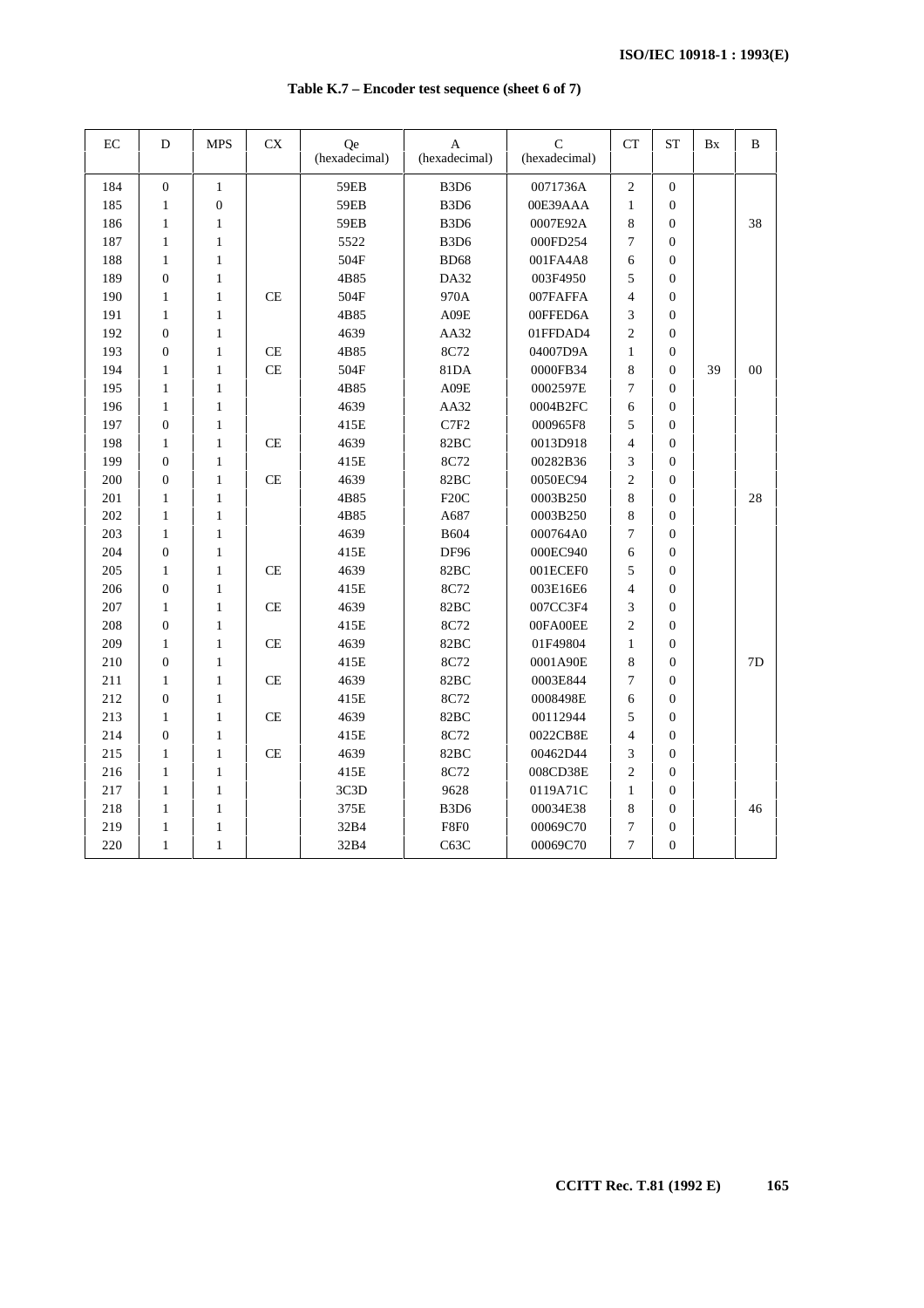| EC     | D                | <b>MPS</b>   | CX        | Qe<br>(hexadecimal) | A<br>(hexadecimal)            | $\mathsf{C}$<br>(hexadecimal) | CT             | <b>ST</b>        | Bx | B              |
|--------|------------------|--------------|-----------|---------------------|-------------------------------|-------------------------------|----------------|------------------|----|----------------|
| 221    | $\boldsymbol{0}$ | $\mathbf{1}$ |           | 32B4                | 9388                          | 00069C70                      | 7              | $\boldsymbol{0}$ |    |                |
| 222    | $\mathbf{1}$     | $\mathbf{1}$ |           | 3C3D                | CAD <sub>0</sub>              | 001BF510                      | 5              | $\overline{0}$   |    |                |
| 223    | $\mathbf{1}$     | $\mathbf{1}$ |           | 3C3D                | 8E93                          | 001BF510                      | 5              | $\boldsymbol{0}$ |    |                |
| 224    | $\mathbf{1}$     | $\mathbf{1}$ |           | 375E                | A4AC                          | 0037EA20                      | $\overline{4}$ | $\boldsymbol{0}$ |    |                |
| 225    | $\boldsymbol{0}$ | $\mathbf{1}$ |           | 32B4                | DA9C                          | 006FD440                      | 3              | $\boldsymbol{0}$ |    |                |
| 226    | $\mathbf{1}$     | $\mathbf{1}$ |           | 3C3D                | CAD <sub>0</sub>              | 01C1F0A0                      | $\mathbf{1}$   | $\boldsymbol{0}$ |    |                |
| 227    | $\mathbf{1}$     | $\mathbf{1}$ |           | 3C3D                | 8E93                          | 01C1F0A0                      | $\mathbf{1}$   | $\boldsymbol{0}$ |    |                |
| 228    | $\overline{0}$   | $\mathbf{1}$ |           | 375E                | A4AC                          | 0003E140                      | 8              | $\overline{0}$   |    | 70             |
| 229    | $\mathbf{1}$     | $\mathbf{1}$ |           | 3C3D                | <b>DD78</b>                   | 00113A38                      | 6              | $\boldsymbol{0}$ |    |                |
| 230    | $\mathbf{0}$     | $\mathbf{1}$ |           | 3C3D                | A13B                          | 00113A38                      | 6              | $\boldsymbol{0}$ |    |                |
| 231    | $\boldsymbol{0}$ | $\mathbf{1}$ |           | 415E                | ${\rm FOF4}$                  | 00467CD8                      | $\overline{4}$ | $\boldsymbol{0}$ |    |                |
| 232    | $\mathbf{1}$     | $\mathbf{1}$ | CE        | 4639                | 82BC                          | 008E58DC                      | 3              | $\boldsymbol{0}$ |    |                |
| 233    | $\boldsymbol{0}$ | $\mathbf{1}$ |           | 415E                | 8C72                          | 011D2ABE                      | $\overline{2}$ | $\boldsymbol{0}$ |    |                |
| 234    | $\mathbf{1}$     | $\mathbf{1}$ | CE        | 4639                | 82BC                          | 023AEBA4                      | $\mathbf{1}$   | $\boldsymbol{0}$ |    |                |
| 235    | $\mathbf{1}$     | $\mathbf{1}$ |           | 415E                | 8C72                          | 0006504E                      | 8              | $\boldsymbol{0}$ |    | 8E             |
| 236    | $\mathbf{1}$     | $\mathbf{1}$ |           | 3C3D                | 9628                          | 000CA09C                      | 7              | $\boldsymbol{0}$ |    |                |
| 237    | $\mathbf{1}$     | $\mathbf{1}$ |           | 375E                | B <sub>3</sub> D <sub>6</sub> | 00194138                      | 6              | $\boldsymbol{0}$ |    |                |
| 238    | $\mathbf{1}$     | $\mathbf{1}$ |           | 32B4                | F8F <sub>0</sub>              | 00328270                      | 5              | $\boldsymbol{0}$ |    |                |
| 239    | $\mathbf{1}$     | $\mathbf{1}$ |           | 32B4                | C63C                          | 00328270                      | 5              | $\boldsymbol{0}$ |    |                |
| 240    | $\mathbf{0}$     | 1            |           | 32B4                | 9388                          | 00328270                      | 5              | $\boldsymbol{0}$ |    |                |
| 241    | $\mathbf{1}$     | $\mathbf{1}$ |           | 3C3D                | CAD <sub>0</sub>              | 00CB8D10                      | 3              | $\overline{0}$   |    |                |
| 242    | $\mathbf{1}$     | $\mathbf{1}$ |           | 3C3D                | 8E93                          | 00CB8D10                      | 3              | $\boldsymbol{0}$ |    |                |
| 243    | $\mathbf{1}$     | $\mathbf{1}$ |           | 375E                | A4AC                          | 01971A20                      | $\overline{2}$ | $\overline{0}$   |    |                |
| 244    | $\overline{0}$   | 1            |           | 32B4                | DA9C                          | 032E3440                      | $\mathbf{1}$   | $\boldsymbol{0}$ |    |                |
| 245    | $\overline{0}$   | $\mathbf{1}$ |           | 3C3D                | CAD <sub>0</sub>              | 000B70A0                      | 7              | $\mathbf{0}$     |    | CB             |
| 246    | $\mathbf{1}$     | $\mathbf{1}$ |           | 415E                | F0F4                          | 002FFCCC                      | 5              | $\boldsymbol{0}$ |    |                |
| 247    | $\mathbf{1}$     | $\mathbf{1}$ |           | 415E                | AF96                          | 002FFCCC                      | 5              | $\boldsymbol{0}$ |    |                |
| 248    | $\mathbf{1}$     | $\mathbf{1}$ |           | 3C3D                | <b>DC70</b>                   | 005FF998                      | $\overline{4}$ | $\boldsymbol{0}$ |    |                |
| 249    | $\mathbf{0}$     | $\mathbf{1}$ |           | 3C3D                | A033                          | 005FF998                      | $\overline{4}$ | $\boldsymbol{0}$ |    |                |
| 250    | $\mathbf{1}$     | $\mathbf{1}$ |           | 415E                | F0F4                          | 01817638                      | $\overline{c}$ | $\boldsymbol{0}$ |    |                |
| 251    | $\overline{0}$   | $\mathbf{1}$ |           | 415E                | AF96                          | 01817638                      | $\overline{2}$ | $\overline{0}$   |    |                |
| 252    | $\boldsymbol{0}$ | $\mathbf{1}$ | CE        | 4639                | 82BC                          | 0303C8E0                      | $\mathbf{1}$   | $\boldsymbol{0}$ |    |                |
| 253    | $\mathbf{1}$     | $\mathbf{1}$ |           | 4B85                | F <sub>20</sub> C             | 000F2380                      | $\overline{7}$ | $\boldsymbol{0}$ |    | C <sub>0</sub> |
| 254    | $\mathbf{1}$     | $\mathbf{1}$ |           | 4B85                | A687                          | 000F2380                      | $\overline{7}$ | $\boldsymbol{0}$ |    |                |
| 255    | $\overline{0}$   | $\mathbf{1}$ |           | 4639                | <b>B604</b>                   | 001E4700                      | 6              | $\boldsymbol{0}$ |    |                |
| 256    | $\overline{0}$   | $\mathbf{1}$ | <b>CE</b> | 4B85                | 8C72                          | 003D6D96                      | 5              | $\boldsymbol{0}$ |    |                |
| Flush: |                  |              |           |                     | 81DA                          | 007ADB2C                      | $\overline{4}$ | $\boldsymbol{0}$ |    | F6             |
|        |                  |              |           |                     |                               |                               |                |                  |    | FFD9           |
|        |                  |              |           |                     |                               |                               |                |                  |    |                |

**Table K.7 – Encoder test sequence (sheet 7 of 7)**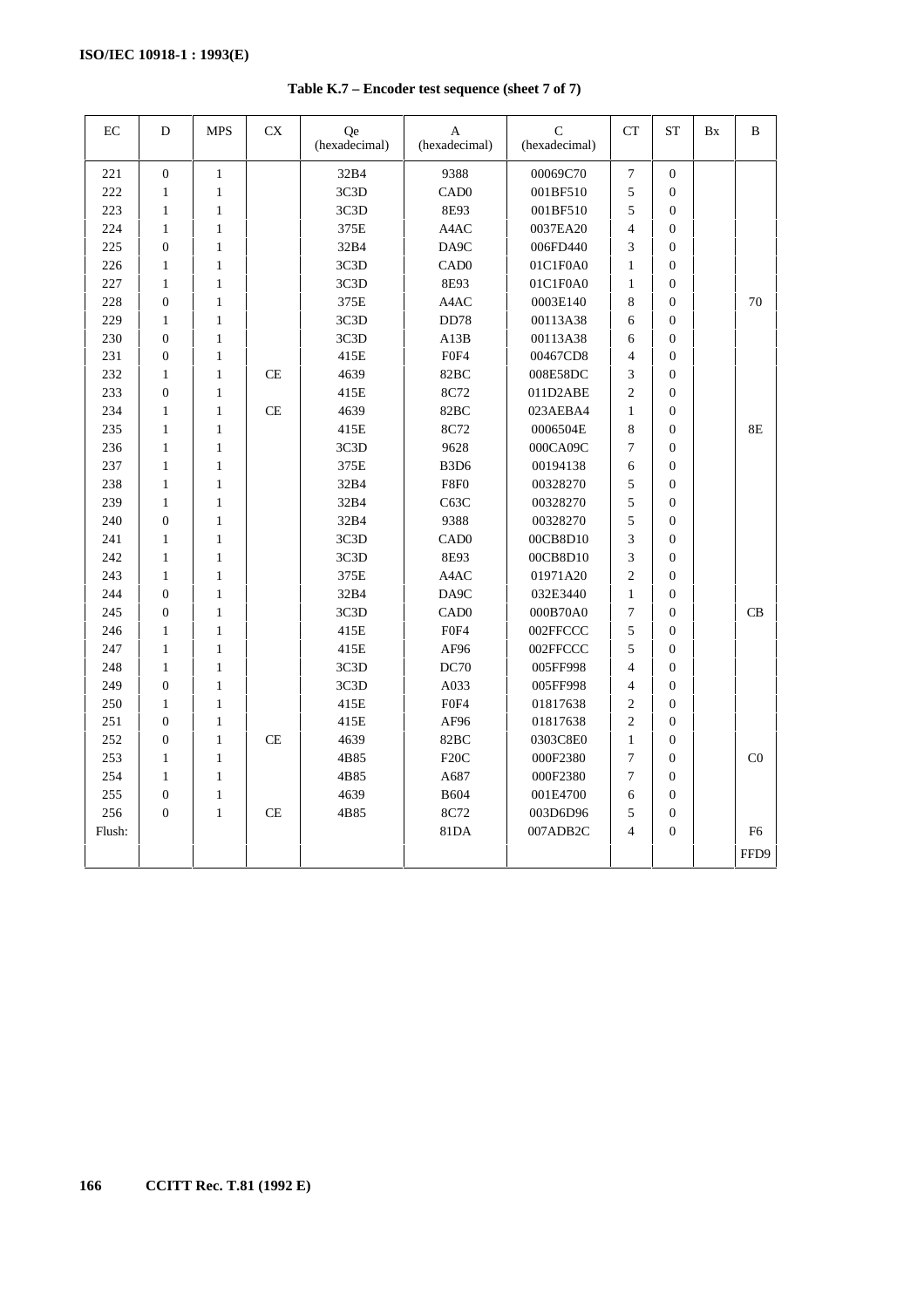| EC             | D                | <b>MPS</b>       | ${\rm CX}$ | <b>Qe</b><br>(hexadecimal) | A<br>(hexadecimal)            | $\mathcal{C}$<br>(hexadecimal) | <b>CT</b>        | B     |
|----------------|------------------|------------------|------------|----------------------------|-------------------------------|--------------------------------|------------------|-------|
| $\mathbf{1}$   | $\overline{0}$   | $\boldsymbol{0}$ |            | 5A1D                       | 0000                          | 655B0000                       | $\mathbf{0}$     | 65 5B |
| $\sqrt{2}$     | $\overline{0}$   | $\overline{0}$   | $\!$ $\!$  | 5A1D                       | A5E3                          | 655B0000                       | $\overline{0}$   |       |
| 3              | $\mathbf{0}$     | $\boldsymbol{0}$ |            | 2586                       | <b>B43A</b>                   | 332AA200                       | $\overline{7}$   | 51    |
| $\overline{4}$ | $\boldsymbol{0}$ | $\boldsymbol{0}$ |            | 2586                       | <b>8EB4</b>                   | 332AA200                       | $\tau$           |       |
| 5              | $\overline{0}$   | $\boldsymbol{0}$ |            | 1114                       | D25C                          | 66554400                       | 6                |       |
| 6              | $\boldsymbol{0}$ | $\boldsymbol{0}$ |            | 1114                       | C148                          | 66554400                       | 6                |       |
| 7              | $\overline{0}$   | $\mathbf{0}$     |            | 1114                       | <b>B034</b>                   | 66554400                       | 6                |       |
| 8              | $\boldsymbol{0}$ | $\boldsymbol{0}$ |            | 1114                       | 9F20                          | 66554400                       | 6                |       |
| 9              | $\boldsymbol{0}$ | $\boldsymbol{0}$ |            | 1114                       | 8E <sub>0</sub> C             | 66554400                       | 6                |       |
| 10             | $\boldsymbol{0}$ | $\boldsymbol{0}$ |            | 080B                       | F9F <sub>0</sub>              | <b>CCAA8800</b>                | 5                |       |
| 11             | $\boldsymbol{0}$ | $\boldsymbol{0}$ |            | 080B                       | F1E5                          | <b>CCAA8800</b>                | 5                |       |
| 12             | $\boldsymbol{0}$ | $\boldsymbol{0}$ |            | 080B                       | E9DA                          | <b>CCAA8800</b>                | 5                |       |
| 13             | $\boldsymbol{0}$ | $\boldsymbol{0}$ |            | 080B                       | E1CF                          | <b>CCAA8800</b>                | 5                |       |
| 14             | $\overline{0}$   | $\boldsymbol{0}$ |            | 080B                       | D <sub>9</sub> C <sub>4</sub> | <b>CCAA8800</b>                | 5                |       |
| 15             | $\mathbf{1}$     | $\boldsymbol{0}$ |            | 080B                       | D <sub>1</sub> B <sub>9</sub> | <b>CCAA8800</b>                | 5                |       |
| 16             | $\boldsymbol{0}$ | $\boldsymbol{0}$ |            | 17B9                       | 80B0                          | 2FC88000                       | $\mathbf{1}$     |       |
| 17             | $\overline{0}$   | $\boldsymbol{0}$ |            | 1182                       | D1EE                          | 5F910000                       | $\boldsymbol{0}$ |       |
| 18             | $\mathbf{0}$     | $\boldsymbol{0}$ |            | 1182                       | C06C                          | 5F910000                       | $\overline{0}$   |       |
| 19             | $\overline{0}$   | $\overline{0}$   |            | 1182                       | <b>AEEA</b>                   | 5F910000                       | $\overline{0}$   |       |
| 20             | $\overline{0}$   | $\boldsymbol{0}$ |            | 1182                       | 9D68                          | 5F910000                       | $\overline{0}$   |       |
| 21             | $\boldsymbol{0}$ | $\boldsymbol{0}$ |            | 1182                       | <b>8BE6</b>                   | 5F910000                       | $\boldsymbol{0}$ |       |
| 22             | $\mathbf{0}$     | $\boldsymbol{0}$ |            | 0CEF                       | F <sub>4</sub> C <sub>8</sub> | BF228800                       | $\overline{7}$   | 44    |
| 23             | $\boldsymbol{0}$ | $\boldsymbol{0}$ |            | 0CEF                       | E7D9                          | BF228800                       | $\tau$           |       |
| 24             | $\overline{0}$   | $\boldsymbol{0}$ |            | 0CEF                       | <b>DAEA</b>                   | BF228800                       | $\overline{7}$   |       |
| 25             | $\boldsymbol{0}$ | $\boldsymbol{0}$ |            | 0CEF                       | <b>CDFB</b>                   | BF228800                       | $\overline{7}$   |       |
| 26             | $\mathbf{1}$     | $\boldsymbol{0}$ |            | 0CEF                       | C10C                          | BF228800                       | $\tau$           |       |
| 27             | $\boldsymbol{0}$ | $\boldsymbol{0}$ |            | 1518                       | <b>CEF0</b>                   | B0588000                       | 3                |       |
| 28             | $\mathbf{1}$     | $\boldsymbol{0}$ |            | 1518                       | B9D8                          | B0588000                       | 3                |       |
| 29             | $\overline{0}$   | $\boldsymbol{0}$ |            | 1AA9                       | A8C0                          | 5CC40000                       | $\boldsymbol{0}$ |       |
| 30             | $\boldsymbol{0}$ | $\boldsymbol{0}$ |            | 1AA9                       | 8E17                          | 5CC40000                       | $\boldsymbol{0}$ |       |
| 31             | $\boldsymbol{0}$ | $\boldsymbol{0}$ |            | 174E                       | E6DC                          | <b>B989EE00</b>                | $\boldsymbol{7}$ | F7    |
| 32             | $\mathbf{1}$     | $\boldsymbol{0}$ |            | 174E                       | CF8E                          | <b>B989EE00</b>                | $\overline{7}$   |       |
| 33             | $\mathbf{0}$     | $\boldsymbol{0}$ |            | 1AA9                       | <b>BA70</b>                   | 0A4F7000                       | 4                |       |
| 34             | $\overline{0}$   | $\boldsymbol{0}$ |            | 1AA9                       | 9FC7                          | 0A4F7000                       | $\overline{4}$   |       |
| 35             | $\boldsymbol{0}$ | $\boldsymbol{0}$ |            | 1AA9                       | 851E                          | 0A4F7000                       | $\overline{4}$   |       |
| 36             | $\overline{0}$   | $\boldsymbol{0}$ |            | 174E                       | D <sub>4</sub> EA             | 149EE000                       | $\overline{3}$   |       |
| 37             | $\overline{0}$   | $\boldsymbol{0}$ |            | 174E                       | BD9C                          | 149EE000                       | 3                |       |
| 38             | $\boldsymbol{0}$ | $\boldsymbol{0}$ |            | 174E                       | A64E                          | 149EE000                       | $\overline{3}$   |       |
| 39             | $\overline{0}$   | $\mathbf{0}$     |            | 174E                       | <b>8F00</b>                   | 149EE000                       | 3                |       |
| 40             | $\boldsymbol{0}$ | $\boldsymbol{0}$ |            | 1424                       | EF64                          | 293DC000                       | $\overline{2}$   |       |

**Table K.8 – Decoder test sequence (sheet 1 of 7)**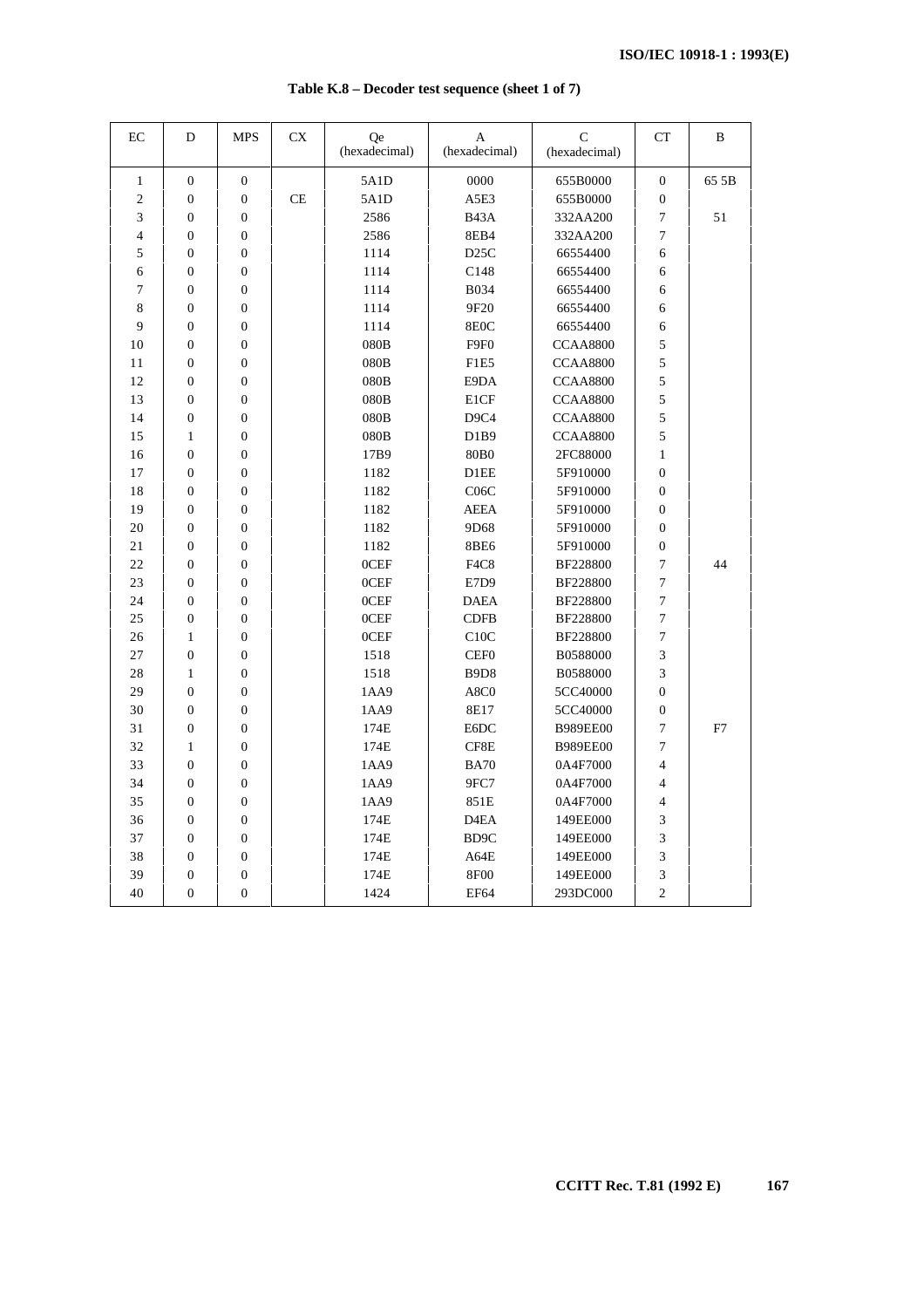| Table K.8 – Decoder test sequence (sheet 2 of 7) |  |  |  |  |  |
|--------------------------------------------------|--|--|--|--|--|
|--------------------------------------------------|--|--|--|--|--|

| $\rm EC$ | D                | <b>MPS</b>       | <b>CX</b> | <b>Qe</b><br>(hexadecimal) | A<br>(hexadecimal)            | $\mathcal{C}$<br>(hexadecimal) | <b>CT</b>        | B              |
|----------|------------------|------------------|-----------|----------------------------|-------------------------------|--------------------------------|------------------|----------------|
| 41       | $\boldsymbol{0}$ | $\boldsymbol{0}$ |           | 1424                       | <b>DB40</b>                   | 293DC000                       | $\overline{c}$   |                |
| 42       | $\boldsymbol{0}$ | $\boldsymbol{0}$ |           | 1424                       | C71C                          | 293DC000                       | $\overline{c}$   |                |
| 43       | $\overline{0}$   | $\mathbf{0}$     |           | 1424                       | <b>B2F8</b>                   | 293DC000                       | $\overline{c}$   |                |
| 44       | $\overline{0}$   | $\mathbf{0}$     |           | 1424                       | 9ED4                          | 293DC000                       | $\overline{2}$   |                |
| 45       | $\overline{0}$   | $\mathbf{0}$     |           | 1424                       | <b>8AB0</b>                   | 293DC000                       | $\overline{2}$   |                |
| 46       | $\overline{0}$   | $\boldsymbol{0}$ |           | 119C                       | ED18                          | 527B8000                       | $\mathbf{1}$     |                |
| 47       | $\boldsymbol{0}$ | $\boldsymbol{0}$ |           | 119C                       | DB7C                          | 527B8000                       | $\mathbf{1}$     |                |
| 48       | $\boldsymbol{0}$ | $\boldsymbol{0}$ |           | 119C                       | C9E0                          | 527B8000                       | $\mathbf{1}$     |                |
| 49       | $\overline{0}$   | $\boldsymbol{0}$ |           | 119C                       | <b>B844</b>                   | 527B8000                       | $\mathbf{1}$     |                |
| 50       | $\overline{0}$   | $\mathbf{0}$     |           | 119C                       | A6A8                          | 527B8000                       | $\mathbf{1}$     |                |
| 51       | $\overline{0}$   | $\mathbf{0}$     |           | 119C                       | 950C                          | 527B8000                       | $\mathbf{1}$     |                |
| 52       | $\boldsymbol{0}$ | $\boldsymbol{0}$ |           | 119C                       | 8370                          | 527B8000                       | $\mathbf{1}$     |                |
| 53       | $\boldsymbol{0}$ | $\boldsymbol{0}$ |           | 0F6B                       | E3A8                          | A4F70000                       | $\boldsymbol{0}$ |                |
| 54       | $\overline{0}$   | $\mathbf{0}$     |           | 0F6B                       | D <sub>43</sub> D             | A4F70000                       | $\overline{0}$   |                |
| 55       | $\overline{0}$   | $\mathbf{0}$     |           | 0F6B                       | C <sub>4</sub> D <sub>2</sub> | A4F70000                       | $\mathbf{0}$     |                |
| 56       | $\boldsymbol{0}$ | $\boldsymbol{0}$ |           | 0F6B                       | <b>B567</b>                   | A4F70000                       | $\boldsymbol{0}$ |                |
| 57       | $\mathbf{1}$     | $\boldsymbol{0}$ |           | 0F6B                       | A5FC                          | A4F70000                       | $\boldsymbol{0}$ |                |
| 58       | $\mathbf{1}$     | $\boldsymbol{0}$ |           | 1424                       | F6B0                          | E6696000                       | $\overline{4}$   | 96             |
| 59       | $\boldsymbol{0}$ | $\boldsymbol{0}$ |           | 1AA9                       | A120                          | 1EEB0000                       | $\mathbf{1}$     |                |
| 60       | $\overline{0}$   | $\mathbf{0}$     |           | 1AA9                       | 8677                          | 1EEB0000                       | $\mathbf{1}$     |                |
| 61       | $\overline{0}$   | $\mathbf{0}$     |           | 174E                       | D79C                          | 3DD60000                       | $\overline{0}$   |                |
| 62       | $\boldsymbol{0}$ | $\boldsymbol{0}$ |           | 174E                       | CO4E                          | 3DD60000                       | $\boldsymbol{0}$ |                |
| 63       | $\boldsymbol{0}$ | $\boldsymbol{0}$ |           | 174E                       | A900                          | 3DD60000                       | $\overline{0}$   |                |
| 64       | $\boldsymbol{0}$ | $\boldsymbol{0}$ |           | 174E                       | 91B2                          | 3DD60000                       | $\boldsymbol{0}$ |                |
| 65       | $\overline{0}$   | $\mathbf{0}$     |           | 1424                       | F <sub>4</sub> C <sub>8</sub> | 7BAD3A00                       | $\overline{7}$   | 9 <sub>D</sub> |
| 66       | $\boldsymbol{0}$ | $\boldsymbol{0}$ |           | 1424                       | E0A4                          | 7BAD3A00                       | $\boldsymbol{7}$ |                |
| 67       | $\boldsymbol{0}$ | $\boldsymbol{0}$ |           | 1424                       | CC80                          | 7BAD3A00                       | $\boldsymbol{7}$ |                |
| 68       | $\boldsymbol{0}$ | $\boldsymbol{0}$ |           | 1424                       | <b>B85C</b>                   | 7BAD3A00                       | $\overline{7}$   |                |
| 69       | $\boldsymbol{0}$ | $\boldsymbol{0}$ |           | 1424                       | A438                          | 7BAD3A00                       | $\boldsymbol{7}$ |                |
| 70       | $\overline{0}$   | $\overline{0}$   |           | 1424                       | 9014                          | 7BAD3A00                       | $\overline{7}$   |                |
| 71       | $\mathbf{1}$     | $\overline{0}$   |           | 119C                       | F7E0                          | F75A7400                       | 6                |                |
| 72       | $\mathbf{1}$     | $\mathbf{0}$     |           | 1424                       | 8CE <sub>0</sub>              | 88B3A000                       | 3                |                |
| 73       | $\boldsymbol{0}$ | $\boldsymbol{0}$ |           | 1AA9                       | A120                          | 7FBD0000                       | $\boldsymbol{0}$ |                |
| 74       | $\mathbf{1}$     | $\boldsymbol{0}$ |           | 1AA9                       | 8677                          | 7FBD0000                       | $\boldsymbol{0}$ |                |
| 75       | $\boldsymbol{0}$ | $\boldsymbol{0}$ |           | 2516                       | D548                          | 9F7A8800                       | 5                | 51             |
| 76       | $\mathbf{1}$     | $\boldsymbol{0}$ |           | 2516                       | <b>B032</b>                   | 9F7A8800                       | 5                |                |
| 77       | $\boldsymbol{0}$ | $\boldsymbol{0}$ |           | 299A                       | 9458                          | 517A2000                       | 3                |                |
| 78       | $\boldsymbol{0}$ | $\boldsymbol{0}$ |           | 2516                       | D57C                          | A2F44000                       | $\overline{c}$   |                |
| 79       | $\mathbf{1}$     | $\boldsymbol{0}$ |           | 2516                       | <b>B066</b>                   | A2F44000                       | $\overline{c}$   |                |
| 80       | $\boldsymbol{0}$ | $\boldsymbol{0}$ |           | 299A                       | 9458                          | 5E910000                       | $\boldsymbol{0}$ |                |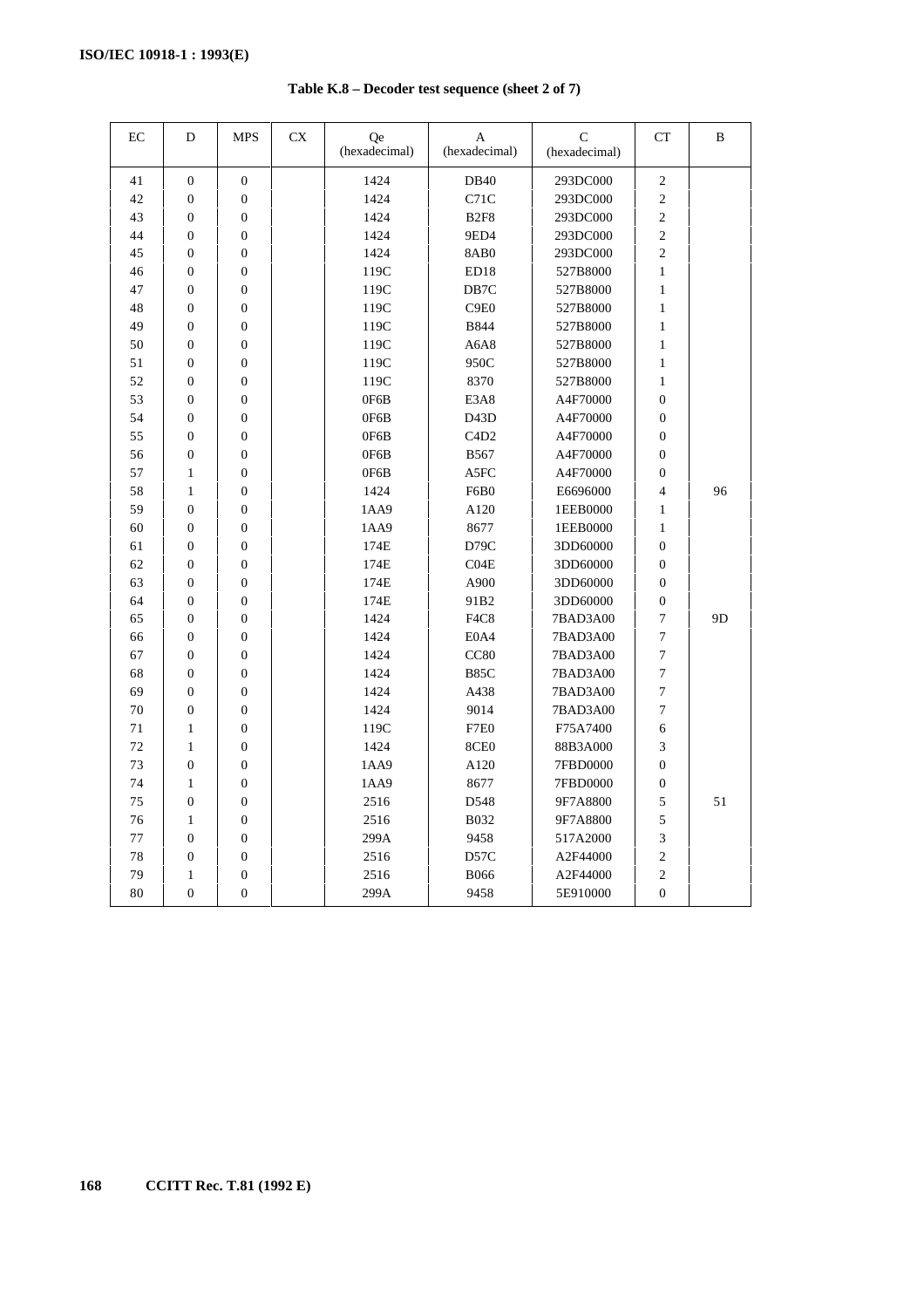| EC  | D                | <b>MPS</b>       | <b>CX</b> | Qe<br>(hexadecimal) | A<br>(hexadecimal) | $\mathsf{C}$<br>(hexadecimal) | <b>CT</b>               | B         |
|-----|------------------|------------------|-----------|---------------------|--------------------|-------------------------------|-------------------------|-----------|
| 81  | $\mathbf{1}$     | $\mathbf{0}$     |           | 2516                | D57C               | <b>BD22F000</b>               | $\boldsymbol{7}$        | 78        |
| 82  | $\boldsymbol{0}$ | $\boldsymbol{0}$ |           | 299A                | 9458               | 32F3C000                      | 5                       |           |
| 83  | $\overline{0}$   | $\overline{0}$   |           | 2516                | D57C               | 65E78000                      | $\overline{\mathbf{4}}$ |           |
| 84  | $\boldsymbol{0}$ | $\boldsymbol{0}$ |           | 2516                | <b>B066</b>        | 65E78000                      | 4                       |           |
| 85  | $\overline{0}$   | $\overline{0}$   |           | 2516                | 8B50               | 65E78000                      | $\overline{\mathbf{4}}$ |           |
| 86  | $\mathbf{1}$     | $\mathbf{0}$     |           | 1EDF                | CC74               | <b>CBCF0000</b>               | 3                       |           |
| 87  | $\mathbf{1}$     | $\boldsymbol{0}$ |           | 2516                | F6F8               | F1D00000                      | $\boldsymbol{0}$        |           |
| 88  | $\mathbf{1}$     | $\boldsymbol{0}$ |           | 299A                | 9458               | 7FB95400                      | 6                       | 55        |
| 89  | $\boldsymbol{0}$ | $\boldsymbol{0}$ |           | 32B4                | A668               | 53ED5000                      | 4                       |           |
| 90  | $\boldsymbol{0}$ | $\boldsymbol{0}$ |           | 2E17                | E768               | A7DAA000                      | 3                       |           |
| 91  | $\mathbf{1}$     | $\boldsymbol{0}$ |           | 2E17                | B951               | A7DAA000                      | 3                       |           |
| 92  | $\boldsymbol{0}$ | $\mathbf{0}$     |           | 32B4                | <b>B85C</b>        | 72828000                      | $\mathbf{1}$            |           |
| 93  | $\mathbf{1}$     | $\boldsymbol{0}$ |           | 32B4                | 85A8               | 72828000                      | $\mathbf{1}$            |           |
| 94  | $\overline{0}$   | $\mathbf{0}$     |           | 3C3D                | CAD <sub>0</sub>   | 7E3B7E00                      | 7                       | <b>BF</b> |
| 95  | $\mathbf{1}$     | $\mathbf{0}$     |           | 3C3D                | 8E93               | 7E3B7E00                      | 7                       |           |
| 96  | $\overline{0}$   | $\overline{0}$   |           | 415E                | ${\rm FOF4}$       | AF95F800                      | 5                       |           |
| 97  | $\mathbf{1}$     | $\mathbf{0}$     |           | 415E                | AF96               | AF95F800                      | 5                       |           |
| 98  | $\overline{0}$   | $\boldsymbol{0}$ | CE        | 4639                | 82BC               | 82BBF000                      | $\overline{\mathbf{4}}$ |           |
| 99  | $\mathbf{1}$     | $\boldsymbol{0}$ |           | 415E                | 8C72               | 8C71E000                      | 3                       |           |
| 100 | $\overline{0}$   | $\mathbf{0}$     | CE        | 4639                | 82BC               | 82BBC000                      | $\overline{2}$          |           |
| 101 | $\mathbf{1}$     | $\boldsymbol{0}$ |           | 415E                | 8C72               | 8C718000                      | $\mathbf{1}$            |           |
| 102 | $\overline{0}$   | $\boldsymbol{0}$ | CE        | 4639                | 82BC               | 82BB0000                      | $\boldsymbol{0}$        |           |
| 103 | $\mathbf{1}$     | $\boldsymbol{0}$ |           | 415E                | 8C72               | 8C71FE00                      | 7                       | FF 00     |
| 104 | $\overline{0}$   | $\overline{0}$   | $\!$ $\!$ | 4639                | 82BC               | 82BBFC00                      | 6                       |           |
| 105 | $\mathbf{1}$     | $\boldsymbol{0}$ |           | 415E                | 8C72               | 8C71F800                      | 5                       |           |
| 106 | $\boldsymbol{0}$ | $\boldsymbol{0}$ | CE        | 4639                | 82BC               | 82BBF000                      | 4                       |           |
| 107 | $\mathbf{1}$     | $\mathbf{0}$     |           | 415E                | 8C72               | 8C71E000                      | 3                       |           |
| 108 | $\boldsymbol{0}$ | $\mathbf{0}$     | CE        | 4639                | 82BC               | 82BBC000                      | $\overline{c}$          |           |
| 109 | $\mathbf{1}$     | $\boldsymbol{0}$ |           | 415E                | 8C72               | 8C718000                      | $\mathbf{1}$            |           |
| 110 | $\overline{0}$   | $\overline{0}$   | CE        | 4639                | 82BC               | 82BB0000                      | $\boldsymbol{0}$        |           |
| 111 | $\mathbf{1}$     | $\mathbf{0}$     |           | 415E                | 8C72               | 8C71F800                      | 7                       | FC        |
| 112 | $\overline{0}$   | $\overline{0}$   | $\!$ $\!$ | 4639                | 82BC               | 82BBF000                      | 6                       |           |
| 113 | $\mathbf{1}$     | $\boldsymbol{0}$ |           | 415E                | 8C72               | 8C71E000                      | 5                       |           |
| 114 | $\boldsymbol{0}$ | $\boldsymbol{0}$ | CE        | 4639                | 82BC               | 82BBC000                      | 4                       |           |
| 115 | $\mathbf{1}$     | $\mathbf{0}$     |           | 415E                | 8C72               | 8C718000                      | 3                       |           |
| 116 | $\boldsymbol{0}$ | $\mathbf{0}$     | CE        | 4639                | 82BC               | 82BB0000                      | $\overline{c}$          |           |
| 117 | $\mathbf{1}$     | $\boldsymbol{0}$ |           | 415E                | 8C72               | 8C700000                      | $\mathbf{1}$            |           |
| 118 | $\boldsymbol{0}$ | $\boldsymbol{0}$ | CE        | 4639                | 82BC               | 82B80000                      | $\boldsymbol{0}$        |           |
| 119 | $\mathbf{1}$     | $\mathbf{0}$     |           | 415E                | 8C72               | 8C6AA200                      | 7                       | 51        |
| 120 | $\boldsymbol{0}$ | $\mathbf{0}$     | $\!$ $\!$ | 4639                | 82BC               | 82AD4400                      | 6                       |           |

**Table K.8 – Decoder test sequence (sheet 3 of 7)**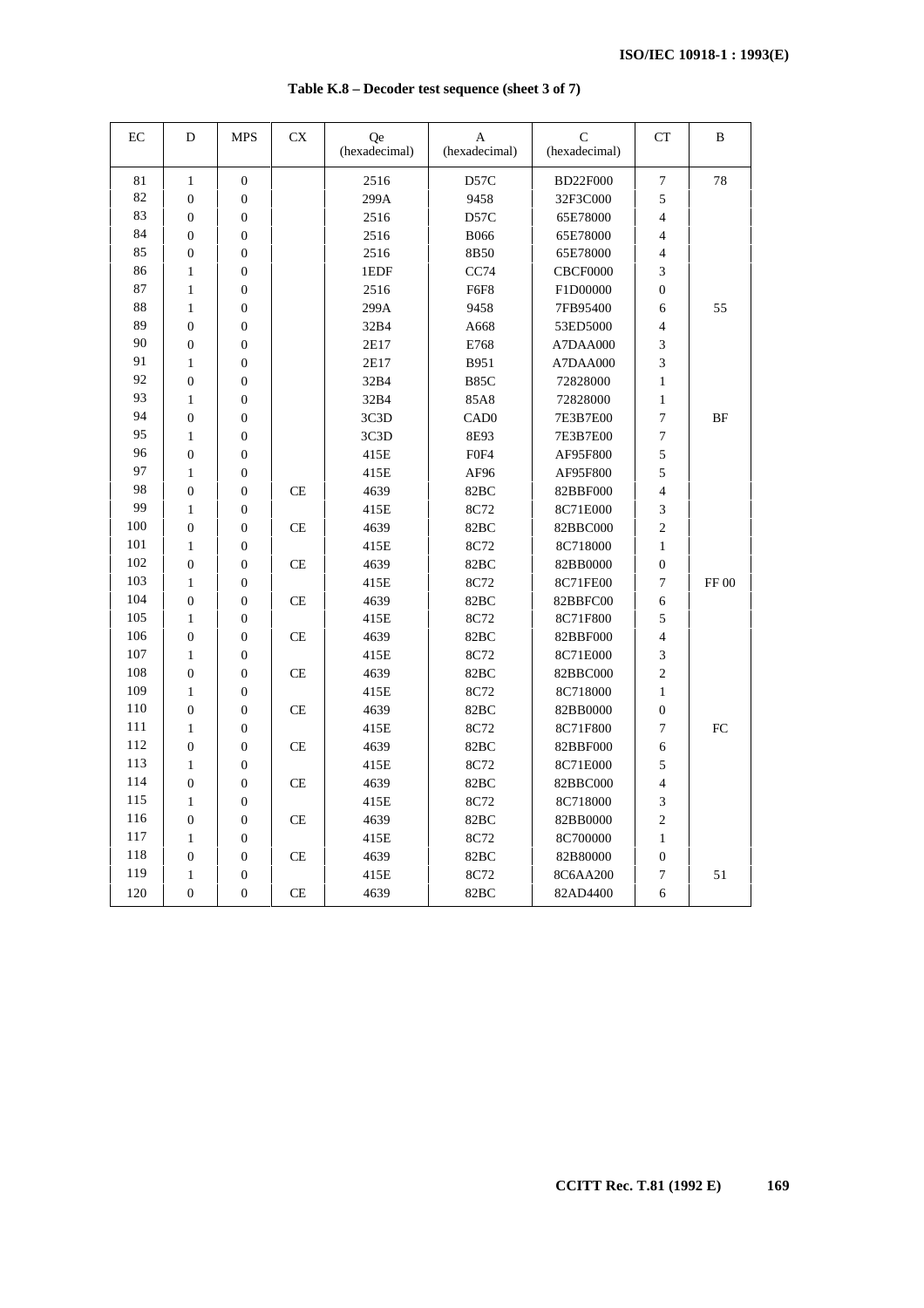**Table K.8 – Decoder test sequence (sheet 4 of 7)**

| EC  | D                | <b>MPS</b>       | <b>CX</b> | <b>Qe</b><br>(hexadecimal) | A<br>(hexadecimal)            | $\mathsf{C}$<br>(hexadecimal) | <b>CT</b>        | B         |
|-----|------------------|------------------|-----------|----------------------------|-------------------------------|-------------------------------|------------------|-----------|
| 121 | $\mathbf{1}$     | $\boldsymbol{0}$ |           | 415E                       | 8C72                          | 8C548800                      | 5                |           |
| 122 | $\boldsymbol{0}$ | $\boldsymbol{0}$ | CE        | 4639                       | 82BC                          | 82811000                      | $\overline{4}$   |           |
| 123 | $\mathbf{1}$     | $\mathbf{0}$     |           | 415E                       | 8C72                          | 8BFC2000                      | 3                |           |
| 124 | $\boldsymbol{0}$ | $\boldsymbol{0}$ | <b>CE</b> | 4639                       | 82BC                          | 81D04000                      | $\overline{c}$   |           |
| 125 | $\mathbf{1}$     | $\boldsymbol{0}$ |           | 415E                       | 8C72                          | 8A9A8000                      | $\mathbf{1}$     |           |
| 126 | $\boldsymbol{0}$ | $\boldsymbol{0}$ | CE        | 4639                       | 82BC                          | 7F0D0000                      | $\boldsymbol{0}$ |           |
| 127 | $\mathbf{1}$     | $\boldsymbol{0}$ |           | 415E                       | 8C72                          | 85150800                      | 7                | 84        |
| 128 | $\boldsymbol{0}$ | $\boldsymbol{0}$ | CE        | 4639                       | 82BC                          | 74021000                      | 6                |           |
| 129 | $\mathbf{1}$     | $\boldsymbol{0}$ |           | 415E                       | 8C72                          | 6EFE2000                      | 5                |           |
| 130 | $\overline{0}$   | $\boldsymbol{0}$ | CE        | 4639                       | 82BC                          | 47D44000                      | 4                |           |
| 131 | $\overline{0}$   | $\boldsymbol{0}$ |           | 415E                       | 8C72                          | 16A28000                      | 3                |           |
| 132 | $\boldsymbol{0}$ | $\boldsymbol{0}$ |           | 3C3D                       | 9628                          | 2D450000                      | $\overline{2}$   |           |
| 133 | $\boldsymbol{0}$ | $\boldsymbol{0}$ |           | 375E                       | B <sub>3</sub> D <sub>6</sub> | 5A8A0000                      | $\mathbf{1}$     |           |
| 134 | $\boldsymbol{0}$ | $\boldsymbol{0}$ |           | 32B4                       | F8F0                          | B5140000                      | $\boldsymbol{0}$ |           |
| 135 | $\mathbf{1}$     | $\boldsymbol{0}$ |           | 32B4                       | C63C                          | B5140000                      | $\boldsymbol{0}$ |           |
| 136 | $\overline{0}$   | $\boldsymbol{0}$ |           | 3C3D                       | CAD <sub>0</sub>              | 86331C00                      | 6                | C7        |
| 137 | $\mathbf{1}$     | $\boldsymbol{0}$ |           | 3C3D                       | 8E93                          | 86331C00                      | 6                |           |
| 138 | $\mathbf{1}$     | $\boldsymbol{0}$ |           | 415E                       | F <sub>0F4</sub>              | CF747000                      | $\overline{4}$   |           |
| 139 | $\boldsymbol{0}$ | $\boldsymbol{0}$ | <b>CE</b> | 4639                       | 82BC                          | 3FBCE000                      | 3                |           |
| 140 | $\boldsymbol{0}$ | $\boldsymbol{0}$ |           | 415E                       | 8C72                          | 0673C000                      | $\overline{c}$   |           |
| 141 | $\boldsymbol{0}$ | $\boldsymbol{0}$ |           | 3C3D                       | 9628                          | 0CE78000                      | $\mathbf{1}$     |           |
| 142 | $\boldsymbol{0}$ | $\boldsymbol{0}$ |           | 375E                       | B <sub>3</sub> D <sub>6</sub> | 19CF0000                      | $\boldsymbol{0}$ |           |
| 143 | $\overline{0}$   | $\overline{0}$   |           | 32B4                       | F8F0                          | 339F9C00                      | 7                | <b>CE</b> |
| 144 | $\overline{0}$   | $\boldsymbol{0}$ |           | 32B4                       | C63C                          | 339F9C00                      | $\overline{7}$   |           |
| 145 | $\overline{0}$   | $\boldsymbol{0}$ |           | 32B4                       | 9388                          | 339F9C00                      | $\overline{7}$   |           |
| 146 | $\boldsymbol{0}$ | $\boldsymbol{0}$ |           | 2E17                       | C1A8                          | 673F3800                      | 6                |           |
| 147 | $\mathbf{1}$     | $\boldsymbol{0}$ |           | 2E17                       | 9391                          | 673F3800                      | 6                |           |
| 148 | $\overline{0}$   | $\boldsymbol{0}$ |           | 32B4                       | <b>B85C</b>                   | 0714E000                      | 4                |           |
| 149 | $\boldsymbol{0}$ | $\boldsymbol{0}$ |           | 32B4                       | 85A8                          | 0714E000                      | $\overline{4}$   |           |
| 150 | $\boldsymbol{0}$ | $\boldsymbol{0}$ |           | 2E17                       | A5E8                          | 0E29C000                      | 3                |           |
| 151 | $\overline{0}$   | $\mathbf{0}$     |           | 299A                       | EFA <sub>2</sub>              | 1C538000                      | $\overline{2}$   |           |
| 152 | $\overline{0}$   | $\boldsymbol{0}$ |           | 299A                       | C608                          | 1C538000                      | $\overline{c}$   |           |
| 153 | $\boldsymbol{0}$ | $\boldsymbol{0}$ |           | 299A                       | 9C6E                          | 1C538000                      | $\overline{c}$   |           |
| 154 | $\boldsymbol{0}$ | $\boldsymbol{0}$ |           | 2516                       | E5A8                          | 38A70000                      | $\mathbf{1}$     |           |
| 155 | $\mathbf{0}$     | $\boldsymbol{0}$ |           | 2516                       | C092                          | 38A70000                      | $\mathbf{1}$     |           |
| 156 | $\boldsymbol{0}$ | $\boldsymbol{0}$ |           | 2516                       | 9B7C                          | 38A70000                      | $\mathbf{1}$     |           |
| 157 | $\boldsymbol{0}$ | $\boldsymbol{0}$ |           | 1EDF                       | ECCC                          | 714E0000                      | $\mathbf{0}$     |           |
| 158 | $\boldsymbol{0}$ | $\boldsymbol{0}$ |           | 1EDF                       | <b>CDED</b>                   | 714E0000                      | $\boldsymbol{0}$ |           |
| 159 | $\mathbf{0}$     | $\mathbf{0}$     |           | 1EDF                       | <b>AF0E</b>                   | 714E0000                      | $\boldsymbol{0}$ |           |
| 160 | $\overline{0}$   | $\boldsymbol{0}$ |           | 1EDF                       | 902F                          | 714E0000                      | $\boldsymbol{0}$ |           |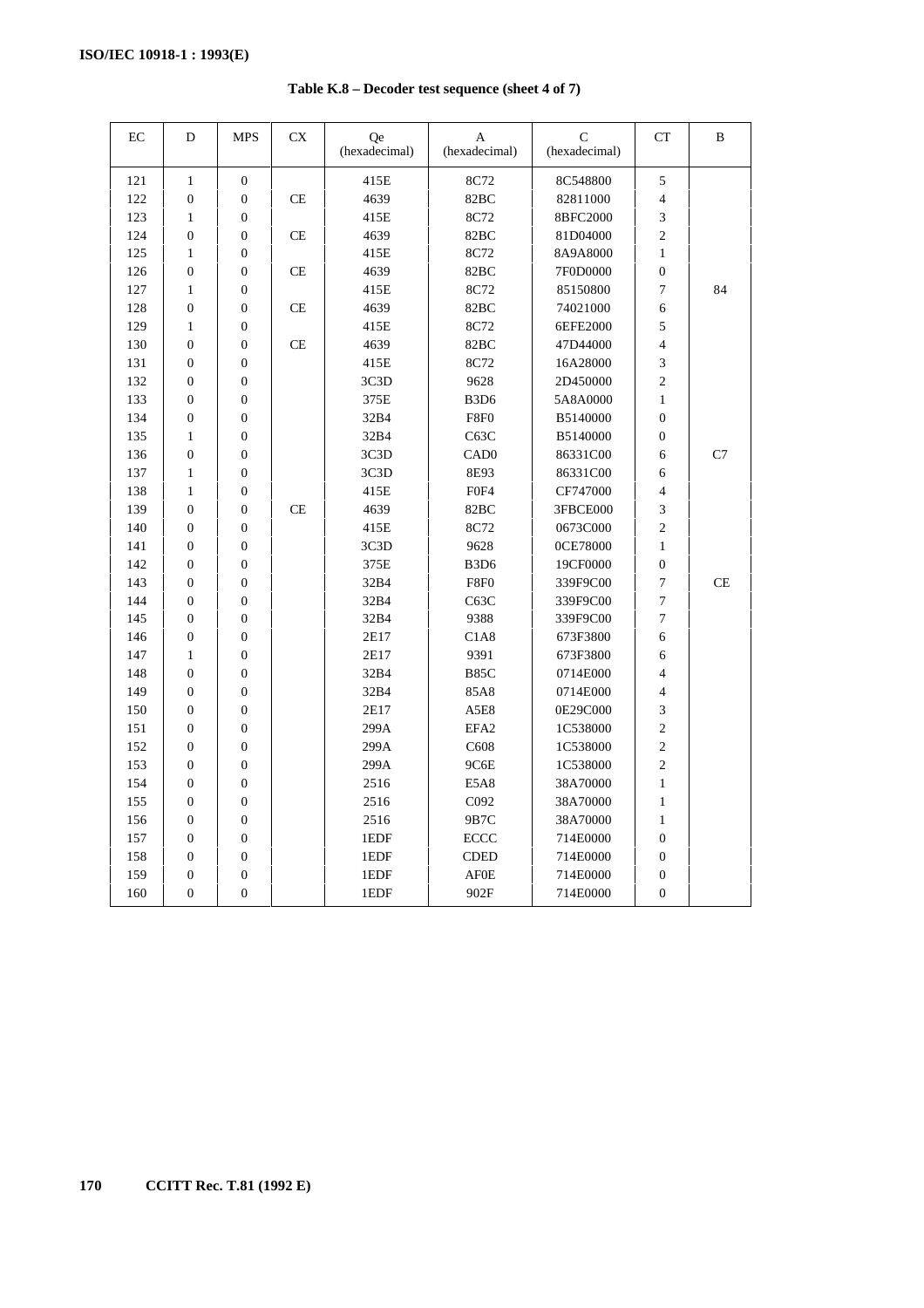| EC  | D                | <b>MPS</b>       | <b>CX</b> | <b>Qe</b><br>(hexadecimal) | A<br>(hexadecimal)            | $\mathsf{C}$<br>(hexadecimal) | CT                       | B              |
|-----|------------------|------------------|-----------|----------------------------|-------------------------------|-------------------------------|--------------------------|----------------|
| 161 | $\,1$            | $\boldsymbol{0}$ |           | 1AA9                       | E <sub>2</sub> A <sub>0</sub> | E29DF200                      | $\boldsymbol{7}$         | F <sub>9</sub> |
| 162 | $\mathbf{1}$     | $\boldsymbol{0}$ |           | 2516                       | D548                          | D5379000                      | 4                        |                |
| 163 | $\mathbf{1}$     | $\boldsymbol{0}$ |           | 299A                       | 9458                          | 94164000                      | $\overline{c}$           |                |
| 164 | $\mathbf{1}$     | $\boldsymbol{0}$ |           | 32B4                       | A668                          | A5610000                      | $\boldsymbol{0}$         |                |
| 165 | $\mathbf{1}$     | $\boldsymbol{0}$ |           | 3C3D                       | CAD <sub>0</sub>              | C6B4E400                      | 6                        | 39             |
| 166 | 1                | $\boldsymbol{0}$ |           | 415E                       | F0F4                          | E0879000                      | $\overline{\mathbf{4}}$  |                |
| 167 | $\boldsymbol{0}$ | $\boldsymbol{0}$ | CE        | 4639                       | 82BC                          | 61E32000                      | 3                        |                |
| 168 | $\boldsymbol{0}$ | $\boldsymbol{0}$ |           | 415E                       | 8C72                          | 4AC04000                      | $\overline{2}$           |                |
| 169 | $\mathbf{1}$     | $\boldsymbol{0}$ |           | 3C3D                       | 9628                          | 95808000                      | $\mathbf{1}$             |                |
| 170 | $\mathbf{1}$     | $\boldsymbol{0}$ |           | 415E                       | F <sub>0F4</sub>              | EE560000                      | 7                        | 00             |
| 171 | $\boldsymbol{0}$ | $\boldsymbol{0}$ | CE        | 4639                       | 82BC                          | 7D800000                      | 6                        |                |
| 172 | $\mathbf{1}$     | $\boldsymbol{0}$ |           | 415E                       | 8C72                          | 81FA0000                      | 5                        |                |
| 173 | $\boldsymbol{0}$ | $\mathbf{0}$     | CE        | 4639                       | 82BC                          | 6DCC0000                      | 4                        |                |
| 174 | $\mathbf{1}$     | $\boldsymbol{0}$ |           | 415E                       | 8C72                          | 62920000                      | 3                        |                |
| 175 | $\mathbf{1}$     | $\boldsymbol{0}$ | CE        | 4639                       | 82BC                          | 2EFC0000                      | $\overline{c}$           |                |
| 176 | $\mathbf{1}$     | $\boldsymbol{0}$ |           | 4B85                       | F <sub>20</sub> C             | <b>BBF00000</b>               | $\boldsymbol{0}$         |                |
| 177 | $\mathbf{1}$     | $\mathbf{0}$     | CE        | 504F                       | 970A                          | 2AD25000                      | 7                        | 28             |
| 178 | $\overline{0}$   | $\boldsymbol{0}$ | CE        | 5522                       | 8D76                          | 55A4A000                      | 6                        |                |
| 179 | $\boldsymbol{0}$ | $\boldsymbol{0}$ |           | 504F                       | AA44                          | 3AA14000                      | 5                        |                |
| 180 | $\mathbf{1}$     | $\boldsymbol{0}$ |           | 4B85                       | B <sub>3</sub> EA             | 75428000                      | $\overline{4}$           |                |
| 181 | $\mathbf{1}$     | $\boldsymbol{0}$ | CE        | 504F                       | 970A                          | 19BB0000                      | 3                        |                |
| 182 | $\mathbf{1}$     | $\boldsymbol{0}$ | $\!$ $\!$ | 5522                       | 8D76                          | 33760000                      | $\overline{c}$           |                |
| 183 | $\mathbf{1}$     | $\boldsymbol{0}$ |           | 59EB                       | E150                          | CDD80000                      | $\boldsymbol{0}$         |                |
| 184 | $\boldsymbol{0}$ | $\mathbf{1}$     |           | 59EB                       | B <sub>3</sub> D <sub>6</sub> | 8CE6FA00                      | 7                        | 7D             |
| 185 | $\mathbf{1}$     | $\mathbf{0}$     |           | 59EB                       | B <sub>3</sub> D <sub>6</sub> | 65F7F400                      | 6                        |                |
| 186 | $\mathbf{1}$     | $\mathbf{1}$     |           | 59EB                       | B <sub>3</sub> D <sub>6</sub> | 1819E800                      | 5                        |                |
| 187 | $\mathbf{1}$     | $\mathbf{1}$     |           | 5522                       | B <sub>3</sub> D <sub>6</sub> | 3033D000                      | $\overline{\mathcal{L}}$ |                |
| 188 | $\mathbf{1}$     | $\mathbf{1}$     |           | 504F                       | <b>BD68</b>                   | 6067A000                      | 3                        |                |
| 189 | $\overline{0}$   | 1                |           | 4B85                       | DA32                          | <b>COCF4000</b>               | $\overline{2}$           |                |
| 190 | $\mathbf{1}$     | $\mathbf{1}$     | CE        | 504F                       | 970A                          | 64448000                      | $\mathbf{1}$             |                |
| 191 | $\mathbf{1}$     | $\mathbf{1}$     |           | 4B85                       | A09E                          | 3B130000                      | $\boldsymbol{0}$         |                |
| 192 | $\mathbf{0}$     | $\mathbf{1}$     |           | 4639                       | AA32                          | 76268C00                      | 7                        | 46             |
| 193 | $\boldsymbol{0}$ | $\mathbf{1}$     | CE        | 4B85                       | 8C72                          | 245B1800                      | 6                        |                |
| 194 | $\mathbf{1}$     | $\mathbf{1}$     | CE        | 504F                       | 81DA                          | 48B63000                      | 5                        |                |
| 195 | $\mathbf{1}$     | $\mathbf{1}$     |           | 4B85                       | A09E                          | 2E566000                      | 4                        |                |
| 196 | $\mathbf{1}$     | $\mathbf{1}$     |           | 4639                       | AA32                          | 5CACC000                      | 3                        |                |
| 197 | $\boldsymbol{0}$ | $\mathbf{1}$     |           | 415E                       | C7F2                          | B9598000                      | $\overline{c}$           |                |
| 198 | $\mathbf{1}$     | $\mathbf{1}$     | CE        | 4639                       | 82BC                          | 658B0000                      | $\mathbf{1}$             |                |
| 199 | $\mathbf{0}$     | $\mathbf{1}$     |           | 415E                       | 8C72                          | 52100000                      | $\boldsymbol{0}$         |                |
| 200 | $\boldsymbol{0}$ | $\mathbf{1}$     | CE        | 4639                       | 82BC                          | 0DF8E000                      | 7                        | 70             |

**Table K.8 – Decoder test sequence (sheet 5 of 7)**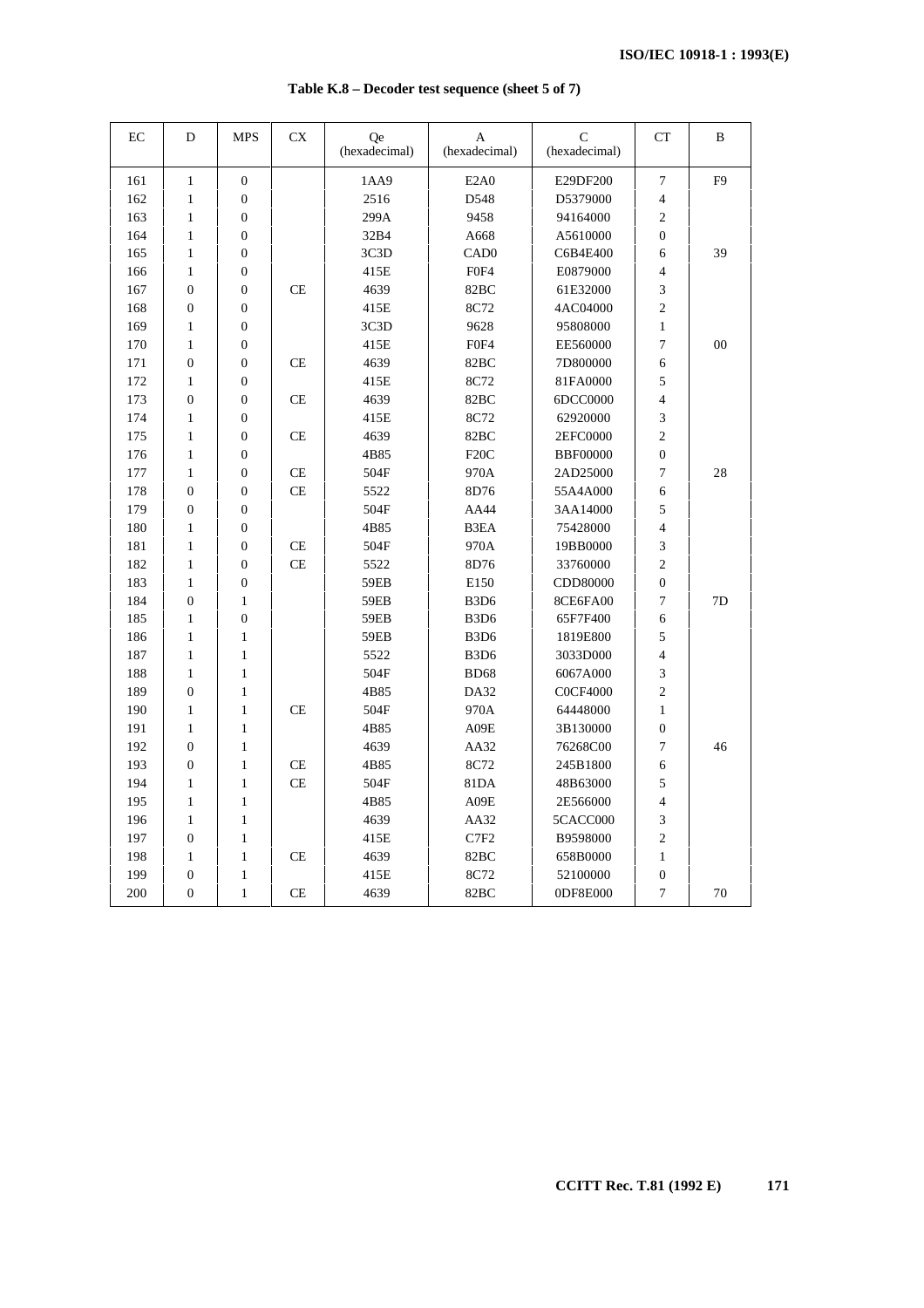**Table K.8 – Decoder test sequence (sheet 6 of 7)**

| EC  | D                | <b>MPS</b>   | <b>CX</b> | <b>Qe</b><br>(hexadecimal) | A<br>(hexadecimal)            | $\mathsf{C}$<br>(hexadecimal) | <b>CT</b>        | B              |
|-----|------------------|--------------|-----------|----------------------------|-------------------------------|-------------------------------|------------------|----------------|
| 201 | $\mathbf{1}$     | $\mathbf{1}$ |           | 4B85                       | F20C                          | 37E38000                      | 5                |                |
| 202 | $\mathbf{1}$     | $\mathbf{1}$ |           | 4B85                       | A687                          | 37E38000                      | 5                |                |
| 203 | $\mathbf{1}$     | $\mathbf{1}$ |           | 4639                       | <b>B604</b>                   | 6FC70000                      | $\overline{4}$   |                |
| 204 | $\boldsymbol{0}$ | $\mathbf{1}$ |           | 415E                       | DF96                          | <b>DF8E0000</b>               | 3                |                |
| 205 | $\mathbf{1}$     | $\mathbf{1}$ | CE        | 4639                       | 82BC                          | 82AC0000                      | $\overline{c}$   |                |
| 206 | $\boldsymbol{0}$ | $\mathbf{1}$ |           | 415E                       | 8C72                          | 8C520000                      | $\mathbf{1}$     |                |
| 207 | $\mathbf{1}$     | $\mathbf{1}$ | $\!$ $\!$ | 4639                       | 82BC                          | 827C0000                      | $\boldsymbol{0}$ |                |
| 208 | $\overline{0}$   | $\mathbf{1}$ |           | 415E                       | 8C72                          | 8BF31C00                      | $\overline{7}$   | 8E             |
| 209 | $\mathbf{1}$     | $\mathbf{1}$ | <b>CE</b> | 4639                       | 82BC                          | 81BE3800                      | 6                |                |
| 210 | $\overline{0}$   | $\mathbf{1}$ |           | 415E                       | 8C72                          | 8A767000                      | 5                |                |
| 211 | $\mathbf{1}$     | $\mathbf{1}$ | <b>CE</b> | 4639                       | 82BC                          | 7EC4E000                      | $\overline{4}$   |                |
| 212 | $\boldsymbol{0}$ | $\mathbf{1}$ |           | 415E                       | 8C72                          | 8483C000                      | 3                |                |
| 213 | $\mathbf{1}$     | $\mathbf{1}$ | CE        | 4639                       | 82BC                          | 72DF8000                      | $\overline{c}$   |                |
| 214 | $\overline{0}$   | $\mathbf{1}$ |           | 415E                       | 8C72                          | 6CB90000                      | $\mathbf{1}$     |                |
| 215 | $\mathbf{1}$     | $\mathbf{1}$ | CE        | 4639                       | 82BC                          | 434A0000                      | $\boldsymbol{0}$ |                |
| 216 | $\mathbf{1}$     | $\mathbf{1}$ |           | 415E                       | 8C72                          | 0D8F9600                      | $\overline{7}$   | CB             |
| 217 | $\mathbf{1}$     | $\mathbf{1}$ |           | 3C3D                       | 9628                          | 1B1F2C00                      | 6                |                |
| 218 | $\mathbf{1}$     | $\mathbf{1}$ |           | 375E                       | B <sub>3</sub> D <sub>6</sub> | 363E5800                      | 5                |                |
| 219 | $\mathbf{1}$     | $\mathbf{1}$ |           | 32B4                       | F8F0                          | 6C7CB000                      | $\overline{4}$   |                |
| 220 | $\mathbf{1}$     | $\mathbf{1}$ |           | 32B4                       | C63C                          | 6C7CB000                      | $\overline{4}$   |                |
| 221 | $\overline{0}$   | $\mathbf{1}$ |           | 32B4                       | 9388                          | 6C7CB000                      | $\overline{4}$   |                |
| 222 | $\mathbf{1}$     | $\mathbf{1}$ |           | 3C3D                       | CAD <sub>0</sub>              | 2EA2C000                      | $\overline{c}$   |                |
| 223 | $\mathbf{1}$     | $\mathbf{1}$ |           | 3C3D                       | 8E93                          | 2EA2C000                      | $\overline{2}$   |                |
| 224 | $\mathbf{1}$     | $\mathbf{1}$ |           | 375E                       | A4AC                          | 5D458000                      | $\mathbf{1}$     |                |
| 225 | $\overline{0}$   | $\mathbf{1}$ |           | 32B4                       | DA9C                          | <b>BA8B0000</b>               | $\boldsymbol{0}$ |                |
| 226 | $\mathbf{1}$     | $\mathbf{1}$ |           | 3C3D                       | CAD <sub>0</sub>              | 4A8F0000                      | 6                | CO             |
| 227 | $\mathbf{1}$     | $\mathbf{1}$ |           | 3C3D                       | 8E93                          | 4A8F0000                      | 6                |                |
| 228 | $\boldsymbol{0}$ | $\mathbf{1}$ |           | 375E                       | A4AC                          | 951E0000                      | 5                |                |
| 229 | $\mathbf{1}$     | $\mathbf{1}$ |           | 3C3D                       | DD78                          | 9F400000                      | 3                |                |
| 230 | $\overline{0}$   | $\mathbf{1}$ |           | 3C3D                       | A13B                          | 9F400000                      | 3                |                |
| 231 | $\overline{0}$   | $\mathbf{1}$ |           | 415E                       | F0F4                          | E9080000                      | $\mathbf{1}$     |                |
| 232 | $\mathbf{1}$     | $\mathbf{1}$ | <b>CE</b> | 4639                       | 82BC                          | 72E40000                      | $\boldsymbol{0}$ |                |
| 233 | $\boldsymbol{0}$ | $\mathbf{1}$ |           | 415E                       | 8C72                          | 6CC3EC00                      | $\boldsymbol{7}$ | F <sub>6</sub> |
| 234 | $\mathbf{1}$     | $\mathbf{1}$ | CE        | 4639                       | 82BC                          | 435FD800                      | 6                |                |
| 235 | $\mathbf{1}$     | $\mathbf{1}$ |           | 415E                       | 8C72                          | 0DB9B000                      | 5                |                |
| 236 | $\mathbf{1}$     | $\mathbf{1}$ |           | 3C3D                       | 9628                          | 1B736000                      | $\overline{4}$   |                |
| 237 | $\mathbf{1}$     | $\mathbf{1}$ |           | 375E                       | B <sub>3</sub> D <sub>6</sub> | 36E6C000                      | 3                |                |
| 238 | $\mathbf{1}$     | $\mathbf{1}$ |           | 32B4                       | F8F0                          | 6DCD8000                      | $\overline{c}$   |                |
| 239 | $\mathbf{1}$     | $\mathbf{1}$ |           | 32B4                       | C63C                          | 6DCD8000                      | $\overline{c}$   |                |
| 240 | $\overline{0}$   | $\mathbf{1}$ |           | 32B4                       | 9388                          | 6DCD8000                      | $\overline{2}$   |                |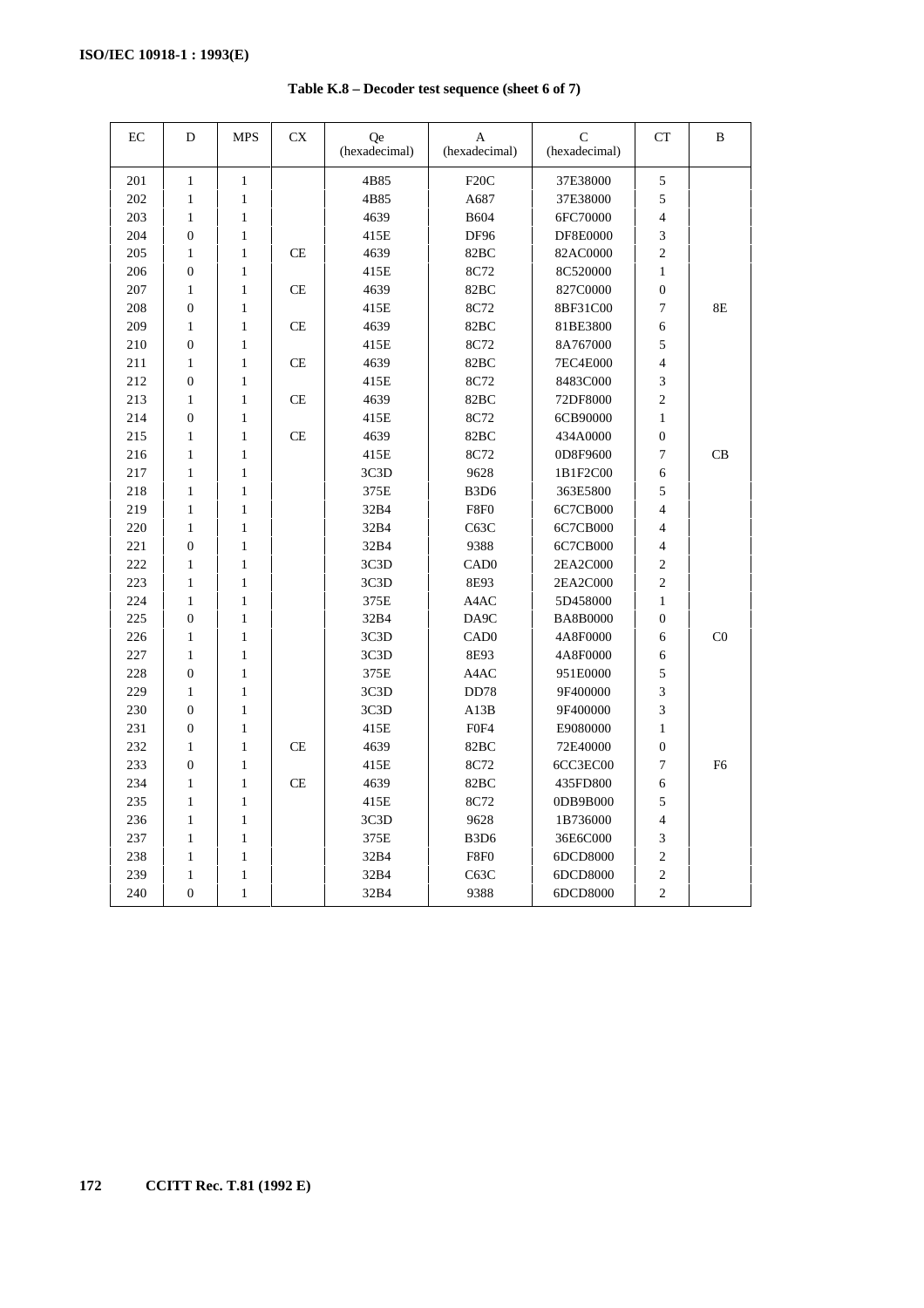| EC  | D                                         | <b>MPS</b> | <b>CX</b> | Qe<br>(hexadecimal) | A<br>(hexadecimal) | C<br>(hexadecimal) | <b>CT</b>      | B |
|-----|-------------------------------------------|------------|-----------|---------------------|--------------------|--------------------|----------------|---|
| 241 | 1                                         | 1          |           | 3C3D                | CAD <sub>0</sub>   | 33E60000           | $\mathbf{0}$   |   |
| 242 |                                           |            |           | 3C3D                | 8E93               | 33E60000           | $\Omega$       |   |
|     | Marker detected: zero byte fed to decoder |            |           |                     |                    |                    |                |   |
| 243 | 1                                         |            |           | 375E                | A4AC               | 67CC0000           | 7              |   |
| 244 | $\Omega$                                  |            |           | 32B4                | DA9C               | CF980000           | 6              |   |
| 245 | $\Omega$                                  | 1          |           | 3C3D                | CAD <sub>0</sub>   | <b>9EC00000</b>    | 4              |   |
| 246 | 1                                         |            |           | 415E                | F <sub>0F4</sub>   | 40B40000           | $\overline{c}$ |   |
| 247 | $\mathbf{1}$                              | 1          |           | 415E                | AF96               | 40B40000           | 2              |   |
| 248 | 1                                         |            |           | 3C3D                | DC70               | 81680000           | 1              |   |
| 249 | $\Omega$                                  |            |           | 3C3D                | A033               | 81680000           | 1              |   |
|     | Marker detected: zero byte fed to decoder |            |           |                     |                    |                    |                |   |
| 250 | 1                                         |            |           | 415E                | F <sub>0F4</sub>   | 75C80000           | 7              |   |
| 251 | $\Omega$                                  | 1          |           | 415E                | AF96               | 75C80000           | 7              |   |
| 252 | $\Omega$                                  | 1          | CE.       | 4639                | 82BC               | 0F200000           | 6              |   |
| 253 | 1                                         |            |           | 4B85                | F20C               | 3C800000           | 4              |   |
| 254 | 1                                         | 1          |           | 4B85                | A687               | 3C800000           | 4              |   |
| 255 | $\Omega$                                  |            |           | 4639                | <b>B604</b>        | 79000000           | 3              |   |
| 256 | $\Omega$                                  | 1          | CE        | 4B85                | 8C72               | 126A0000           | $\overline{c}$ |   |

**Table K.8 – Decoder test sequence (sheet 7 of 7)**

### **K.5 Low-pass downsampling filters for hierarchical coding**

In this section simple examples are given of downsampling filters which are compatible with the upsampling filter defined in J.1.1.2.

Figure K.5 shows the weighting of neighbouring samples for simple one-dimensional horizontal and vertical low-pass filters. The output of the filter must be normalized by the sum of the neighbourhood weights.



**Figure K.5 – Low-pass filter example**

The centre sample in Figure K.5 should be aligned with the left column or top line of the high resolution image when calculating the left column or top line of the low resolution image. Sample values which are situated outside of the image boundary are replicated from the sample values at the boundary to provide missing edge values.

If the image being downsampled has an odd width or length, the odd dimension is increased by 1 by sample replication on the right edge or bottom line before downsampling.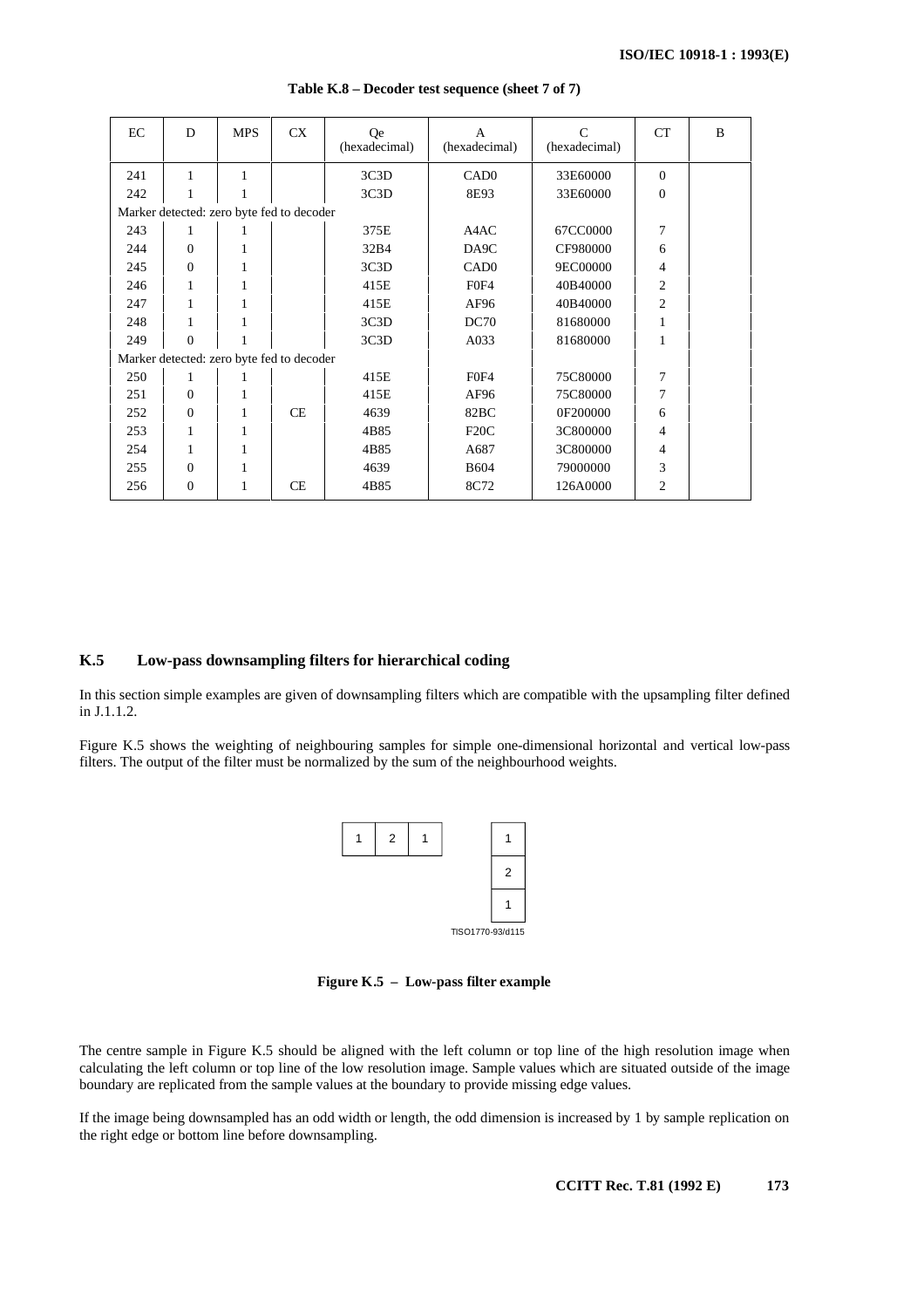### **K.6 Domain of applicability of DCT and spatial coding techniques**

The DCT coder is intended for lossy coding in a range from quite visible loss to distortion well below the threshold for visibility. However in general, DCT-based processes cannot be used for true lossless coding.

The lossless coder is intended for completely lossless coding. The lossless coding process is significantly less effective than the DCT-based processes for distortions near and above the threshold of visibility.

The point transform of the input to the lossless coder permits a very restricted form of lossy coding with the "lossless" coder. (The coder is still lossless after the input point transform.) Since the DCT is intended for lossy coding, there may be some confusion about when this alternative lossy technique should be used.

Lossless coding with a point transformed input is intended for applications which cannot be addressed by DCT coding techniques. Among these are

- true lossless coding to a specified precision;
- lossy coding with precisely defined error bounds;
- hierarchical progression to a truly lossless final stage.

If lossless coding with a point transformed input is used in applications which can be met effectively by DCT coding, the results will be significantly less satisfactory. For example, distortion in the form of visible contours usually appears when precision of the luminance component is reduced to about six bits. For normal image data, this occurs at bit rates well above those for which the DCT gives outputs which are visually indistinguishable from the source.

### **K.7 Domain of applicability of the progressive coding modes of operation**

Two very different progressive coding modes of operation have been defined, progressive coding of the DCT coefficients and hierarchical progression. Progressive coding of the DCT coefficients has two complementary procedures, spectral selection and successive approximation. Because of this diversity of choices, there may be some confusion as to which method of progression to use for a given application.

### **K.7.1 Progressive coding of the DCT**

In progressive coding of the DCT coefficients two complementary procedures are defined for decomposing the  $8 \times 8$  DCT coefficient array, spectral selection and successive approximation. Spectral selection partitions zig-zag array of DCT coefficients into "bands", one band being coded in each scan. Successive approximation codes the coefficients with reduced precision in the first scan; in each subsequent scan the precision is increased by one bit.

A single forward DCT is calculated for these procedures. When all coefficients are coded to full precision, the DCT is the same as in the sequential mode. Therefore, like the sequential DCT coding, progressive coding of DCT coefficients is intended for applications which need very good compression for a given level of visual distortion.

The simplest progressive coding technique is spectral selection; indeed, because of this simplicity, some applications may choose – despite the limited progression that can be achieved – to use only spectral selection. Note, however, that the absence of high frequency bands typically leads – for a given bit rate – to a significantly lower image quality in the intermediate stages than can be achieved with the more general progressions. The net coding efficiency at the completion of the final stage is typically comparable to or slightly less than that achieved with the sequential DCT.

A much more flexible progressive system is attained at some increase in complexity when successive approximation is added to the spectral selection progression. For a given bit rate, this system typically provides significantly better image quality than spectral selection alone. The net coding efficiency at the completion of the final stage is typically comparable to or slightly better than that achieved with the sequential DCT.

### **K.7.2 Hierarchical progression**

Hierarchical progression permits a sequence of outputs of increasing spatial resolution, and also allows refinement of image quality at a given spatial resolution. Both DCT and spatial versions of the hierarchical progression are allowed, and progressive coding of DCT coefficients may be used in a frame of the DCT hierarchical progression.

The DCT hierarchical progression is intended for applications which need very good compression for a given level of visual distortion; the spatial hierarchical progression is intended for applications which need a simple progression with a truly lossless final stage. Figure K.6 illustrates examples of these two basic hierarchical progressions.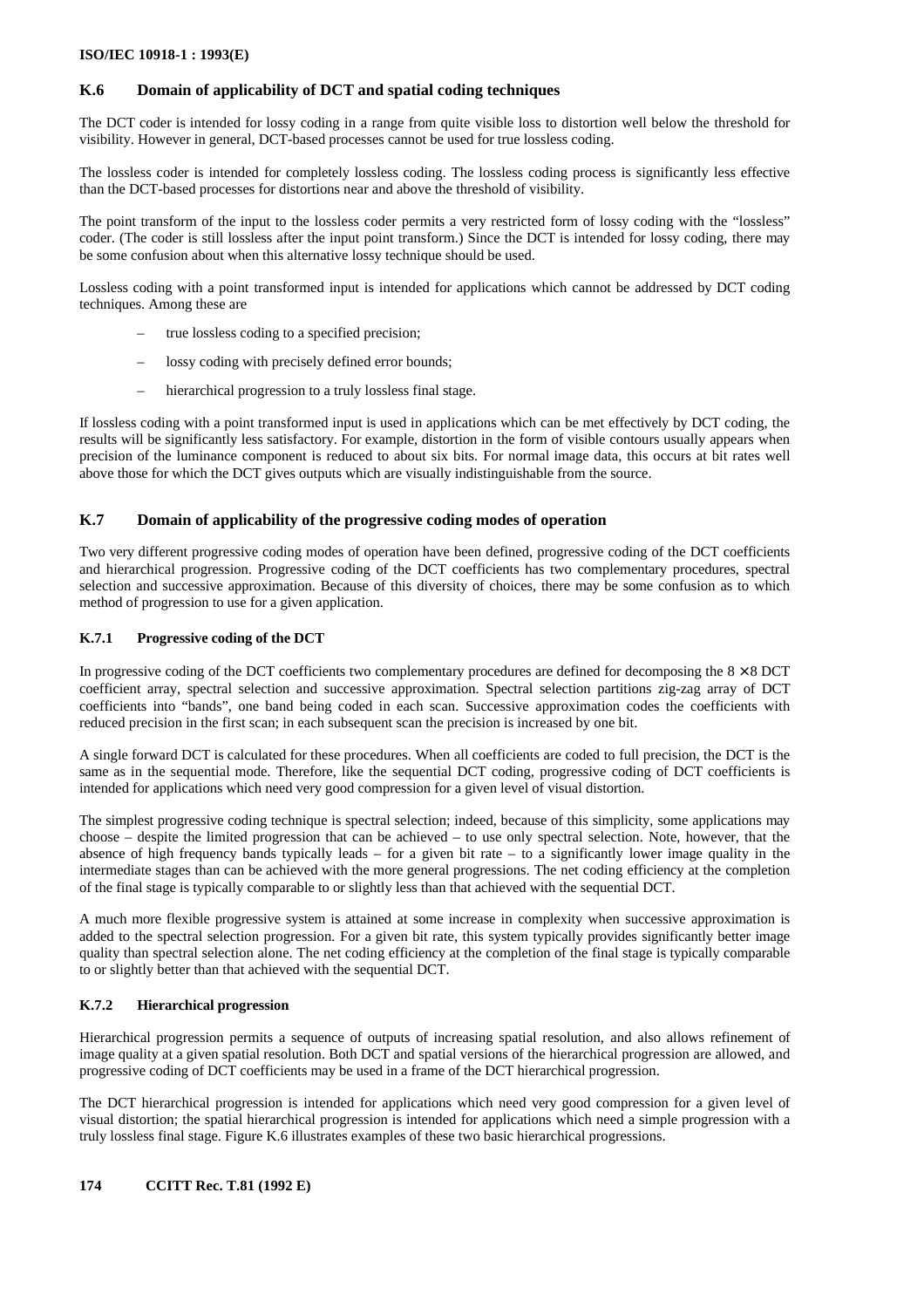

**Figure K.6 – Sketch of the basic operations of the hierarchical mode**

#### **K.7.2.1 DCT Hierarchical progression**

If a DCT hierarchical progression uses reduced spatial resolution, the early stages of the progression can have better image quality for a given bit rate than the early stages of non-hierarchical progressive coding of the DCT coefficients. However, at the point where the distortion between source and output becomes indistinguishable, the coding efficiency achieved with a DCT hierarchical progression is typically significantly lower than the coding efficiency achieved with a nonhierarchical progressive coding of the DCT coefficients.

While the hierarchical DCT progression is intended for lossy progressive coding, a final spatial differential coding stage can be used. When this final stage is used, the output can be almost lossless, limited only by the difference between the encoder and decoder IDCT implementations. Since IDCT implementations can differ significantly, truly lossless coding after a DCT hierarchical progression cannot be guaranteed. An important alternative, therefore, is to use the input point transform of the final lossless differential coding stage to reduce the precision of the differential input. This allows a bounding of the difference between source and output at a significantly lower cost in coded bits than coding of the full precision spatial difference would require.

### **K.7.2.2 Spatial hierarchical progression**

If lossless progression is required, a very simple hierarchical progression may be used in which the spatial lossless coder with point transformed input is used as a first stage. This first stage is followed by one or more spatial differential coding stages. The first stage should be nearly lossless, such that the low order bits which are truncated by the point transform are essentially random – otherwise the compression efficiency will be degraded relative to non-progressive lossless coding.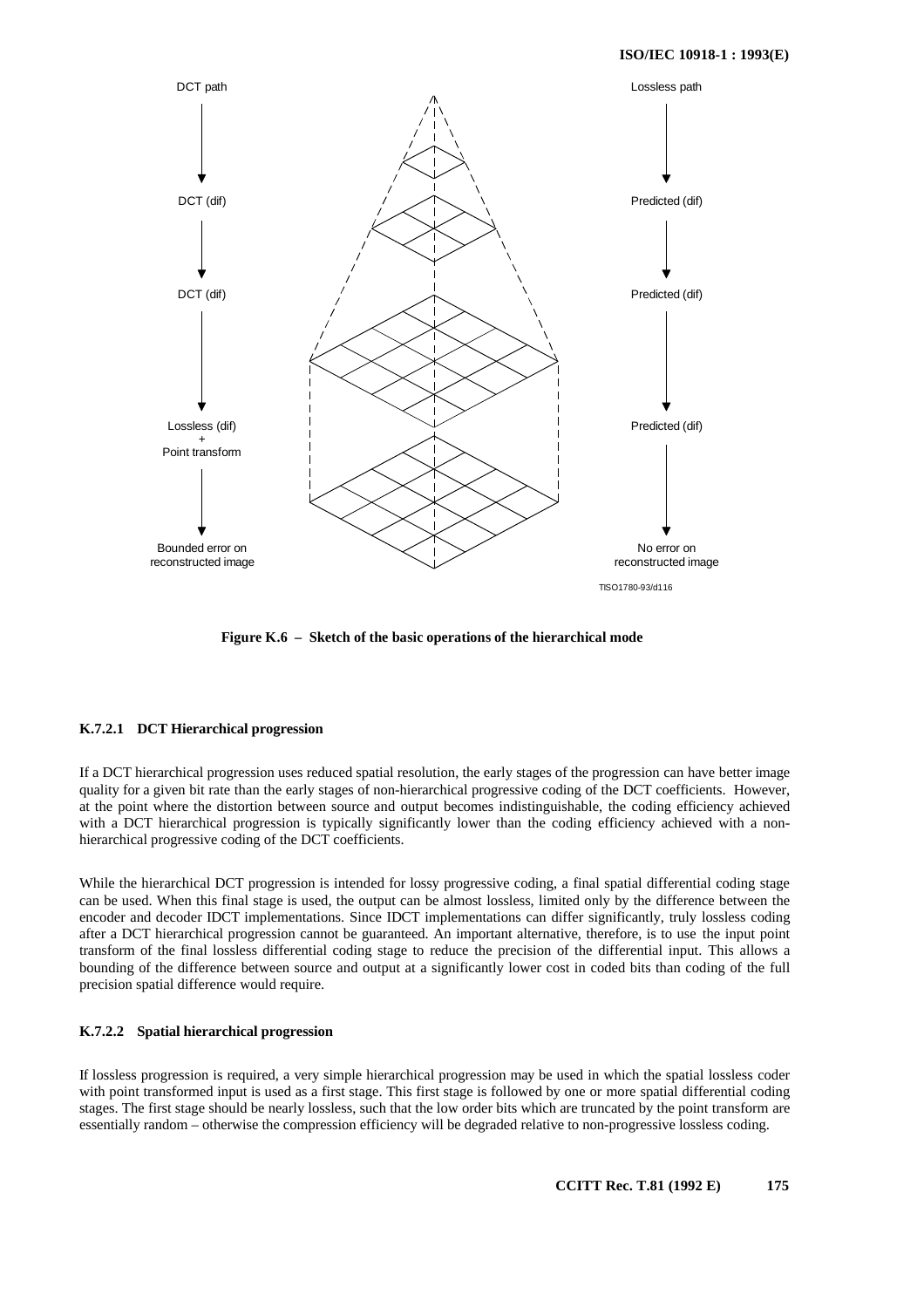#### **K.8 Suppression of block-to-block discontinuities in decoded images**

A simple technique is available for suppressing the block-to-block discontinuities which can occur in images compressed by DCT techniques.

The first few (five in this example) low frequency DCT coefficients are predicted from the nine DC values of the block and the eight nearest-neighbour blocks, and the predicted values are used to suppress blocking artifacts in smooth areas of the image.

The prediction equations for the first five AC coefficients in the zig-zag sequence are obtained as follows:

#### **K.8.1 AC prediction**

The sample field in a 3 by 3 array of blocks (each block containing an  $8 \times 8$  array of samples) is modeled by a two-dimensional second degree polynomial of the form:

$$
P(x,y) = A1(x^{2}y^{2}) + A2(x^{2}y) + A3(xy^{2}) + A4(x^{2}) + A5(xy) + A6(y^{2}) + A7(x) + A8(y) + A9
$$

The nine coefficients A1 through A9 are uniquely determined by imposing the constraint that the mean of  $P(x,y)$  over each of the nine blocks must yield the correct DC-values.

Applying the DCT to the quadratic field predicting the samples in the central block gives a prediction of the low frequency AC coefficients depicted in Figure K.7.

| DC | X | $\boldsymbol{\mathsf{x}}$ |  |                  |  |
|----|---|---------------------------|--|------------------|--|
| X  | X | ٠                         |  |                  |  |
| X  |   |                           |  |                  |  |
|    |   |                           |  |                  |  |
|    |   |                           |  |                  |  |
|    |   |                           |  |                  |  |
|    |   |                           |  |                  |  |
|    |   |                           |  | TISO1790-93/d117 |  |

**Figure K.7 – DCT array positions of predicted AC coefficients**

The prediction equations derived in this manner are as follows:

For the two dimensional array of DC values shown

| $DC_1$       | DC <sub>2</sub> | DC <sub>3</sub> |
|--------------|-----------------|-----------------|
| $\rm DC_4$   | DC <sub>5</sub> | DC <sub>6</sub> |
| $\rm DC_{7}$ | $DC_8$          | DC <sub>9</sub> |

The unquantized prediction equations are

 $AC_{01} = 1,13885$  (DC<sub>4</sub> – DC<sub>6</sub>)  $AC_{10} = 1,13885 (DC_2 - DC_8)$  $AC_{20} = 0,27881$  ( $DC_2 + DC_8 - 2 \times DC_5$ )  $AC_{11} = 0,16213 ((DC_1 - DC_3) - (DC_7 - DC_9))$  $AC_{02} = 0,27881$  ( $DC_4 + DC_6 - 2 \times DC_5$ )

The scaling of the predicted AC coefficients is consistent with the DCT normalization defined in A.3.3.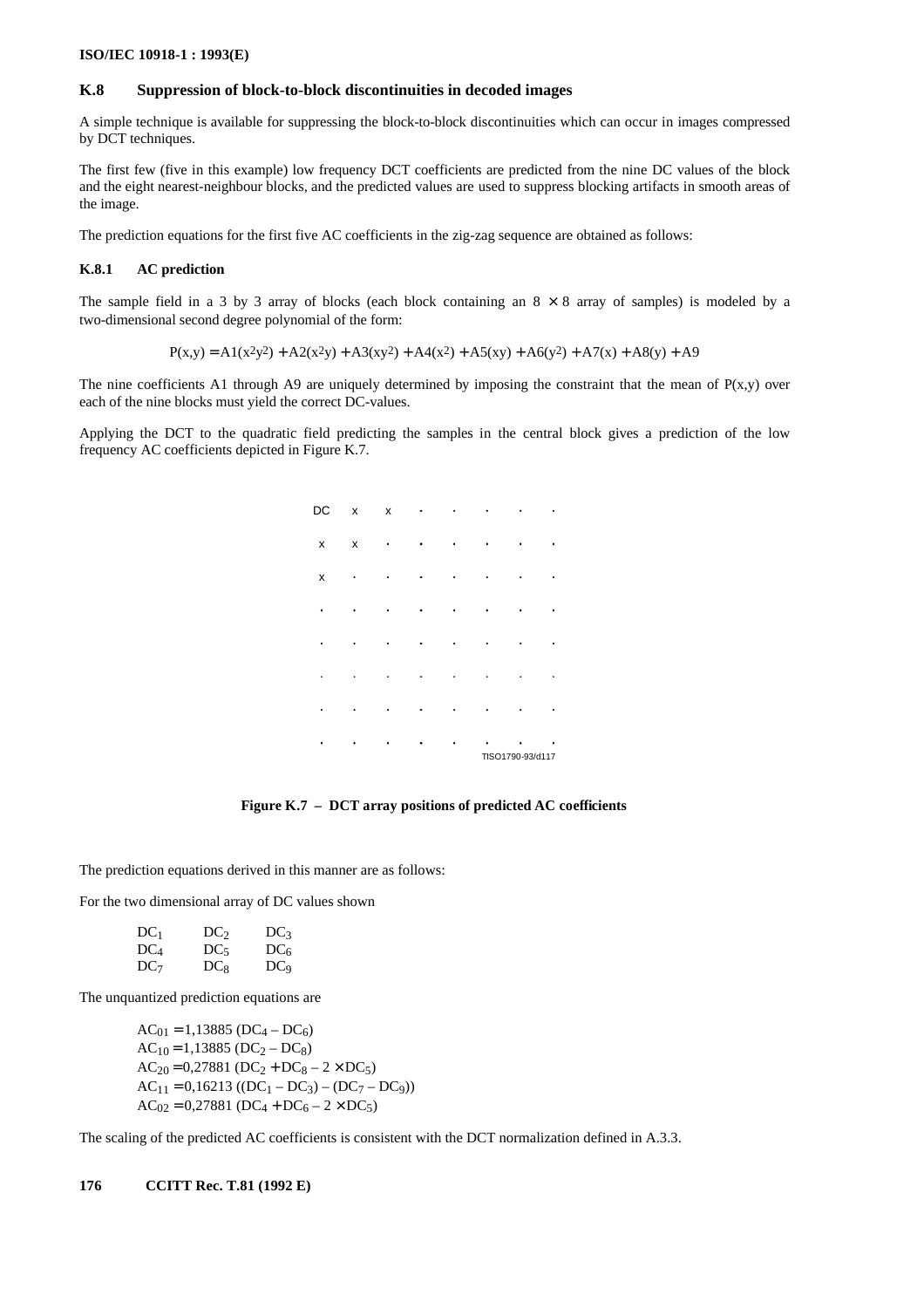#### **K.8.2 Quantized AC prediction**

The prediction equations can be mapped to a form which uses quantized values of the DC coefficients and which computes quantized AC coefficients using integer arithmetic. The quantized DC coefficients need to be scaled, however, such that the predicted coefficients have fractional bit precision.

First, the prediction equation coefficients are scaled by 32 and rounded to the nearest integer. Thus,

 $1,13885 \times 32 = 36$  $0,27881 \times 32 = 9$  $0,16213 \times 32 = 5$ 

The multiplicative factors are then scaled by the ratio of the DC and AC quantization factors and rounded appropriately. The normalization defined for the DCT introduces another factor of 8 in the unquantized DC values. Therefore, in terms of the quantized DC values, the predicted quantized AC coefficients are given by the equations below. Note that if (for example) the DC values are scaled by a factor of 4, the AC predictions will have 2 fractional bits of precision relative to the quantized DCT coefficients.

 $QAC_{01} = ( (R_d \times Q_{01}) + (36 \times Q_{00} \times (QDC_4 - QDC_6)) )/(256 \times Q_{01})$  $QAC_{10} = ((R_d \times Q_{10}) + (36 \times Q_{00} \times (QDC_2 - QDC_8)))/(256 \times Q_{10})$  $QAC_{20} = ( (R_d \times Q_{20}) + (9 \times Q_{00} \times (QDC_2 + QDC_8 - 2 \times QDC_5)) )/(256 \times Q_{20})$  $QAC_{11} = ( (R_d \times Q_{11}) + (5 \times Q_{00} \times ((QDC_1 - QDC_3) - (QDC_7 - QDC_9))))/(256 \times Q_{11})$  $QAC_{02} = ((R_d \times Q_{02}) + (9 \times Q_{00} \times (QDC_4 + QDC_6 - 2 \times QDC_5)))/(256 \times Q_{02})$ 

where  $QDC_x$  and  $QAC_{xy}$  are the quantized and scaled DC and AC coefficient values. The constant Rd is added to get a correct rounding in the division. Rd is 128 for positive numerators, and –128 for negative numerators.

Predicted values should not override coded values. Therefore, predicted values for coefficients which are already non-zero should be set to zero. Predictions should be clamped if they exceed a value which would be quantized to a non-zero value for the current precision in the successive approximation.

### **K.9 Modification of dequantization to improve displayed image quality**

For a progression where the first stage successive approximation bit, Al, is set to 3, uniform quantization of the DCT gives the following quantization and dequantization levels for a sequence of successive approximation scans, as shown in Figure K.8:



Figure K.8 – Illustration of two reconstruction strategies

The column to the left labelled "Al" gives the bit position specified in the scan header. The quantized DCT coefficient magnitudes are therefore divided by 2Al during that scan.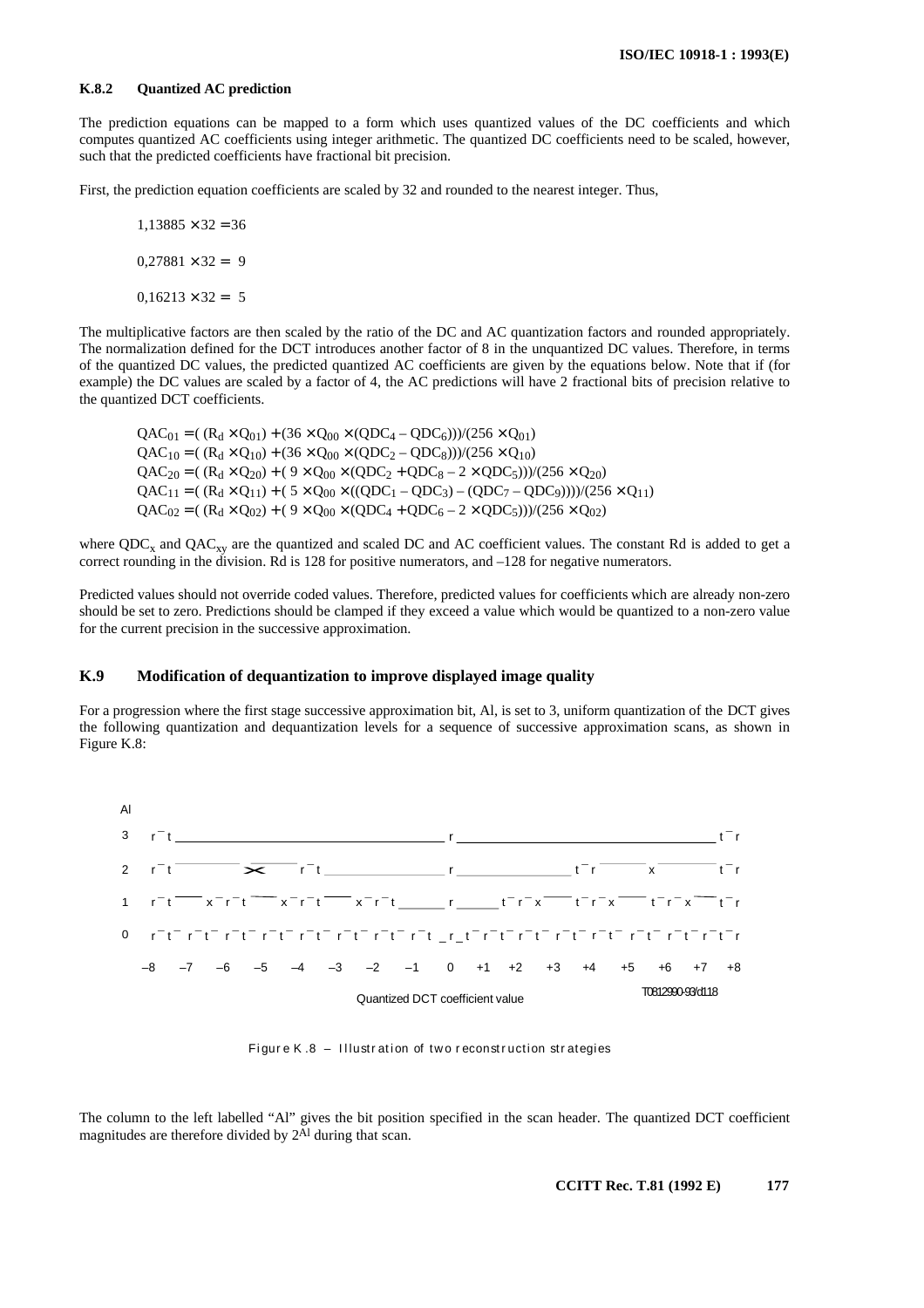### **ISO/IEC 10918-1 : 1993(E)**

Referring to the final scan  $(AI = 0)$ , the points marked with "t" are the threshold values, while the points marked with "r" are the reconstruction values. The unquantized output is obtained by multiplying the horizontal scale in Figure K.8 by the quantization value.

The quantization interval for a coefficient value of zero is indicated by the depressed interval of the line. As the bit position Al is increased, a "fat zero" quantization interval develops around the zero DCT coefficient value. In the limit where the scaling factor is very large, the zero interval is twice as large as the rest of the quantization intervals.

Two different reconstruction strategies are shown. The points marked "r" are the reconstruction obtained using the normal rounding rules for the DCT for the complete full precision output. This rule seems to give better image quality when high bandwidth displays are used. The points marked "x" are an alternative reconstruction which tends to give better images on lower bandwidth displays. "x" and "r" are the same for slice 0. The system designer must determine which strategy is best for the display system being used.

# **K.10 Example of point transform**

The difference between the arithmetic-shift-right by Pt and divide by  $2^{Pt}$  can be seen from the following:

After the level shift the DC has values from  $+127$  to  $-128$ . Consider values near zero (after the level shift), and the case where  $Pt = 1$ :

| <b>Before</b> | <b>Before</b>   | After          | After                    |
|---------------|-----------------|----------------|--------------------------|
| level shift   | point transform | divide by 2    | shift-right-arithmetic 1 |
| 131           | $+3$            | $+1$           | $+1$                     |
| 130           | $+2$            | $+1$           | $+1$                     |
| 129           | $+1$            | $\theta$       | $\theta$                 |
| 128           | 0               | $\Omega$       | $\overline{0}$           |
| 127           | $-1$            | $\overline{0}$ | $-1$                     |
| 126           | $-2$            | $-1$           | $-1$                     |
| 125           | $-3$            | $-1$           | $-2$                     |
| 124           | $-4$            | $-2$           | $-2$                     |
| 123           | $-5$            | $-2$           | $-3$                     |
|               |                 |                |                          |

The key difference is in the truncation of precision. The divide truncates the magnitude; the arithmetic shift truncates the LSB. With a divide by 2 we would get non-uniform quantization of the DC values; therefore we use the shift-rightarithmetic operation.

For positive values, the divide by 2 and the shift-right-arithmetic by 1 operations are the same. Therefore, the shift-rightarithmetic by 1 operation effectively is a divide by 2 when the point transform is done before the level shift.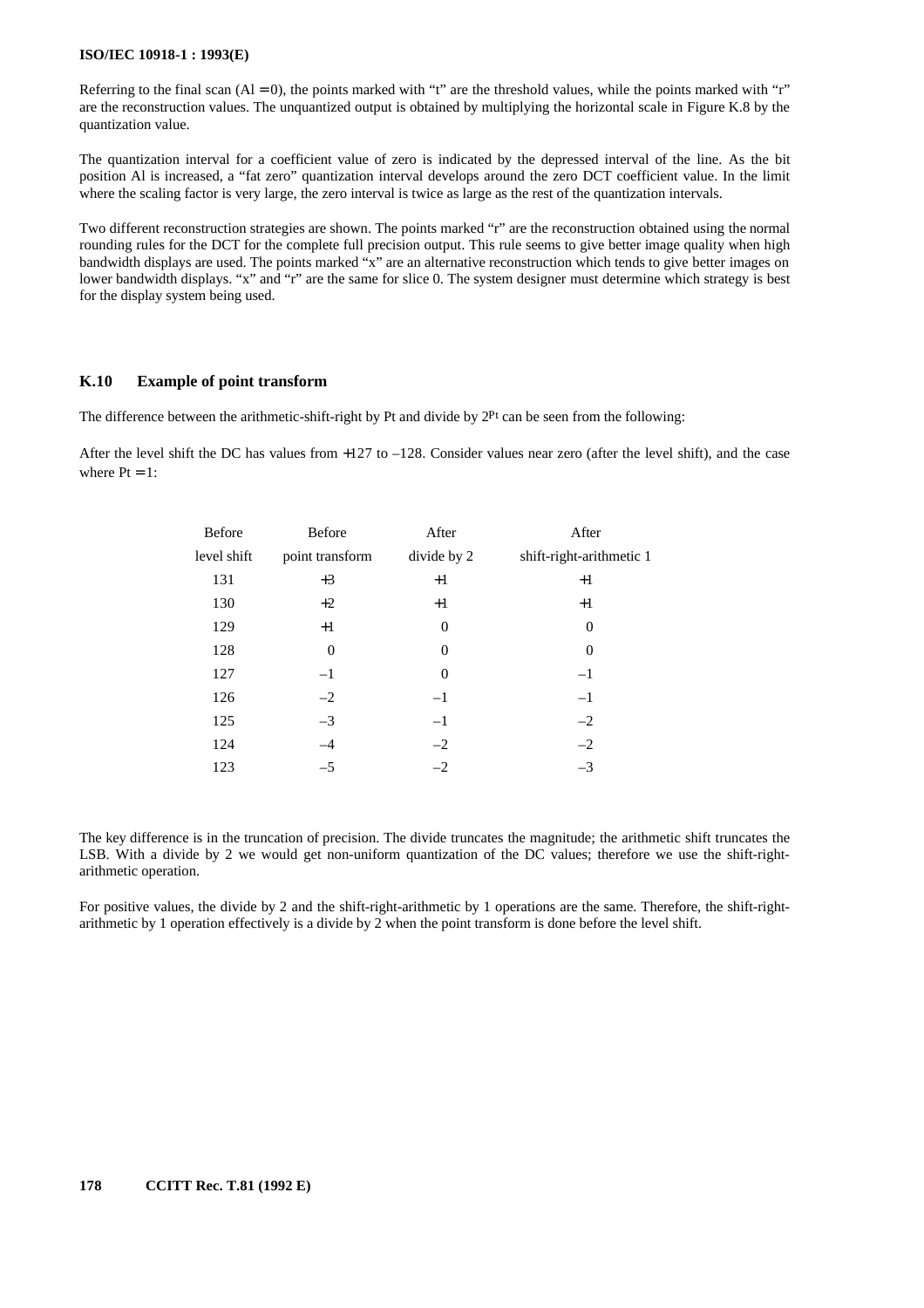# **Annex L**

# **Patents**

(This annex does not form an integral part of this Recommendation | International Standard)

### **L.1 Introductory remarks**

The user's attention is called to the possibility that – for some of the coding processes specified in Annexes F, G, H, and J – compliance with this Specification may require use of an invention covered by patent rights.

By publication of this Specification, no position is taken with respect to the validity of this claim or of any patent rights in connection therewith. However, for each patent listed in this annex, the patent holder has filed with the Information Technology Task Force (ITTF) and the Telecommunication Standardization Bureau (TSB) a statement of willingness to grant a license under these rights on reasonable and non-discriminatory terms and conditions to applicants desiring to obtain such a license.

The criteria for including patents in this annex are:

- a) the patent has been identified by someone who is familiar with the technical fields relevant to this Specification, and who believes use of the invention covered by the patent is *required* for implementation of one or more of the coding processes specified in Annexes F, G, H, or J;
- b) the patent-holder has written a letter to the ITTF and TSB, stating willingness to grant a license to an unlimited number of applicants throughout the world under reasonable terms and conditions that are demonstrably free of any unfair discrimination.

This list of patents shall be updated, if necessary, upon publication of any revisions to the Recommendation | International Standard.

### **L.2 List of patents**

The following patents may be required for implementation of any one of the processes specified in Annexes F, G, H, and J which uses arithmetic coding:

US 4,633,490, December 30, 1986, IBM, MITCHELL (J.L.) and GOERTZEL (G.): *Symmetrical Adaptive Data Compression/Decompression System.*

US 4,652,856, February 4, 1986, IBM, MOHIUDDIN (K.M.) and RISSANEN (J.J.): *A Multiplication-free Multi-Alphabet Arithmetic Code*.

US 4,369,463, January 18, 1983, IBM, ANASTASSIOU (D.) and MITCHELL (J.L.): *Grey Scale Image Compression with Code Words a Function of Image History*.

US 4,749,983, June 7, 1988, IBM, LANGDON (G.): *Compression of Multilevel Signals*.

US 4,935,882, June 19, 1990, IBM, PENNEBAKER (W.B.) and MITCHELL (J.L.): *Probability Adaptation for Arithmetic Coders*.

US 4,905,297, February 27, 1990, IBM, LANGDON (G.G.), Jr., MITCHELL (J.L.), PENNEBAKER (W.B.), and RISSANEN (J.J.): *Arithmetic Coding Encoder and Decoder System*.

US 4,973,961, November 27, 1990, AT&T, CHAMZAS (C.), DUTTWEILER (D.L.): *Method and Apparatus for Carry-over Control in Arithmetic Entropy Coding*.

US 5,025,258, June 18, 1991, AT&T, DUTTWEILER (D.L): *Adaptive Probability Estimator for Entropy Encoding/Decoding*.

US 5,099,440, March 24, 1992, IBM, PENNEBAKER (W.B.) and MITCHELL (J.L.): *Probability Adaptation for Arithmetic Coders*.

Japanese Patent Application 2-46275, February 26, 1990, MEL ONO (F.), KIMURA (T.), YOSHIDA (M.), and KINO (S.): *Coding System*.

The following patent may be required for implementation of any one of the hierarchical processes specified in Annex H when used with a lossless final frame:

US 4,665,436, May 12, 1987, EI OSBORNE (J.A.) and SEIFFERT (C.): *Narrow Bandwidth Signal Transmission*.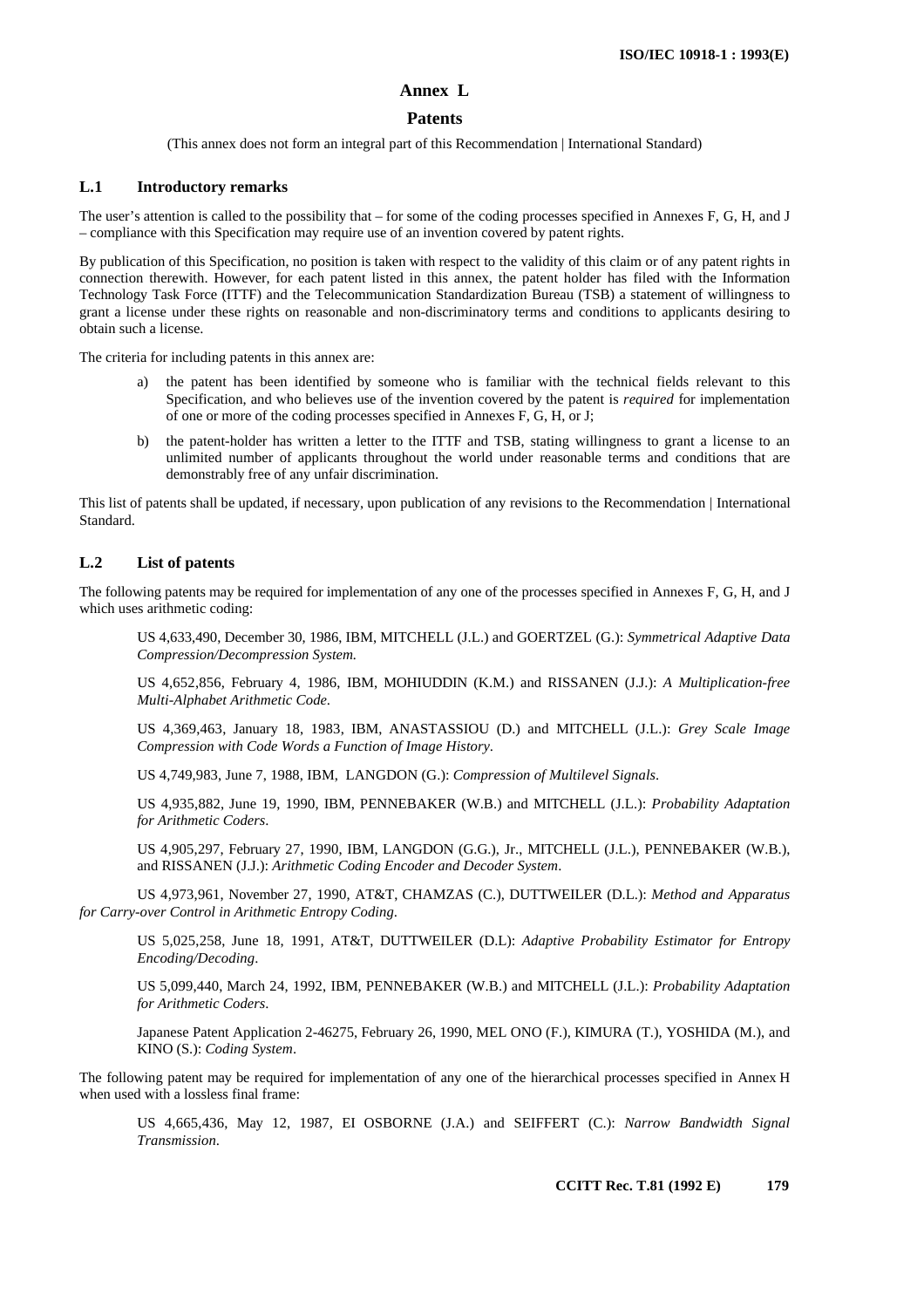### **ISO/IEC 10918-1 : 1993(E)**

No other patents required for implementation of any of the other processes specified in Annexes F, G, H, or J had been identified at the time of publication of this Specification.

# **L.3 Contact addresses for patent information**

Director, Telecommunication Standardization Bureau (formerly CCITT) International Telecommunication Union Place des Nations CH-1211 Genève 20, Switzerland Tel. +41 (22) 730 5111 Fax: +41 (22) 730 5853

Information Technology Task Force International Organization for Standardization 1, rue de Varembé CH-1211 Genève 20, Switzerland Tel: +41 (22) 734 0150 Fax: +41 (22) 733 3843

Program Manager, Licensing Intellectual Property and Licensing Services IBM Corporation 208 Harbor Drive P.O. Box 10501 Stamford, Connecticut 08904-2501, USA Tel: +1 (203) 973 7935 Fax: +1 (203) 973 7981 or +1 (203) 973 7982

Mitsubishi Electric Corp. Intellectual Property License Department 1-2-3 Morunouchi, Chiyoda-ku Tokyo 100, Japan Tel: +81 (3) 3218 3465 Fax: +81 (3) 3215 3842

AT&T Intellectual Property Division Manager Room 3A21 10 Independence Blvd. Warren, NJ 07059, USA Tel: +1 (908) 580 5392 Fax: +1 (908) 580 6355

Senior General Manager Corporate Intellectual Property and Legal Headquarters Canon Inc. 30-2 Shimomaruko 3-chome Ohta-ku Tokyo 146 Japan Tel: +81 (3) 3758 2111 Fax: +81 (3) 3756 0947

Chief Executive Officer Electronic Imagery, Inc. 1100 Park Central Boulevard South Suite 3400 Pompano Beach, FL 33064, USA Tel: +1 (305) 968 7100 Fax: +1 (305) 968 7319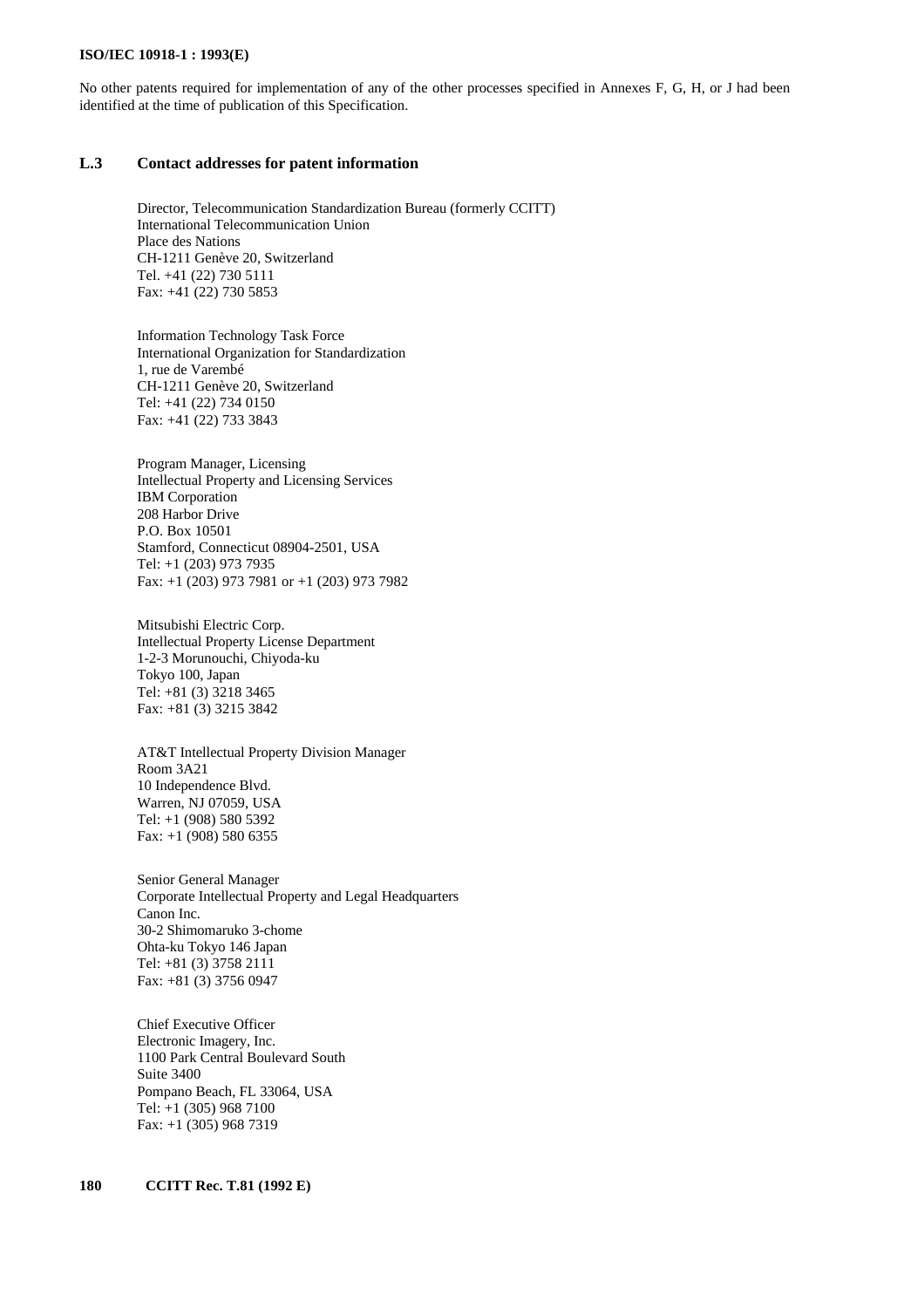# **Annex M**

### **Bibliography**

(This annex does not form an integral part of this Recommendation | International Standard)

## **M.1 General references**

LEGER (A.), OMACHI (T.), and WALLACE (G.K.): JPEG Still Picture Compression Algorithm, *Optical Engineering*, Vol. 30, No. 7, pp. 947-954, 1991.

RABBANI (M.) and JONES (P.): Digital Image Compression Techniques, *Tutorial Texts in Optical Engineering*, Vol. TT7, SPIE Press, 1991.

HUDSON (G.), YASUDA (H.) and SEBESTYEN (I.): The International Standardization of a Still Picture Compression Technique, *Proc. of IEEE Global Telecommunications Conference*, pp. 1016-1021, 1988.

LEGER (A.), MITCHELL (J.) and YAMAZAKI (Y.): Still Picture Compression Algorithm Evaluated for International Standardization, *Proc. of the IEEE Global Telecommunications Conference*, pp. 1028-1032, 1988.

WALLACE (G.), VIVIAN (R.) and POULSEN (H.): Subjective Testing Results for Still Picture Compression Algorithms for International Standardization, *Proc. of the IEEE Global Telecommunications Conference*, pp. 1022-1027, 1988.

MITCHELL (J.L.) and PENNEBAKER (W.B.): Evolving JPEG Colour Data Compression Standard, *Standards for Electronic Imaging Systems*, M. Nier, M.E. Courtot, Editors, SPIE, Vol. CR37, pp. 68-97, 1991.

WALLACE (G.K.): The JPEG Still Picture Compression Standard, *Communications of the ACM*, Vol. 34, No. 4, pp. 31- 44, 1991.

NETRAVALI (A.N.) and HASKELL (B.G.): *Digital Pictures: Representation and Compression*, Plenum Press, New York 1988.

PENNEBAKER (W.B.) and MITCHELL (J.L.): *JPEG: Still Image Data Compression Standard*, Van Nostrand Reinhold, New York 1993.

# **M.2 DCT references**

CHEN (W.), SMITH (C.H.) and FRALICK (S.C.): A Fast Computational Algorithm for the Discrete Cosine Transform, *IEEE Trans. on Communications*, Vol. COM-25, pp. 1004-1009, 1977.

AHMED (N.), NATARAJAN (T.) and RAO (K.R.): Discrete Cosine Transform, *IEEE Trans. on Computers*, Vol. C-23, pp. 90-93, 1974.

NARASINHA (N.J.) and PETERSON (A.M.): On the Computation of the Discrete Cosine Transform, *IEEE Trans. on Communications*, Vol. COM-26, No. 6, pp. 966-968, 1978.

DUHAMEL (P.) and GUILLEMOT (C.): Polynomial Transform Computation of the 2-D DCT, *Proc. IEEE ICASSP-90*, pp. 1515-1518, Albuquerque, New Mexico 1990.

FEIG (E.): A Fast Scaled DCT Algorithm, in *Image Processing Algorithms and Techniques*, Proc. SPIE, Vol. 1244, K.S. Pennington and R. J. Moorhead II, Editors, pp. 2-13, Santa Clara, California, 1990.

HOU (H.S.): A Fast Recursive Algorithm for Computing the Discrete Cosine Transform, *IEEE Trans. Acoust. Speech and Signal Processing*, Vol. ASSP-35, No. 10, pp. 1455-1461.

LEE (B.G.): A New Algorithm to Compute the Discrete Cosine Transform, *IEEE Trans. on Acoust., Speech and Signal Processing*, Vol. ASSP-32, No. 6, pp. 1243-1245, 1984.

LINZER (E.N.) and FEIG (E.): New DCT and Scaled DCT Algorithms for Fused Multiply/Add Architectures, *Proc. IEEE ICASSP-91*, pp. 2201-2204, Toronto, Canada, 1991.

VETTERLI (M.) and NUSSBAUMER (H.J.): Simple FFT and DCT Algorithms with Reduced Number of Operations, *Signal Processing*, 1984.